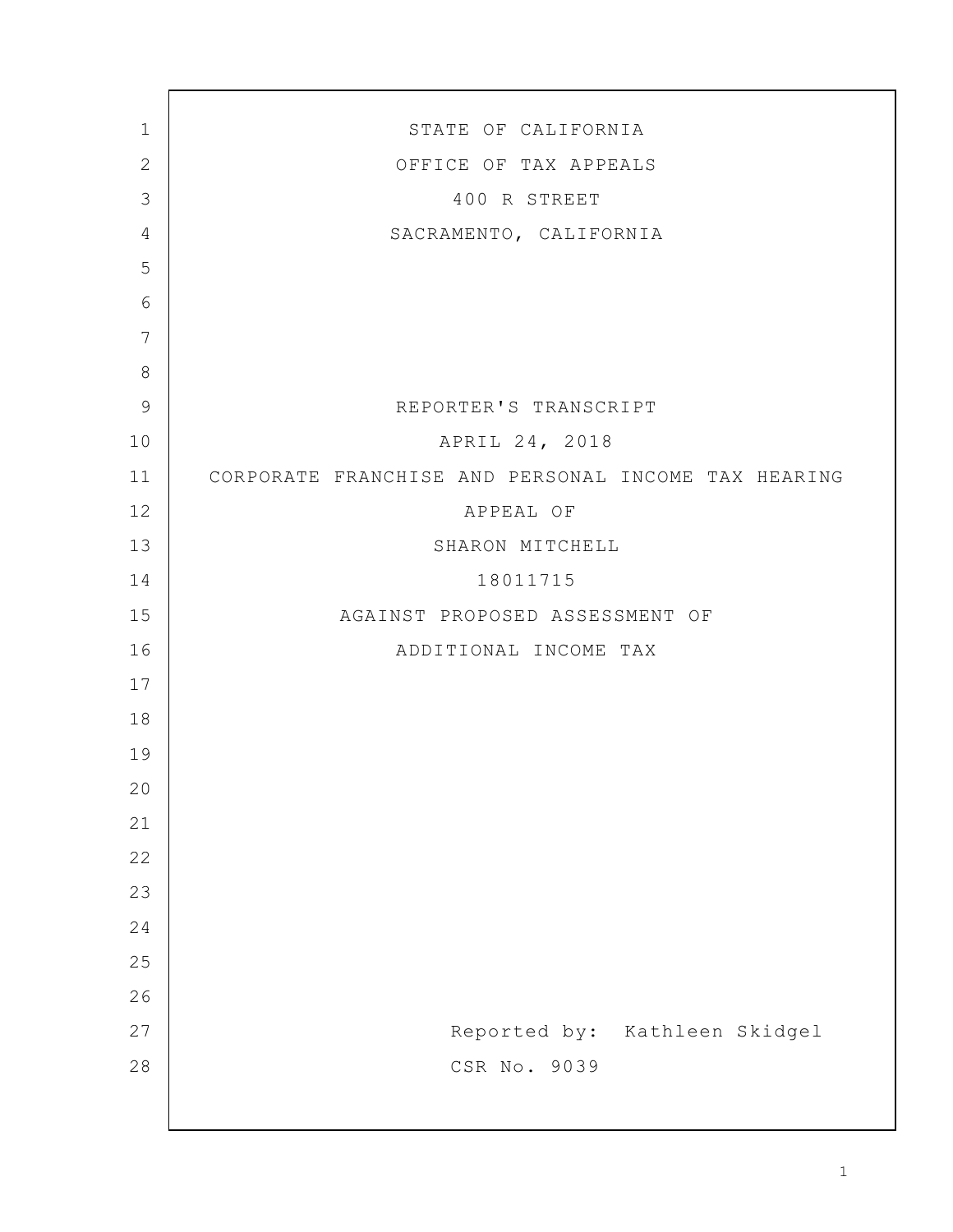$\underline{P} \underline{R} \underline{E} \underline{S} \underline{E} \underline{N} \underline{T}$ Panel Lead: Teresa Stanley Administrative Law Judge Panel Members: Alberto Rosas Administrative Law Judge Michael Geary Administrative Law Judge Office of Tax Appeals Staff: Dana Holmes Ombudsperson Appearing for Taxpayer: Sharon Mitchell Taxpayer Christina Weed Attorney Lisa Mendes Attorney Appearing for Franchise Tax Board: David Gemmingen Tax Counsel Ciro Immordino Tax Counsel Michael Cornez Tax Counsel ---oOo--- 1 2 3 4 5 6 7 8 9 10 11 12 13 14 15 16 17 18 19 20 21 22 23 24 25 26 27 28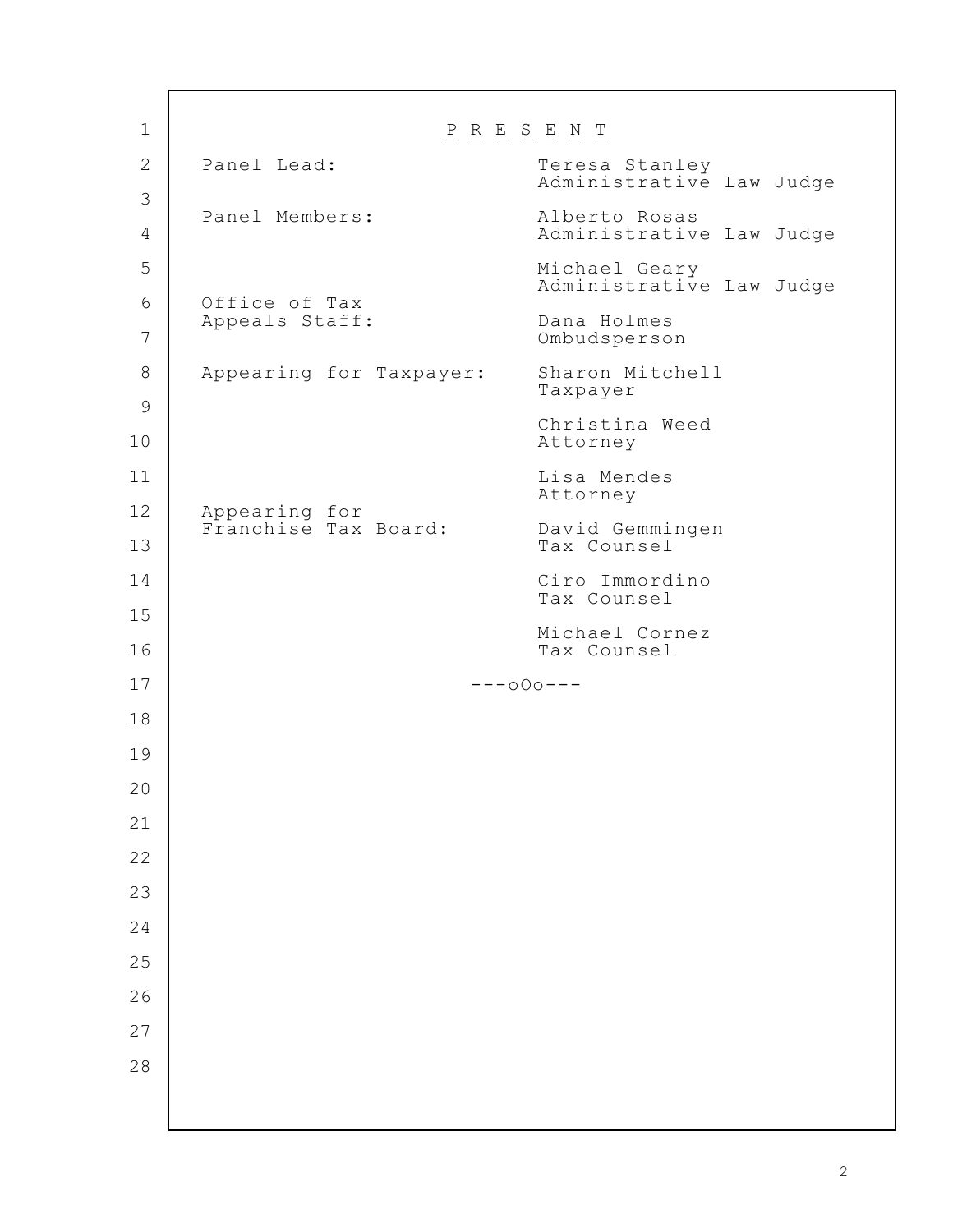| $\mathbf 1$  | INDEX                                     |      |
|--------------|-------------------------------------------|------|
| $\mathbf{2}$ | WITNESS                                   | PAGE |
| 3            | JEFF KRAJEWSKI                            |      |
| 4            | Direct Examination by Ms. Weed            | 37   |
| 5            | Voir Dire Examination by Mr. Cornez       | 41   |
| 6            | Continued Direct Examination by Ms. Weed  | 42   |
| 7            | Cross-examination by Mr. Cornez           | 53   |
| $8\,$        | Redirect Examination by Ms. Weed          | 77   |
| $\mathsf 9$  | Recross-Examination by Mr. Cornez         | 81   |
| 10           | Further Redirect Examination by Ms. Weed  | 88   |
| 11           |                                           |      |
| 12           | SHARON MITCHELL                           |      |
| 13           | Direct Examination by Ms. Weed            | 93   |
| 14           | Cross-examination by Mr. Cornez           | 124  |
| 15           | Redirect Examination by Ms. Weed          | 136  |
| 16           | Redirect Examination (cont'd) by Ms. Weed | 159  |
| 17           | Recross-Examination by Mr. Cornez         | 164  |
| 18           | Further Direct Examination by Ms. Weed    | 168  |
| 19           | $---000---$                               |      |
| 20           |                                           |      |
| 21           |                                           |      |
| 22           |                                           |      |
| 23           |                                           |      |
| 24           |                                           |      |
| 25           |                                           |      |
| 26           |                                           |      |
| 27           |                                           |      |
| 28           |                                           |      |
|              |                                           |      |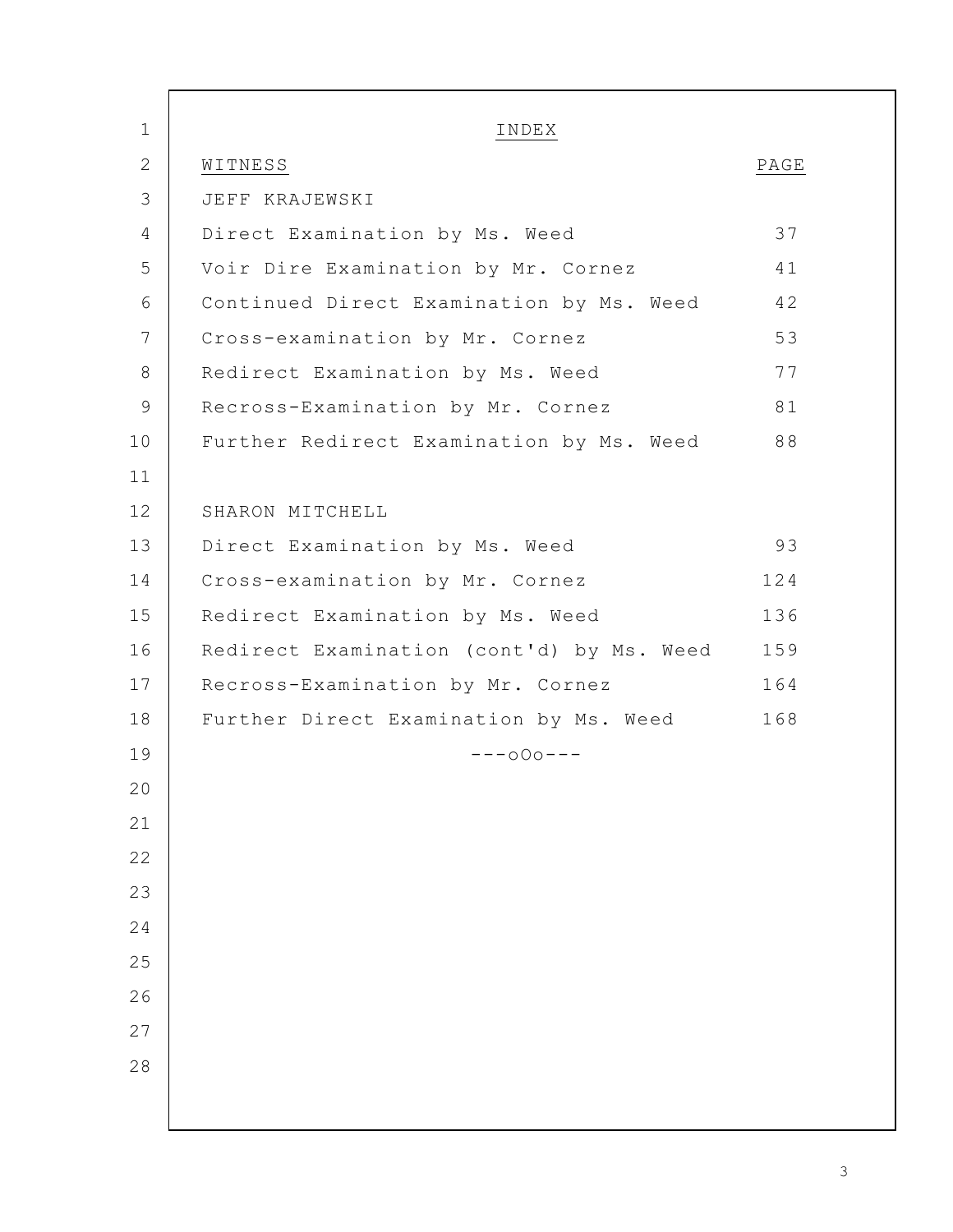| $\mathbf 1$                                                                                                                                  |                                                                                                                                                                                                                                                                                       | EXHIBIT INDEX                                                                                                                                                                                                                                                                                                                                                                                                                                                                                                                                                                                                                                                                                                                                                                                                                                                                                                                                                                                                                                                                                                                                                                                                                                                                                                                                                                                                                                         |                                                                                                                                                                                                                                                   |
|----------------------------------------------------------------------------------------------------------------------------------------------|---------------------------------------------------------------------------------------------------------------------------------------------------------------------------------------------------------------------------------------------------------------------------------------|-------------------------------------------------------------------------------------------------------------------------------------------------------------------------------------------------------------------------------------------------------------------------------------------------------------------------------------------------------------------------------------------------------------------------------------------------------------------------------------------------------------------------------------------------------------------------------------------------------------------------------------------------------------------------------------------------------------------------------------------------------------------------------------------------------------------------------------------------------------------------------------------------------------------------------------------------------------------------------------------------------------------------------------------------------------------------------------------------------------------------------------------------------------------------------------------------------------------------------------------------------------------------------------------------------------------------------------------------------------------------------------------------------------------------------------------------------|---------------------------------------------------------------------------------------------------------------------------------------------------------------------------------------------------------------------------------------------------|
| $\mathbf{2}$                                                                                                                                 |                                                                                                                                                                                                                                                                                       | APPELLANT'S EXHIBITS                                                                                                                                                                                                                                                                                                                                                                                                                                                                                                                                                                                                                                                                                                                                                                                                                                                                                                                                                                                                                                                                                                                                                                                                                                                                                                                                                                                                                                  |                                                                                                                                                                                                                                                   |
| 3                                                                                                                                            | $\rm NO$ .                                                                                                                                                                                                                                                                            | DESCRIPTION                                                                                                                                                                                                                                                                                                                                                                                                                                                                                                                                                                                                                                                                                                                                                                                                                                                                                                                                                                                                                                                                                                                                                                                                                                                                                                                                                                                                                                           | PAGE                                                                                                                                                                                                                                              |
| 4<br>5<br>6<br>7<br>8<br>$\mathcal{G}$<br>10<br>11<br>12<br>13<br>14<br>15<br>16<br>17<br>18<br>19<br>20<br>21<br>22<br>23<br>24<br>25<br>26 | $\mathbf 1$<br>$\sqrt{2}$<br>3456<br>$\begin{array}{c} 7 \\ 8 \end{array}$<br>$\mathsf 9$<br>$10$<br>11<br>12<br>13<br>14<br>15<br>16<br>17<br>18<br>19<br>20<br>21<br>22<br>23<br>24<br>25<br>26<br>27<br>28<br>29<br>30<br>31<br>32<br>33<br>34<br>35<br>36<br>37<br>38<br>39<br>40 | First American Exchange Corporate Account<br>Register<br>1990 Schedule K-1 - Mabel Turner<br>July 22, 2005 Email - Tom Milner<br>Form 706 Schedule F - Tom Milner<br>2007 Form 8824 - Sharon Mitchell<br>Grant Deed Con Med to Mitchell<br>Grant Deed Mitchell to Tampico<br>2007 Schedule K-1 - Sharon Mitchell<br>2007 Schedule C - Sharon Mitchell<br>2007 Schedule E - Sharon Mitchell<br>Notice of Proposed Assessment<br>Appellant's History of Exchanges (1031)<br>Appellant's Protest Letter<br>First American Seller's Final Statement<br>Jeff Krajewski's Letter (10/2015 re step<br>up in basis)<br>Like-kind Exchange Agreement<br>Mabel Turner Form 706<br>Notice of Assignment (Letter of Intent<br>to Sell)<br>Redemption Agreement<br>FTB Letter<br>Salvatore v. Commissioner<br>Seller's Escrow Instructions (Tampico)<br>Statement of Account (Exchange Agreement<br>$Tampico-AZ)$<br>Title Settlement Statement<br>Second Amended Agreement and Restated<br>Partnership Agreement<br>Appraisal 130 Tampico<br>1990-2007 Con Med K-1s<br>2007 Con Med Tax Return<br>2007 Form 1040 - Sharon Mitchell<br>Exchange Documents<br>Goodman Email<br>Mitchell Declaration<br>Legal and Vesting Report<br>Beler Letter<br>Con Med Amended and Restated Partnership<br>Agreement<br>March 2007 Con Med Partners<br>Goodman Seller Instructions<br>Goodman Instructions 2005<br>Krajewski Memorandum<br>Milner Letter - Non-renewal of Lease | $\mathsf 9$<br>9999999999999<br>$\begin{array}{c} 9 \\ 9 \\ 9 \end{array}$<br>99999<br>$\begin{array}{c} 9 \\ 9 \end{array}$<br>$\mathsf 9$<br>$\frac{9}{12}$<br>12<br>12<br>12<br>12<br>12<br>12<br>13<br>14<br>14<br>14<br>14<br>15<br>15<br>15 |
| 27<br>28                                                                                                                                     | 41<br>42                                                                                                                                                                                                                                                                              | Milner Letter - Capital Expenditures<br>Milner Letter - Stepped Up Basis                                                                                                                                                                                                                                                                                                                                                                                                                                                                                                                                                                                                                                                                                                                                                                                                                                                                                                                                                                                                                                                                                                                                                                                                                                                                                                                                                                              |                                                                                                                                                                                                                                                   |

Г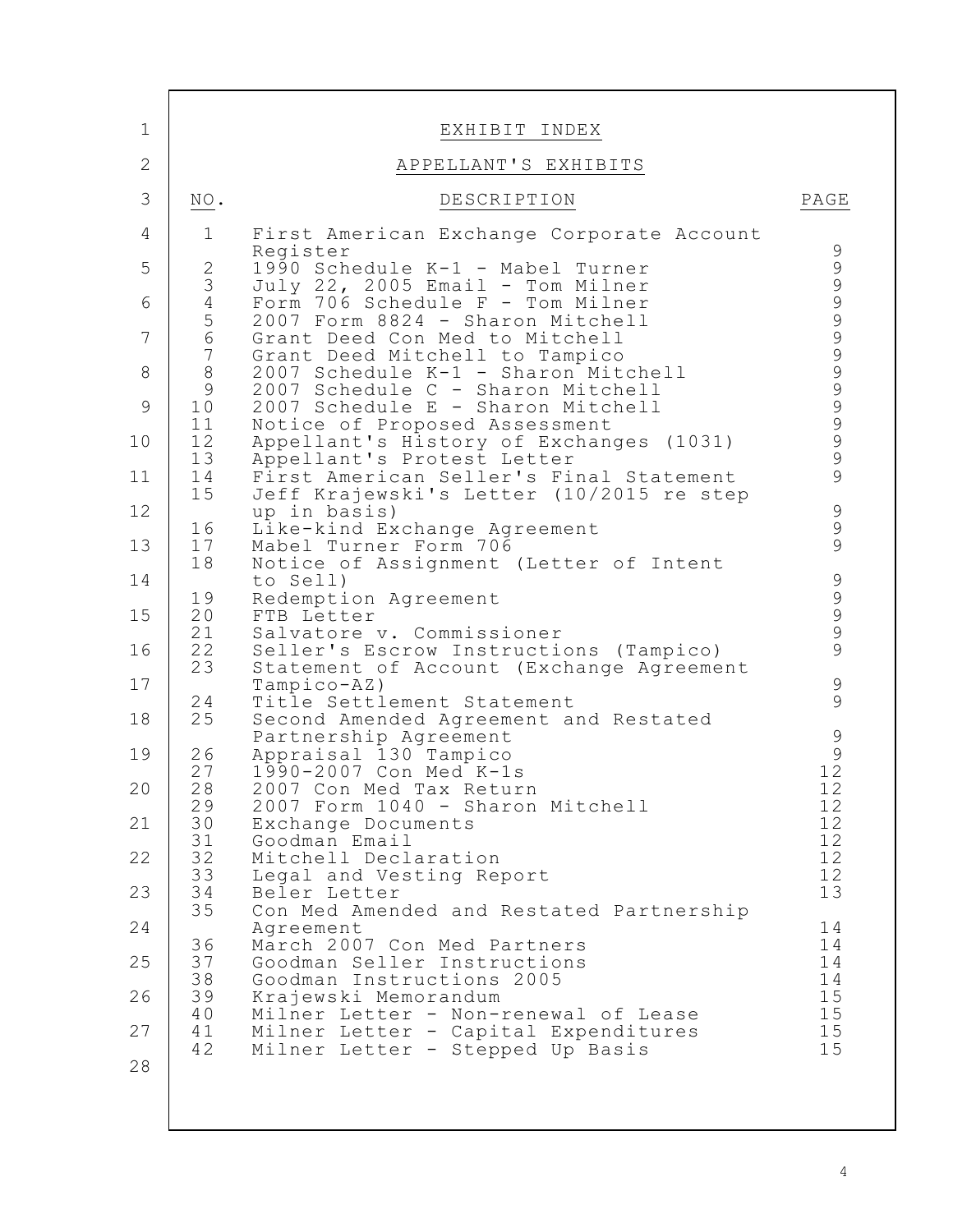| $\mathbf 1$     |             | EXHIBIT INDEX (cont'd)                                                                   |          |
|-----------------|-------------|------------------------------------------------------------------------------------------|----------|
| $\mathbf{2}$    | NO.         | DESCRIPTION                                                                              | PAGE     |
| 3               |             |                                                                                          |          |
| 4               | 43          | Receipt \$50K (from joint account Sharon &<br>Caroline)                                  | 15       |
| 5               | 44<br>45    | Tom Milner Letter January 2007<br>Proof of Payment: purported CA income                  | 15       |
| 6               | 46          | tax 2007<br>Milner Affadavit, plus Exhibits A-E                                          | 15<br>16 |
| $7\phantom{.0}$ |             |                                                                                          |          |
| $\,8\,$         |             |                                                                                          |          |
|                 |             | RESPONDENT'S EXHIBITS                                                                    |          |
| $\mathsf 9$     | NO.         | DESCRIPTION                                                                              | PAGE     |
| 10              | Α           | Agreement of Purchase and Sale, dated                                                    |          |
| 11              |             | December 14, 2006, with Con Med<br>Properties, A California General                      |          |
| 12              | B           | Partnership designated as "Seller"<br>Con Med Properties' February 6, 2007               | 17       |
| 13              |             | Counter-offer to Counter-offer, signed by                                                |          |
| 14              |             | Seller Con Med Properties for purchase and<br>sale of 130 Tampico Way                    | 17       |
| 15              | $\mathsf C$ | Purchaser PTLA's February 26, 2007<br>Counter-offer to Counter-offer for purchase        |          |
| 16              | $\mathbb D$ | and sale of 130 Tampico Way<br>Con Med Properties' March 2, 2007                         | 17       |
| 17              |             | announcement to Con Med's partners that the<br>partnership, Con Med Properties, has      |          |
| 18              |             | contracted for the sale of the<br>Partnership's property located at                      |          |
| 19              | Ε           | 130 Tampico Way<br>Mabel Smith Turner's Will leaving the                                 | 17       |
|                 |             | remainder of her estate to Sharon Mitchell;                                              |          |
| 20              |             | Mabel Turner's declaration of property and<br>asset values listing "A 10 percent general |          |
| 21              |             | partnership interest in Con Med Properties"<br>with a fair market value on the date of   |          |
| 22              | F           | death of \$41,277<br>Opening page of Second Amended and Restated                         | 17       |
| 23              |             | Partnership Agreement of Con Med Properties<br>identifying at paragraph D that the       |          |
| 24              |             | Partnership is the owner of real property                                                | 17       |
| 25              | G           | located at 130 Tampico Way<br>Appellant's CPA Jeffrey Krajewski's review                 |          |
| 26              |             | of Appellant's inherited 10 percent<br>partnership interest, with \$41,277 fair          |          |
| 27              |             | market value as of Mabel Turner's date of<br>death, coupled with estimate of Mabel       |          |
| 28              |             | Turner's 12/31/1990 adjusted inside basis<br>of \$14,989, with attachments               | 17       |
|                 |             |                                                                                          |          |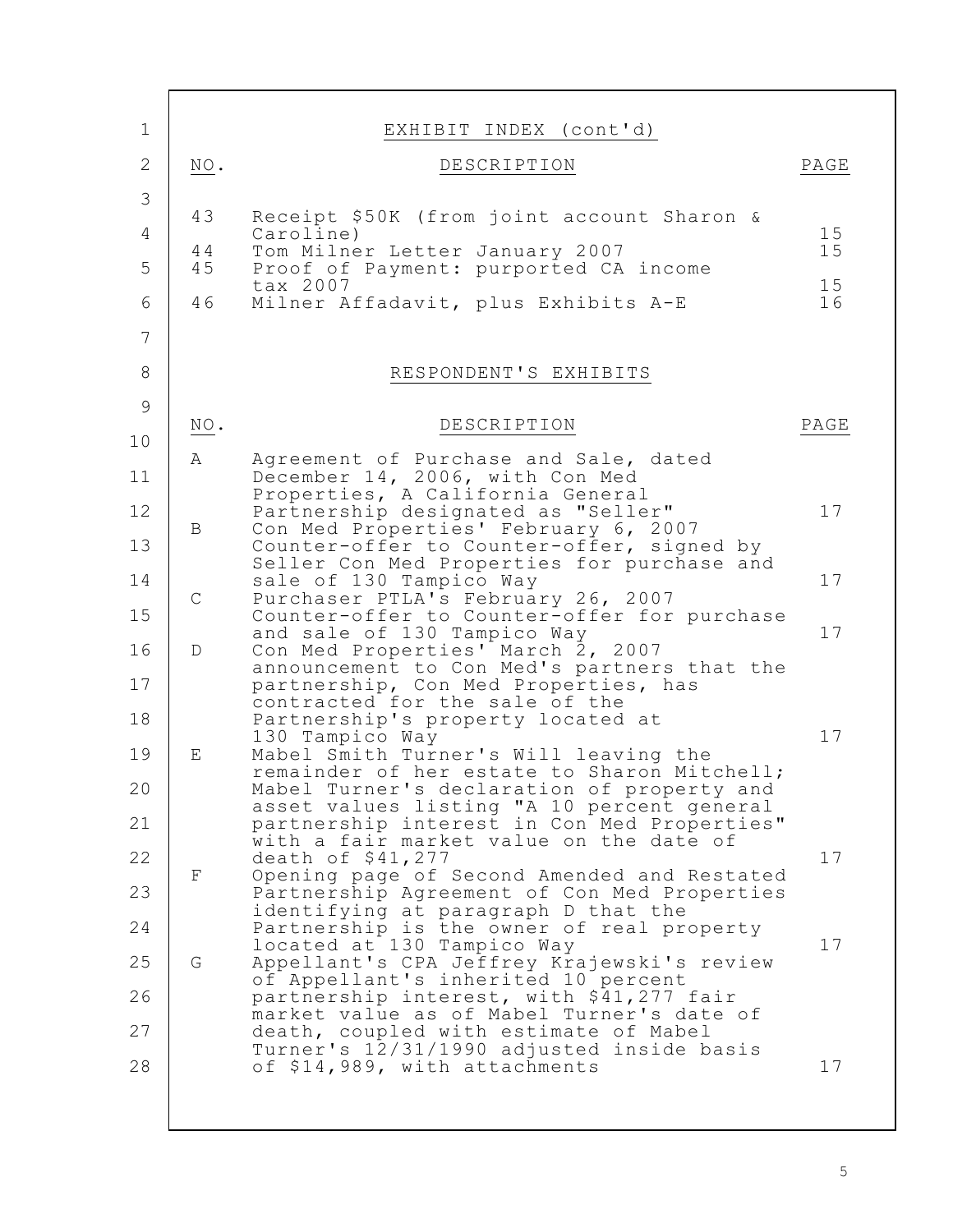| $\mathbf 1$    |                            | EXHIBIT INDEX (cont'd)                                                              |          |
|----------------|----------------------------|-------------------------------------------------------------------------------------|----------|
| $\overline{2}$ |                            | RESPONDENT'S EXHIBITS                                                               |          |
| 3              | $\underline{\text{NO}}$ .  | DESCRIPTION                                                                         | PAGE     |
| 4              | H                          | Appellant Sharon Mitchell's Partnership                                             |          |
| 5              | $\mathbf I$                | K-1 Schedules<br>November 17, 2007 Agreement of Redemption                          | 17       |
| 6              |                            | of Partnership Interests (signature pages<br>attached to Appellant's March 17, 2014 |          |
| $\overline{7}$ |                            | opening brief)                                                                      | 17<br>17 |
|                | J<br>K                     | Appellant's May 18, 2012 Protest Letter<br>Points and Authorities in Supplement to  | 17       |
| 8              | $\mathbb L$                | Taxpayer's Protest<br>Appellant's 2007 Schedule E that does not                     |          |
| $\mathcal{G}$  | М                          | list Tampico Way property<br>Appellant's Form 8824                                  | 17<br>17 |
| 10             | $\rm N$                    | Appeal of Thomas Perkins, et al., 96-SBE-010<br>SBE Opinion                         | 17       |
| 11             | $\bigcirc$                 | Salvatore v. Commissioner, 434 F.2d 600<br>Opinion                                  | 17       |
| 12             | $\, {\bf P}$               | Christina Weed's March 21, 2018<br>Acknowledgement of no IRS audit                  | 17       |
| 13             | $\rm _R^Q$                 | Appellant Sharon Mitchell's Declaration<br>Mitchell Notice of Action and            | 17       |
| 14             | $\rm S$                    | November 13, 2013 letter<br>Con Med Partnership's 2007 K-1s                         | 17<br>17 |
| 15             | $\mathbf T$<br>$\mathbf U$ | Seller's Final Statement<br>Two-page $2007$ D-1                                     | 22<br>22 |
| 16             |                            |                                                                                     |          |
| 17             |                            | $---000---$                                                                         |          |
| 18             |                            |                                                                                     |          |
| 19             |                            |                                                                                     |          |
| 20             |                            |                                                                                     |          |
| 21             |                            |                                                                                     |          |
| 22             |                            |                                                                                     |          |
| 23             |                            |                                                                                     |          |
| 24             |                            |                                                                                     |          |
| 25             |                            |                                                                                     |          |
| 26             |                            |                                                                                     |          |
| 27             |                            |                                                                                     |          |
| 28             |                            |                                                                                     |          |
|                |                            |                                                                                     |          |
|                |                            |                                                                                     |          |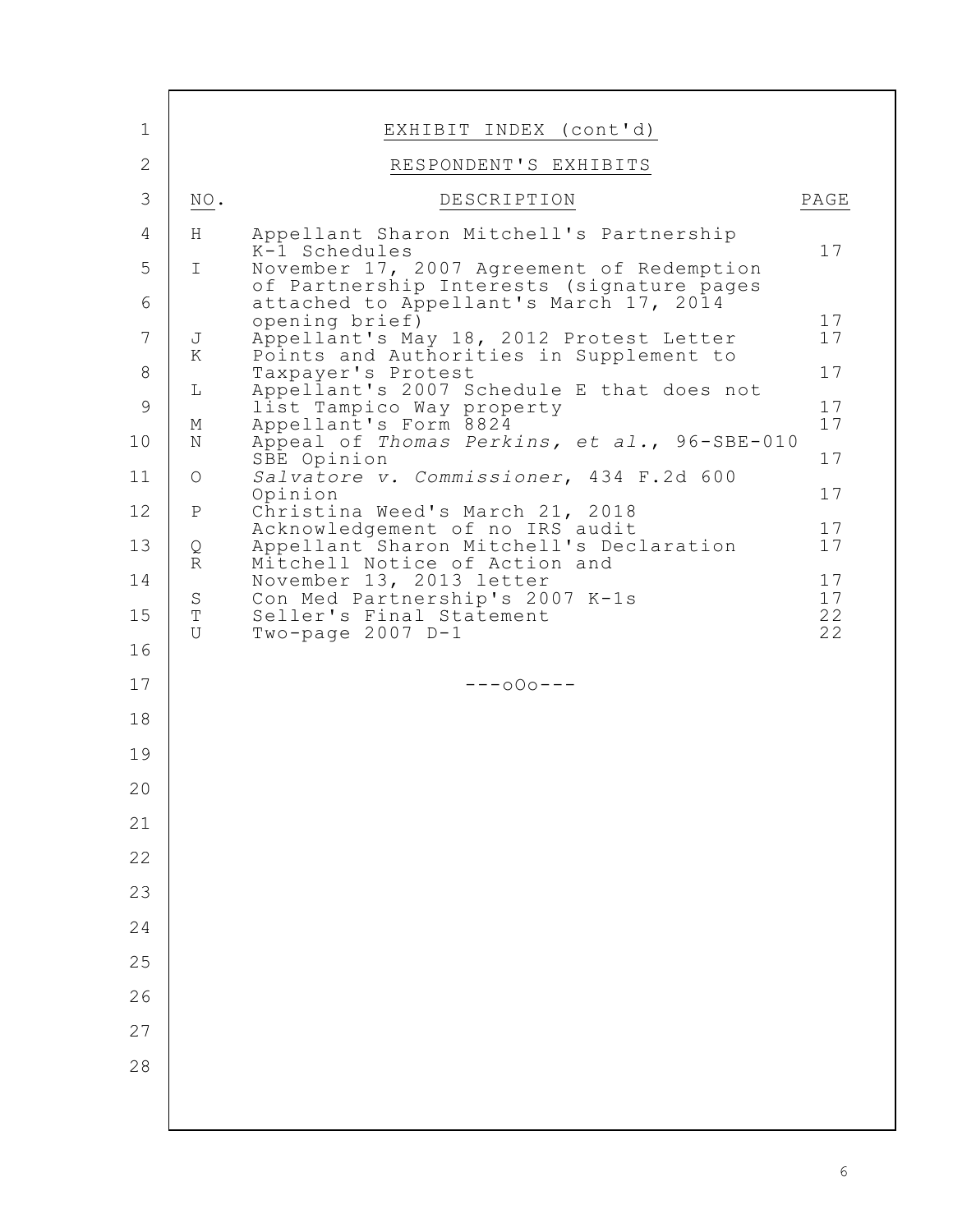400 R STREET, HEARING ROOM SACRAMENTO, CALIFORNIA APRIL 24, 2018  $---000---$ JUDGE STANLEY: Okay. Calling the appeal of Sharon Mitchell, case number 18011715. The date is April 24th, 2018. It is 9:10 a.m. And the location where this hearing is occurring is Sacramento, California. The panel judges are myself, Teresa Stanley, Judge Alberto Rosas and Judge Michael Geary. And I'm going to ask you to restate your names for the record, please. MS. WEED: Christina Weed, counsel for Sharon Mitchell, the appellant. MS. MENDES: Lisa Mendes, counsel for Sharon Mitchell, the appellant. MS. MITCHELL: Sharon Mitchell. MR. GEMMINGEN: David Gemmingen, counsel for Franchise Tax Board. MR. IMMORDINO: Ciro Immordino, Tax Counsel, Franchise Tax Board. MR. CORNEZ: Michael Cornez, Tax Counsel for Franchise Tax Board. JUDGE STANLEY: Okay. Thank you. Feel free to stop and ask questions along the way if there are any. If I happen to be looking down, you 1 2 3 4 5 6 7 8 9 10 11 12 13 14 15 16 17 18 19 20 21 22 23 24 25 26 27 28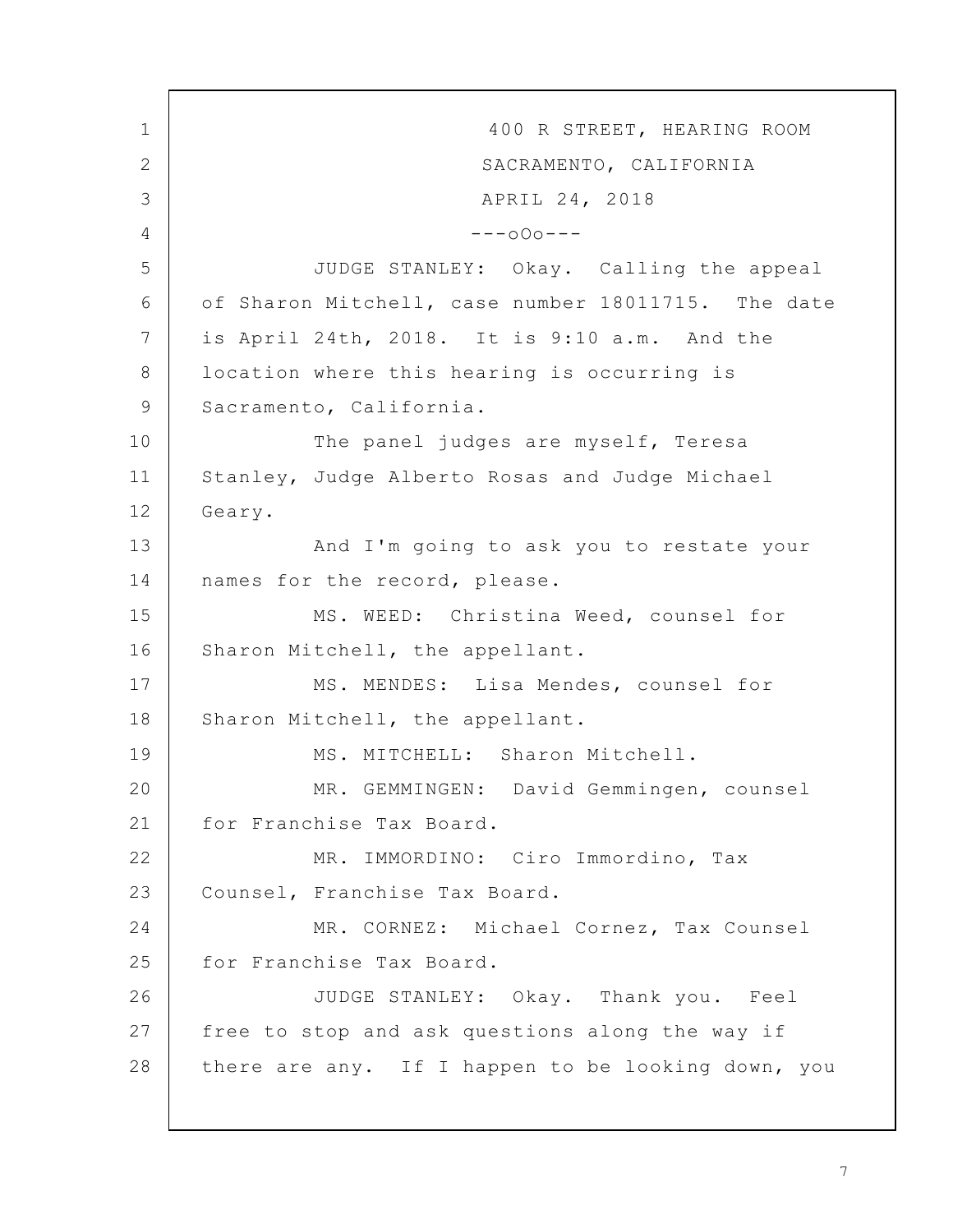can catch the eye of one of my panel members. MS. WEED: I'm sorry. I do have one question. Can you just sort of explain the approximate, you know, how things will go, how things will proceed during the hearing? JUDGE STANLEY: Certainly. MS. WEED: Format. JUDGE STANLEY: Certainly. We're -- given the sophistication of the representation here, we're going to be following a little bit more formal processes. So we will have the appellant present the case first. And you'll have the opportunity to call witnesses. We'll start with opening statements if you choose to do those. You don't have to do an opening statement. But we'll allow for cross-examination of any witnesses who testify. And the judges may have additional follow-up questions. When appellant has completed presenting her case, then we will turn to the Franchise Tax Board. They haven't indicated that they have any witnesses to call, so that side ought to go quickly. And then we'll end with closing arguments if you choose to give those. Then just as part of the process after that, once we close the record and take it under submission, we, as a panel, will deliberate and reach a decision and try to get that decision out 1 2 3 4 5 6 7 8 9 10 11 12 13 14 15 16 17 18 19 20 21 22 23 24 25 26 27 28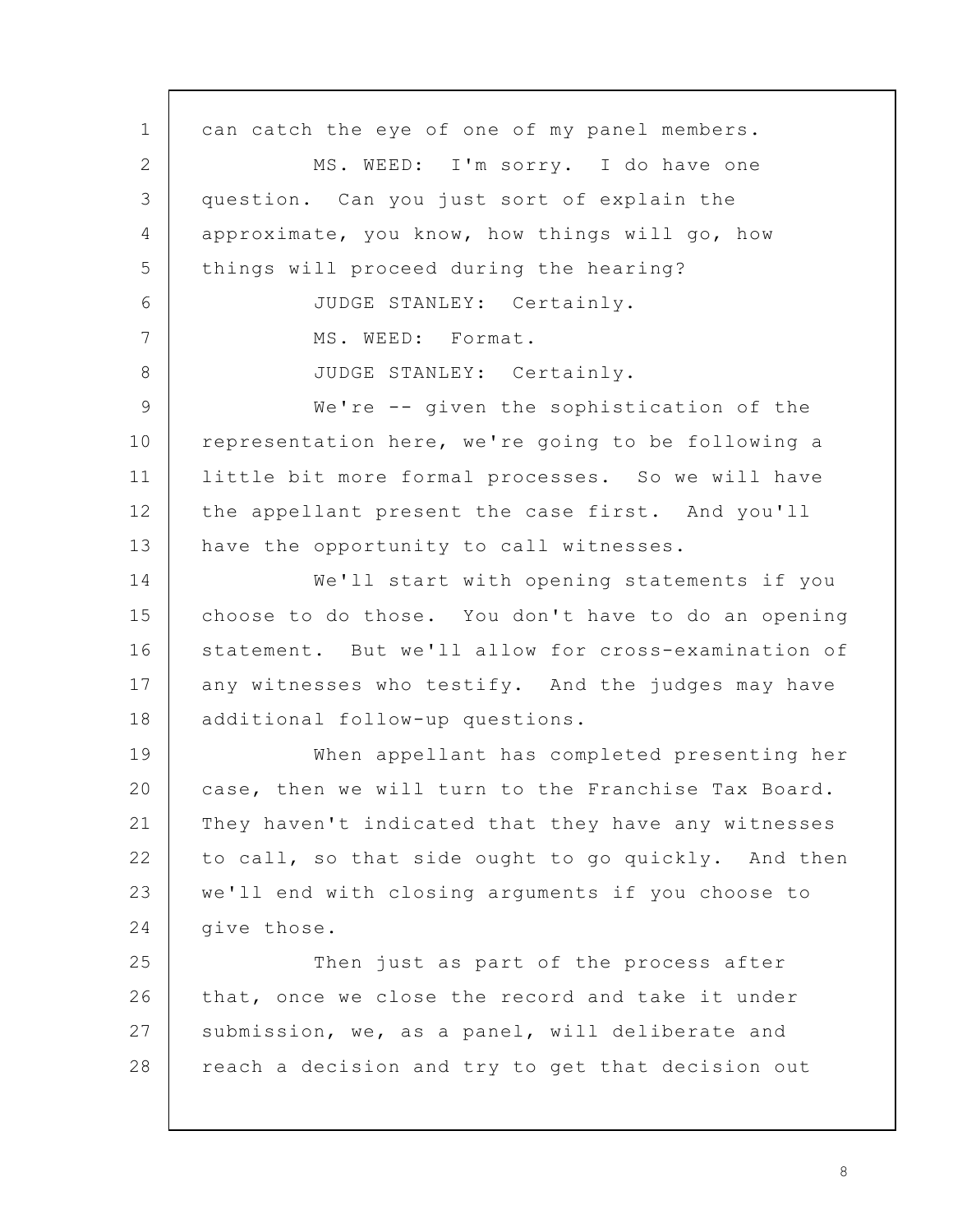within a hundred days. MS. WEED: Okay, thank you. MR. GEMMINGEN: I'd just like to mention that the Franchise Tax Board does have an opening statement. JUDGE STANLEY: Okay. Well, first, I need to go through the preliminary stuff. I know - thank you for your cooperation with both sides in trying to get some of these exhibits admitted without objection. I'm just going to go down the list. And I note that 1 through 25 was agreed admitted, to start with. Is there any objection at this time to 1 through 25? MR. CORNEZ: No, Your Honor. JUDGE STANLEY: Ms. Weed, those are yours, so I don't suppose you object? MS. WEED: No. JUDGE STANLEY: Okay. Number 26 was the appraisal; and that one the Franchise Tax Board had objected to relevance. And is that still a standing objection? MR. CORNEZ: Yes, it is. JUDGE STANLEY: Okay. Ms. Weed, do you want to respond to that? MS. WEED: Yes. I believe in one of respondent's briefs -- I believe it's their reply brief -- they indicate that with respect to the 1 2 3 4 5 6 7 8 9 10 11 12 13 14 15 16 17 18 19 20 21 22 23 24 25 26 27 28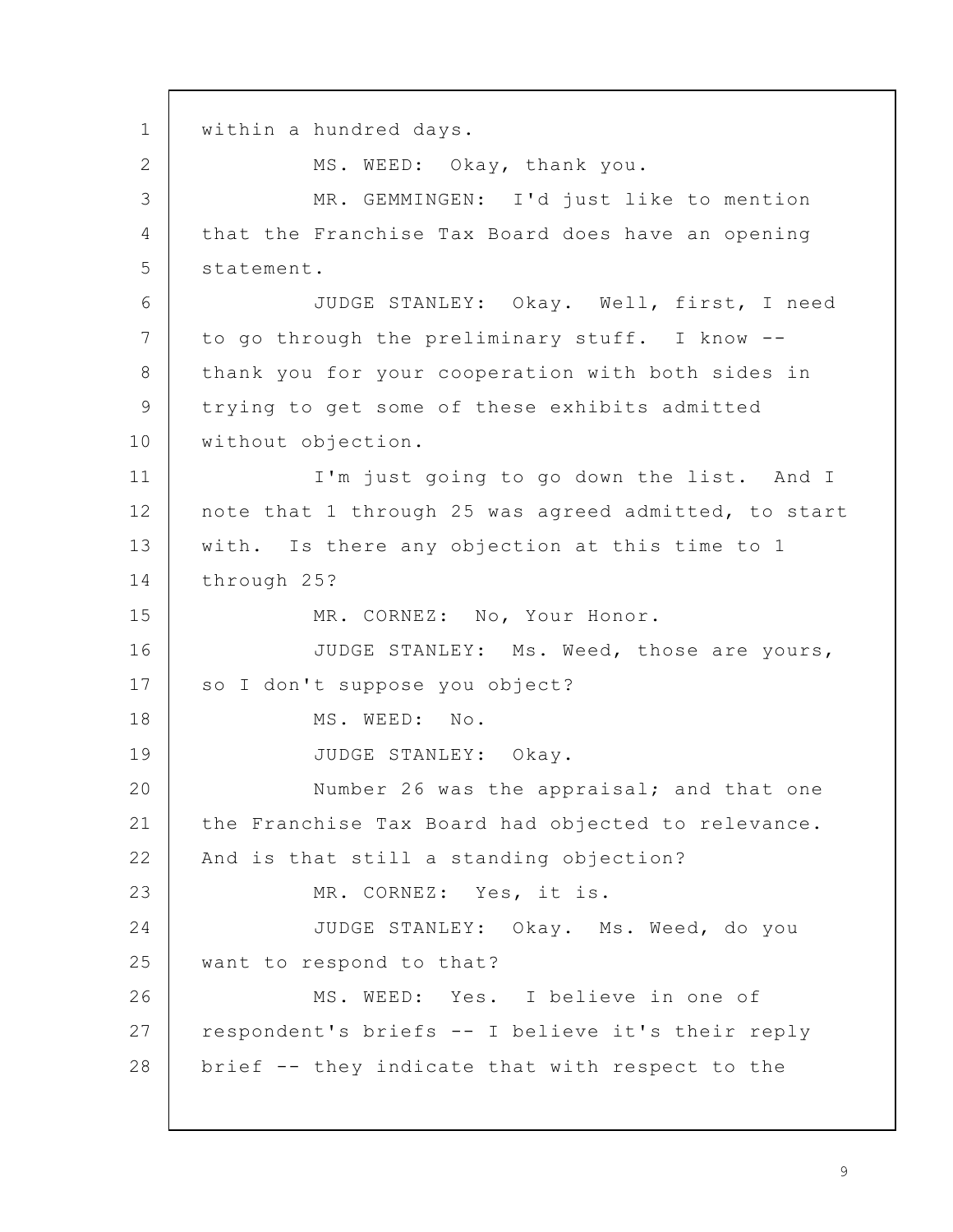basis issue we haven't provided any substantiation. So the appellant has actually paid for retroactive appraisal going back to 1991, at the time she inherited the property. So, you know, they've called into question the fact that we haven't substantiated the basis, so I would say it's entirely relevant. JUDGE STANLEY: Mr. Gemmingen? MR. CORNEZ: Can I address that? JUDGE STANLEY: Yeah. MR. CORNEZ: So, as Exhibit 4 in the record shows, the Plaintiff inherited a partnership interest from her aunt. She has always asserted that she's a partner in the partnership, and that is in fact the reason why that this particular transaction is before this body because she had to have her partnership interest redeemed in order to engage in the transaction that she claims she did. And so she did not inherent a direct interest in the underlying real property; rather, she inherited an interest, a partnership interest. The law requires that the taxpayer, under the Duty of Consistency Doctrine, start with the inherited basis of the partnership interest, which was shown on the partnership return -- or, I'm sorry, which was shown on the estate tax return that her aunt filed. Because of the size of her aunt's estate a -- an estate tax liability was owed, 1 2 3 4 5 6 7 8 9 10 11 12 13 14 15 16 17 18 19 20 21 22 23 24 25 26 27 28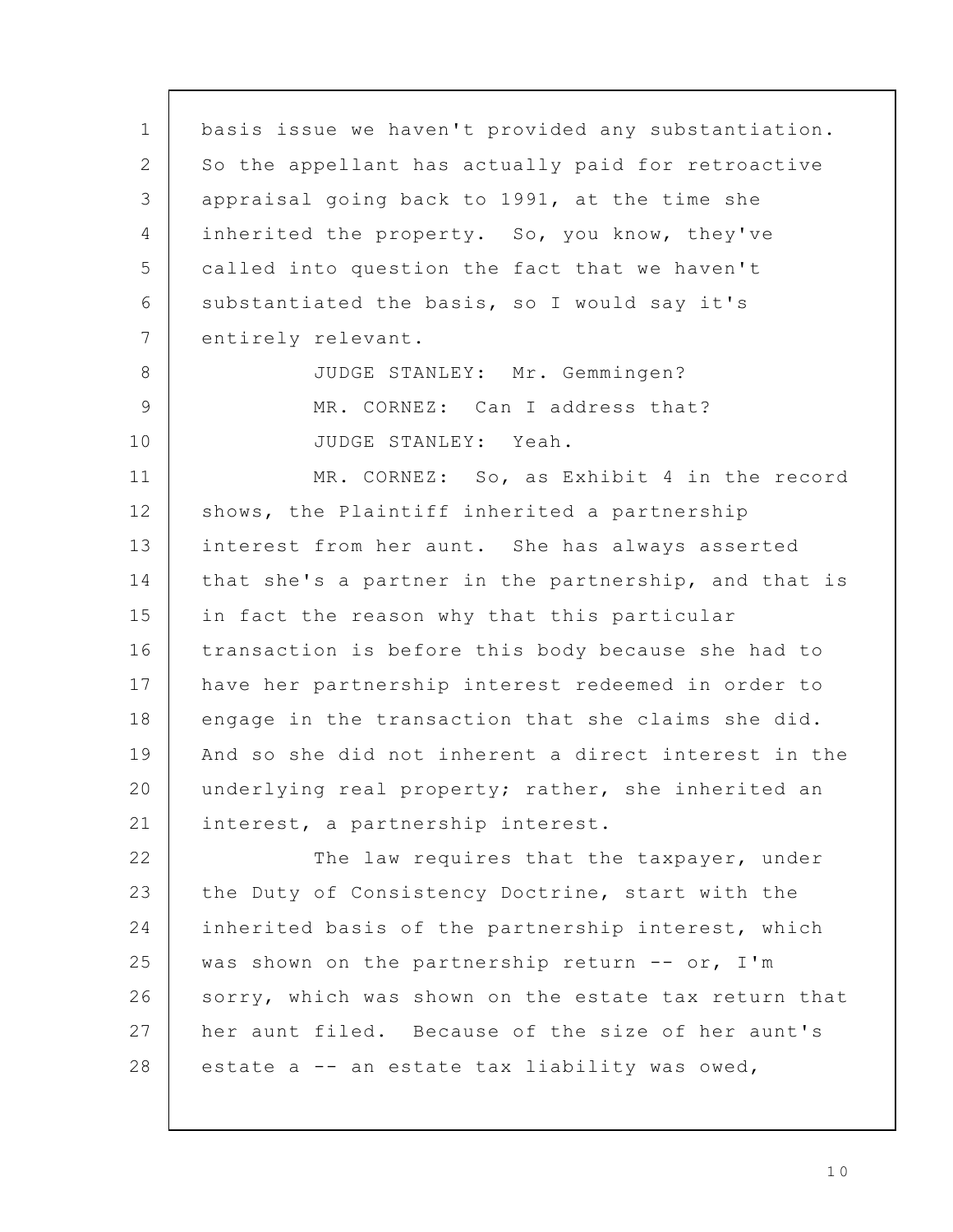therefore, the value that the estate put on the partnership interest had a tax significance. And for the taxpayer to now, some 25 years later, claim a different starting tax basis, violates the duty of consistency. JUDGE STANLEY: Okay. Can I just say that I think that goes to the merits of the argument and not to the relevance of the document itself. If they believe that they can -- if they want to try to present the fact that they had a different basis than is reflected on the probate statement or the initial 706 tax return, then I think that there's potentially relevance in the document that shows what the basis is. MR. CORNEZ: Well, that --MR. GEMMINGEN: I'm sorry. MR. CORNEZ: But she didn't inherit an interest in real estate, and the appraisal is an interest in real estate. It's not an appraisal of a partnership interest. Nor does the appraisal reflect a condition of the property, whether or not there were lease payments, whether or not there was a mortgage. It's full of caveats and conditions and speculation as to the value of the real estate. But fundamentally, she didn't inherit an interest in a real estate, she inherited a partnership interest. JUDGE STANLEY: Okay. Like I said, I think those arguments go to the merits of her claim, not 1 2 3 4 5 6 7 8 9 10 11 12 13 14 15 16 17 18 19 20 21 22 23 24 25 26 27 28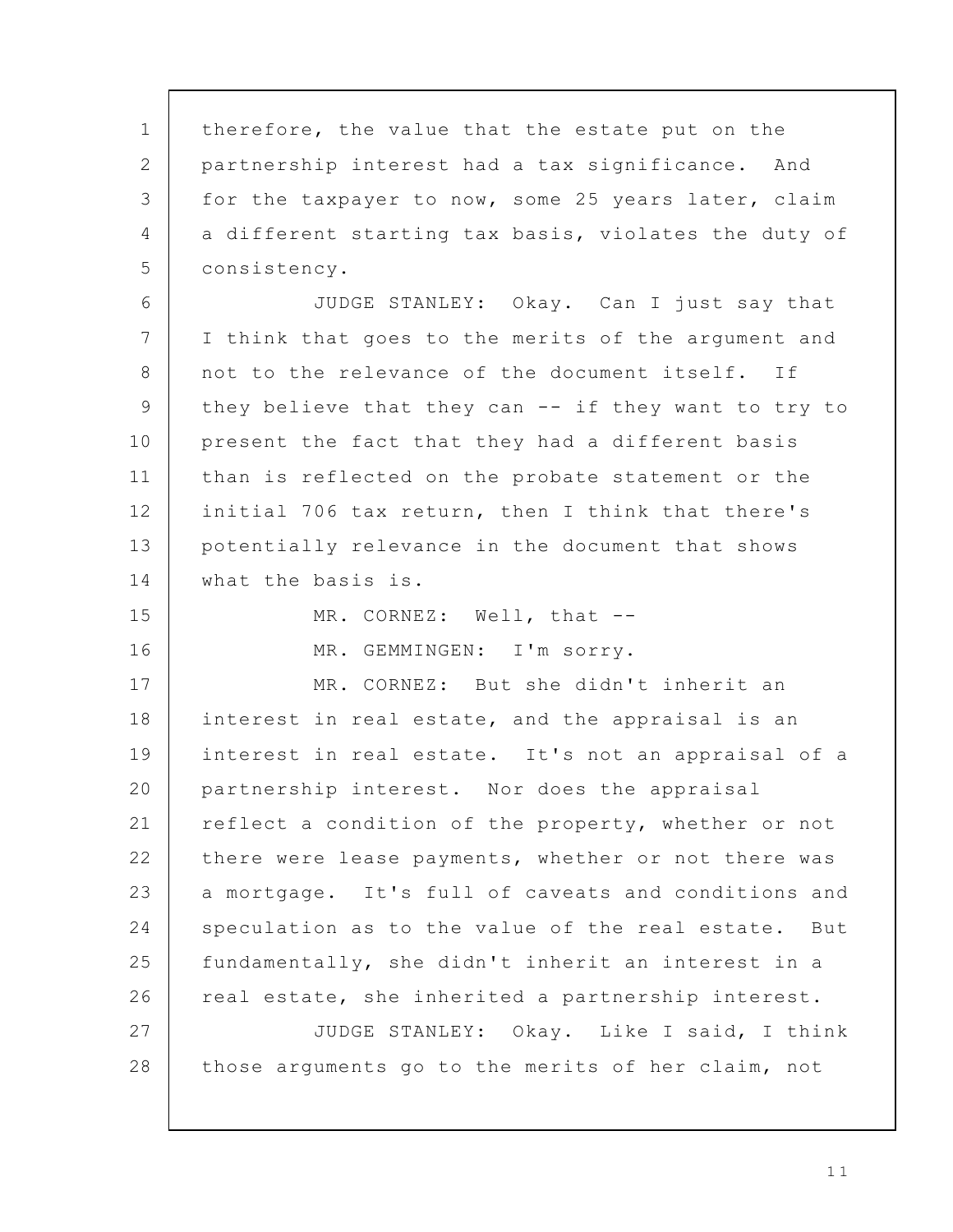to the relevance of the document. It is the sort of document on which reasonable people rely in valuating property. And I know that you don't think the property should be valued, but I think we're going to admit Exhibit 26 and use it. And you can argue, when you get the opportunity, you can argue the validity of the using real property basis for what you believe to be a partnership interest. Twenty-seven, 27 and 28, I noted that there were -- there was concern from the Franchise Tax Board, mostly about privacy objection, which I think we addressed by removing certain portions of that. But somebody else had expressed a relevance objection to the 2007 tax returns. Does that objection still stand? MR. CORNEZ: I don't believe so. JUDGE STANLEY: Okay. And 27, 28 and 29, I had the same objection. So are you objecting to admitting those documents at this time? MR. CORNEZ: No. I would note that they did eliminate most of the partnership tax return on number 28. All the K-1's for the other partners. So it's a much shorter. JUDGE STANLEY: Yes, yes. Okay. On 30 to 32 there was no objection. That's still true today? MR. CORNEZ: Correct. Yes. JUDGE STANLEY: Thirty-three is a Legal and 1 2 3 4 5 6 7 8 9 10 11 12 13 14 15 16 17 18 19 20 21 22 23 24 25 26 27 28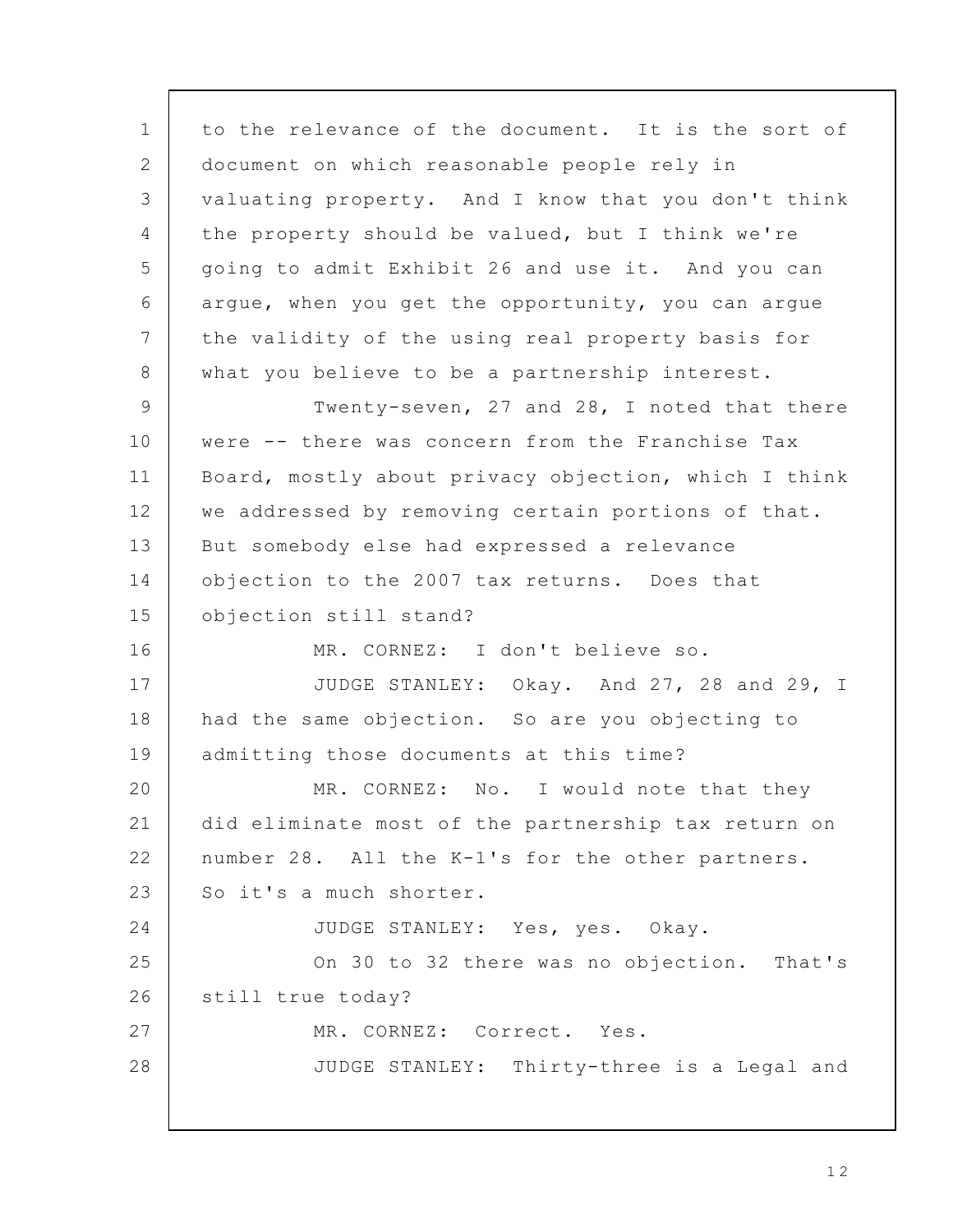Vesting Report. There was a relevancy objection to that one; does that still stand? MR. CORNEZ: No, we're withdrawing our objection. It appears it just reflects the recordation of Deeds. JUDGE STANLEY: Okay. And 34, I believe, was also a relevance objection; does that still apply? MR. CORNEZ: Yes. JUDGE STANLEY: Ms. Weed, do you want to address Exhibit 34? MS. WEED: Yes. If I can just review that real quick for one minute. So I believe that this letter is relevant to the extent the appellant's intent with respect to the 1031 exchange has been called into question, and this letter seems to indicate that going back as far as 1990 a like-kind exchange in connection with 130 Tampico Way, which is the property at issue, was contemplated at that time. JUDGE STANLEY: Mr. Gemmingen or -- MR. CORNEZ: I would say that this letter is written to -- not to the taxpayer but to somebody else and it reflects another party. I don't know who PTLA is, but it doesn't seem to be the taxpayer. And the letter's not written to the taxpayer, so I don't know how that's relevant to the taxpayer. JUDGE STANLEY: Okay. So I'm going to 1 2 3 4 5 6 7 8 9 10 11 12 13 14 15 16 17 18 19 20 21 22 23 24 25 26 27 28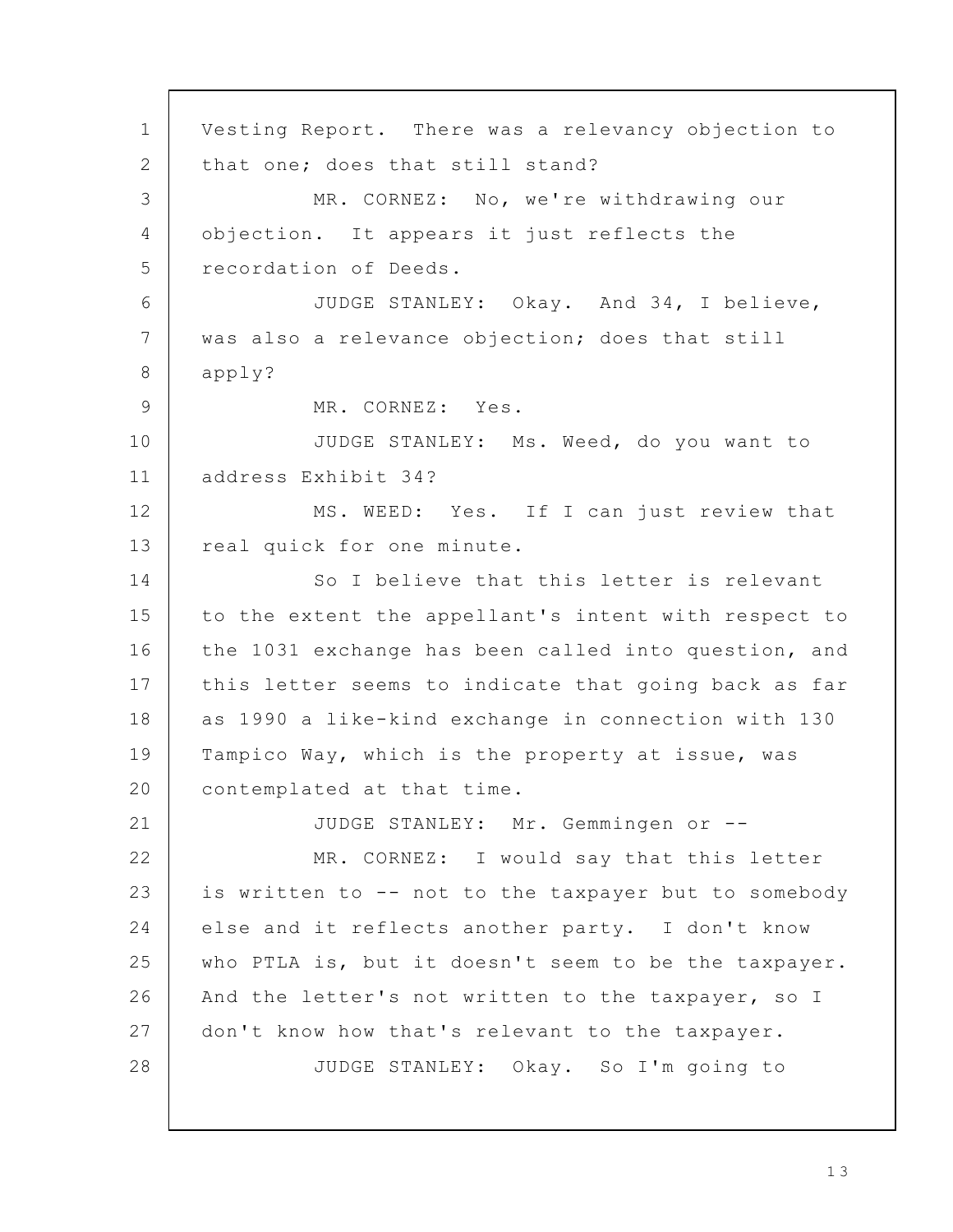admit that as a hearsay document that will be subject to the -- to the rule in 11513 under the APA, the Administrative Procedure Act. Which means that it will only be considered if corroborated by other evidence. Number 35 through 38, there was no objection; is that still true? MR. CORNEZ: Correct. JUDGE STANLEY: And number 39, there were two objections. One has been sustained. So the part of that document and any testimony that would be presented would be precluded if it's a discussion of the law or an application of the law to facts. MS. WEED: Judge Stanley? JUDGE STANLEY: Yes. MS. WEED: Would that include the witness? It's Jeff Krajewski's memorandum. He's also going to testify, or I was planning to call him as a witness. He is a CPA, but he has testified in court as an expert and he's bound by the tax laws. And when he testifies, he speaks as to what the tax law is. JUDGE STANLEY: So he can speak to the transaction and its application, and he can talk - he can talk about it with his expertise, but just going through -- in that document it suggests that he's just going to explain the law to us. MS. WEED: Okay. 1 2 3 4 5 6 7 8 9 10 11 12 13 14 15 16 17 18 19 20 21 22 23 24 25 26 27 28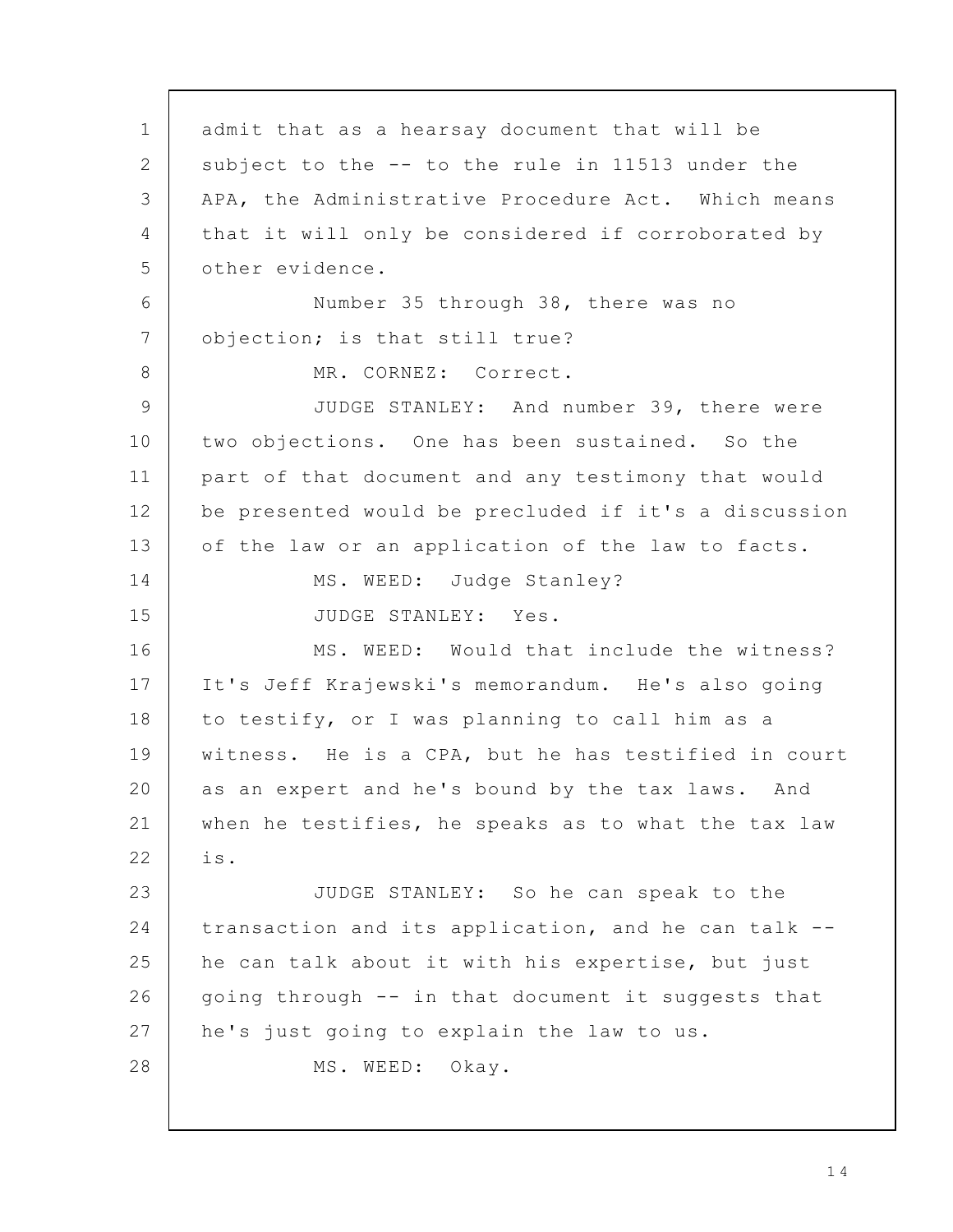JUDGE STANLEY: And we've got about eight or more attorneys here who, hopefully, have researched the law surrounding this. And since Mr. Krajewski is not an expert in the law, he probably couldn't qualify to testify to that. So, you know, you can -- when you've got him on the stand, we can see if there are any objections that arise. MS. WEED: Okay. I understand. Thank you. JUDGE STANLEY: Okay. And then there was an objection to the percipient witness. Are you still objecting to that given that Mr. Krajewski is going to testify today? MR. CORNEZ: I guess we would reserve our right to see what his actual testimony is and determine if he's a percipient witness of the underlying the transaction, if he has any facts. And until he testifies, we don't know. JUDGE STANLEY: That's my feeling as well. And I think that with respect to that document, since it's just a summary of his testimony, I think I'll reserve on whether to admit the document itself or just accept his testimony as the evidence that we use, that we have in the record. Number 40 through 45, there was no objection. MR. CORNEZ: Correct. 1 2 3 4 5 6 7 8 9 10 11 12 13 14 15 16 17 18 19 20 21 22 23 24 25 26 27 28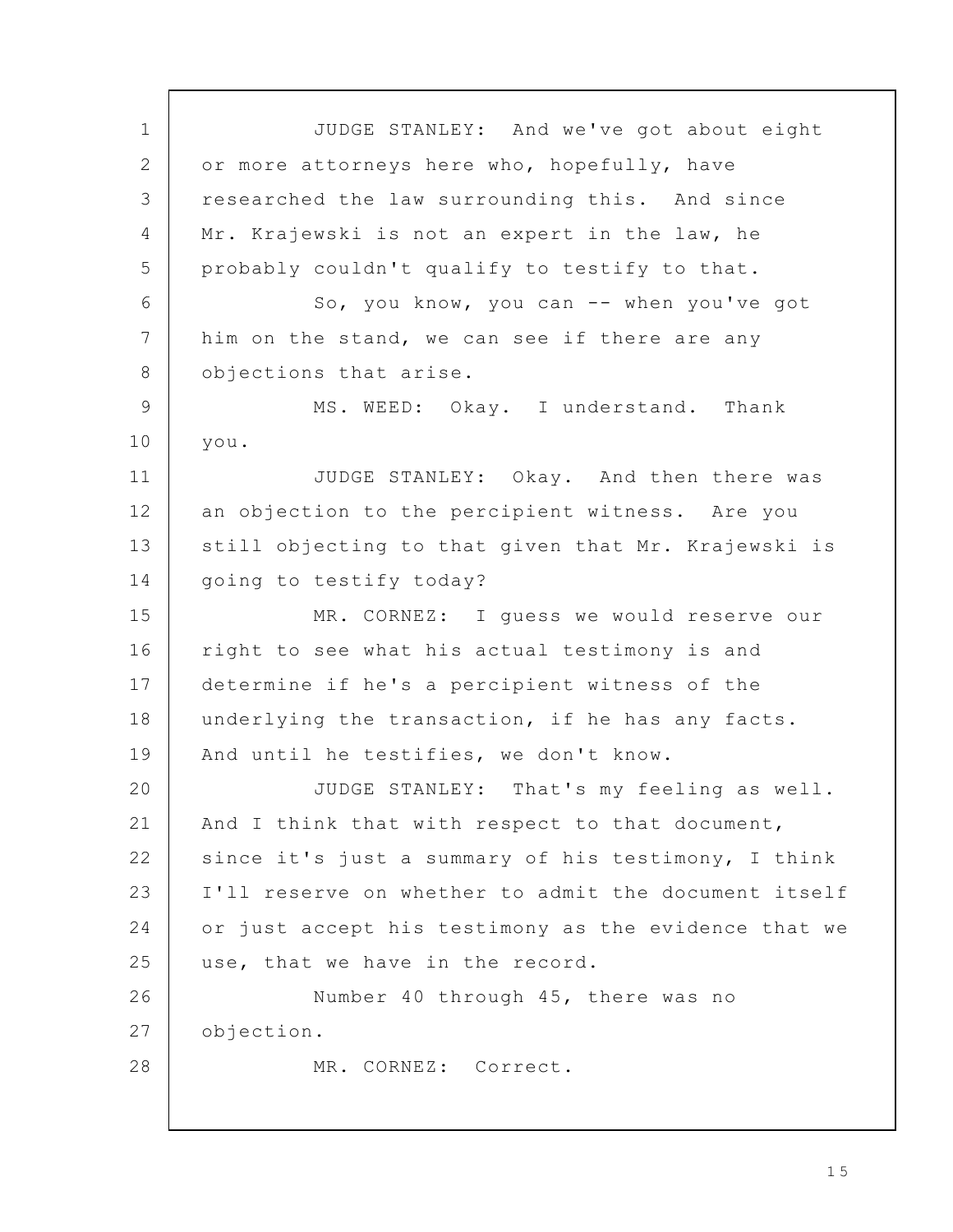JUDGE STANLEY: And the Declaration of Mr. Milner, which is marked as Exhibit 46 in the binder that we have today, is there any further objection to admission of that? MR. CORNEZ: Is he here to testify today? MS. WEED: He is not. JUDGE STANLEY: He -- MS. WEED: He is not. JUDGE STANLEY: He is not. MR. CORNEZ: So presumably it's treated under 11514 as hearsay, subject to all the normal rules? JUDGE STANLEY: Correct. We'll admit it subject to 11513 and 11514 of the Administrative Procedure Act. MR. CORNEZ: I do have one question with respect to that. And we got -- two different times throughout this process we got an e-mail of the Declaration, which did not change, but there were different exhibits attached each time. So I don't know if that was on purpose or accidental. And so which exhibits -- it may not really matter, but which exhibits are attached -- I assume the exhibits attached to the Declaration that's in the record today are the only exhibits that are relevant; I just want to clarify that. JUDGE STANLEY: Ms. Weed, it looks like you have the non-binding Letter of Intent, a letter from 1 2 3 4 5 6 7 8 9 10 11 12 13 14 15 16 17 18 19 20 21 22 23 24 25 26 27 28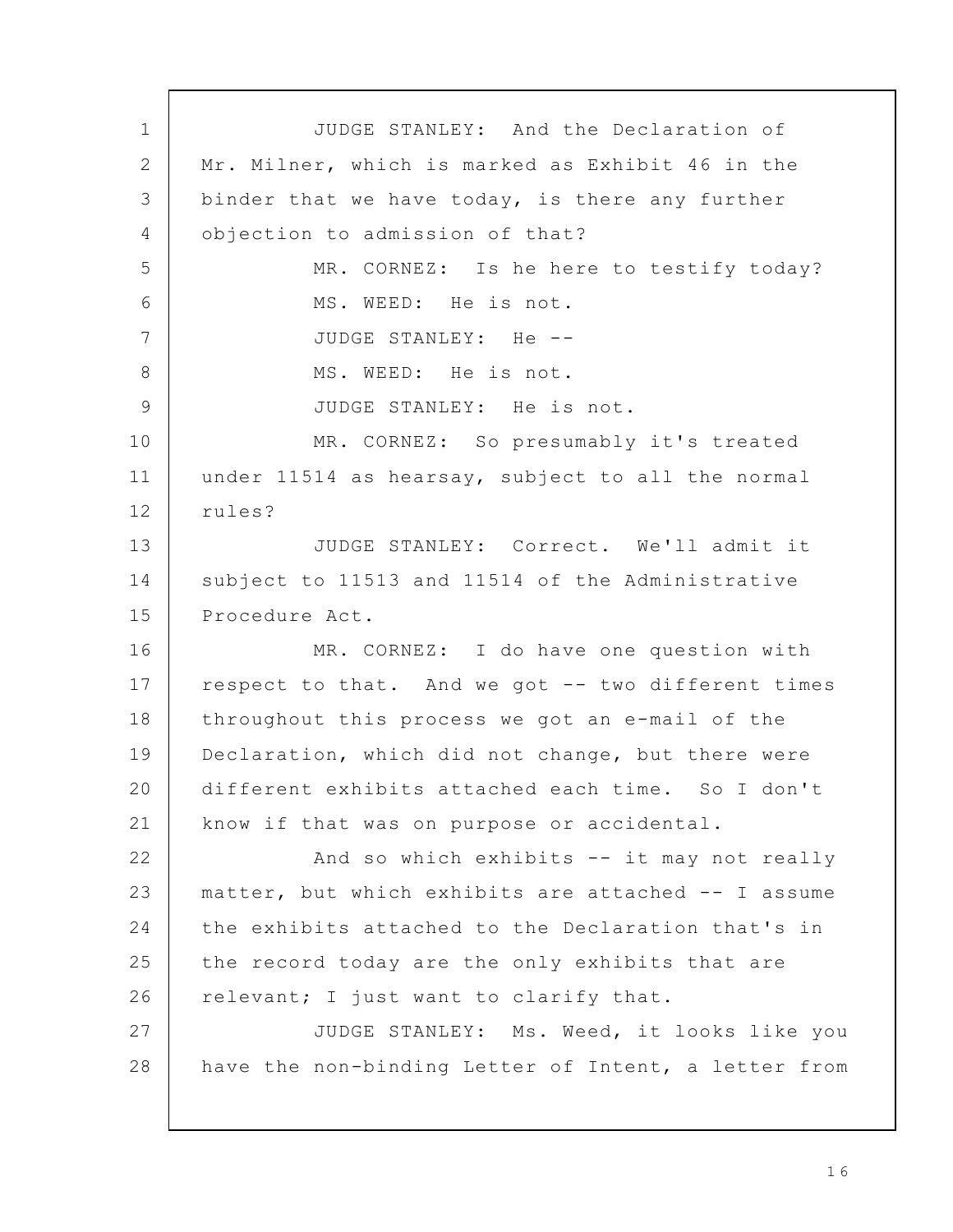Mr. Goodman. MS. WEED: Yeah. The way that it's in the binder is the correct version, and at the last prehearing conference I actually had e-mailed the corrected version at that time. MR. CORNEZ: All right. Thank you. JUDGE STANLEY: Okay. So the Exhibit 47 is admitted with exhibits that are attached today. JUDGE GEARY: 46. JUDGE STANLEY: I'm sorry, 46. Okay. So that takes care of -- okay. I will just go back and do a little cleanup here because I noted that there were no objections to certain exhibits but did not state that they were being admitted. So that would be documents 27 to 33, 35 to 38, and 40 to 45. They will all be admitted without objection. Okay. Moving on to respondent's exhibits. We have A through S now. And I believe the only one that had an objection at the time of the prehearing conference was Exhibit N, which is a - just what the FTB referenced as a courtesy copy of a case, the Perkins case. Is there still an objection to that, Ms. Weed? MS. WEED: I had objected to that case and the Salvatore case just because I didn't believe it was evidence and should be admitted as an exhibit,  $but --$ 1 2 3 4 5 6 7 8 9 10 11 12 13 14 15 16 17 18 19 20 21 22 23 24 25 26 27 28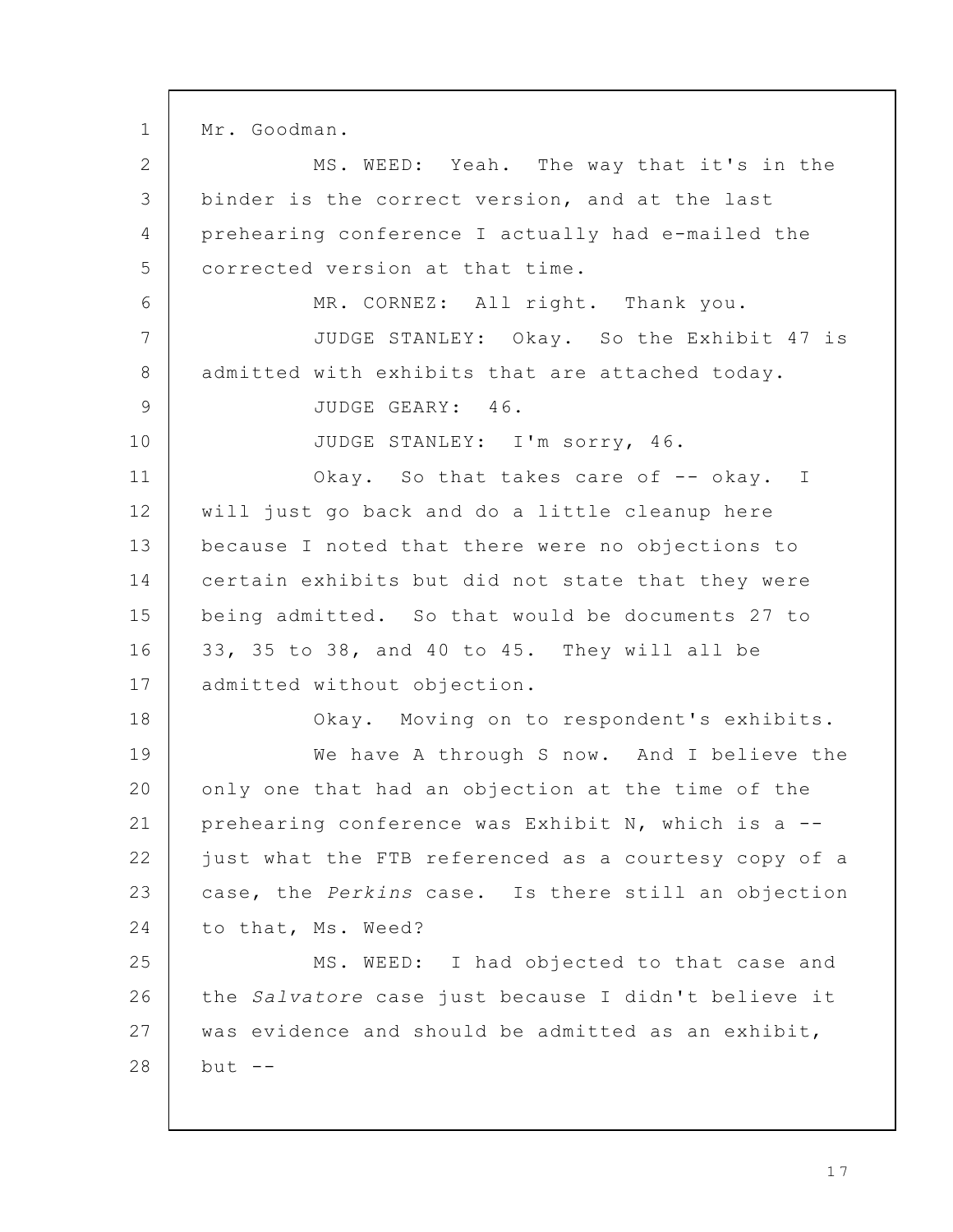JUDGE STANLEY: Do you have a response to that? MR. GEMMINGEN: Well, they're both clearly on point and they go to the determination of the law as well as how facts that are entered and the taxpayer's failure to negotiate should not be considered the true seller of the property. JUDGE STANLEY: While I think it is not essential for us to have copies of case law because we have researched these cases and many more, I don't see any harm to admitting them. They were referenced as courtesy copies, and I'll note that Salvatore was an exhibit presented by appellant as well. So I'll just go ahead and admit those for what it's worth. MS. WEED: Okay. JUDGE STANLEY: Are there any other objections on A through S? MS. WEED: What is S? JUDGE STANLEY: S is the copy that we got this morning, the partners' shared income, 2007 K-1. MS. WEED: Oh, okay. MR. GEMMINGEN: They're from their exhibit, the partnership return they submitted. JUDGE STANLEY: Except that we excluded these. So this is something that we excluded from appellant's exhibit and now you're proposing to put it back in. 1 2 3 4 5 6 7 8 9 10 11 12 13 14 15 16 17 18 19 20 21 22 23 24 25 26 27 28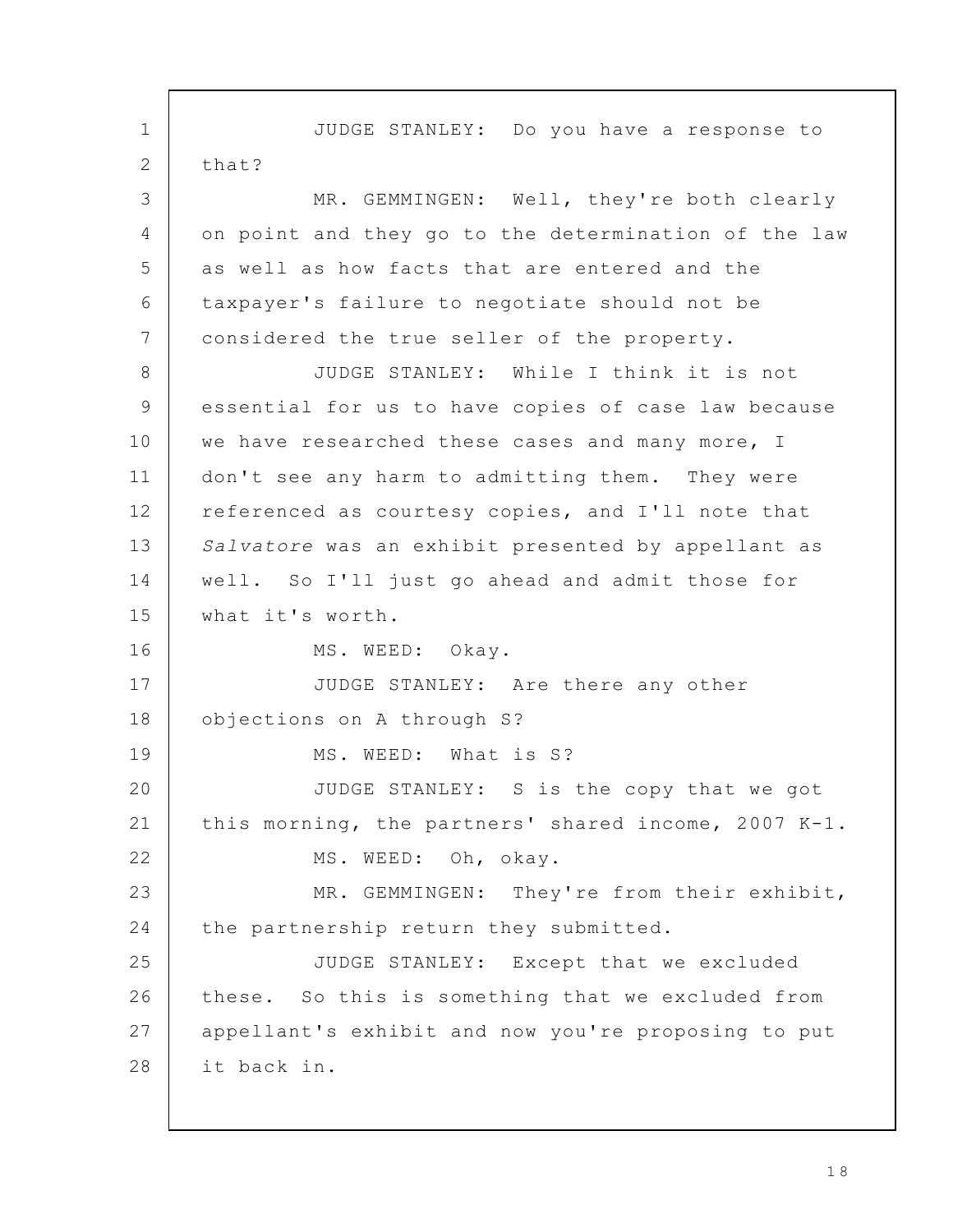MR. GEMMINGEN: Yes. These go to relevance as to the treatment of appellant by the partnership. And they're the most contemporaneous documents that go to establish them. JUDGE STANLEY: So this is 2007, this Con Med partnership return K-1's, right? MR. GEMMINGEN: And then a California Schedule D-1 by the partnership for the sale. JUDGE STANLEY: Okay. Okay, wait. So what I have is eight pages of K-1's and then I have seller's final statement of two pages. And then I have 2007 Schedule D-1. That would also be for the Con Med partnership return? MR. GEMMINGEN: I'm sorry. The First American Title are -- actually -- I beg your pardon -- are not from the return. But there are other exhibits that do talk about it. JUDGE STANLEY: Okay. MR. GEMMINGEN: But they go to the treatment of the taxpayer as a partner. JUDGE STANLEY: Okay. So these -- those two pages were already admitted. The first eight pages were not, right? MR. GEMMINGEN: I'm not sure about that. JUDGE STANLEY: Okay. MS. WEED: Judge Stanley, we would object to the admission. We had agreed to withdraw them because we didn't believe they're relevant. 1 2 3  $\Delta$ 5 6 7 8 9 10 11 12 13 14 15 16 17 18 19 20 21 22 23 24 25 26 27 28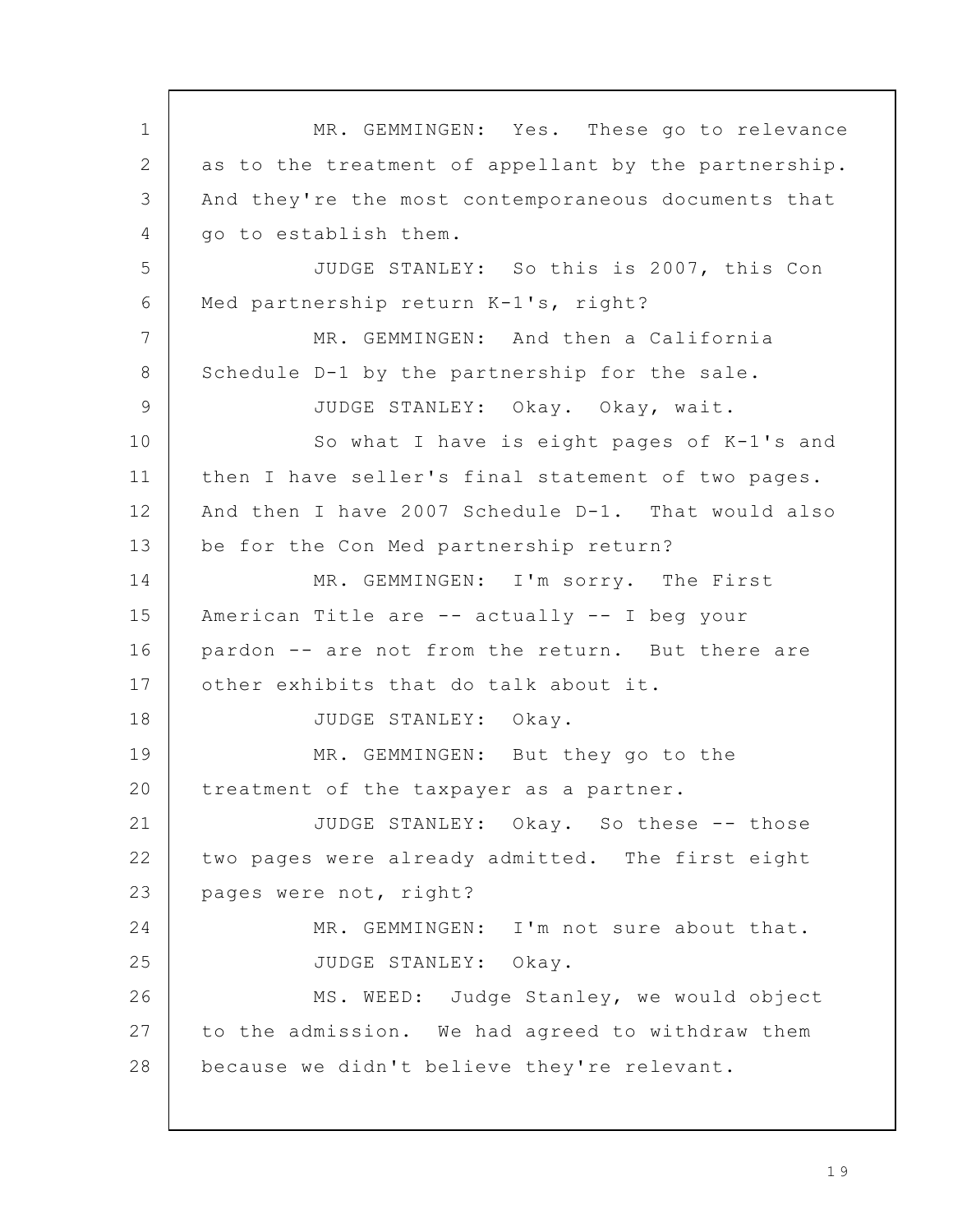I'm not aware that the other partners are being audited. And the letter we had to Caroline Mitchell, who was one of the partners in connection with 130 Tampico, respondent has said is not relevant. And so the scope of this is only with respect to Sharon Mitchell in 2007. JUDGE STANLEY: And Franchise Tax Board, you believe it has relevance? MR. GEMMINGEN: It has great relevance to the treatment of the partnership and its consideration of her and her partner. It identifies her as a 10-percent partner at the end of the year. It shows that she received the same distribution amounts when coupled with the First American Title documents. And she had no appreciable change or economic interest in the transactions. And the parties -- she, as listed as a 10-percent partner, gets the equivalent amount as the other 10-percent partners, double the amount of the 5-percent partners. And the parties have been -- other parties' last names have been removed, but it just shows what a 10-percent partner gets or a 5-percent partner gets, and what she's getting there and her, also, treatment as a 10-percent partner, as shown on line D in the upper left quadrant of her K-1. MS. WEED: I would note that appellant has no control over the other K-1's of the other 1 2 3 4 5 6 7 8 9 10 11 12 13 14 15 16 17 18 19 20 21 22 23 24 25 26 27 28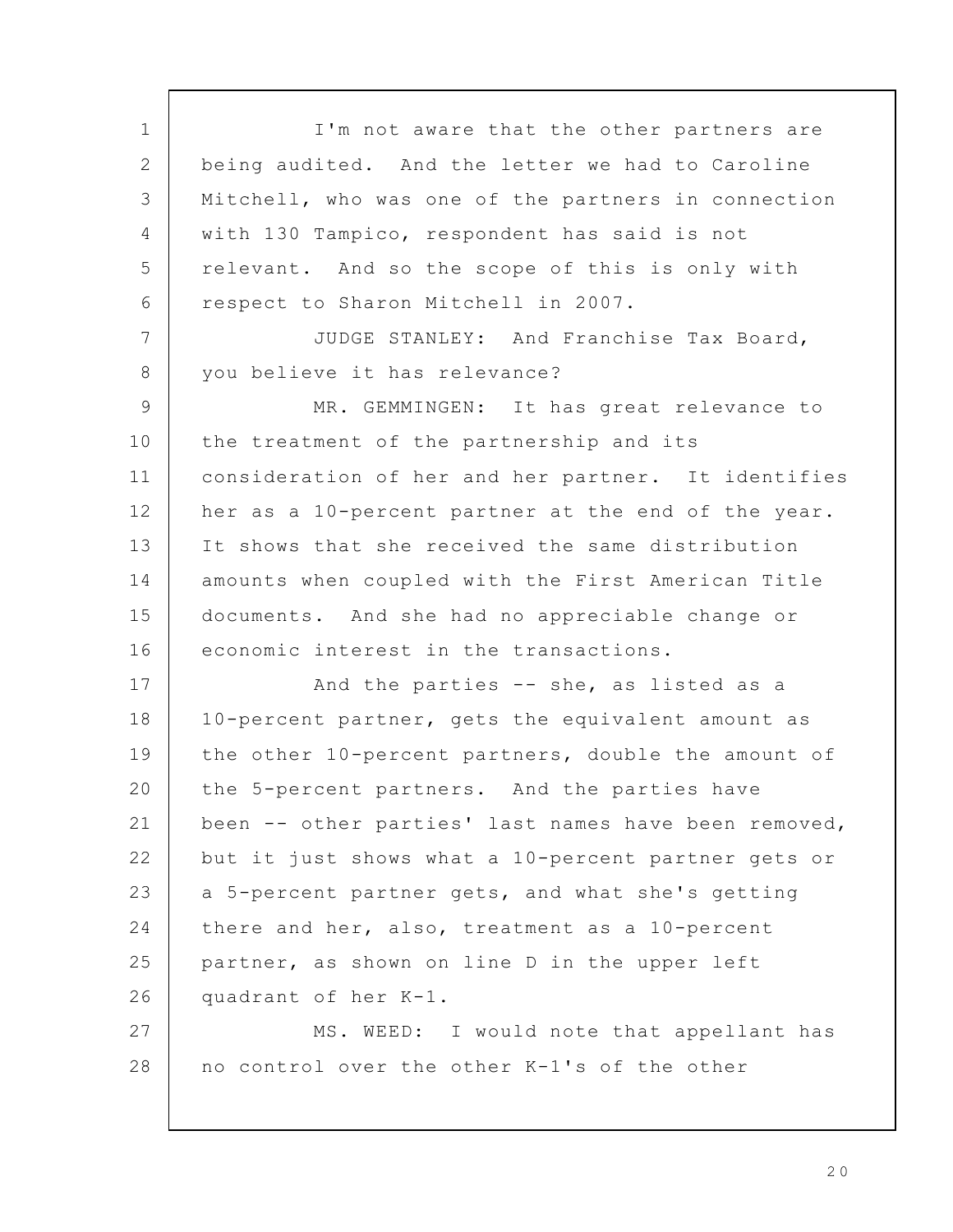partners. She has no control what they report on their returns. They have nothing to do with her. If they're incorrect, it would be up to those individual partners to contact the partnership. She has no control over them. They're not relevant to her. We're not the ones who limited the scope of the audit, the respondent did, and it's just with respect to Sharon Mitchell. JUDGE STANLEY: Okay. And similarly to the issue of the appraisal that we admitted, I think I'm going to admit the first eight pages as Exhibit S, as Respondent's Exhibit S. And to the extent that the parties want to argue their relevance to this case, they'll have an opportunity to do so. MS. WEED: Also, Judge Stanley, I would note the last page is a typed-up page that I've never seen before. JUDGE STANLEY: I'm -- I pulled out the eight pages of the K-1's. I was going to deal with the other ones next. MS. WEED: Okay. JUDGE STANLEY: Because there are three other documents that were attached. So the first eight pages, it's marked and admitted as Exhibit S. Then moving to the Seller's Final Settlement Statement, that's a two-page document. I 1 2 3 4 5 6 7 8 9 10 11 12 13 14 15 16 17 18 19 20 21 22 23 24 25 26 27 28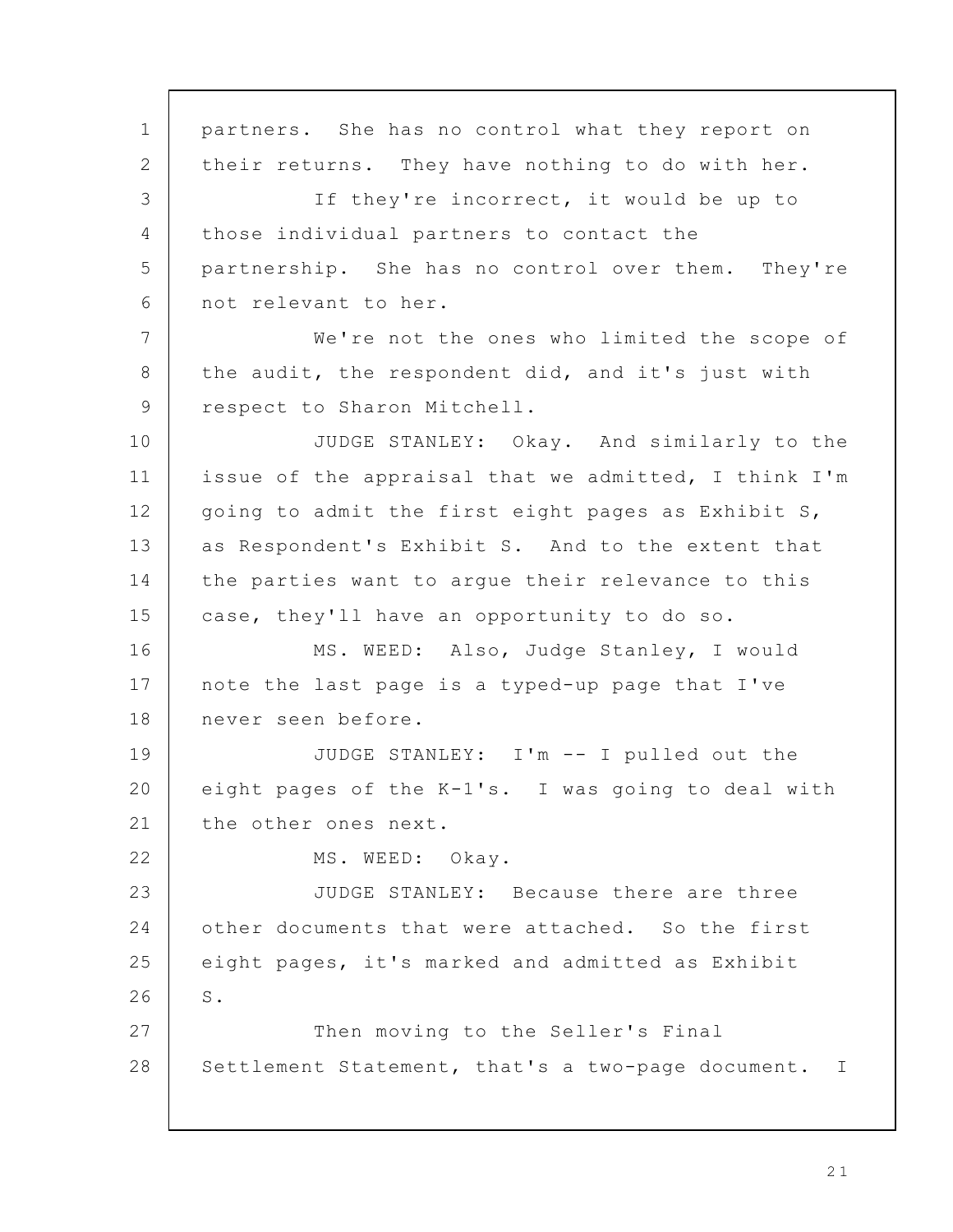believe that's already been admitted as part of appellant's exhibits. MS. WEED: Yes, that's correct. JUDGE STANLEY: So is there any objection to marking this two-page document as T? MS. WEED: No. JUDGE STANLEY: I think they wanted this for easier reference. MS. WEED: That's fine. No objection. JUDGE STANLEY: So we'll mark the Seller's Final Settlement Statement of two pages as Exhibit T, and it will be admitted as Exhibit T. And then next we have a two-page D-1. And I think that was not excluded from the partnership return, so I think that that is also appellant's exhibit; is that correct? MR. GEMMINGEN: Thank you, Your Honor. MS. WEED: Yes, that's correct. JUDGE STANLEY: Okay. So there's no objection to marking the two-page 2007 D-1 as Exhibit U and admitting that; no objection? MR. GEMMINGEN: I beg your pardon? JUDGE STANLEY: The two-page Exhibit D-1 will be marked as Exhibit U and admitted without objection. The one page, the last page in the handout, there's an objection that this document was never presented before and we have no origin. 1 2 3 4 5 6 7 8 9 10 11 12 13 14 15 16 17 18 19 20 21 22 23 24 25 26 27 28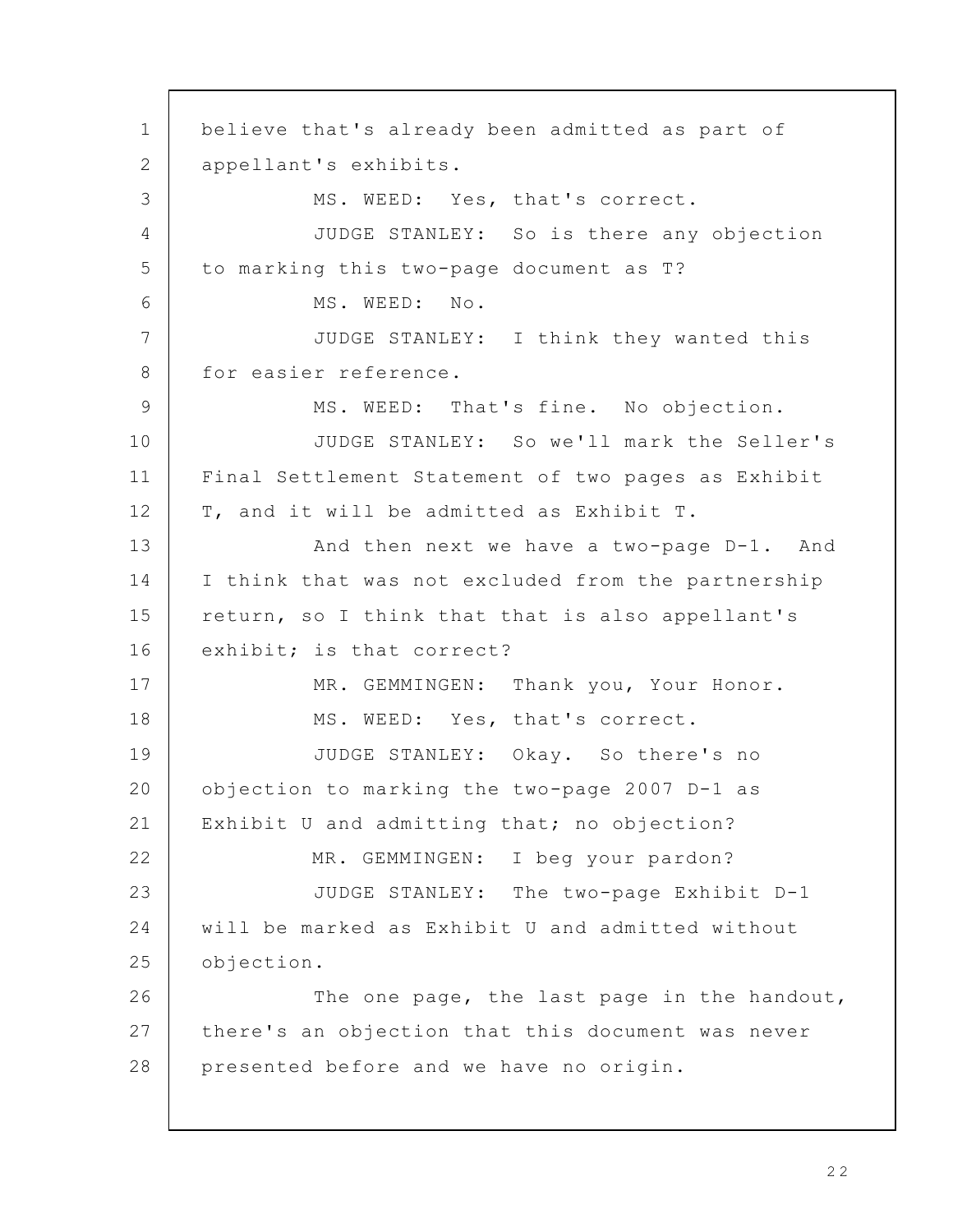MR. GEMMINGEN: Well, this document simply reflects the first page of the K-1 packet. You'll see at line 10 there's a figure under column D, like David, of \$611,102. JUDGE STANLEY: I don't want to go through the whole thing, Mr. Gemmingen, because that would be testimony. But -- MR. GEMMINGEN: I was just showing the relevance for it. JUDGE STANLEY: Well, the relevance is that you -- it's an exhibit that ties back to other exhibits, is that -- MR. GEMMINGEN: Yeah, it explains the figures on these exhibits here. JUDGE STANLEY: Do you intend to present those features during your argument? MR. GEMMINGEN: Yes, I do. JUDGE STANLEY: Okay. So -- MS. WEED: Judge Stanley, this isn't evidence. This is argument. JUDGE STANLEY: Correct. I believe that to be the case. I think that these facts should be tied together when the Franchise Tax Board has its opportunity to do its argument. MR. GEMMINGEN: It was my plan to do that. JUDGE STANLEY: Okay. So I'm not going to mark and admit this last, this final page of what 1 2 3 4 5 6 7 8 9 10 11 12 13 14 15 16 17 18 19 20 21 22 23 24 25 26 27 28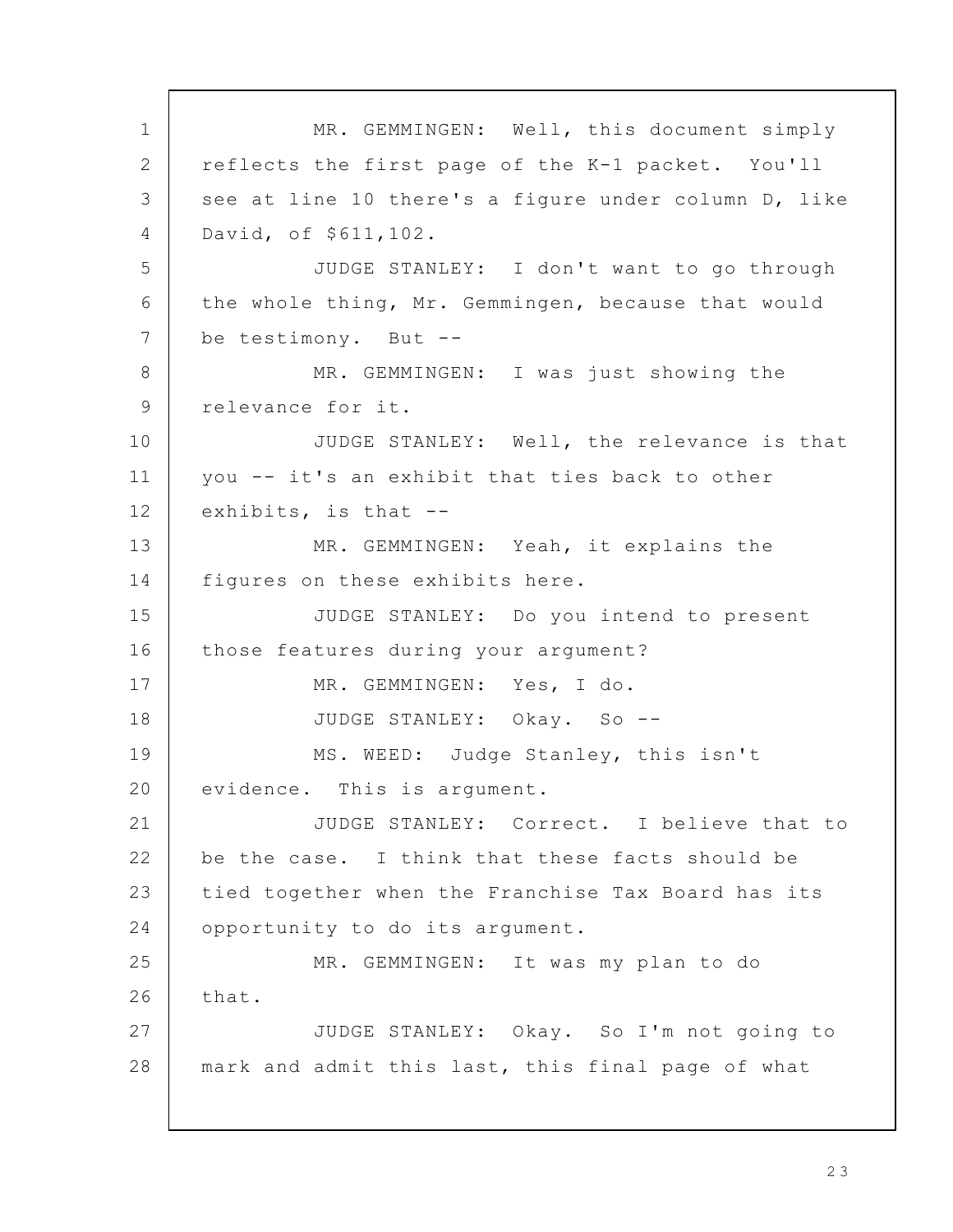was handed to us today. So the document itself will not be considered, but you can feel free to go through the whole thing when it's your turn. Are there any other issues with respect to exhibits that either party has? Ms. Weed? MS. WEED: Not at this time. JUDGE STANLEY: Mr. Gemmingen, Mr. Cornez? MR. GEMMINGEN: No, thank you. JUDGE STANLEY: All righty. So the only one that we still have to consider later on is Mr. Krajewski's summary statement. And we'll take that up later. Restating the issues, the Franchise Tax Board has two: Did Con Med, the partnership, sell 100 percent of the Tampico Way property for tax purposes; Number two, was there an anticipatory assignment of income from the partnership to the taxpayer such that all income from the sale is attributed in the partnership? And Ms. Mitchell's issues are: Did she meet the requirements of a like-kind exchange of real property pursuant to Internal Revenue Code section 1031; And secondarily, what is the true basis of her, either, partnership interest or property interest, real property interest? 1 2 3 4 5 6 7 8 9 10 11 12 13 14 15 16 17 18 19 20 21 22 23 24 25 26 27 28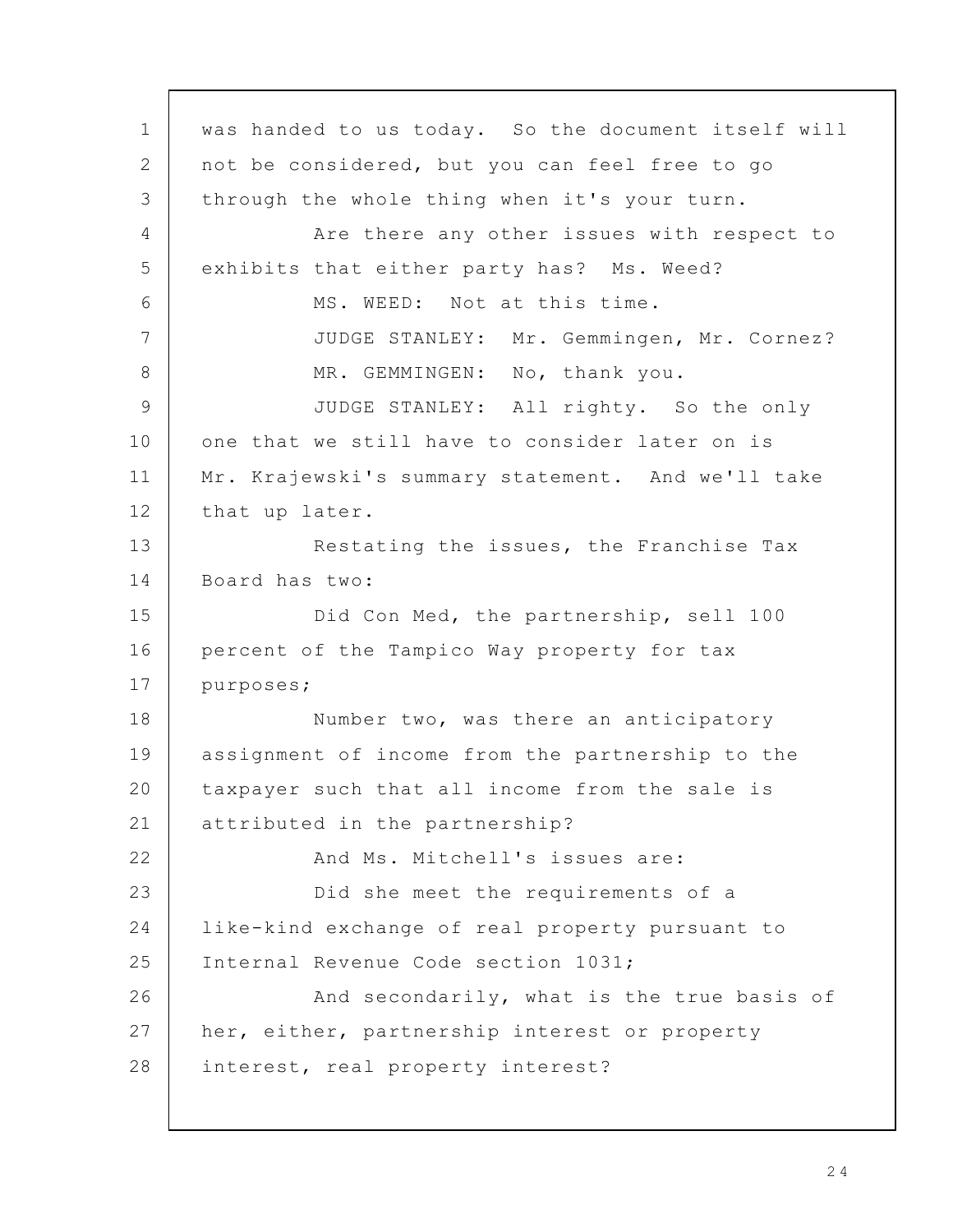At this time, if there are no questions, I'm going to ask if the appellant would like to make an opening statement? MS. WEED: Yes, I would. JUDGE STANLEY: Proceed. You can feel free to keep your seat if you want to. MS. WEED: Okay. JUDGE STANLEY: Whatever's more comfortable for you. MS. WEED: Normally standing, but I don't think this is tall enough. Okay. So the issue before your Board at this time is whether Sharon Mitchell completed a like-kind exchange. She has appealed the FTB's proposed denial of denying to treat her exchange as a like-kind exchange. But that's really the only issue. Any other issues that respondent has brought up are facts. They're issues of fact, not actual legal issues. The appellant is responsible and has the burden of proof for establishing the facts in this case. And the facts show that a 1031 exchange was completed. As a second issue in this case is what was Sharon Mitchell's cost basis in connection with 130 Tampico Way. We propose that she should've received a step up in basis at the time she inherited her 1 2 3  $\Delta$ 5 6 7 8 9 10 11 12 13 14 15 16 17 18 19 20 21 22 23 24 25 26 27 28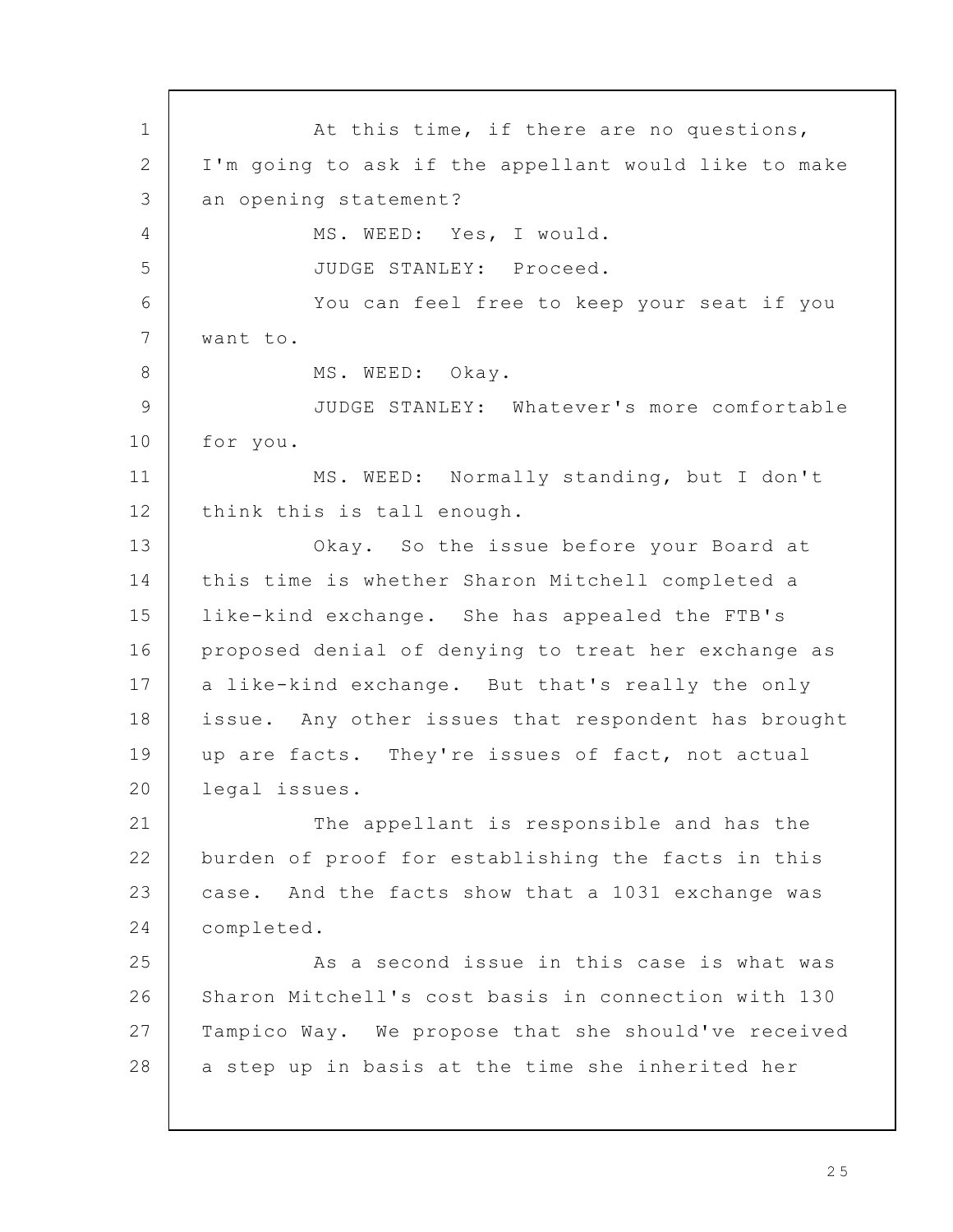interest in 1991. Sharon Mitchell was a owner of 130 Tampico Way at the time the exchange occurred. This a fact. It's not an issue. The closing statement that has been admitted into evidence by both appellant and respondent indicate that there were three sellers at the time that 130 Tampico Way was relinquished. It was Con Med, the partnership; it was Sharon Mitchell, the appellant; and it was Caroline Mitchell, the appellant's mother. Appellant was listed on this closing statement and put her neck out there that if anything went wrong with the transaction, she would have been liable; the buyer would have looked to her. She absolutely owned 130 Tampico Way. Deeds were recorded, transfer taxes were paid. The partnership, by a majority vote, I believe unanimous vote, indicated that she could redeem her partnership interest. So the fact is Sharon Mitchell was the owner of 130 Tampico Way. The issue of who was the seller is really just not an issue that applies. Now, FTB has argued in some of its briefing that Sharon Mitchell was not always actively involved in every step of the Purchase Agreement and negotiating it, but that doesn't mean that Sharon Mitchell didn't own the property. If every time I 1 2 3 4 5 6 7 8 9 10 11 12 13 14 15 16 17 18 19 20 21 22 23 24 25 26 27 28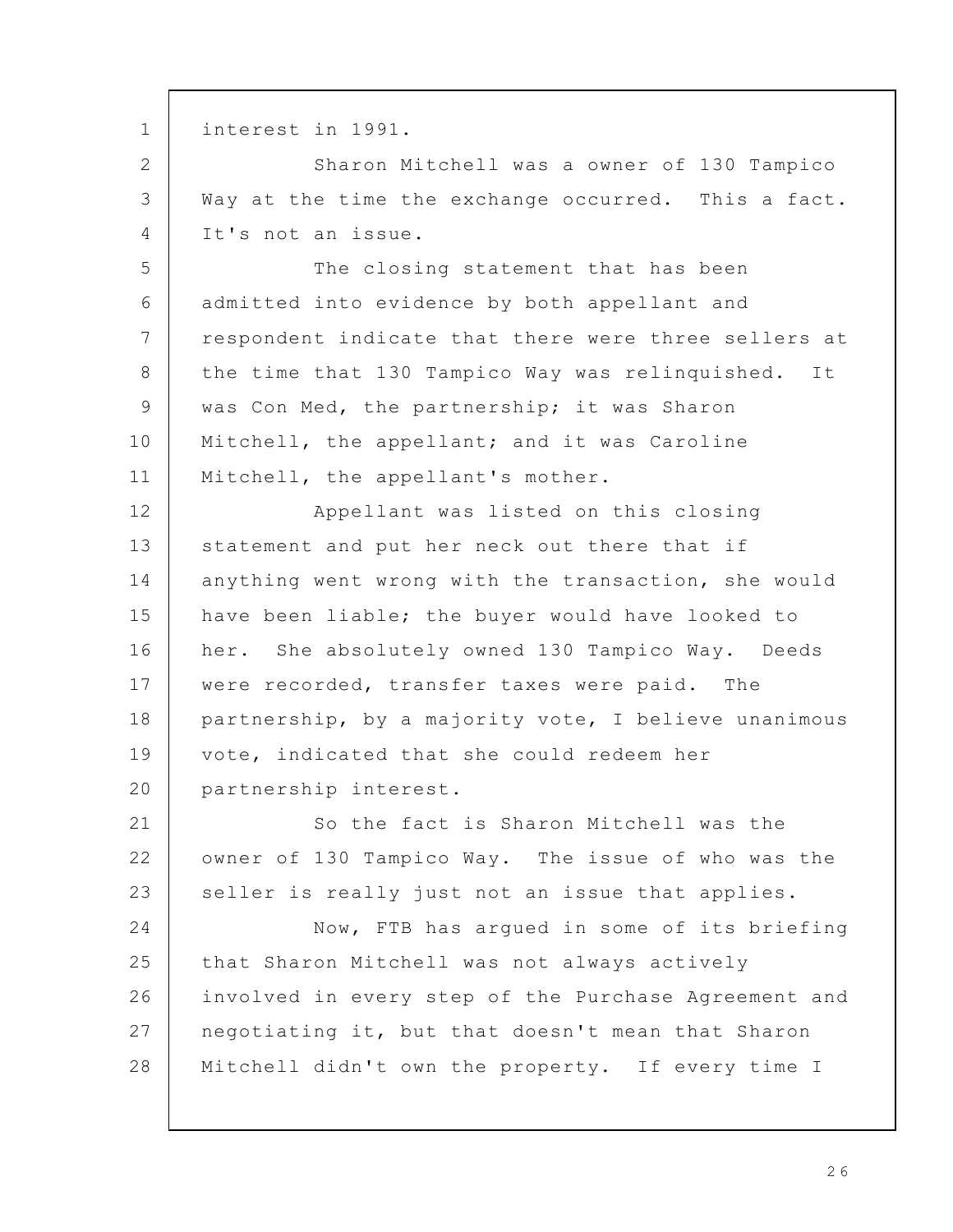went and put an offer on a house, I mean, do I get my keys right at that moment when my offer is accepted? No, because that's not a sale. The sale or the transaction, the closing -- the sale occurs at closing, and the closing statement shows who the owners of the property were. 1 2 3 4 5 6

Whoever negotiated the sale is irrelevant. Other entities and individuals negotiate on behalf of others all the time. And in this case there's a \$6.4 million property, 130 Tampico Way, that, you know, I believe most people would ask for assistance in negotiating a sale of this magnitude. So the fact that Sharon Mitchell wasn't involved in every single step does not mean she's not the owner and that Con Med is the only seller. 7 8 9 10 11 12 13 14 15

Sharon Mitchell is entitled to engage in a like-kind exchange pursuant to 1031. 1031, as you all know, provides that gain or loss shall be recognized on the exchange of property held for productive use in a trade or business or for investment if such property is exchanged solely for like-kind property. In this case no gain is recognized until the taxpayer actually cashes in their investment. 16 17 18 19 20 21 22 23 24

Here, Sharon Mitchell had 130 Tampico Way, a commercial property, which she never intended to hold for personal use because it was a commercial property. She exchanged it for a property that was 25 26 27 28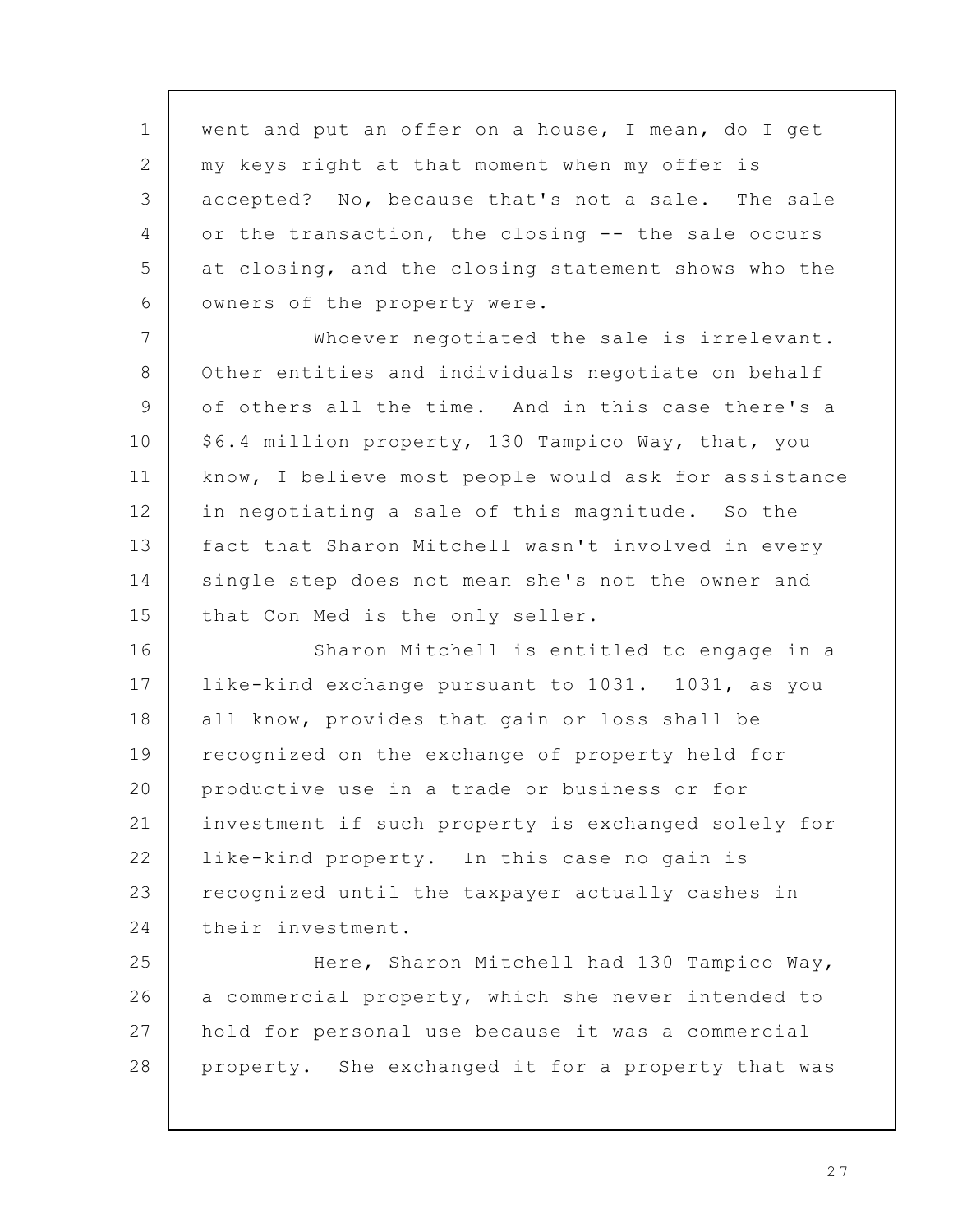| $\mathbf 1$    | like-kind. I don't believe this fact is in dispute.  |
|----------------|------------------------------------------------------|
| $\overline{2}$ | This is not, you know, an attempt to avoid           |
| 3              | or evade tax. This is just deferring the             |
| 4              | recognition of gain as Sharon Mitchell is entitled   |
| 5              | to do. In fact, 1031 is a code section that's        |
| 6              | automatic. You don't have to elect into it. If you   |
| 7              | qualify, you get the treatment because Congress, at  |
| 8              | the time they enacted 1031, was more concerned on    |
| 9              | the burden it would put on a real estate investor or |
| 10             | other investor to pay tax before they had cashed out |
| 11             | their investment. And in this case when 130 Tampico  |
| 12             | Way was relinquished, Sharon Mitchell obtained a     |
| 13             | like-kind property, which she still holds today.     |
| 14             | I don't believe her intent could be                  |
| 15             | questioned. She has never sold outright one of her   |
| 16             | investment properties. She completed three other     |
| 17             | like-kind exchanges in 2007 alone. She completed     |
| 18             | numerous other exchanges prior to 2007. Her intent   |
| 19             | is not an issue.                                     |
| 20             | Now the pink elephant in the room, I think,          |
| 21             | is that respondent doesn't like the fact that this   |
| 22             | was the only property in 2007 that was exchanged out |
| 23             | of California and into Arizona. That's the only      |
| 24             | difference between the other ones. All of the other  |
| 25             | like-kind exchanges were respected by IRS, the       |
| 26             | exchanges were duly reported on Sharon Mitchell's    |
| 27             | 2007 income tax return. They were never questioned   |
| 28             | by the IRS, and Sharon's testimony will corroborate  |

2 8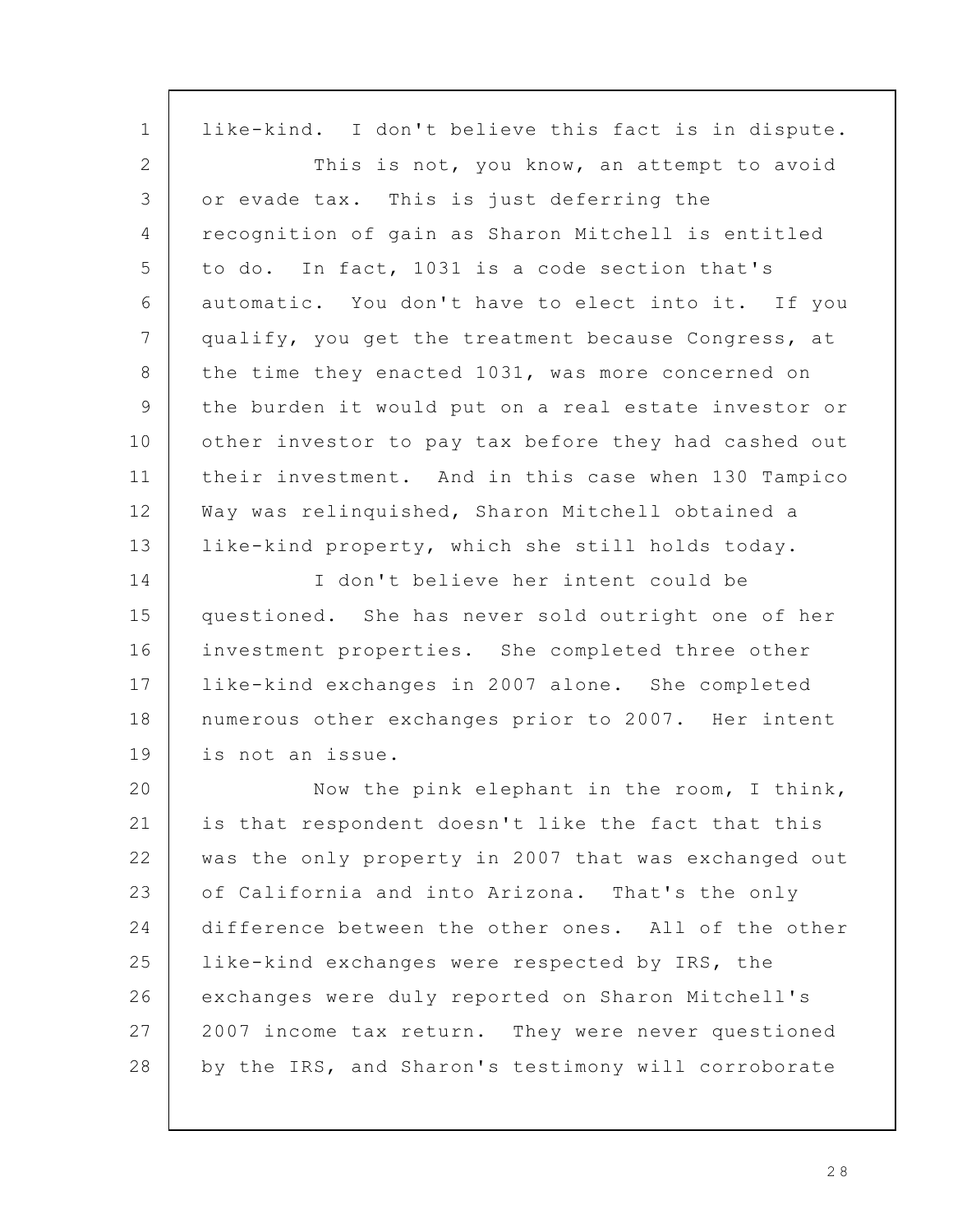that. The exhibits in the file help to corroborate that. Sharon Mitchell is simply entitled to a like-kind exchange. And, again, we're not talking about the evasion of tax, it's just deferring the recognition of gain. If respondent believes that Sharon Mitchell is really just intending to evade tax, which is their burden of proof, I would welcome them to show me one bit of evidence that indicates she had an intent to evade tax and not an intent to do a like-kind exchange. Now the argument about the fact that a 1031 exchange did not occur is a very weak argument. So respondent, as an alternate argument, has stated, sort of grasping at straws, that this is an Assignment of Income Doctrine issue if in fact a 1031 exchange occurred. But, again, the Franchise Tax Board or respondent misses the mark when it comes to 1031 exchanges. With respect to the Doctrine of the Assignment of Income, the concern and the rationale is that if taxpayers are allowed to assign income to a third party, they will be able to avoid tax. But as we already know, this is not an attempt to evade tax. It is a deferral of recognition of gain. That's it. It's permitted under 1031. California tax law fully complies to the federal law with respect to this section. 1 2 3 4 5 6 7 8 9 10 11 12 13 14 15 16 17 18 19 20 21 22 23 24 25 26 27 28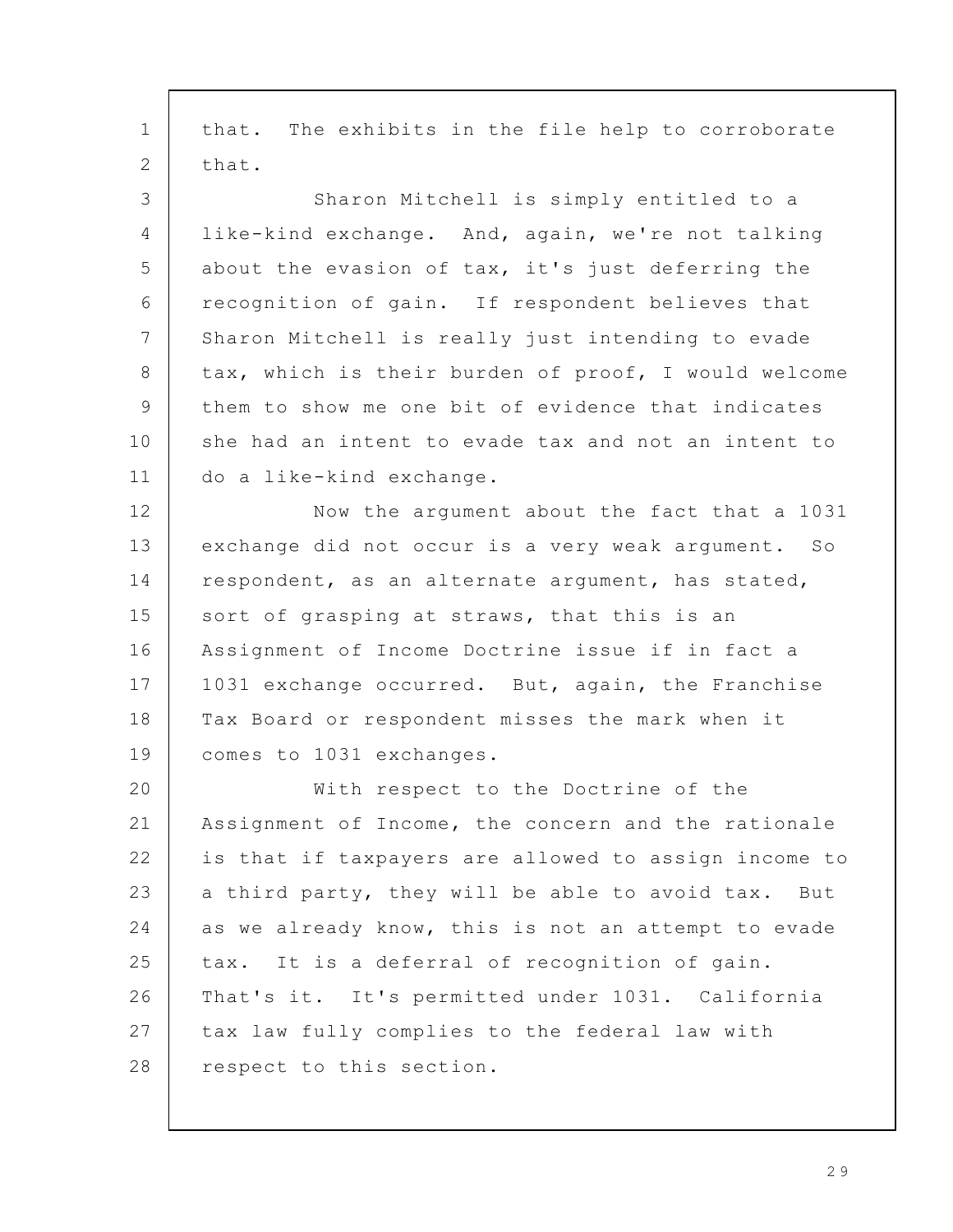And then, just in closing, I would want to state that our second issue that we've brought before your Board is the step up in basis. We believe that Sharon Mitchell's testimony will corroborate the fact that a 754 election was made at the time that she should have received her step up in basis. We believe that some of the exhibits in our folder will corroborate this. And, you know, the respondent is responsible for computing the correct amount of tax. They have the duty only to collect the correct amount of tax. And Sharon Mitchell is entitled to have her basis properly computed and respected and she's entitled to a like-kind exchange. And so we would urge your Board to please find that a 1031 exchange did occur based on the evidence of this case and that Sharon Mitchell is entitled to a step up in basis. Thank you. JUDGE STANLEY: Thank you. Franchise Tax Board, you have somebody who's making an opening? Mr. Gemmingen? MR. GEMMINGEN: Good morning. I'm David Gemmingen. And today I'm joined by Ciro Immordino and Michael Cornez. And to get started today, as the Board will remember, the United States Supreme Court and the Board of Equalization precedent have repeatedly 1 2 3 4 5 6 7 8 9 10 11 12 13 14 15 16 17 18 19 20 21 22 23 24 25 26 27 28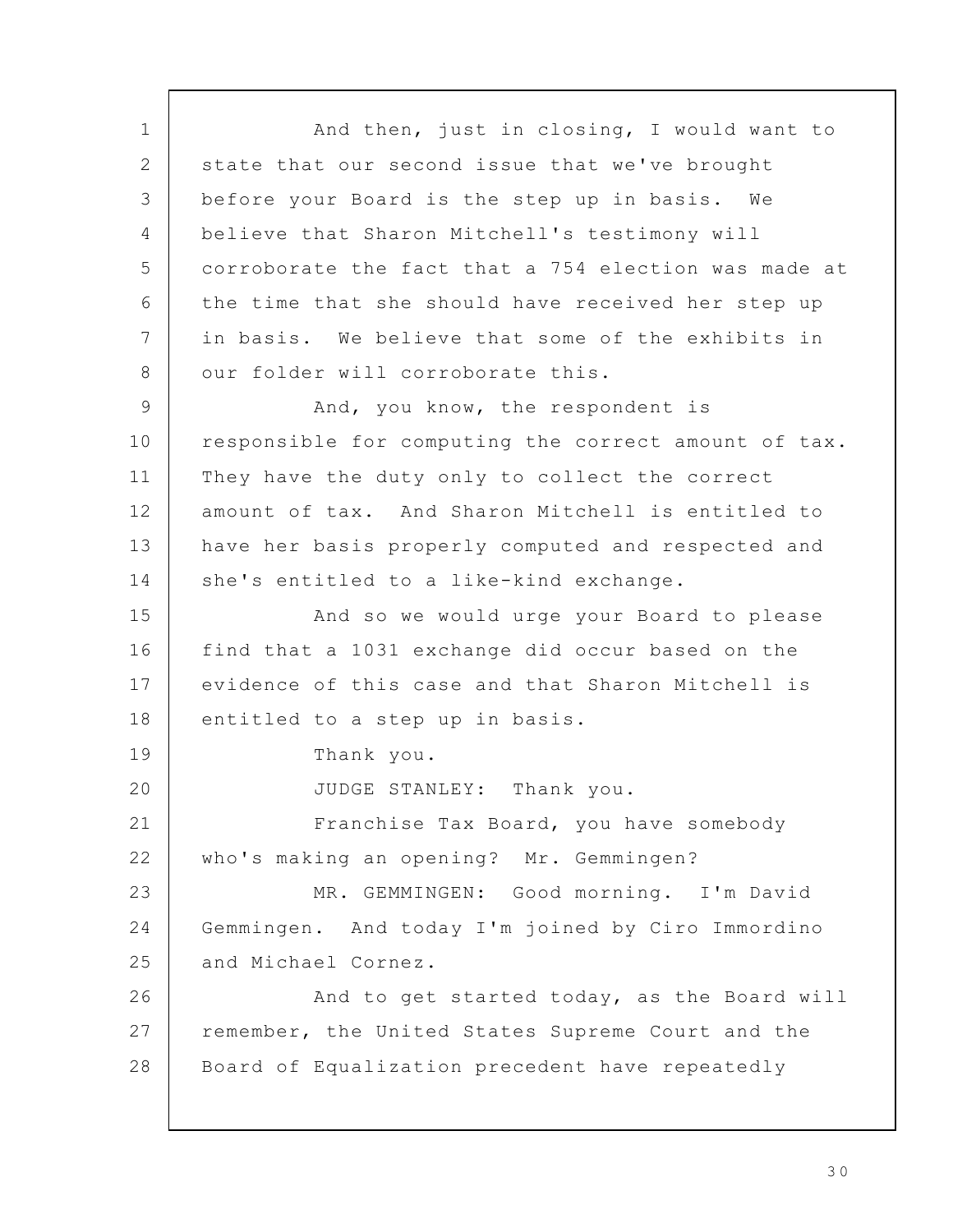confirmed that a transaction be characterized differently for tax purposes with respect to income tax consequences than the manner might be documented for civil law purposes. It's a longstanding principle in taxation that substance prevails over form and transactions of no economic substance are disregarded for income tax purposes. We come today to reaffirm and establish some basic income tax principles to ensure that income arising from the sale of real property is properly attributed to the party that owned and sold the property in question. JUDGE STANLEY: Mr. Gemmingen, can you just speak a little more slowly so that Ms. Skidgel doesn't have to work so hard. MR. GEMMINGEN: Okay. We would like to also confirm that there are legal issues of who, for tax purposes, was a seller, as well as the legal doctrine of the Assignment of Income applies in this case. Moreover, respondent's assessment in this appeal is correct and should be upheld since, for tax purposes, the partnership is the only party that is the true seller of the property and income from the sale is taxable to its partners, including the appellant, a 10-percent partner under partnership allocation provisions. Respondent disallowed appellant's attempt 1 2 3 4 5 6 7 8 9 10 11 12 13 14 15 16 17 18 19 20 21 22 23 24 25 26 27 28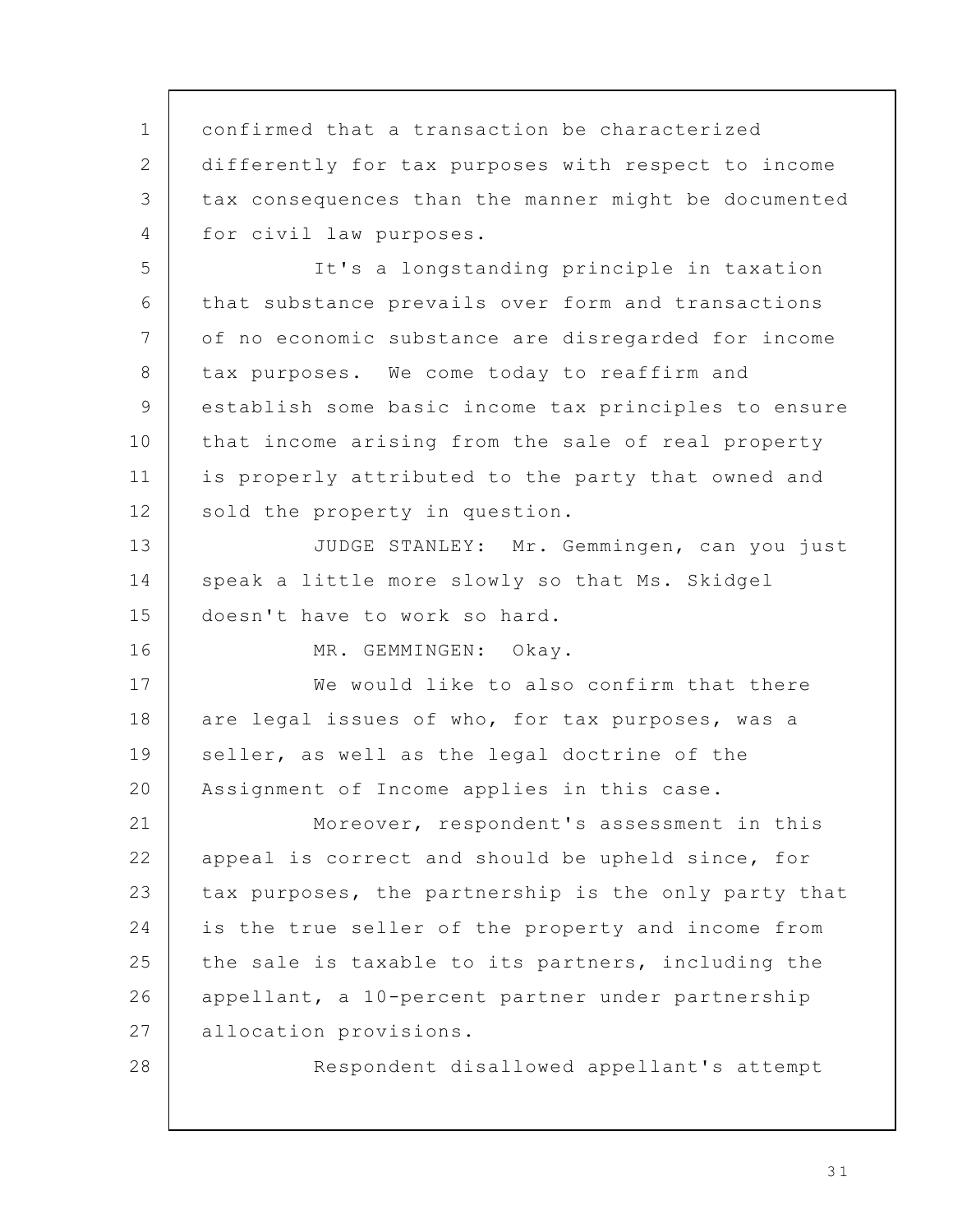to defer gain from a later transaction for purported exchange since appellant was not the seller of the property for tax purposes and she repeatedly admitted that she played no role in the negotiation of the sale of the property. 1 2 3 4 5

As her preparation has shown you and as will be demonstrated today, only the partnership, Con Med, owned the real property in question from its initial acquisition in the 1960s, to the partnership negotiation of its sale in December 2006, through the execution of the final terms of sale in February 2007. And only Con Med, the general partnership, was designated and acknowledged by the partnership itself in correspondence sent in March 2007 to its partners, as shown in Exhibit D in respondent's exhibits, as the property seller and owner during those negotiations. 6 7 8 9 10 11 12 13 14 15 16 17

Appellant repeatedly ignored supplemental briefing requests from the Board of Equalization to address her failure to participate in the sale of property and references to section 1031 demonstrates a continuing unwillingness to address the true issue at hand; that is, that the partnership was the true seller of the property. 18 19 20 21 22 23 24

California partnership law, in a single sentence it can be clear, provides that Corporations Code section 16501 that a partner is not co-owner of partnership property and has no interest in 25 26 27 28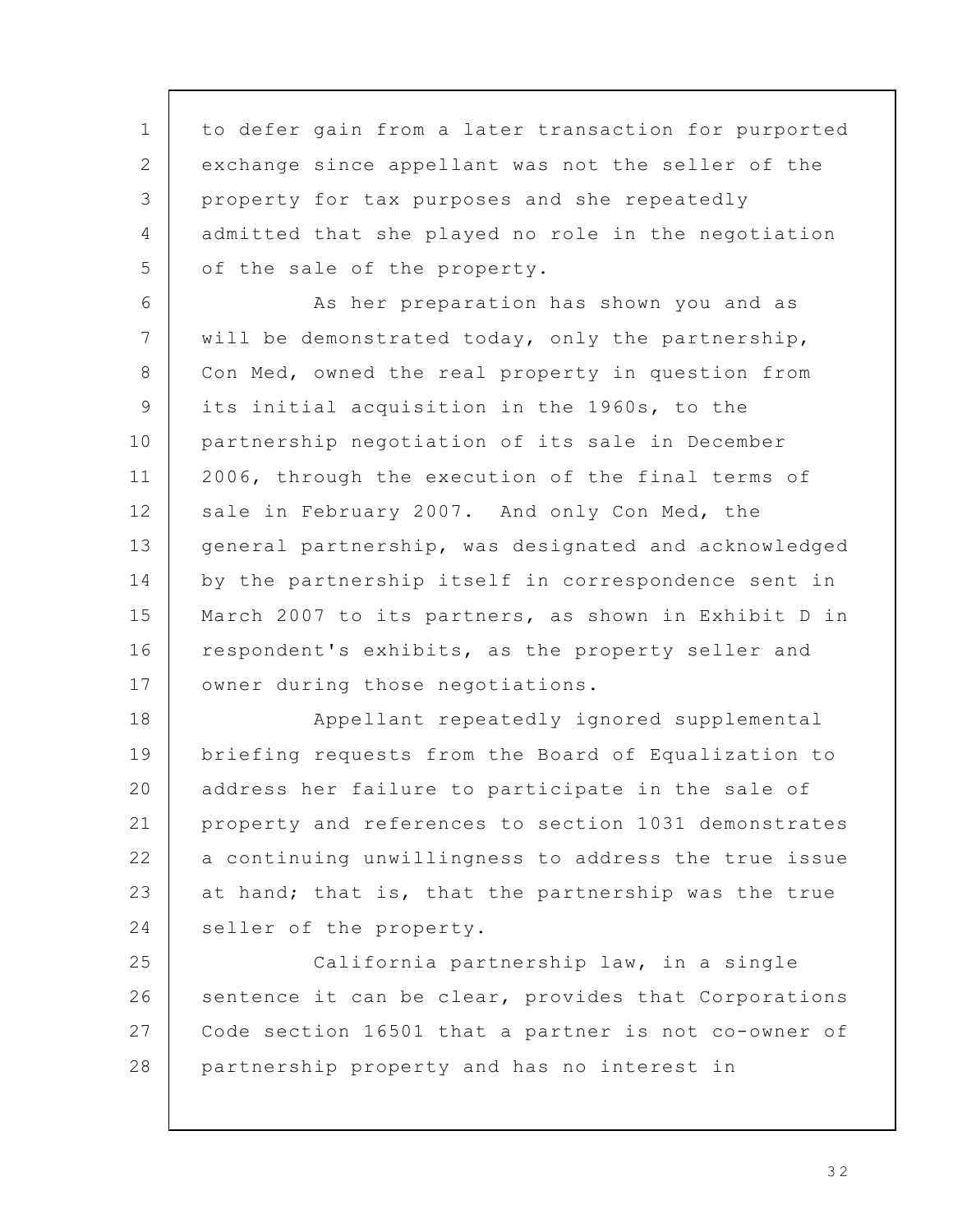partnership property that can be transferred either voluntarily or involuntarily. In addition, as a general partner in the partnership, as set forth in Corporations Code section 16404, appellant owed the partnership the duty of loyalty and duty of care. The fiduciary duty of loyalty means that partners must place the partnership's best interests above their own personal interests. That is to say, when a partnership contracts to sell its primary asset, a partner cannot take any action to obstruct that sale by the partnership. The duty of loyalty provides that partners may not act to harm the partnership's goal for their own gain. Appellant's actions to discuss her purported distribution are all subject to her duty of loyalty and care to the partnership. In fact, as shown by the many documents provided by appellant, including Con-Med's, the partnership's, 2007 federal and California tax returns, the partnership still treated Appellant Sharon Mitchell, as a 10-percent partner up to the end of the partnership's year and to receive roughly the same \$662,000 amount that the other 10-percent partners in Con Med received. In this case Con Med Properties, a California general partnership, acquired commercial property on Tampico Way in Walnut Creek during the 1960s, and solely owned that property up until the 1 2 3 4 5 6 7 8 9 10 11 12 13 14 15 16 17 18 19 20 21 22 23 24 25 26 27 28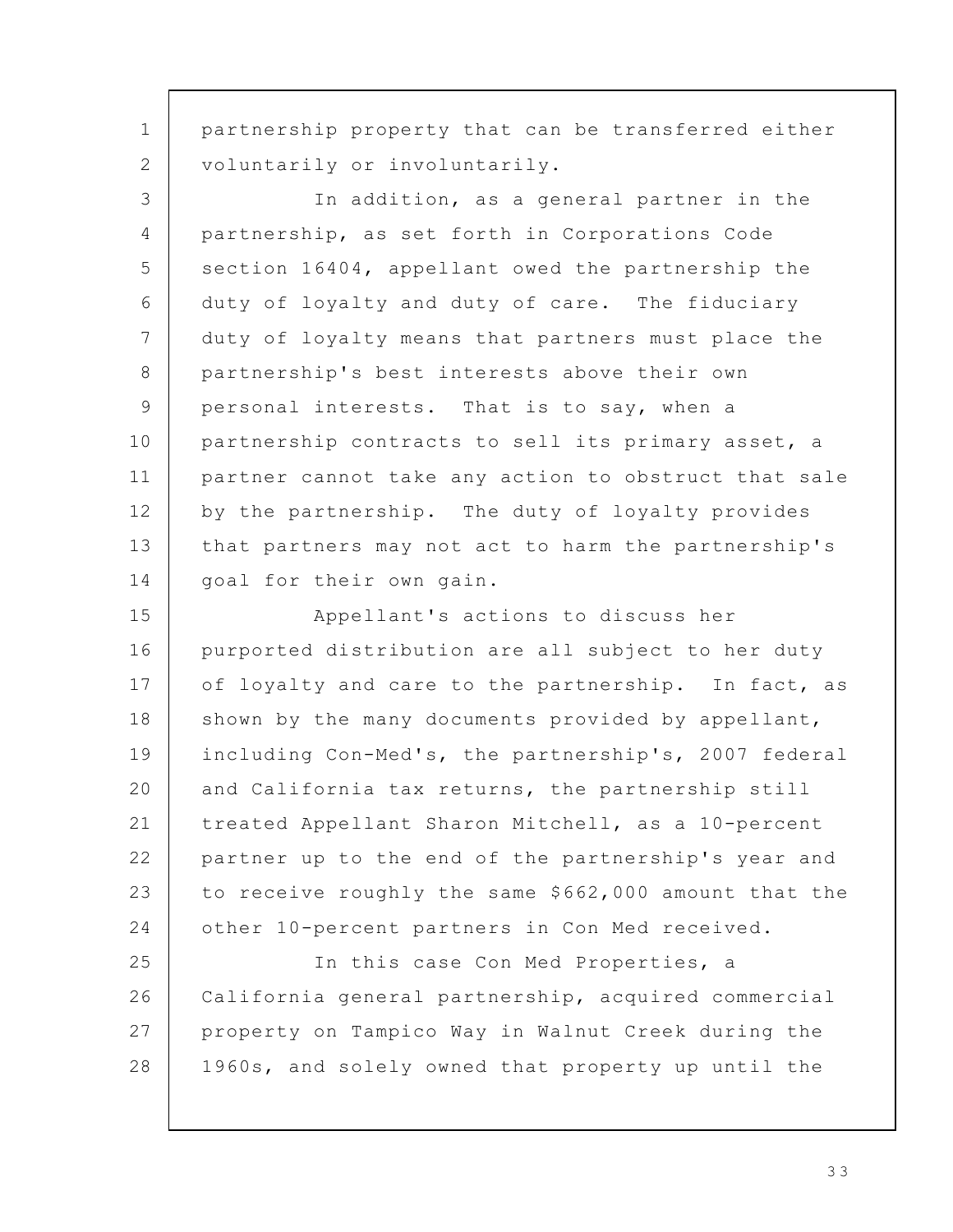sale by the partnership. As demonstrated by several of the sales documents provided by appellant, the partnership on its own account and for its own benefit commenced sale negotiations for 100 percent of the Tampico property, received a written and executed offer for the property in December 2006, as provided in Respondent's Exhibit A, more than 11 months before the sale ultimately closed in November of 2007. 1 2 3 4 5 6 7 8 9

As the partnership negotiated the sale of the property for the next few months pursuant to subsequent counter-offers, including in February 2007, as shown by Exhibits B, C and D, the partnership was always the only party designated and contemplated as the property seller. We'll establish for two distinct reasons the Franchise Tax Board's allocation of income to appellant which arose from the partnership's sale of property and resulting tax assessment are correct. 10 11 12 13 14 15 16 17 18 19

First, Franchise Tax Board will demonstrate that for income tax purposes the partnership was the only party that sold the property. We'll show that appellant owned -- was a 10-percent partner in the partnership and, as previously briefed, partnership tax law, pursuant to section 702 of the Internal Revenue Code, as incorporated to the California law, works to allocate 10 percent of the partnership's gain from the sale of property to appellant. 20 21 22 23 24 25 26 27 28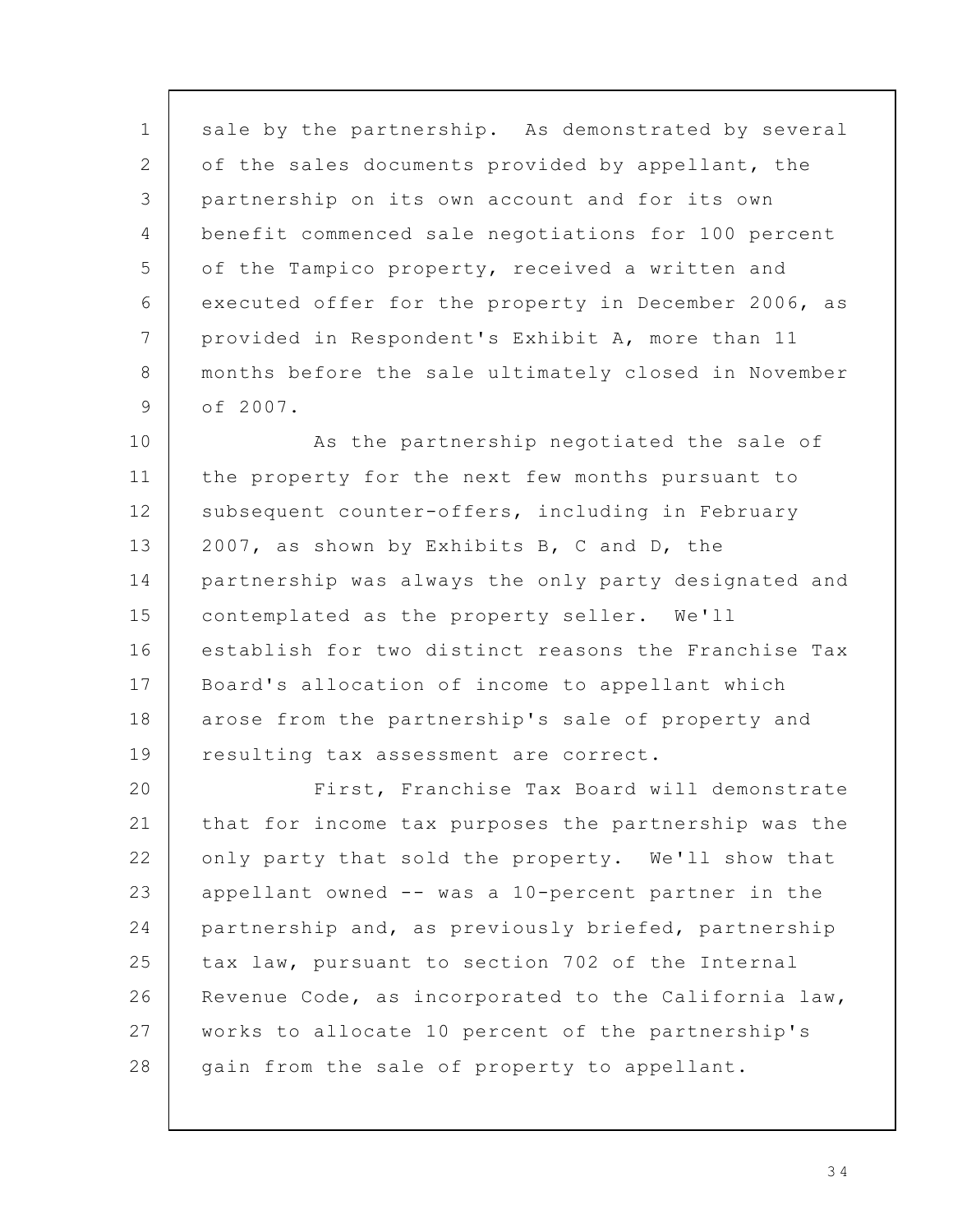Second, the partnership on November 27th, 2007, just as the sale of the property was closing, finally executed two Deeds related to the Tampico Way property. These two Deeds are Appellant's Exhibits 6 and 7. One Deed, signed on November 27th, reported for civil law purposes to transfer a 10-percent tenant-in-common interest in the property to appellant. And on that same day, November 27th, 2007, the partnership also executed the Joint Conveyance Deed to the two new buyers who acquired 100 percent of the property. The transitory timing of these documents, which were then recorded on November 29th and November 30th, respectively, illustrated appellant's actions as the representative previously acknowledged, and in her representative's own words, as provided in Respondent's Exhibit J, were designed to allow appellant to ride on the coattails of the partnership's sale of the property. Appellant's actions with her 10-percent Deed and the Assignment of Income Doctrine, which has been described by the U.S. Supreme Court as the first principle of taxation, this doctrine stands for the proposition that one who earned the income is taxed on it regardless of who receives the proceeds. We'll show that the partnership's negotiation of the sale of the property coupled with 1 2 3 4 5 6 7 8 9 10 11 12 13 14 15 16 17 18 19 20 21 22 23 24 25 26 27 28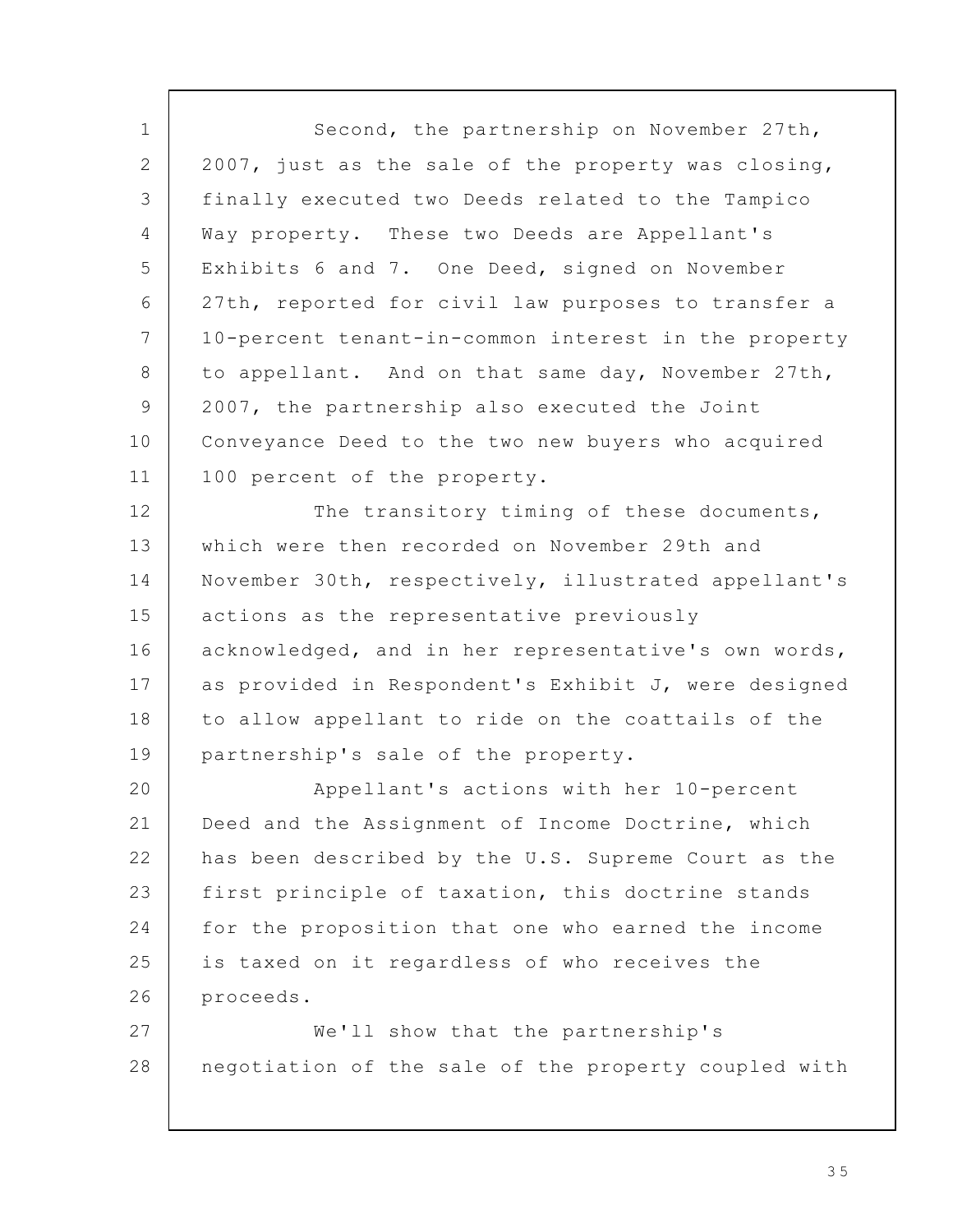the appellant's repeated admissions that she did not participate in the negotiations of the property's sale during her time as a partner and the partnership's ownership of the property during the commencement to the conclusion of the negotiations of the sale of the property illustrate that appellant's and her accommodating partnership's actions were attempts to improperly assign income. The result, that the income should remain and be attributed to the assignor, which in this case is the partnership. Finding in favor of the FTB that either the partnership was the only seller of the property for tax purposes or that appellant engaged in an improper attempt to have the partnership's income assigned to her, confirms respondent's assessment and forecloses the need to address appellant's claimed 1031 exchange since the result is that appellant had nothing left to sell or exchange. Since appellant is not the seller of the property, she cannot properly claim gain deferral for section 1031. Thank you. We'll present our arguments after appellant's opening arguments. JUDGE STANLEY: Thank you. If you're ready to proceed, Ms. Weed, you have the opportunity to call your first witness. MS. WEED: Yes. I would first call Jeff 1 2 3 4 5 6 7 8 9 10 11 12 13 14 15 16 17 18 19 20 21 22 23 24 25 26 27 28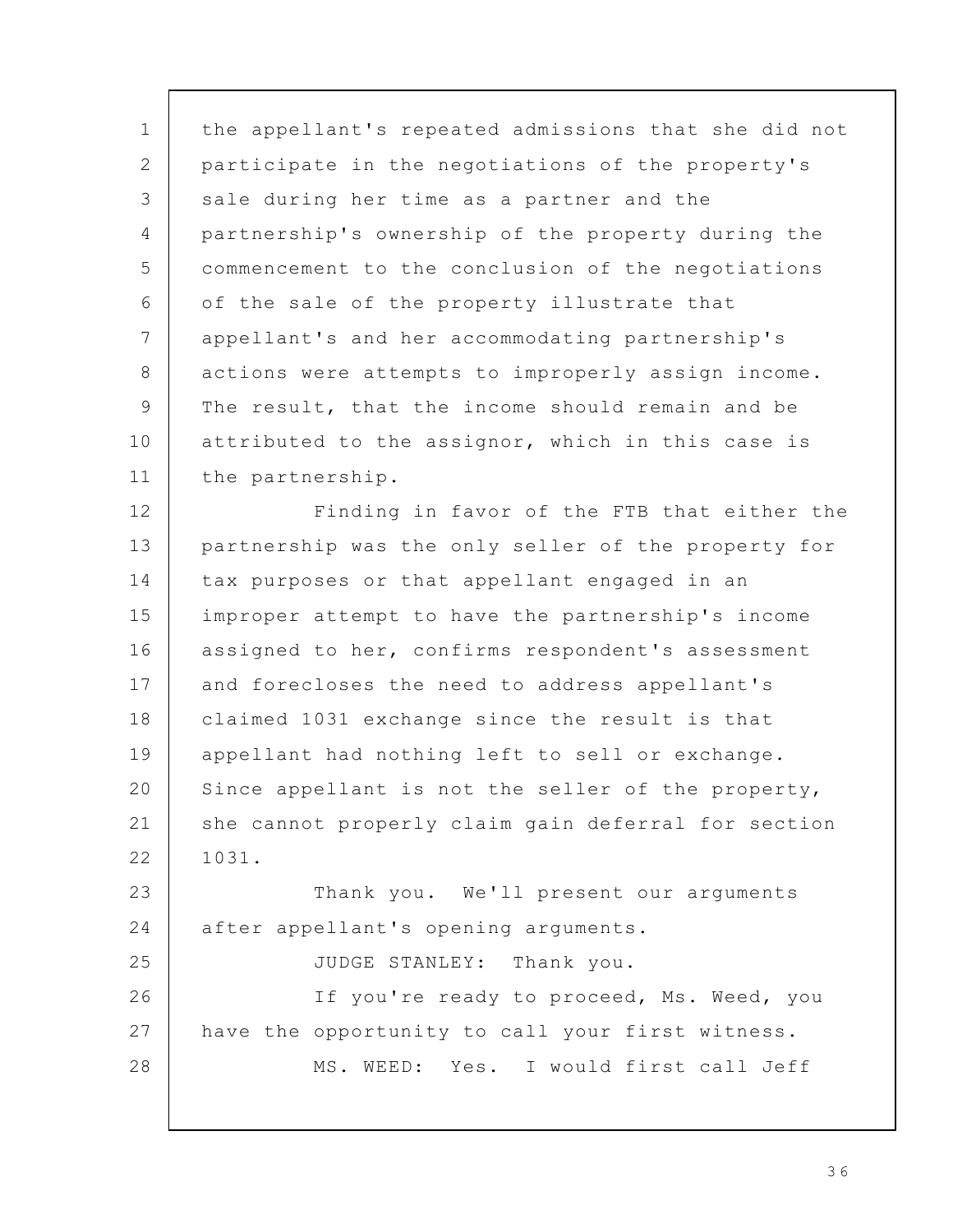Krajewski. JUDGE STANLEY: Okay. Mr. Krajewski, there's a stand with a microphone over there, which will be helpful for you. And if you will please state your name and spell it for the reporter. MR. KRAJEWSKI: Jeff Krajewski, spelled  $K-r-a-j-e-w-s-k-i$ . JUDGE STANLEY: And if you'll raise your right hand, please. Do you solemnly swear or affirm that you will tell the truth, the whole truth, and nothing but the truth? MR. KRAJEWSKI: Yes. JUDGE STANLEY: Thank you. You can be seated. And if that microphone is not on, there should be a button. MR. KRAJEWSKI: Testing. DIRECT EXAMINATION BY MS. WEED: Q. Good morning, Mr. Krajewski. A. Good morning. Q. Could you please briefly describe your educational history for the Court? A. Yes. I've got a BS, Bachelor of Science, in accounting, with a minor and a certification of special studies in computer sciences. Q. Okay. And what is your current 1 2 3 4 5 6 7 8 9 10 11 12 13 14 15 16 17 18 19 20 21 22 23 24 25 26 27 28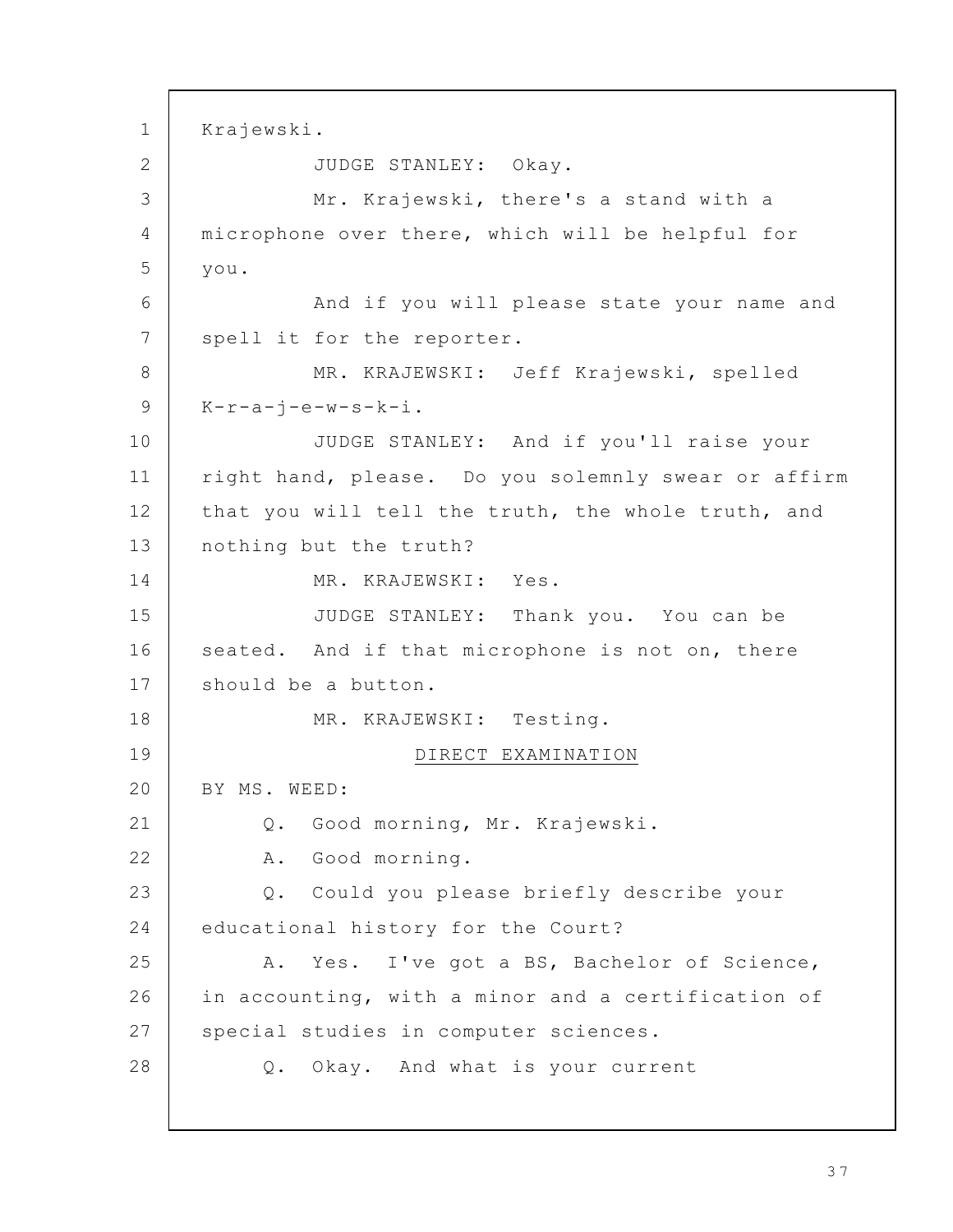occupation? A. I'm a Certified Public Accountant in the State of Arizona. Q. How long have you been licensed as a CPA? A. Roughly 35 years. Q. Have you always worked as a CPA since the time you were licensed? A. Well, there was a brief sabbatical, about seven years. Q. And what did you do during that time? A. I was a principal and vice chairman of a commercial real estate investment firm, situated in Phoenix, Arizona. Q. Have you written any note-worthy publications? A. No. Q. Were you hired by Sharon Mitchell to testify today? A. Yes. Q. Have you ever testified as an expert before? A. Yes, on several occasions. Q. Do you know approximately how many times? A. Oh, geez. Over 35 years, maybe half a dozen or so. Q. Do you know some of the courts that you've testified as an expert in? A. They were predominantly state court, 1 2 3 4 5 6 7 8 9 10 11 12 13 14 15 16 17 18 19 20 21 22 23 24 25 26 27 28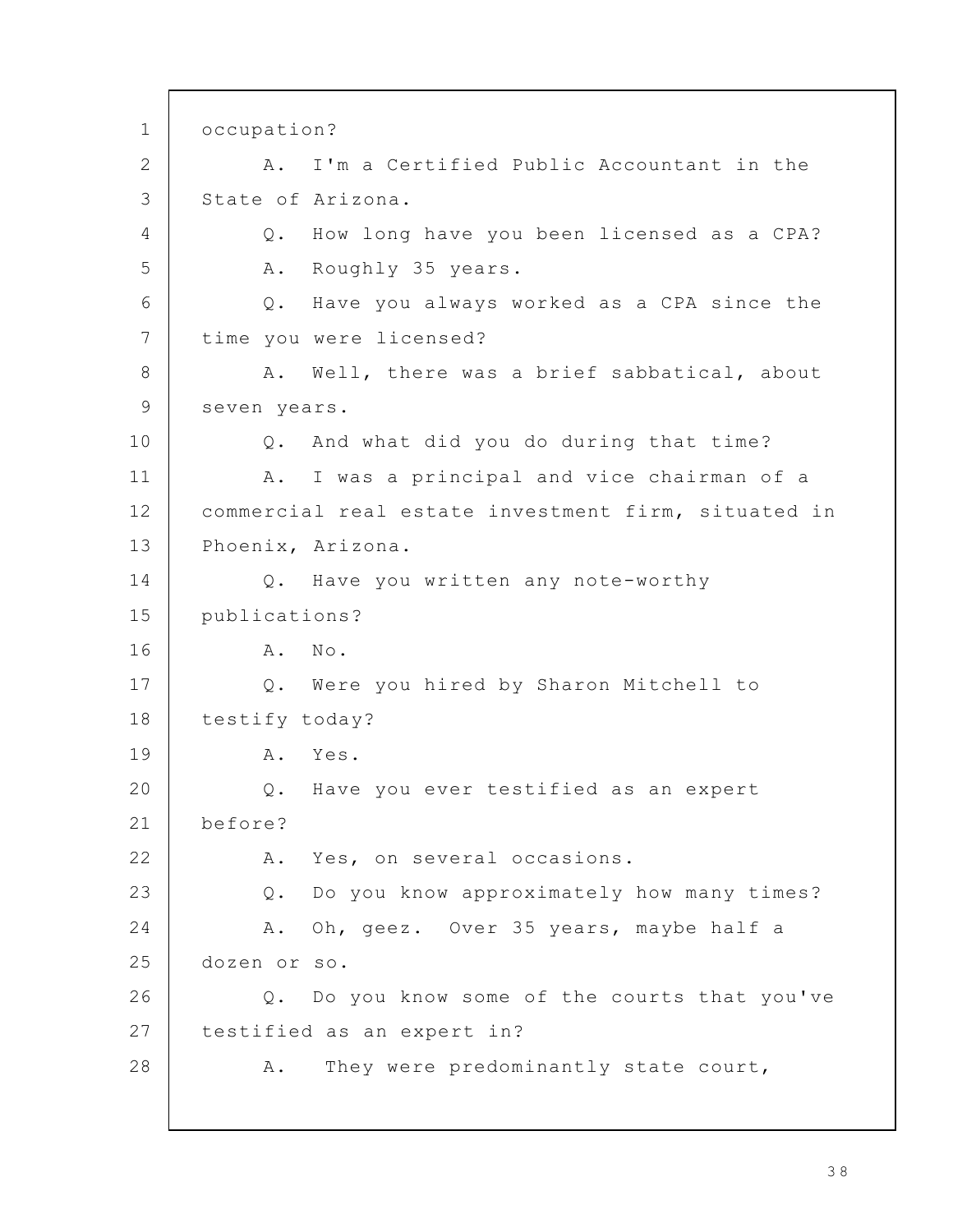Arizona. Q. Okay. Are you currently scheduled to testify in any other courts? A. Yes. Q. Which one? A. United States Tax Court. Q. Okay. In what capacity? A. Expert witness. Q. And what is the scope of your testimony that you will present in tax court? A. Centers around code section 280(e) and some methodology that was employed by the taxpayer with respect to restrictions thereunder. Q. Okay. And that's 280(e) of the Internal Revenue Code? A. That is correct. Q. Do you anticipate that you will also cite to case law in your testimony? A. Yes. Q. Is extensive knowledge of the Tax Code and tax case law necessary for your anticipated testimony in tax court? A. Yes. Q. Does your profession on a daily basis require extensive knowledge of the Tax Code and tax case law? A. Yes. MS. WEED: Can Mr. Krajewski please be 1 2 3 4 5 6 7 8 9 10 11 12 13 14 15 16 17 18 19 20 21 22 23 24 25 26 27 28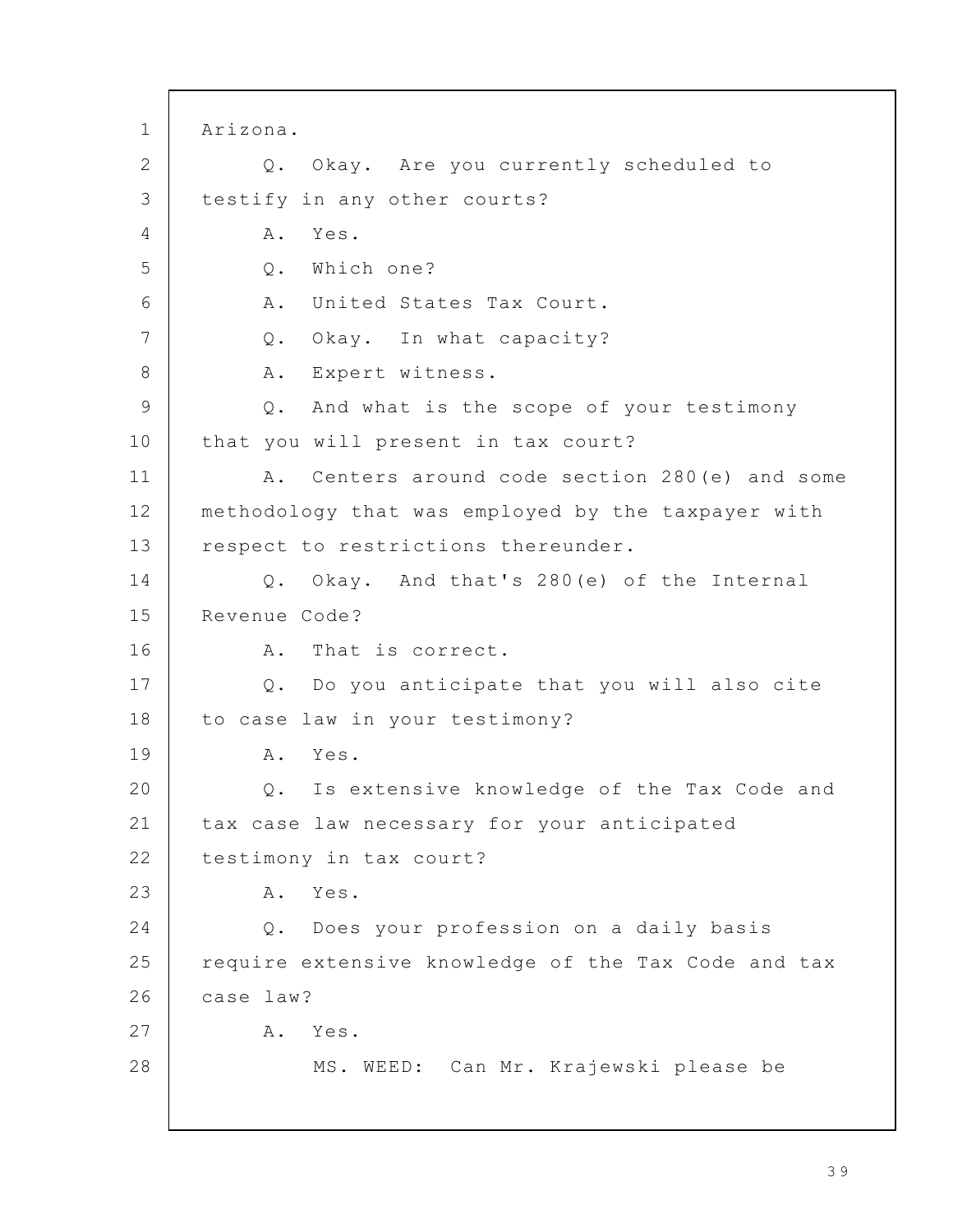qualified as an expert witness? JUDGE STANLEY: Is there any objection? MR. CORNEZ: Yeah, I have an objection. We've already gone over this and you've already determined that he's not an expert and he's not testifying as an expert witness. So I'm not sure if we're renewing this argument. JUDGE STANLEY: No, we didn't rule that he was not an expert witness for purposes of testifying to this transaction and similar 1031 transactions. We excluded his testimony relative to explaining the law to the panel. MR. CORNEZ: Then I guess I would renew the objection because, as you well stated, the experts in this room are the three judges who are tax lawyers deciding the tax case, and it doesn't seem appropriate to have somebody explain the tax law to a panel of judges whose job it is to determine what the tax law is. JUDGE STANLEY: Okay. And, Ms. Weed, do you intend to have this expert testify as to this transaction and other 1031 transactions that he's been involved in or just to the law as it applies? MS. WEED: I expect to ask him questions about his experience in connection with 1031 exchanges and any documents he's reviewed in preparation for today. JUDGE STANLEY: That's valid testimony for 1 2 3 4 5 6 7 8 9 10 11 12 13 14 15 16 17 18 19 20 21 22 23 24 25 26 27 28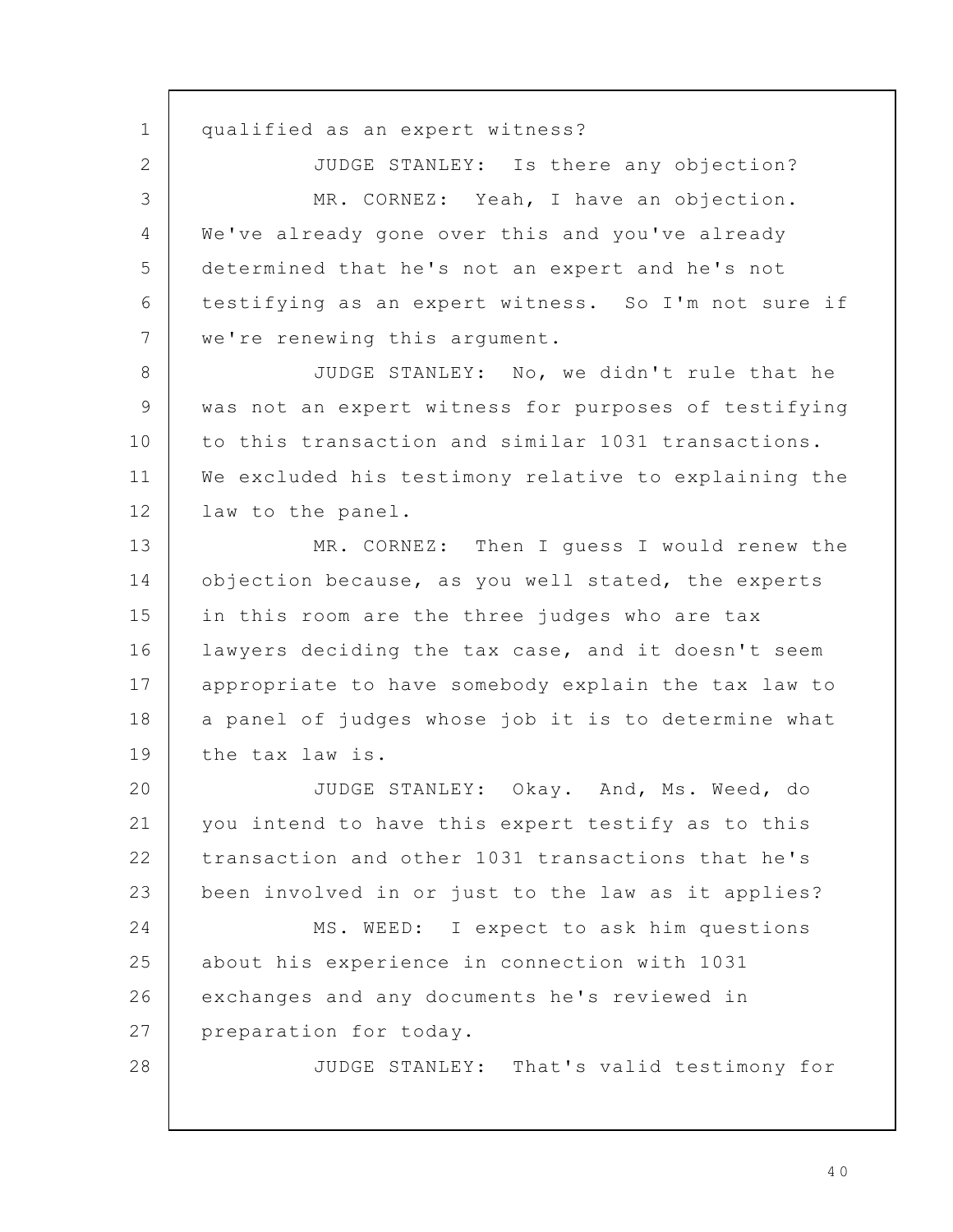an expert witness. Do you have an objection to him testifying as an expert? MR. CORNEZ: Yes. JUDGE STANLEY: You still have an objection? MR. CORNEZ: Same objection. There is an expert in the courtroom. I hate to say it over and over, but the panel are experts in the law. If I might ask him a couple questions to further -- as further basis for my objection; would that be appropriate? JUDGE STANLEY: Yes, except to the extent that you're going to ask him about his knowledge of the law, that just gets into -- MR. CORNEZ: No, I'm not. JUDGE STANLEY: -- the same decision. Okay. I'm going to let you proceed briefly. MR. CORNEZ: It is briefly. JUDGE STANLEY: Okay. VOIR DIRE EXAMINATION BY MR. CORNEZ: Q. Did you prepare the partnership's 2007 tax return? A. No. Q. Did you prepare Ms. Mitchell's 2007 tax return? A. No. 1 2 3 4 5 6 7 8 9 10 11 12 13 14 15 16 17 18 19 20 21 22 23 24 25 26 27 28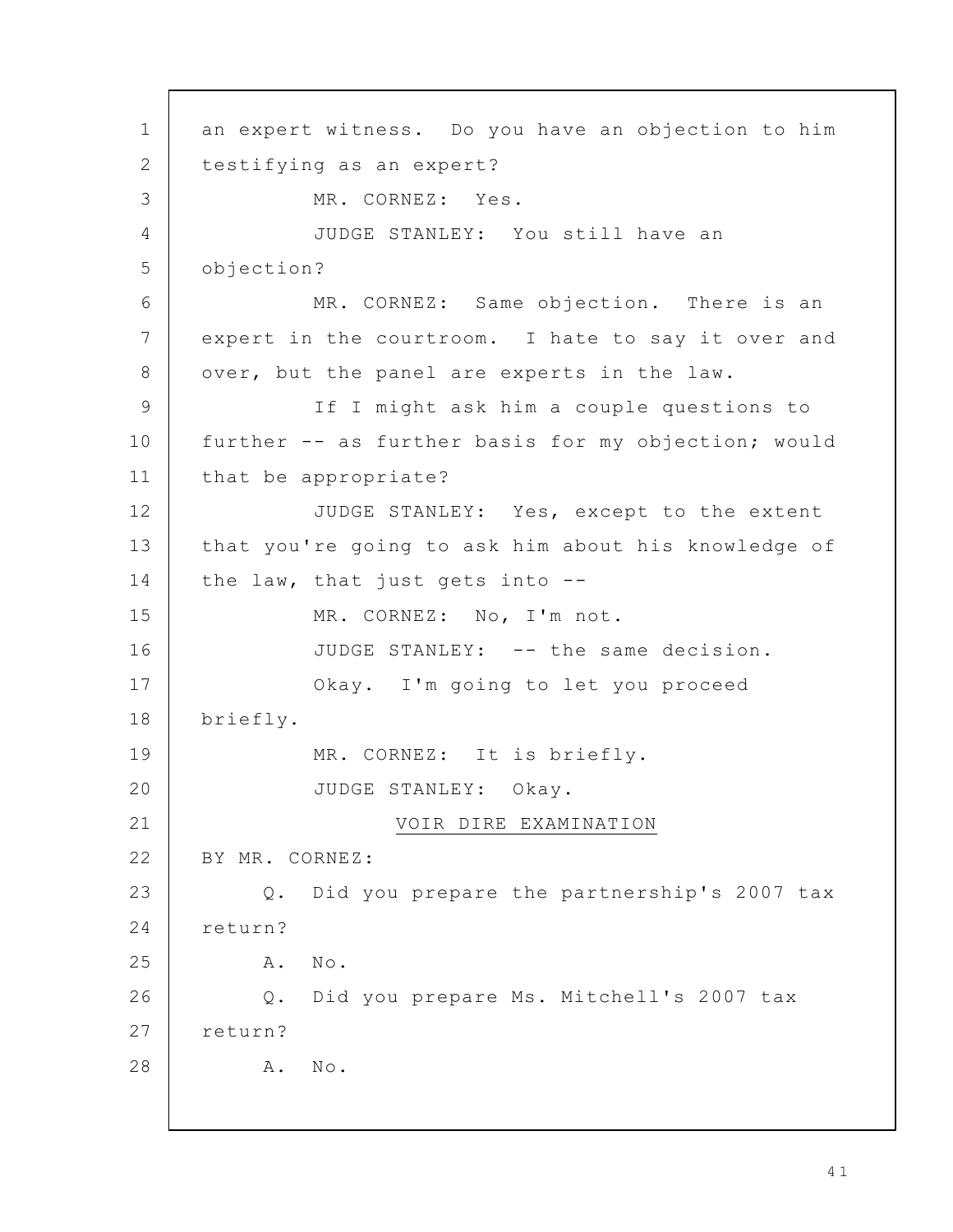Q. Were you involved in this transaction in any basis, at the time back in 2007? A. Thank you. No. MR. CORNEZ: So he's not a percipient witness to this particular transaction. He was not involved in this particular transaction, and so we would say that there's no basis for his testimony. JUDGE STANLEY: Okay. And I'm going to go ahead and qualify him as an expert with respect to matters relevant to accounting for and qualified for 1031 exchanges based on his testimony that he's participated in such activities for 35 years and has the education and certification that I think qualifies him as an expert. So you may proceed. MS. WEED: Thank you, Your Honor. DIRECT EXAMINATION (cont'd) BY MS. WEED: Q. Mr. Krajewski, can you please describe the types of tax services you provide at your current firm or place of employment? A. It's a general accounting firm. We're involved in accounting, review services, tax preparation, tax planning, taxpayer representation with respect to all forms of ownership, whether that's individual, partnership, corporate, sub S, trusts, estates. Q. Okay. Thank you. 1 2 3 4 5 6 7 8 9 10 11 12 13 14 15 16 17 18 19 20 21 22 23 24 25 26 27 28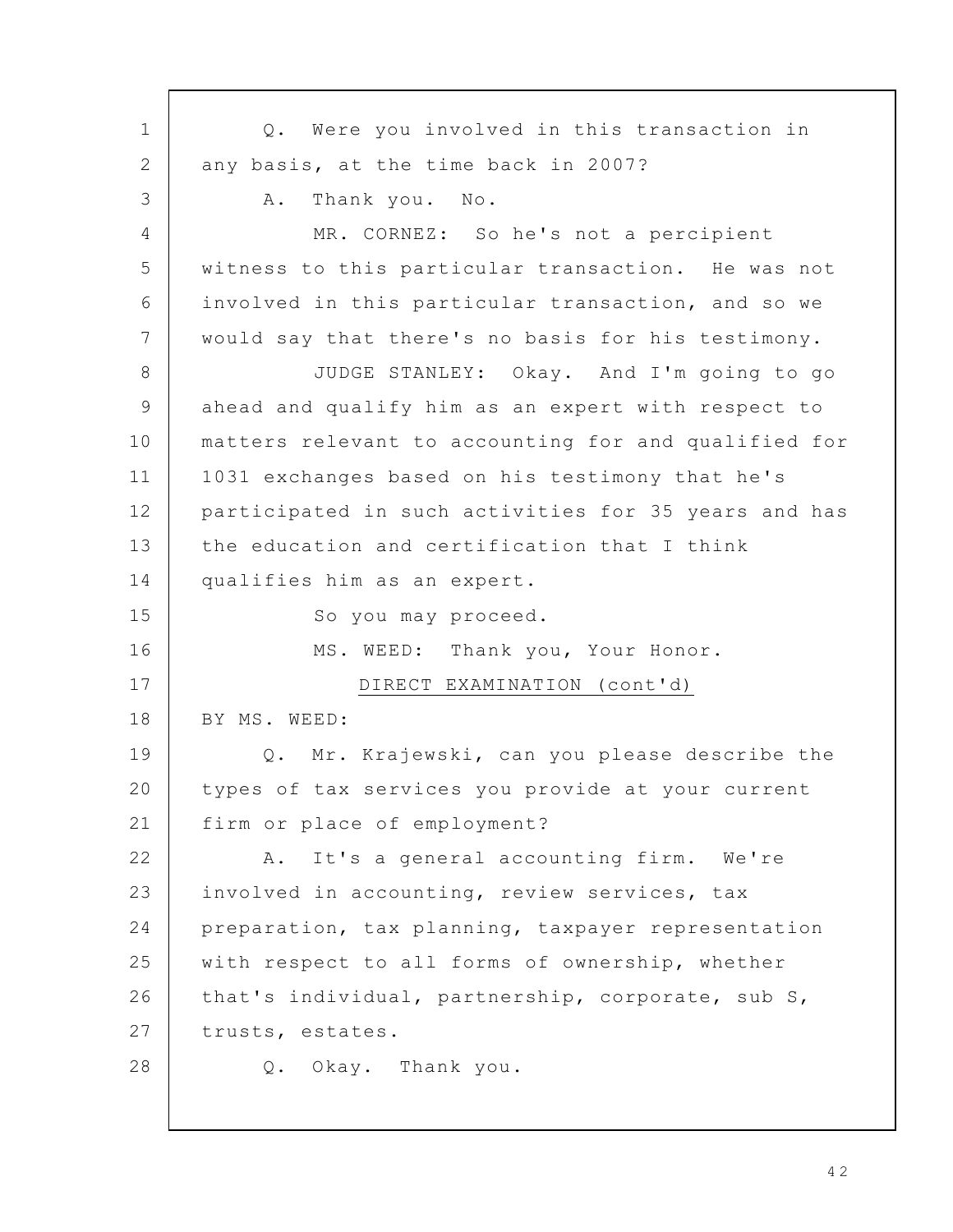Can you please describe the types of tax services you have provided throughout your 35 years of experience? A. Well, that pretty much runs the gamut with respect to what I earlier said. But, you know, just to repeat myself, tax preparation, tax planning, taxpayer representation. Q. Okay, thank you. Do you have experience with 1031 exchanges? A. Yes. Q. Please describe your experience with respect to 1031 exchanges? A. Well, I certainly get involved with those through my practice in assisting clients in structuring such transactions and accounting for and reporting the tax ramifications associated with those transactions. In addition, I've been involved, as I mentioned earlier, as a principal and vice chairman. On the commercial real estate investment firm, we were engaged in several 1031 exchanges. Q. Okay. Thank you. Are you a member of any professional organizations or groups that are relevant to the subject of a 1031 exchange? A. Aside from the American Institute of Certified Public Accountants and the Arizona Society of Certified Public Accountants, no. 1 2 3 4 5 6 7 8 9 10 11 12 13 14 15 16 17 18 19 20 21 22 23 24 25 26 27 28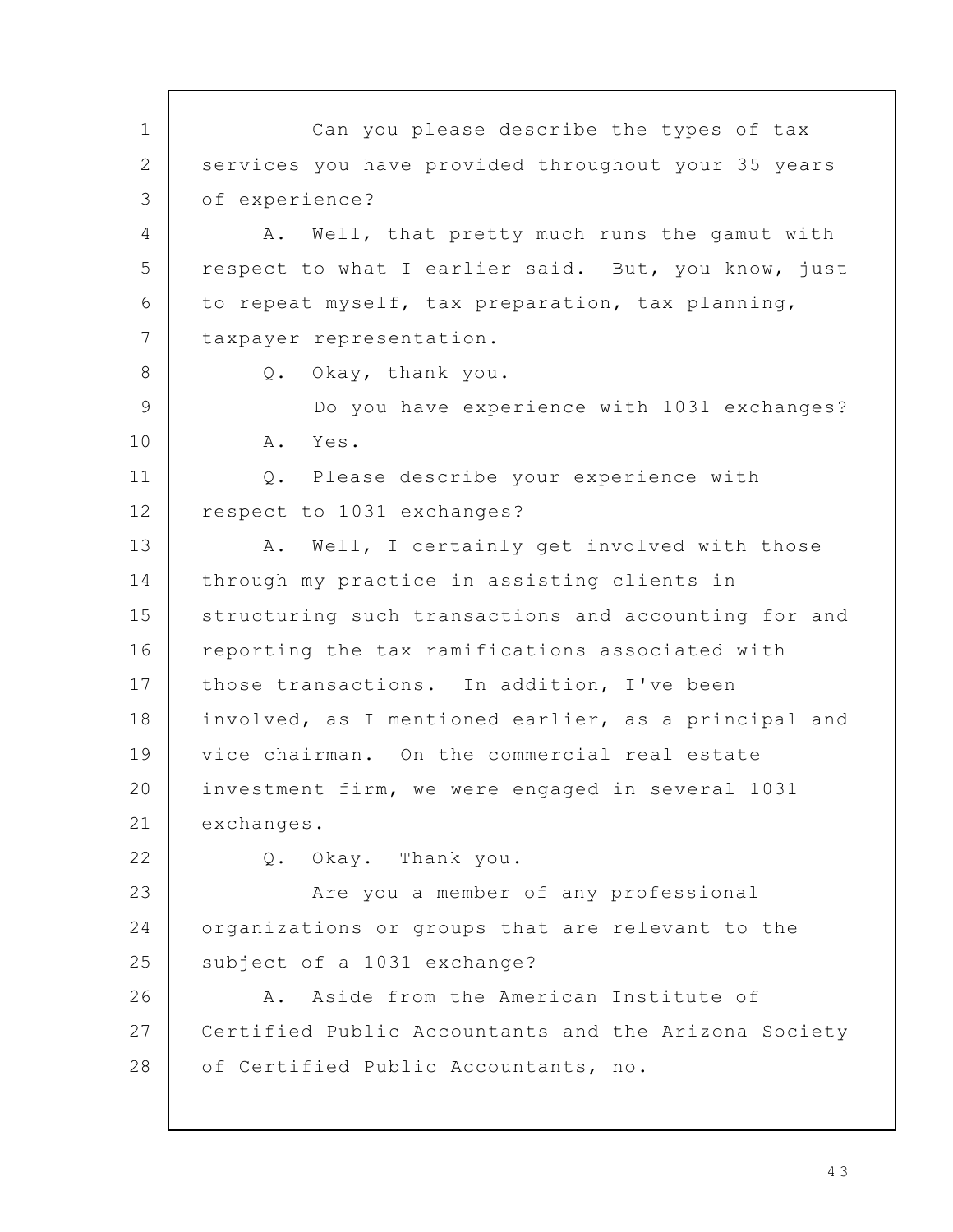Q. Okay, thank you. What documents have you referred to in preparation of your testimony today? A. The correspondence relating to this transaction, tax returns for both the taxpayer and the Con Med partnership, and then various tax work cases, code section 1031 and its related regulations. Q. Okay, thank you. And what case law have you referred to in preparation for your testimony today? A. That would include Magneson v. Commissioner, Bolker v. Commissioner and Maloney v. Commissioner. JUDGE STANLEY: Excuse me. What was the third one? MR. KRAJEWSKI: Maloney. JUDGE STANLEY: Just to be clear, I know Franchise Tax Board is concerned about testimony regarding the law itself, but for now he's just testifying as to his -- what he reviewed in anticipation of this hearing. Sorry. MS. WEED: No, that's okay. Thank you. BY MS. WEED: Q. Have you referred to anything else? A. I believe that's it. Q. Okay. Have you ever completed a 1031 1 2 3 4 5 6 7 8 9 10 11 12 13 14 15 16 17 18 19 20 21 22 23 24 25 26 27 28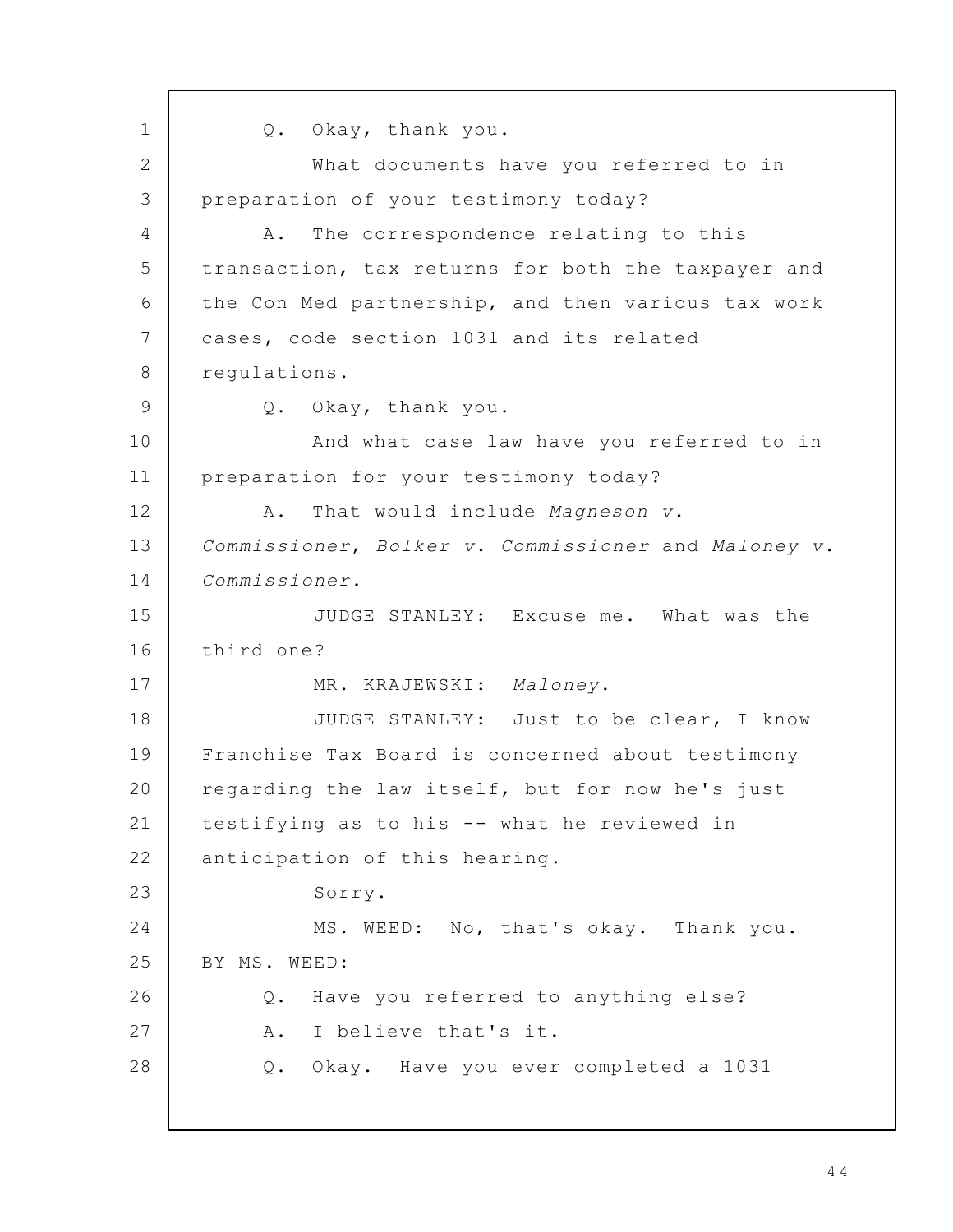exchange yourself? A. In my capacity as principal and vice chairman of the real estate firm, yes. Q. Okay. In the course of your practice as a Certified Public Accountant, have you encountered any federal tax law that requires you to hold real property for a certain period of time before you relinquish it in a 1031 exchange? A. No. Q. In the course of your practice as a Certified Public Accountant have you encountered any case law that requires you to hold real property for a certain period of time before you relinquish property in a 1031 exchange? MR. CORNEZ: I'm going to object. Again, we're crossing into what the law is here. JUDGE STANLEY: Okay. MS. WEED: I'm just asking if he's referred to any case law that has indicated that. JUDGE STANLEY: So, just to be clear, because I know there's a standing objection as to the discussion of the law. An expert witness cannot testify on issues of law or application of law to the facts. However, they can testify as to what they relied on in reaching the conclusion that they did with respect to this case. He has personal knowledge in the field of expertise that he's testifying about and he can 1 2 3 4 5 6 7 8 9 10 11 12 13 14 15 16 17 18 19 20 21 22 23 24 25 26 27 28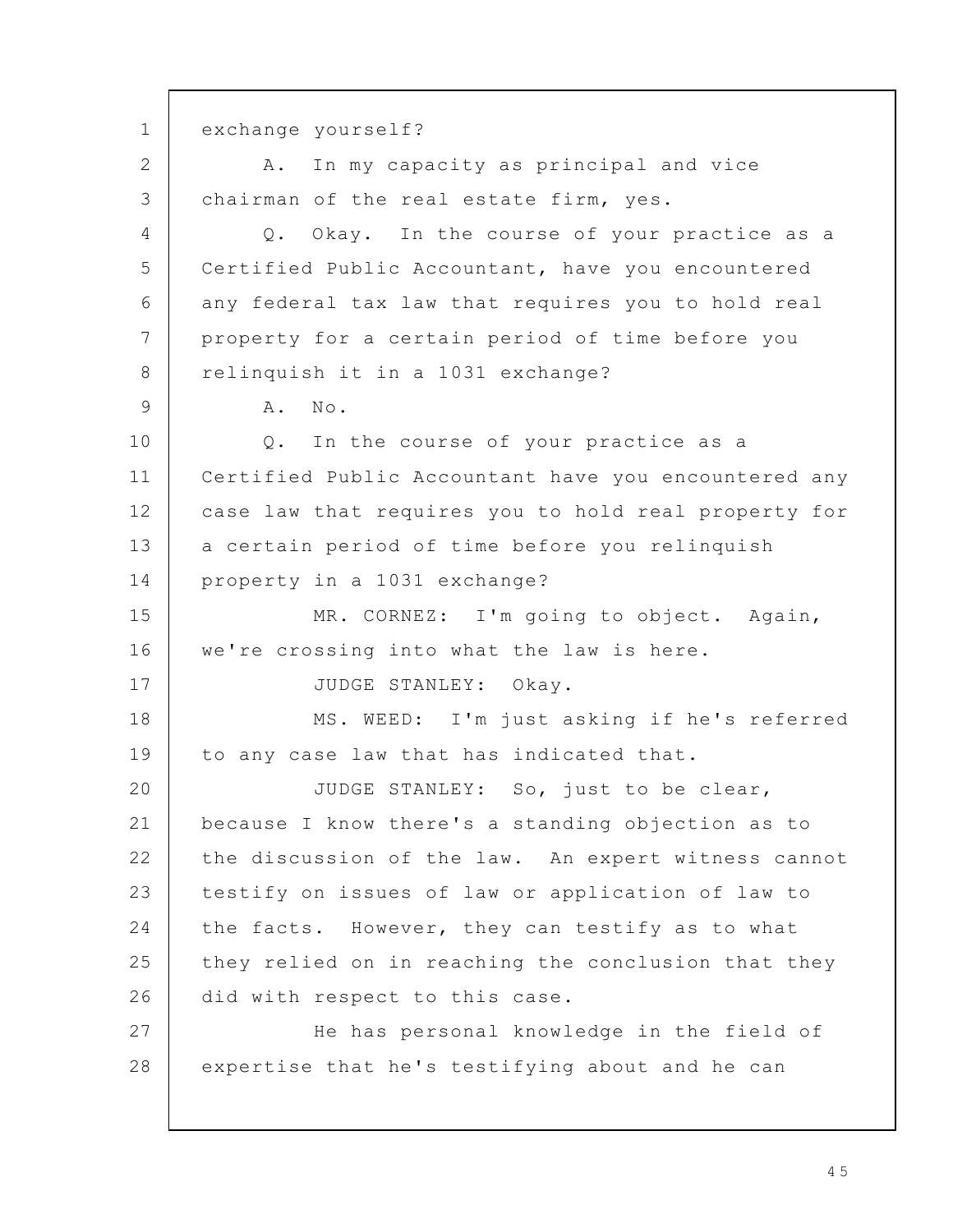testify as to what he reviewed and he can testify as to what his opinion on the ultimate facts in this case are. The fact that he uses the law to support that opinion is valid information and the panel will accept it to the extent that it is relevant to us. Okay. I'll note the standing objection though. BY MS. WEED: Q. Mr. Krajewski, would you like me to repeat the question? A. Please. Q. In the course of your practice as a Certified Public Accountant, have you encountered any case law that requires you to hold real property for a certain period of time before you relinquish that property in a 1031 exchange? A. No. Q. In your experience and practice, do you advise clients that they are required by the federal tax law to hold real property for a certain period of time before they relinquish said property in a 1031 exchange? A. No. Q. In your experience are you aware of or did you assist with any 1031 exchanges that were disregarded because the property relinquished was not held for a certain period of time before the 1031 exchange occurred? 1 2 3 4 5 6 7 8 9 10 11 12 13 14 15 16 17 18 19 20 21 22 23 24 25 26 27 28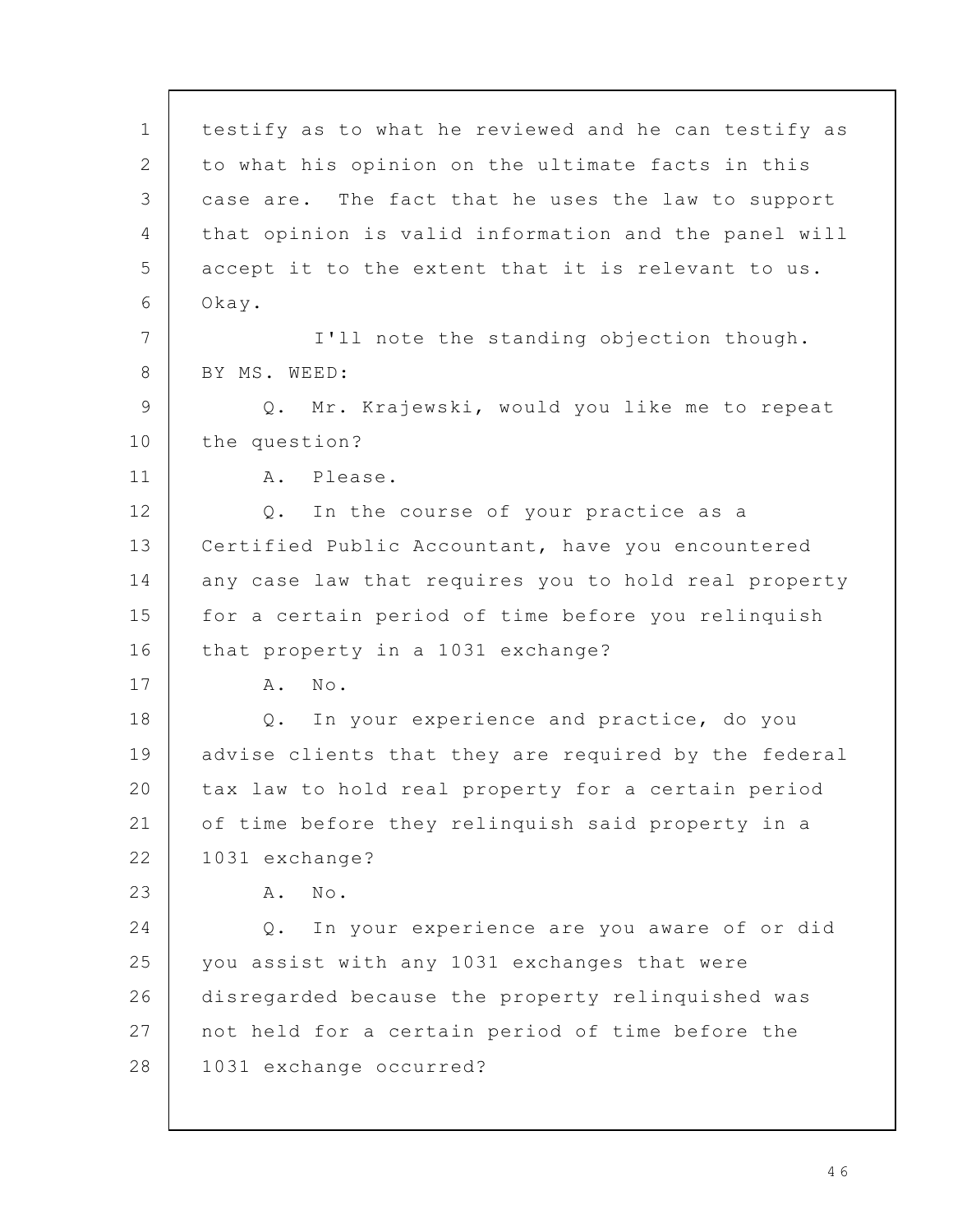A. No. Q. In your opinion is a 1031 exchange designed to evade tax? A. No. Q. What is the goal of a 1031 exchange? A. Well, to maintain continuity of investment and to defer the tax that would otherwise result from recognition. Q. Okay, thank you. Are you aware of the Assignment of Income Doctrine? A. Yes. Q. Have you advised clients on this topic? A. Occasionally. Q. Can you please describe what the Assignment of Income Doctrine is? A. Well, to preserve the integrity of the progressive tax rate structure under the United States Tax Code, in the sense of prohibiting the splitting or assignment of income to achieve a different result. Q. Based on your understanding of the facts in this case, is the Assignment of Income Doctrine applicable? A. I don't believe so. Q. Why not? A. Well, because the taxpayer was not attempting to evade tax but simply defer the 1 2 3 4 5 6 7 8 9 10 11 12 13 14 15 16 17 18 19 20 21 22 23 24 25 26 27 28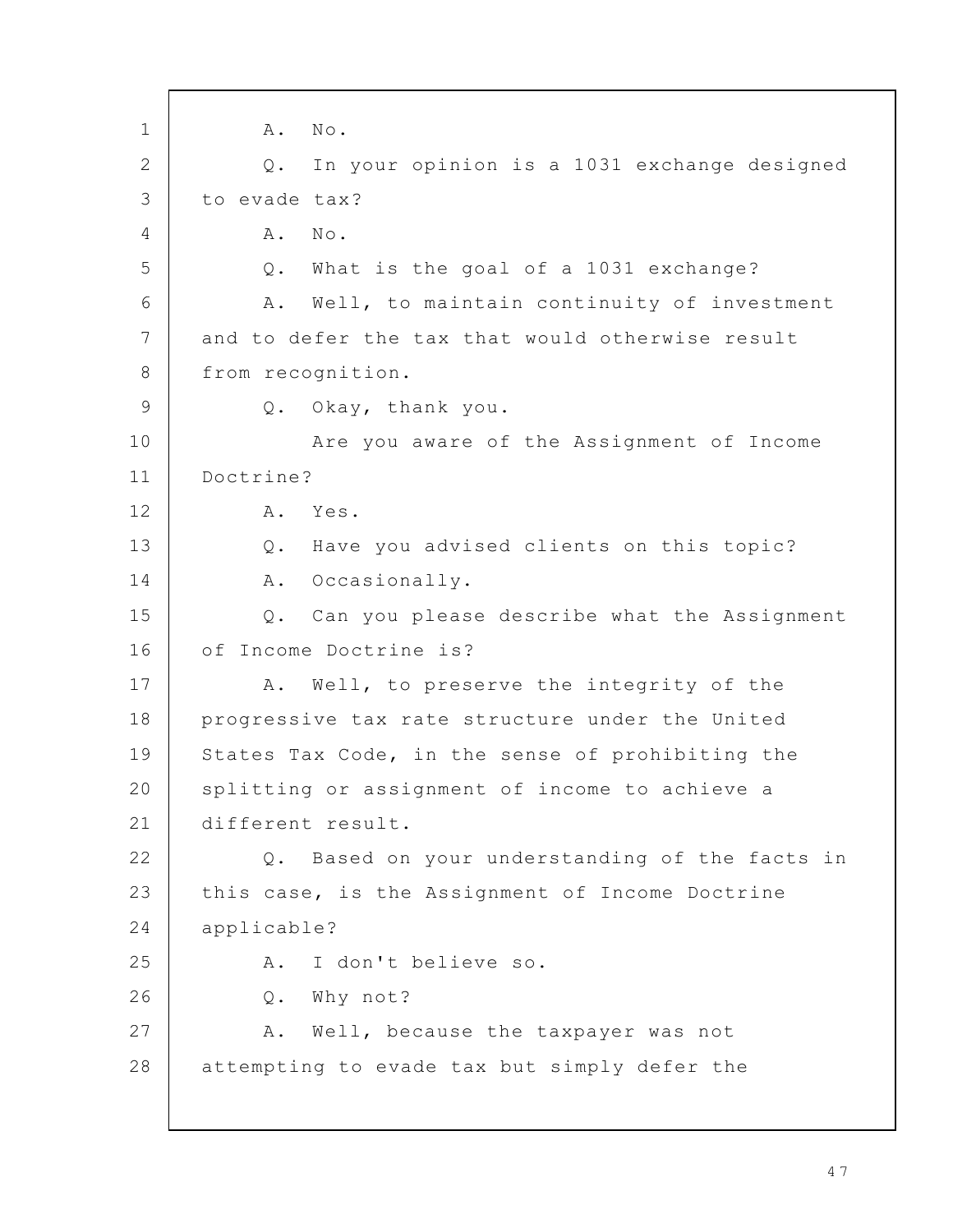recognition of the capital gain associated with the transaction in accordance with 1031. Q. In your practice, do you advise clients on basis considerations related to real property? A. Yes. Q. In your practice, do you advise clients on basis considerations related to inheritance? A. Yes. Q. It has been asserted by the FTB in this case that Sharon Mitchell is not entitled to the step up in basis she claimed in connection with her inheritance in 1991 of a partnership interest that held 130 Tampico Way; is this correct? A. Would you repeat that for me, please? Q. Yes. It has been asserted by the FTB in this case that Sharon Mitchell is not entitled to the step up in basis she claimed in connection with her inheritance in 1991; is this correct? MR. CORNEZ: We're going to object to that question. JUDGE STANLEY: On what basis? MR. CORNEZ: He's -- there's no evidence to support that we're making that assertion. JUDGE STANLEY: That may require a rewording of the question. MS. WEED: I'll withdraw that question. JUDGE STANLEY: It's a valid objection. MR. GEMMINGEN: Also, can you please have 1 2 3 4 5 6 7 8 9 10 11 12 13 14 15 16 17 18 19 20 21 22 23 24 25 26 27 28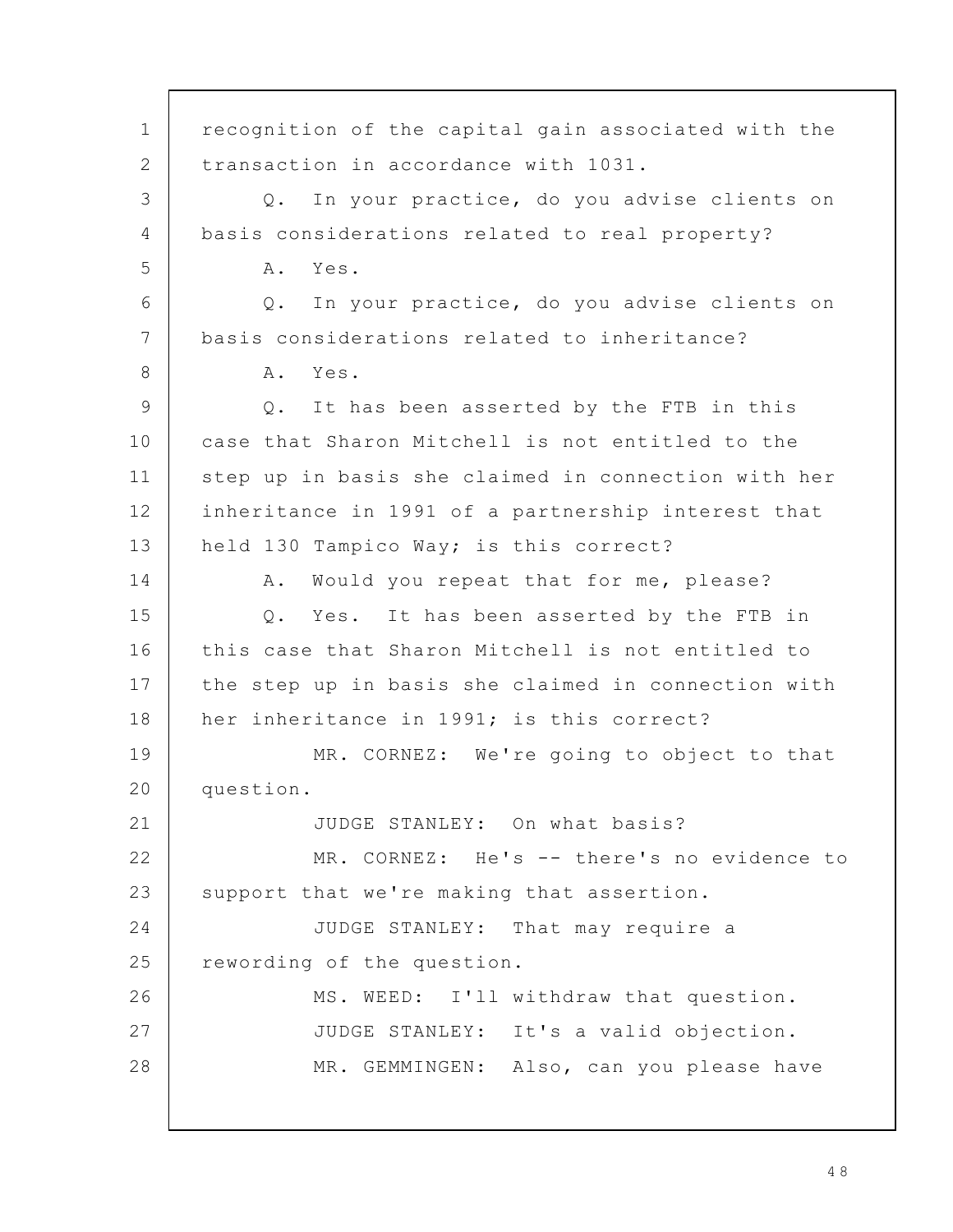her clarify what basis amount she's referring to, please? MS. WEED: Question's withdrawn. JUDGE STANLEY: Well, you'll have an opportunity to cross-examine. So if you have that question after she's finished, you can feel free to ask it of him. BY MS. WEED: Q. Have you done any analysis of the basis in this case prior to testifying today? A. Yes. MS. WEED: One second. I need to grab an exhibit. Was there an exhibit folder for the witness? JUDGE STANLEY: I think we have an extra copy up here. MS. WEED: The respondent's exhibits. I'm sorry. JUDGE STANLEY: Oh, you want respondent's exhibits. JUDGE GEARY: You won't be using your exhibits, counsel? MS. WEED: Thank you. Here's an extra. JUDGE STANLEY: Okay. Thank you. BY MS. WEED: Q. Mr. Krajewski, could you please refer to Respondent's Exhibit G? A. Okay. 1 2 3 4 5 6 7 8 9 10 11 12 13 14 15 16 17 18 19 20 21 22 23 24 25 26 27 28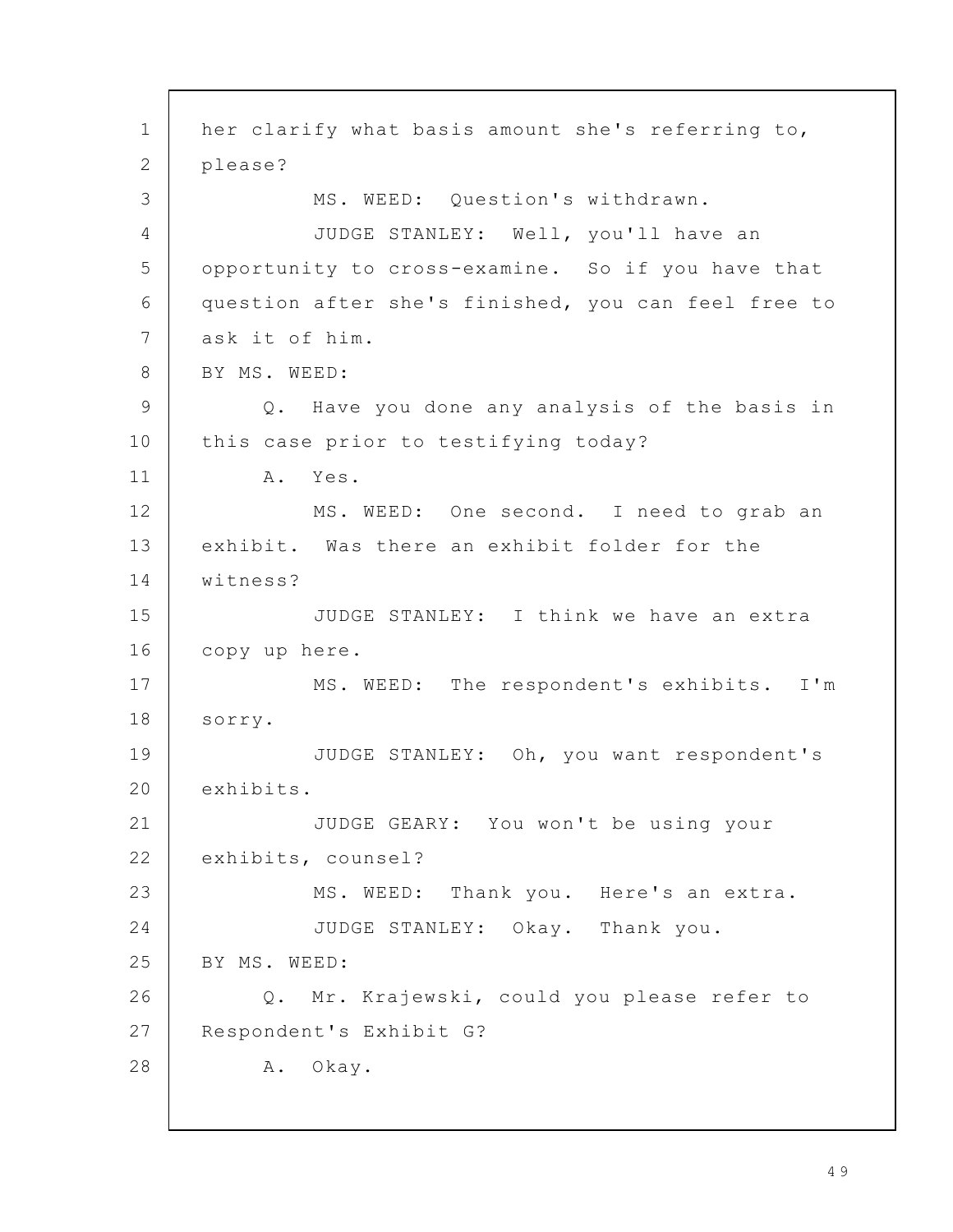Q. Do you recognize this document? A. Yes. Q. Can you briefly just describe what it is? A. Let me revisit it for a moment if I might. Q. Okay. MR. CORNEZ: Can I just clarify, also, that this is your Exhibit 15? MS. WEED: Yes. MR. CORNEZ: Okay. MR. KRAJEWSKI: Yeah, this memorandum had to -- dealt with the determination of basis in Sharon Mitchell's 10-percent interest in the Con Med partnership. BY MS. WEED: Q. And at the time you prepared this memo - what is the date of the document? A. October 28th, 2015. Q. At the date of this memo in October 2015, were you aware at any time prior to preparing this memo that a 754 election had been made on behalf of Sharon Mitchell? A. I was not. Q. If a 754 election had been made, would that have increased the basis, in your analysis? A. Yes. Q. Why is that? A. Well, I say "yes" predicated on the 1 2 3 4 5 6 7 8 9 10 11 12 13 14 15 16 17 18 19 20 21 22 23 24 25 26 27 28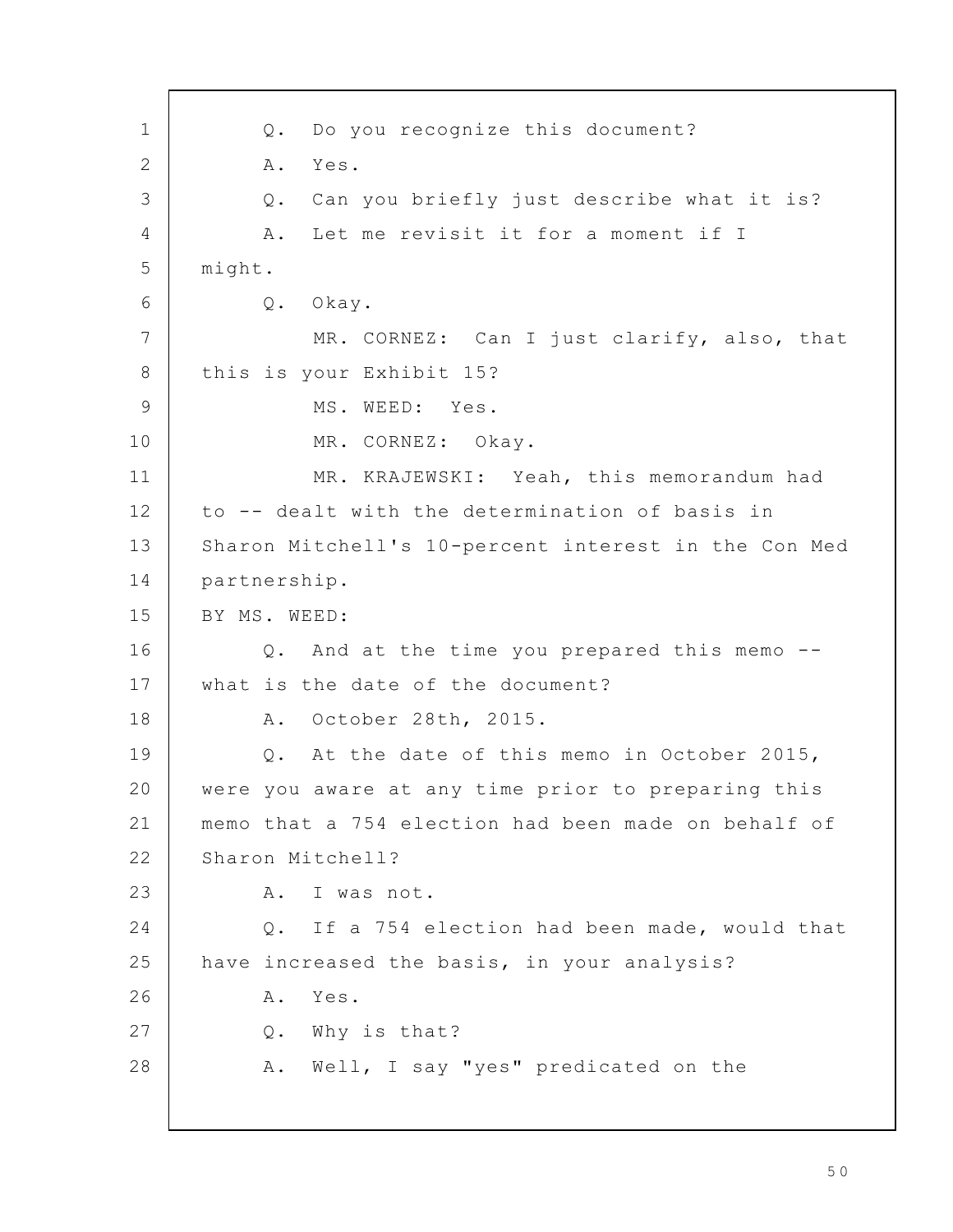appraisal for the real estate. So to that extent that the appraised value would justify a step up in basis, the answer is yes. Q. Would a retroactive appraisal be the best way to determine the basis of the real property in question at the time Sharon Mitchell inherited the property, or the partnership interest? A. Yes, absent anything more contemporaneous. Q. Okay. One minute. Mr. Krajewski, in your experience assisting with 1031 exchanges, have you encountered a situation such as Sharon Mitchell's in which the partnership interests were redeemed closer to the closing of escrow? A. Yes. Q. Can you please describe that experience or that situation? A. Well, specifically a transaction I was involved in as the principal of the commercial real estate investment firm. We had a partnership that owned a commercial asset, and at the time of entering into the sales transaction there were a contingent of those investors that wanted to perform a 1031 exchange and then there was another contingent within the partnership that wanted to cash out. And so we effectuated a drop-and-swap-type transaction. 1 2 3 4 5 6 7 8 9 10 11 12 13 14 15 16 17 18 19 20 21 22 23 24 25 26 27 28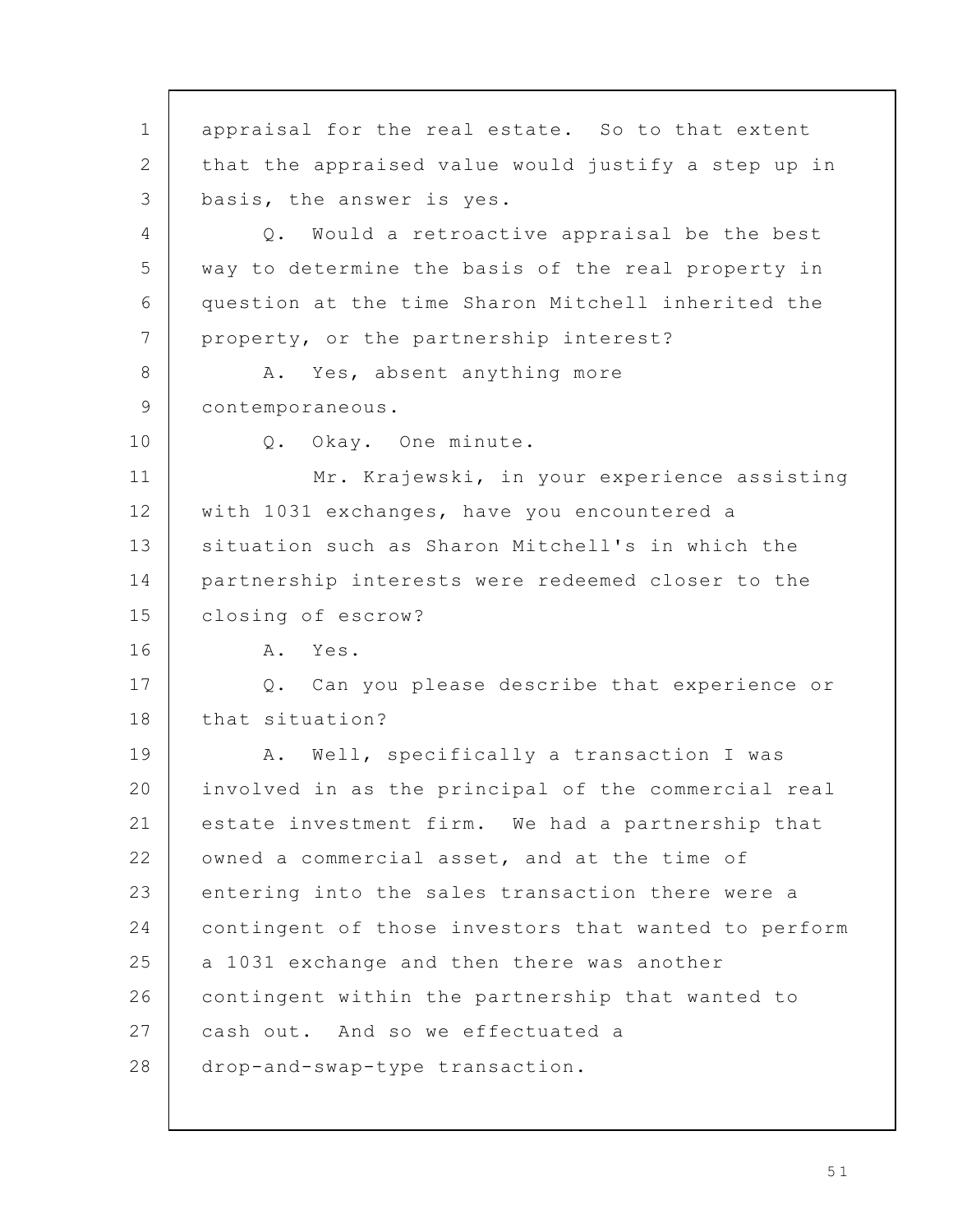Q. And how close in time, if you recall, was the drop before the exchange? A. I don't recall specifically, but within a couple of months. Q. Okay. And was that 1031 exchange ever challenged by the IRS? A. It was not. Q. Was it ever challenged by the state in which the exchange occurred? A. It was not. MS. WEED: We have no further questions at this time. JUDGE STANLEY: Okay. MR. CORNEZ: Can we have two minutes to prepare a more smooth questioning? JUDGE STANLEY: Sure. We can take a break. We'll take 10 minutes and hope to start promptly after that. MR. CORNEZ: All right. Thank you. (Whereupon a break was taken from 10:15 a.m. until 10:30 a.m.) JUDGE STANLEY: Okay. Let's reconvene since it appears everybody's back. And we were at the point where the Franchise Tax Board was given the opportunity to cross-examine the witness. MR. CORNEZ: Thank you. I'm going to stand so I can see him better. ///// 1 2 3 4 5 6 7 8 9 10 11 12 13 14 15 16 17 18 19 20 21 22 23 24 25 26 27 28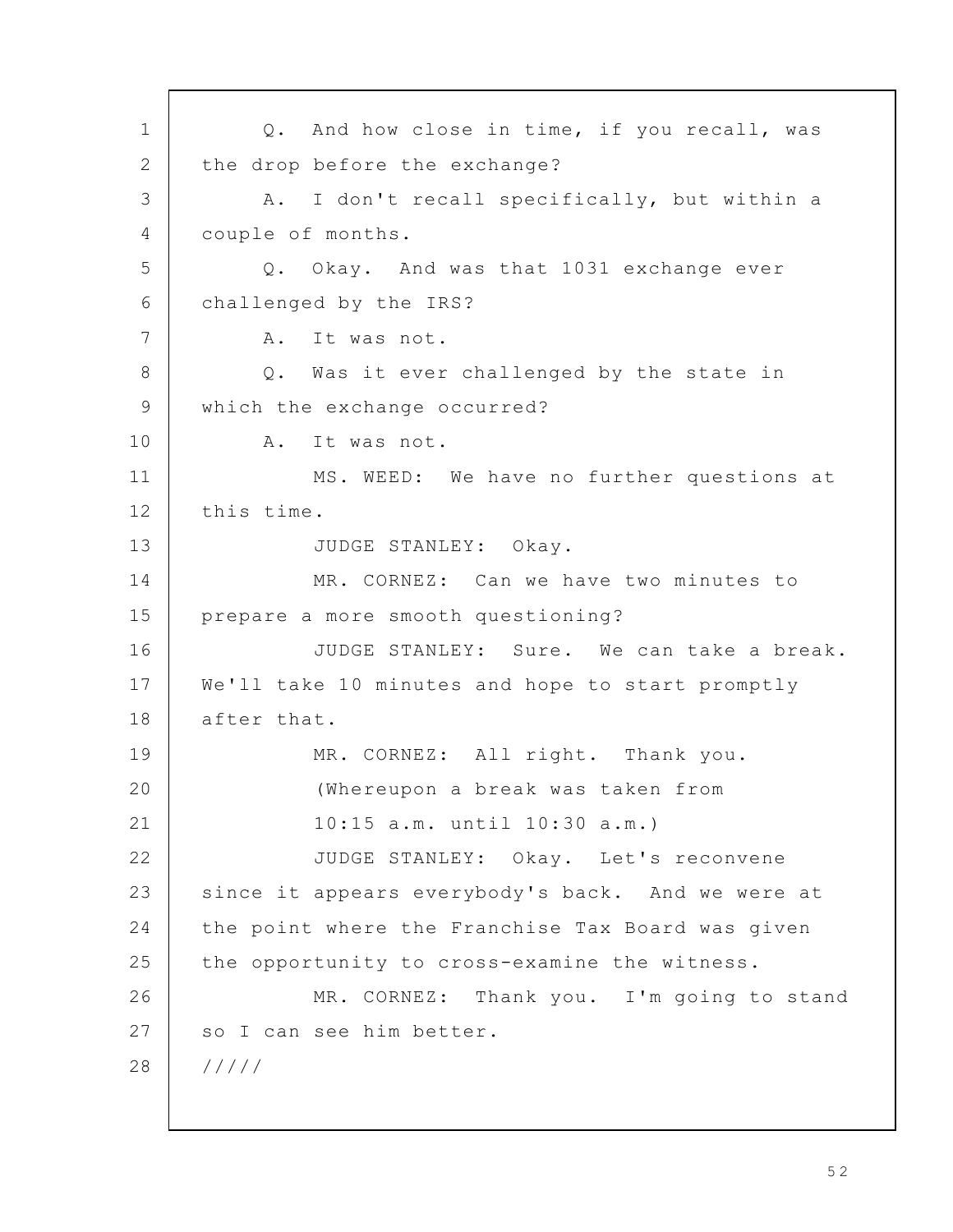CROSS-EXAMINATION BY MR. CORNEZ: Q. Could you turn to Exhibit 15, or what was our -- I'm sorry. What was our letter? MS. WEED: G. MR. CORNEZ: G, thank you. MR. KRAJEWSKI: Okay. BY MR. CORNEZ: Q. So you write in Item 6(b) that to the best of your knowledge and belief there was no 754 election by the partnership. A. Yes. Q. Has something occurred that changes that conclusion? A. Yes. At the time that this was drawn, I was relying primarily on the partnership tax return. I didn't see anything within it. Subsequently, I was presented a 754 election, albeit unsigned, and without a valuation schedule attached to it. But that's the extent of it. Q. Who presented that to you? A. Sharon Mitchell. Q. Did you give that to taxpayer's counsel, Ms. Weed? A. I believe she's -- MS. WEED: It's not the witness's document. 1 2 3 4 5 6 7 8 9 10 11 12 13 14 15 16 17 18 19 20 21 22 23 24 25 26 27 28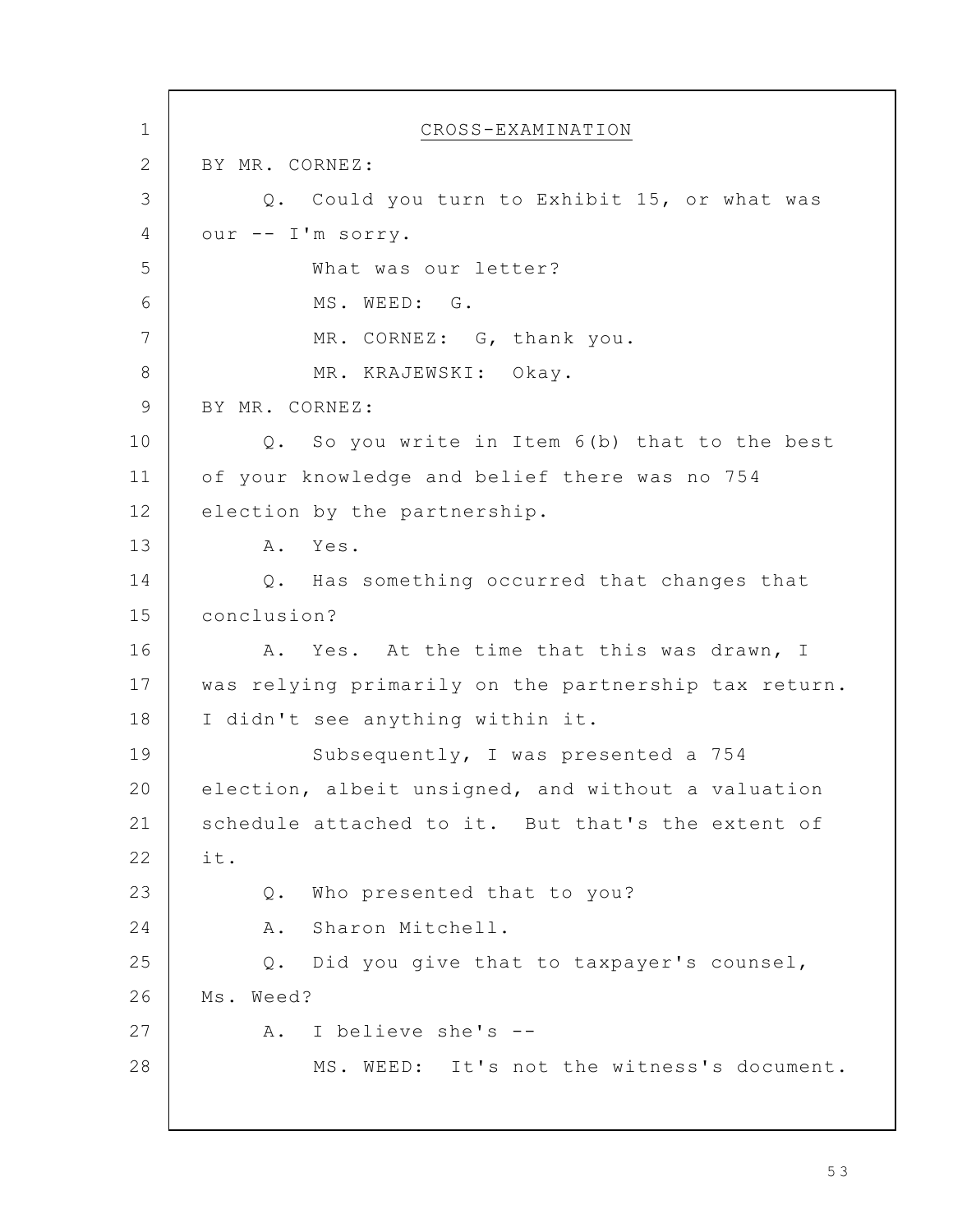He didn't give me any document, no. JUDGE STANLEY: Well, is that -- that hasn't been included in any of the exhibits? MS. WEED: That document was located after the deadline for exchanging exhibits, but I do have a copy with me. JUDGE STANLEY: Okay. Would you like to see a copy of that? MR. CORNEZ: Well --JUDGE STANLEY: It would be hard for you to address it without seeing it. It's hard for this panel to address, too. BY MR. CORNEZ: Q. But you don't know whether it was attached to any tax return or not? A. That is correct. Q. You don't know whether it was signed by the partnership or the managing partner or not? A. That is correct. Q. If, in fact, there was a valid 754 election filed by the partnership, and in the case of an inheritance of a partnership interest, I believe your testimony is that the partnership gets to step up its basis in the event that the inherited partnership interest has a greater value than the outside basis of that partnership interest at the time of inheritance? A. To the extent that the 10 percent -- in 1 2 3 4 5 6 7 8 9 10 11 12 13 14 15 16 17 18 19 20 21 22 23 24 25 26 27 28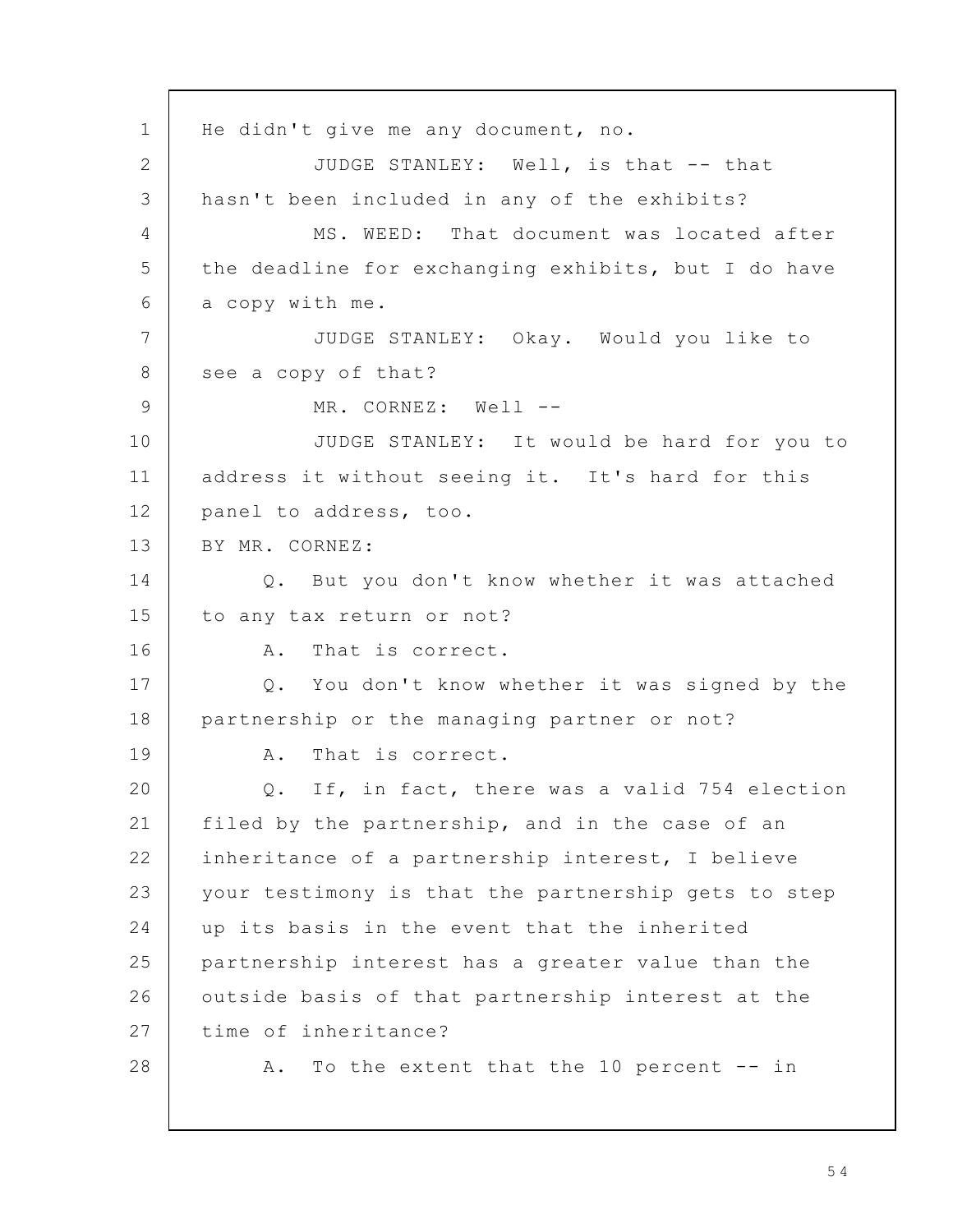this case the 10 percent market value of that real estate exceeded what was being carried within the partnership's books, yes. Q. So your position is that the basis -- the 754 basis step up is the value of the underlying real estate and not the value of ownership interest that's inherited? A. To the extent a 754 election is made, yes. Q. Isn't it true that health for investment or continuity of interest, which is the doctrines that you discuss in your testimony, are not the only requirements for a valid section 1031 transaction? A. That's correct. MR. CORNEZ: We have no further questions. JUDGE STANLEY: Do you have any follow-up questions, Ms. Weed? MS. WEED: One moment, please. No further questions. JUDGE STANLEY: Okay. Judge Rosas, do you have some questions for the witness? JUDGE ROSAS: Thank you, Judge Stanley. I do have a few questions. Good morning, sir. How are you today? MR. KRAJEWSKI: I'm fine, thank you. JUDGE ROSAS: I'm going to apologize in advance, but I may butcher your last name. Will you 1 2 3 4 5 6 7 8 9 10 11 12 13 14 15 16 17 18 19 20 21 22 23 24 25 26 27 28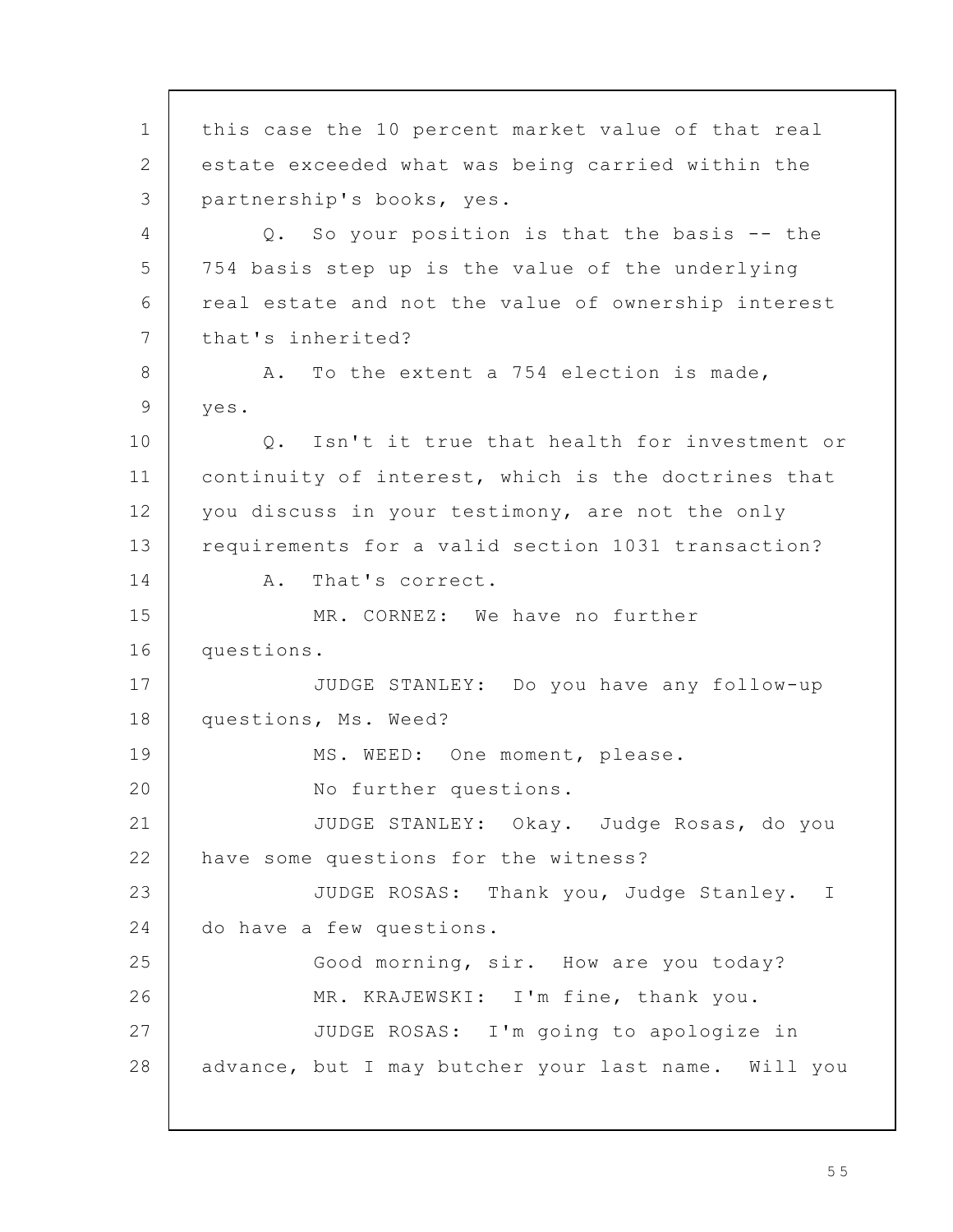please repeat it? MR. KRAJEWSKI: Of course. Krajewski. JUDGE ROSAS: Krajewski. MR. KRAJEWSKI: Or Klieski (phonetic) if you prefer. JUDGE ROSAS: I'll go with the first one, thank you. Mr. Krajewski, earlier during your testimony you mentioned that you have been representing clients as a CPA for over a period of 35 years; is that correct? MR. KRAJEWSKI: Correct. JUDGE ROSAS: And in that time you also mentioned that you have assisted clients in structuring 1031 exchanges. Approximately how many 1031 exchange transactions have you assisted? MR. KRAJEWSKI: I'd be estimating, but probably a dozen and a half, two dozen, over that tenure. JUDGE ROSAS: And in addition to assisting clients in structuring 1031 exchange transactions, have you also represented clients whose 1031 transactions were questioned or challenged by a taxing agency? MR. KRAJEWSKI: I've had none questioned. JUDGE ROSAS: So just to be clear, you have not represented clients at any audits by any taxing agency regarding 1031 exchange transaction? 1 2 3 4 5 6 7 8 9 10 11 12 13 14 15 16 17 18 19 20 21 22 23 24 25 26 27 28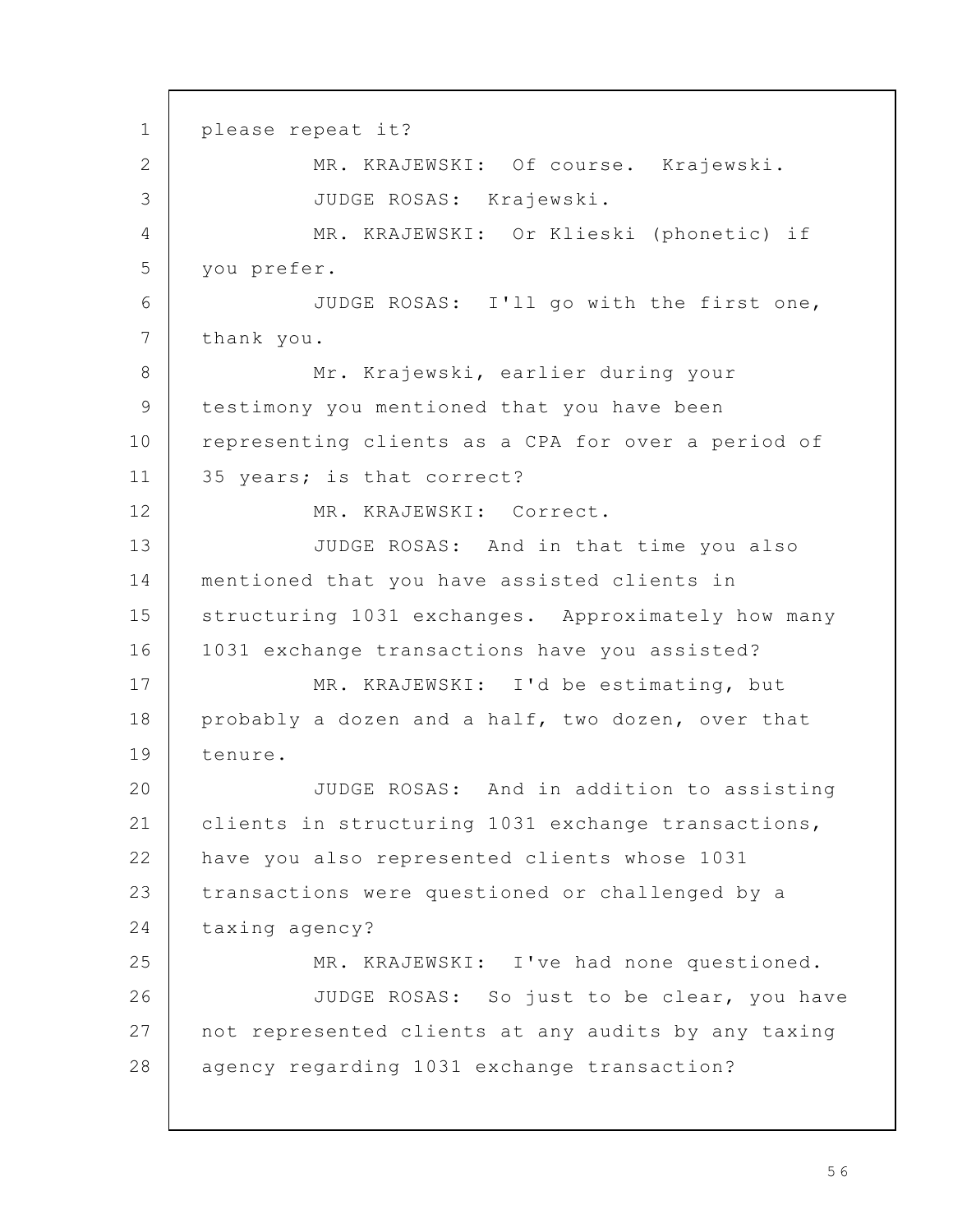MR. KRAJEWSKI: No. My answer was that they weren't challenged. I had one that was the subject of an audit, but it was accepted as presented. JUDGE ROSAS: Sir, do you have the copy of the exhibit binders there in front of you? MR. KRAJEWSKI: Yes. JUDGE ROSAS: I'm going to refer you to Appellant's Exhibit 36. MR. KRAJEWSKI: I believe I have only A through R here. JUDGE STANLEY: You need the big one. MR. KRAJEWSKI: That number again, please? JUDGE ROSAS: Thirty-six. MR. KRAJEWSKI: Okay. JUDGE ROSAS: Specifically, I'm going to refer your attention to the second page, second to the last paragraph. And specifically my question to you is, what is the significance of that plan that seemed to have been contemplated regarding providing for a dissolution of the partnership prior to close of escrow, followed with providing for distribution to each partner of an undivided interest in the property? MS. WEED: Excuse me, I -- Mr. Krajewski didn't write this and has no knowledge of this document, so I'm not sure how he's supposed to 1 2 3 4 5 6 7 8 9 10 11 12 13 14 15 16 17 18 19 20 21 22 23 24 25 26 27 28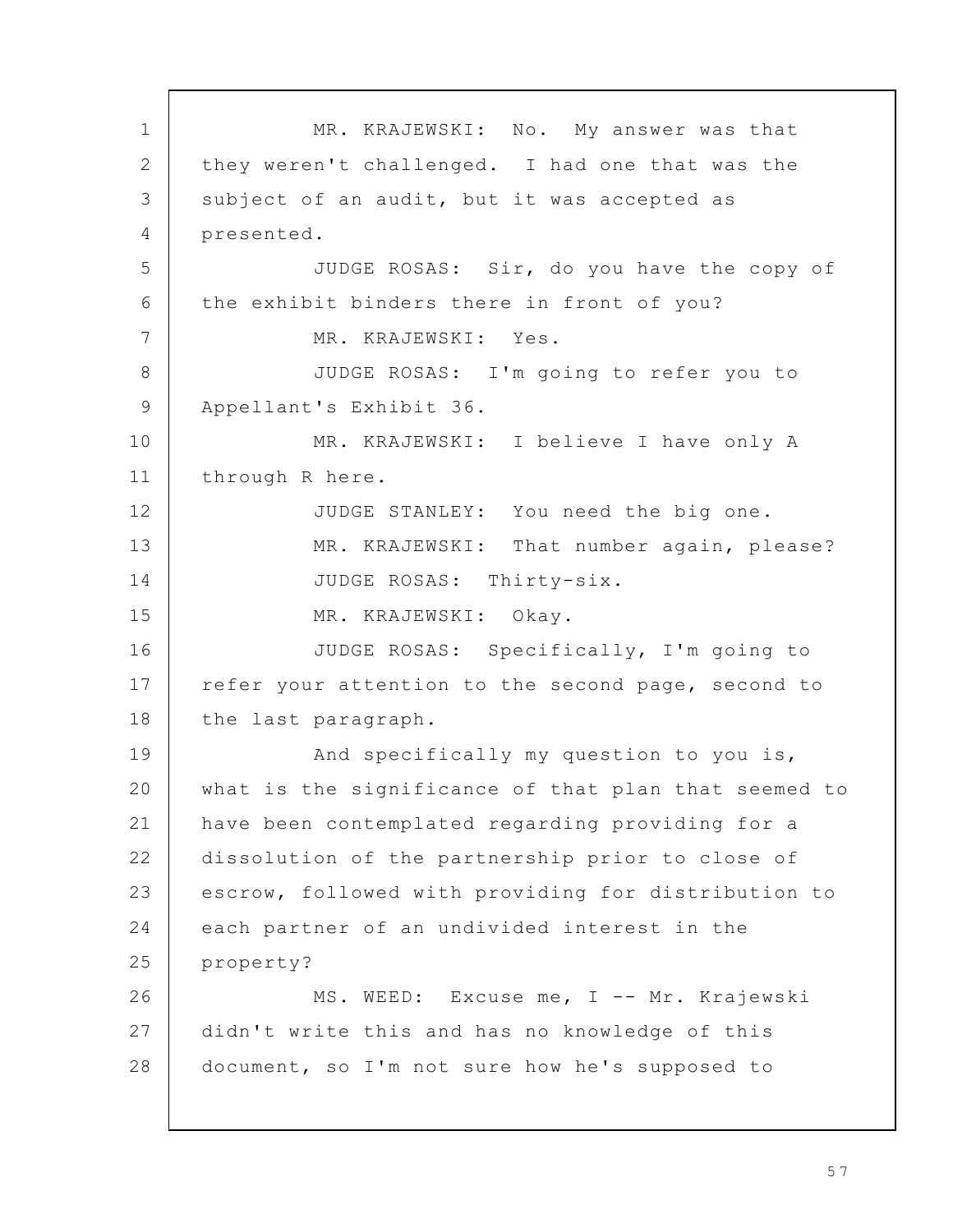answer that question. 1

| $\overline{2}$ | JUDGE ROSAS: I understand, counsel. Thank            |
|----------------|------------------------------------------------------|
| 3              | you very much, but I'm just trying to get the        |
| 4              | witness's expert opinion in terms of whether that    |
| 5              | provision in that letter holds any correlation in    |
| 6              | general for 1031 transactions or whether it's        |
| $7\phantom{.}$ | limited to the specifics of this transaction.        |
| $\,8\,$        | MR. KRAJEWSKI: Well, in reading this, it             |
| $\mathsf 9$    | would seem to suggest, or at least hint to the fact  |
| 10             | that a dissolution of the partnership was being      |
| 11             | considered -- and I could only speculate because it  |
| 12             | doesn't come out and say this -- but for purposes of |
| 13             | allowing each of the partners to proceed according   |
| 14             | to their investment objective, whether that was to   |
| 15             | conduct a 1031 exchange or whether it was to cash    |
| 16             | out.                                                 |
| 17             | MS. WEED: Your Honor, I would still object           |
| 18             | to this on the basis that Mr. Krajewski didn't draft |
| 19             | this. He has no knowledge of it. And the letter's    |
| 20             | from Tom Milner who is not a lawyer or a CPA or tax  |
| 21             | or financial expert. So I would object to him        |
| 22             | answering that question.                             |
| 23             | JUDGE STANLEY: Okay. And I would be                  |
| 24             | inclined to overrule that objection because of the   |
| 25             | fact that an expert witness, once qualified, can     |
| 26             | testify to hypotheticals. And I believe that Judge   |
| 27             | Rosas is using this letter for the purpose of        |
| 28             | presenting a hypothetical to get his expert opinion  |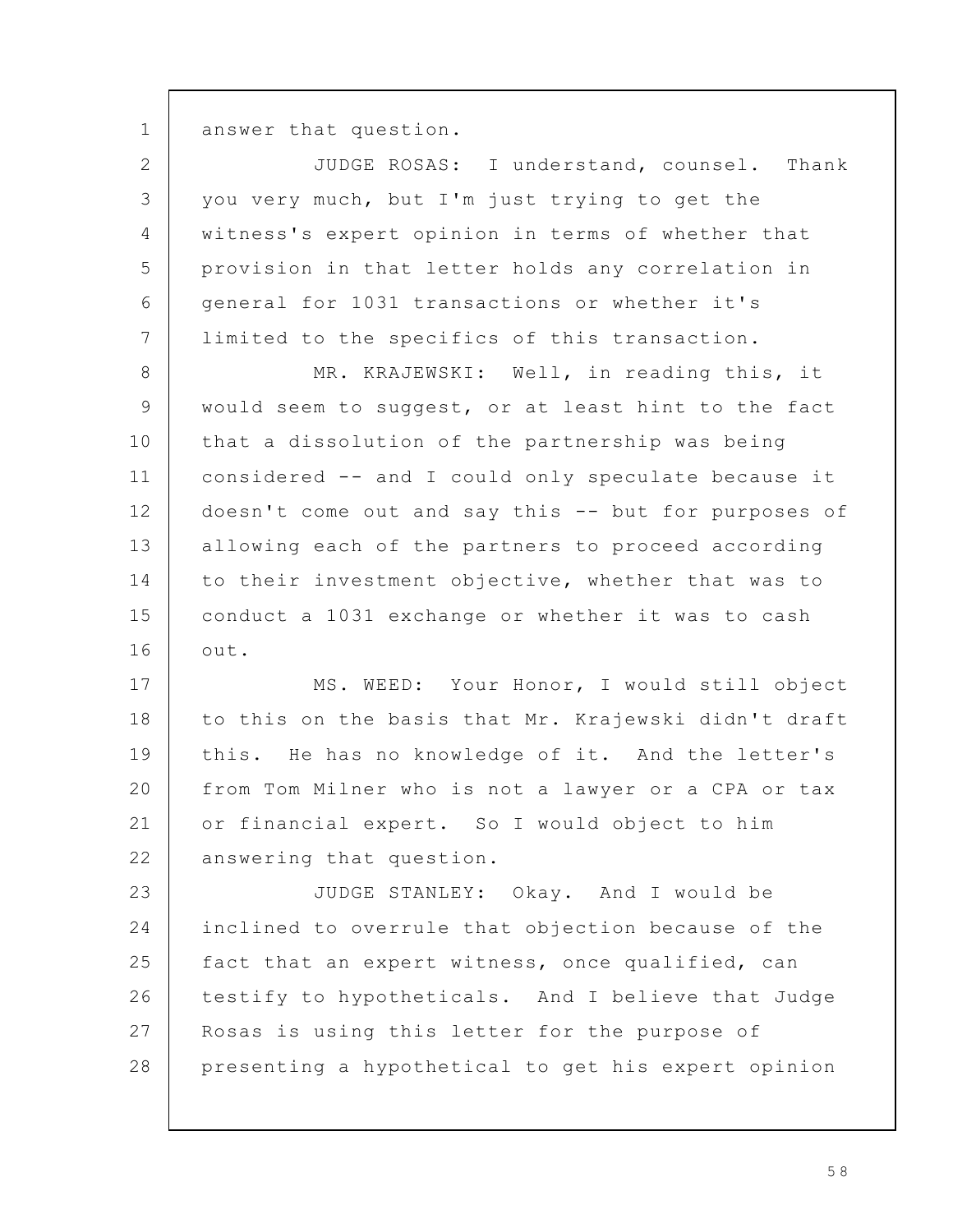on how that would have been treated or effected. So I think it's an appropriate question, and I don't know if Judge Rosas has gotten his answer that he was looking for. JUDGE ROSAS: I have further questions, Your Honor. Thank you. Sir, I'm trying to get a sense of whether one of the factors that you have seen in the successful drop-and-swap transactions that you have been involved in, I'm trying to get a sense of whether in those successful transactions if you have seen, if you have seen a partnership dissolution take place prior to the sale or whether that's any relevance in general? MR. KRAJEWSKI: I have not seen a complete dissolution of a partnership. JUDGE ROSAS: You say you have not seen a complete dissolution of a partnership. Can you elaborate on what you have seen? MR. KRAJEWSKI: I have seen where partnership interests were dropped, essentially redeemed with the partnership and then held in tenants in common. JUDGE ROSAS: And in reviewing this paragraph once again, it seems like there was a plan of action to assign the undivided interests to all the partners. When you mentioned that you've seen transactions where there is a partial dissolution, 1 2 3  $\Delta$ 5 6 7 8 9 10 11 12 13 14 15 16 17 18 19 20 21 22 23 24 25 26 27 28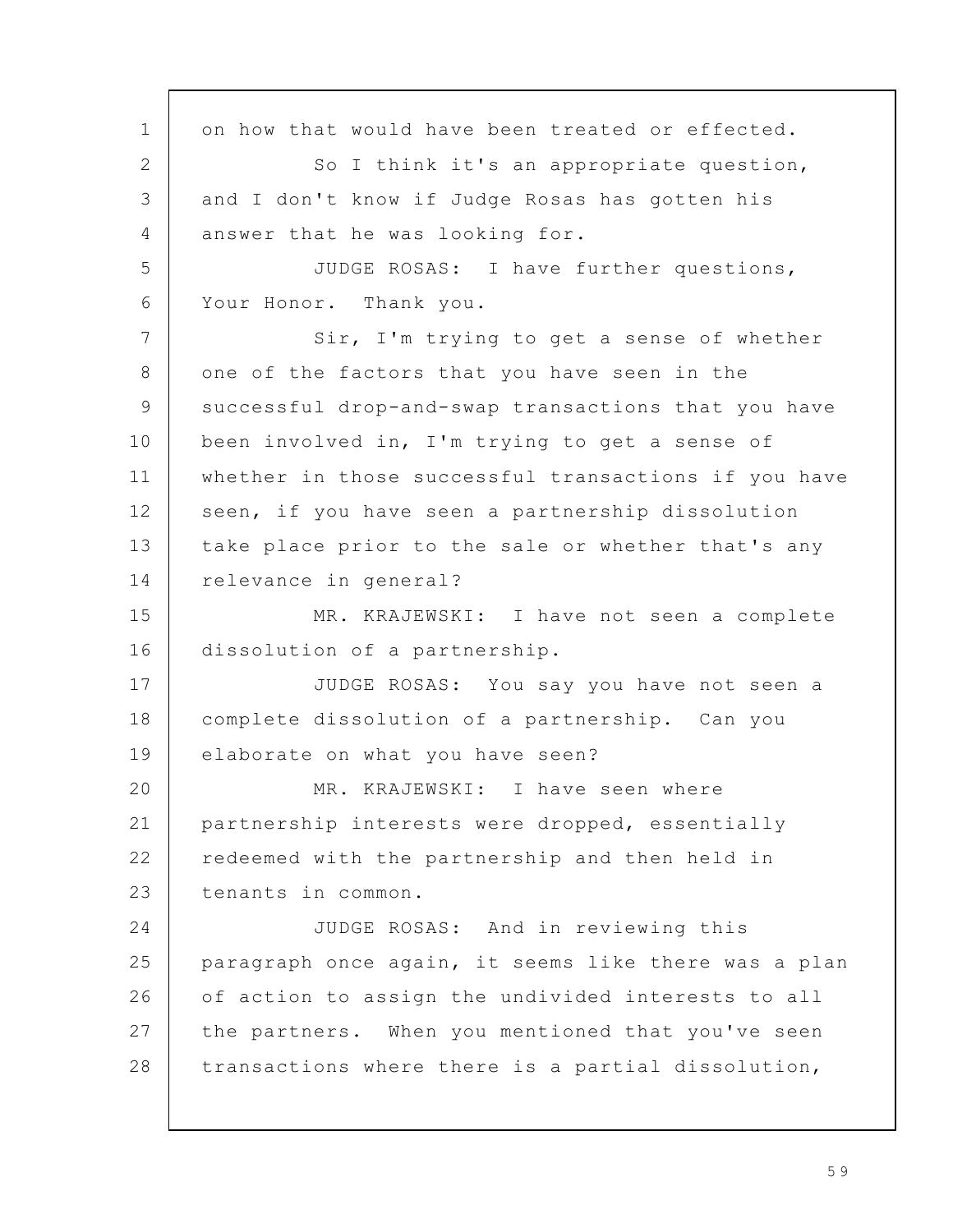in your experience is 100 percent of the interest assigned to the underlying partners as tenants in common? MR. KRAJEWSKI: No, just those interests that are being dropped from the partnership. JUDGE ROSAS: You mentioned that you have been involved in about -- if I recall from your testimony -- approximately a dozen and a half to two dozen 1031 exchange transactions; is that correct? MR. KRAJEWSKI: Yes. JUDGE ROSAS: And in those transactions in which you have been involved, sir, would you say that there is a common set of characteristics that are exhibited by these transactions? MR. KRAJEWSKI: Can you be more clear? JUDGE ROSAS: I'll try. The dozen and a half to twenty-four 1031 transactions that you've been involved in, do they all share a common set of characteristics that, in your opinion, made them more likely to avoid audit by one of the taxing agencies? MR. KRAJEWSKI: Well, most of them didn't involve a drop-and-swap-type strategy. They were straight-up exchanges. JUDGE STANLEY: Most of them did not, did you say? MR. KRAJEWSKI: Did not involve, yes. JUDGE ROSAS: Aside from not involving a 1 2 3 4 5 6 7 8 9 10 11 12 13 14 15 16 17 18 19 20 21 22 23 24 25 26 27 28

6 0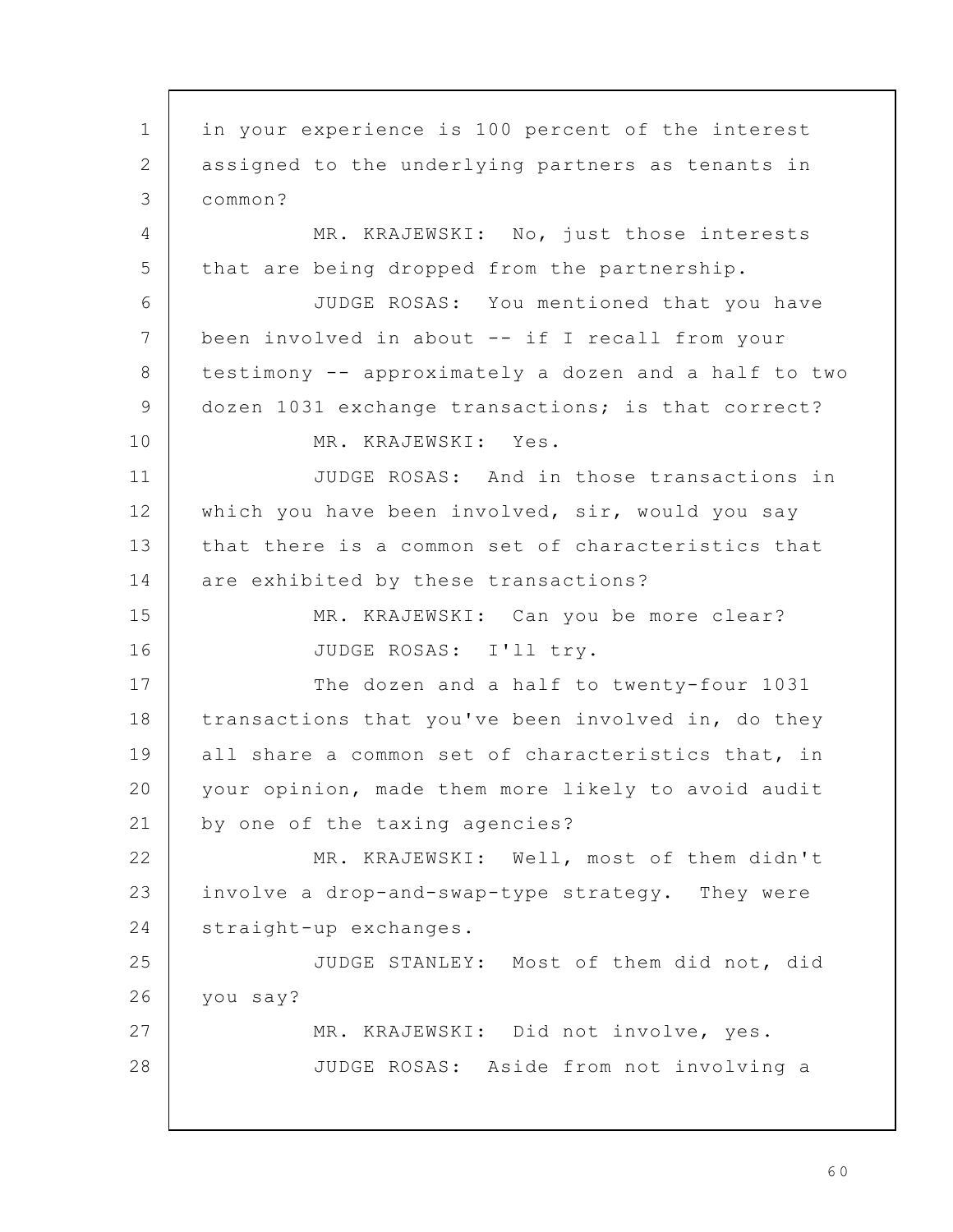drop-and-swap, what other common characteristics did you see in those transactions? MR. KRAJEWSKI: Well, in those that I've been involved with, generally they're -- we're looking at a deferral of gain. The transactions involve identifying replacement property within the required 45-day timeframe and completing the acquisition of that replacement property within the sooner of 180 days or the due date of that year's return, including valid extension. Those are common denominators, if you will. JUDGE ROSAS: Speaking of common denominators, earlier you discussed briefly the issue of the holding requirement. Was the holding requirement an issue in any of these dozen-and-a-half to twenty-four dozen transactions that you were involved with? MR. KRAJEWSKI: An issue insofar as it being challenged by anybody? JUDGE ROSAS: Either/or, whether it was challenged or not. MR. KRAJEWSKI: No. JUDGE ROSAS: Follow-up to that question, was there a holding period in those transactions that you were involved in? MR. KRAJEWSKI: A holding period consideration? Yes. 1 2 3 4 5 6 7 8 9 10 11 12 13 14 15 16 17 18 19 20 21 22 23 24 25 26 27 28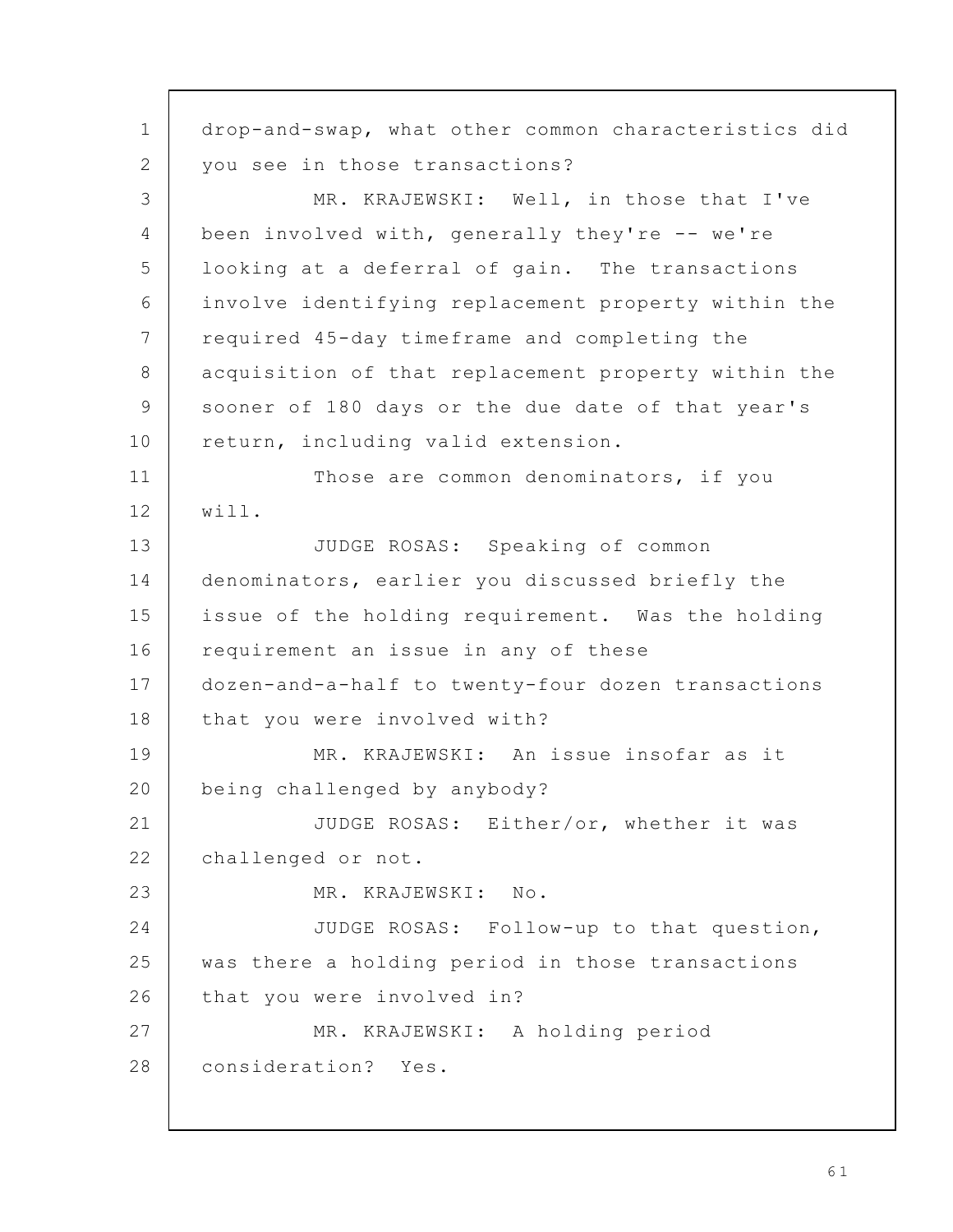JUDGE ROSAS: And can you elaborate, if you recall? MR. KRAJEWSKI: Yes. That pertained to a transaction that I was involved in, again as a principal of the real estate investment firm I made reference to earlier. And what we were considering, what I was considering, is whether or not the dropping of the interest for those partners that were desiring to cash out within roughly a couple of months of the expected closing date would be a defendable holding period. JUDGE ROSAS: And in terms of the defendable holding period, can you provide an average estimate of the length of the duration of the holding period for those transactions that you were involved in? MR. KRAJEWSKI: Well, the ultimate outcome, I think -- well, looked more toward identifying intent as opposed to trying to identify a specific period of time. And in all that I researched in the course of putting together that transaction, all the case law that I reviewed seemed to suggest that what was paramount in defending the holding period wasn't so much the amount of time as it was the intent of the individual or, let me say, taxpayer that was performing, attempting to perform that exchange. JUDGE ROSAS: You mentioned that the importance of the amount of time wasn't as relevant 1 2 3  $\Delta$ 5 6 7 8 9 10 11 12 13 14 15 16 17 18 19 20 21 22 23 24 25 26 27 28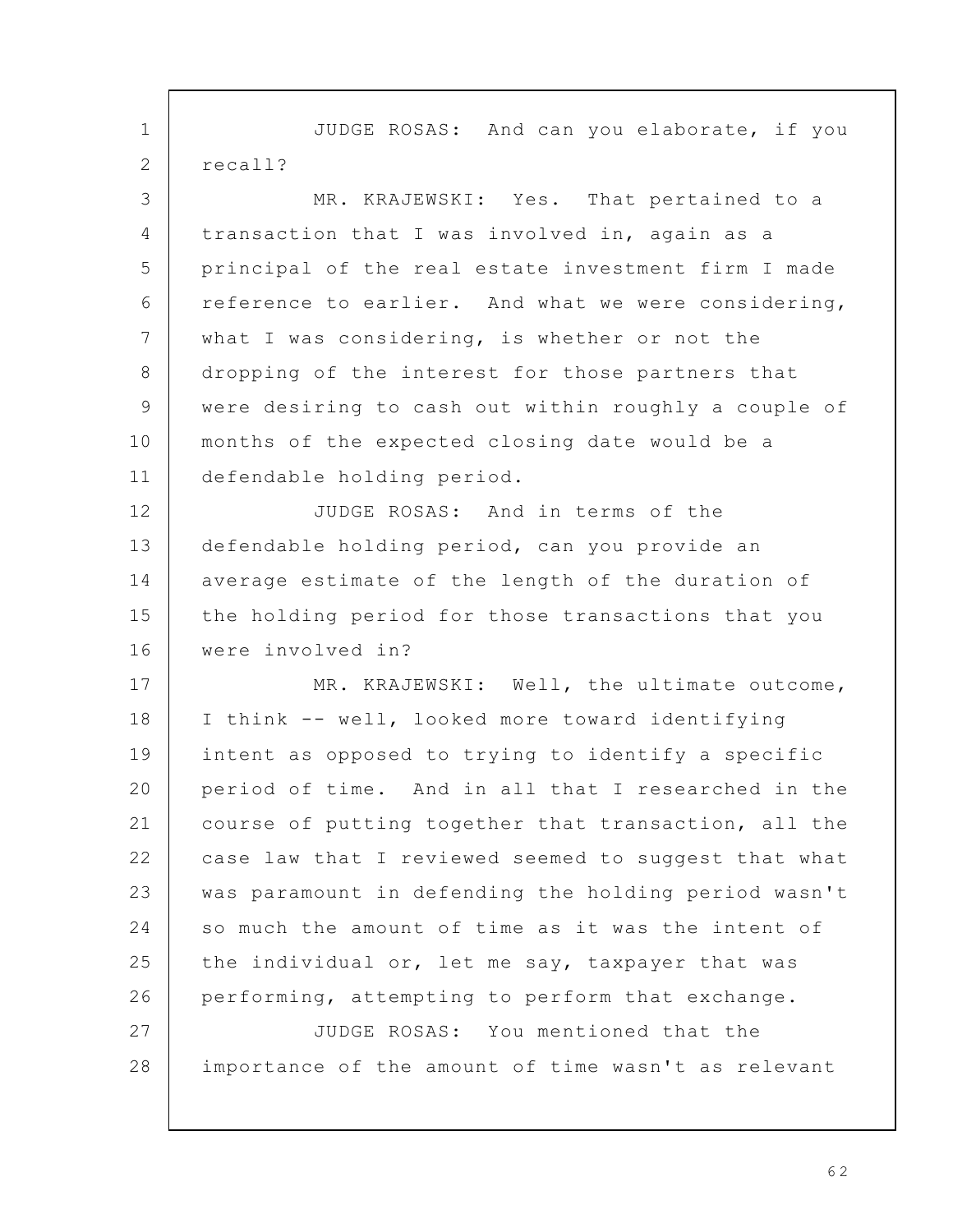as the intent. However, in regards to the amount of time, can you provide an estimate of what the amount of time was for those transactions? MR. KRAJEWSKI: For this particular transaction I'm referring to, it was a couple of months. JUDGE ROSAS: And based on your overall experience in dealing with 1031 transactions, specifically in drop-and-swap transactions, in your expert opinion, sir, how does Ms. Mitchell's transaction compare to those other transactions that you've been involved in? MR. KRAJEWSKI: I think it's comparable insofar as the -- what she was intending to do. And, if I may elaborate, in her instant case, she held an interest in the Tampico property for more than 16 years; and in all likelihood would have continued to do so if not for the tenant's decision not to further extend that lease. In her particular case, she had demonstrated that her investment objective wasn't one for investing for gain, rather for cash flow which required -- her objective was to be able to continue the investment that she enjoyed with Tampico for those 16 years and had communicated with the partnership and through various correspondence with the buyer of that property, the property that she was looking to relinquish, that it was her 1 2 3 4 5 6 7 8 9 10 11 12 13 14 15 16 17 18 19 20 21 22 23 24 25 26 27 28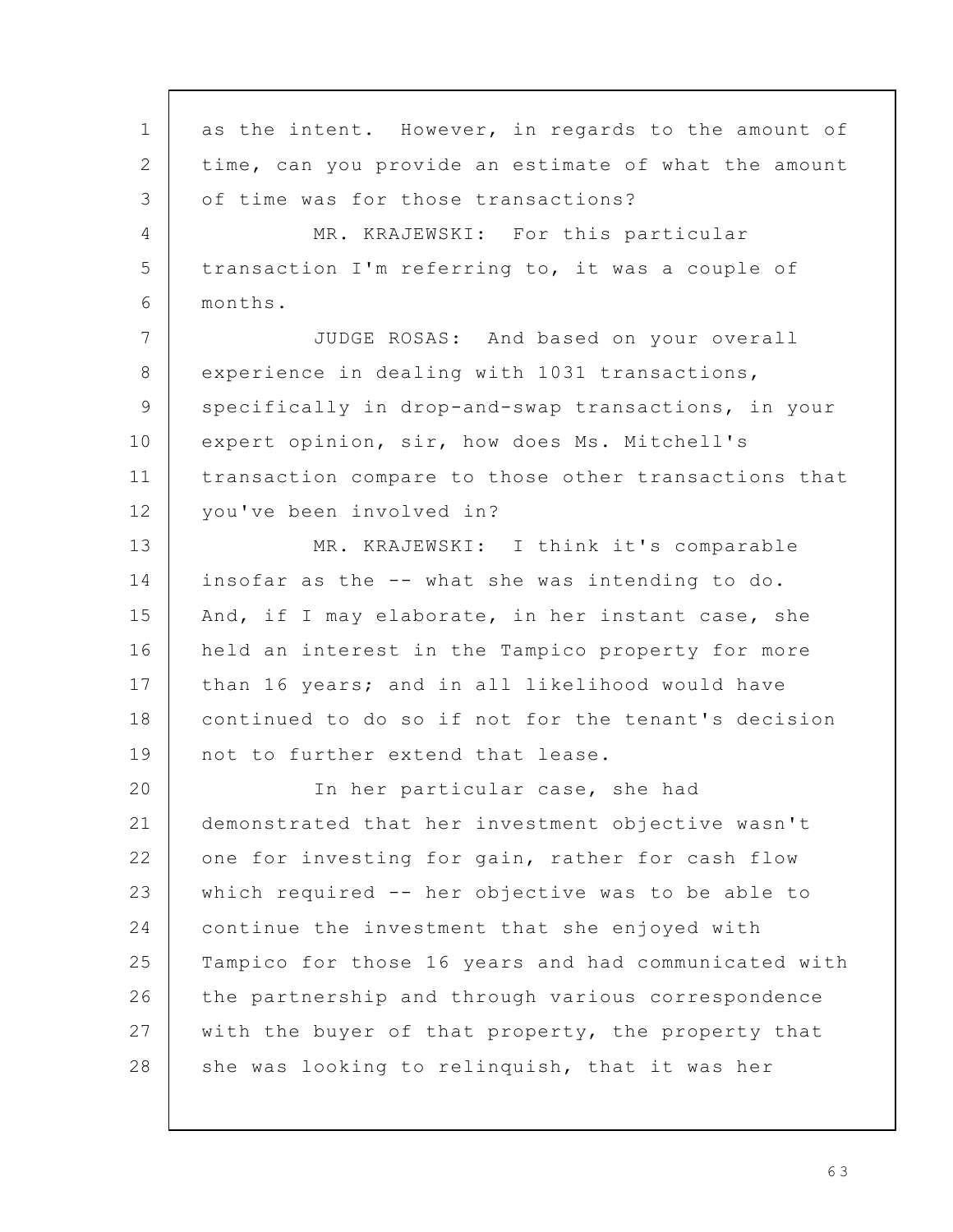intention to want to perform a -- or conduct a 1031 exchange. And, in fact, ultimately she did. And, as Ms. Weed had indicated in her opening remarks, Ms. Mitchell continues to hold that investment she exchanged into more than 10 years ago. Which I think when you look at this transaction holistically, it's quite clear that she successfully achieved continuity of investment, and for all intents and purposes has maintained that investment for greater than 26 years, collectively. So I think in her particular case, her actions have been consistent with the benefits that are available under code section 1031, and I believe what Congress had intended. JUDGE ROSAS: I believe you mentioned looking at this transaction holistically. If we are to look at it holistically, and keeping in mind Appellant Ms. Mitchell's intent, as you described it, to perform a 1031 exchange, had she approached you, let's say in 2005, and expressed an intent to do a 1031 exchange because the partnership was going to sell the property, had she approached you in 2005, communicated that intent, pursuant to your advice would you have advised her to do anything differently than what had transpired here? MR. KRAJEWSKI: Yes. JUDGE ROSAS: What would you have advised her to do differently? 1 2 3 4 5 6 7 8 9 10 11 12 13 14 15 16 17 18 19 20 21 22 23 24 25 26 27 28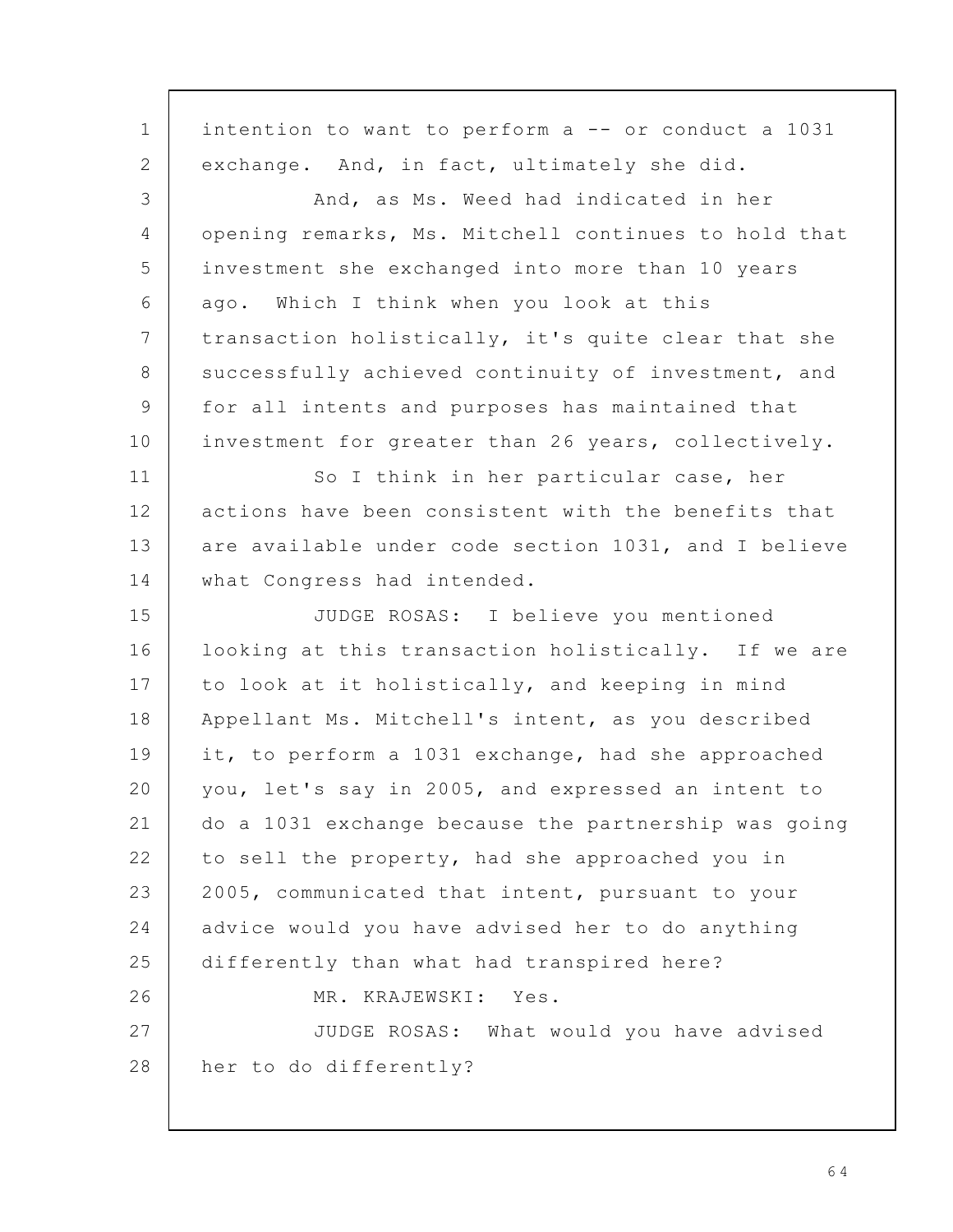| MR. KRAJEWSKI: Well, in all likelihood               |
|------------------------------------------------------|
| would have attempted to drop her interest perhaps    |
| sooner than what actually took place.                |
| I think in terms of the Purchase and Sale            |
| Agreement, depending on, you know, if I advised her  |
| in a -- prior to a perspective buyer being           |
| identified, would have made her a party to the       |
| contract at the onset, or subsequently by way of     |
| Addendum to the Purchase and Sale Agreement.         |
| However, in the course of reviewing this             |
| particular case, I did run across a document with    |
| respect to the assignment of interest where the      |
| partnership was effectively redeeming her 10-percent |
| interest that was essentially acknowledged and       |
| signed off by the buyer of the property. So it was   |
| clear, at least through that action, that the buyer  |
| was aware that Sharon Mitchell was, in fact, a       |
| tenant-in-common interest pursuant to this sale.     |
| JUDGE ROSAS: In addition to attempting to            |
| drop the interest sooner and being a party to the    |
| contract, would there have been any other things     |
| that, in your opinion, should have been done         |
| differently?                                         |
| MR. KRAJEWSKI: Well, depending on the                |
| expanse of time from the point in which the interest |
| was dropped and the closing date, a separate         |
| accounting with respect to the income and expense    |
| associated with the underlying property as to which  |
|                                                      |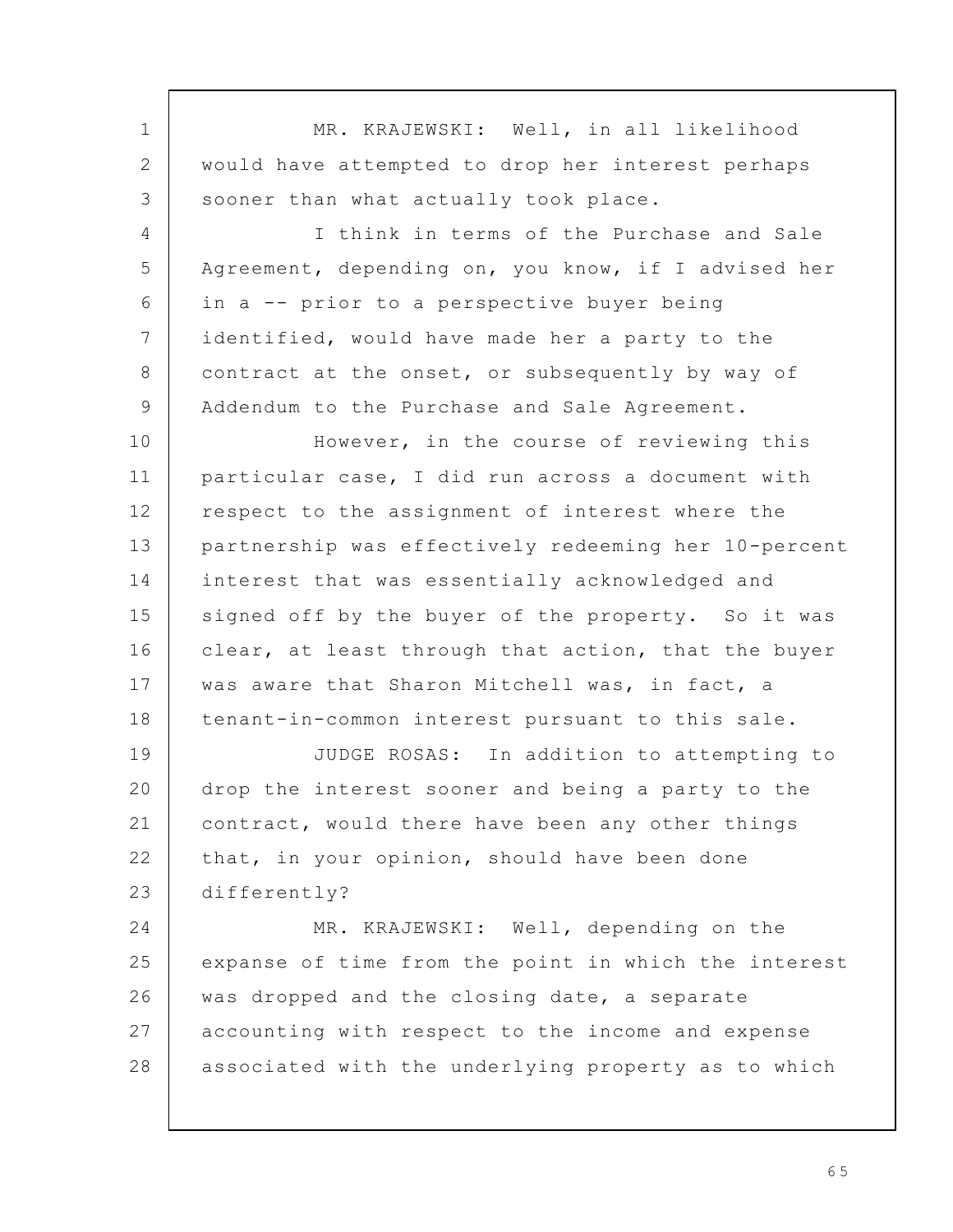related to the Con Med partnership and what portion related to Ms. Mitchell's tenant-in-common interest. In addition to that, we oftentimes see a Tenant-in-Common Agreement, whether between the multiple tenant and tenants in common or the tenants in common and the partnership. JUDGE ROSAS: Anything else, sir? MR. KRAJEWSKI: I believe that covers it. JUDGE ROSAS: And before I conclude, you mentioned something earlier in regards to, I believe you were addressing the Redemption Agreement. I believe you stated that the buyer signed off, so they were aware of Ms. Mitchell's ownership interest. As a follow-up to that, do you know when the buyers became aware of Ms. Mitchell's ownership interest? MR. KRAJEWSKI: Well, as I recall -- well, I can't say specifically. But at the very latest, the date of that Redemption Agreement, I believe, was November 17th, 2007. So it had been, in all likelihood, no later than that. JUDGE ROSAS: Well, thank you, Mr. Krajewski. I have no more questions at this time. JUDGE STANLEY: Judge Geary? JUDGE GEARY: Yes, thank you. Let me turn this on. 1 2 3 4 5 6 7 8 9 10 11 12 13 14 15 16 17 18 19 20 21 22 23 24 25 26 27 28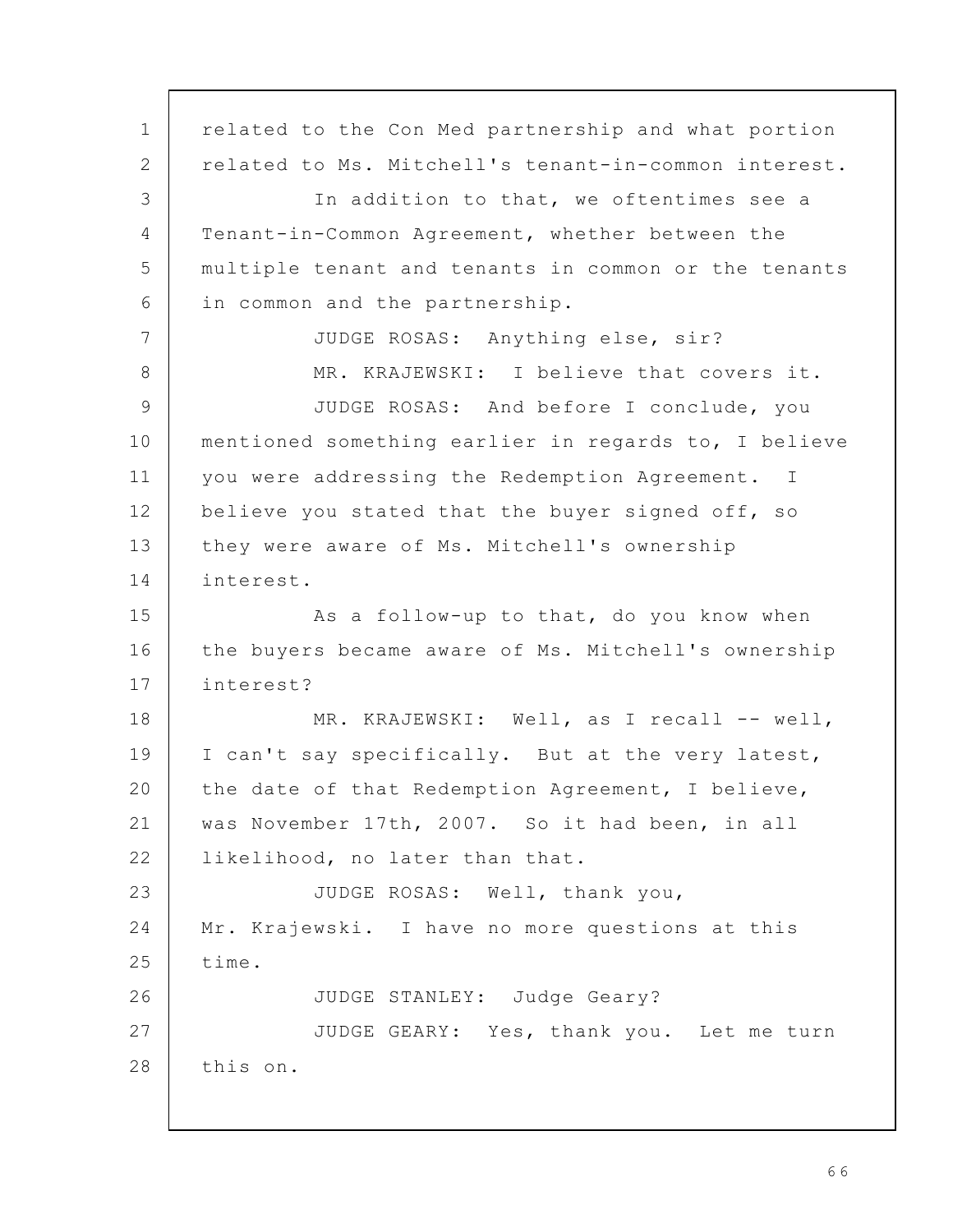Mr. Krajewski, do you have a file that pertains to your work on this case? MR. KRAJEWSKI: I do. JUDGE GEARY: Does it contain every document that you reviewed in preparation for your testimony? MR. KRAJEWSKI: Not with me, no. JUDGE GEARY: You said that you reviewed various correspondence. Can you, from memory or by reference to the file, or both, tell us what documents you actually reviewed, other than the cases that you referred to, to prepare for your testimony? MR. KRAJEWSKI: I'd have to go through them one-by-one and let you know that. JUDGE GEARY: Is your file right there? MR. KRAJEWSKI: Is my file or the exhibit file? JUDGE GEARY: No, your file. MR. KRAJEWSKI: It's in my briefcase. JUDGE GEARY: Would it contain most of the documents you reviewed? MR. KRAJEWSKI: No. JUDGE GEARY: Would you take a minute and get your file for me, please? MR. KRAJEWSKI: Sure. Okay. JUDGE GEARY: Can you go through your file 1 2 3 4 5 6 7 8 9 10 11 12 13 14 15 16 17 18 19 20 21 22 23 24 25 26 27 28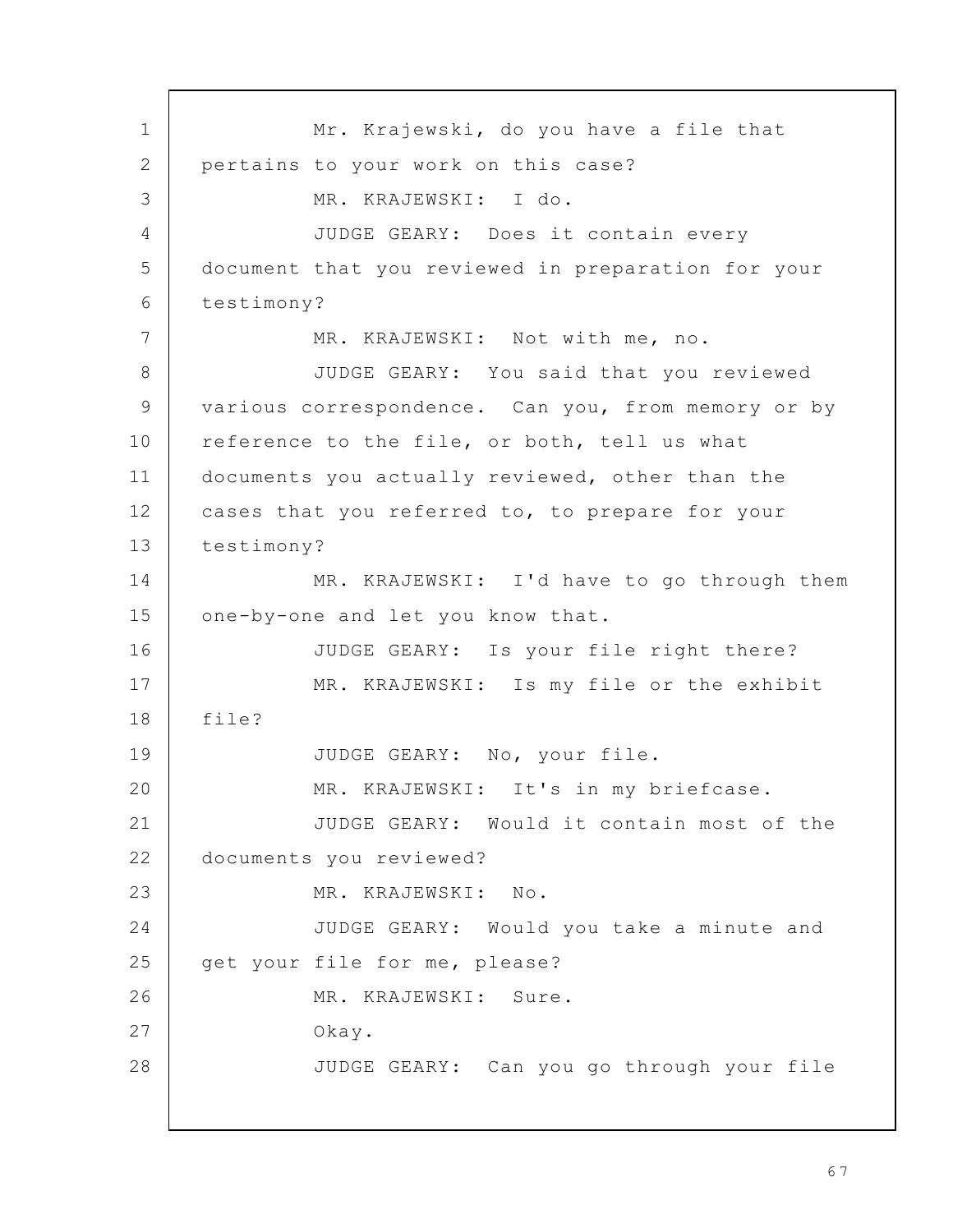and just pull out or identify for me correspondence, other than correspondence that you've exchanged with counsel for Ms. Mitchell, that you reviewed and relied upon, in part, in giving your testimony here today? MR. KRAJEWSKI: Sure, if you give me just a moment. JUDGE GEARY: Sure. MR. KRAJEWSKI: I'm looking at a Counter-offer to Counter-offer that appears to be dated February 26, 2007. I'm looking at yet another Counter-offer to Counter-offer, dated February 6th, 2007. I'm looking at an Agreement of Purchase and Sale, dated December 14th, 2006 between Con Med Properties, as seller, and PTLA Corporation, as purchaser. I'm looking at an Agreement of Redemption of Partnership Interests that is dated November 17th, 2007. I'm looking at exchange documentation with First American Exchange Company concerning Ms. Mitchell's exchange of Tampico Way and its replacement properties. And this includes the Exchange Agreement with First American Exchange and its related exhibits. I'm looking at the Declaration of Thomas Milner, which appears to be dated, by him, as of 1 2 3 4 5 6 7 8 9 10 11 12 13 14 15 16 17 18 19 20 21 22 23 24 25 26 27 28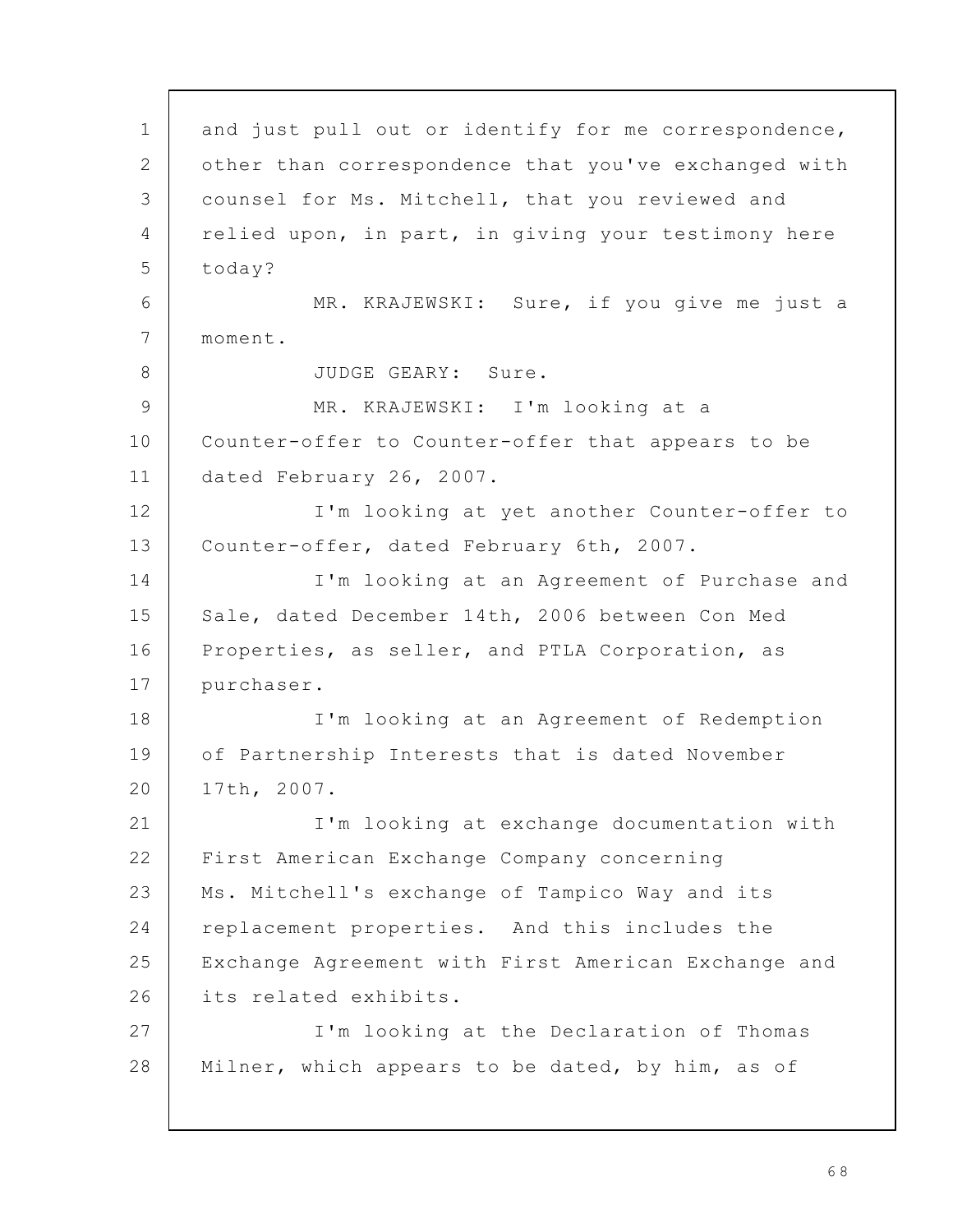March 21st. I'm not sure if that says 2018 or 2010 to be honest with you. And that Declaration includes a series of unlabeled exhibits. JUDGE GEARY: Are there five such exhibits? MR. KRAJEWSKI: My copy shows five, yes, A through E. JUDGE GEARY: Okay. MR. KRAJEWSKI: I'm also looking at a correspondence from PTLA to Caroline Mitchell, dated August 29th, 1990. I'm looking at a correspondence from the partnership Con Med Properties to all partners, dated August 20th, 1990. I'm looking at an e-mail that appears to be from Thomas Milner to the Con Med partners, dated December 13th, 2003. Another e-mail from Thomas Milner to what appear to be the partners of Con Med, dated January 12th, 2007 -- excuse me, January 5th, 2007. I'm looking at another Memorandum from Thomas Milner to the Con Med partners, dated March 2nd, 2007. I'm also looking at the Seller's Final Settlement Statement from First American Title Insurance Company, dated November 30th, 2007. I am looking at an Election to Adjust Basis of Partnership Property Under Subsection 754, which 1 2 3 4 5 6 7 8 9 10 11 12 13 14 15 16 17 18 19 20 21 22 23 24 25 26 27 28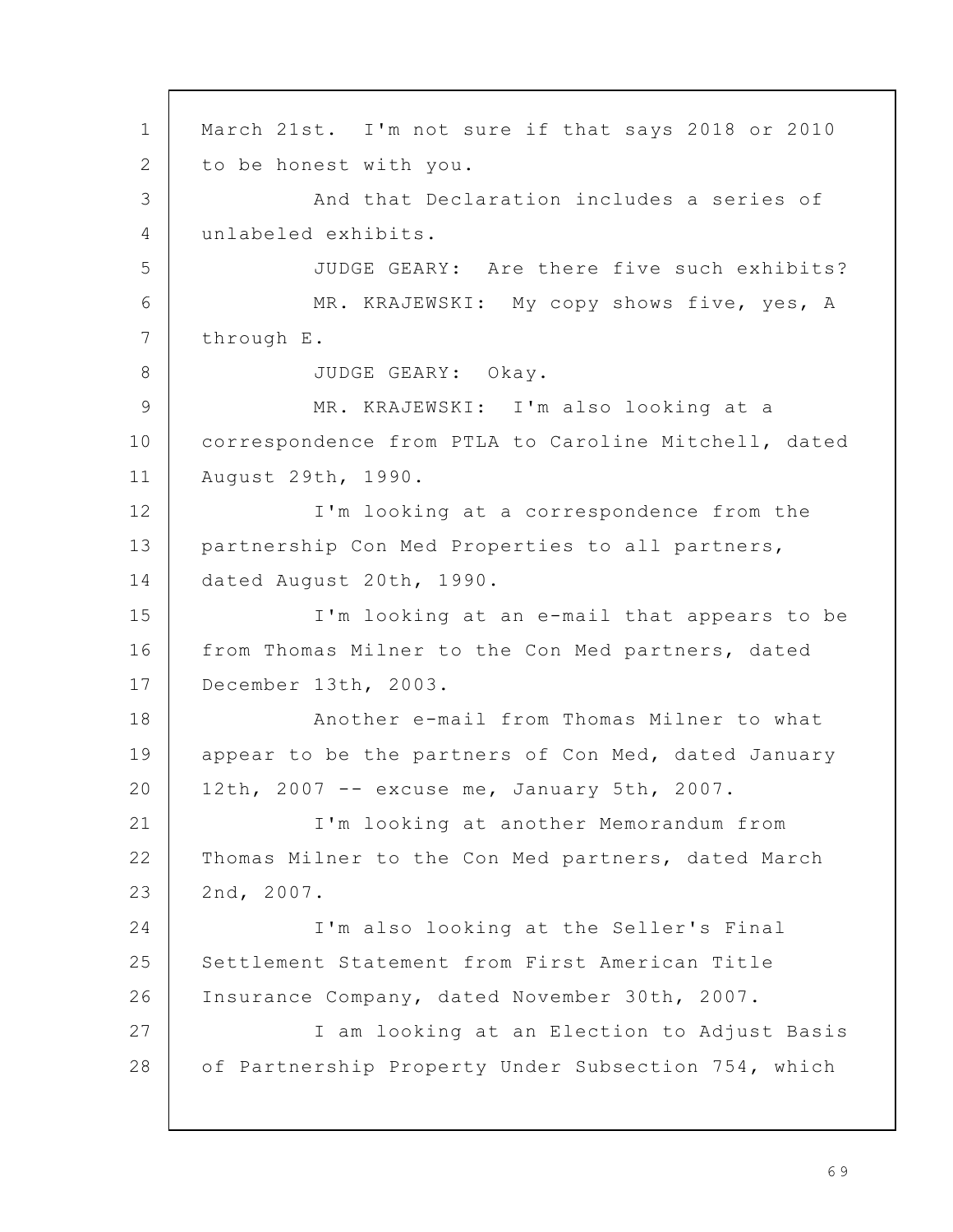is unsigned and undated. And then I've got  $-$  and then I've got a copy of the federal form 8824 with respect to the 2017 -- or, excuse me, 2007 tax return filed by Sharon Mitchell. And that's all that I have with me today. JUDGE GEARY: Do you recall what other documents you reviewed in preparation for your testimony that you don't have with you today? MR. KRAJEWSKI: You know, not -- not without going through the full file back at the office. JUDGE GEARY: In addition to the documents that you've reviewed in preparation for your testimony, have you obtained information orally from any source that you've relied upon? MR. KRAJEWSKI: Other than my conversations with Ms. Mitchell. JUDGE GEARY: Not other than. So that would be one source of information. MR. KRAJEWSKI: Yes. JUDGE GEARY: Any others? MR. KRAJEWSKI: That would be the extent of it -- well, other than her counsel. JUDGE GEARY: Has Ms. Mitchell told you anything factually that you've relied upon here today that is not also apparent from the documents you reviewed? 1 2 3 4 5 6 7 8 9 10 11 12 13 14 15 16 17 18 19 20 21 22 23 24 25 26 27 28

7 0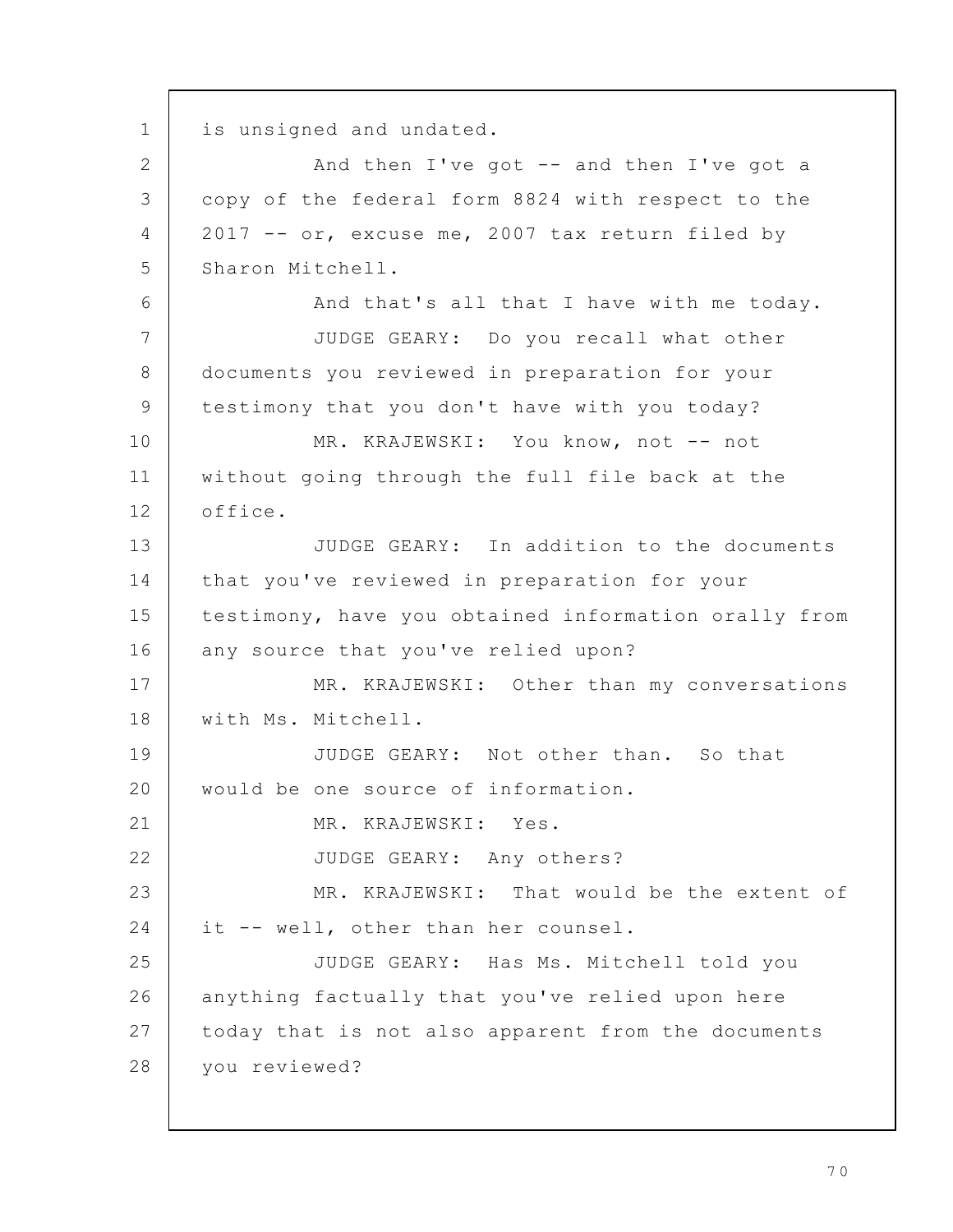MR. KRAJEWSKI: I don't believe so. JUDGE GEARY: Of the eighteen to twenty-four 1031 exchanges that you have been involved with, how many of those were drop-and-swaps? MR. KRAJEWSKI: I believe there were just two. JUDGE GEARY: You indicated in response to a question from Judge Rosas that one of the things you might have advised Ms. Mitchell had you been involved early on in the planning process for this exchange or attempted exchange is that you might have told her to drop sooner. Why? MR. KRAJEWSKI: Well, I think with respect to the case law that I had reviewed, although there's nothing under code section 1031 or its regulations that make reference to a period of time, there is the suggestion within case law that the holding period is something that could be considered as an indicator of intent of the taxpayer. But nothing suggests a firm amount of time. So the general thought is if you can position yourself in such a way that more time passes between the time of drop to the time of closing, that it would be a stronger indication of intent with respect to the exchange, and for the continuity to substantiate the fact that an asset was being held for investment purposes and not for 1 2 3  $\Delta$ 5 6 7 8 9 10 11 12 13 14 15 16 17 18 19 20 21 22 23 24 25 26 27 28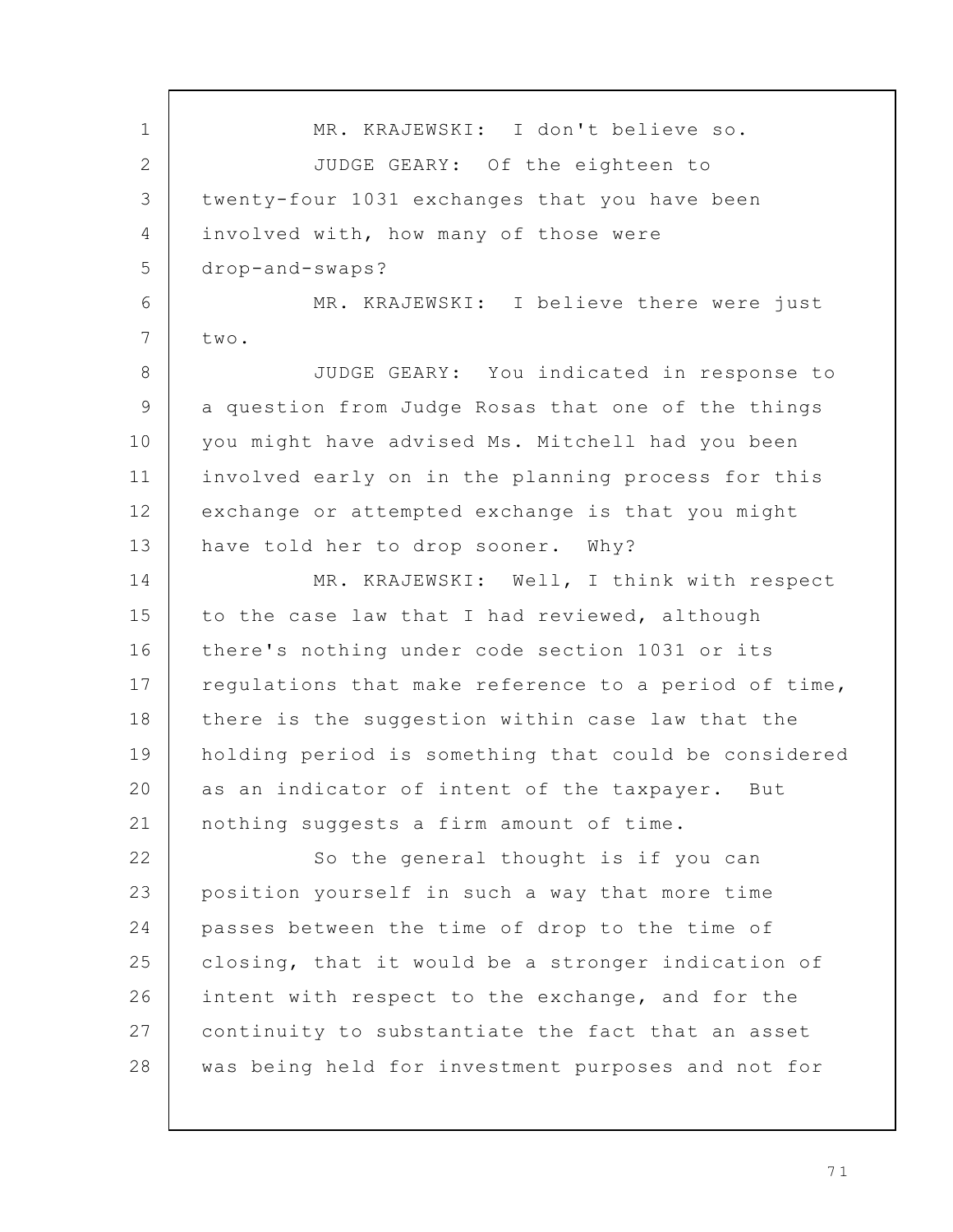sale. JUDGE GEARY: And would that have been the reason, also, that you might have advised her to make sure she was included as a party to the original Contract of Sale if that could have been done? MR. KRAJEWSKI: Yes. I mean it would have been -- quite honestly, I'm not sure we would be sitting here today if she was specifically named as a party to the Purchase and Sale Agreement at the onset. JUDGE GEARY: And same for the advice that you might have given regarding separate accountings of the various partnership or for other interests in the property for longer period of time before escrow closed on the sale? MR. KRAJEWSKI: Well, with respect to that, Your Honor, it's just for purposes of consistency, no matter what that period of time is. But from the moment that an interest is dropped to the point that it is exchanged to have a separation of accounting with respect to that tenant-in-common interest. JUDGE GEARY: Thank you. Those are all the questions that I have right now. JUDGE STANLEY: Okay. My judge panel asked a lot of the questions that I had, but I do have a couple before we turn it back to Ms. Weed. Mr. Krajewski, when you discussed what 1 2 3 4 5 6 7 8 9 10 11 12 13 14 15 16 17 18 19 20 21 22 23 24 25 26 27 28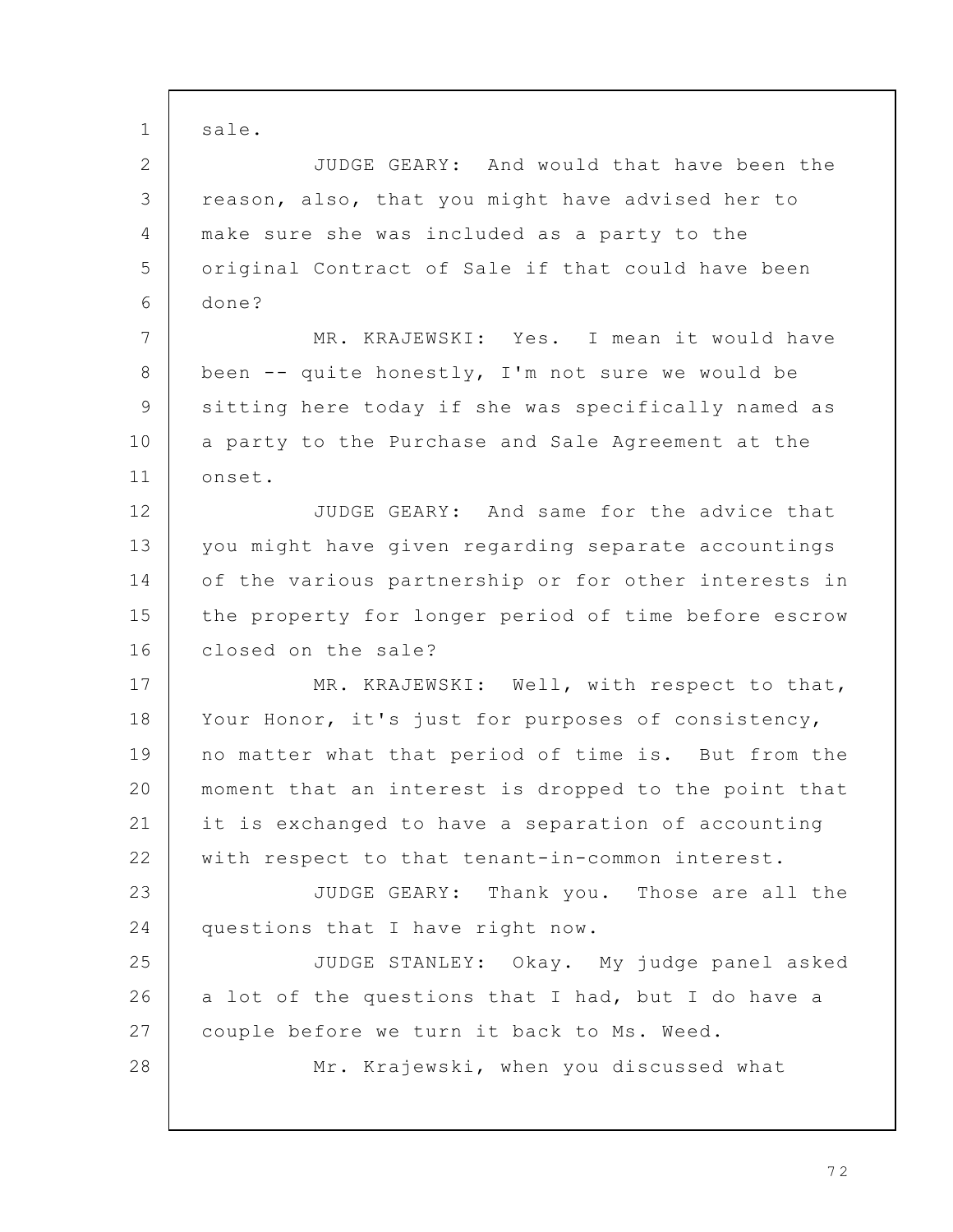advice you would have given her under a hypothetical situation where she had come to you earlier, you noted that the Redemption Agreement that is in Appellant's Exhibit 19 and Respondent's Exhibit I is dated November 17th of 2007. That was shortly before the transaction, the sales transaction, right? MR. KRAJEWSKI: Can you give me the letter exhibit once again, please? JUDGE STANLEY: It's either "I" in the small binder or 19 in the large binder. MR. KRAJEWSKI: Okay. The Exhibit I doesn't appear to have any of the signature pages. What was the numbered exhibit again? I'm sorry. JUDGE STANLEY: 19. MR. KRAJEWSKI: 19. JUDGE STANLEY: You referenced the date of that, so I was just clarifying that the document that you reviewed shows the date of November 17th, 2007. MR. KRAJEWSKI: Yes, it does. JUDGE STANLEY: And that was shortly before the sales transaction was completed? MR. KRAJEWSKI: Yes. JUDGE STANLEY: So did you, in any of the documents that you reviewed or in any statements that you were given as the basis for this, did you 1 2 3 4 5 6 7 8 9 10 11 12 13 14 15 16 17 18 19 20 21 22 23 24 25 26 27 28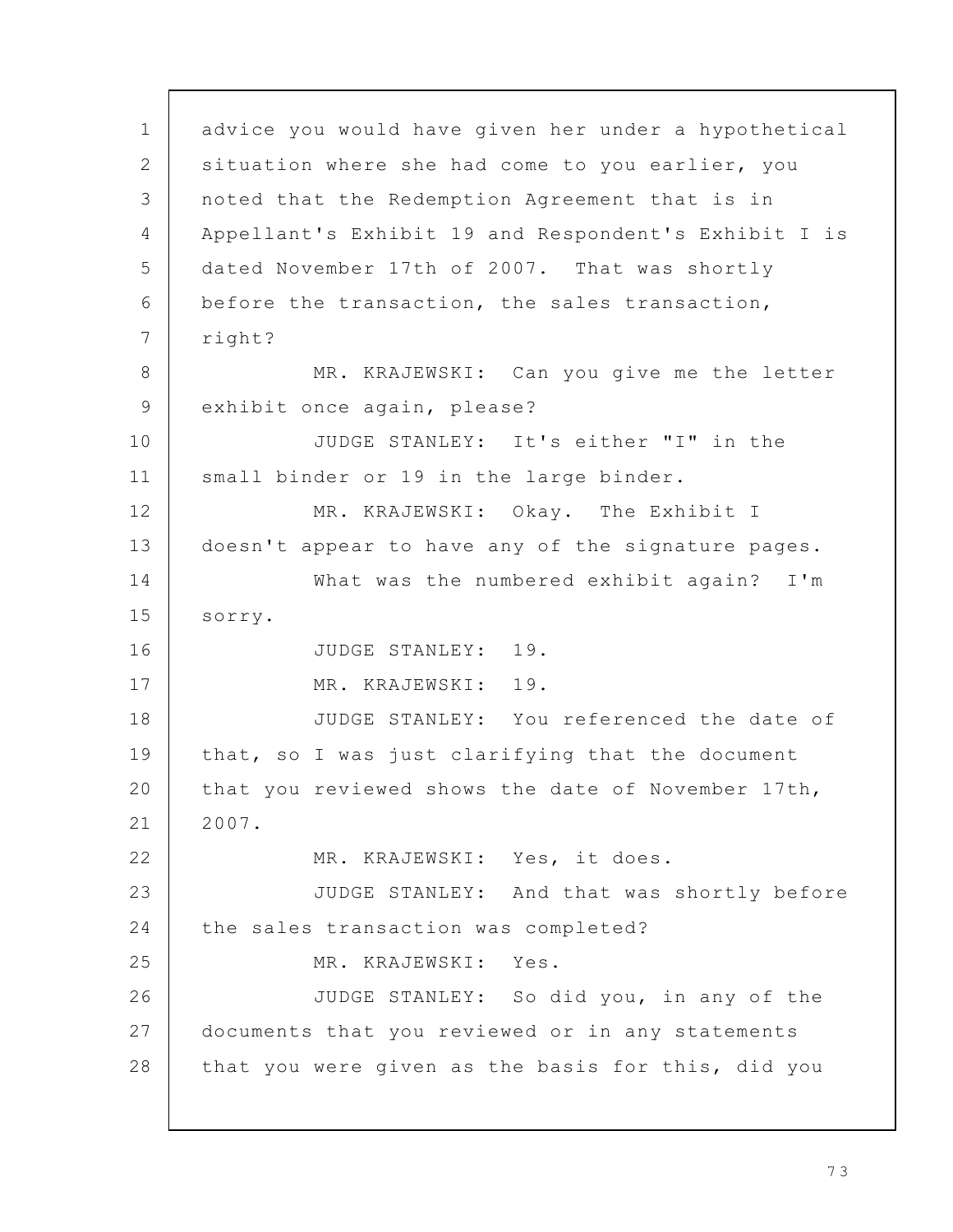have or come across anything that related to negotiations before that Redemption Agreement was made and signed, presumably by the partnership? MR. KRAJEWSKI: I did view correspondence as it related to negotiations, yes. JUDGE STANLEY: Did you find any reason to reach an opinion that it was in any sense beyond Ms. Mitchell's control that that Redemption Agreement was signed so late in the process? MR. KRAJEWSKI: Well, the -- I don't know that I would say it was beyond her control. She - her mother, Caroline Mitchell, who was a partner and subsequent tenant-in-common, was a member of the board of Con Med. And I think that Sharon was relying comfortably on her mother's influence with respect to the transaction and assuring that everybody's interests were properly aligned in the transaction. When I say "everybody's interests," Sharon's interests as a tenant-in-common. Although at the time during the negotiation process, Sharon didn't hold a tenant-in-common interest, it was clear from the correspondence that I did view that the anticipation and expectation was that a -- it was both Sharon and Caroline's intention to want to consummate and exchange for their interest in the real estate. JUDGE STANLEY: So you said that you would 1 2 3 4 5 6 7 8 9 10 11 12 13 14 15 16 17 18 19 20 21 22 23 24 25 26 27 28

7 4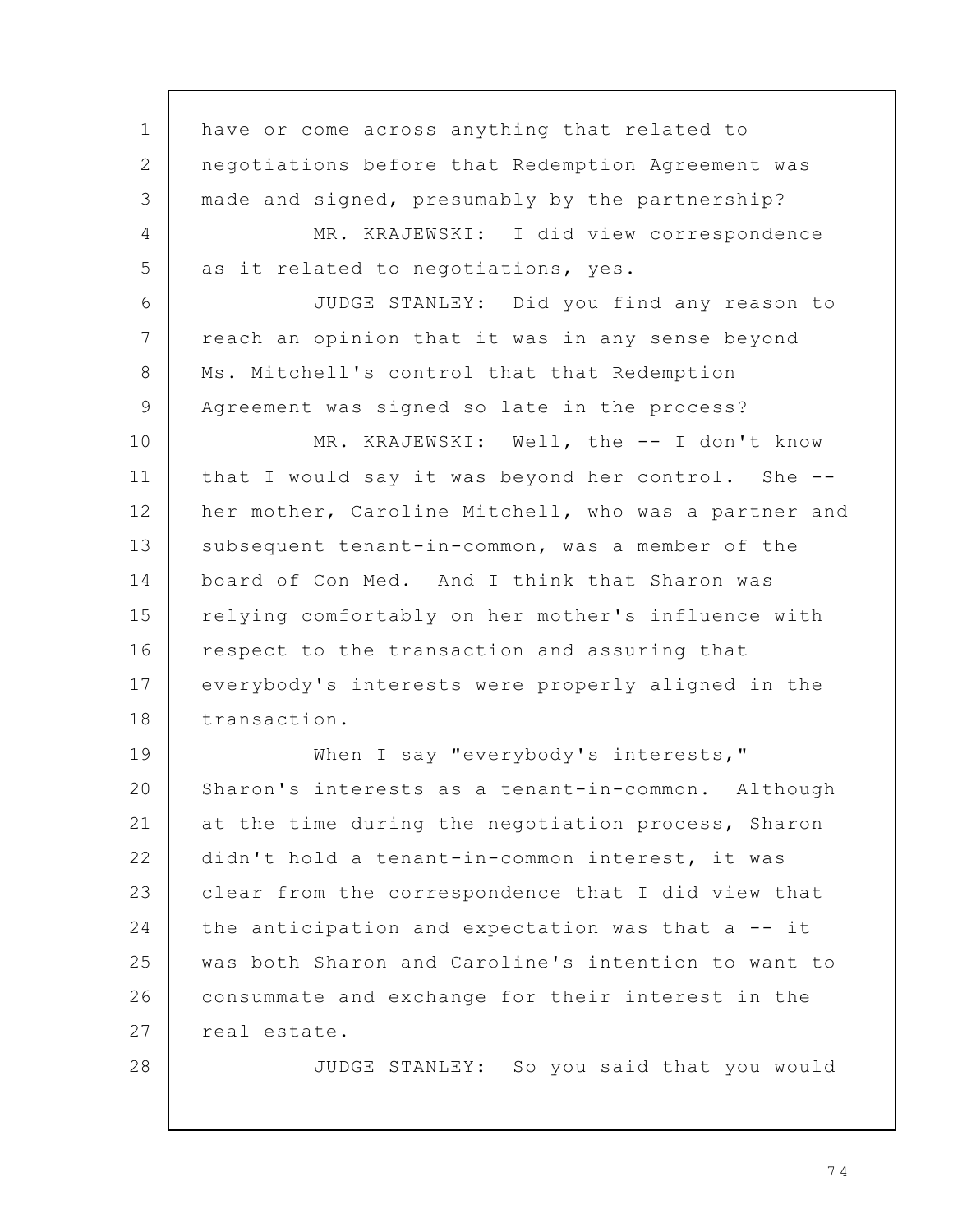have made her a party to the contract and advise her to have an addendum, making her a party to the contract. But none of the documents that you reviewed evidenced that there was any attempt to do that? MR. KRAJEWSKI: I didn't see any of that. JUDGE STANLEY: Okay. Did any of the documents that you reviewed show that Sharon Mitchell exercised any dominion and control over the property, other than that she signed off on the sale and had a Grant Deed assigned to her? MR. KRAJEWSKI: None that I recall. JUDGE STANLEY: Okay. And you said that the exhibit that you have isn't signed. Did you see a signed Redemption Agreement? MR. KRAJEWSKI: I believe that was the lettered exhibit. It appears that the numbered exhibit is. JUDGE STANLEY: Okay, I see that. With respect to this Sale Agreement, there's another copy of that that I see that's unsigned. Did you review one of those that has a signature on it? It's unclear from Exhibit A. MR. KRAJEWSKI: Exhibit A? JUDGE STANLEY: Exhibit A is signed by PTLA. Do you have one that shows who signed it on behalf of Con Med? 1 2 3 4 5 6 7 8 9 10 11 12 13 14 15 16 17 18 19 20 21 22 23 24 25 26 27 28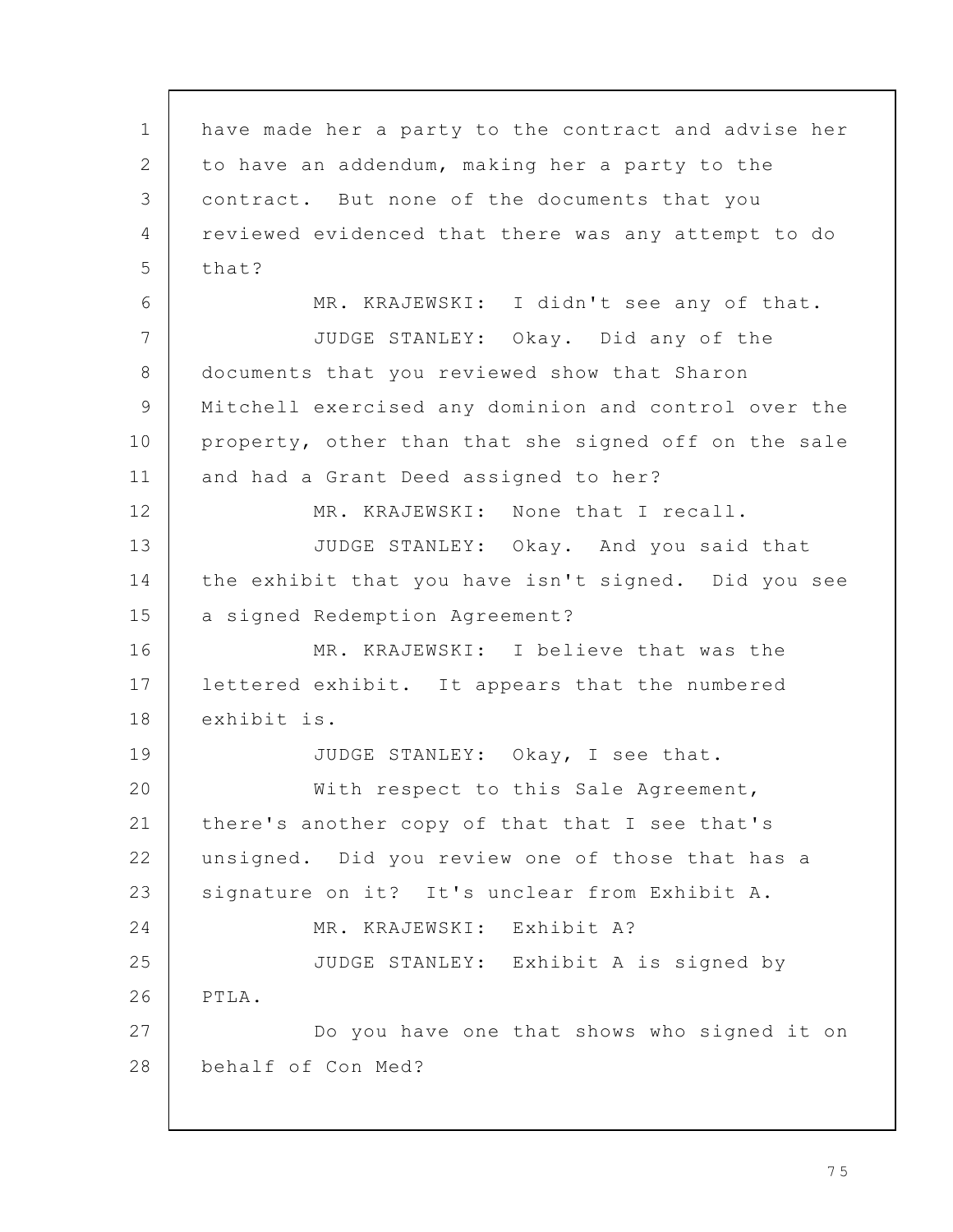MR. KRAJEWSKI: The signature line under Exhibit A for Con Med is blank. JUDGE STANLEY: Can you look in your exhibits, Ms. Weed? MS. WEED: Which exhibit is that? JUDGE STANLEY: I'm looking for the Purchase Agreement, the Sales Agreement. It's Exhibit A in respondent's exhibits; and when I look at that, I don't see a signature for Con Med. MS. WEED: I don't believe I have that in my exhibits. JUDGE STANLEY: Okay. I'm just going to - unless other questions have come up for any of the judges -- JUDGE GEARY: I do have one question by way of clarification. My notes may not be accurate, but did you say you saw a copy of the Redemption Agreement that the buyer that ultimately bought the property signed off on? MR. KRAJEWSKI: Acknowledged it, yes. JUDGE GEARY: Is it one of the signatures that's on the exhibit, the numbered exhibit, that -- 19? MR. KRAJEWSKI: Let's see. No. The document I'm looking at, or the Exhibit 19 that I'm looking at appears to have signature pages for the respective partners of Con Med, but doesn't appear to include the acknowledgement and signature that 1 2 3 4 5 6 7 8 9 10 11 12 13 14 15 16 17 18 19 20 21 22 23 24 25 26 27 28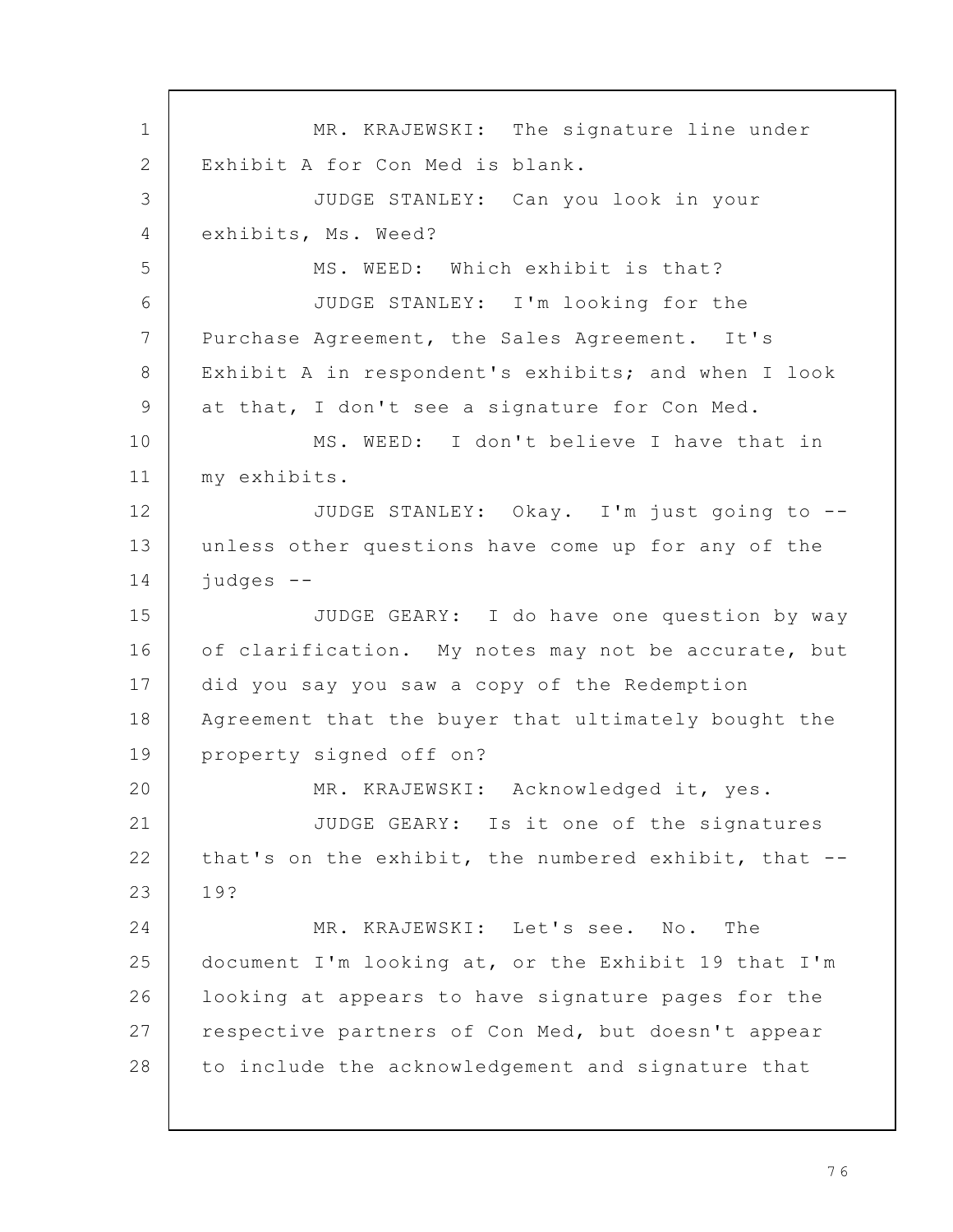was that of the buyer. JUDGE GEARY: Do you have that document in your file? MR. KRAJEWSKI: I don't believe I have that with me, but it is in my files. MR. CORNEZ: Judge Geary, I believe it's Exhibit 18, page -- I think it's the second to the last page of Exhibit 18. MR. KRAJEWSKI: Yes, that is the document to which I'm referring. JUDGE GEARY: Okay. So you were referring, in your testimony originally, to the Assignment Agreement that is acknowledged by a representative of PTLA. MR. KRAJEWSKI: That's correct. JUDGE GEARY: All right, thank you. That's my only clarification. Thank you. JUDGE STANLEY: Ms. Weed, do you have follow-up questions for the witness? MS. WEED: Yes, I do. REDIRECT EXAMINATION BY MS. WEED: Q. Okay. Mr. Krajewski, when I was asking you questions earlier I believe you testified that you had not encountered any federal tax law or case law that requires you to hold real property for a certain period of time before you relinquish it in a 1031 exchange; is that correct? 1 2 3 4 5 6 7 8 9 10 11 12 13 14 15 16 17 18 19 20 21 22 23 24 25 26 27 28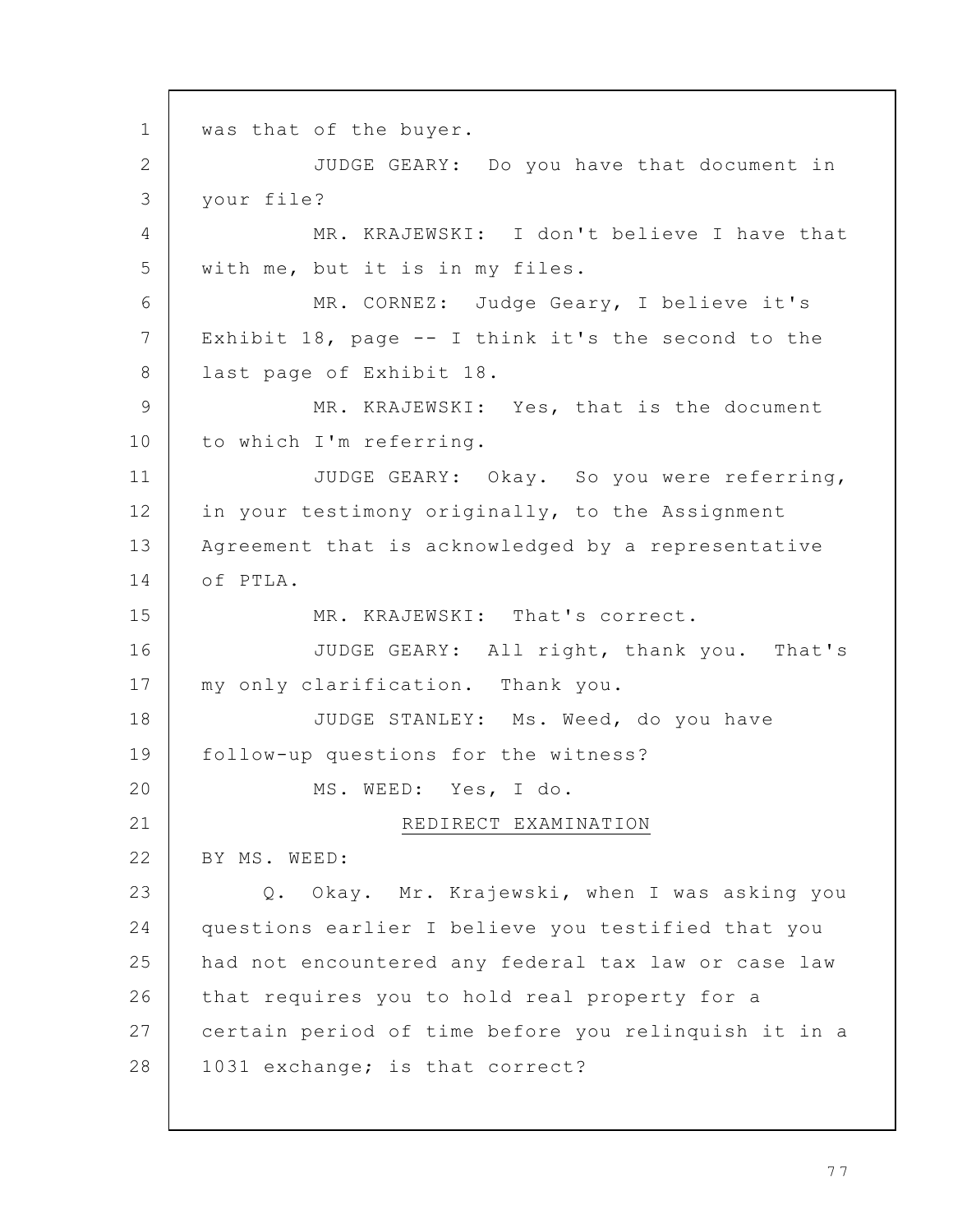1

A. That is correct.

Q. So with respect to the holding period, you have also indicated that if you had perhaps met with Sharon Mitchell earlier than 2007 you may have advised her, you know, a variety of things, one of them being that the interest needed to be dropped, you know, as soon as possible; is that correct? A. Well, I don't know that I would use the term "needed." And my response to your question earlier, which was "no," is that there's nothing under law that requires us to do so, just as a point of clarification. Q. Okay, thank you. So I'm just curious, you know, what are you basing your advice to clients on? Is there some amorphous policy with the IRS or state taxing agency that's being implemented and for fear that this rule of thumb about a holding period will be arbitrarily applied you're advising clients in this way? I just, I'm trying to figure out the basis for this. A. Well, it -- and I can't cite the material or the guidance offhand. But in the course of my readings and the research over the years, both in advising clients as well as structuring transactions in the real estate business in which I was a participant, it seemed to suggest that the passage of time would assist in supporting the taxpayer's intent. 2 3 4 5 6 7 8 9 10 11 12 13 14 15 16 17 18 19 20 21 22 23 24 25 26 27 28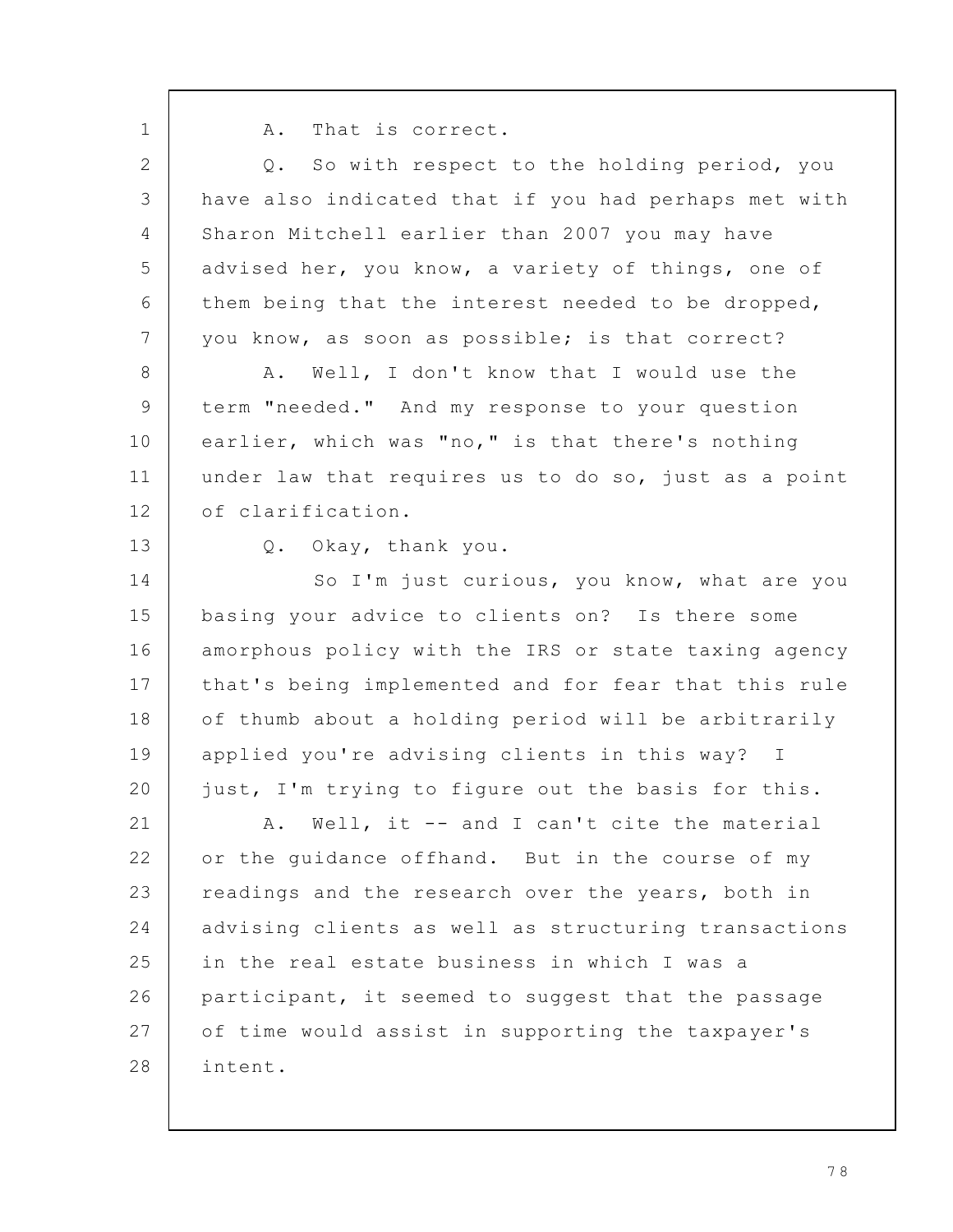But again, under 1031 and its regulations, there is nothing that specifically refers to the element of time other than the prerequisite conditions that a property, replacement property be identified within 45 days and the acquisition of that identified replacement property occur no later than 180 days, or the due date of the return for the year of exchange, including valid extension. Those are the only references to time under the law that I'm aware of. Q. Okay, thank you. And you also mentioned that you had assisted with an exchange in which there was a holding period before the exchange of, perhaps, two months or less; is that correct? A. Yes. Q. And so why does that occur? I mean, in reality in, you know, in practicality is it always possible to know when the appropriate time is to drop out your interest from a partnership? A. Well, I don't believe so. I mean it's facts-and-circumstance-based and every situation is different. So I can't say that there's a rule of thumb in that regard. Q. Then why is it not always practical to drop the partnership out sooner? A. Well, in some respects, I mean when you - the dropping of that interest is typically done when 1 2 3 4 5 6 7 8 9 10 11 12 13 14 15 16 17 18 19 20 21 22 23 24 25 26 27 28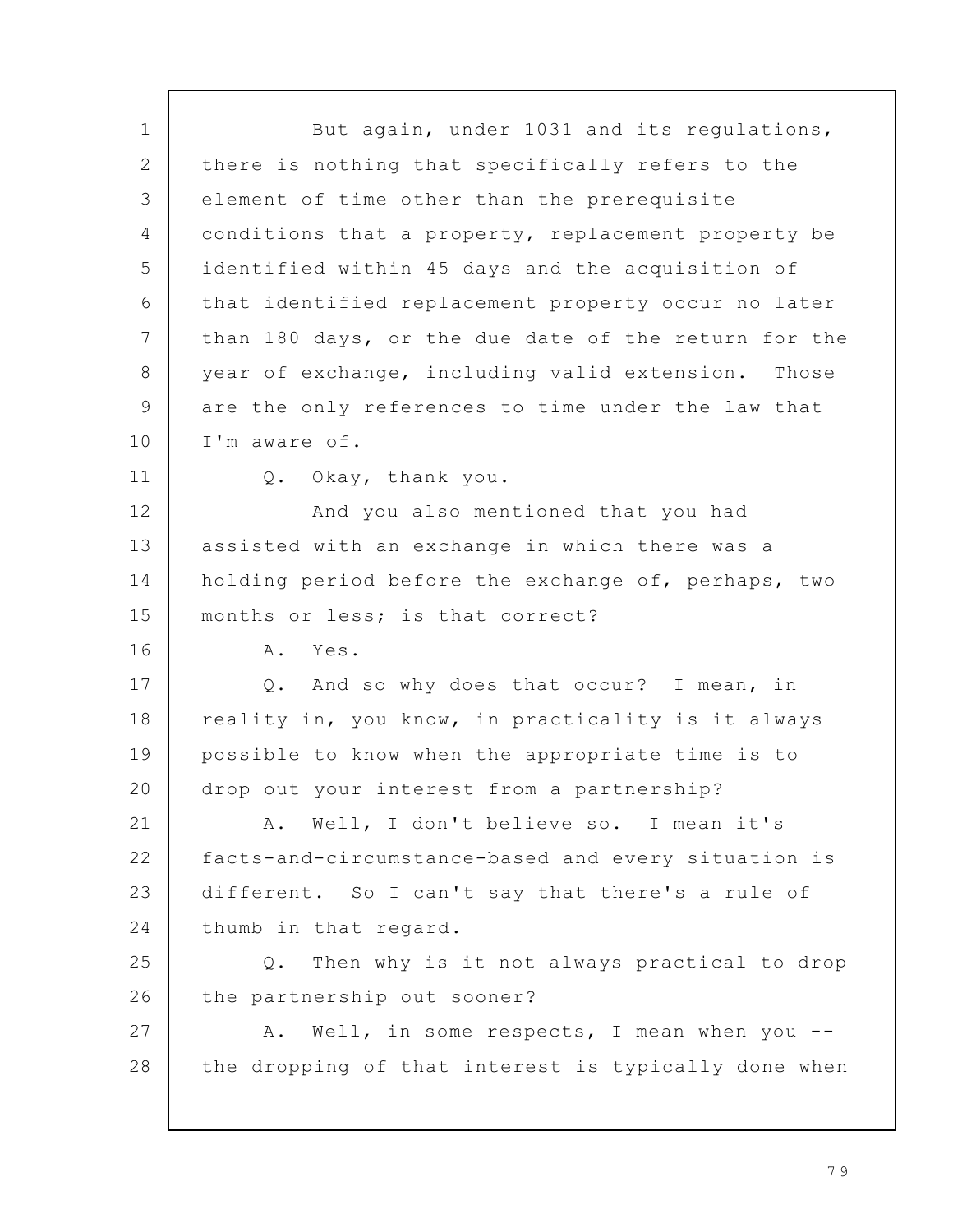the consortium of investors associated with that partnership have differing objectives. And the idea here is that in Sharon Mitchell's instant case, if all of the partners of Con Med had desired to want to effect an exchange, then there would have been no need for Sharon to have her interest dropped. As it was, most all of the other partners, with the exception of Caroline Mitchell, desired to cash out their investments. Sharon did not. Q. Going back to the hypothetical that if Sharon Mitchell came to you prior to 2007, would her intent with respect to completing the exchange have been questioned by you? A. Not the intent. Q. And in your opinion when we are talking about intent, are we talking only about the relinquished property? A. You're looking at the transaction as a whole. So in my opinion, it includes not only the relinquished property but the replacement property as well. Q. Okay. You stated, I believe, that the only evidence of Sharon Mitchell exercising dominion and control over the property was the Grant Deed that was recorded; is that correct? A. I don't think I said "Grant Deed," but yes. Q. Okay. I believe you also referred to the Seller's Closing Statement in your file? 1 2 3 4 5 6 7 8 9 10 11 12 13 14 15 16 17 18 19 20 21 22 23 24 25 26 27 28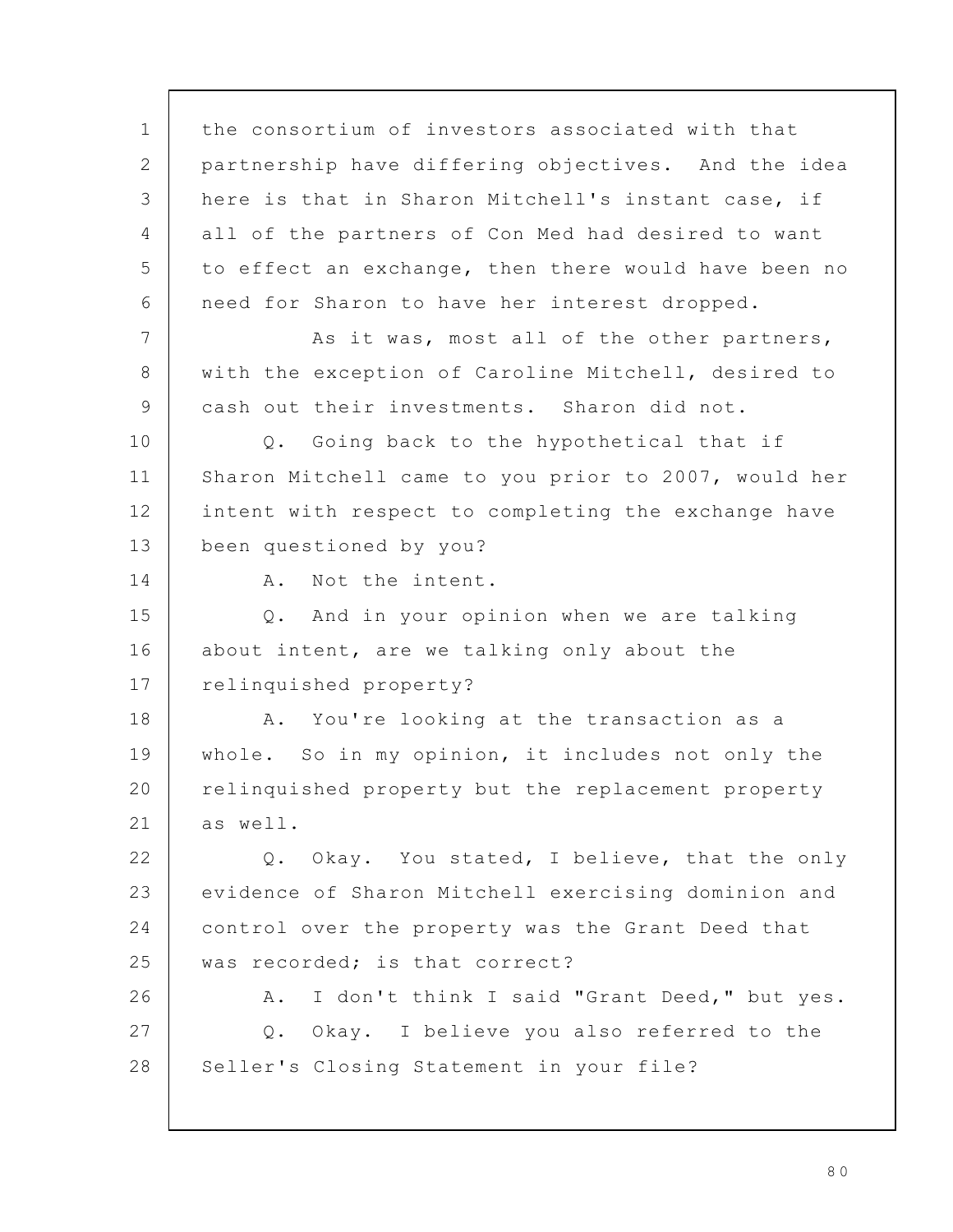A. Yes. Q. In your opinion does the existence of that document and the fact that Sharon Mitchell is listed as one of the owners indicate she had dominion and control over the property? A. It does. Q. In your opinion at what point during the transaction does the sale occur? A. At the point of closing. MS. WEED: Okay. I believe that's all the questions I have at this time. MR. CORNEZ: I have a couple, please. RECROSS-EXAMINATION BY MR. CORNEZ: Q. I think you said that you saw correspondence between Mrs. -- Ms. Mitchell and the buyer. Did I hear you correctly? Did I misunderstand what you said? A. I think that may have been Caroline Mitchell, not Sharon Mitchell. Q. All right. And other than the acknowledgement of receipt that we spoke about, which is at the end of Exhibit 18, did you see any other documentation to indicate that the buyer knew of Sharon Mitchell's ownership of the underlying real property? A. Certainly the closing documents. MR. CORNEZ: Okay. 1 2 3 4 5 6 7 8 9 10 11 12 13 14 15 16 17 18 19 20 21 22 23 24 25 26 27 28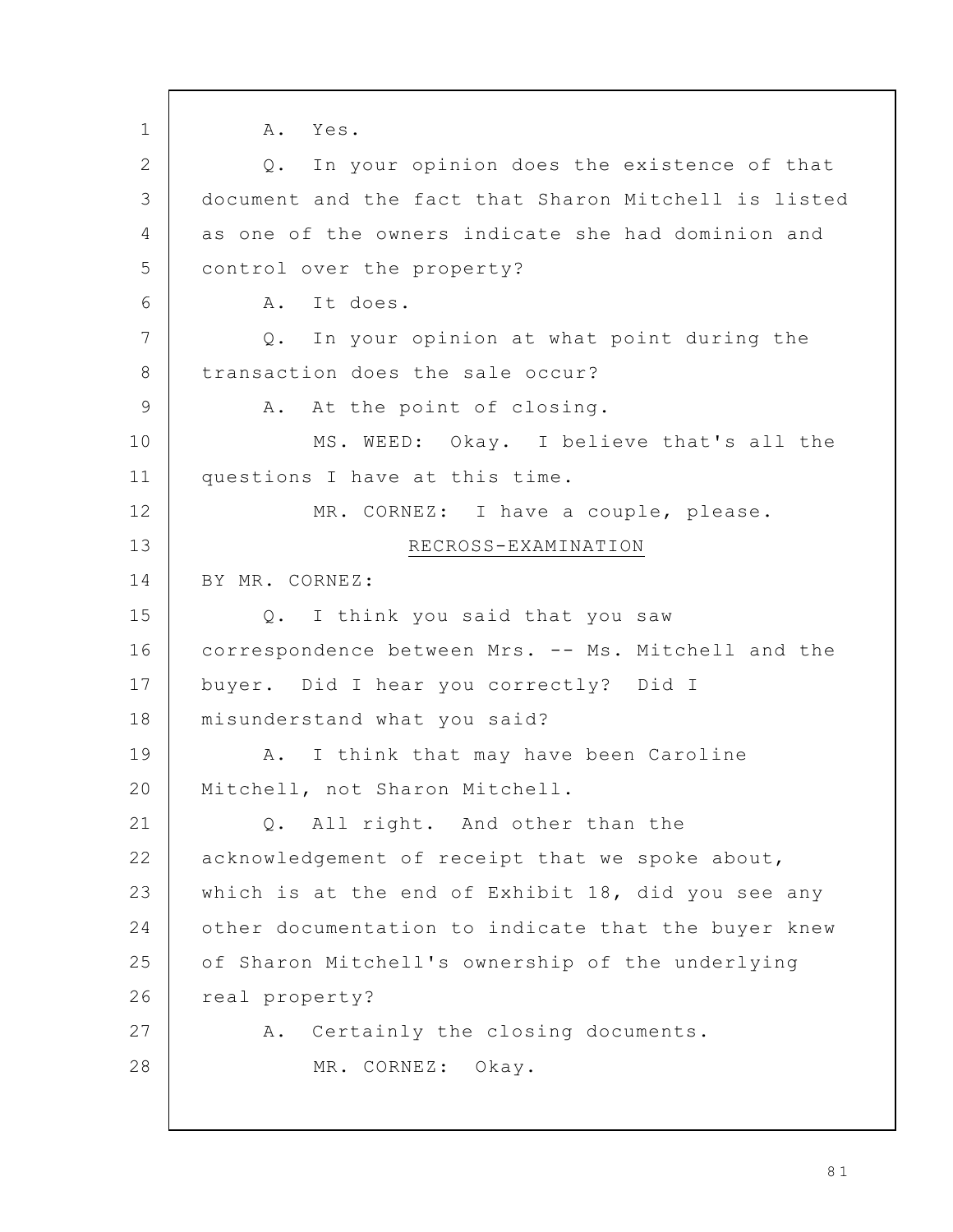JUDGE STANLEY: Okay. I'm sorry to do another round, but I'm going to ask you if you have any follow-up questions? JUDGE ROSAS: I do not, but thank you, Judge Stanley. JUDGE STANLEY: Judge Geary? JUDGE GEARY: I do not. JUDGE STANLEY: I did have one that came up. So I believe you said that you did include, when you were going over the list of documents that you have with you today, you did include the e-mail from January 5th, 2007 that is in Exhibit 44? MR. KRAJEWSKI: I'm -- JUDGE STANLEY: Can you just verify that? MR. KRAJEWSKI: I'm going to trust you saying so. Otherwise I have to go through this again because I didn't make note of it. JUDGE STANLEY: Well, you can look at Exhibit 44 and tell me if that was one of the documents you reviewed. MR. KRAJEWSKI: Okay. Yes. JUDGE STANLEY: Okay. And with respect to having advised -- your hypothetical that you would have advised her to have been involved in the sales process sooner, would it change your advice if you saw under bullet item number one that there was some 1 2 3 4 5 6 7 8 9 10 11 12 13 14 15 16 17 18 19 20 21 22 23 24 25 26 27 28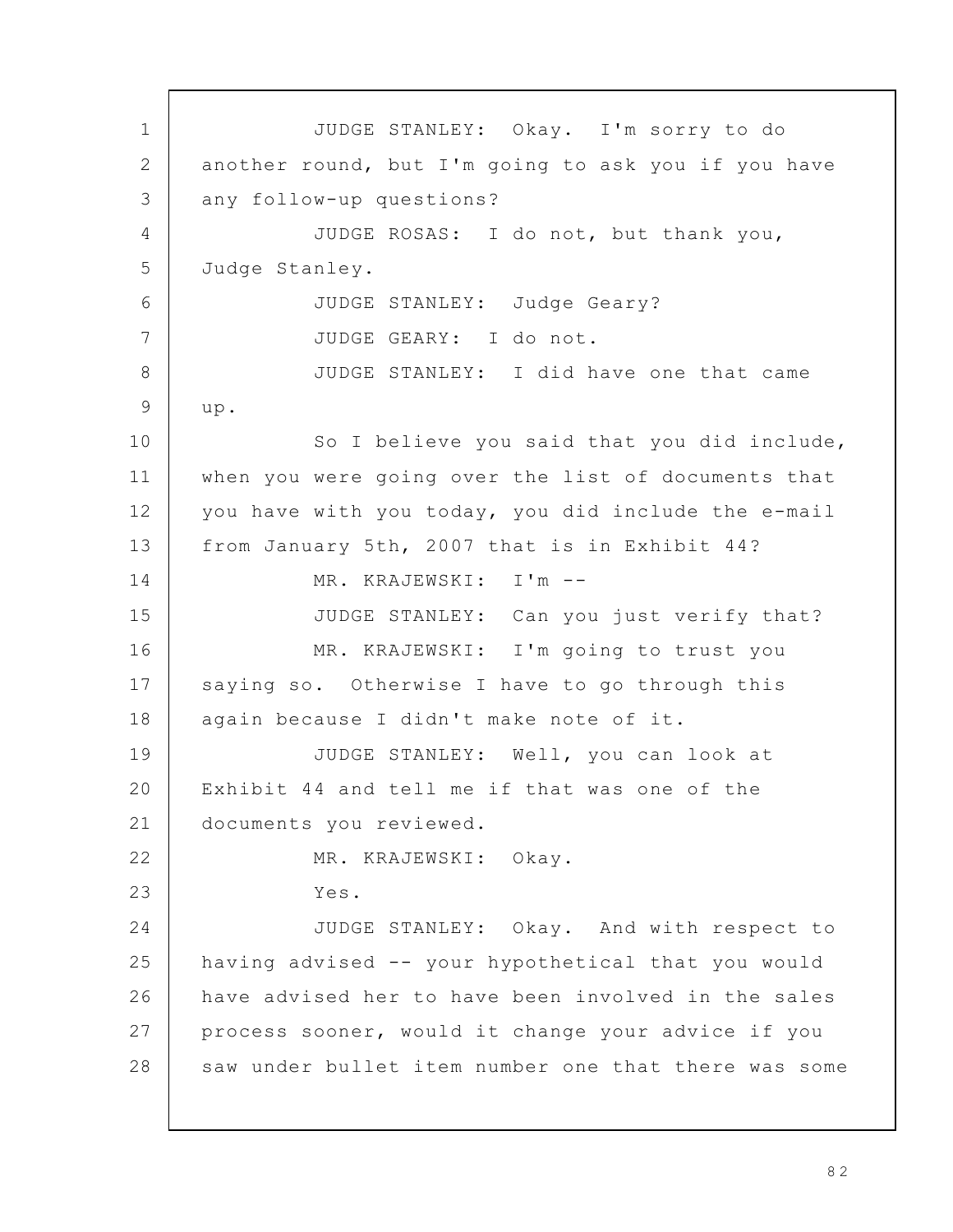concern by other partners that an earlier drop would potentially foul the deal? MR. KRAJEWSKI: Well, my opinion, my professional opinion, having been involved with all this -- when I say involved with all this, actually as an investor in real estate -- is simply trying to more efficiently manage the sale process rather than attempting to manage that process by committee. You know, if you can limit the points of friction to the least number, then you're going to proceed with the transaction more efficiently. And in this particular case, from everything I saw, Sharon Mitchell's objectives in terms of the disposition of the Tampico property were aligned with the objectives of the Con Med partners, with the exception of the desire of wanting to conduct an exchange. So in terms of those things most commonly negotiated in the sale process, not the least of which is the disposition price, but the due diligence and everything like that, as long as Sharon's objectives were in proper alignment with the partnership's, there would be less, if any, need for her to be directly involved with that. Now, talking hypothetically, if Sharon's interests, the taxpayer's interests, at any point in time became different or divergent with the partners of Con Med, then I would expect that she would have 1 2 3 4 5 6 7 8 9 10 11 12 13 14 15 16 17 18 19 20 21 22 23 24 25 26 27 28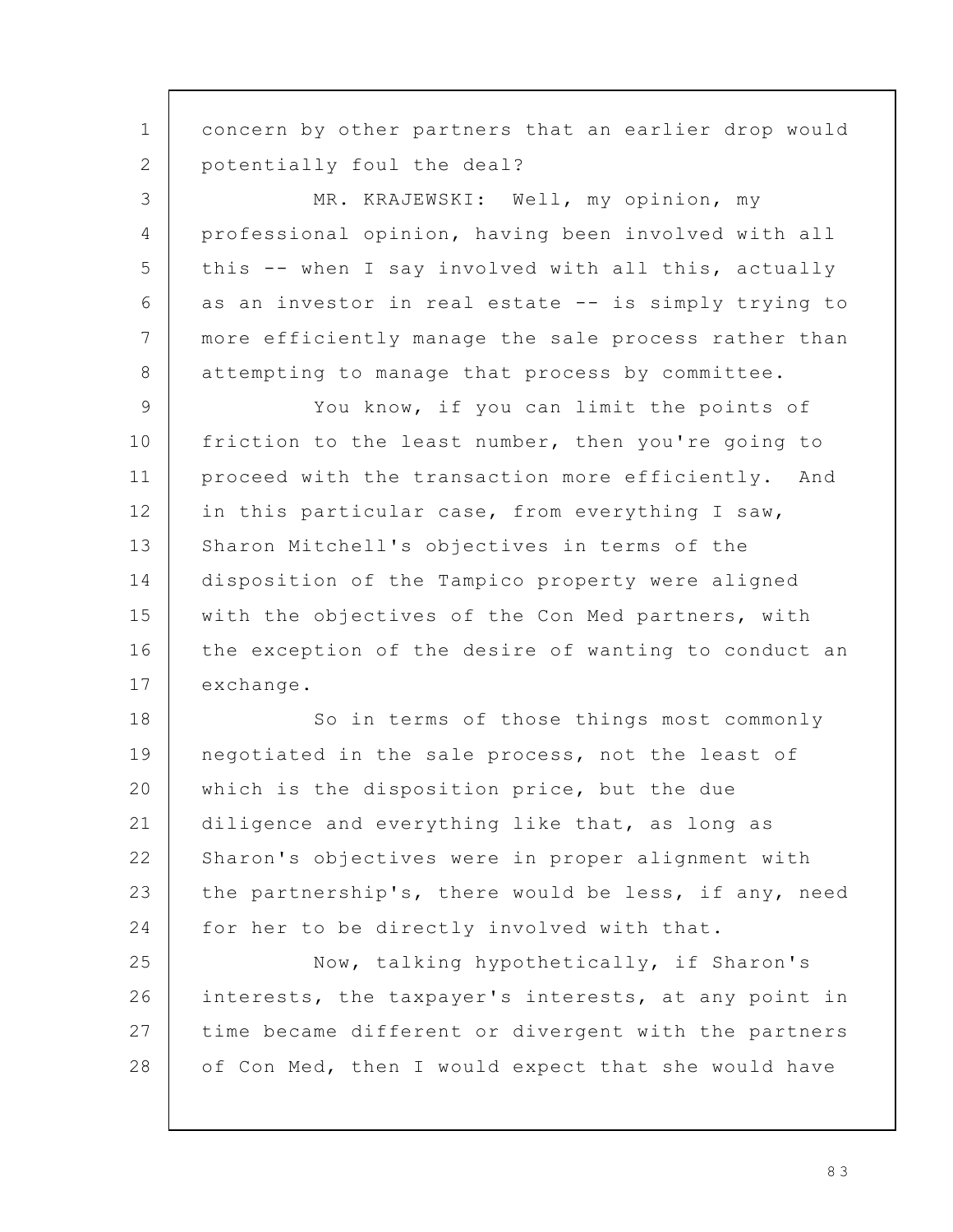taken further courses of action. But that need - did not appear to arise in everything that I reviewed. JUDGE STANLEY: Okay. And Judge Rosas asked you earlier about the dissolution of the partnership being originally anticipated to occur prior to this sale. In the second paragraph of that same bullet item on Exhibit 44, if they utilized the solution expressed in that section, would that have mirrored your advice to her at the time that you would have thought they did the dissolution contingent upon the close of escrow, that it would still effect a valid transfer in 1031? MR. KRAJEWSKI: I don't know that I would have followed that advice necessarily. The idea of -- I mean if the partnership were to completely dissolve, if that's what they're suggesting there, and that all partners then would hold a tenants-in-common interest, I'd have to think about that. I'm not sure that that would have satisfied me at the time. JUDGE STANLEY: Okay. Do you have any follow-up questions now, Ms. Weed? MS. WEED: Not at this time. Thank you. JUDGE STANLEY: Franchise Tax Board? MR. CORNEZ: No questions. Just a further point. 1 2 3 4 5 6 7 8 9 10 11 12 13 14 15 16 17 18 19 20 21 22 23 24 25 26 27 28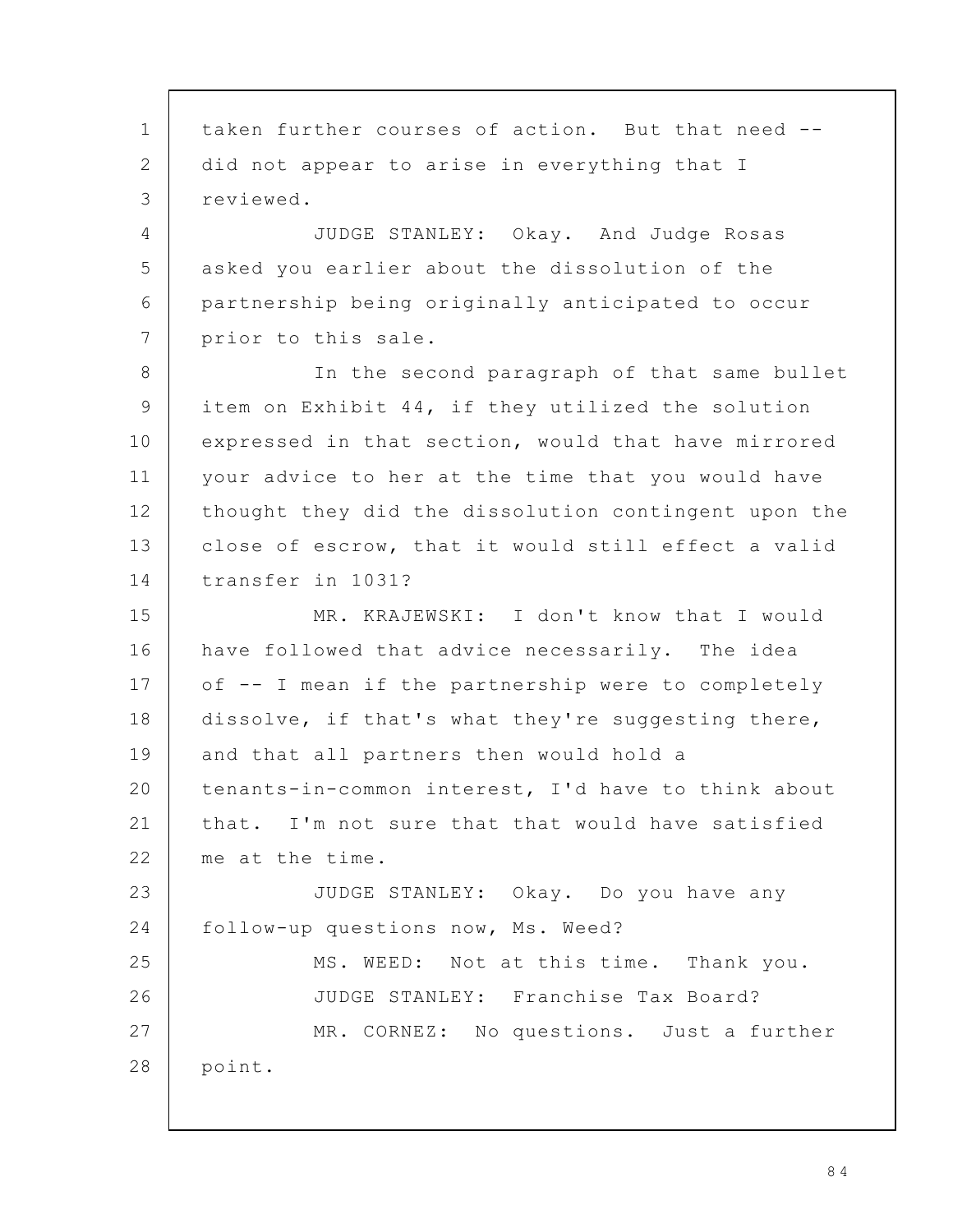JUDGE STANLEY: Further point for closing argument? MR. CORNEZ: Well no, it's not for closing argument. If he's finished testifying. JUDGE STANLEY: Okay. So you don't have a question for this witness. Are you going to address exhibits again? MR. CORNEZ: No. I want to address this witness. So you have -- it appears that you're deeming him to be an expert witness. And, therefore, as this panel knows, there's no attorney-client privilege between the attorney that retains an expert and the expert. And so we would ask that he provide us a complete copy of his file, including all correspondence between him and Ms. Weed in the event that an issue needs to be addressed and that we might need to do supplemental briefing to address it. JUDGE STANLEY: Do you have a response to that? MS. WEED: Just object on the grounds of relevance to all of the communications and all of the documents. I'm not sure what the scope of this is. JUDGE STANLEY: Unless the judges on my panel have a different opinion on this, I believe this is an attempt at late discovery and we're so 1 2 3 4 5 6 7 8 9 10 11 12 13 14 15 16 17 18 19 20 21 22 23 24 25 26 27 28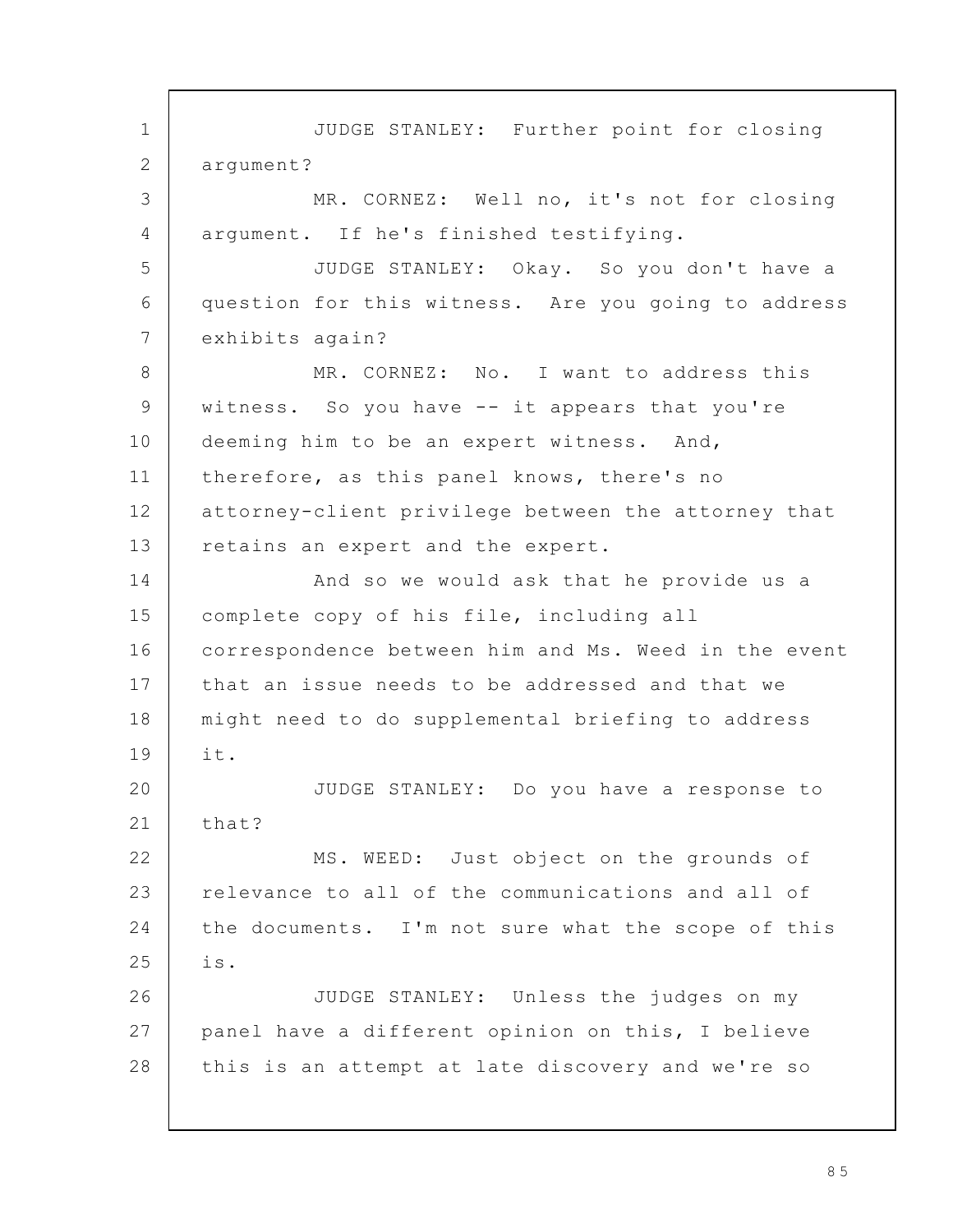far into the process that I don't think it would be helpful to completion of this process to require him -- to keep our record open for further briefing and require him to give you a complete list of all the documents that he's reviewed and show you copies of them. I believe that that's just further discovery and I think that ship has sailed. MR. CORNEZ: He referenced a document today that nobody has seen or heard of or been referenced prior to today, which is this unsigned 754 election. So I don't think that that's true, that the ship has sailed because we did not know that he was going to be designated as an expert witness until today. MS. WEED: Well, that document is not admitted because we missed the deadline on that. If you would like a copy of that specific document, I have a copy. But it's not an admitted exhibit. JUDGE STANLEY: I believe that since he's testified specifically to that document that it would be helpful to have that in the record. So if you do have a copy, I can ask Ms. Holmes to make additional copies for the Franchise Tax Board and the judges. So we will mark that as Appellant's Exhibit 47 and give a chance to the parties to review it before I ask you if you have any objection to it. So, we may want to take another short recess. 1 2 3 4 5 6 7 8 9 10 11 12 13 14 15 16 17 18 19 20 21 22 23 24 25 26 27 28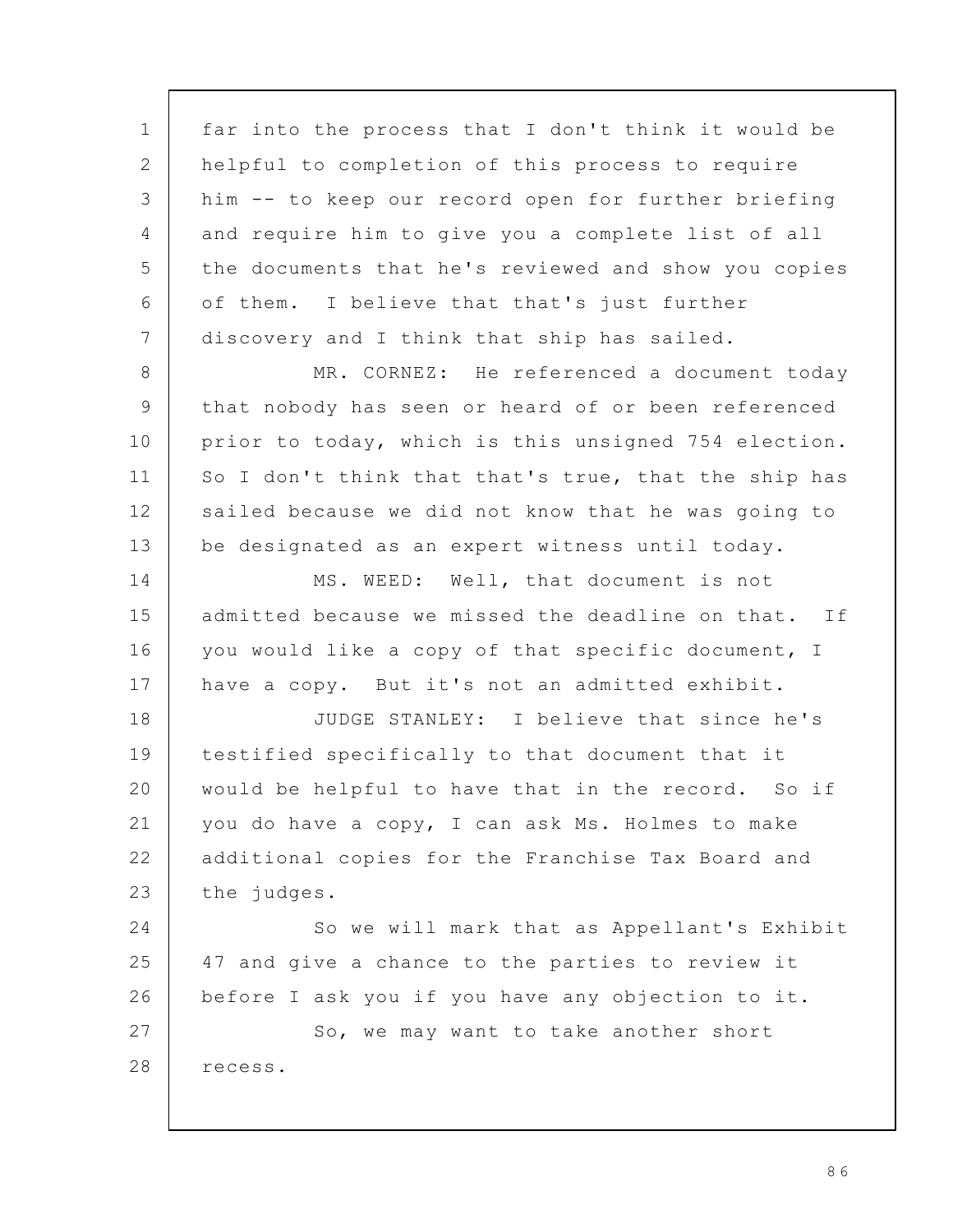MS. WEED: Yeah, I only have one copy. JUDGE STANLEY: You have one? MS. WEED: May I approach? JUDGE STANLEY: Ms. Holmes can get that from you and make copies for everyone. We'll just go off the record and recess for a few minutes. (Whereupon a break was taken from 11:35 a.m. until 11:40 a.m.) JUDGE STANLEY: First of all, do you have any objection to admitting that into evidence? MR. CORNEZ: I'm sorry? JUDGE STANLEY: Do you have any objection to admitting that into evidence? MR. CORNEZ: Well, yes, lots of objections. It's not signed. It's not dated. We don't know which tax return it was attached to, if it ever was. We don't know where it came from. We don't know who provided it. We don't know who typed it. But other than that -- And the key fact would be that if in fact there were a 754 election, it would have had to have been on the 1990 tax return. I believe it was 1990 when she inherited her interest. So if it showed up in any year after that, it wouldn't matter anyway. There's just a bare typed piece of paper. So for those reasons, we would object. JUDGE STANLEY: Okay. Ms. Weed? 1 2 3 4 5 6 7 8 9 10 11 12 13 14 15 16 17 18 19 20 21 22 23 24 25 26 27 28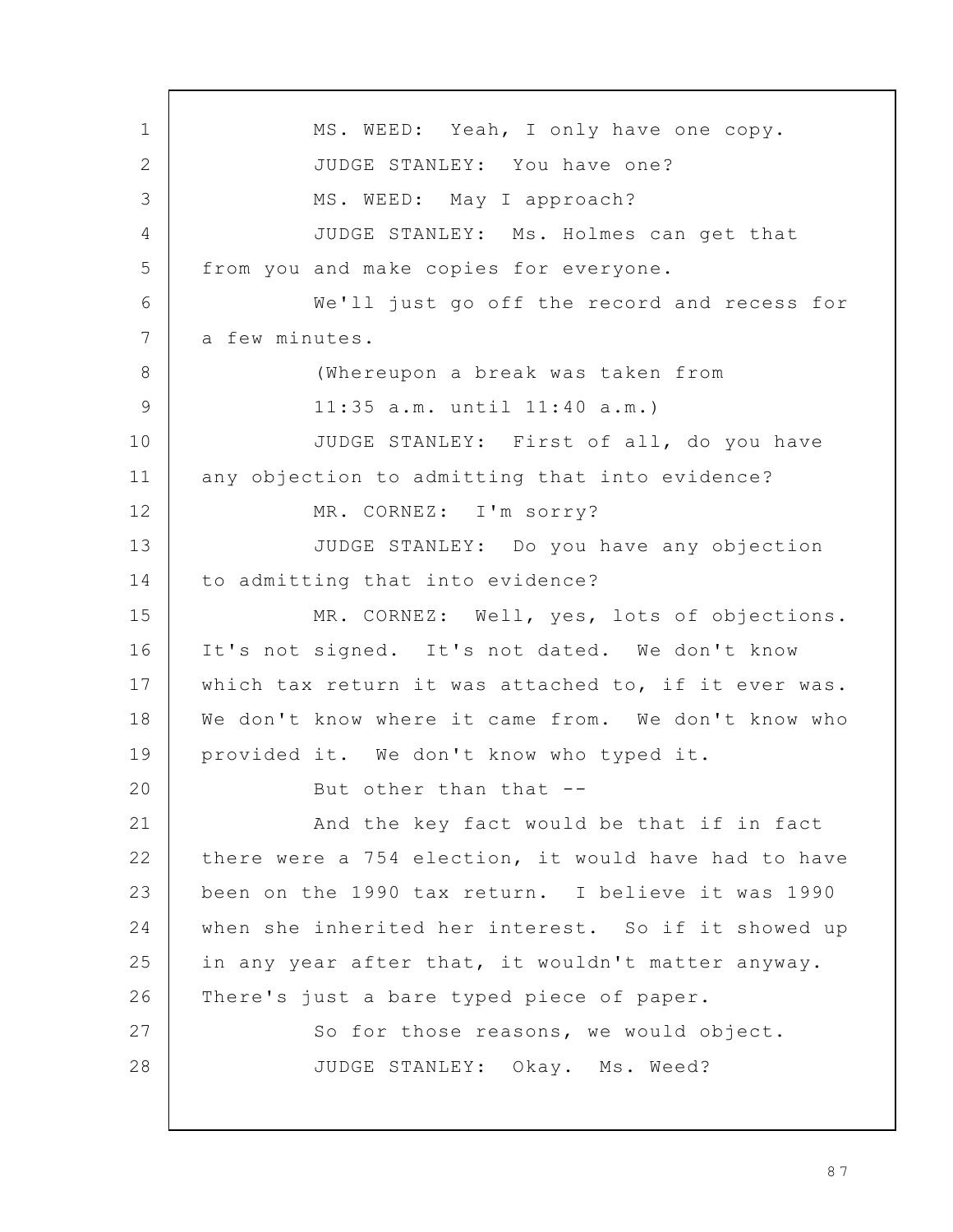MS. WEED: Just to clarify, I believe it was the 1991 return. And, I mean, we didn't admit this. We didn't think we made the deadline. It's not signed. We can have Sharon testify about it and what she recalls, but we have not tried to admit it. JUDGE STANLEY: Okay. And rather than admitting it at this point then, let's reserve that for Ms. Mitchell's testimony and see if we can lay any more foundation for it. It can always be entered as a hearsay document without any supporting admissible evidence, though it would have no real use. But let's just set that aside and keep it marked as Exhibit 47 for now, and we'll address that later. But I wanted to return to Exhibit 39 and ask if it is your intent to either withdraw that exhibit or lay a foundation for admitting the first page-and-a-half into evidence? MS. WEED: Can we ask Mr. Krajewski some questions about it in order to hopefully lay some foundation? JUDGE STANLEY: That would be acceptable. Go ahead. FURTHER REDIRECT EXAMINATION BY MS. WEED: Q. Mr. Krajewski, can you please turn to 1 2 3 4 5 6 7 8 9 10 11 12 13 14 15 16 17 18 19 20 21 22 23 24 25 26 27 28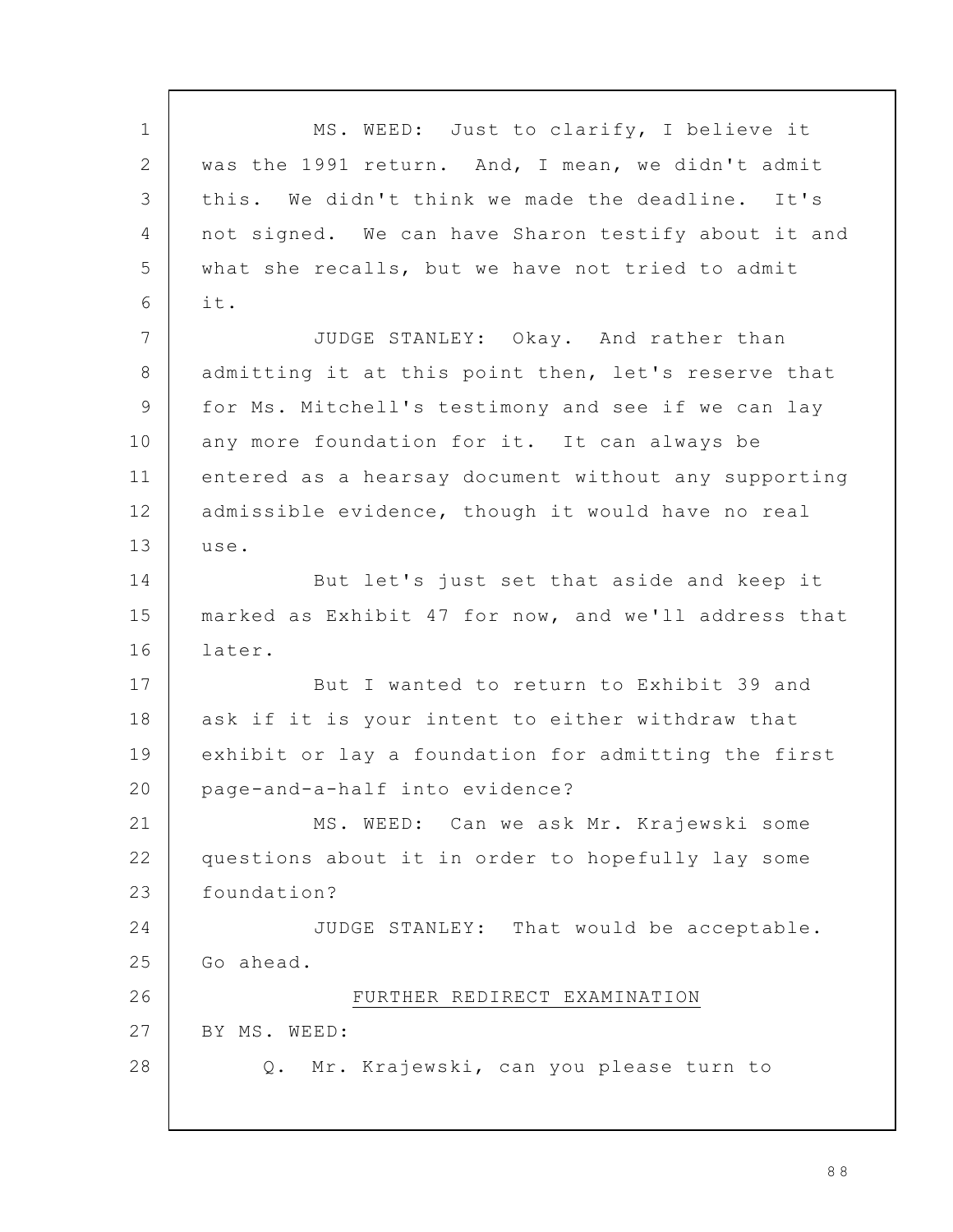Exhibit 39? A. Okay, I'm there. I'm there. Q. Did you -- do you recognize this document? A. Yes. Q. Did you prepare it? A. Yes. Q. When did you prepare it? A. I completed it on March 29th, two thousand -- uh, let's see. Q. I believe -- A. Huh. Let's see. That actually is misdated. That would have been -- I believe that should have been 2018. Q. Okay. So that looks like it might be a typo? A. Yeah. Q. It should be 2018? A. Yeah. Q. Okay. A. Just by way of explanation there, I think I was in the heat of tax season, working on 2017 returns and that's all that was on my head. Sorry. Q. Are the contents of this Memorandum based upon the documents you reviewed in this case? A. Yes. MS. WEED: We would move to admit this 1 2 3 4 5 6 7 8 9 10 11 12 13 14 15 16 17 18 19 20 21 22 23 24 25 26 27 28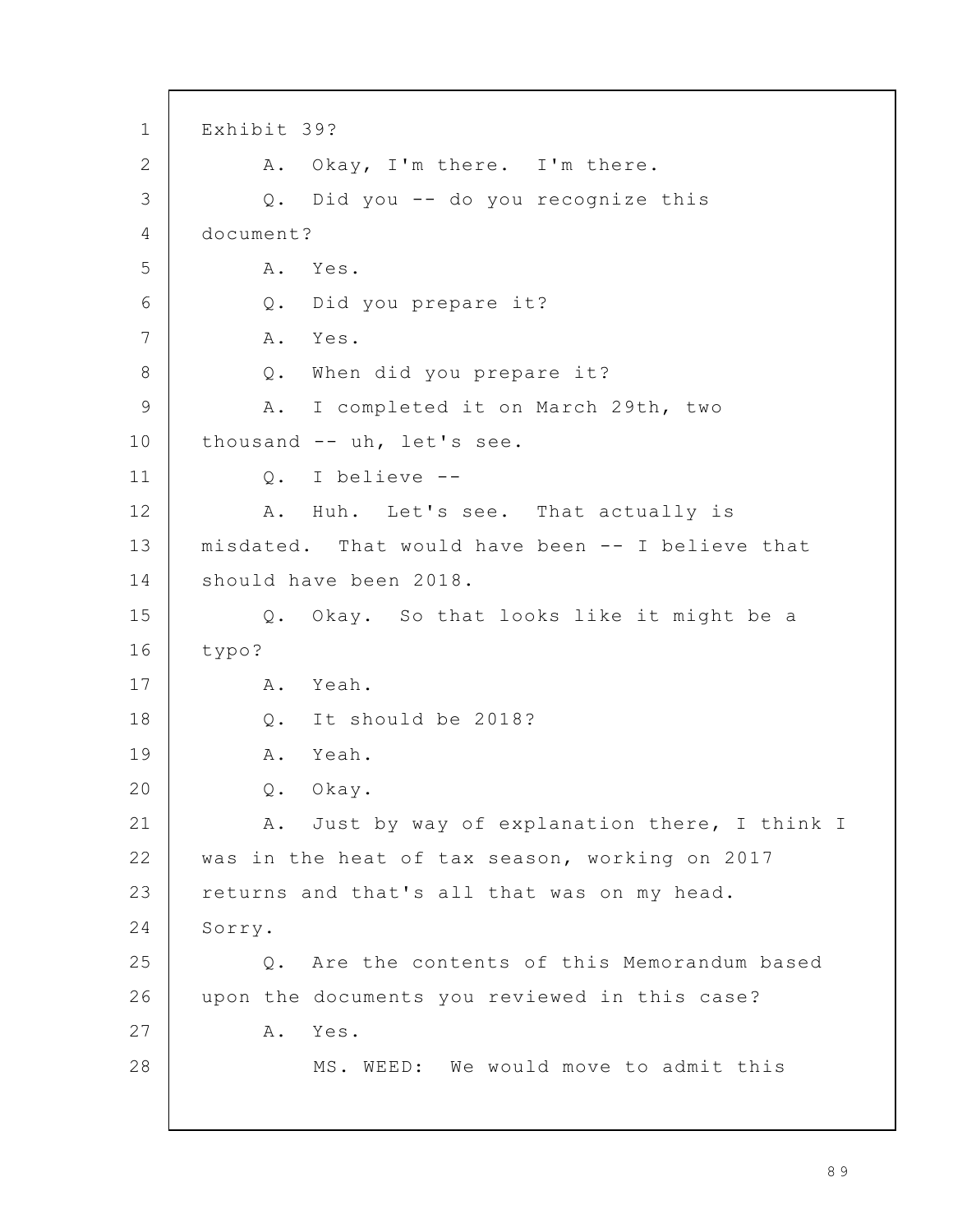document. JUDGE STANLEY: Franchise Tax Board? MR. CORNEZ: Well, are we admitting the whole thing? JUDGE STANLEY: We're talking about page 1 and half of page 2. Well, wait. Wait, wait, wait. So the only part that we've excluded appears to be the discussion of the cases, which would be half of page 2 and all of page 3. The rest seems to be documentation in a memo by Mr. Krajewski based on what he reviewed. MR. GEMMINGEN: I'm sorry, could you please restate? JUDGE STANLEY: I'm sorry. I was looking down at the exhibit while I talked. So the only part that we've excluded expressly so far is the second half of page 2 and all of page 3. MR. GEMMINGEN: Well, one item is -- on the items prior to December 2006, there's a relevance issue because the Purchase and Sale Agreement referenced at the bottom of page 1 specifically states that supersedes all prior agreements. And so the items that are referred to above relate to conversations that the operative agreement here, Purchase and Sale Agreement as amended, specifically overrides. 1 2 3 4 5 6 7 8 9 10 11 12 13 14 15 16 17 18 19 20 21 22 23 24 25 26 27 28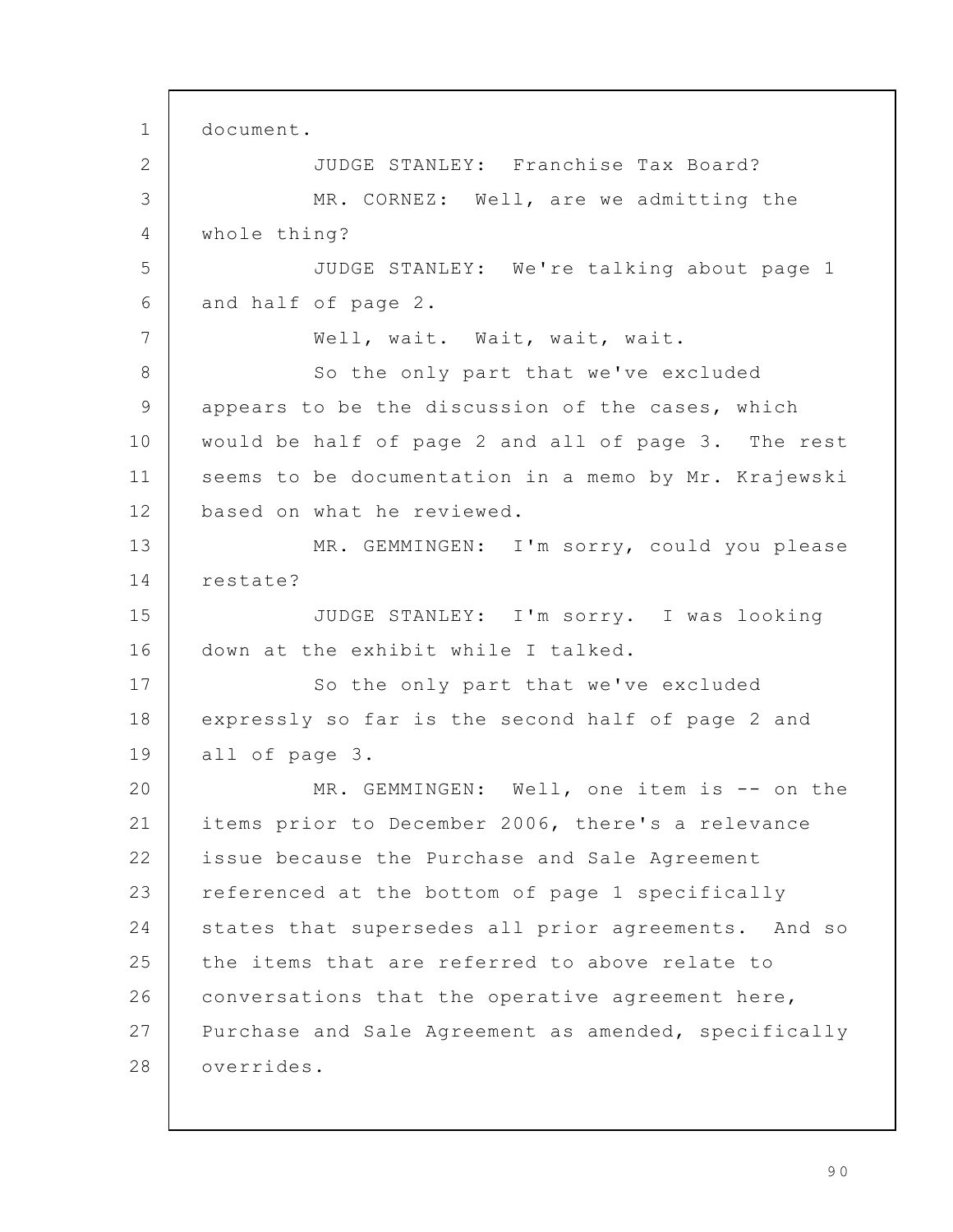JUDGE STANLEY: So are you arguing about the merits of their arguments? MR. GEMMINGEN: I'm arquing about the relevance of letting in the items on the first page. JUDGE STANLEY: Okay. I'm going to admit the remainder of the document based on the fact that it may have relevance to the argument that Ms. Mitchell is making and the fact that the witness has testified that he based what he wrote in this memo on the documents that he reviewed for this case. And we will give it the weight it deserves when we deliberate. So I'm going to admit only those portions of 39 that don't relate to discussion of the law. Okay. Is there anything else that you need to address before this witness is released? MS. WEED: No. And I think he has to catch a flight. JUDGE STANLEY: All righty. Then if you -- MR. CORNEZ: Oh, I have a couple hours of questions. No, no questions, Your Honor. JUDGE STANLEY: Okay. Then, Mr. Krajewski, you're released. And thank you for being here. MR. KRAJEWSKI: Thank you. JUDGE STANLEY: At this point we can probably break for lunch and give you some time 1 2 3 4 5 6 7 8 9 10 11 12 13 14 15 16 17 18 19 20 21 22 23 24 25 26 27 28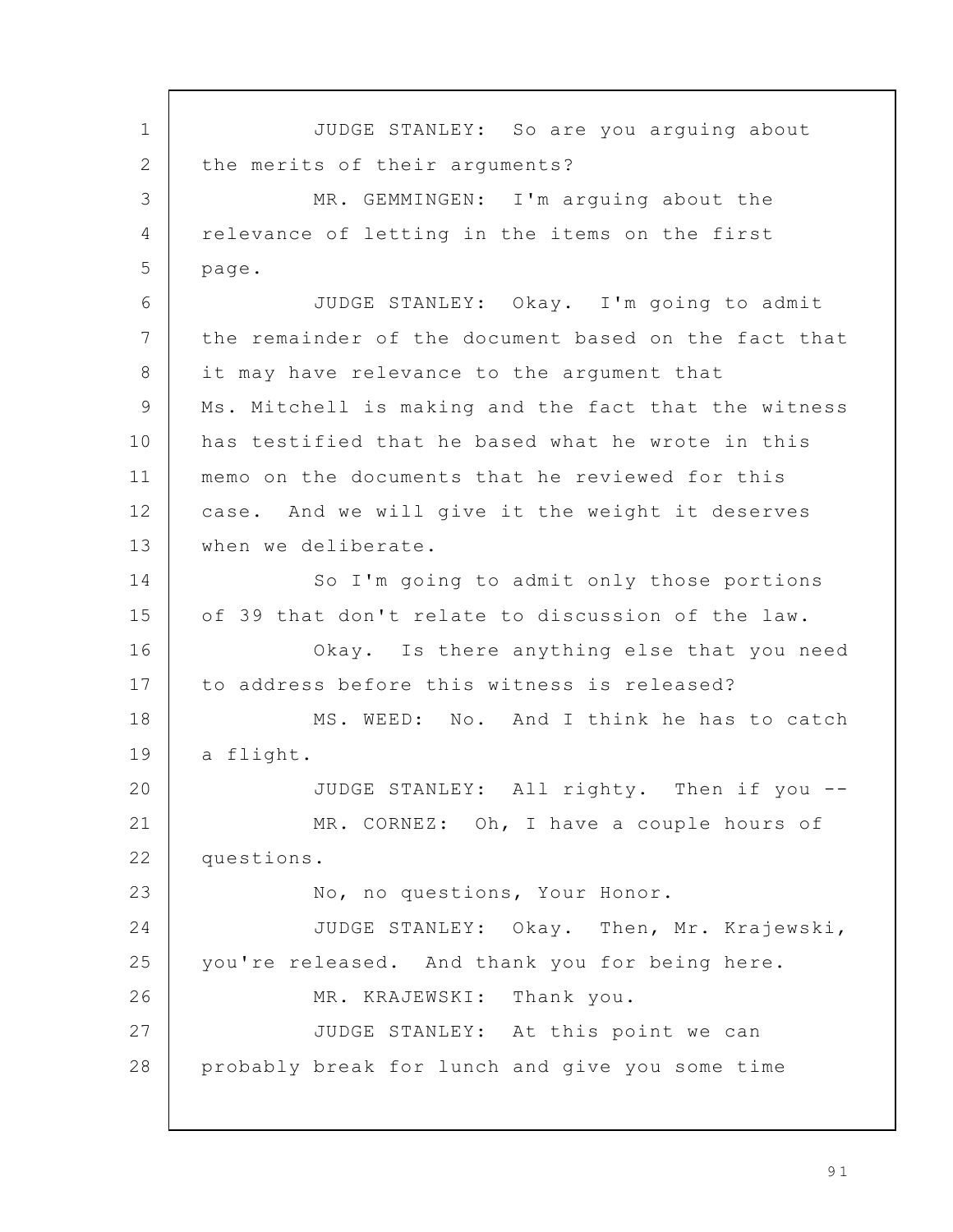before you have your next witness testify. How long do you think you'd want to break, until 1:00 o'clock? MS. WEED: Yeah, 1:00 o'clock should be fine. JUDGE STANLEY: Franchise Tax Board, are you okay with that? MR. CORNEZ: Yes. JUDGE STANLEY: Okay. We'll recess and go off the record. (Whereupon a break was taken from 11:48 a.m. until 1:04 p.m.) JUDGE STANLEY: All right. It looks like everybody's back, so we'll reconvene the hearing in the matter of Sharon Mitchell. And I will ask Ms. Weed to introduce her next witness. Back on the record in the matter. MS. WEED: Yes, I would like to call the Appellant Sharon Mitchell at this time. JUDGE STANLEY: Okay. And would you prefer her to just stay there or -- MS. WEED: Where do you want to go? MS. MITCHELL: I'm fine. JUDGE STANLEY: There's copies of the exhibits up there. MS. WEED: Whichever you prefer. JUDGE STANLEY: We don't want you to be uncomfortable, Ms. Mitchell. 1 2 3 4 5 6 7 8 9 10 11 12 13 14 15 16 17 18 19 20 21 22 23 24 25 26 27 28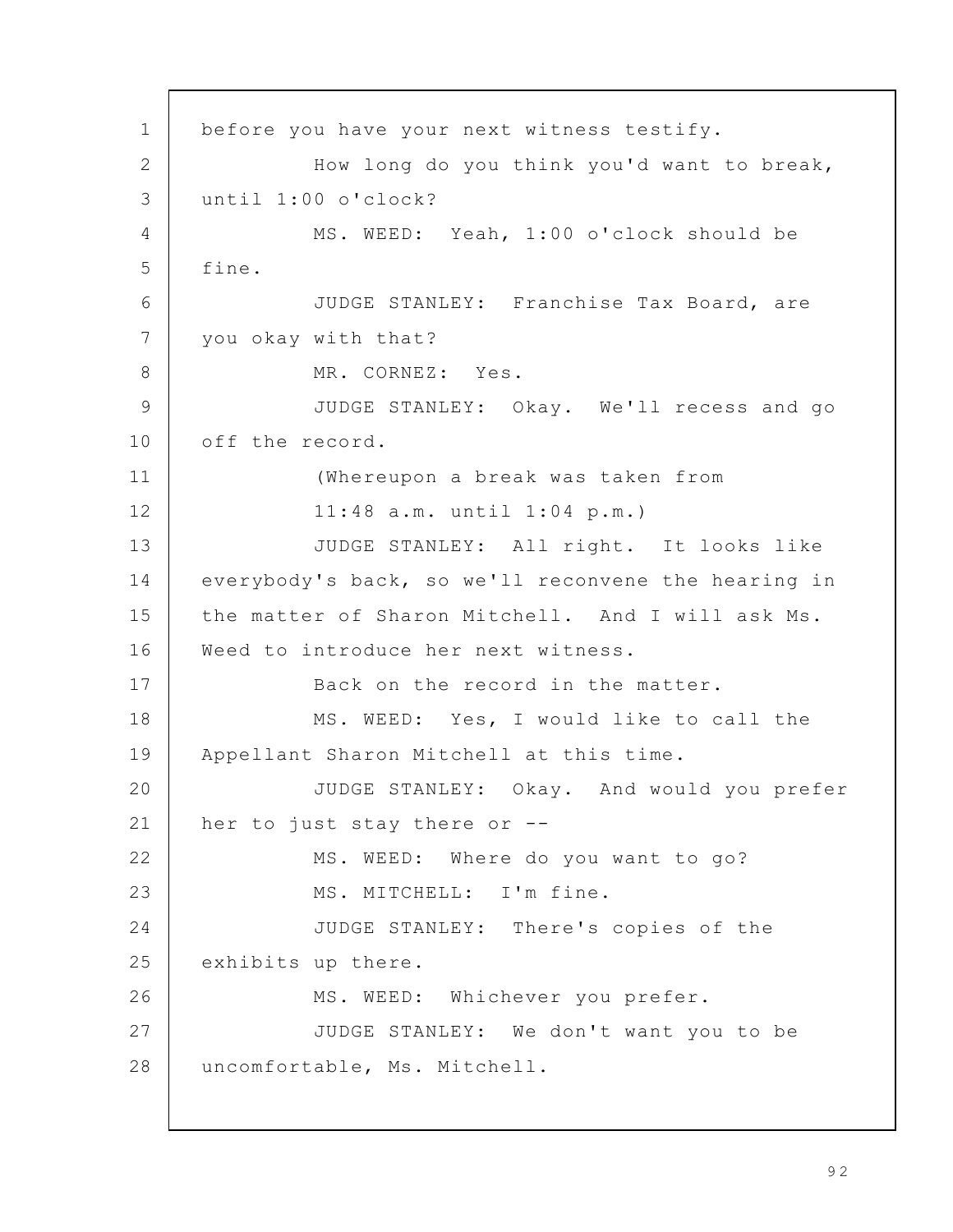MS. MITCHELL: Okay. Well, I can stay here. MS. WEED: Okay. JUDGE GEARY: Counsel, just make sure that, even though she's sitting right next to you, that you have her project her voice well enough through the microphone so that everyone can hear. MS. WEED: Okay. JUDGE STANLEY: Okay. Ms. Mitchell, will you please rise and state your name and spell it for the record, please. MS. MITCHELL: Sharon Mitchell, S-h-a-r-o-n  $M-i-t-c-h-e-l-1$ . JUDGE STANLEY: Okay. And raise your right hand. Do you swear or affirm that you will tell the truth, the whole truth and nothing but the truth? MS. MITCHELL: I do. JUDGE STANLEY: Thank you. DIRECT EXAMINATION BY MS. WEED: Q. Okay. Sharon, can you please -- what is it that you do for a living? A. I am both an artist and a real estate investor. Q. Okay. And what is your understanding of the 1031 exchange? 1 2 3 4 5 6 7 8 9 10 11 12 13 14 15 16 17 18 19 20 21 22 23 24 25 26 27 28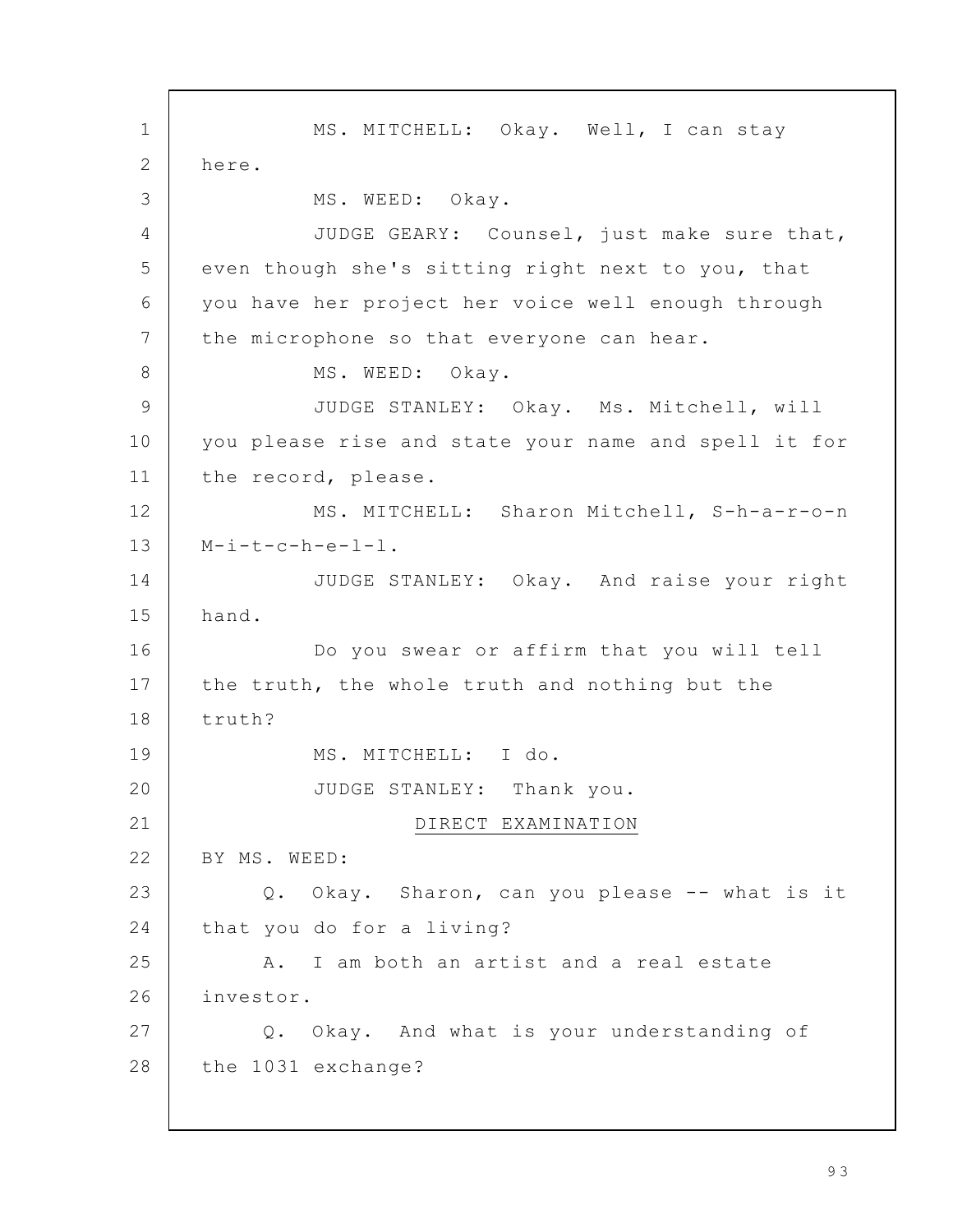A. In a 1031 exchange the capital gains is deferred and the ability to continue with your investment is -- it perpetuates it so you continue to grow. Q. Okay. What were the first 1031's that you were exposed to? A. Oh, my mother. That was her -- she was very good at real estate and very knowledgeable and she did a lot of those. Q. Do you remember how far back you remember her doing 1031 exchanges? A. I was, I think, not much more than a child other than -- yeah. She had -- and they were called "Starkers" at the time. But she was doing them then. Q. Okay. In your estimate, how many 1031's did your mother successfully complete over her lifetime? A. I counted them recently, 29. But she lived a long life. Q. And were they all successfully completed? A. They were. Q. In 2007, were you actively involved in partnership discussions? A. Wait. Say that again? Q. In 2007, were you actively involved in partnership discussions? A. No. 1 2 3 4 5 6 7 8 9 10 11 12 13 14 15 16 17 18 19 20 21 22 23 24 25 26 27 28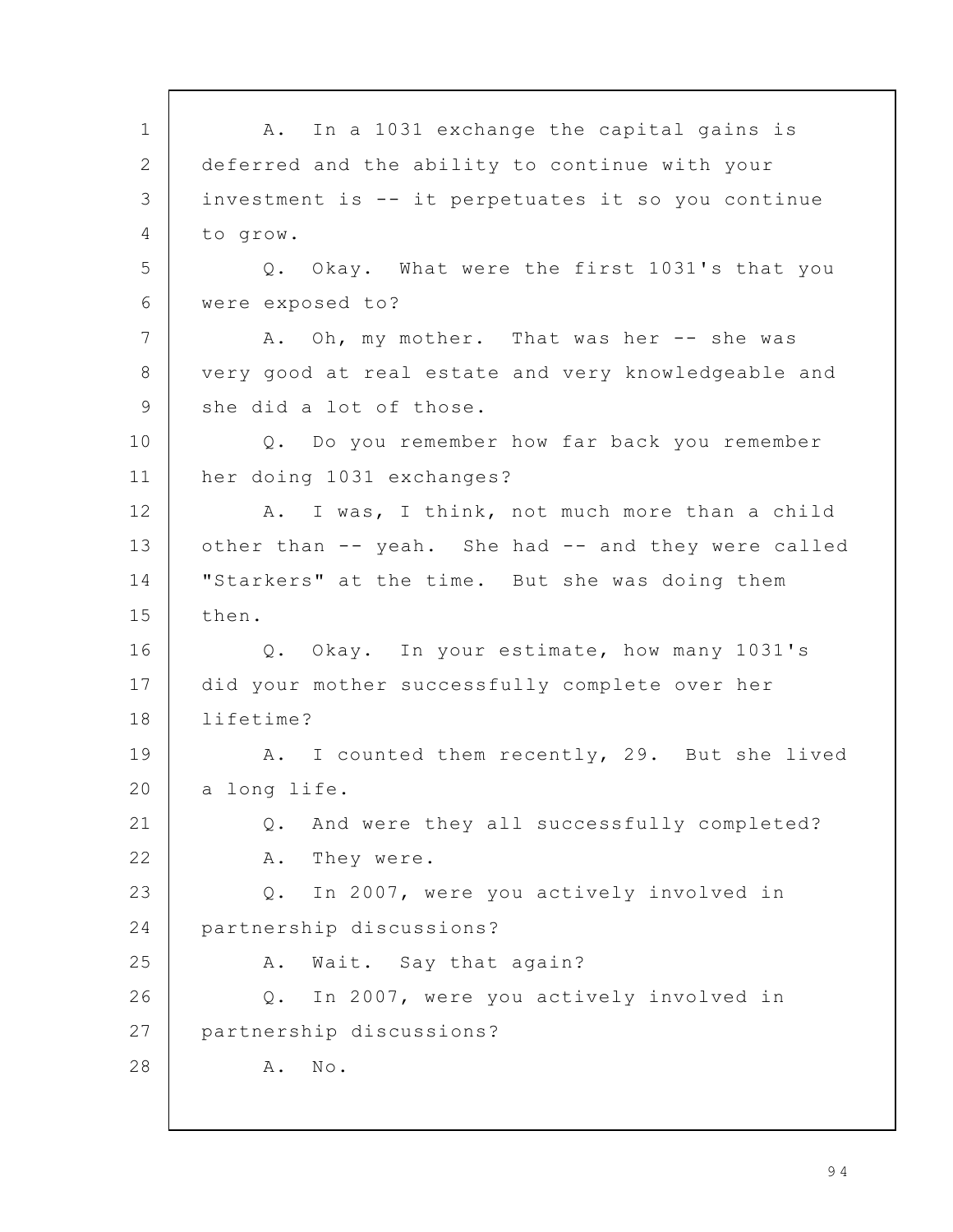Q. Was your mom? A. Oh, yes. Q. Did you trust your mom to negotiate on your behalf? A. Very much, yes. Q. Did your mother mentor you with respect to 1031 exchanges? A. She did. She always explained what she was up to. Q. How many of the 1031 transactions you have done consisted of a California property being exchanged for an out-of-state property? A. I think out of -- I think there were three. Q. Okay. A. Yeah. Q. Is there anything you can refer to, to refresh your recollection? A. Well, I'm looking here -- I would have totaled these up -- and I wrote a note to myself that in the totality would be three from my lifetime, one, you know (inaudible) -- HEARING REPORTER: I'm sorry. I didn't hear the last part of your answer. MS. MITCHELL: Oh, I'm sorry. Three in the totality of my lifetime. In 2007, there would have been one out of the four exchanges was. ///// 1 2 3 4 5 6 7 8 9 10 11 12 13 14 15 16 17 18 19 20 21 22 23 24 25 26 27 28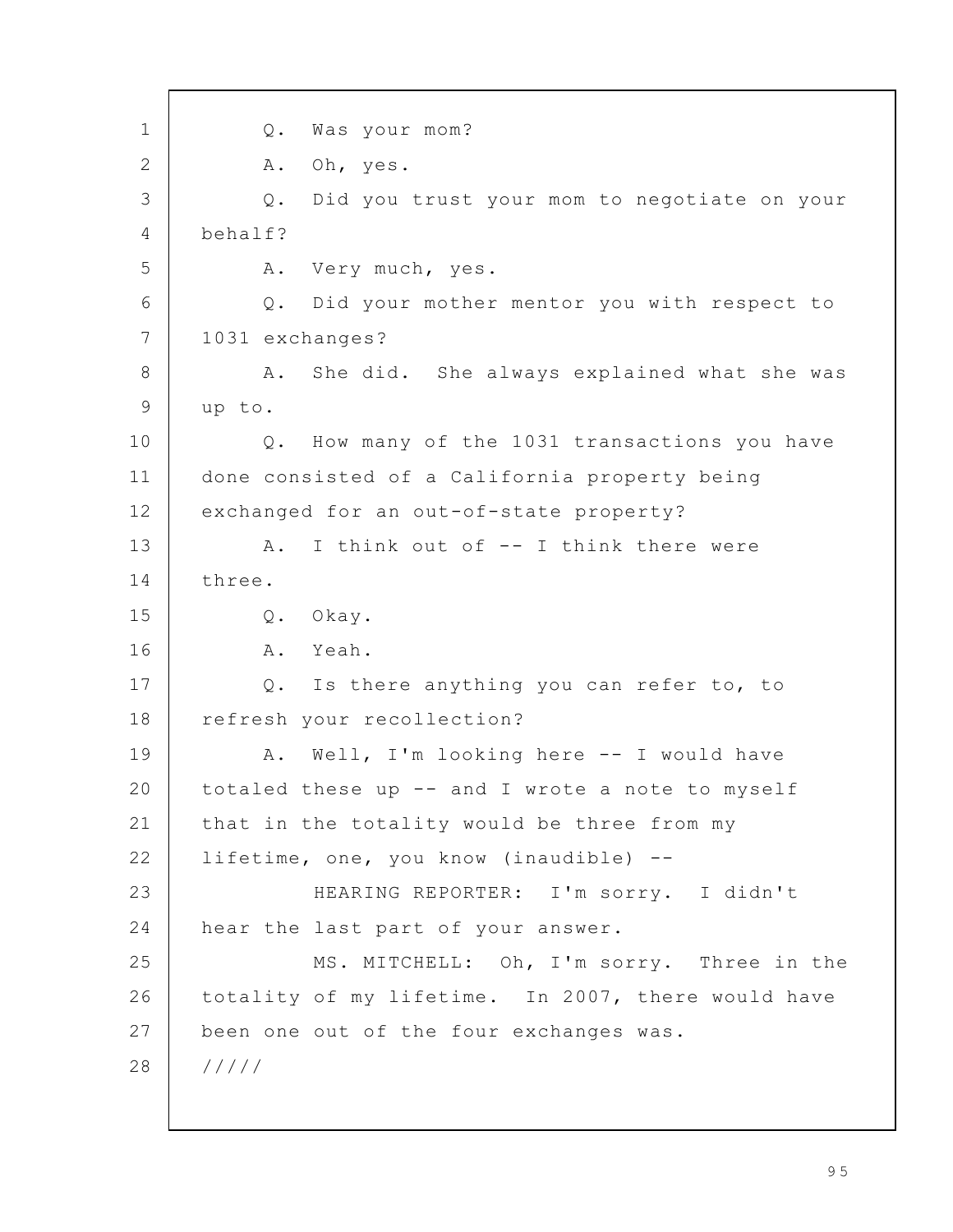BY MS. WEED: Q. Okay. So one property; is that correct? A. Mm-hmm. Q. How many of the 1031 exchanges that you have completed have been subject to audit? A. Just this one. Q. Are you aware -- And you're talking about the Con Med property -- A. Oh, I'm sorry. Q. -- at 130 Tampico? A. Yes. JUDGE STANLEY: Can you be careful not to talk over each other because that will be very difficult for our reporter to catch. MS. MITCHELL: Oh, right. Right. I'm sorry. BY MS. WEED: Q. In connection with 130 Tampico Way, are you aware if any of the other partners have been audited at this time? A. I'm not aware of anyone else being audited. Q. Are you aware of whether the partnership reported the whole amount of the sales proceeds for the sale of 130 Tampico Way? A. They reported their share. My share was not part of their tax return. 1 2 3 4 5 6 7 8 9 10 11 12 13 14 15 16 17 18 19 20 21 22 23 24 25 26 27 28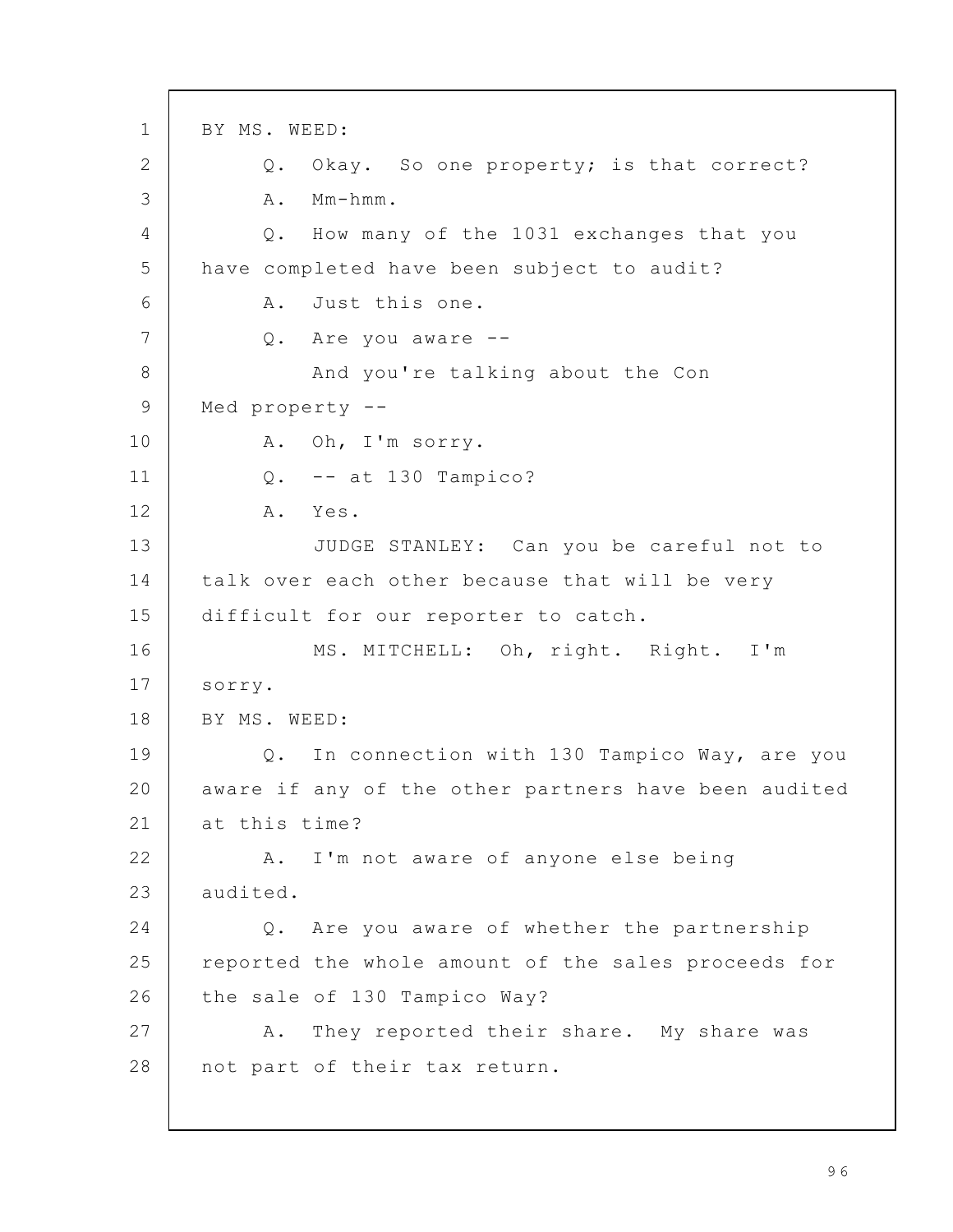Q. Okay. Do you have experience negotiating real estate transactions? A. Now or then? Q. Now. A. Now? More experience because I've had to. Q. Okay. And what about in 2007? A. No. I really relied heavily on my mother's expertise, and that's the way things were. She was very good at it. Q. Okay. Except for the transaction at issue with respect to 130 Tampico Way, have you converted any other partnership interests in connection with the like-kind exchange in the past? A. No. Q. When did you acquire your partnership interest in Con Med? A. March 1991. Q. At the time that you inherited your partnership interest, do you know -- did you know which property the partnership owned? A. Not really at the time. It wasn't something that was part of my normal statement. Q. Okay. When do you think you became aware that the partnership owned 130 Tampico Way? A. When I -- when they settled the estate and they said, here, here's your thing. Q. So that would have been around 1991? 1 2 3 4 5 6 7 8 9 10 11 12 13 14 15 16 17 18 19 20 21 22 23 24 25 26 27 28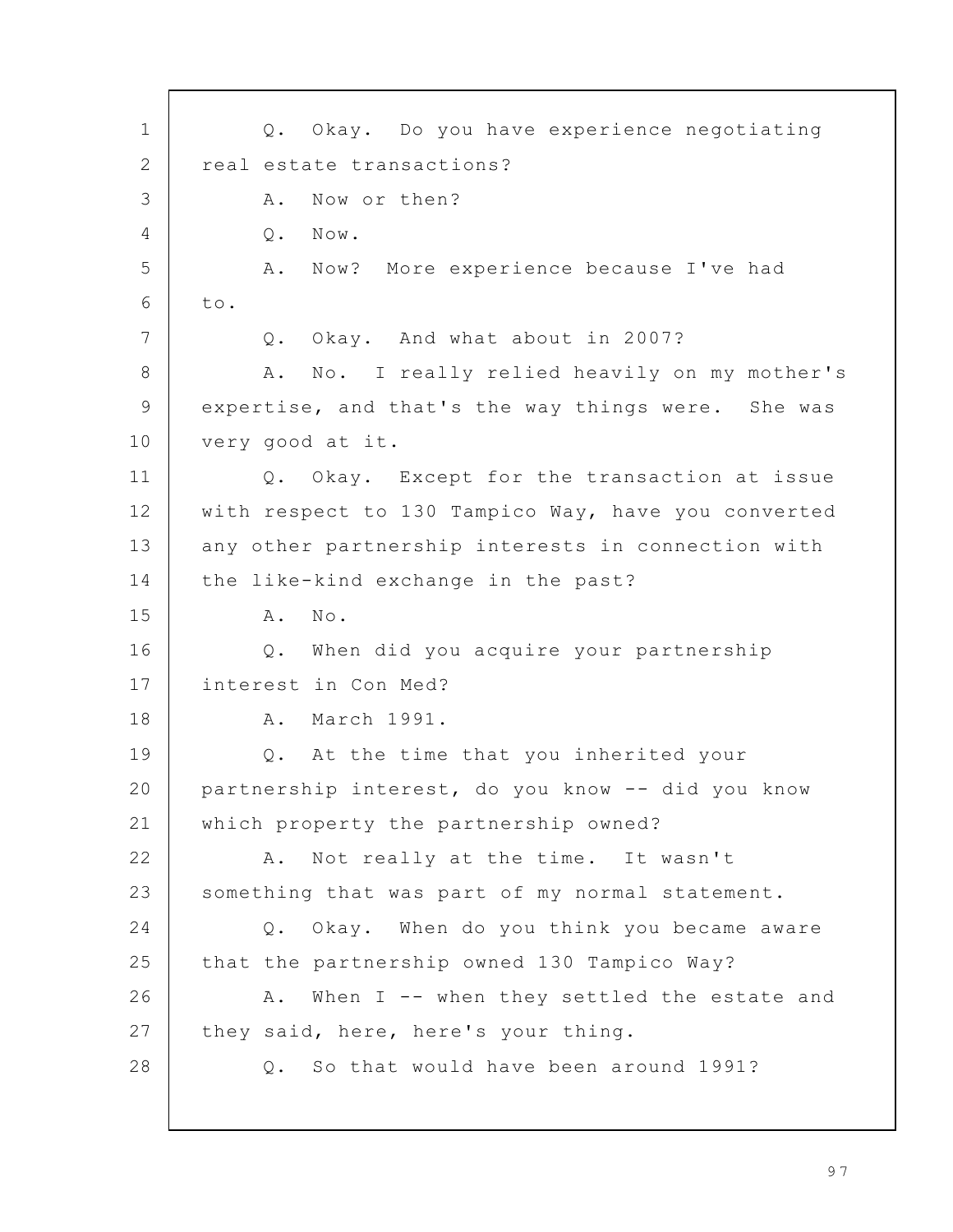A. Yeah. My mother was the executrix of the estate and she, you know, laid out this, this, and this, and the partnership was included in that. Q. At the time you inherited the partnership interest, do you recall how many partners there were total? A. No, not in 1991, I really don't, no. Q. Okay. What about in 2007? A. In 2007, there would have been 17, including my mom and I. Q. Okay. What was your role in the partnership? A. I had the right to vote. Q. Okay. And what was your mother's role in the partnership? A. She was always, from the inception of the partnership, she was always very actively advising both John Stewart -- or Jack Stewart was the original general partner, and Tom Milner who took over later on, because she had so much more real estate experience than they did. So they were oftentimes calling and asking for advice. And they actually kind of became friends at a certain level. Q. Was your mother heavily involved in the sale negotiations of 130 Tampico --A. Oh, I forgot to say one thing. She was a general -- she was elected to, uh -- what do you 1 2 3 4 5 6 7 8 9 10 11 12 13 14 15 16 17 18 19 20 21 22 23 24 25 26 27 28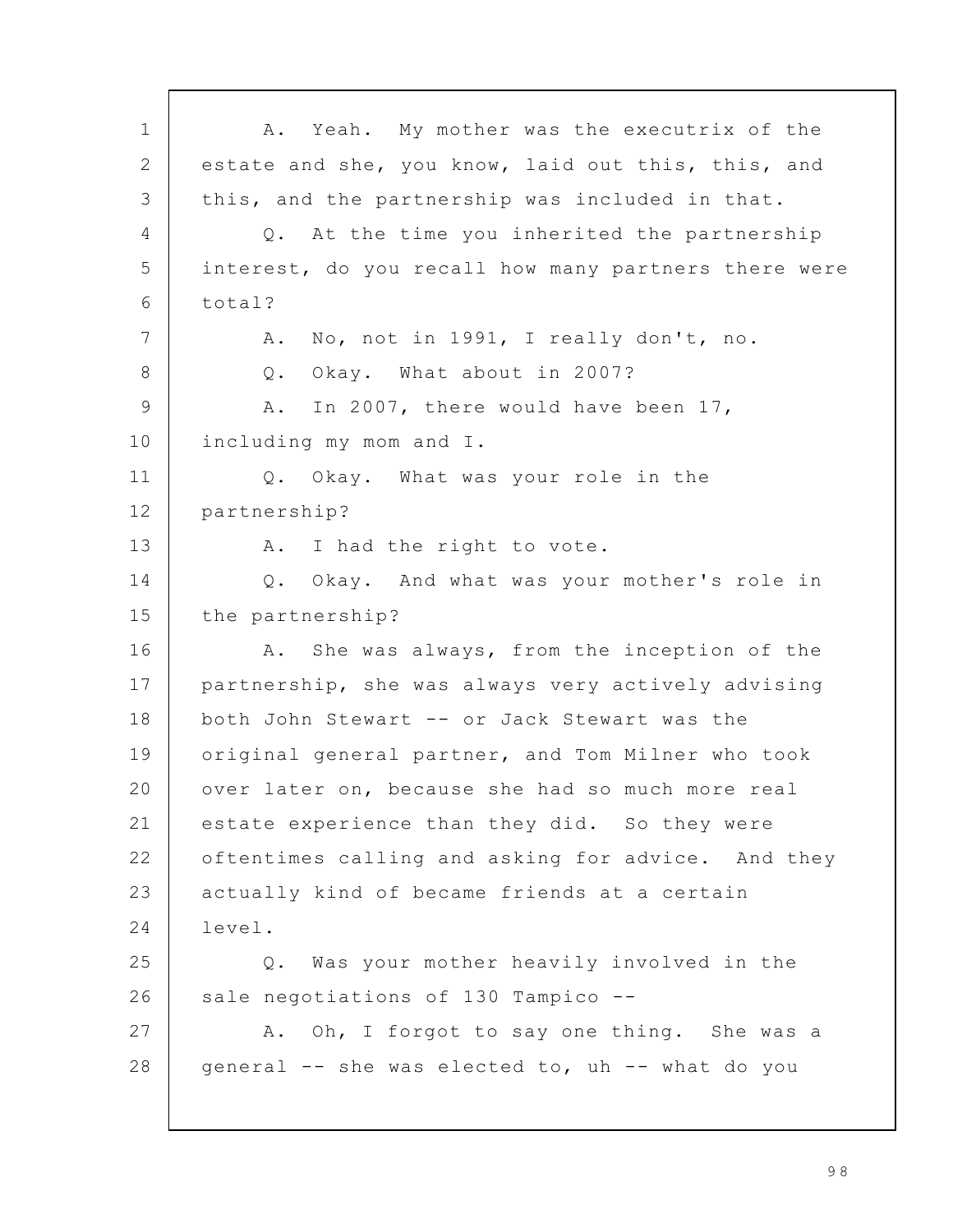call it? JUDGE GEARY: Board? MS. MITCHELL: Executive board, yeah. And that was during the sale. BY MS. WEED: Q. Was she heavily involved in the sale negotiations for 130 Tampico Way? A. Indeed she was. Q. Did you trust your mother's judgment and expertise in handling the negotiations? A. Absolutely. Q. When did you become aware that the partnership was intending to sell 130 Tampico? A. You know, I don't really remember a specific date. I'm sorry. I can't really recall. It would have been pretty early on before the sale. Maybe as early as 2003. I'm going to say 2003. Q. Is there any document you can refer to that might help refresh your recollection? A. Yes. There might be some of the exhibits. Q. I'm going to refer you to Exhibit 41, Appellant's Exhibit 41. A. Okay. Q. Please review the document. A. Okay. Q. Have you seen this document before? A. Yes, I have. 1 2 3 4 5 6 7 8 9 10 11 12 13 14 15 16 17 18 19 20 21 22 23 24 25 26 27 28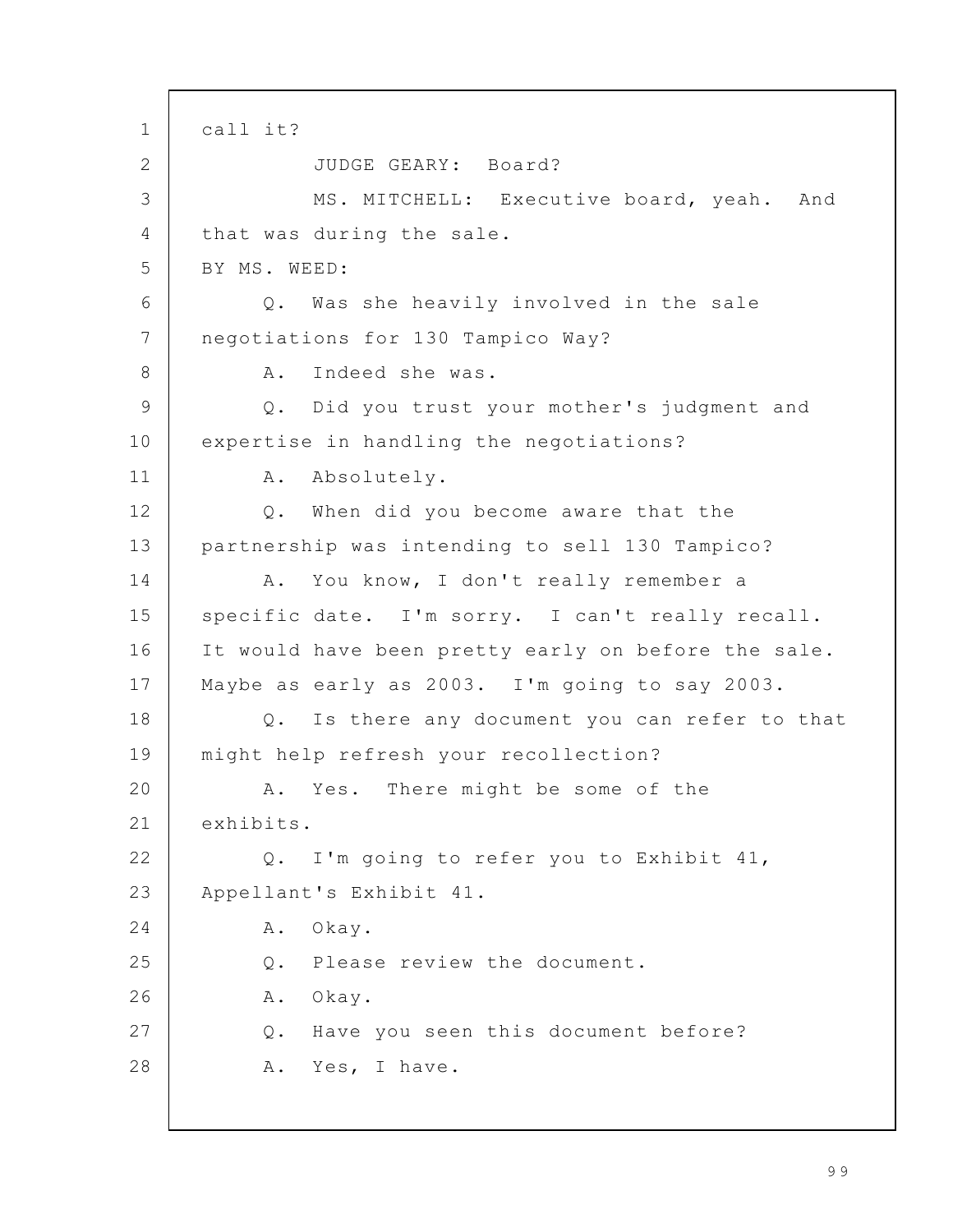Q. What is your understanding of what this document indicates? A. This would have been our general partner Tom Milner, and he would have been e-mailing to everyone that our tenant who had been there for so many years, they're PTLA, they were not -- they basically were not doing well. And they had put some things out on the table like didn't want to partner with them, didn't want to do -- some other changes in how our relationship was. None of the partners were interested in becoming ownership partners and being a kind of outside venture with PTLA. Basically they also were bringing to our attention that there was really like a lot of capital improvements, kind of a big number. JUDGE STANLEY: Ms. Mitchell, I'm sorry to break your flow. But you have a very quick speech pattern. MS. MITCHELL: Oh, I'm so sorry. I'm so sorry. Okay. JUDGE STANLEY: And when you're looking down it's harder to hear your words. MS. MITCHELL: Okay. PTLA had basically asked us for more funding for capital improvements, and none of that was a very exciting thing to hear. Then at that point people -- I think that was when the sale probably came to, you know, my 1 2 3 4 5 6 7 8 9 10 11 12 13 14 15 16 17 18 19 20 21 22 23 24 25 26 27 28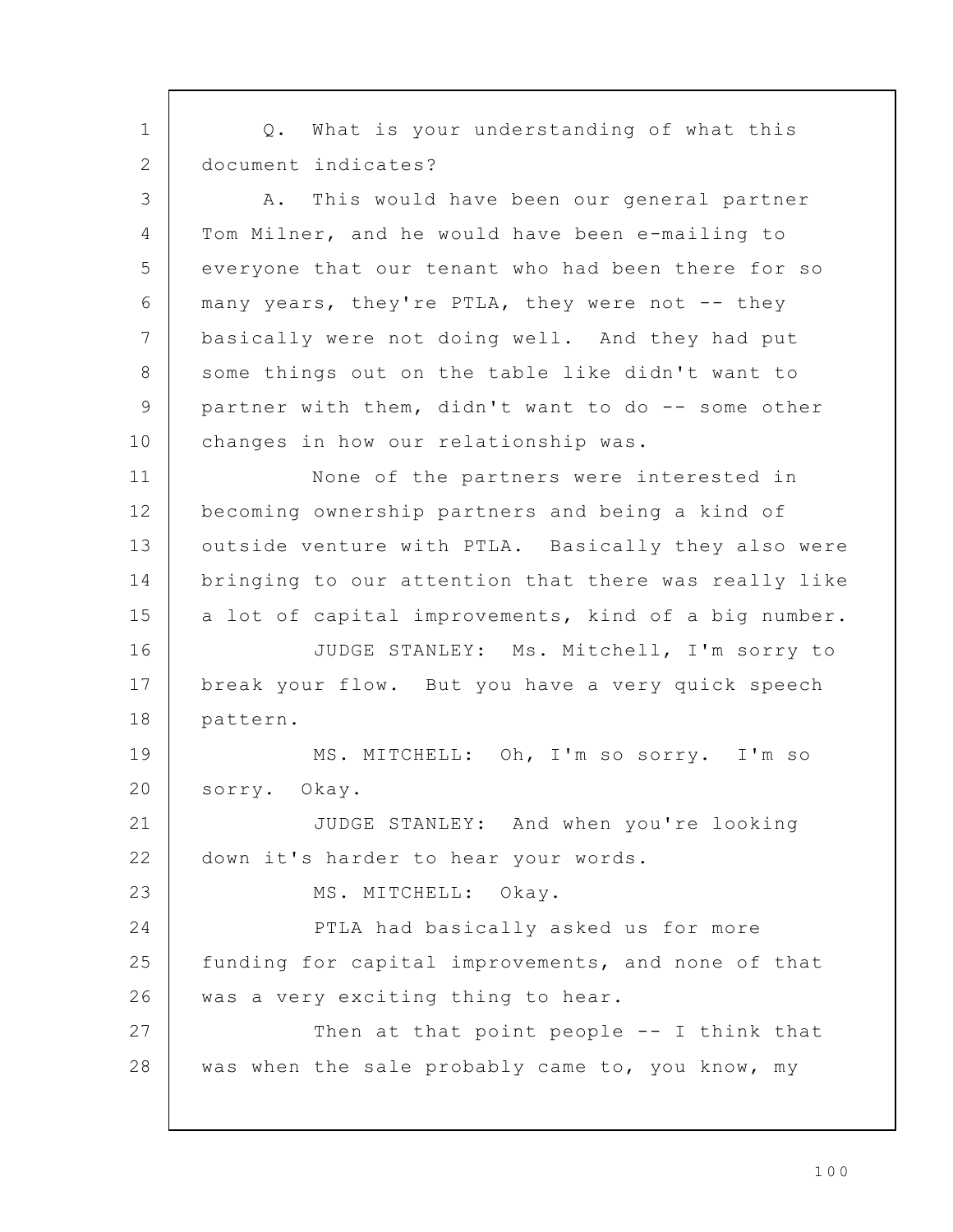attention, because I know my mom was looking into getting an appraisal. You know, she basically was in charge of that end of it. BY MS. WEED: Q. Okay. And what is the date of that document? A. It's December 7, 2004. Q. All right. And can you please refer to Exhibit 42? A. Okay. Q. Can you -- do you recognize this document? A. Yes. Q. And can you briefly indicate to us what it indicates -- what your understanding is that this document indicates? A. Okay. Let me just read over it just for a second. Okay. So this is just an update from Tom Milner to the partners. And what he is saying is that my mom was doing a little reconnaissance, kind of, contacting PTLA to confirm that they were still in negotiations with John Muir because that's kind of where they were thinking of heading and we needed to know that that was actually still a thing. Q. What do you mean heading to John Muir? A. They were in negotiations to leave a section of a building that was under the umbrella of 1 2 3 4 5 6 7 8 9 10 11 12 13 14 15 16 17 18 19 20 21 22 23 24 25 26 27 28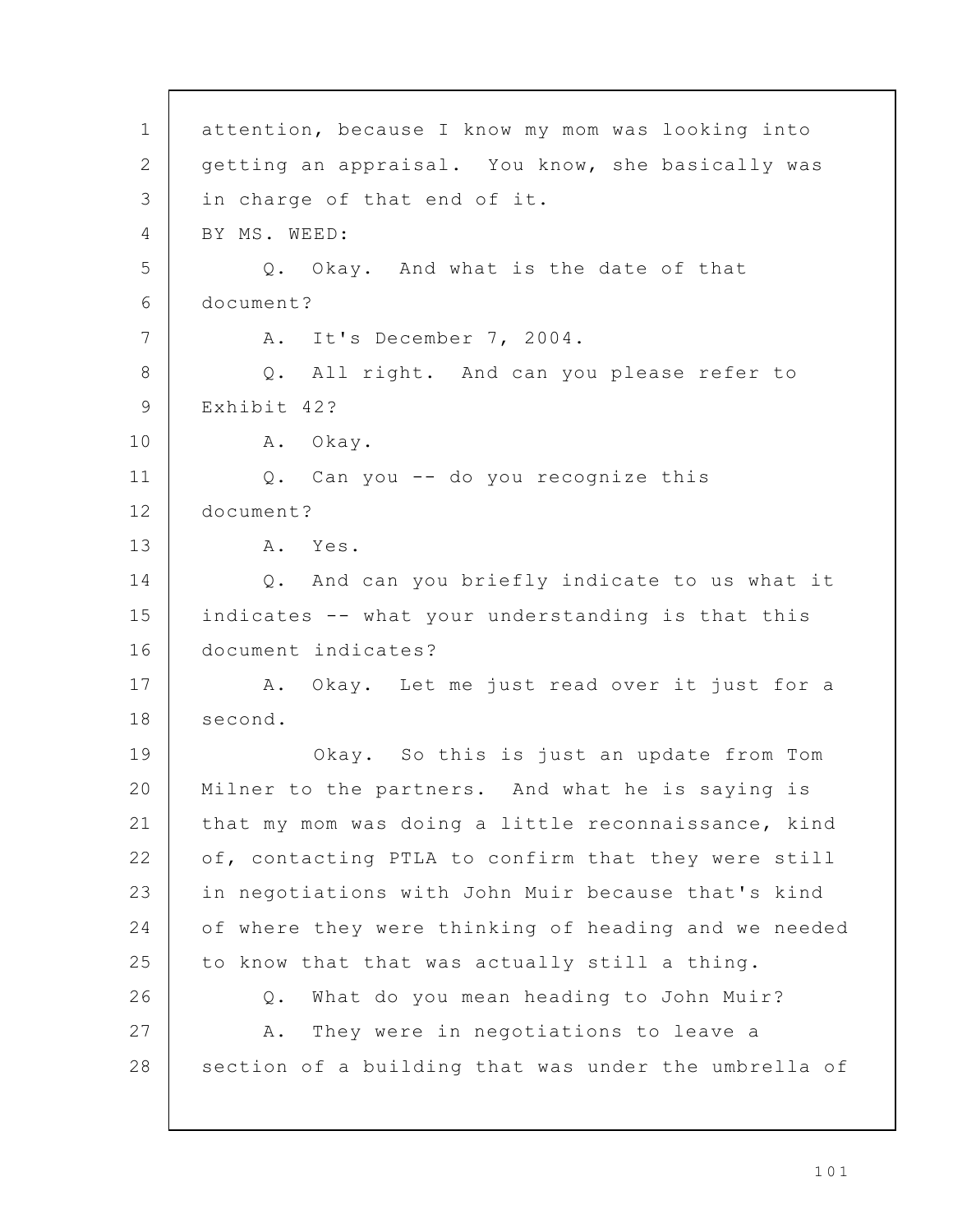the John Muir system, and they were pretty serious about it. I mean they were -- they actually had approached Kaiser and Kaiser turned them down. But John Muir was entertaining an idea of having an independent sort of assisted care facility within their system. And as long as they were still in negotiations with John Muir, it was not -- that's the writing on the wall. I mean they're not going to stay with us. Q. You mean the current tenant? A. Yeah, PTLA was our tenant. Q. Okay. A. And so other than -- I mean there's a little aside about people were confused about when the lease was up. That needed to be checked on because they wanted out. It does mention my mom was opposed to selling unless there was no other option. She wasn't selling like a turnover property generally. Q. And what is the date of this document? A. This document is -- it's kind of hard to read that date, but it looks like December of 2003. Q. Okay. If you recall, when did you first convey your intent to conduct a 1031 exchange to the partnership? A. Again, I just don't know of an exact date, other than to say that it was always my intention to 1 2 3  $\Delta$ 5 6 7 8 9 10 11 12 13 14 15 16 17 18 19 20 21 22 23 24 25 26 27 28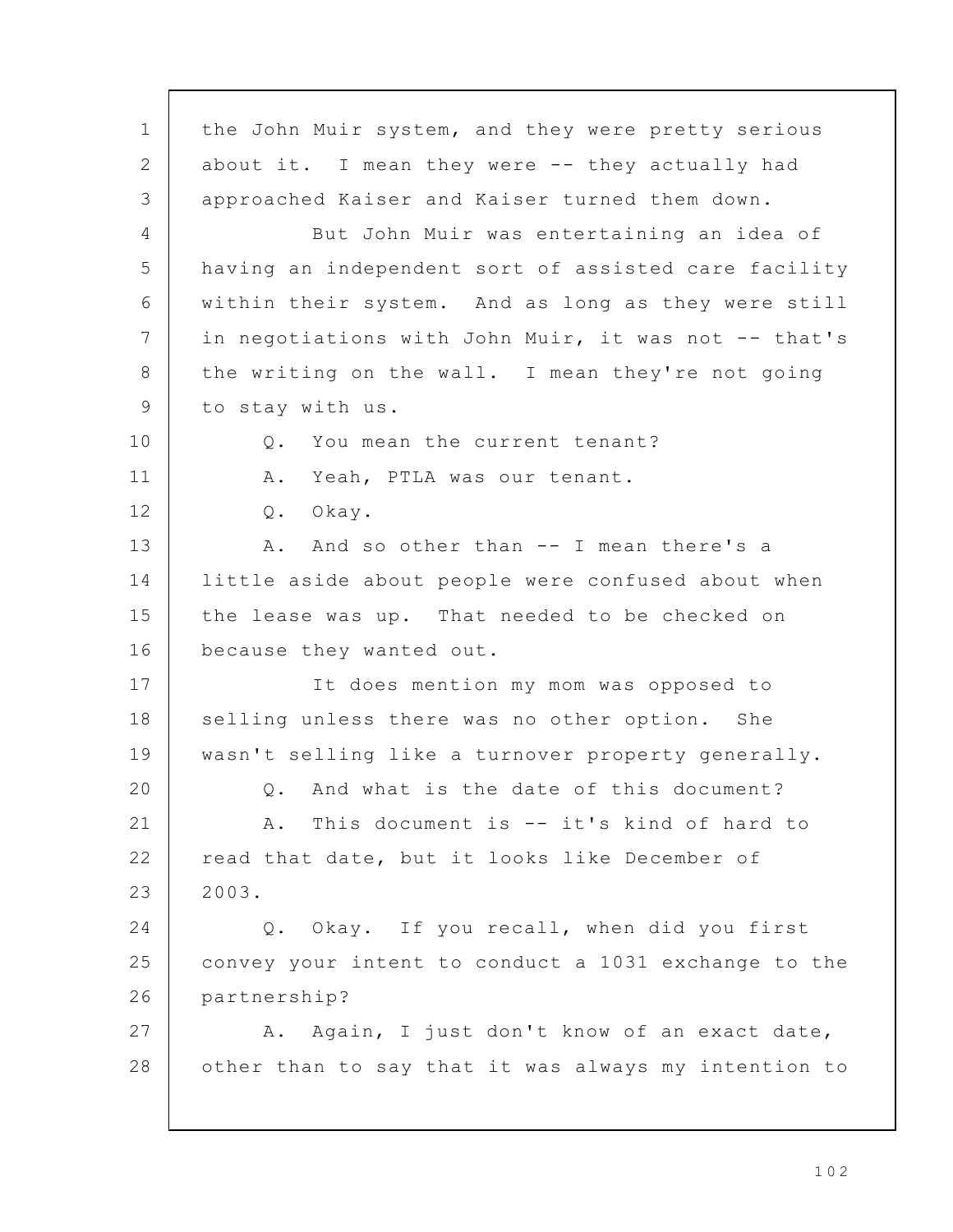conduct a 1031 because I don't do business any other way and have never done. Q. To whom did you convey your intent? A. This would have been our counsel, Richard Goodman. I spoke with Tom Milner. The real estate agents that we need to have us help target properties, both in Arizona and in California; that would be John Vickers in California and John Miller in Arizona, and he's someone we eventually went with. Q. Okay. If you know, when did the partnership become aware of your intent to conduct a 1031 exchange? A. Again, I don't know an exact date. Chances are it would have been Tom Milner saying something to them. I don't remember meetings with them. I think all this stuff happened with e-mail. So it would have probably been an e-mail that went out. But it was early on. Let me -- may I refer to my notes? Q. If it would refresh your recollection and Judge Stanley approves. JUDGE STANLEY: Certainly. I don't hear any objections. MR. CORNEZ: Well, what notes are these? MS. MITCHELL: I just have a timeline. JUDGE STANLEY: So is that an objection, Mr. Cornez? 1 2 3  $\Delta$ 5 6 7 8 9 10 11 12 13 14 15 16 17 18 19 20 21 22 23 24 25 26 27 28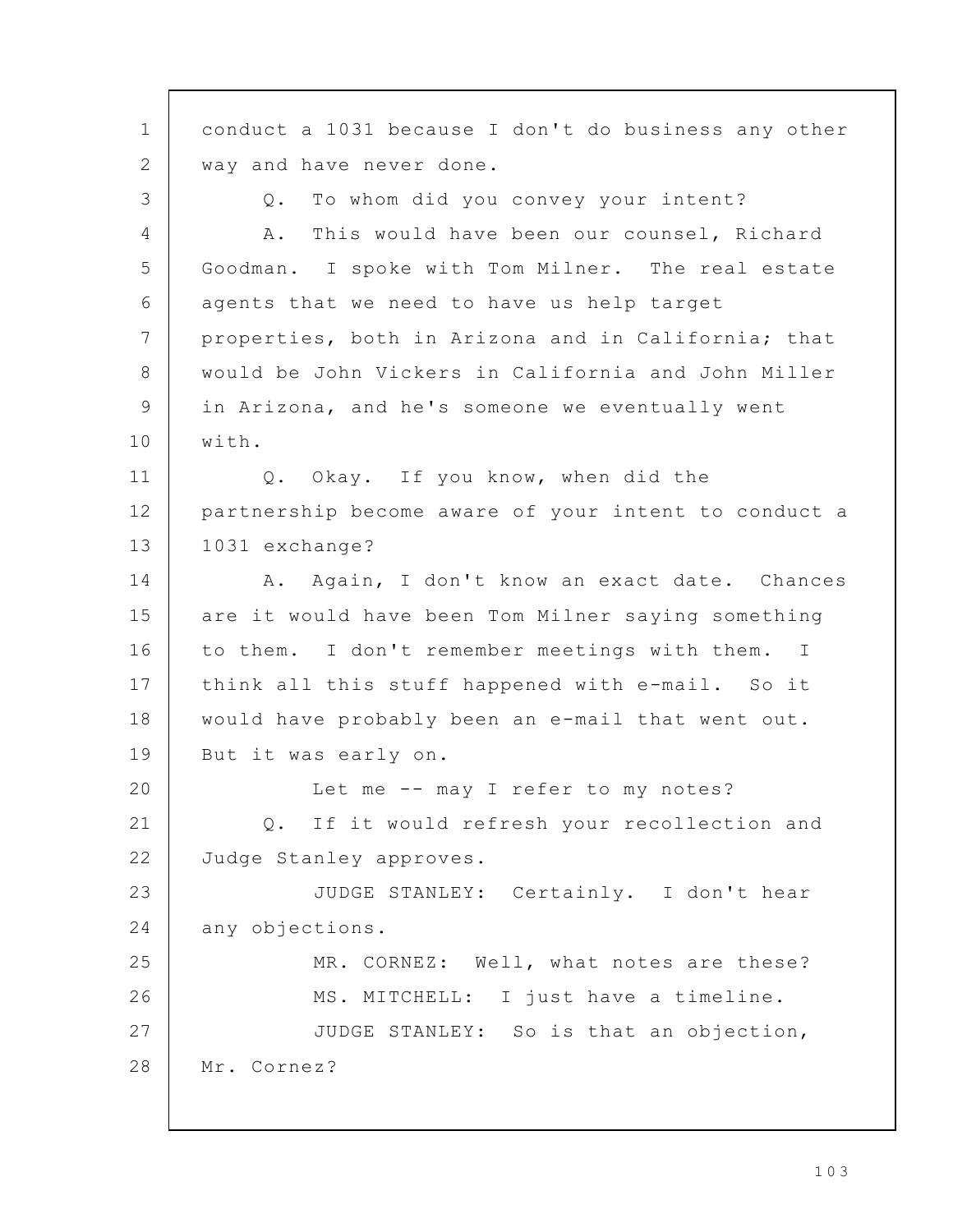If somebody refers to a document to refresh their memory, the other party has the right to at least see what -- to what she's referring. So if you want to see that -- MR. CORNEZ: I would like to see it. JUDGE STANLEY: Would you mind just passing that over so they can see to what you're referring? MS. WEED: To the extent that this could contain some attorney-client privilege, though, how would that be handled? JUDGE STANLEY: Well, does the document to which she's referring, is that -- are you claiming that that's a privileged document? MS. WEED: There are attorney notes on there, yes. So to the extent that the attorney notes cannot be redacted, I don't think that, as a privileged document, that they have a right to see it if she's fully using it to refresh her recollection and it's not an admitted document. JUDGE STANLEY: Well, so under typical civil law evidence rules they would have the right to see to what she's referring. Since this is an administrative hearing and we like to give leeway to people, I would think that if you'll accept her description of it, of what she's referring to, would that satisfy the Franchise Tax Board? MR. CORNEZ: I would reserve, until I hear 1 2 3 4 5 6 7 8 9 10 11 12 13 14 15 16 17 18 19 20 21 22 23 24 25 26 27 28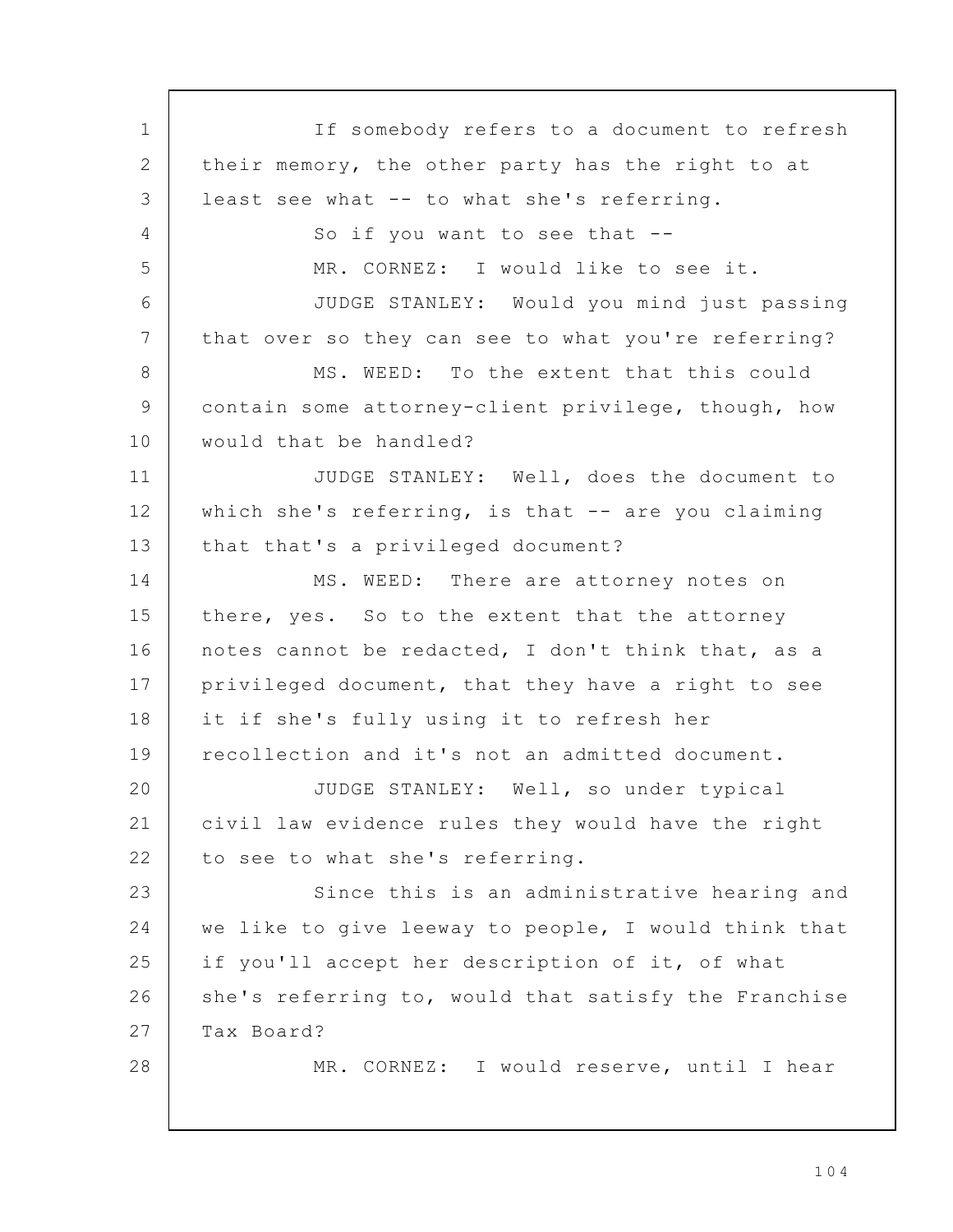the answer, to know whether I would object or not. JUDGE STANLEY: Okay. MS. WEED: So she's not going to read any of it into testimony. I think she just needed to refresh her recollection based on her notes she prepared to testify today. JUDGE GEARY: May I ask a question? Could she refresh her recollection by reference to one of the exhibits that's already been admitted? Counsel? MS. WEED: One moment, please. JUDGE GEARY: Okay. While you're looking, Counsel, I believe you indicated that the document's not being admitted. But it is a document that has to be produced; if the witness's making reference to it to refresh her recollection, it has to be produced for counsel for his review. And it looks to me -- I'm not speculating, but it looks like she's reading questions and answers. Do you want -- if you want her to use that to refresh her recollection, be prepared to produce it for counsel. MS. WEED: Okay. Understood. BY MS. WEED: Q. Okay. So without referring to your notes and if you know, when did the partnership become aware of your intent to conduct a 1031 exchange? 1 2 3 4 5 6 7 8 9 10 11 12 13 14 15 16 17 18 19 20 21 22 23 24 25 26 27 28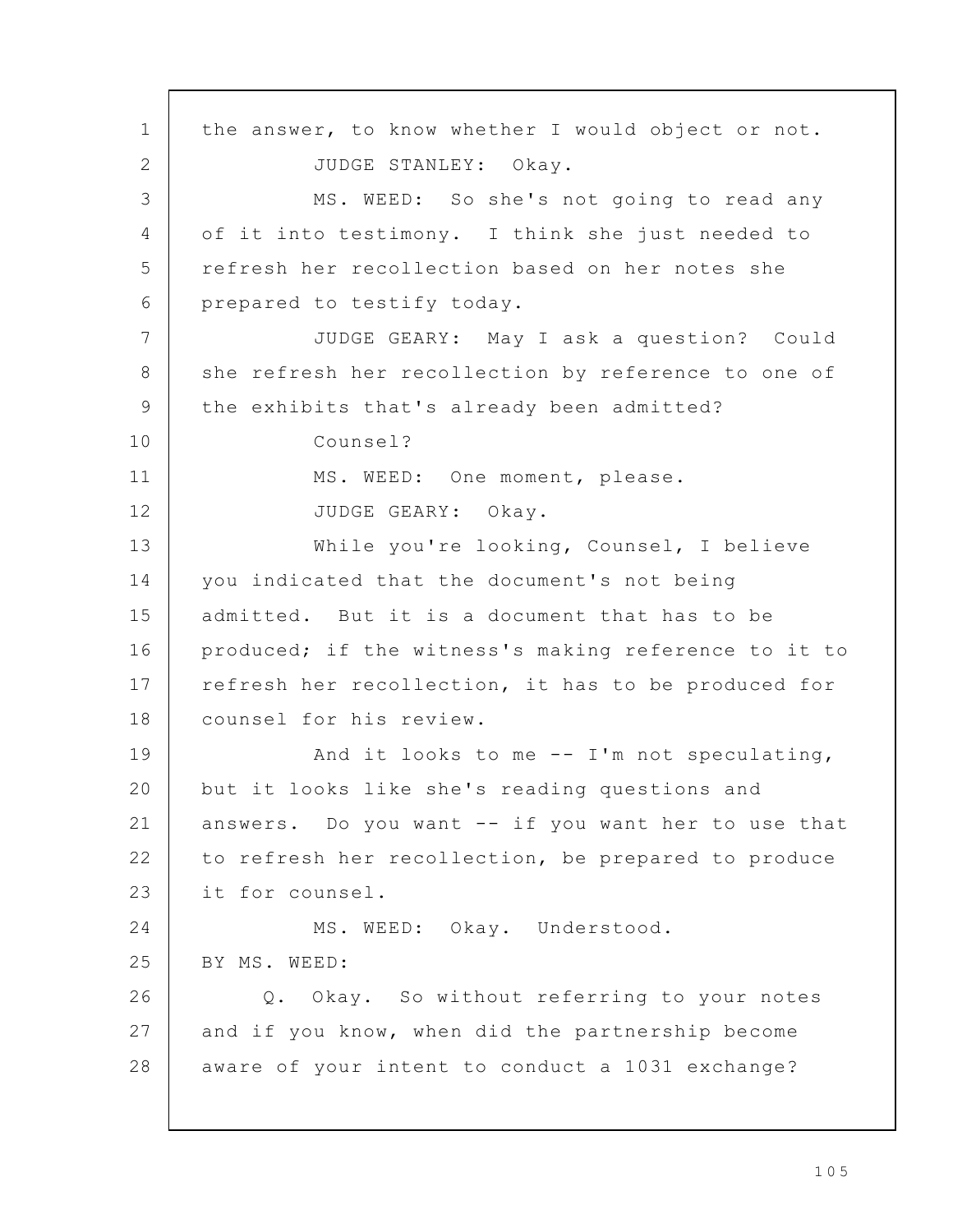A. I can't give you an exact date, but I do know that there are in existence e-mails where general partners mention to the partners that Caroline -- there's a discussion of a 1031 exchange, and that goes back to well before the close of escrow, possibly even back to even a year before. I know there's documents somewhere in that pile that have reference, but I can't tell you an exact date off the top of my head. Q. Once you were made aware of the sale did you have the intent to do a 1031 exchange? A. Absolutely. Q. Was it always your intent to have the partnership buy you out once you were aware of the intent to sell? A. Yes. Q. Why? A. Because we wanted to continue to have an investment that grows. Our income stream was really what we lived on. We didn't live off of capital that you generate from flipping this building. That wasn't a thing for us. Q. Okay. Was there an order to exchange the property? A. Yes. Q. Do you know if the partnership ever agreed to extend the escrow period and date of closing in this transaction? 1 2 3 4 5 6 7 8 9 10 11 12 13 14 15 16 17 18 19 20 21 22 23 24 25 26 27 28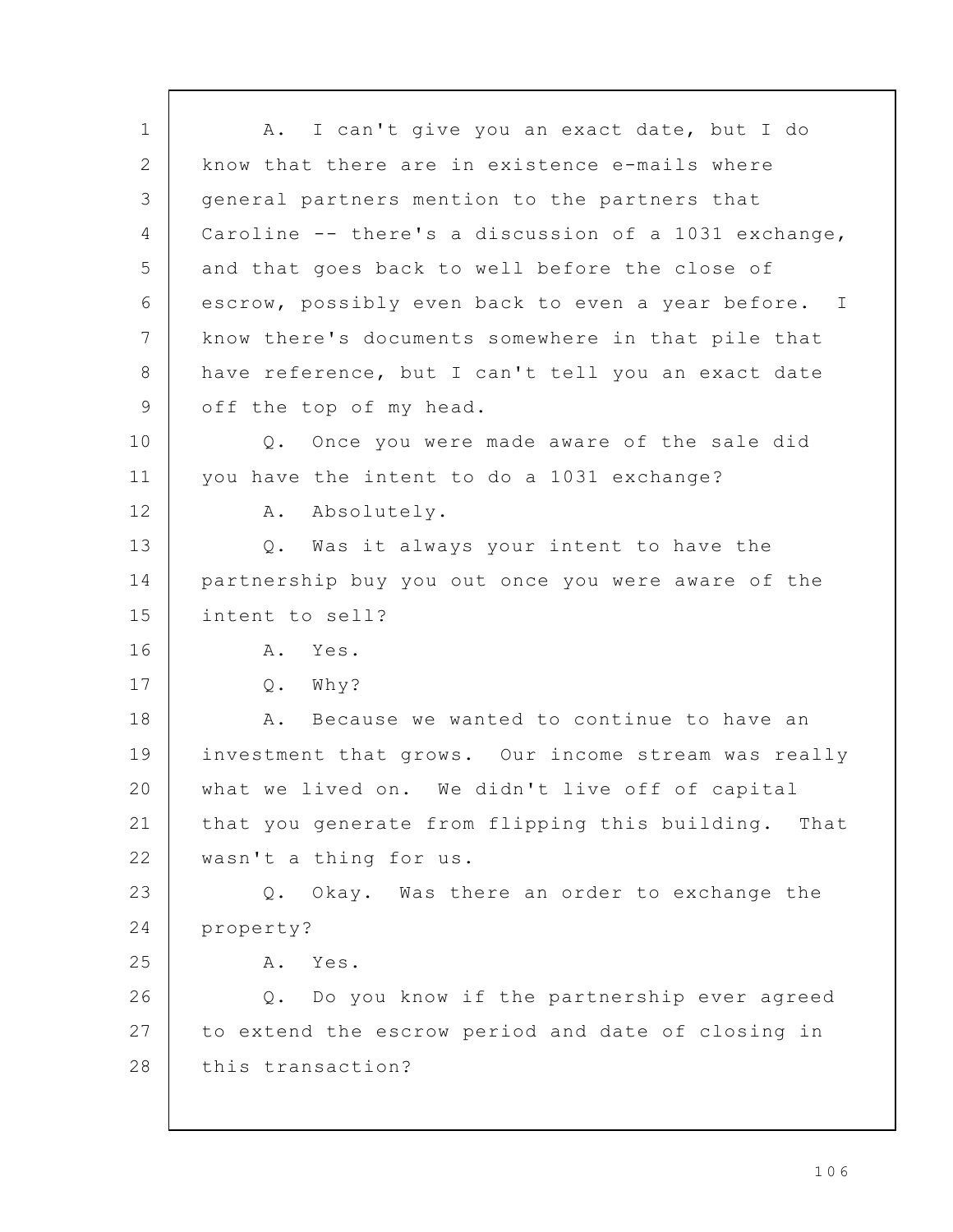A. Yes, it did. Q. Okay. How do you know? A. There is a Counter-offer to a Counter-offer, maybe even to a Counter-offer that has that as a stipulation. And that -- I do know the date of that document. It's February of 2007. Q. Can you please refer to what has been admitted as Respondent's Exhibit C? A. Exhibit C? Q. Just review it. Do you recognize this document? A. You mean their exhibition list? Q. Exhibit C. A. Oh, I'm sorry. I was reading the wrong thing. Oh, yeah. Yeah. Sorry. Q. And what does this document indicate to you? A. This is the Counter-offer to the Counter-offer. Q. Okay. And what was your understanding of why this Counter-offer was made? A. Well, because we needed to extend the closing to be able to effectively do our 1031. Q. Okay. To the best of your recollection, did Tom Milner ever notify the partners that you intended to do a like-kind exchange? A. Absolutely not. Q. Were you a named seller on the escrow 1 2 3 4 5 6 7 8 9 10 11 12 13 14 15 16 17 18 19 20 21 22 23 24 25 26 27 28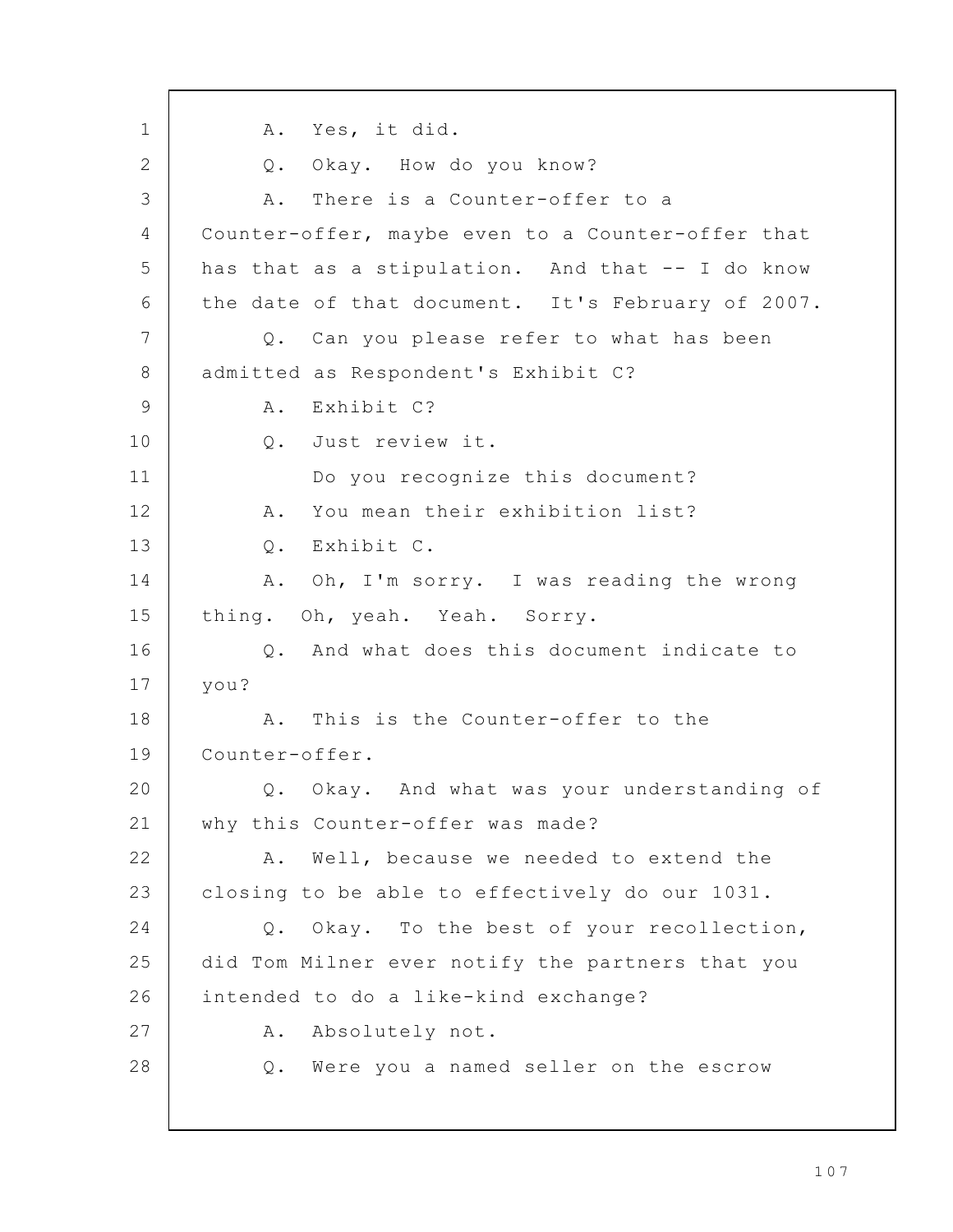statement? A. Yes. Q. Do you know who else was named as a seller on the escrow statement? A. Caroline Mitchell and Con Med. Q. And yourself, correct? A. Yeah. Me and my mom and Con Med. Q. Did you understand that having your name listed on the closing statement would make you civilly liable as an individual for any issues arising from the actual sale? A. Yes. Q. Did you pay any of the closing costs or escrow fees? A. Yes. Q. Prior to the time 130 Tampico Way was sold, did you record a Deed from the partnership to yourself? A. Yes. Q. Do you recall if a transfer tax was paid at this time? A. Yes, there was. Q. Was a Deed recorded from you to the buyers of 130 Tampico Way? A. Yes. Q. Do you recall who was listed on the Deed? A. All of us or just the sellers? Q. In connection with the transfer of your 1 2 3 4 5 6 7 8 9 10 11 12 13 14 15 16 17 18 19 20 21 22 23 24 25 26 27 28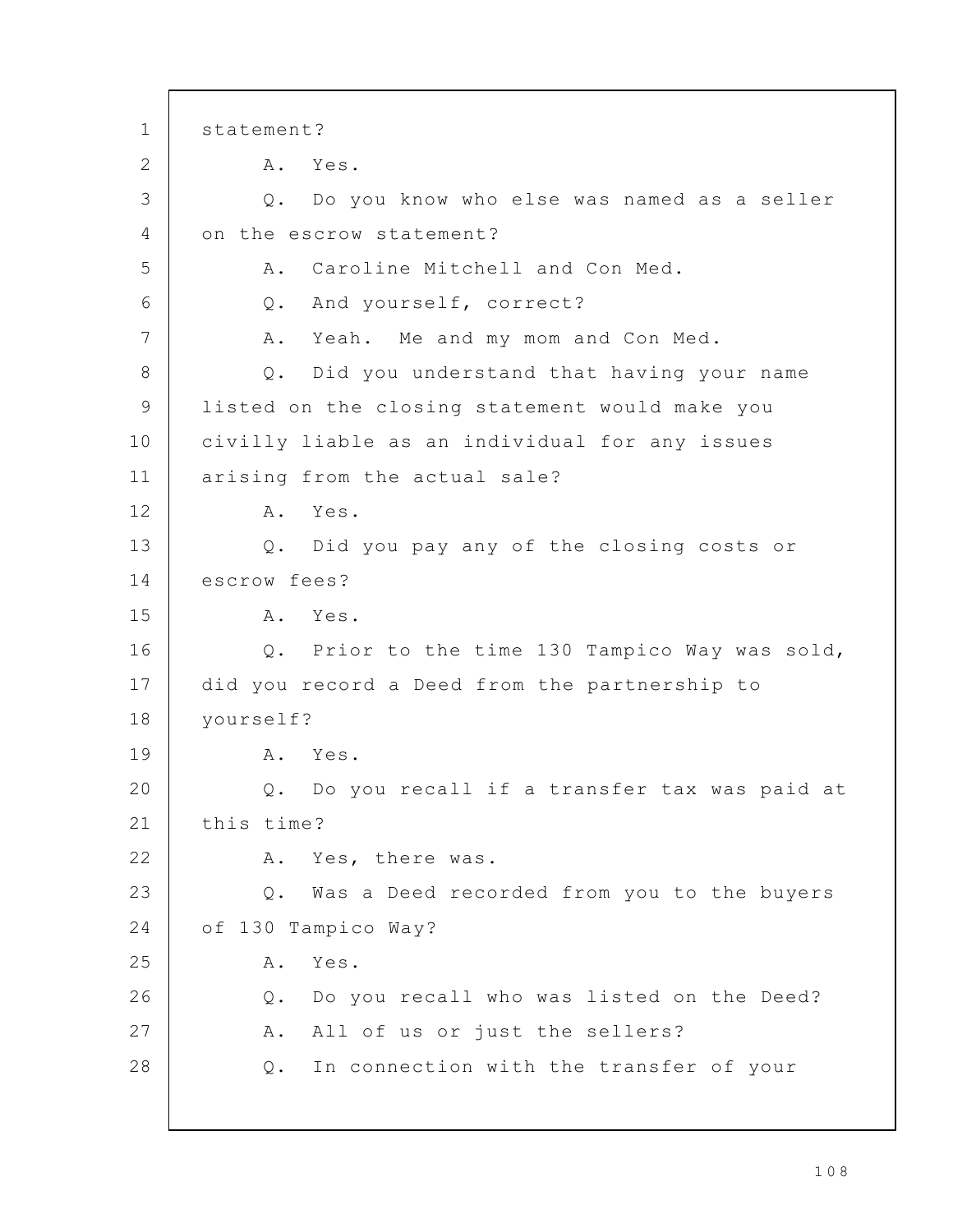interest. A. Well, my mom and I were listed as the sellers. And the buyers were -- the PTLA had changed into another entity to buy the property, so it was -- they were calling themselves Tampico Investors and Meadow Investors, LLC. Q. Okay. Did you ever believe redeeming your partnership interests and exchanging it under 1031 as an individual would allow you to potentially avoid paying tax? A. No. Q. If you could please refer to Appellant's Exhibit 5. A. Appellant. That's this? That's me. Exhibit 5. All right. Yes, I'm looking at it. Q. Have you seen this document before? A. I have. Q. Did you prepare it? A. Did I prepare it? Q. Yes. A. No. Q. Who did? A. Armanino in Walnut Creek. JUDGE STANLEY: Excuse me. I didn't hear. MS. MITCHELL: Armanino. It's a CPA firm. Armanino, A-r-m-i-n-i-n-o. 1 2 3 4 5 6 7 8 9 10 11 12 13 14 15 16 17 18 19 20 21 22 23 24 25 26 27 28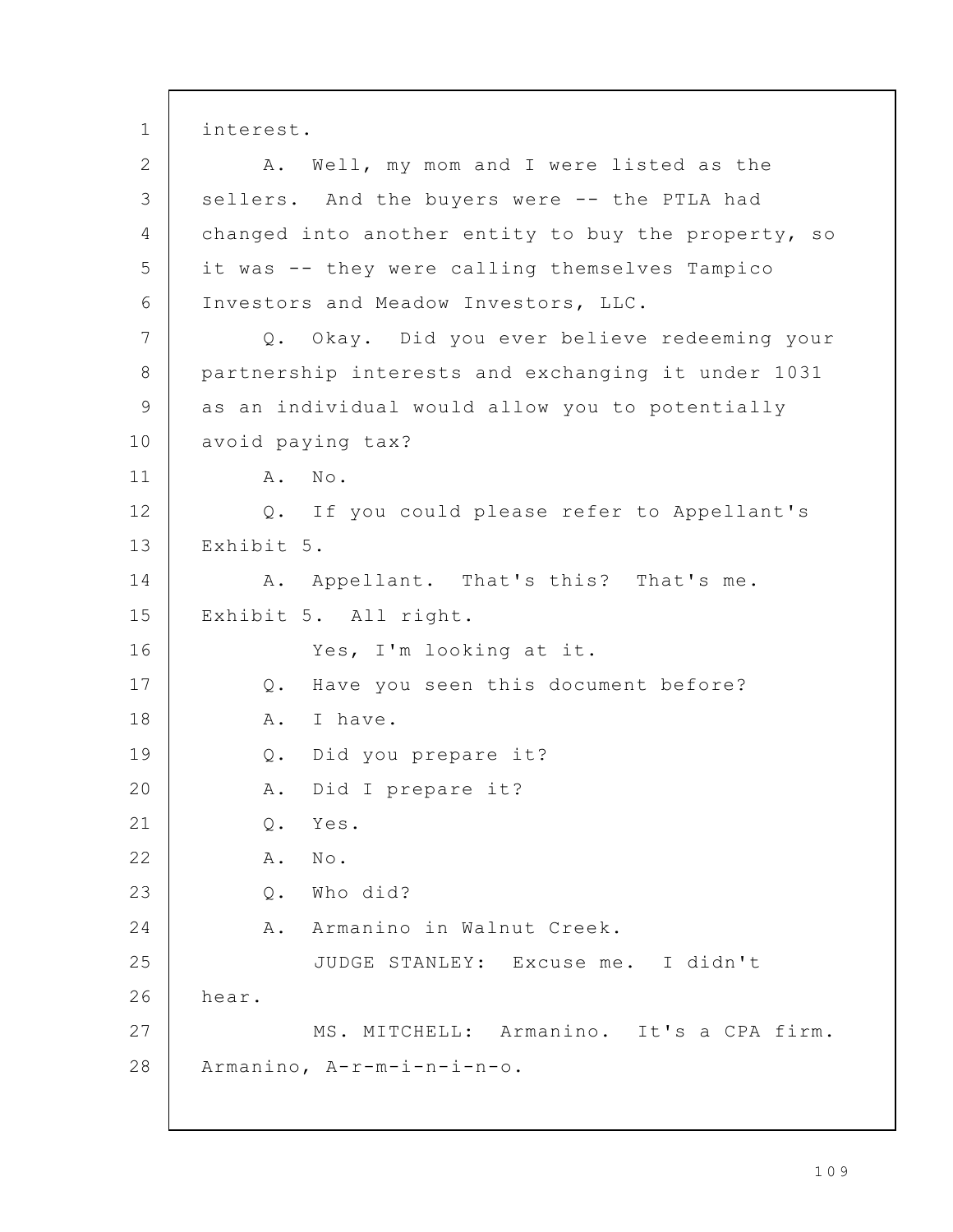MS. WEED: A-r-m-a-n-i-n-o. JUDGE STANLEY: Ms. Mitchell, I'm going to just ask you to try to slow down again. MS. MITCHELL: I'm so sorry. JUDGE STANLEY: You just normally talk, you normally talk in a fast pace. MS. MITCHELL: Yeah. JUDGE STANLEY: Especially when you're looking down at documents, it tends to trail off and it doesn't quite work. We can't hear you and get the full benefit of your testimony. MS. MITCHELL: I'm sorry. I'll do better. JUDGE STANLEY: Okay. Friendly reminder. MS. MITCHELL: I know. Thank you. BY MS. WEED: Q. So Exhibit 5, have you seen this document before? A. I have seen it. Q. You said you did not prepare it. You said Armanino did. A. Mm-hmm. Q. Did you review the document when they presented it to you, when they had completed it? A. Yes, I think I did. Q. Did you review it with the person who prepared it? A. You know, that part, I don't remember. 1 2 3 4 5 6 7 8 9 10 11 12 13 14 15 16 17 18 19 20 21 22 23 24 25 26 27 28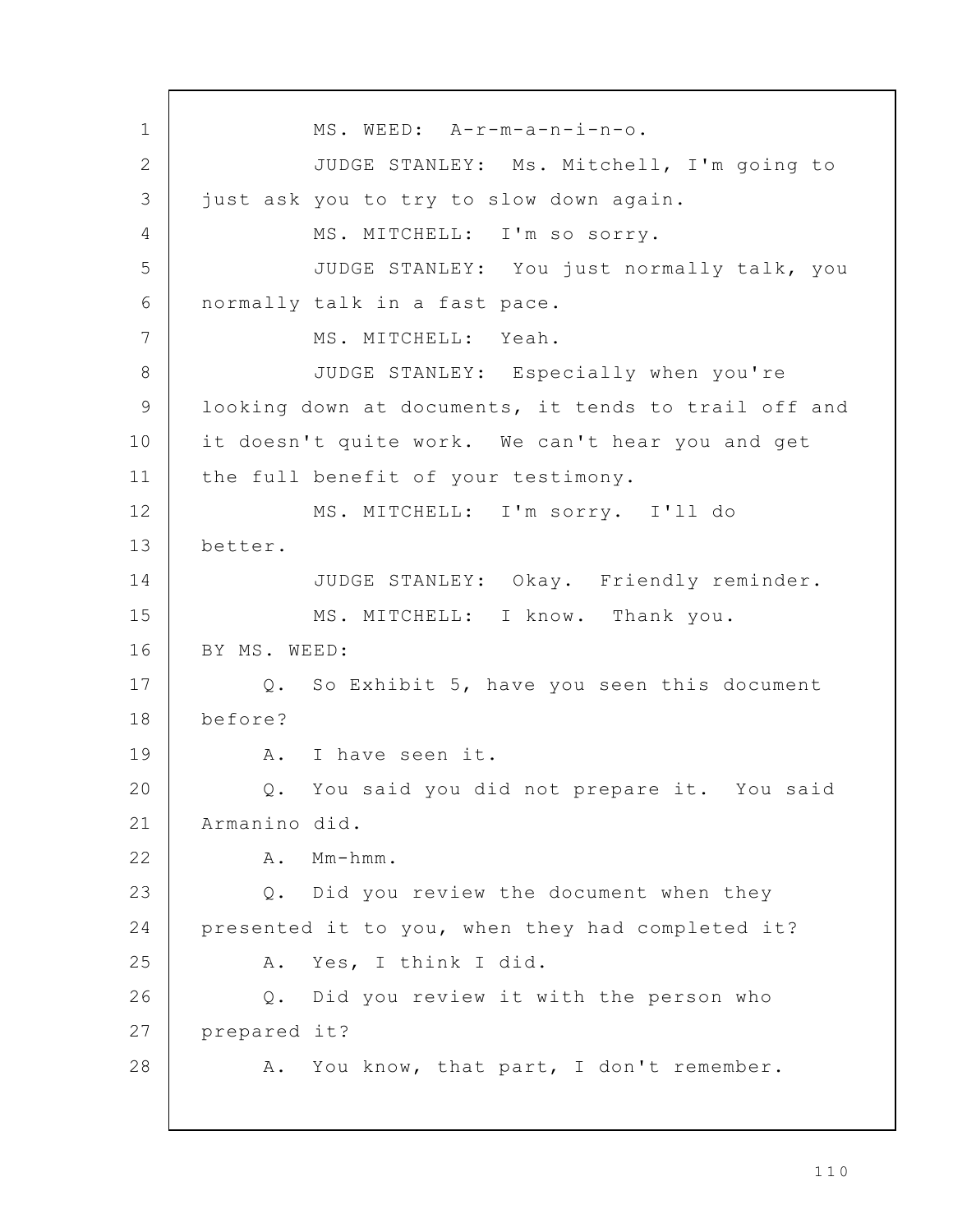Q. Okay. Do you know who you reviewed it with? A. It might have been my mom; she was the executrix of the estate. So I just don't know. I can't give you an answer on that. Q. Okay. So as you sit here today, do you understand what this document indicates? A. Well, I thought it meant the cash basis I had in Con Med, you know, the basis from when my aunt died. Q. Okay. A. And in this, it's so hard to read the date, when she died. But it was March, I know that. Q. Okay. JUDGE STANLEY: Ms. Mitchell, again, you looked down and I don't think I understood a word you just said in that last sentence. MS. MITCHELL: The first page of the exhibit has the date that I acquired the property, which would have been the date of my aunt's death. It's hard to read because the scan is not very good, but it says "1991," and it was March of 1991. BY MS. WEED: Q. And what is the title of this document? A. It says "Like-Kind Exchanges," and it says "Form 8824." Q. Okay. And so if you look at page 2, there are some numbers reported. Do you know what these 1 2 3 4 5 6 7 8 9 10 11 12 13 14 15 16 17 18 19 20 21 22 23 24 25 26 27 28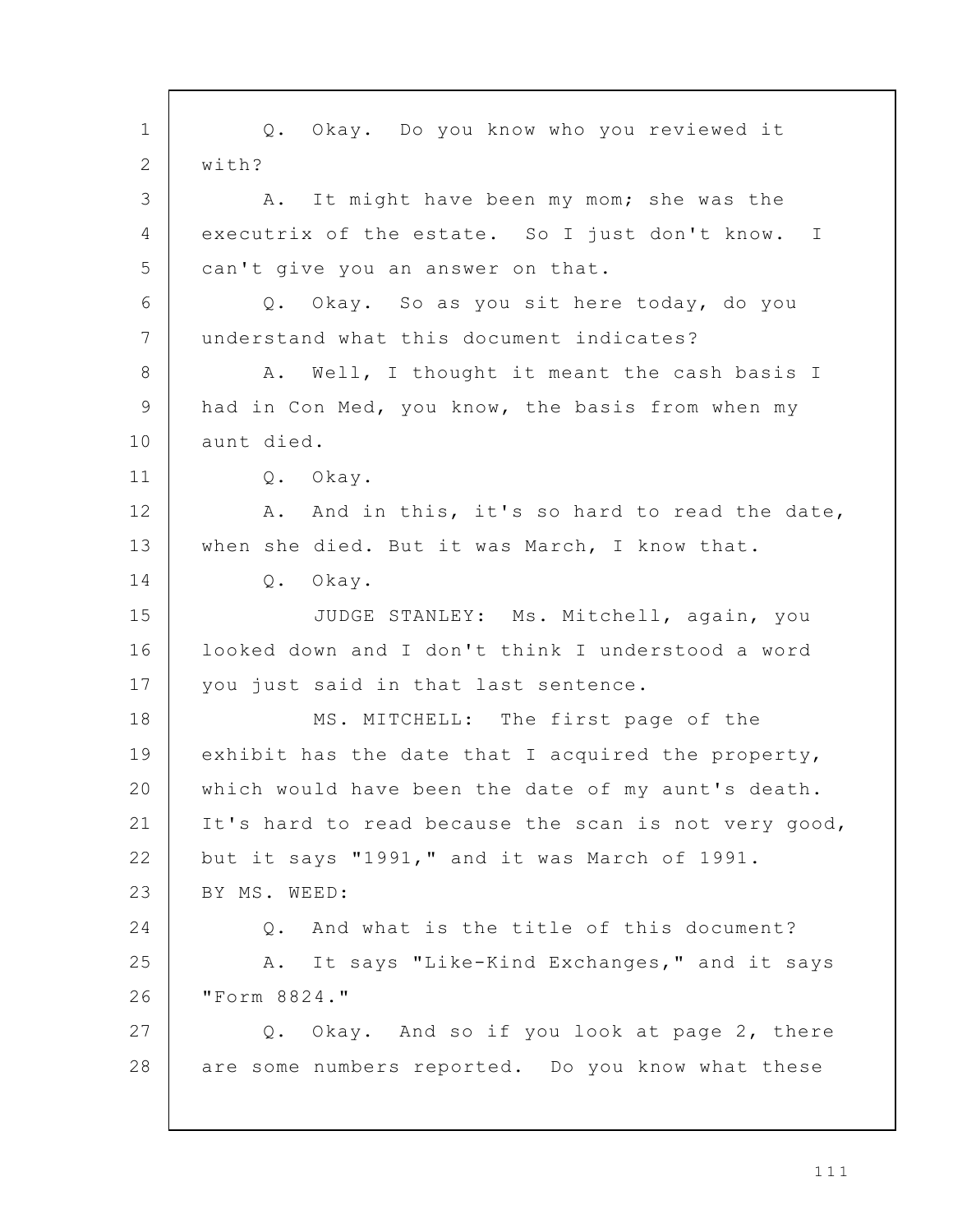numbers represent? A. I think I do, yes. Q. And what do you think these numbers indicate? A. Let me move that microphone. Okay, so the first number on line 16 is the -- I think that's the one we were buying, right? Not sure, but I'm thinking. The one on 18 would be the cash -- the basis for Con Med as it would have been on the 1991, you know, my aunt died. And the number below that is, you know, minus that. So what it says at the very bottom is that the new property that I'm going into, in spite of the fact that I'm paying this larger number up there, which normally means that would be your new basis since you just bought it, instead of it being the larger number, it's a smaller number because it's frozen in time. So no matter how much it appreciates or how much equity it ends up having in it, when you sell it your basis is still the number from 1991. So it's like it's frozen in time. Q. Okay. And can you refer to the last number indicated on that page? A. Yeah. Q. I think it's line 25. A. Yeah. Q. Do you have any understanding of what that 1 2 3 4 5 6 7 8 9 10 11 12 13 14 15 16 17 18 19 20 21 22 23 24 25 26 27 28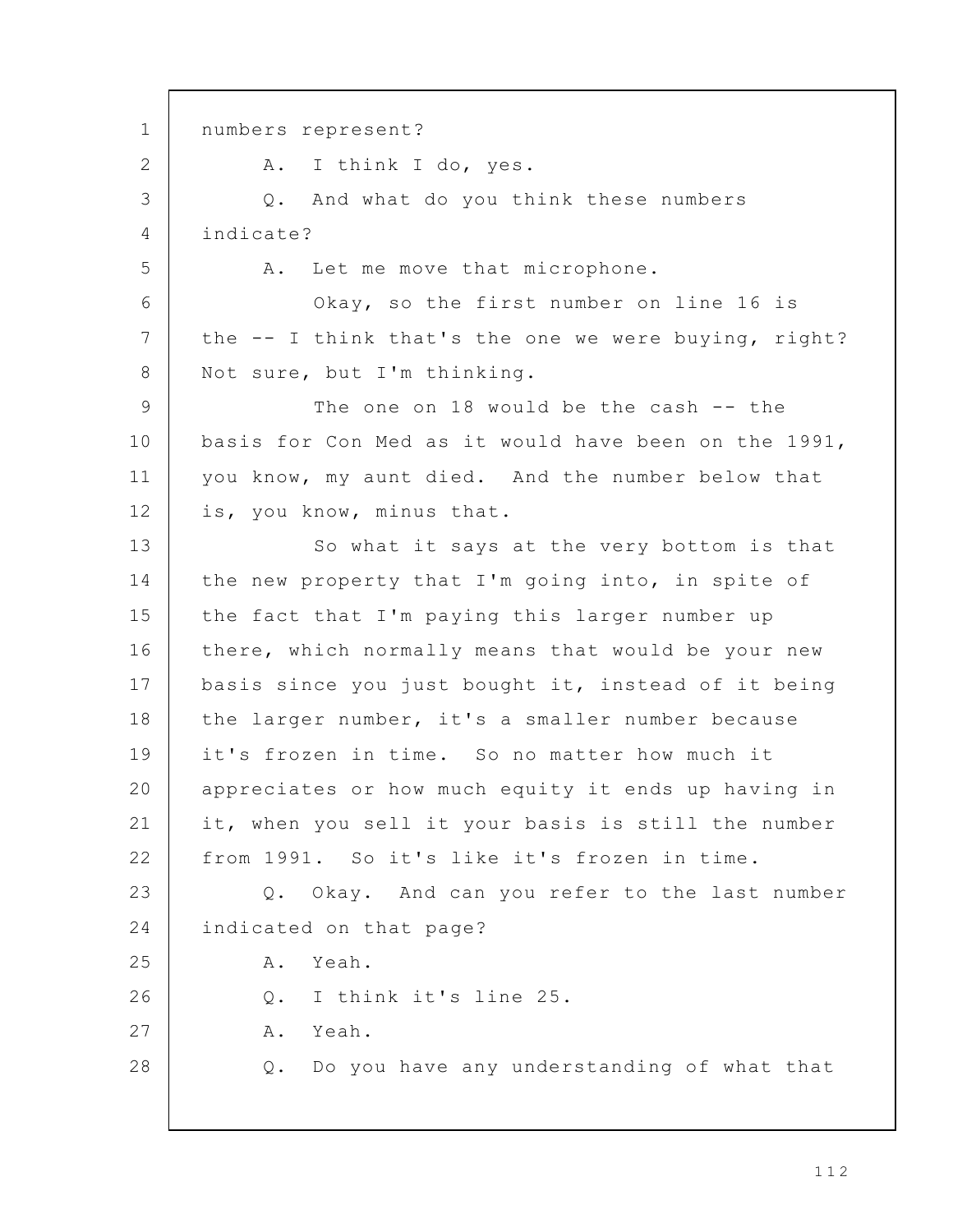indicates? A. Well, that would have been the value of the actual physical building at the time of my aunt's passing. Isn't that it? Right there? Q. I'm sorry. Line 24. A. Oh, line 24. That's the amount of what we would -- I mean that's what my part of the building would have been, minus the basis of Con Med. Q. And what do you mean by your part? A. Well, the building itself was bought by my mom and I. So this is half of it. We bought it 50/50. We exchanged into it 50/50, which is what we always tended to do. So that just represents my ownership of the 50 percent of the building that we're going to exchange into. Q. Okay. Are you aware that the FTB is claiming the cost basis of the property you exchanged is 29,395? A. I am well aware of that, yes. Q. Do you agree with this assertion? A. No. Q. Why do you disagree? A. Because I didn't sell a share of a partnership of -- a noncontrolling share of a partnership. I sold my equity in a building, in a physical building. Q. Do you have any evidence to support the fact that the basis the FTB asserted against you is 1 2 3 4 5 6 7 8 9 10 11 12 13 14 15 16 17 18 19 20 21 22 23 24 25 26 27 28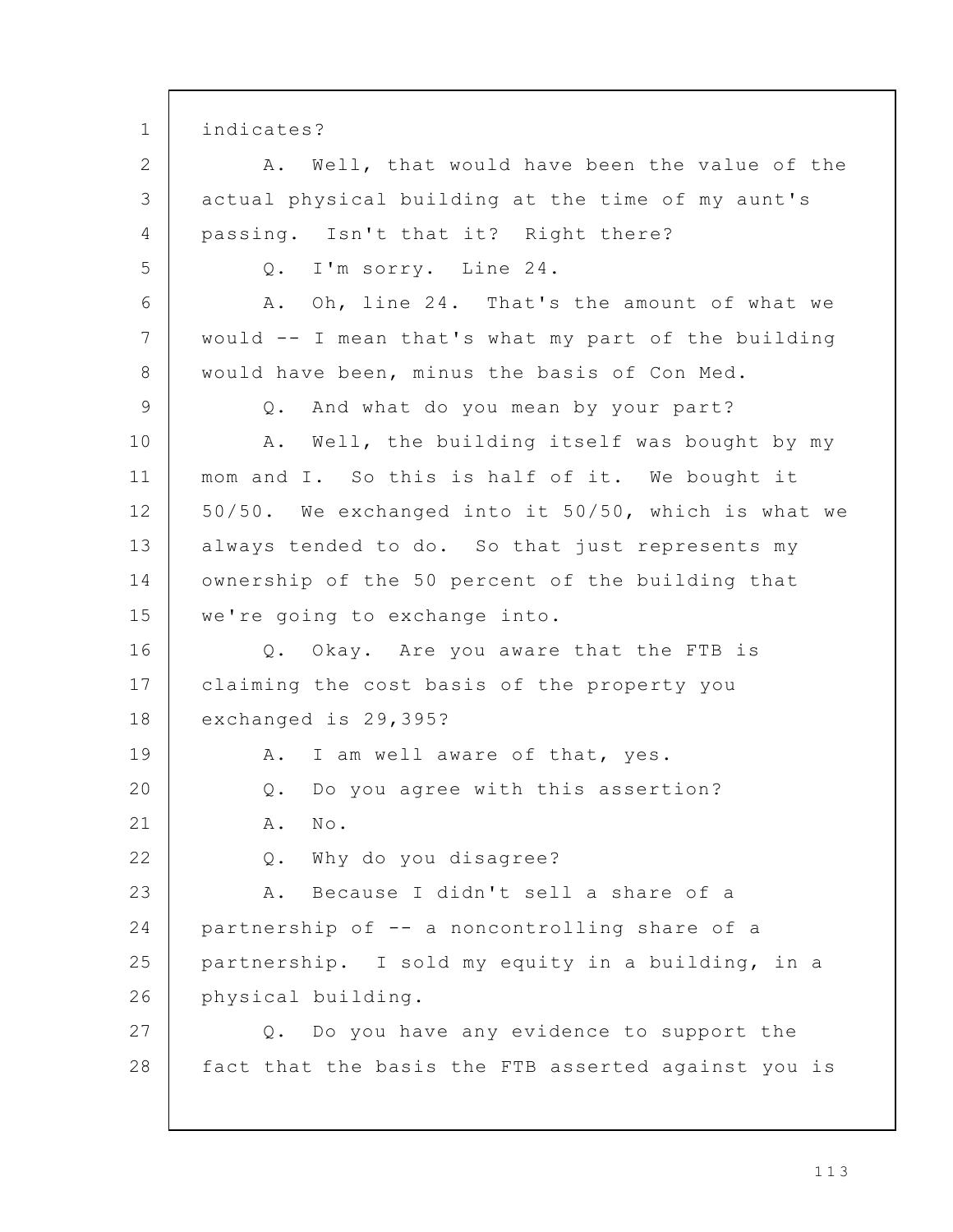incorrect? A. I don't think I do. Q. Okay. Would it refresh your recollection to refer to the retroactive appraisal you had done? A. Oh, God yes, of course. I'm so sorry, I apologize. Yes, of course I do. Q. It's okay. Do you need to refer to that? It's Exhibit 26. A. Yes. Q. And can you just briefly tell us why you obtained this retroactive appraisal to 1991? A. I couldn't find the original. Q. Okay. So you believe that there was an original appraisal done -- A. Mm-hmm. Q. -- close to 1991 at the time your aunt died? A. I know there was. Q. How do you know? A. Because I found all the others. Q. Okay. Is there any provision in the Partnership Agreement that indicates an appraisal would have been done? A. Uh-huh. There is a clause in the agreement that if somebody dies -- actually, there's kind of 1 2 3 4 5 6 7 8 9 10 11 12 13 14 15 16 17 18 19 20 21 22 23 24 25 26 27 28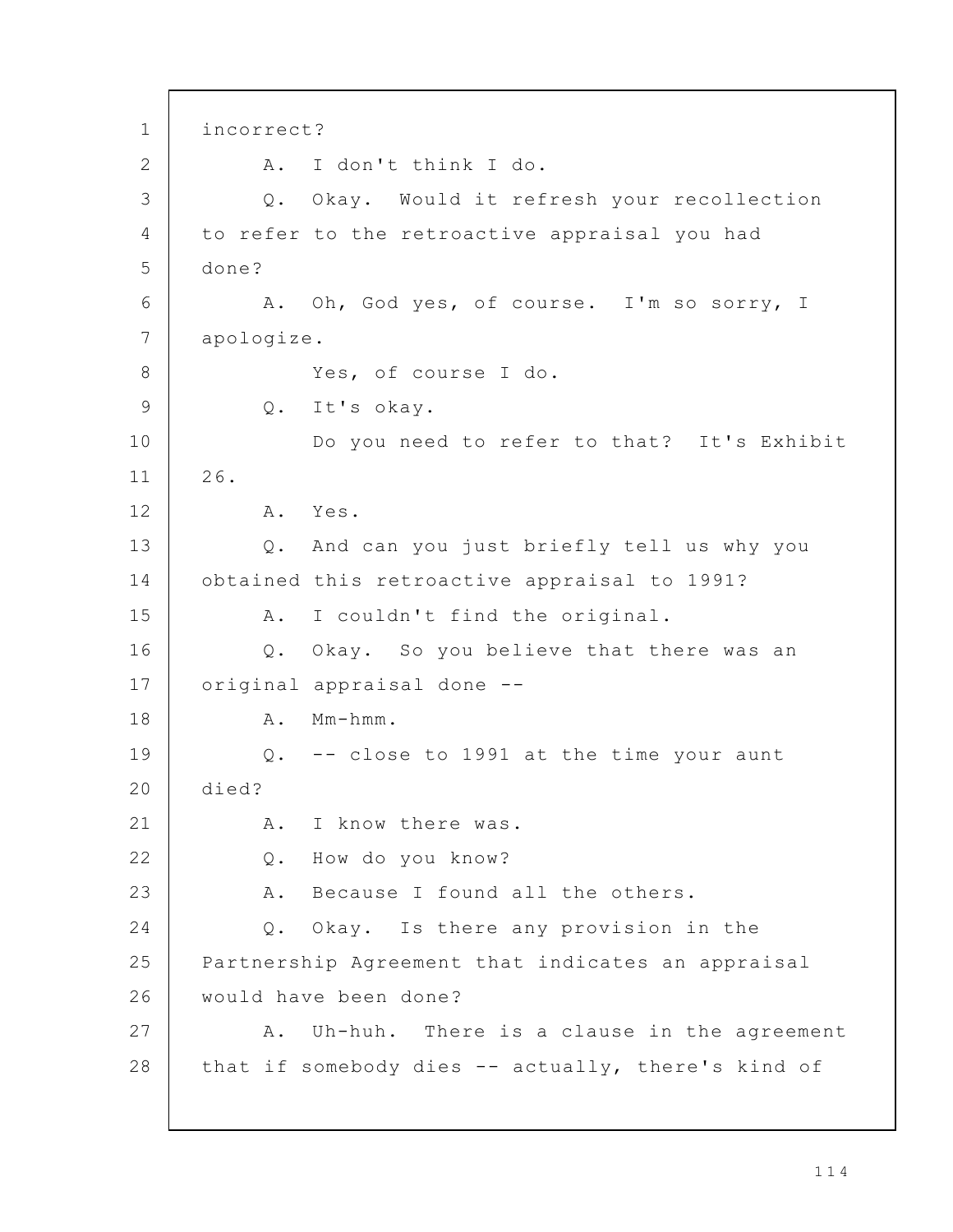an arbitrary appraising of the property if somebody passes. If somebody inherits their share, the partnership also can also have an option to buy them out, at which point also an appraisal would be required. And everybody was doing it. I mean people were dying. They were old because this is in '69. Q. That is the Second Amended and Restated Partnership Agreement that you're referring to? A. I am referring to that agreement. Q. Are you aware of any other specific partners who made 754 elections at the time they inherited their interests? A. Oh, yes, all of them. Yes, they did. Q. Anyone specifically? A. Tom Milner, the general partner. Q. Okay. And how do you know? A. Because he was so nice; when I told him that I couldn't find my appraisal, he sent me his. But it wasn't very useful because it was from 2001. That's years past. But he had an appraisal done. He had done the election. And that's, you know, what people were doing as the older members of the partnership were passing away. Q. Okay. Do you recall the cost basis reported on your return form 8824?  $A. 260 - -$ 1 2 3 4 5 6 7 8 9 10 11 12 13 14 15 16 17 18 19 20 21 22 23 24 25 26 27 28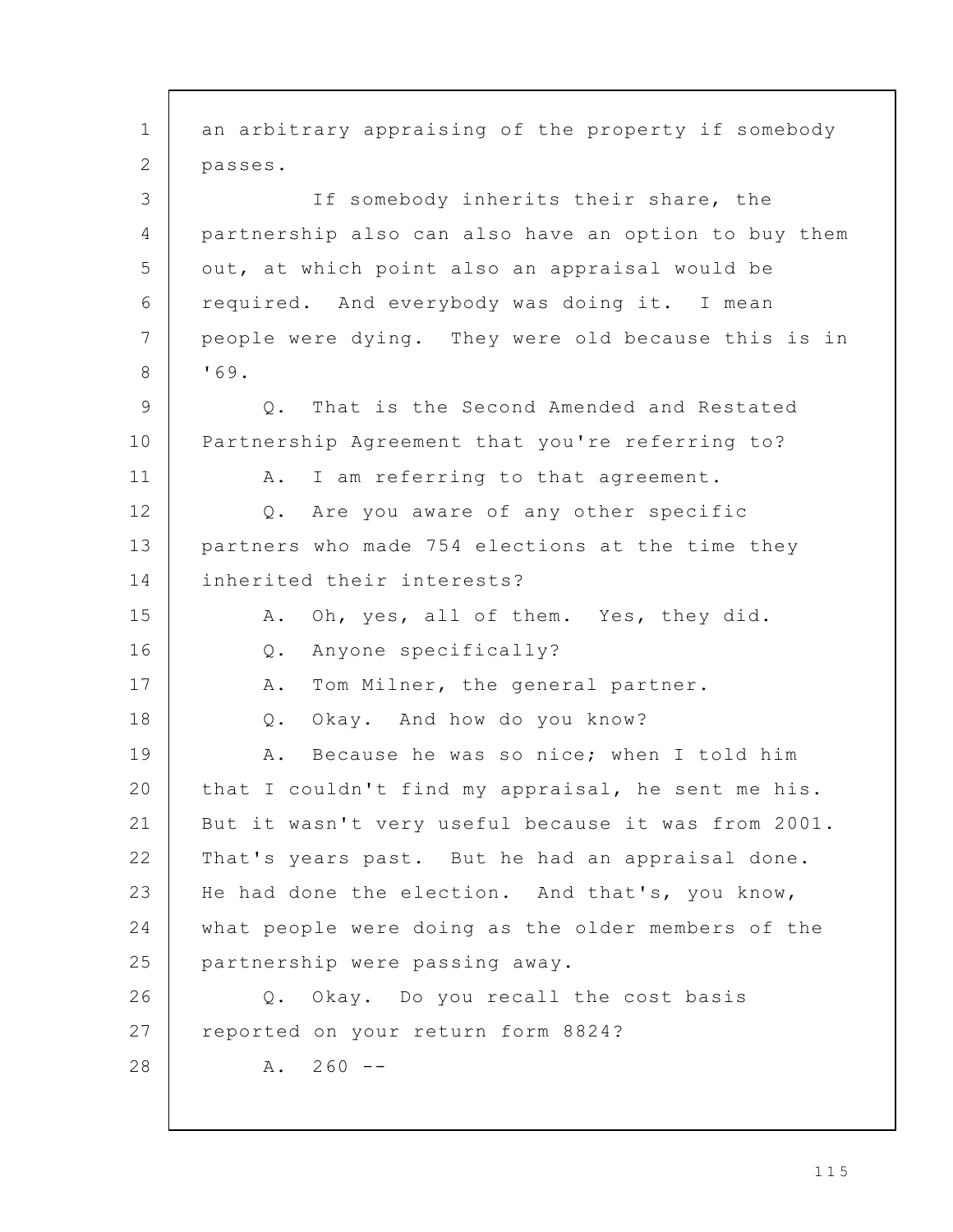Q. Exhibit 5. A. I need to look at that. It's 200 and 60 -- I'm going to have to stand up. Two six -- it looks like a six seven four eight. I'm sorry. Q. And what was the fair market value reported on the appraisal, the retroactive appraisal you obtained? A. The entirety of the property would have been worth 2,250,000, which would have put my 10 percent at 200,000. Q. Okay. And so is it correct that 10 percent of that would be about 225,000? A. Oh, yeah. Sorry. I did the math wrong. Yes, 225,000. Q. Why do you believe there is this discrepancy of 266,000 versus 225,000? A. You know, I'm amazed it got that close considering it's been so long. I just think it's a time thing. Q. Do you know what the amounts reported on your 8848, do you remember what that amount was based on at the time you reported it? A. Wait, did you say 88 -- Q. 8824. A. -- 24. Well, it would have been based on the original appraisal. Q. And when you had the tax return in 2007, your form 1040, prepared by Armanino, did you 1 2 3 4 5 6 7 8 9 10 11 12 13 14 15 16 17 18 19 20 21 22 23 24 25 26 27 28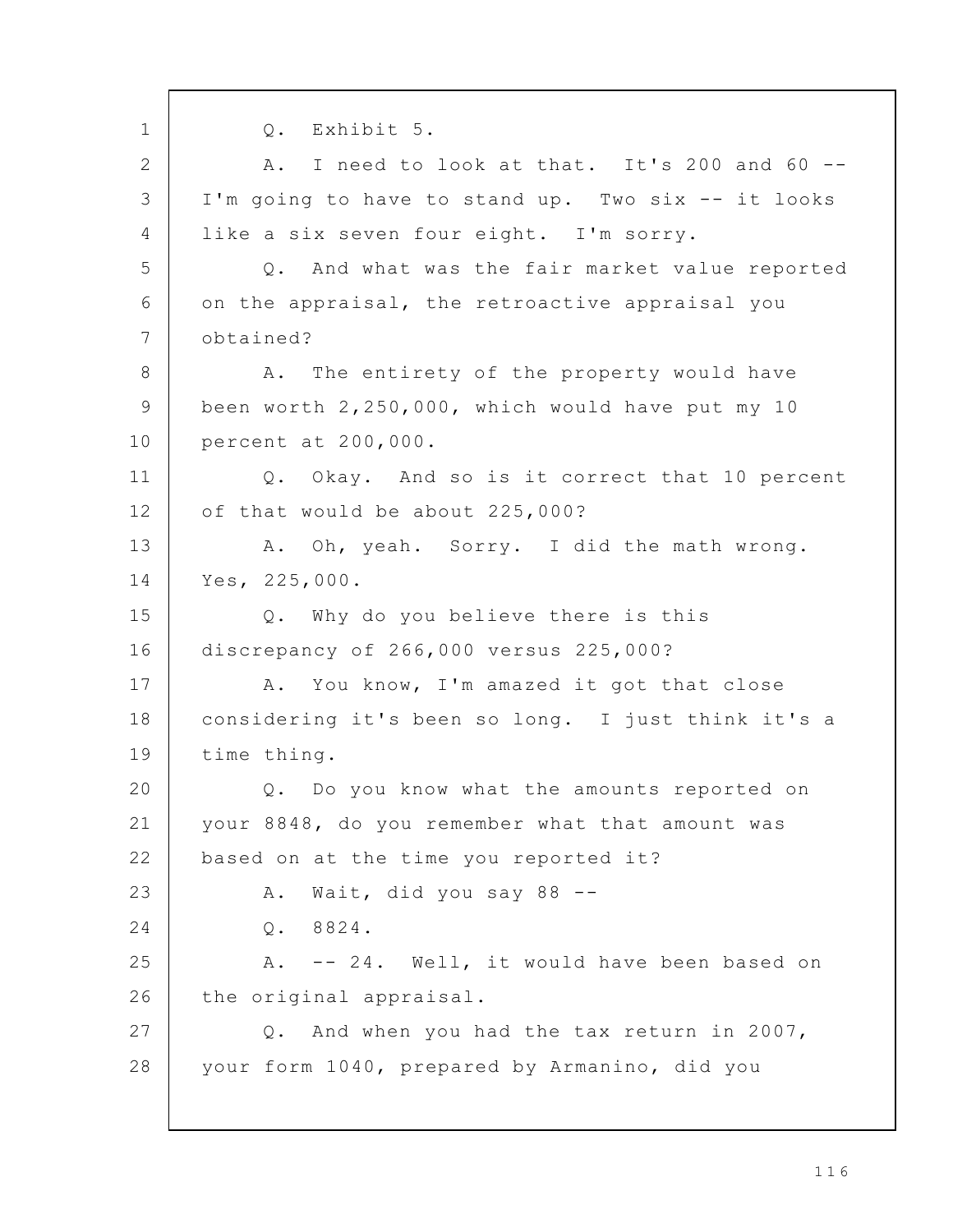prepare -- or did you provide the source documents to prepare the return? A. I did not. That would have been my mom. She was the executrix, she handled everything. Q. But for your individual return in 2007? A. Oh, my individual return? I handed them what I had. I don't know -- I don't remember very much about that. I don't think that was my usual thing -- Q. Is it your understanding that the -- JUDGE STANLEY: Again, Ms. Weed, you two are talking over each other a little bit at the end. So you guys need to be careful about that. We can't catch everything when you do that. MS. WEED: Okay. BY MS. WEED: Q. Is it your understanding that the information indicated on the form 8824 would have been based on information you provided to the accountant? A. Yes. Q. Do you know what a 754 election is? A. Yes. Q. Do you recall if a 754 election was made at the time you claimed you should have received a step up in basis? A. If it was, I just can't find it. Q. Do you have any other information to 1 2 3 4 5 6 7 8 9 10 11 12 13 14 15 16 17 18 19 20 21 22 23 24 25 26 27 28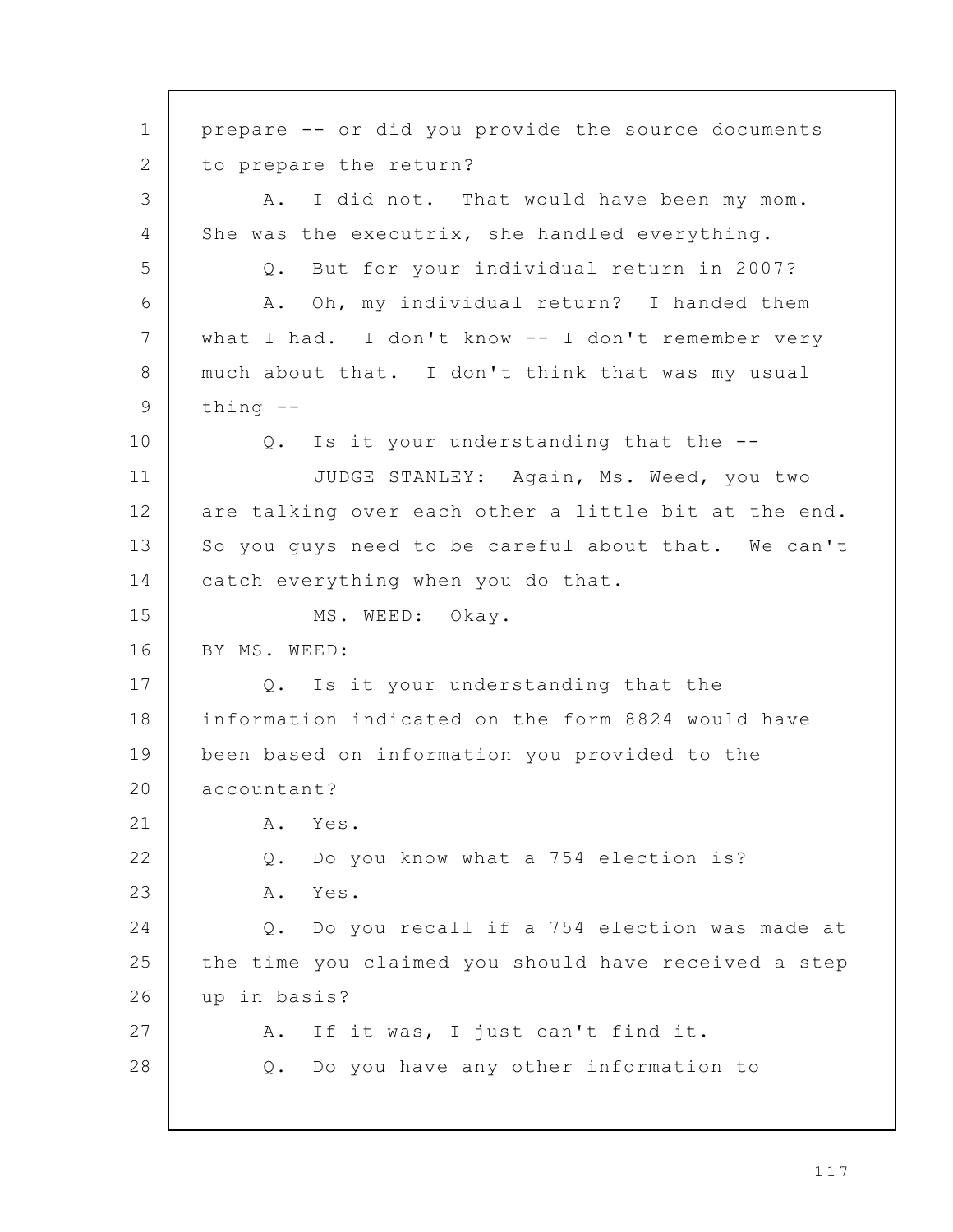suggest or to corroborate your belief that you - that a 754 election occurred in 2007? A. The only thing I could think of is that it was required, everyone did it. My mother would not have skipped that. Q. Okay. Did the IRS ever contact you about the 1031 exchange in question? A. No. Q. Did the IRS ever send you correspondence in connection with the 1031 exchange in question? A. No. Q. Do you recall if you reported the 130 Tampico property on your Schedule E? A. No, I don't think I did. Q. Why not? A. That -- well, we were reporting all the rental property on a cash basis, which meant that if there were no transactions occurring, you know, expenses, in particular income coming in or expenses being paid out, during that time, there simply would be nothing to report. Q. Did you ever realize any rental income as an individual from the 130 Tampico property? A. I did not. Q. Did you ever have any discussions with your CPA with respect to your 2007 return about how to handle the 130 Tampico investment on your return? A. Not at the time. No, I don't remember 1 2 3 4 5 6 7 8 9 10 11 12 13 14 15 16 17 18 19 20 21 22 23 24 25 26 27 28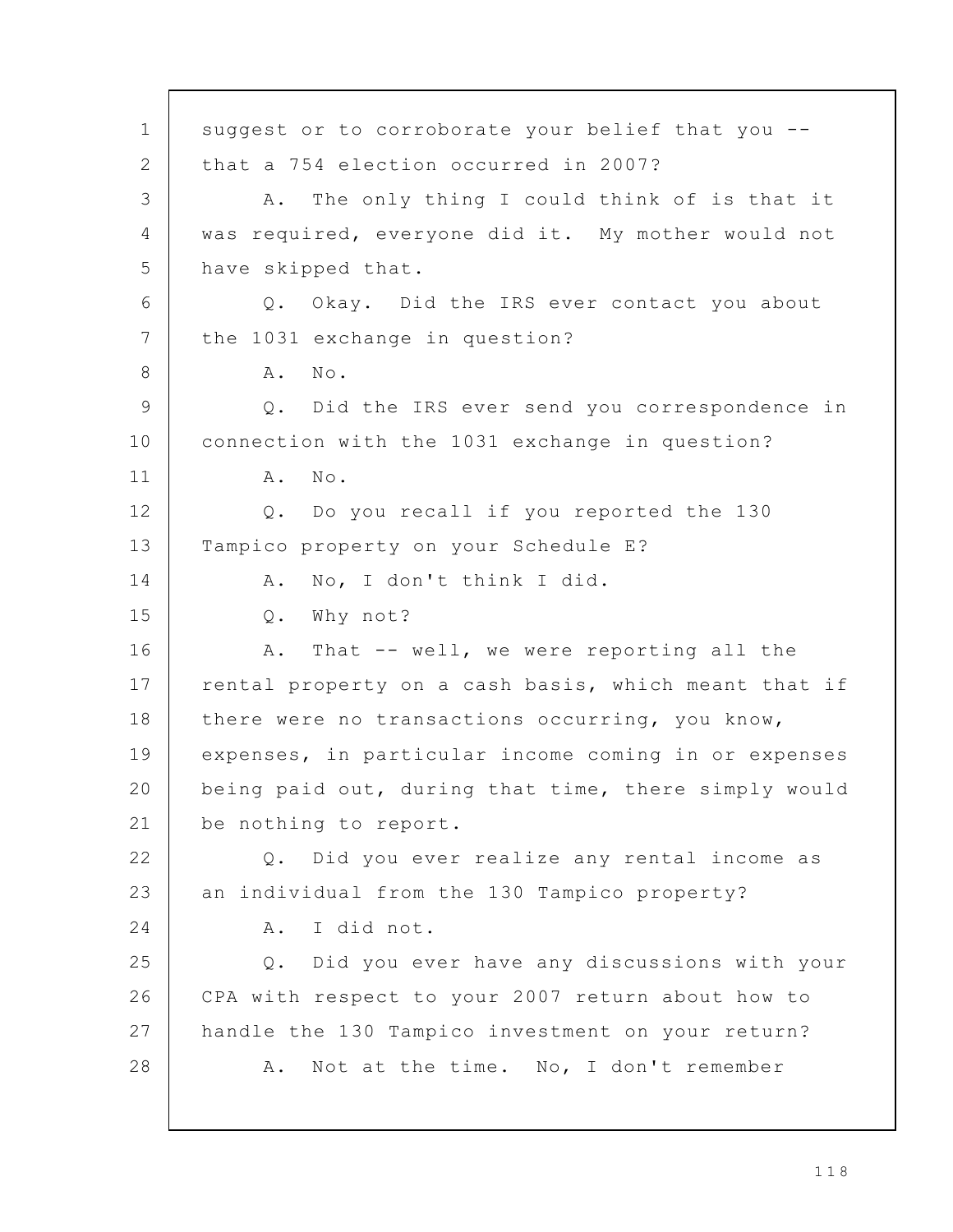discussing it at the time, no. Q. Did your CPA advise you on the transaction and whether there was any income to report on your Schedule E? A. Well, yeah, because it wasn't there. By virtue of the fact that it wasn't there, you know that there's nothing to report. Q. Okay. In 2007, did you understand the steps of a real estate sales transaction? A. I think I did, yeah. Q. What did you -- what did you understand them to be? A. One enters into a sales contract, the buyer puts down enough money. They then have a certain amount of time to do whatever, you know, due diligence they want to do. Negotiations ensue because there's always something. And then as it gets closer to, you know, the closing, that's when all the stuff really happens and then it gets finalized at the closing. Q. Based upon the experiences you've had, when do you believe a sale is executed? A. At the closing. Q. Was this your belief in 2007? A. Yeah, it would be, yeah. Q. Was it your understanding that when the Purchase Agreement was entered into, that the property was sold at that time? 1 2 3 4 5 6 7 8 9 10 11 12 13 14 15 16 17 18 19 20 21 22 23 24 25 26 27 28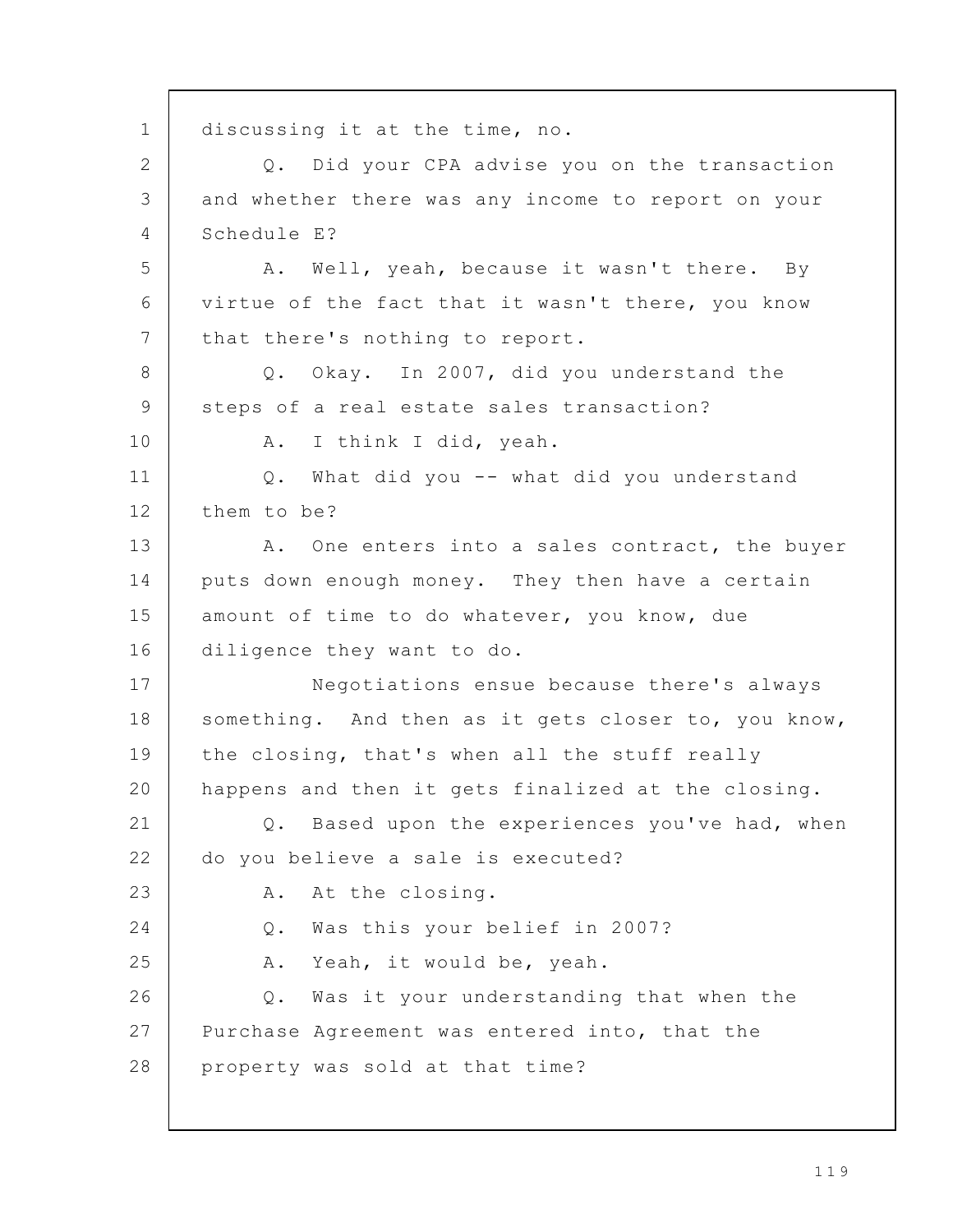A. No, not at all. Q. Were there still negotiations to take place after the Purchase Agreement was entered into? A. Yes, there were. Q. Do you know which negotiations took place after the Purchase Agreement was entered into? A. There was a price change. Basically we went -- let's see. I think we ended up getting a little more for it actually. And then the second was the whole business with having to extend or allowing us to extend the closing so that we could do our 1031. Q. Okay. Why did you effectuate the transaction in question the way that you did? A. I'm not sure I understand exactly what you mean. Q. In connection with the exchange of your interests in 130 Tampico Way and all of the related components of that, why did you do it that way? A. Oh, on advice of counsel. Q. Anything else? A. Well, that's because that's how we do it. I'm not really sure -- I'm kind of still not really sure -- it's a very broad-based --Q. What was your intent in completing the transaction the way you did? A. To do our 1031, continue our income stream from an investment that we had had since 1969. 1 2 3 4 5 6 7 8 9 10 11 12 13 14 15 16 17 18 19 20 21 22 23 24 25 26 27 28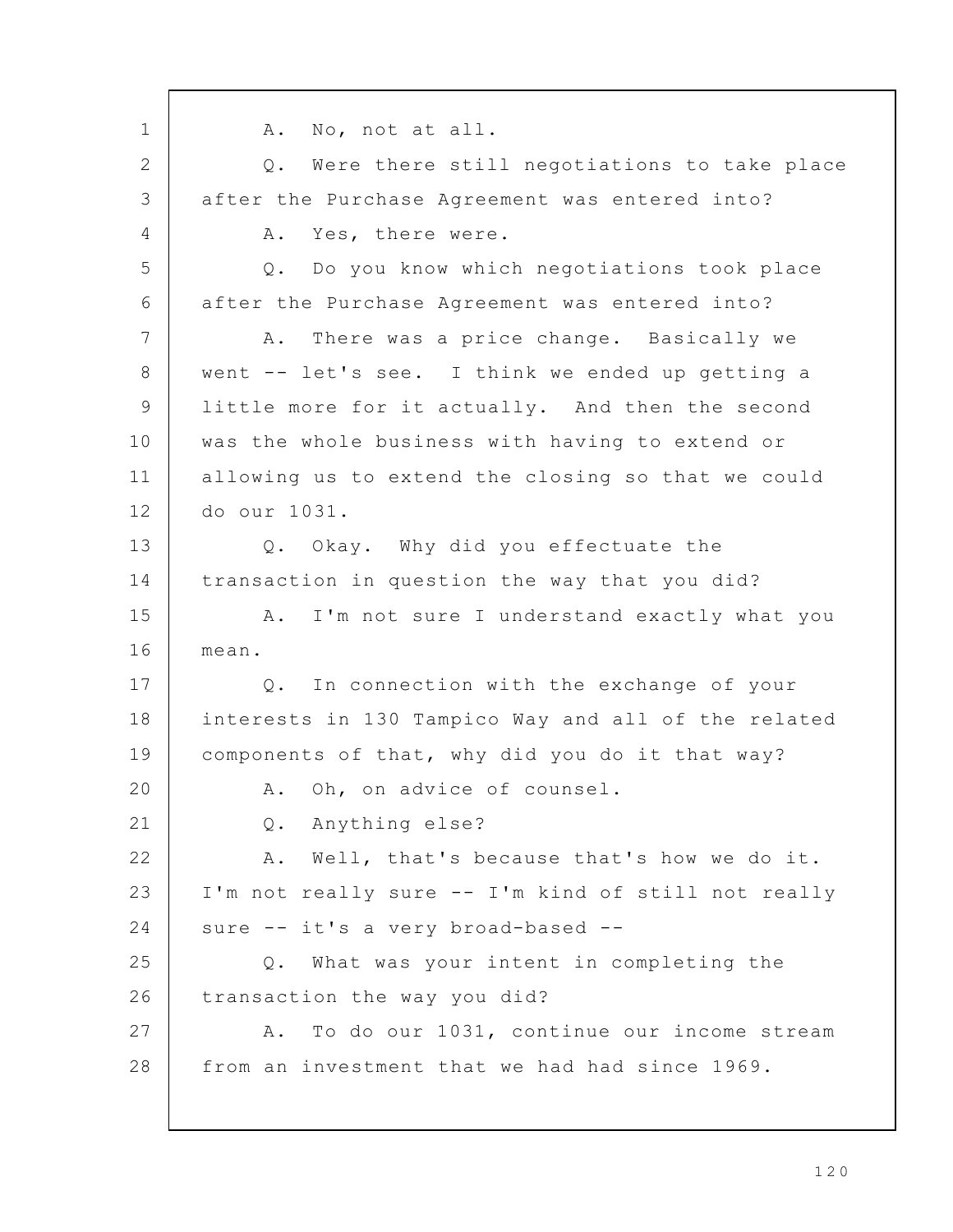Q. To the best of your recollection, what did your counsel, in connection with this transaction, advise you in terms of completing the transaction? A. He advised us about how to time our documents. Let's see. Just, you know, he told us when we needed to do things, how papers were supposed to be filed. Q. Did you follow his advice? A. Yes, we did. Q. Were you ever advised by a tax professional, CPA or attorney, that you needed to hold the property, as an individual, for a certain period of time before being eligible to conduct the 1031 exchange? A. No. Q. Were you ever made aware of any state law which would ever have required you to hold your interest in the property as an individual for a certain period before the 1031 exchange could take place? A. No. Q. After your partnership interest was redeemed, did you record the transfer to you? A. Yes. Q. When? A. Well, it would have been closing, right? I'm thinking that's when that stuff would have 1 2 3 4 5 6 7 8 9 10 11 12 13 14 15 16 17 18 19 20 21 22 23 24 25 26 27 28

1 2 1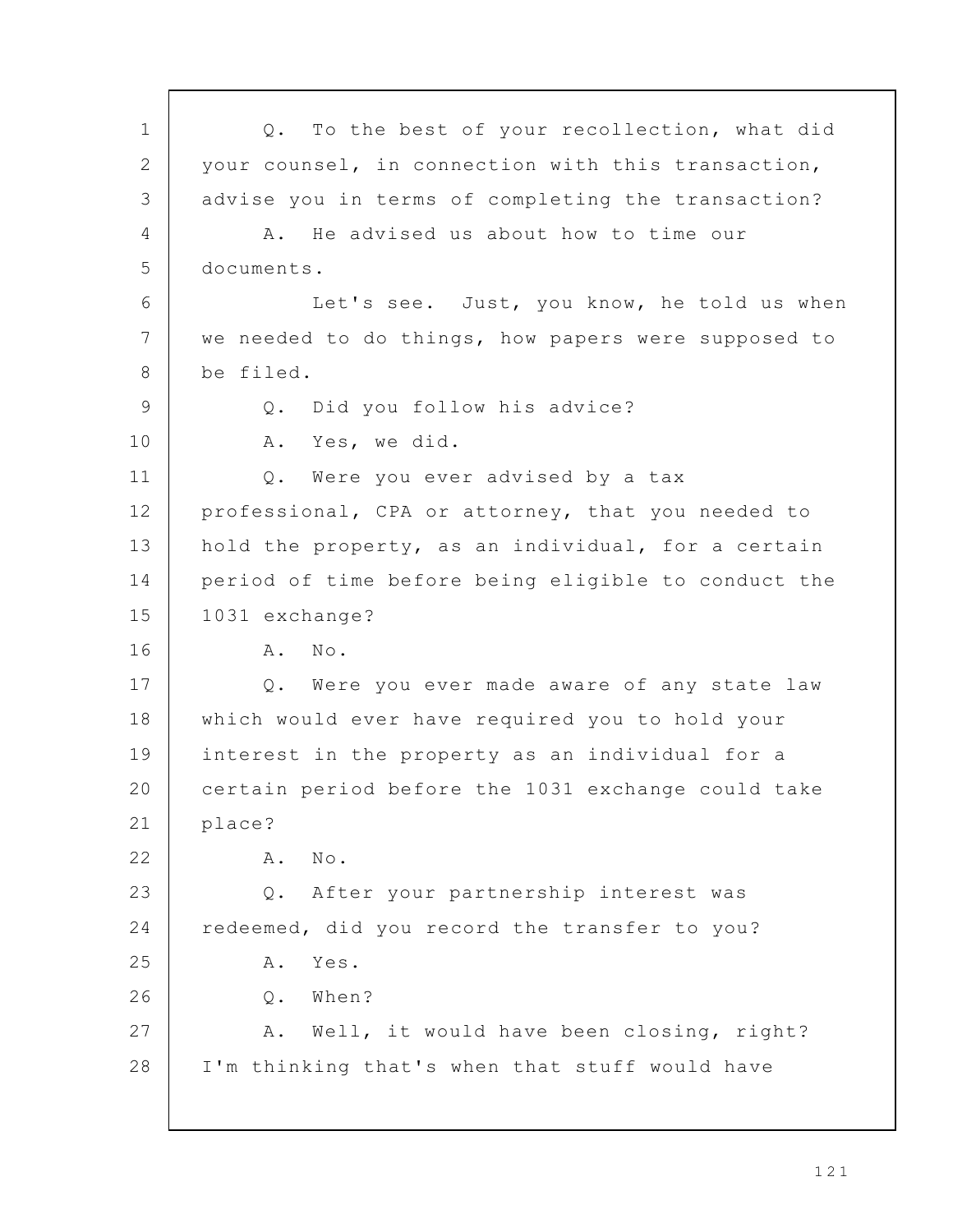been. Q. Did you record a Deed? A. Mm-hmm. Yes. Yes, we did. Q. If you refer to -- if you could please refer to Exhibit 6, Appellant's Exhibit 6. A. Okay. Q. Do you recognize this document? A. Yes. Q. And please briefly indicate what it is? A. It is -- sorry, I have to get closer. Okay. This is Con Med partnership granting to Caroline Mitchell and myself, my mother's 8-percent and my 10-percent interest. Q. And what is the date of that Deed? A. Oh, November 29th, 2007. Yes, I can see that. Q. Do you recall if the Lease Agreement with Con Med, that the Lease Agreement with Con Med had with the tenant of 130 Tampico was ever amended after your interest was redeemed? A. No, it was not. Q. And why is that? A. It didn't really make sense. I mean the tenant was the buyer. And everything -- you know, I mean we were so close to closing that reworking a lease that involved signatures of more than 17 people, it didn't make sense as a business decision even just to pay someone to do that, especially 1 2 3 4 5 6 7 8 9 10 11 12 13 14 15 16 17 18 19 20 21 22 23 24 25 26 27 28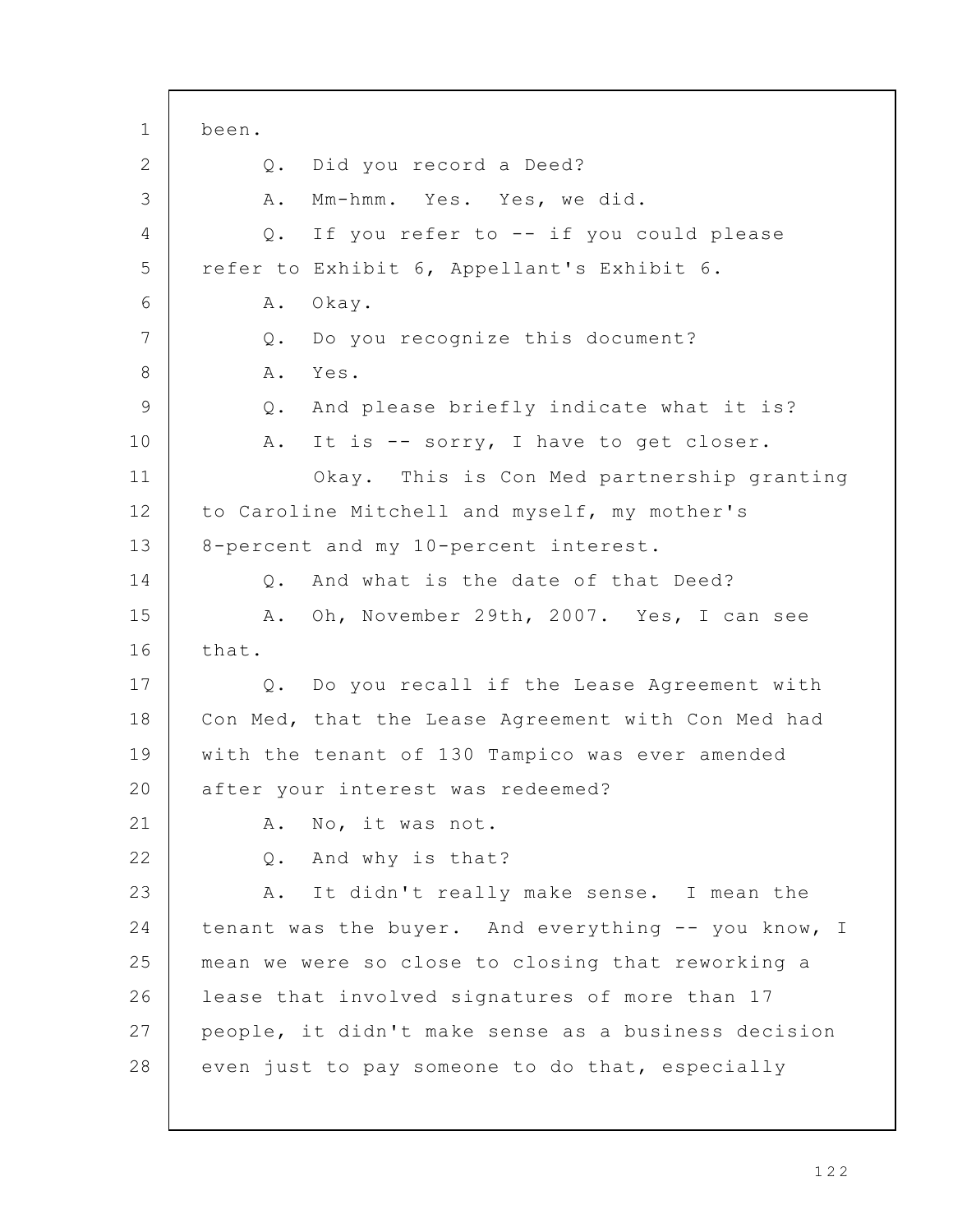since the tenant was the buyer. I mean it's not in their interest to do something that's against their lease. Q. Are you familiar with the tax liability asserted against you? A. Yeah. Q. Did you pay this amount? A. I did, if it's the right amount, yes. Q. Do you recall what the amount was? A. Little over 80,000. Q. Okay. If you could please refer to Appellant's Exhibit 45. Do you recognize this document? A. I sure do. Yes, I do. Q. What do you believe it indicates? A. This was the -- this was my notification of what I owed; not just what the original tax would be, but it includes penalties and interest. Q. Okay. And what is that amount? A. It is \$80,702.24. Q. Is it your understanding that this case has been converted to a claim for refund? A. Yes. Q. Do you believe you are a tax-compliant taxpayer? A. I do. Q. What do you base this belief on? A. I try to file very conscientiously. I pay 1 2 3 4 5 6 7 8 9 10 11 12 13 14 15 16 17 18 19 20 21 22 23 24 25 26 27 28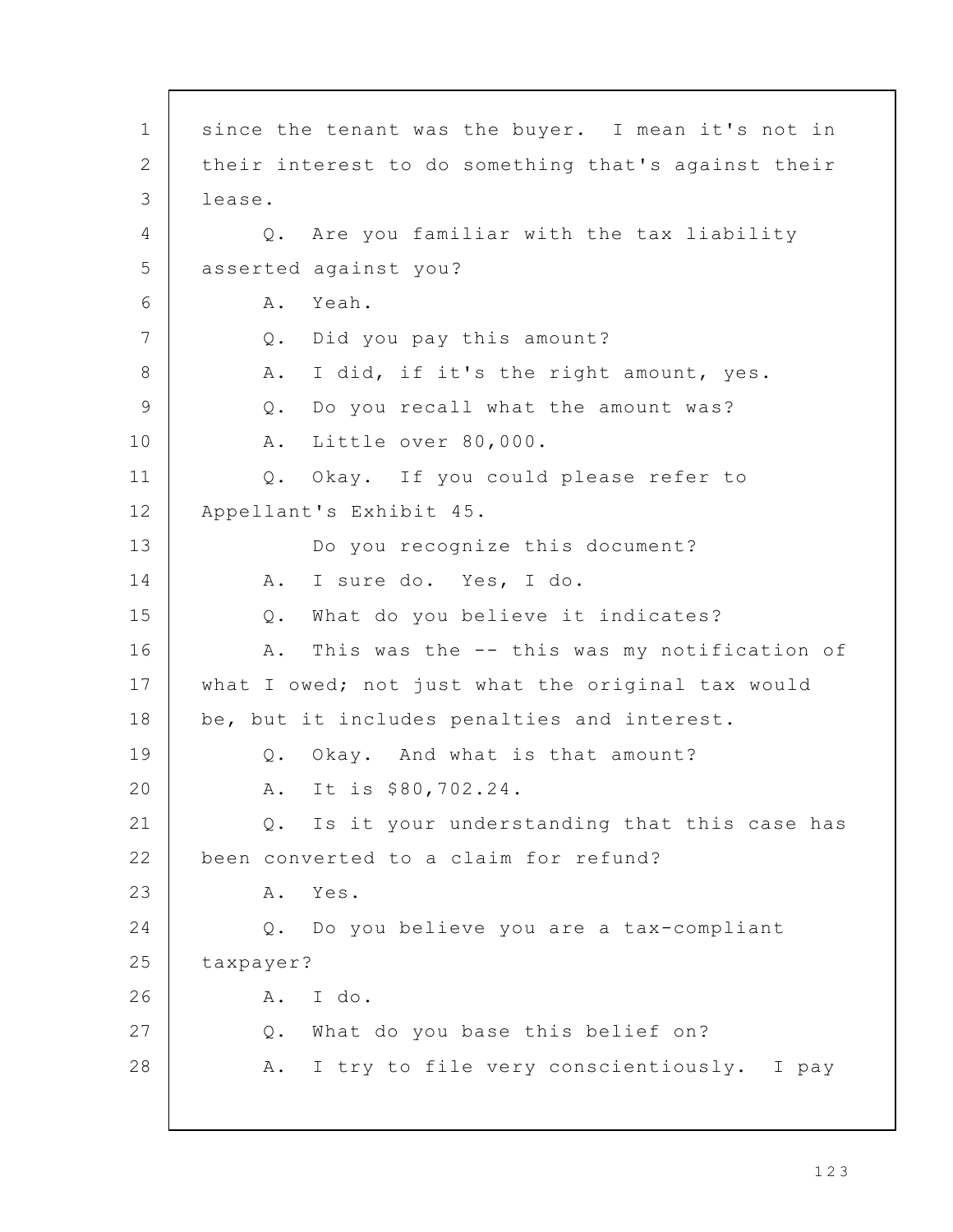professionals a lot of money to make sure that everything is done correctly and in a timely fashion. MS. WEED: That's all the questions I have at this time. JUDGE STANLEY: Franchise Tax Board? MR. CORNEZ: Yes. Just a few little questions. Did we give the 754 election an exhibit number? JUDGE STANLEY: We marked that as Exhibit 47, but we haven't admitted it yet. So for reference, 47. MR. CORNEZ: All right. CROSS-EXAMINATION BY MR. CORNEZ: Q. Ms. Mitchell; is that correct? A. Yes, it's correct. Q. Okay, thank you. Could you please look at Franchise Tax Board's Exhibit A. That is the agreement, the original Agreement of Purchase and Sale. A. Right. Q. And you stated you were familiar with that? A. I am. Q. Is your name listed there? A. I'm sorry, what? 1 2 3 4 5 6 7 8 9 10 11 12 13 14 15 16 17 18 19 20 21 22 23 24 25 26 27 28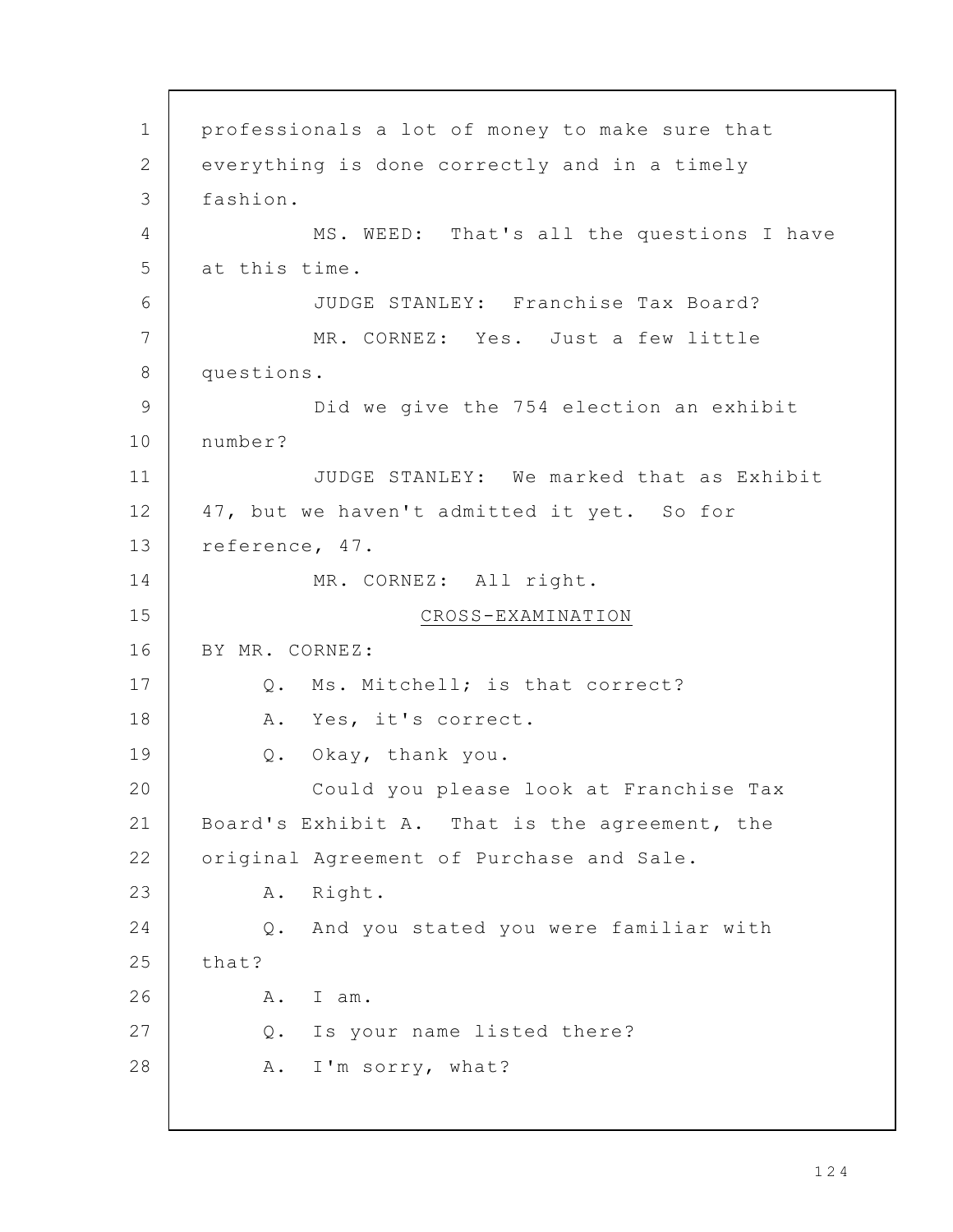Q. Is your name listed anywhere in there as seller? A. Not to my knowledge, no. Q. Would you look at Exhibit B, which is one of the Counter-offers. A. Mm-hmm. Q. Is your name listed anywhere in that as a seller? A. No, it is not. Q. Would you look at Exhibit C, which is another Counter-offer. Is your name listed anywhere in that as a seller? A. No, it is not. Q. Do you know if Exhibit C was the final - was signed by your Con Med partnership? A. Do I know if it was signed? Q. Yes. A. I would imagine it was since the sale took place. Q. You're not aware of another Counter-offer? A. No, no, no. I think this was signed because -- who had it -- one of us -- there was a signed copy floating around. I can't tell you because I don't have it in front of me. I don't know how to speak to that. But I would imagine. Who knows. Q. Were you listed in any documents, given to 1 2 3 4 5 6 7 8 9 10 11 12 13 14 15 16 17 18 19 20 21 22 23 24 25 26 27 28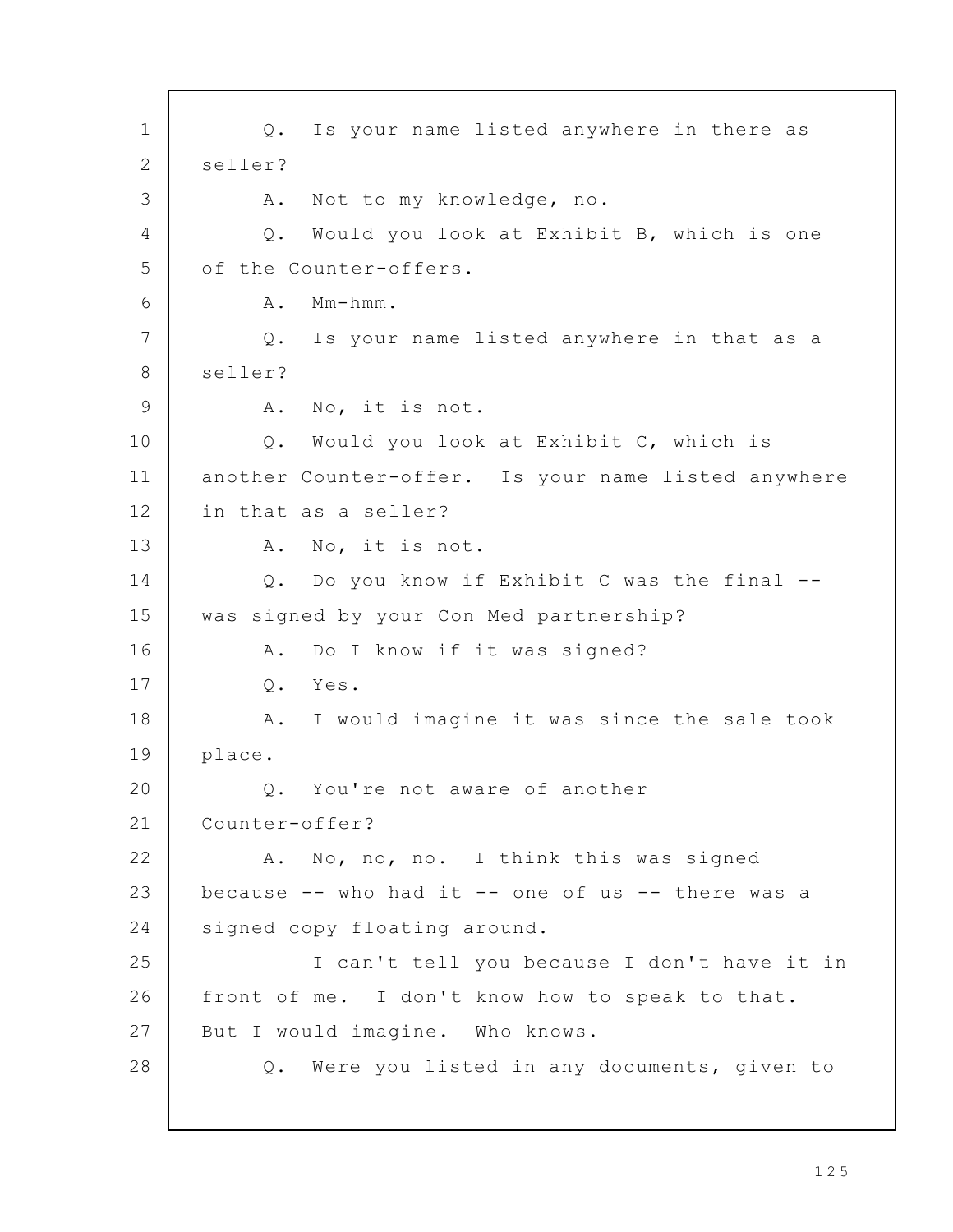the buyer, as a seller? A. Just that one -- there was one acknowledgement at the end of the Redemption Agreement where there is a point or the buyer does sign something that has my name on it. Q. Could you look at Exhibit 15? A. At what? Q. Well, I'm seeing how good my memory is here. No, that's not it. JUDGE GEARY: Try 18. MS. MITCHELL: Oh, it was this one, yeah. BY MR. CORNEZ: Q. Could you look at Exhibit I, please? A. Exhibit -- oh. Okay. Well, this is not the document I was thinking of. Q. Would you look at Exhibit I, please. A. Yes. Q. Is there anywhere in that where the buyer acknowledges -- A. No, no, no. I misspoke. Q. I realize that, but -- A. Yeah. No, I'm sorry. My apologies. I did not get it right. Q. Okay. Could you just look at Exhibit I, please. A. Yes. 1 2 3 4 5 6 7 8 9 10 11 12 13 14 15 16 17 18 19 20 21 22 23 24 25 26 27 28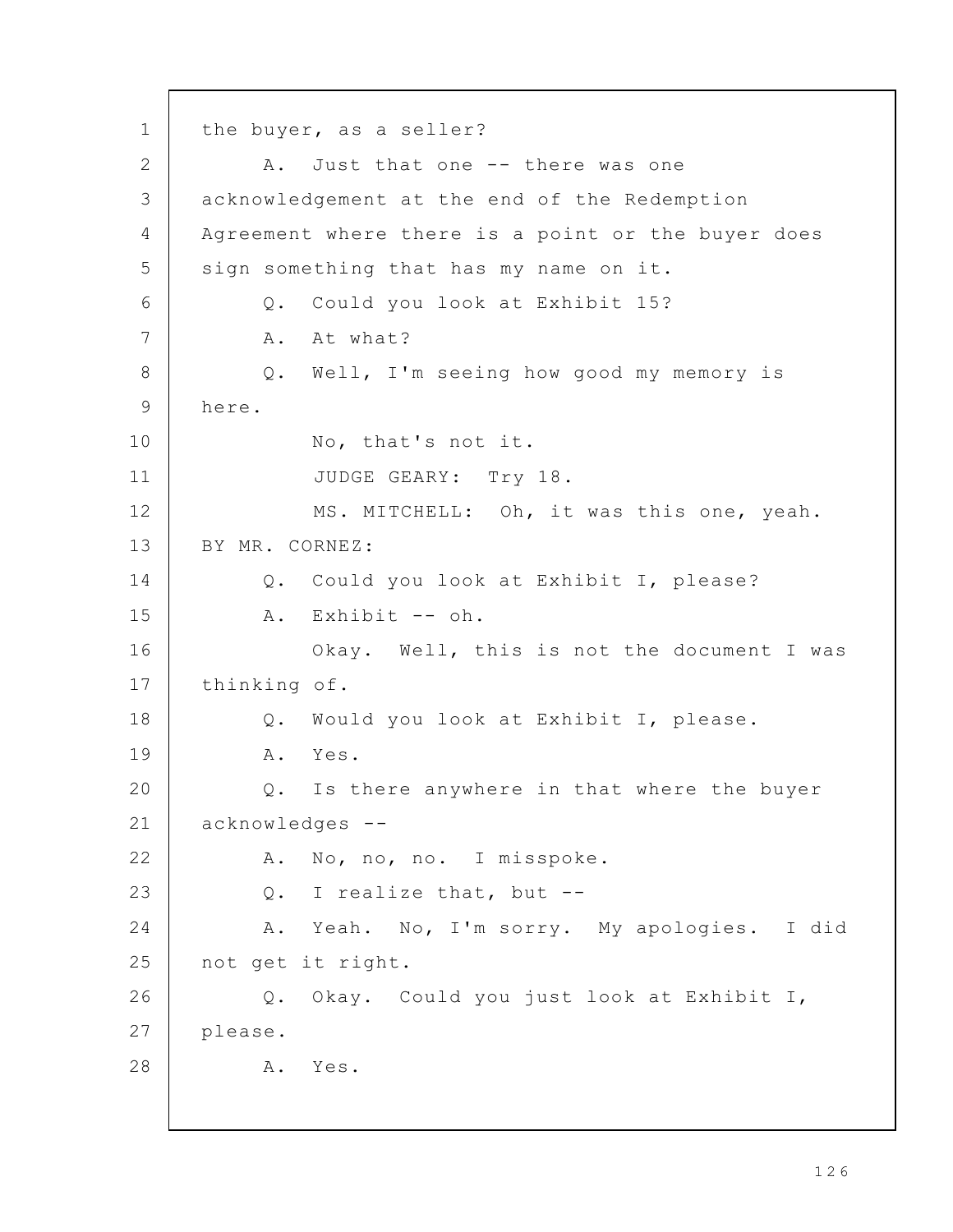Q. Is there anywhere in that document where the buyer acknowledges -- A. No, there is not. JUDGE STANLEY: Ms. Mitchell, please wait until he finishes asking the question before you answer so -- MS. MITCHELL: Okay. JUDGE STANLEY: -- she can get it recorded in order. Thank you. BY MR. CORNEZ: Q. Would you please look at -- A. Oh, wait. My mom and my name is on here. Q. Would you look at Exhibit 18, please. MS. WEED: I think she needs time to review. MS. MITCHELL: I'm getting confused between documents and there's so many of them. Can I have a second? JUDGE STANLEY: Yes. MS. WEED: Can you clarify which exhibit we're looking at, please? MR. CORNEZ: Exhibit I. MS. MITCHELL: Okay. So what was the question, again? BY MR. CORNEZ: Q. Is there anywhere in that document that indicates the buyer is aware of the redemption? A. Not that I can see. 1 2 3 4 5 6 7 8 9 10 11 12 13 14 15 16 17 18 19 20 21 22 23 24 25 26 27 28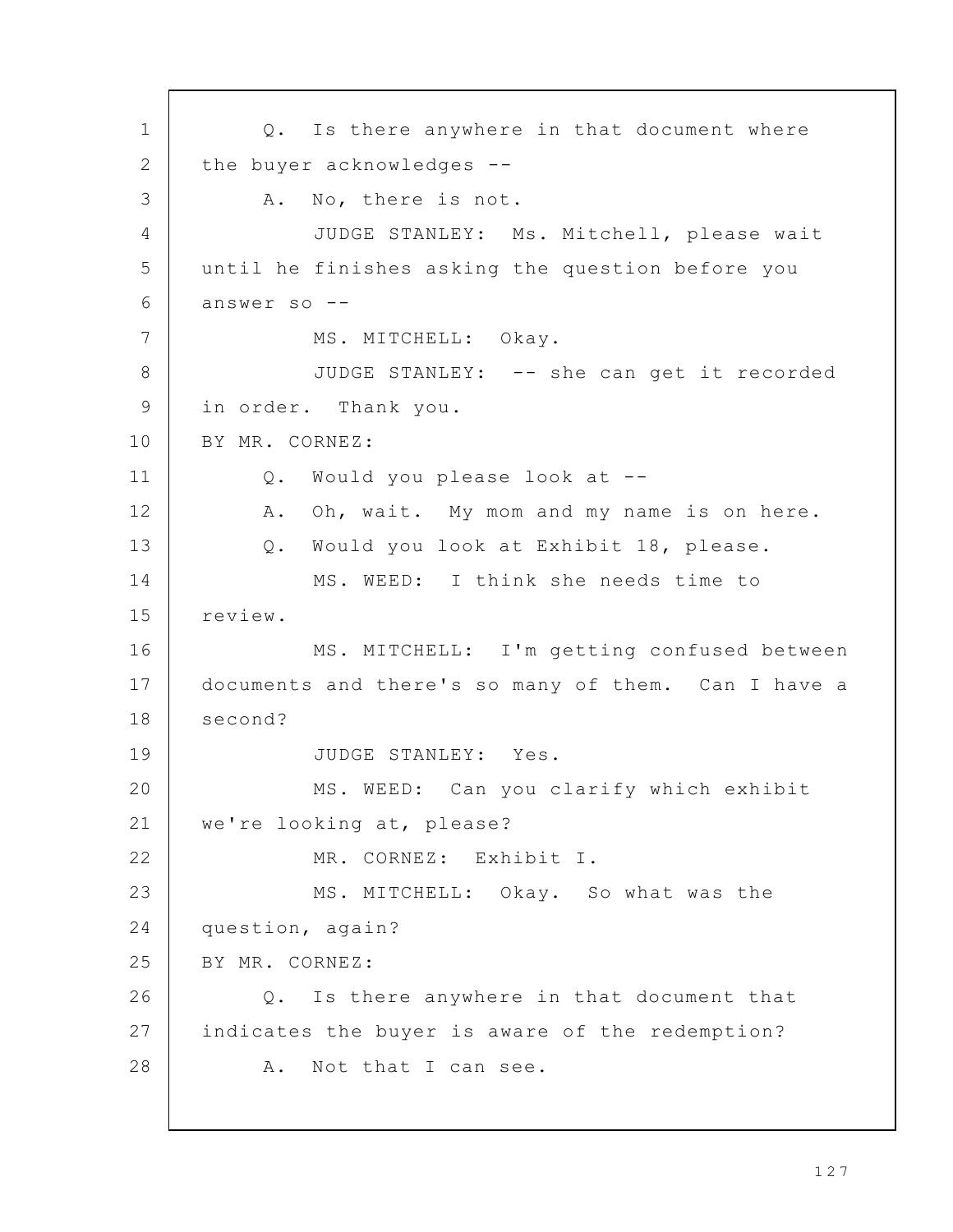Q. Could you look at Exhibit 18, please, the last page -- or the second to the last page. A. Oh, it's already open. Okay. Q. Acknowledgement of Receipt of a Copy of Assignment by Buyer. A. Okay. Q. Is that -- the Acknowledgement, is that the first time the buyer knew that you were now the owner of the real property? A. No, because my mother had been in contact with the buyer for a long time. Q. Do you have any documentation of that? A. She was a big phone person. She couldn't type because of her arthritis, so she tended to phone people. Q. How familiar are you with the sort of - for lack of a better word -- the knitty-gritty of 1031 transactions in the sense of transferring the old cases to the new property, whether you have new debt, whether there's a change in the value, change in prices, that kind of thing? A. I would have to say that that's what I rely on professionals for. And certainly in 1991, absolutely, I was less involved in this. Q. I'm talking about in 2007. A. Oh, I'm sorry. In 2007, yeah, same thing. I was aware of what was going on. I did get to have 1 2 3 4 5 6 7 8 9 10 11 12 13 14 15 16 17 18 19 20 21 22 23 24 25 26 27 28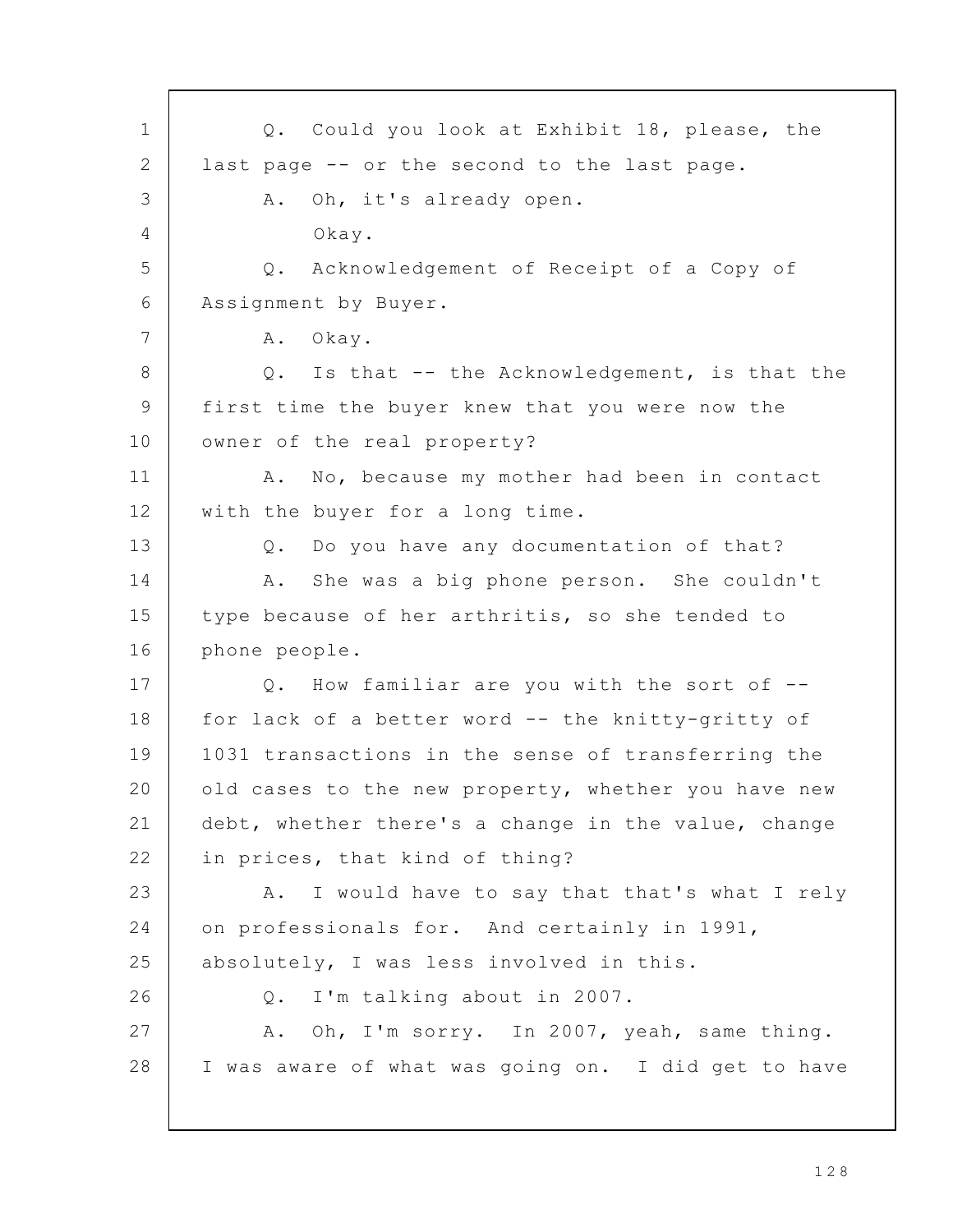conversations about it. I wouldn't dream of trying to do the math. Q. But is it your understanding that the fair market value of the acquired property has to be at least equal to or, if not, greater than the fair market value for property you gave up? A. Well, the thing is we had three buildings we were exchanging, not just Con Med. Q. So this form that we talked about, Exhibit 5, I believe it was, which also is much easier to read inside Exhibit 29, which is her actual tax return and there's a copy of it that's not shrunk. So it's a little challenging to find it within the tax return, but it's much easier to read. A. Mm-hmm. So 29? Q. Yeah, Exhibit 29. A. Okay. Q. But I don't know that we need to be looking at it for you to answer my question. A. Okay. Q. You just stated, I believe, that you traded three properties for the Arizona property. A. Well, yeah. Q. And, in fact, the description on the 8824 in Exhibit 5 is that you gave up residential rental. A. Well, for the Con Med? Q. Right. But you traded three properties, not just one. 1 2 3 4 5 6 7 8 9 10 11 12 13 14 15 16 17 18 19 20 21 22 23 24 25 26 27 28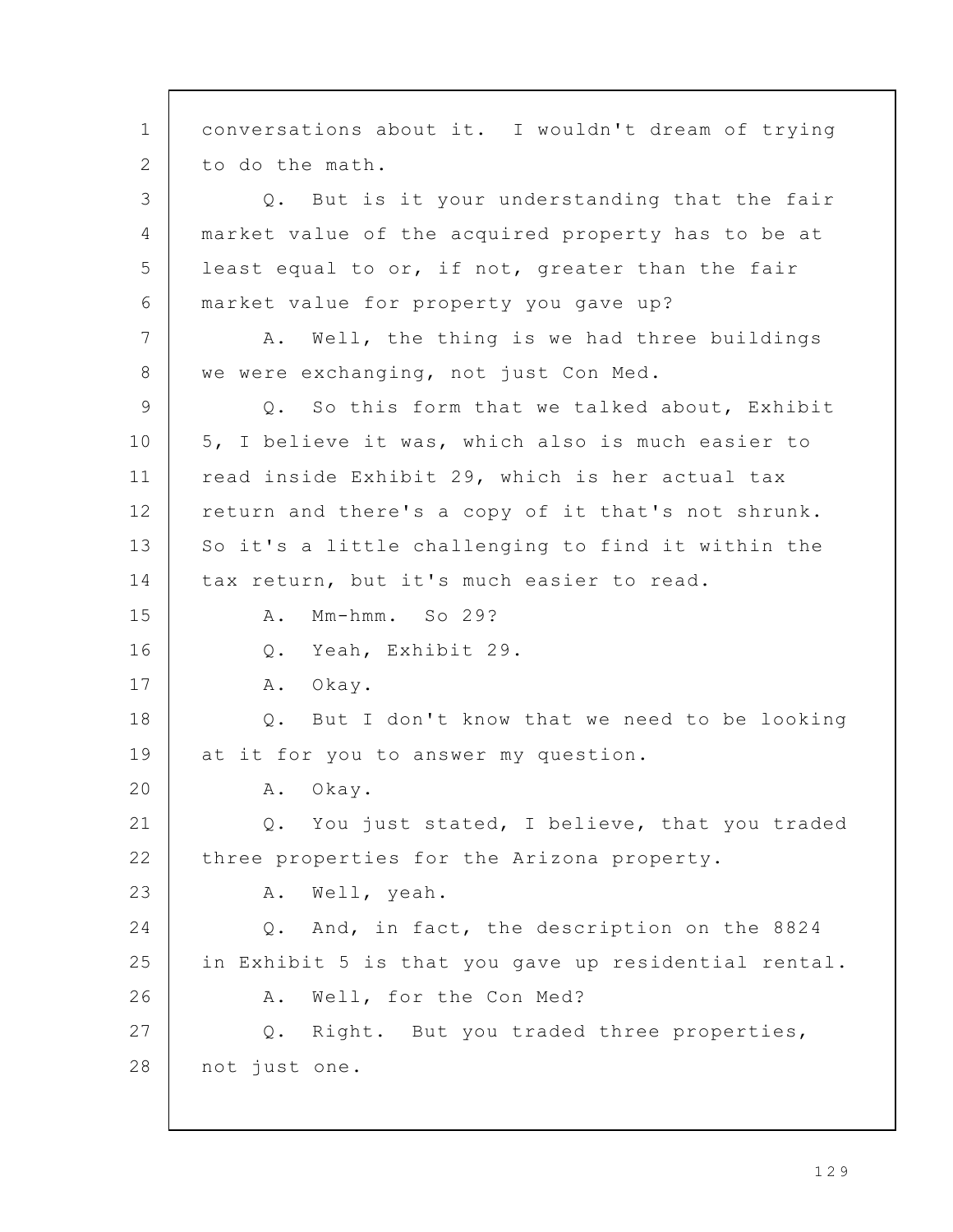A. My recollection is that they were all put into one building. Q. Okay. So that the -- on the second page, the \$266,000 carryover basis that you claimed, was not just for the Con Med property that you gave up -- went for all three properties? A. No, actually, because they weren't sold yet. They sold in 2008. Q. So you did a -- you included the acquired properties on the 2007 return but not the basis? MS. WEED: Objection. MS. MITCHELL: I have no idea what you're asking. JUDGE STANLEY: You'll have an opportunity for rebuttal examination if you're trying to clarify something that -- MS. WEED: I don't want her testimony to be misstated. I can tell she's having trouble keeping up. She's also been told to slow down, and she needs to be able to think about her answers. JUDGE STANLEY: Okay. Ms. Mitchell, let me just ask you, feel free to take your time and look at the documents that he's referencing and take the time that you need to refresh your recollection or your understanding before you answer his questions. MS. MITCHELL: Mm-hmm. JUDGE STANLEY: And then, Ms. Weed, if 1 2 3 4 5 6 7 8 9 10 11 12 13 14 15 16 17 18 19 20 21 22 23 24 25 26 27 28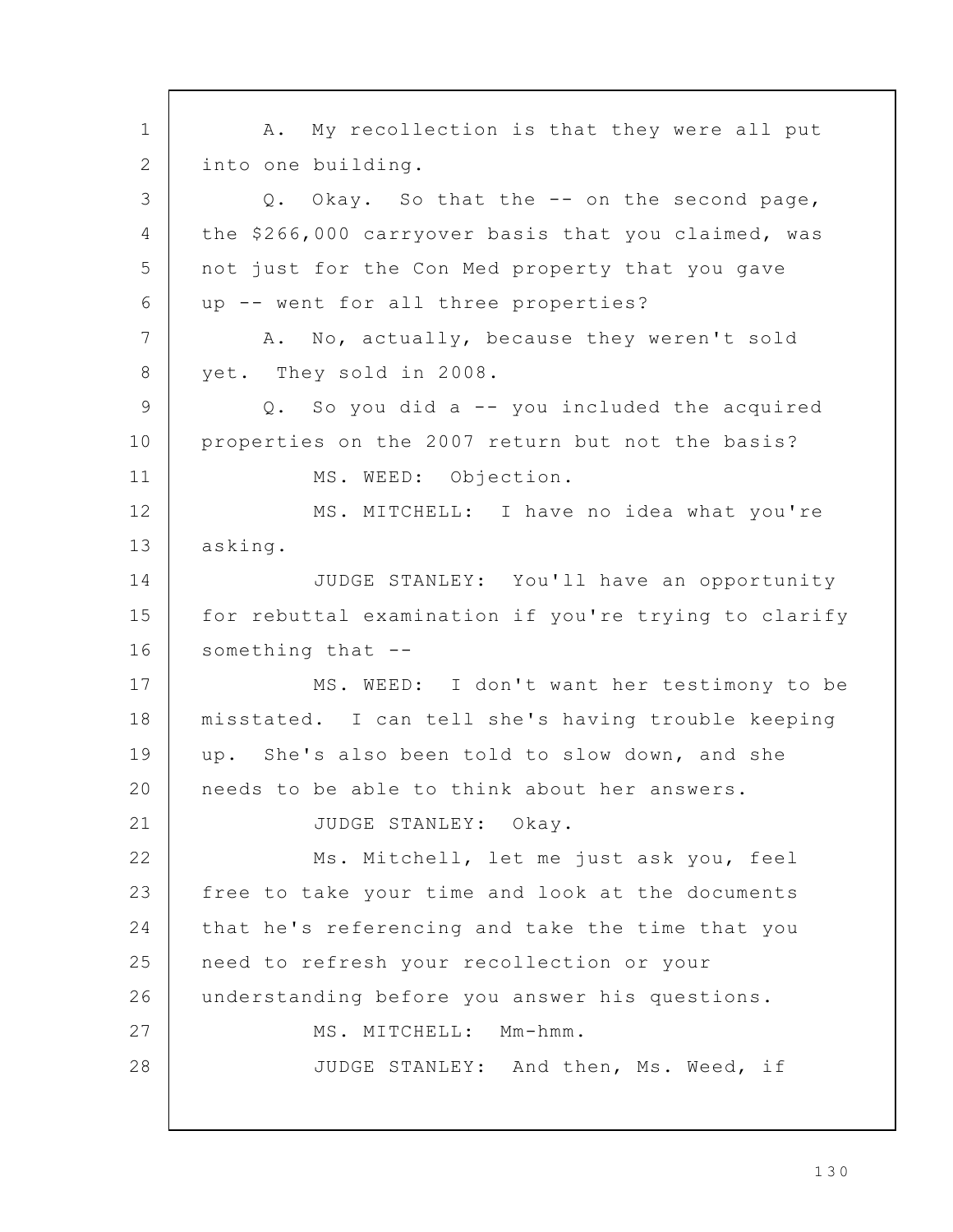there are any follow-up questions after they're done with the cross-examination, you have the full right to ask her clarification questions that'll help. BY MR. CORNEZ: Q. So you relinquished three properties in 2007? A. My mom and I did, took the combination of all of our holdings together to get the other one. Q. And you included all of those on the 2007 tax return? A. No. I don't think so. I don't know. This is -- you're asking me a question that I can't really answer because I don't know that much about tax returns. I have no way of knowing. Maybe yes, maybe no. I'm sorry to be so vague, but I'm not a tax professional. Q. So you cannot answer whether or not the \$266,000 basis was attributable just to the partner -- to the Con Med property or whether it included all three properties? A. I don't know. I mean I think it shouldn't have done because the sales of the other two properties weren't in 2007. Q. Can you look at the Exhibit 25. That is the Second Amended and Restated Partnership Agreement. A. Okay. Q. You stated that it provided that if a 1 2 3 4 5 6 7 8 9 10 11 12 13 14 15 16 17 18 19 20 21 22 23 24 25 26 27 28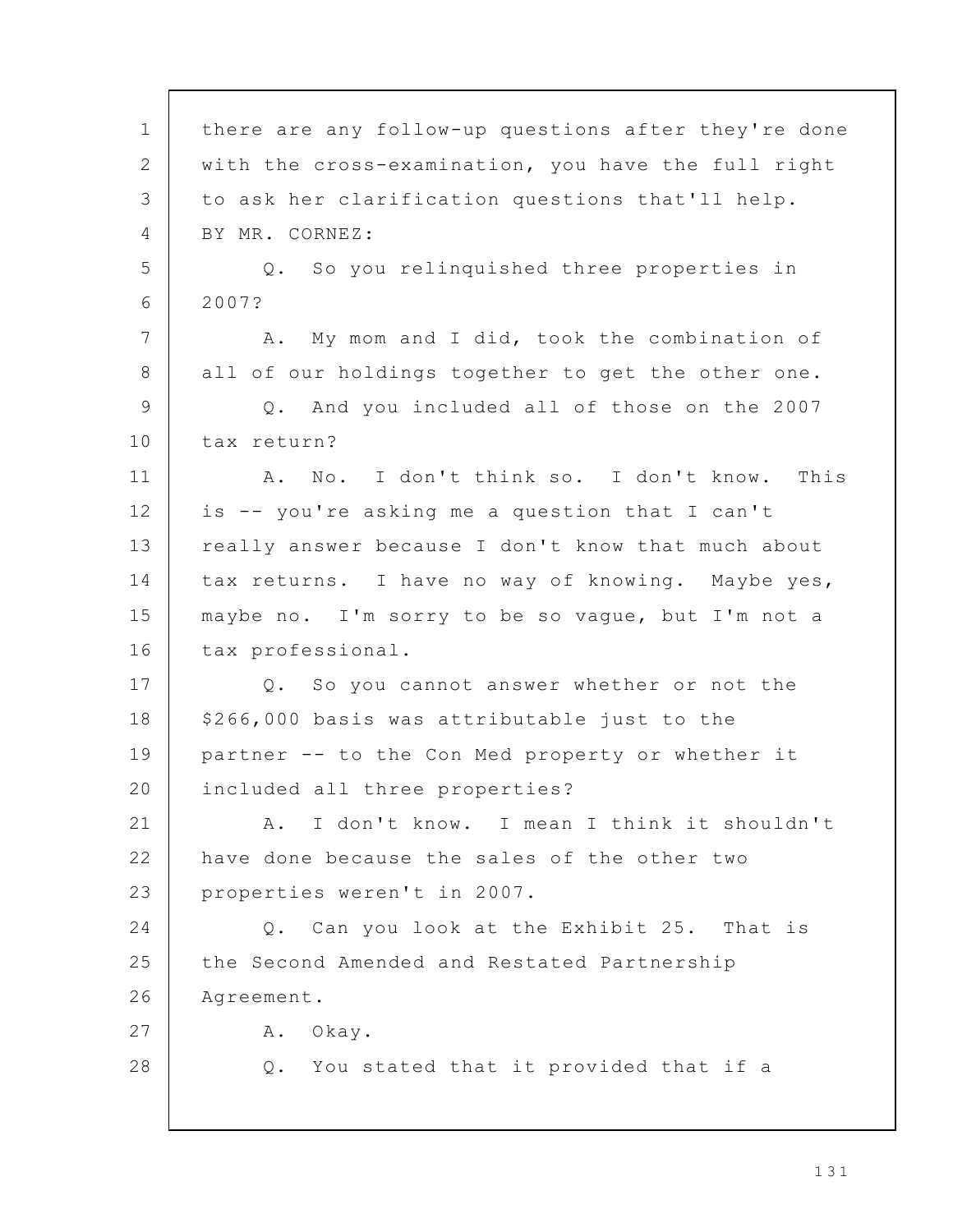partner were to transfer his interests that there could be a valuation of the property, I believe is how you phrased it. A. Yeah, I know there was something in it about that. And I know there was something in the original Partnership Agreement about that. It's been a while since I've read this one. Q. What is the date of this agreement? A. 1997. Q. So is it your testimony that the 1991 Partnership Agreement had the same provision? A. I'm talking about like the original, original, original. I mean -- Q. Well, what was in effect in '91? A. Oh. Oh. I would imagine the original, original, original. MS. WEED: If you know. MS. MITCHELL: If I know -- well, okay. If I don't know, then I don't know. BY MR. CORNEZ: Q. Can you look at page 15, paragraph 39 then? A. Okay. Q. So it provides that the partner's interest in the partnership shall be valued and it provides some terms. Would you agree that that's what it says? A. I think it does. 1 2 3 4 5 6 7 8 9 10 11 12 13 14 15 16 17 18 19 20 21 22 23 24 25 26 27 28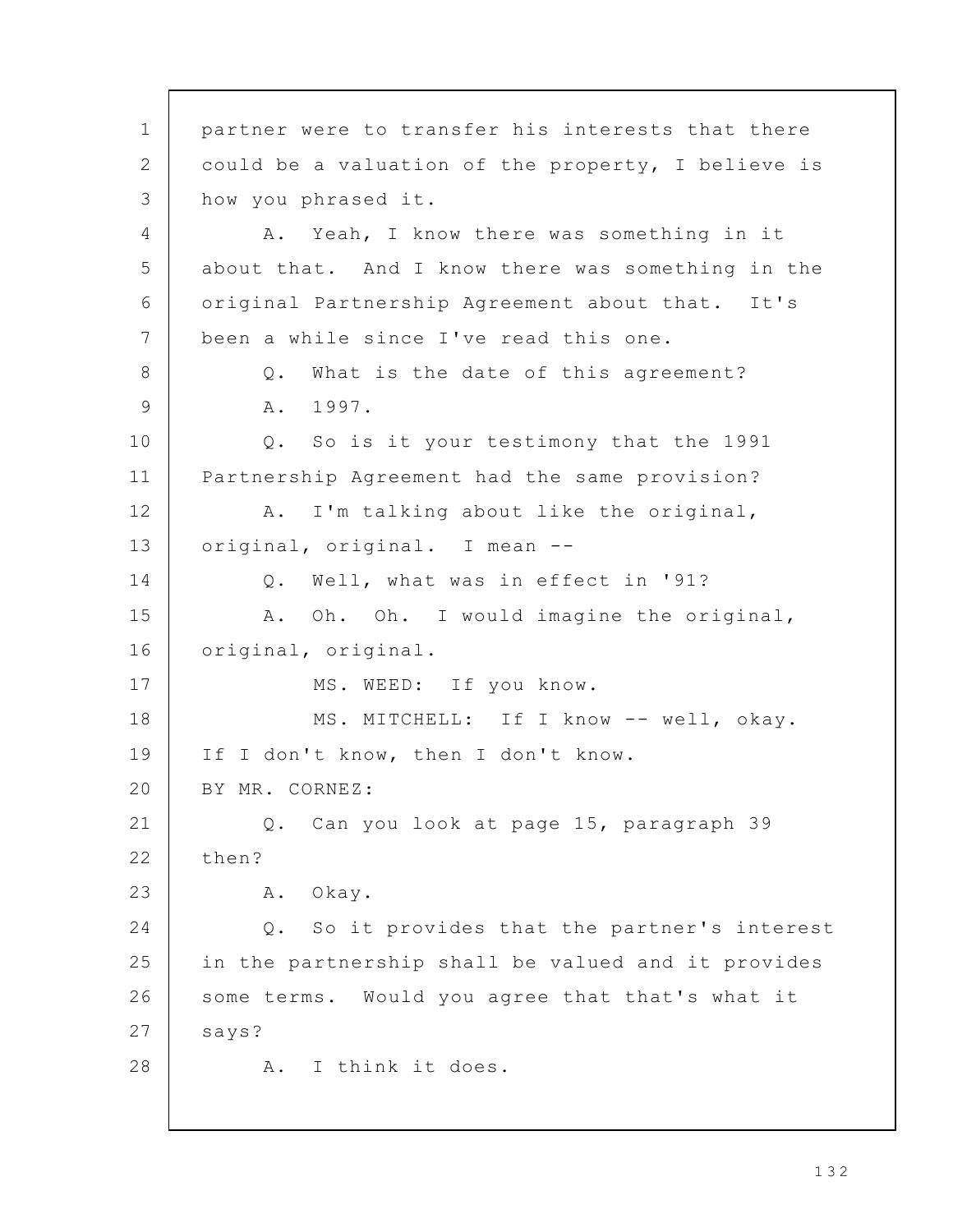JUDGE STANLEY: Just make sure you take your time before you answer -- MS. MITCHELL: Okay. JUDGE STANLEY: -- so you can have an opportunity to review what he's talking about before you just agree with him or disagree with him. MS. MITCHELL: Okay. Let me take a second if you don't mind. So how far down am I reading? BY MR. CORNEZ: Q. Probably just the opening sentence. A. Oh, the opening sentence. Q. Without regard to A, B, C and D. A. Oh, wait. May I read it out loud and you can tell me whether this is the right thing? Q. Sure. A. It says, "Valuation by procedure. The value of a partner's interest in the partnership for purpose," it says, "of paragraphs 31, 32 and 35 of this amended agreement shall be determined by appraisal as follows..." Q. Correct. So you testified that you inherited a partnership interest from your aunt; is that correct? A. My understanding was that the partnership interest is partially based on the value of the property. Q. That wasn't my question. 1 2 3 4 5 6 7 8 9 10 11 12 13 14 15 16 17 18 19 20 21 22 23 24 25 26 27 28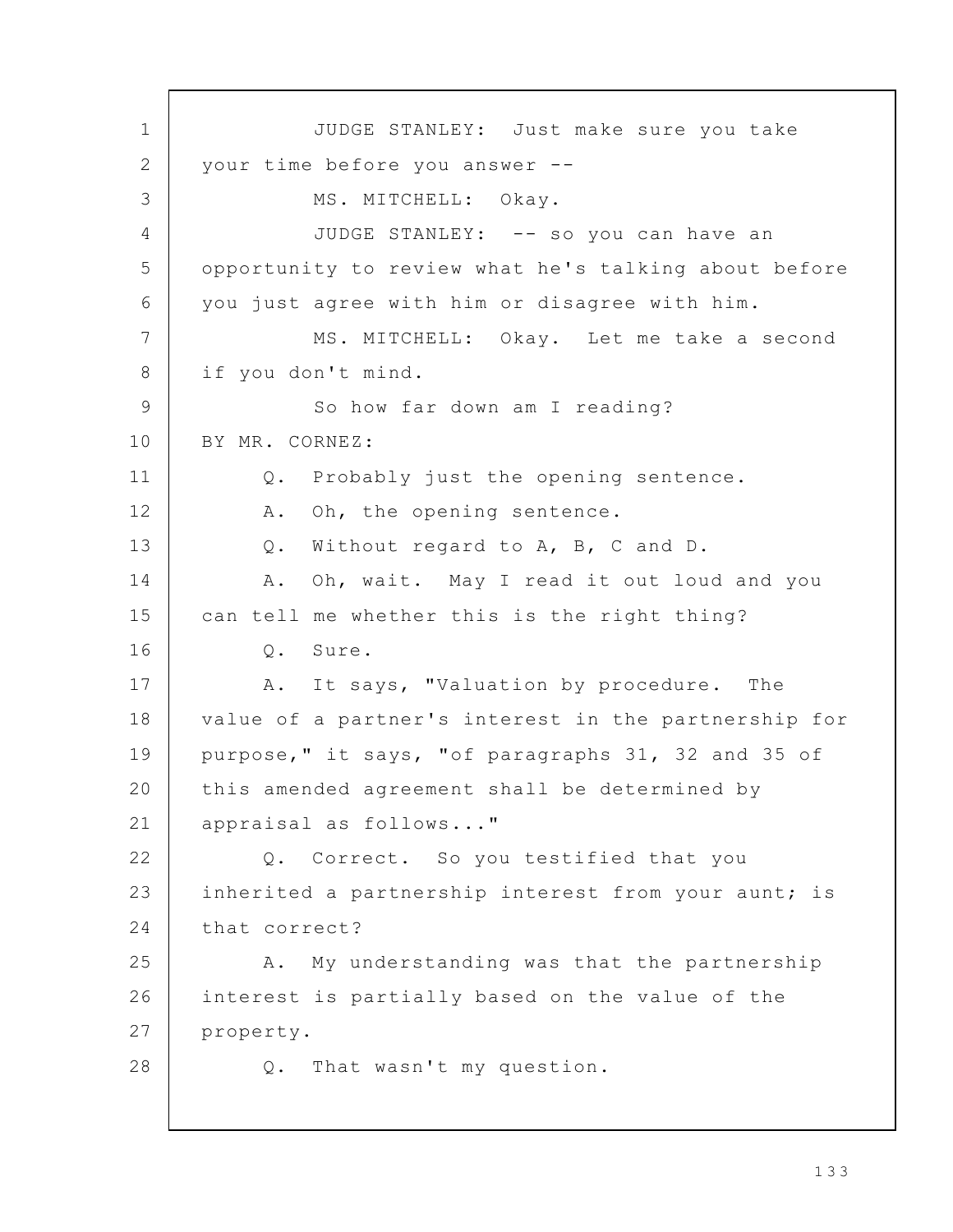A. Oh, okay. Q. My question was, you inherited a partnership interest from your aunt? A. I suppose I did, yeah. Q. You did not inherit a direct ownership in the underlying real estate? A. I thought I did, actually. But I apparently, according to you, I didn't. Q. So the valuation of the real estate owned by Con Med is not the same thing as a valuation of a partnership interest? A. That's true, yes, that's very true -- I don't know actually. You're asking questions that I don't necessarily have the means to answer. Q. Okay. Have you read the appraisal that you thought was in March, I guess it was? A. The only thing I read was the first number of it and I was like, "Yay." Q. Well, did you -- well, you didn't read it, okay. I have one more question. Could you look at Exhibit 30, please? A. Can you just give me a second, please? I need to turn this phone off, please. Q. Okay, sure. A. Thank you. Q. Technology, huh? 1 2 3 4 5 6 7 8 9 10 11 12 13 14 15 16 17 18 19 20 21 22 23 24 25 26 27 28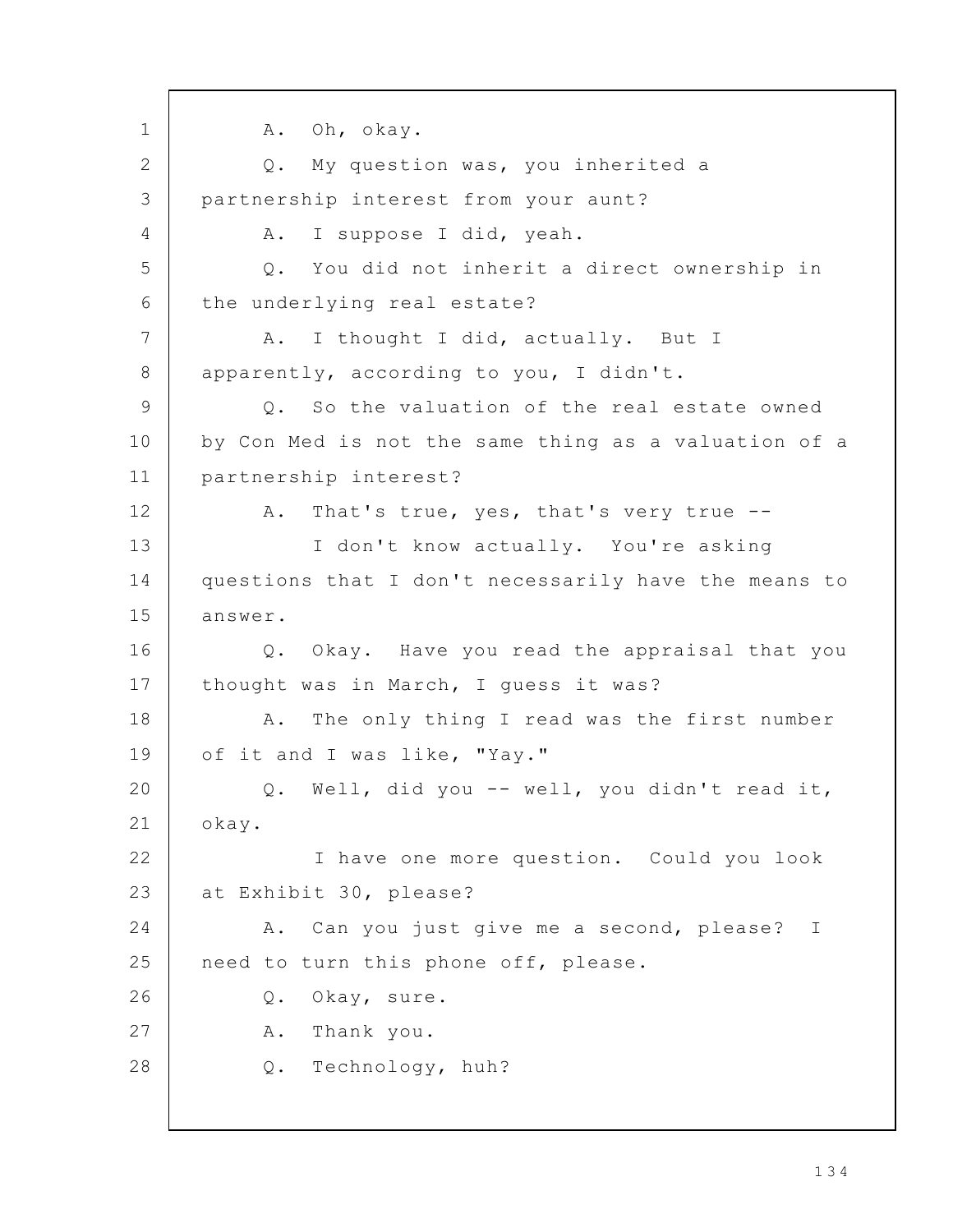A. I put it on vibrate and it still -- and then my watch chimes in on everything. Q. Can you look at Exhibit 30, please. And can you tell us what your understanding of Exhibit 30 is? A. Oh, this would be the First American Exchange Company. And it's the -- it's listing this part of the exchange. And I think the rest of it is  $-$ Am I just talking about the first page? Q. Well, the whole thing actually. Just generically, what the whole thing is. A. It is -- they're exchange documents. Q. Okay. That's fine. Well, let's see. Page 6, at the top, and page 7, at the top; could you look at those two pages? So starting with page 7, it shows seller's charges and seller's credit. I'm pretty sure all of us who've done real estate find escrow reconciliation complicated. A. Mm-hmm. Q. But it shows that there's a line item called prorations; do you see that? A. Mm-hmm. Q. And it shows rents, what looks basically one day? A. Huh. 1 2 3 4 5 6 7 8 9 10 11 12 13 14 15 16 17 18 19 20 21 22 23 24 25 26 27 28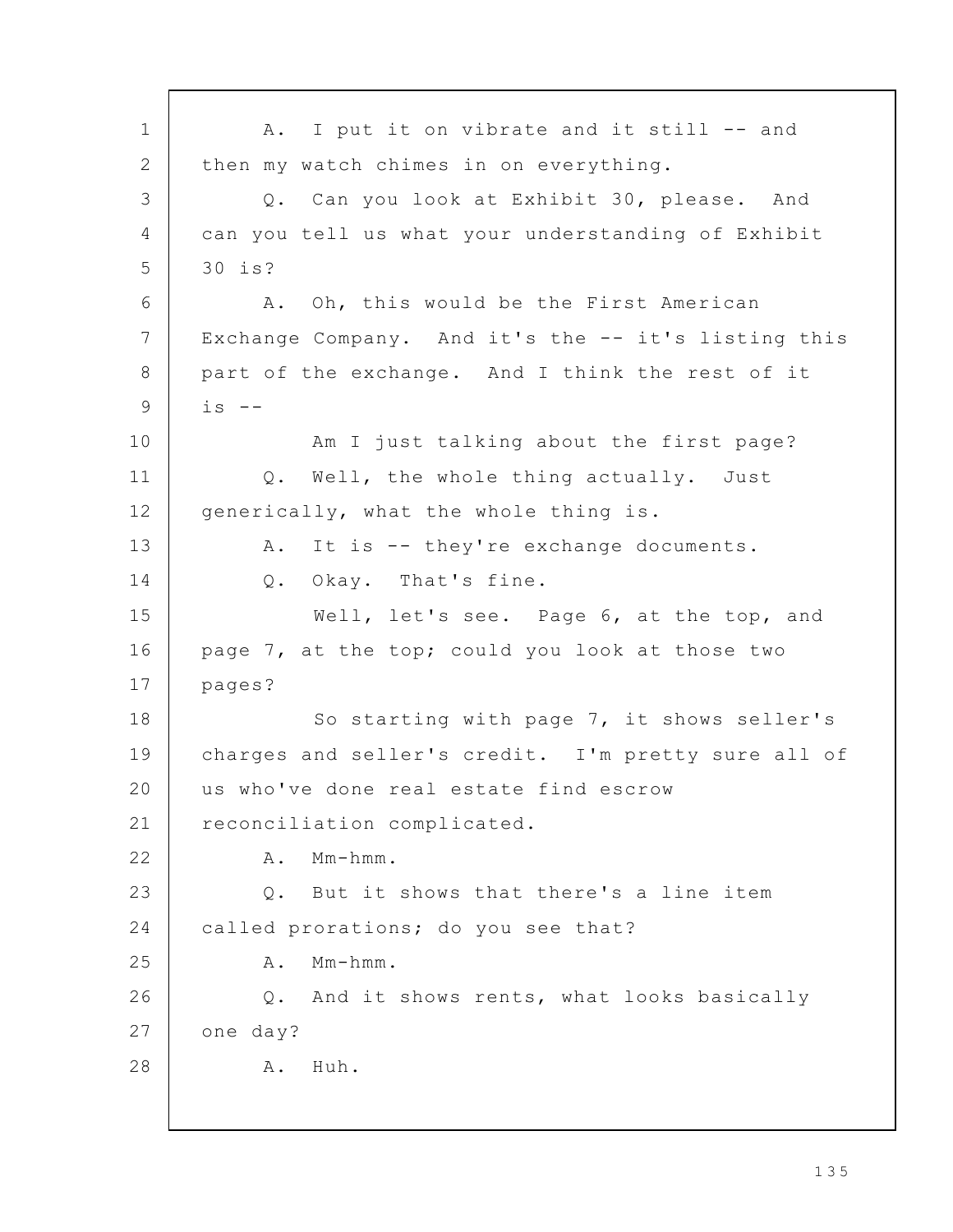Q. So the monthly rent, I presume, looks like it was \$17,500 a month, so one day is \$583.87. Do you understand what that means, the seller's charge is \$583? A. Well, actually not really. I haven't really looked at this, to understand it. Well, I mean -- I don't know. I'm so sorry. I really don't know what that's all about. Q. Can you then look at page 6. The same line "prorations" -- or what -- page 6 looks to be, if this is your page, it says seller is "Sharon Mitchell, trustee." A. Mm-hmm. Q. And it shows for prorations, rent prorations as charged to you of \$58. Do you know what that is? A. No, I don't actually. No, I don't quite understand what that is. MR. CORNEZ: I have no further questions. JUDGE STANLEY: Okay. Do you have some follow-up rebuttal questions? MS. WEED: Just like two or three. REDIRECT EXAMINATION BY MS. WEED: Q. Sharon, if you could please refer, once again, to Respondent's Exhibit C. And just briefly, do you recognize this document? A. Yes. 1 2 3 4 5 6 7 8 9 10 11 12 13 14 15 16 17 18 19 20 21 22 23 24 25 26 27 28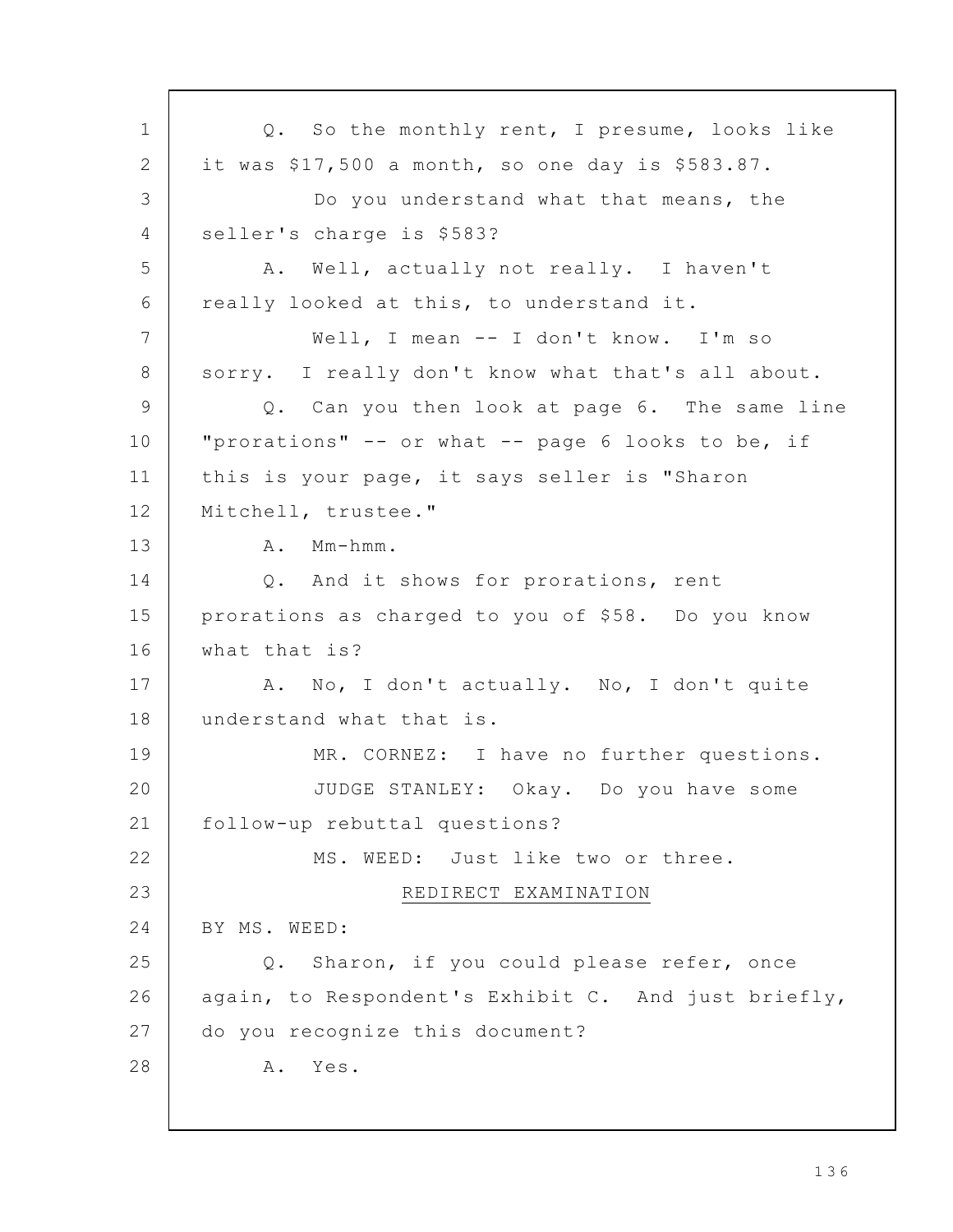Q. And briefly, what does it indicate? A. It indicates that the -- it's a Counter-offer to all the other offers, and it has to do with the ability to, instead of having the closing date at August 31st, 2007, the closing date is extended 60 days so that we could do our 1031 exchange. So the new closing date is 60 days longer. Q. Okay. And what is the date of this document? A. The date of this document is February 26, 2007. Q. Okay. And can you please also refer to Respondent's Exhibit B. And do you recognize this document? A. Yes. Yes, I recognize this. Q. Please briefly indicate what this document indicates? A. It's another one of the counters to the counters. And it has the offer is modified to increase the purchase price from 6,200,000 to 6,400,000. Q. And what is the date of this document? A. The Offer to the Counter-offer to the Counter-offer to the Counter-offer to the Counter-offer to the Counter-offer -- I'm sorry, my apologies. 1 2 3 4 5 6 7 8 9 10 11 12 13 14 15 16 17 18 19 20 21 22 23 24 25 26 27 28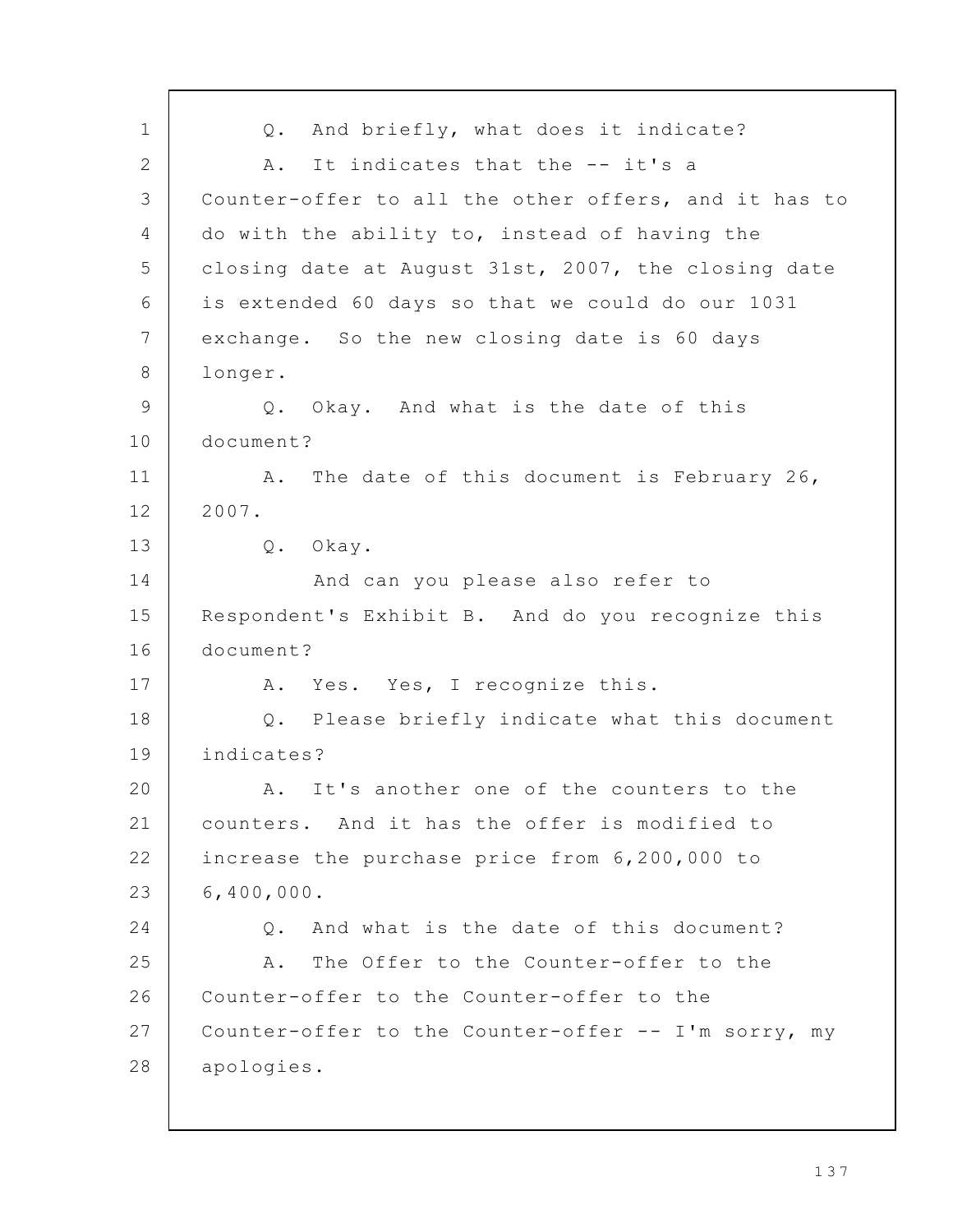It is -- this is really hard to read. Oh, it's down here. I'm sorry. I was reading the top of the thing. It was dated February 6th, 2007. Q. So is it safe to say that the partnership knew of your intent to do a like-kind exchange at least as early as February 2007? A. Yes, it is. Q. And is it safe to say that in February 2007 negotiations were still ongoing? A. Yes. MS. WEED: Okay. I have no other questions at this time. JUDGE STANLEY: Mr. Cornez, do you have any follow-up? MR. CORNEZ: No, thank you. JUDGE STANLEY: Judge Rosas, do you have any questions? JUDGE ROSAS: I do, Judge Stanley. Thank you. Good afternoon, Ms. Mitchell. How are you? MS. MITCHELL: Fine. JUDGE ROSAS: First of all, thank you for your patience during these inquiries. We appreciate your time. And it's especially difficult coming down here at lunch. MS. MITCHELL: This is true. 1 2 3 4 5 6 7 8 9 10 11 12 13 14 15 16 17 18 19 20 21 22 23 24 25 26 27 28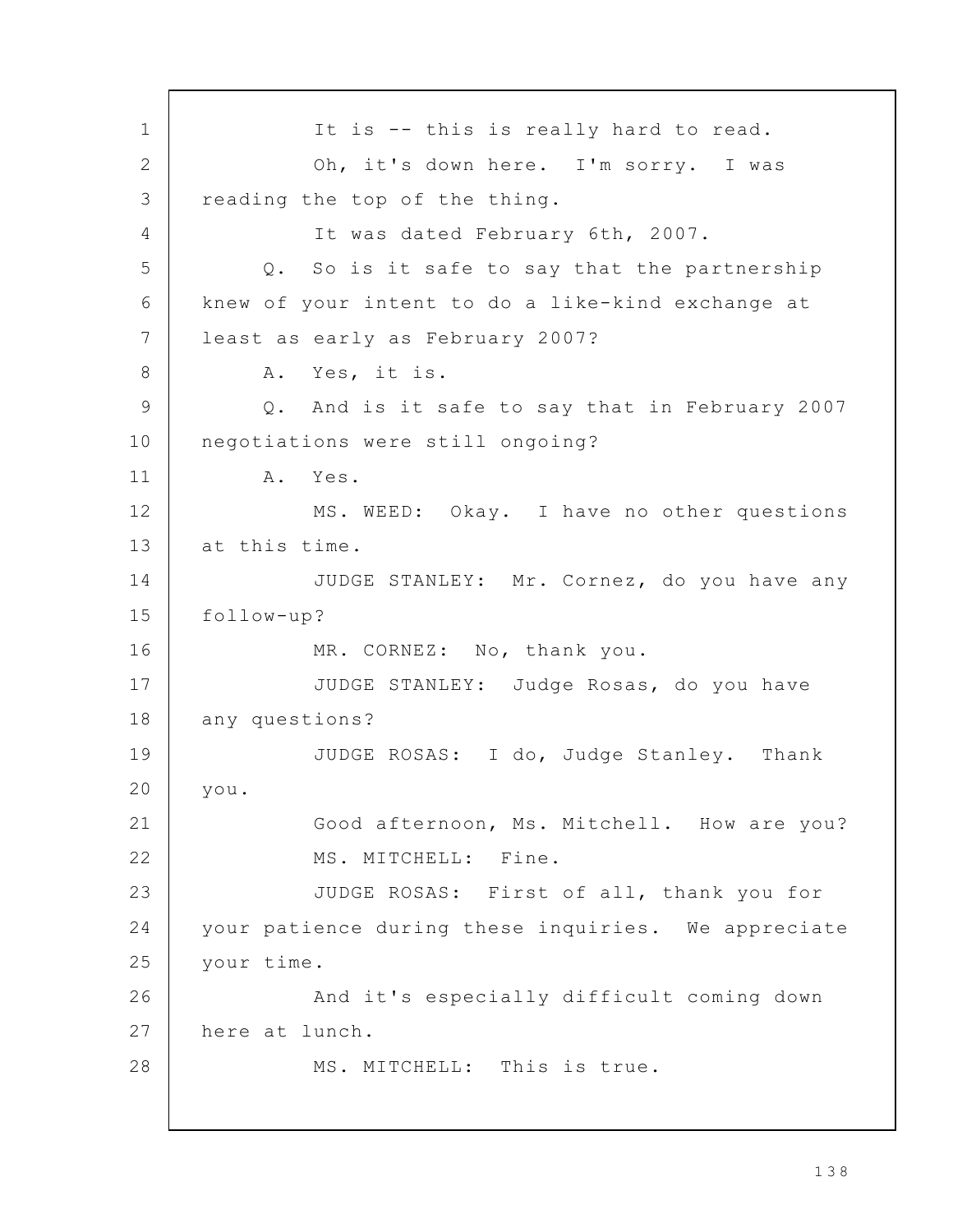JUDGE ROSAS: Ms. Mitchell, earlier you were speaking of your mother and her extensive knowledge and background, and I'm just trying to get a sense of whether there were any formal arrangements in which she was able to represent you in these negotiations? MS. MITCHELL: Well, insofar as she was on the executive board, she had her fingers on the pulse of the entire thing. And she -- I mean I think of that as being, you know, as pretty official. I don't think it gets any better than that. If I may say, she was offered the general partnership and she had to decline it because her health was beginning to go. But they thought highly enough of her to make her the offer. JUDGE ROSAS: And in terms of the negotiations that took place, I realize there was some correspondence from Mr. Milner that indicates that ballots were included to the partners for their vote. MS. MITCHELL: Mm-hmm. JUDGE ROSAS: Did you personally sign those ballots or did your mother sign those on your behalf? MS. MITCHELL: I signed -- I think I signed all of them on my own. JUDGE ROSAS: And my next question, just 1 2 3  $\Delta$ 5 6 7 8 9 10 11 12 13 14 15 16 17 18 19 20 21 22 23 24 25 26 27 28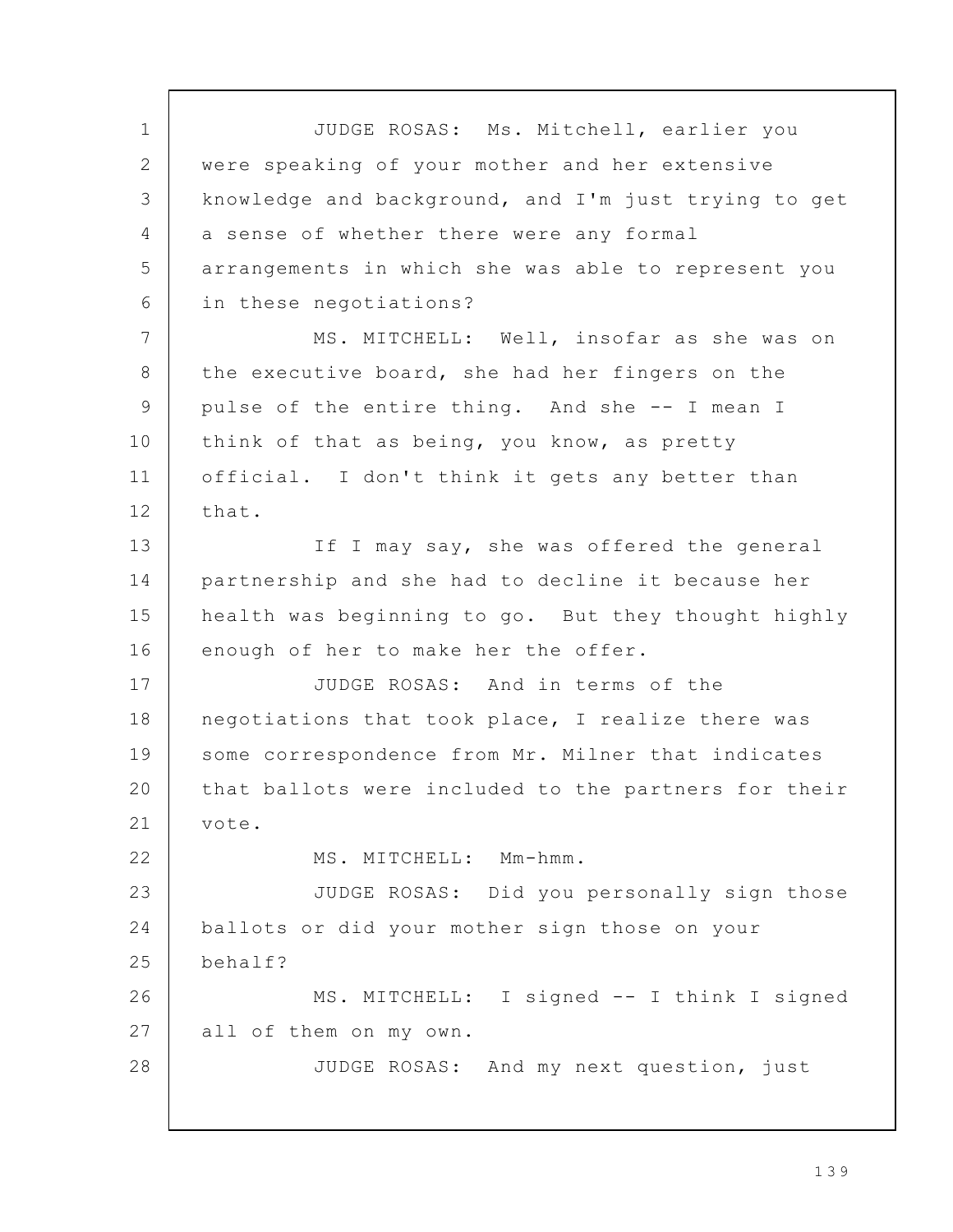for clarification, is actually for your counsel. Mrs. Weed, just to be clear, we did not receive any copies of any partnership or partner ballots; is that correct? MS. WEED: I don't believe so. JUDGE ROSAS: That's my understanding as well, but I just wanted to be clear. And Ms. Mitchell, just in terms of trying to get a better sense of your mother's role as a representative for you, were there any official documents, for example, a Power of Attorney that provided her with the ability to sign over -- MS. MITCHELL: Absolutely. She had my Durable Power of Attorney. She could've done whatever she wanted to. We actually had each other's Power of Attorneys, but I certainly didn't utilize mine over her because why would that happen? But no, she had my Power of Attorney, absolutely. JUDGE ROSAS: And just to be clear, was that a written Power of Attorney? MS. MITCHELL: It was. It was very ironclad. It was written by Richard Goodman. It was a Durable Power of Attorney. It was the real thing. JUDGE ROSAS: Do you recall when that Durable Power of Attorney was executed? MS. MITCHELL: I don't really recall. I 1 2 3 4 5 6 7 8 9 10 11 12 13 14 15 16 17 18 19 20 21 22 23 24 25 26 27 28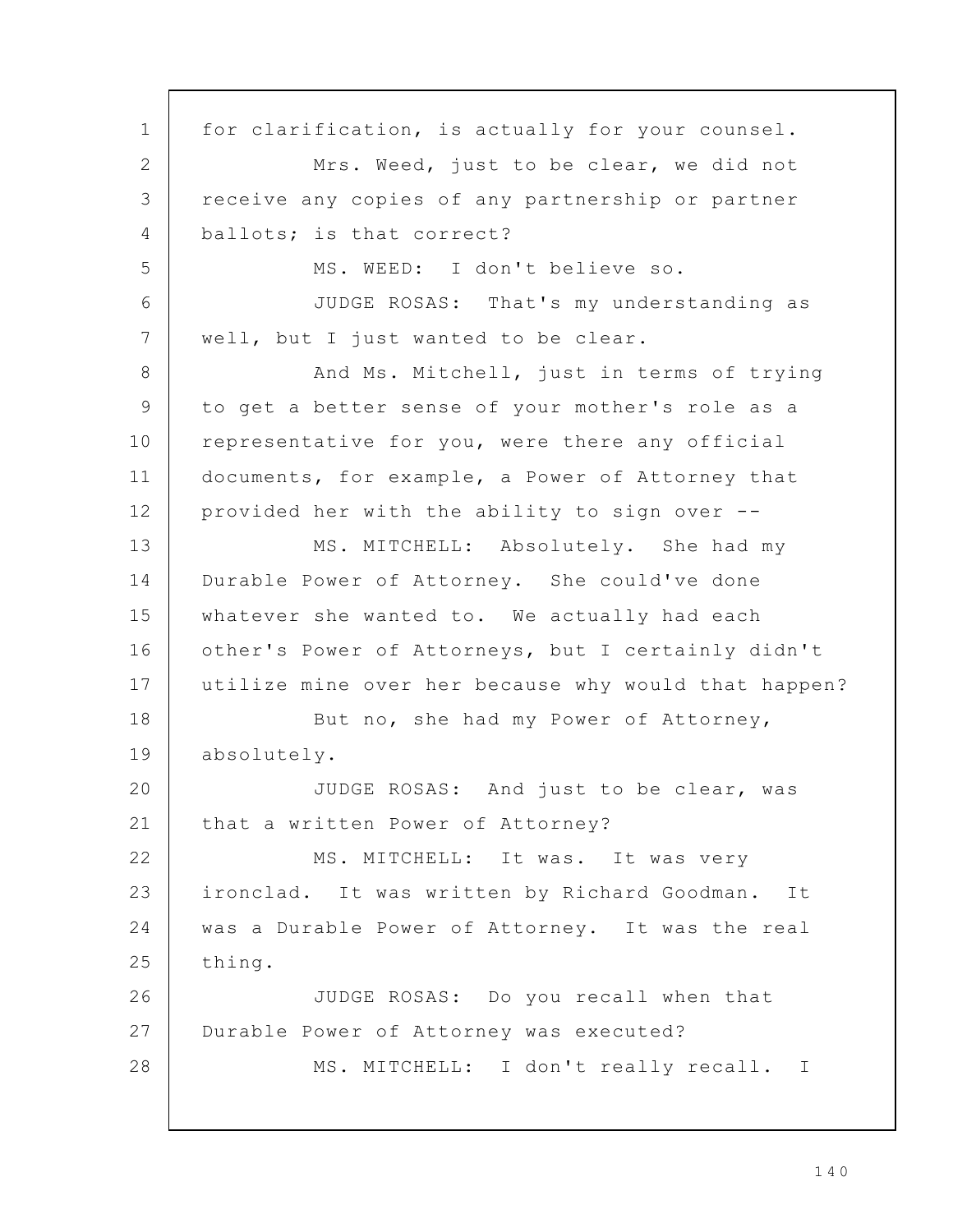know it was in play. It was certainly a valid document. JUDGE ROSAS: And Mrs. Weed, just to be clear, we did not receive a copy of that Durable Power of Attorney, correct? MS. WEED: I don't believe so. JUDGE ROSAS: I would like to refer your attention to what has been admitted as Exhibit 3, please. MS. MITCHELL: If you let me have just a minute. JUDGE STANLEY: I'm sorry. I didn't understand that. MS. MITCHELL: Can I have just a couple of minutes? JUDGE STANLEY: Absolutely. Take your time. JUDGE ROSAS: Of course. And if it helps in any way, I'm just going to ask you about that second paragraph. MS. MITCHELL: The second paragraph, okay. Are you talking about the one that just says "assuming the sale"? JUDGE ROSAS: That is correct. MS. MITCHELL: Okay. JUDGE ROSAS: So, first of all, what is Exhibit 3? MS. MITCHELL: It is an e-mail from our 1 2 3 4 5 6 7 8 9 10 11 12 13 14 15 16 17 18 19 20 21 22 23 24 25 26 27 28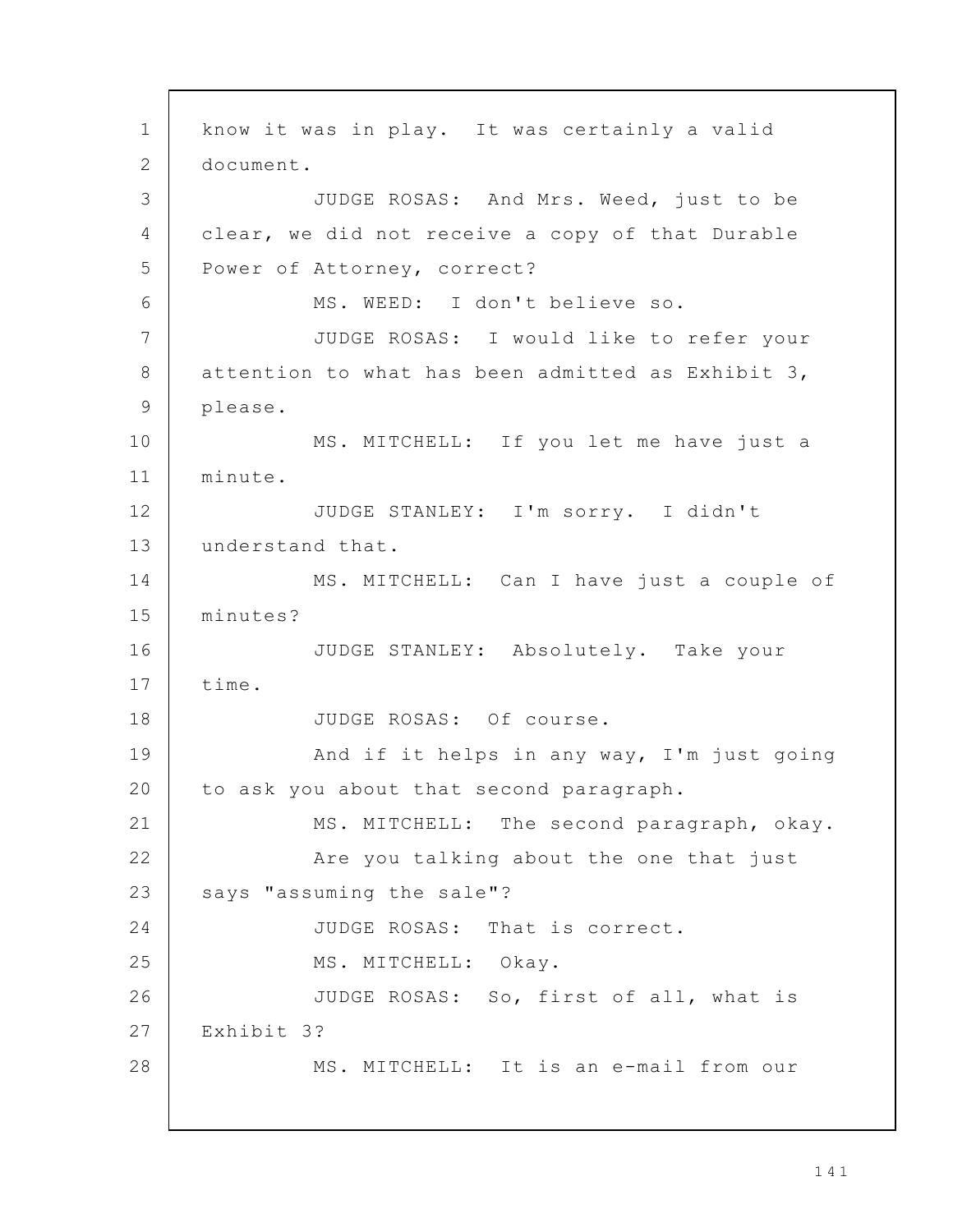general partner Tom Milner to our partners, and it's dated July 22nd of 2005. JUDGE ROSAS: And did you receive a copy of this e-mail around July 22nd, 2005? MS. MITCHELL: Yeah, absolutely. JUDGE ROSAS: And Ms. Mitchell, my question is, perhaps you can clarify, in that second paragraph there's a discussions about an assumption that if the sale of the property comes to pass, and then in parentheses it says a "big if." And I'm just wondering if you can provide some testimony in terms of the context of why was there doubt that a sale might take place? MS. MITCHELL: I do remember there was some vexing exchanges about price and deferred maintenance. That there was a lot of deferred maintenance on the building. But I don't remember anything past that, I'm sorry. JUDGE ROSAS: So just to be clear, other than some of the back and forth regarding deferred maintenance and the cost, you don't recall anything else regarding the "big if" as referred to? MS. MITCHELL: I have a feeling that Tom was, you know -- Okay. You're right. I don't know. I should not speak to this because I'm about to start guessing. JUDGE STANLEY: Let me say, while he's 1 2 3 4 5 6 7 8 9 10 11 12 13 14 15 16 17 18 19 20 21 22 23 24 25 26 27 28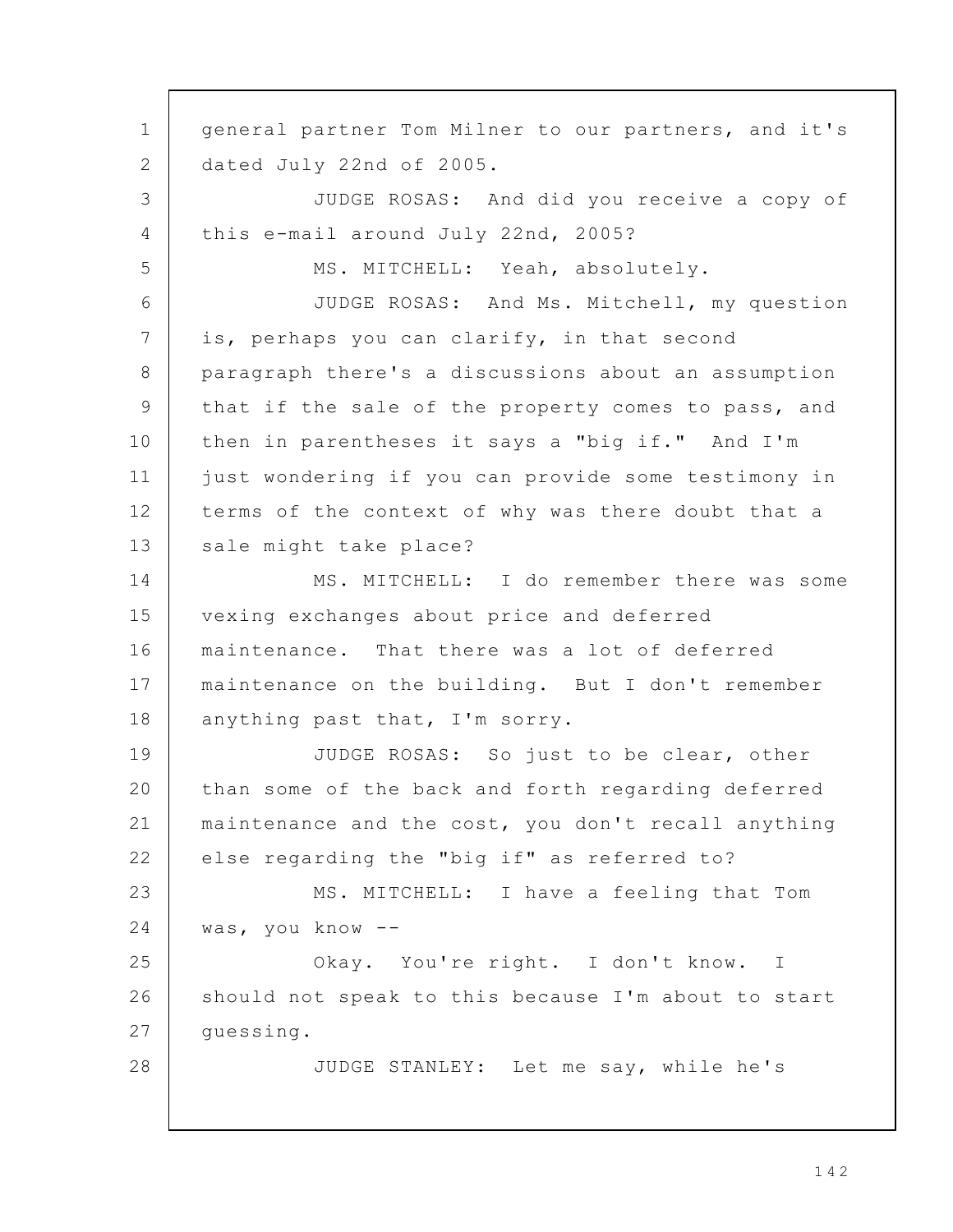checking it, I understand you're trying to be very helpful, both with Mr. Cornez and Judge Rosas, but you have a perfect right to say "I just don't remember that" or "I don't know." MS. MITCHELL: Thank you. I'm also losing my voice. I think I do want some tea actually. JUDGE ROSAS: On that note, I'll take a drink of water while you drink. If you could refer to Exhibit 44, please. MS. MITCHELL: Okay. JUDGE ROSAS: And what is Exhibit 44? MS. MITCHELL: May I have a second? JUDGE ROSAS: Of course. MS. MITCHELL: Okay. I think I've absorbed as much as I can. JUDGE ROSAS: And of course you can refer to it for your recollection. My primary question is, my first question, what is Exhibit 44? MS. MITCHELL: It is an e-mail from Tom Milner, our general partner, to the partners. And it is an update of the status of our offer from PTLA, the current tenant who was the buyer. And it's saying that -- it's listing pros and cons of the current offer that was on the table at the time and just going through some points that had come up in conversations with partners, you know, wanting to do different things and having certain questions and issues. 1 2 3  $\Delta$ 5 6 7 8 9 10 11 12 13 14 15 16 17 18 19 20 21 22 23 24 25 26 27 28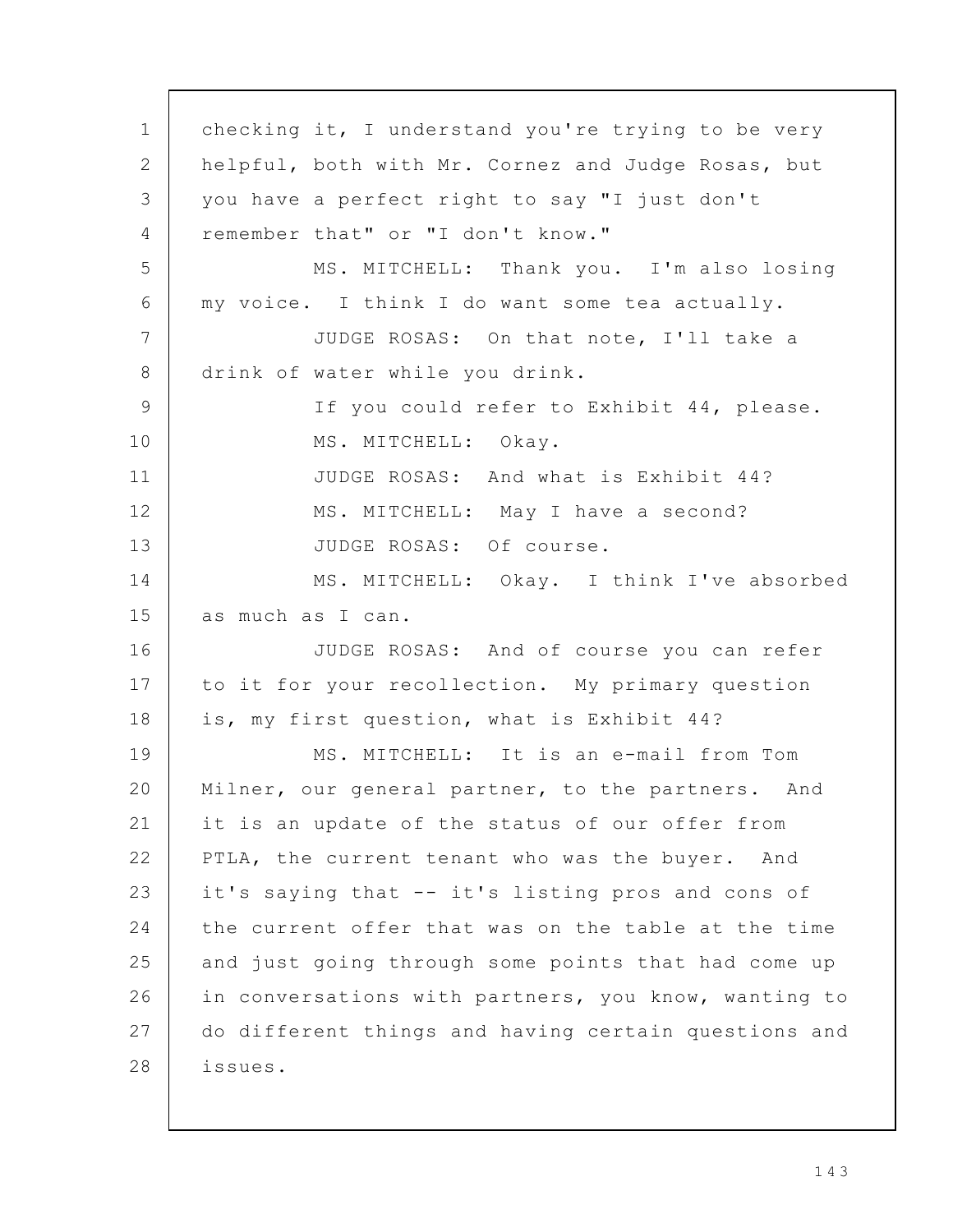JUDGE ROSAS: And this e-mail, which was dated January 5th, 2007, did you receive that e-mail? MS. MITCHELL: I did. JUDGE ROSAS: And I notice that the e-mail references a phone conference that took place apparently two days prior, so that would be Wednesday, January 3rd, 2007. Were you a part of that phone conference? MS. MITCHELL: I believe that would also have been my mom. JUDGE ROSAS: So you have no recollection of whether you took place -- I mean, whether you were involved with that phone conference? MS. MITCHELL: I can't remember. JUDGE ROSAS: In the e-mail there's a reference that during the meeting there was a discussion about breaking up the partnership into tenancy-in-common interests, but there was a concern that one party break out of the deal by changing his or her mind during escrow. I realize that you may have testified that you were not in attendance during that phone conference, but by any chance did you have any conversations with your mother regarding these reservations that someone had? MS. MITCHELL: I don't recall having a conversation about it at all actually. 1 2 3  $\Delta$ 5 6 7 8 9 10 11 12 13 14 15 16 17 18 19 20 21 22 23 24 25 26 27 28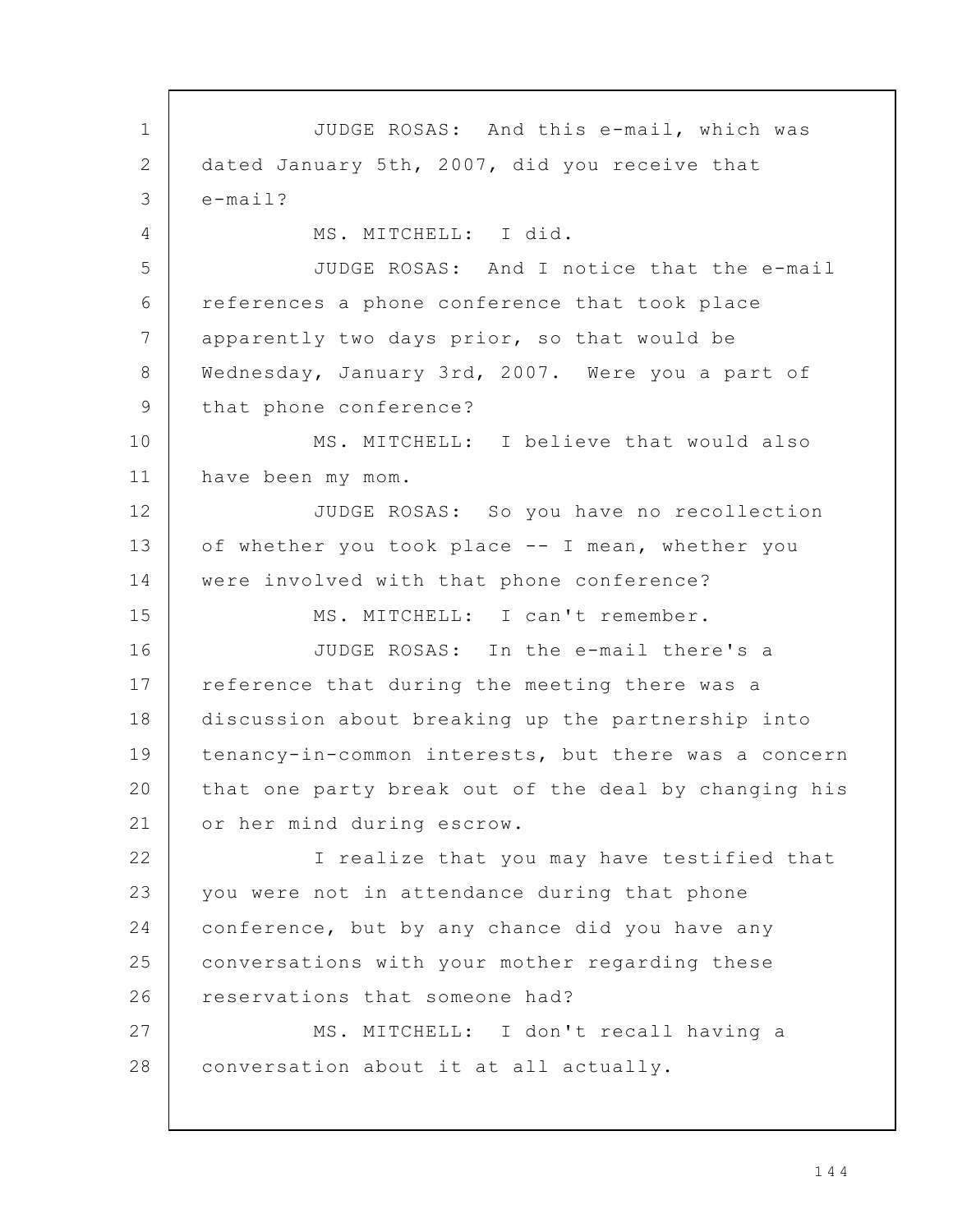JUDGE ROSAS: As I mentioned, in that e-mail Mr. Tom Milner makes a reference to breaking up the partnership and transferring tenancy-in-common interests to former partners. In your situation, your tenancy-in-common interest was given to you about 11 months after this e-mail. Do you know why there was such a delay between the transfer of your tenancy-in-common interest after this meeting? MS. MITCHELL: Yes, actually I do. The partnership -- this might seem a little long-winded. But the original partners in 1969, they knew each other really well and there was a lot of trust involved with that. Over the years those older members, very much like my aunt, had passed away. So we had a whole new generation of people who didn't know us. And when it was, you know, early on when we started saying, okay, we want to drop out of the partnership, there were just a few members who said, well, who are these people? You know, what are they going to do that's going spoil -- I think the term "muddying the waters" came up, that it would be muddying the waters. And because there was also -- there were a few sticking points. It's not an accident that Tom said, you know, it's a "big if." There were just a few points where it looked like maybe this wasn't 1 2 3 4 5 6 7 8 9 10 11 12 13 14 15 16 17 18 19 20 21 22 23 24 25 26 27 28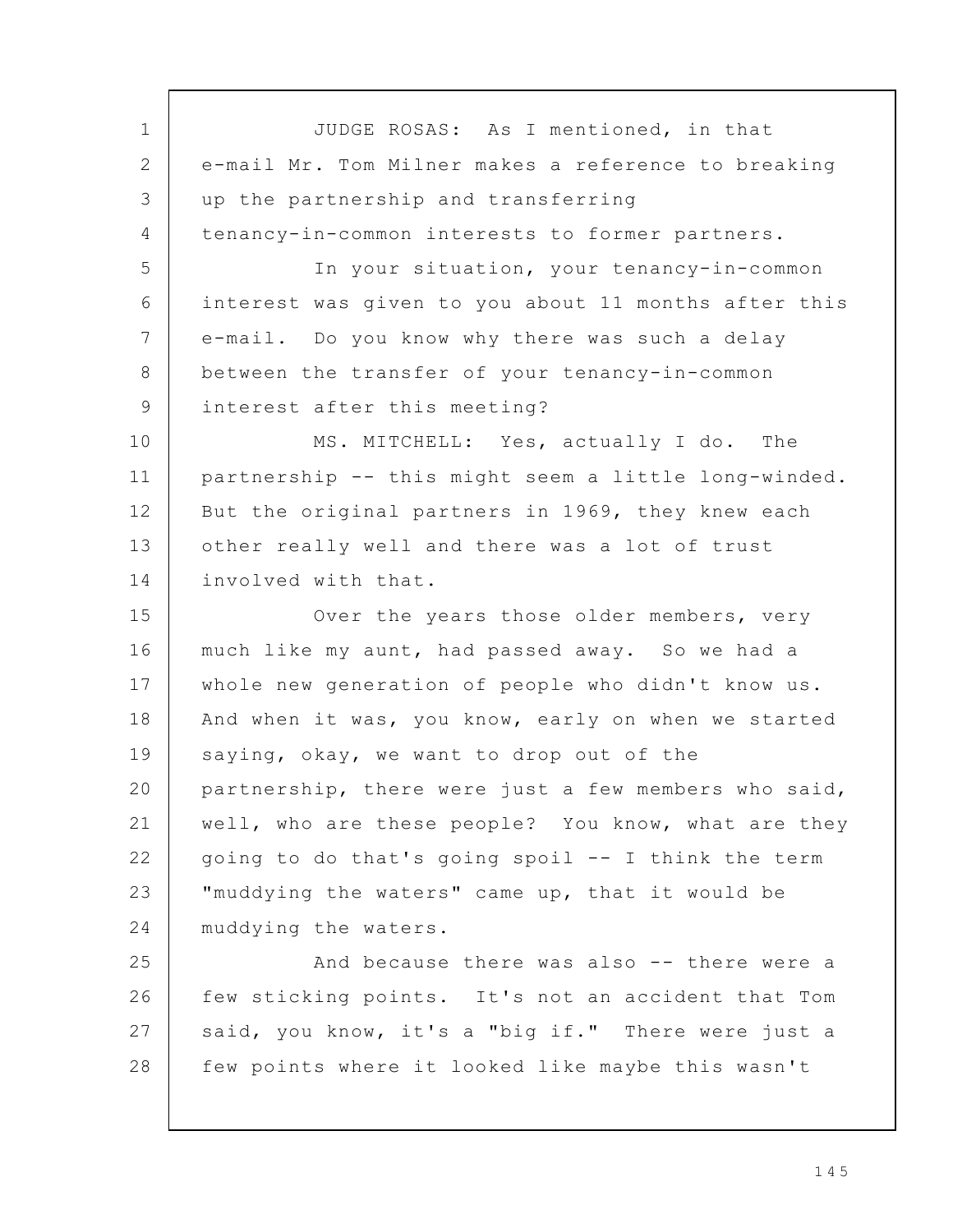even going to happen. And the last thing that these guys -- I'm sorry, "guys" -- the last thing that these other members of the partnership wanted was to have a couple of wildcards, as far as they could tell, running amok. That was a concern, and that's what I -- I remember that very specifically. JUDGE ROSAS: And before I move on from this exhibit, the e-mail also mentions that the partnership would present a Counter-offer the following week. And, in fact, it seems like Con Med did present a Counter-offer. By any chance did you have any involvement in the making of that Counter-offer, or did perhaps your mother, representing you? MS. MITCHELL: It'd be my mom. JUDGE ROSAS: And what was her involvement with the terms of that Counter-offer? MS. MITCHELL: I can't specifically say what it would have been, but she was a heck of a negotiator. JUDGE ROSAS: I'd like to now refer your attention to Exhibit 36. Ms. Mitchell, what is Exhibit 36? MS. MITCHELL: May I take a moment? JUDGE ROSAS: But of course. MS. MITCHELL: Am I reading the whole thing or just like a specific? JUDGE ROSAS: No, I'm just asking if you 1 2 3 4 5 6 7 8 9 10 11 12 13 14 15 16 17 18 19 20 21 22 23 24 25 26 27 28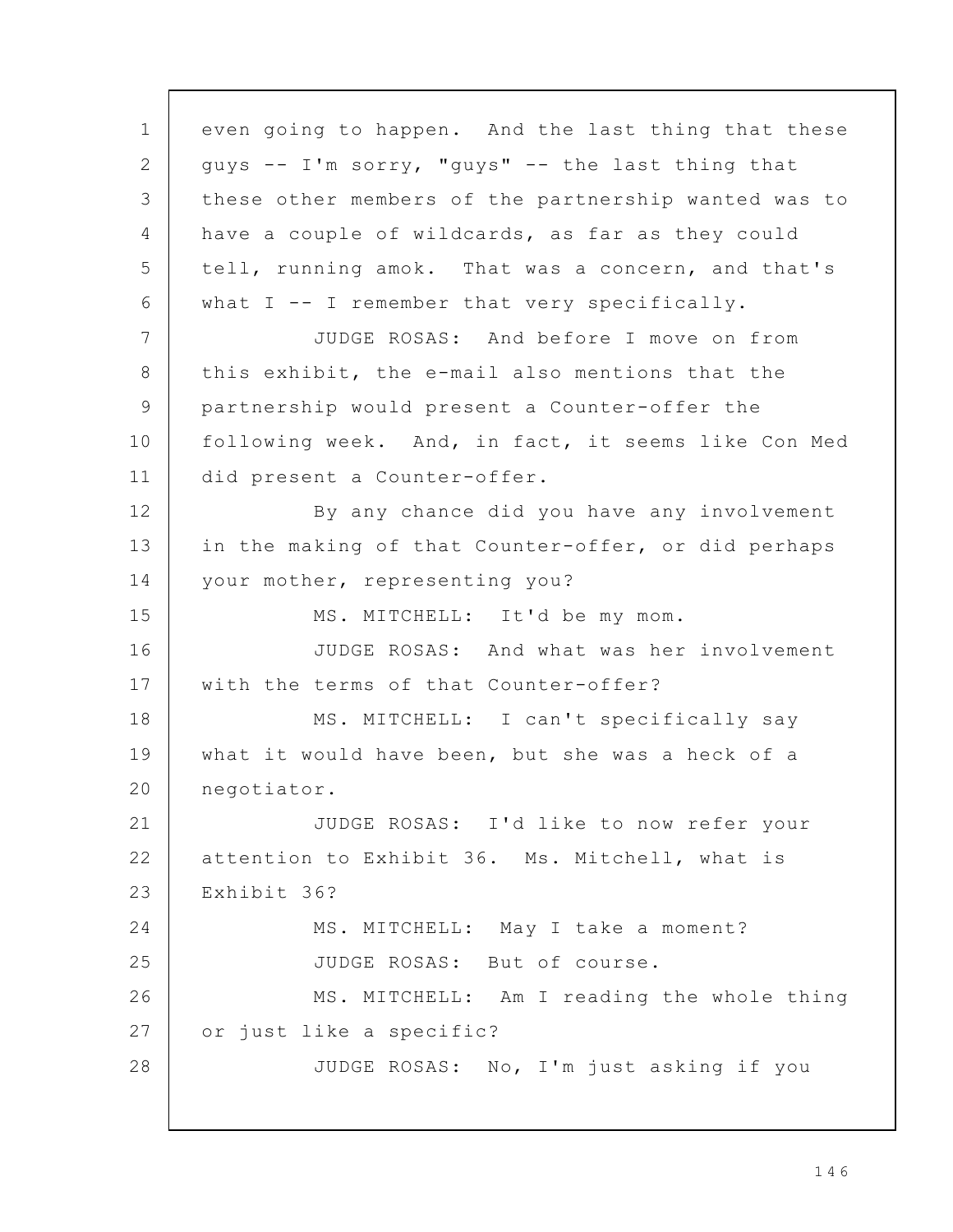can just clarify what is this Exhibit 36. MS. MITCHELL: Well, I can tell you what it is, but I haven't finished reading it. It is an indication from the general partner to the partners, telling them that he has -- our partnership has an agreement. It does have some contingencies. JUDGE ROSAS: And this Exhibit 36 is dated March 2nd, 2007, correct? MS. MITCHELL: It is. JUDGE ROSAS: Do you recall receiving a copy of this shortly after that date from Mr. Milner? MS. MITCHELL: I would have, yes. I don't recall, but it would be unlikely that I wouldn't have gotten it. I'm sorry, I really don't remember. JUDGE ROSAS: That's fine, Ms. Mitchell. MS. MITCHELL: Yeah. JUDGE ROSAS: No worries. Like my esteemed colleague Judge Stanley mentioned, we'd rather you not speculate or try to guess. You don't recall? MS. MITCHELL: Yeah. JUDGE ROSAS: You don't recall. It did happen in 2007. MS. MITCHELL: Yes. JUDGE ROSAS: Just for purposes of clarification, in that second paragraph it lists -- 1 2 3 4 5 6 7 8 9 10 11 12 13 14 15 16 17 18 19 20 21 22 23 24 25 26 27 28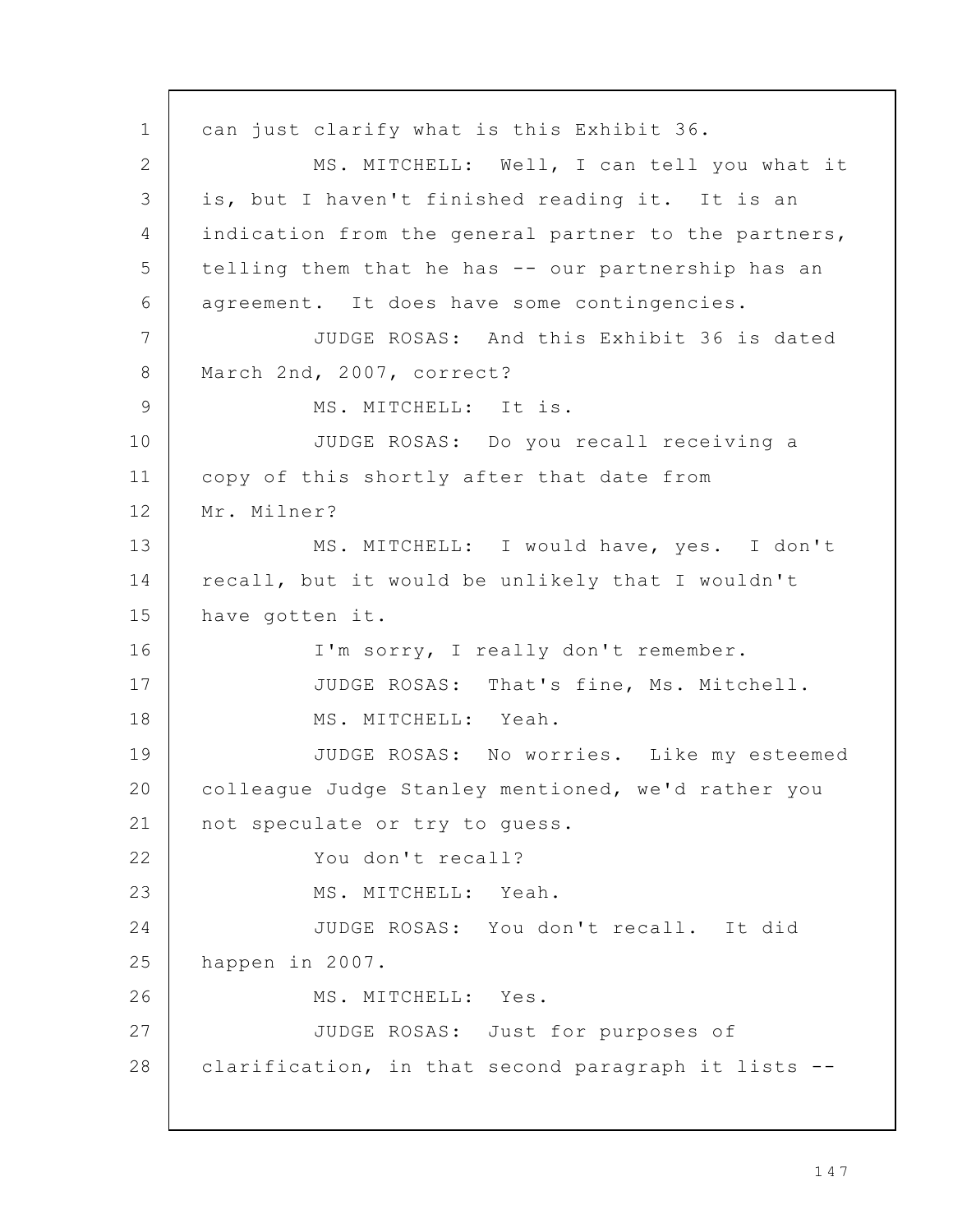it says that the contract had been signed. And it lists -- I'm sorry, it states that the contract consists of five separate documents. MS. MITCHELL: Mm-hmm. JUDGE ROSAS: The first one has already been admitted as Exhibit A. Number 2 is a Counter-offer. And just for purposes of clarification, Mrs. Weed, we did not receive number 2, correct? MS. WEED: I don't believe so. I don't believe we could locate that one. JUDGE ROSAS: Okay. Number 3 is a Counter-offer by the Purchaser. And also for clarification purposes, Mrs. Weed, we did not receive a copy of that Counter-offer by the Purchaser, correct? MS. WEED: Is that number 3? JUDGE ROSAS: Correct. MS. WEED: I'm not sure which three of those are the two that have been provided based on that description. I don't believe we have one titled number five. JUDGE ROSAS: One of the Exhibits Number 4 refers to Exhibit B, and Number 5 on that list refers to Exhibit C. MS. WEED: They're not titled the same thing, so I'm not certain. 1 2 3 4 5 6 7 8 9 10 11 12 13 14 15 16 17 18 19 20 21 22 23 24 25 26 27 28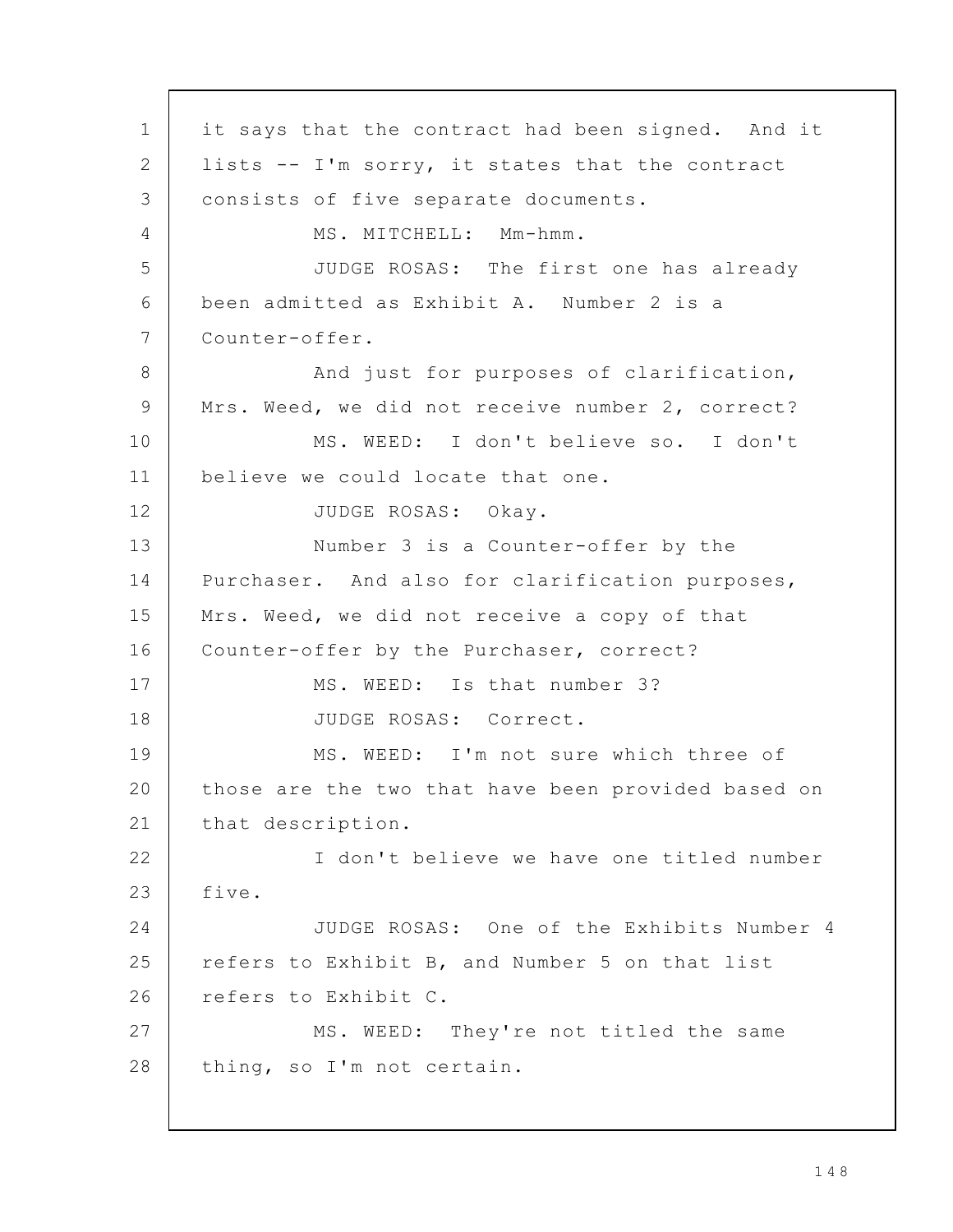JUDGE ROSAS: Ms. Mitchell, do you know if the contract was amended after the February 26, 2007 Counter-offer? MS. MITCHELL: I don't think I can say that off the top of my head. Okay. I'm getting a little confused. Whenever you start saying the Counter-offer to the Counter-offer to the Counter-offer, it just sounds like Monty Python. JUDGE ROSAS: Thank you for that extra Counter-offer. MS. MITCHELL: I know I did. JUDGE ROSAS: Ms. Mitchell, I notice that we've been going for an hour and a half. I know that our wonderful court reporter/stenographer needs a break, as well as our OTA staff, and I'm sure the rest of the people in the audience. If, Judge Stanley, maybe perhaps we can take a brief break. JUDGE STANLEY: It depends. Do you have a substantial number of questions remaining? If you're getting close to the end, I'd rather wait until after that. JUDGE ROSAS: I do not believe I'm getting close to the end. JUDGE STANLEY: Okay. All right. Then let's take a 10-minute break and give people a little rest in between. 1 2 3 4 5 6 7 8 9 10 11 12 13 14 15 16 17 18 19 20 21 22 23 24 25 26 27 28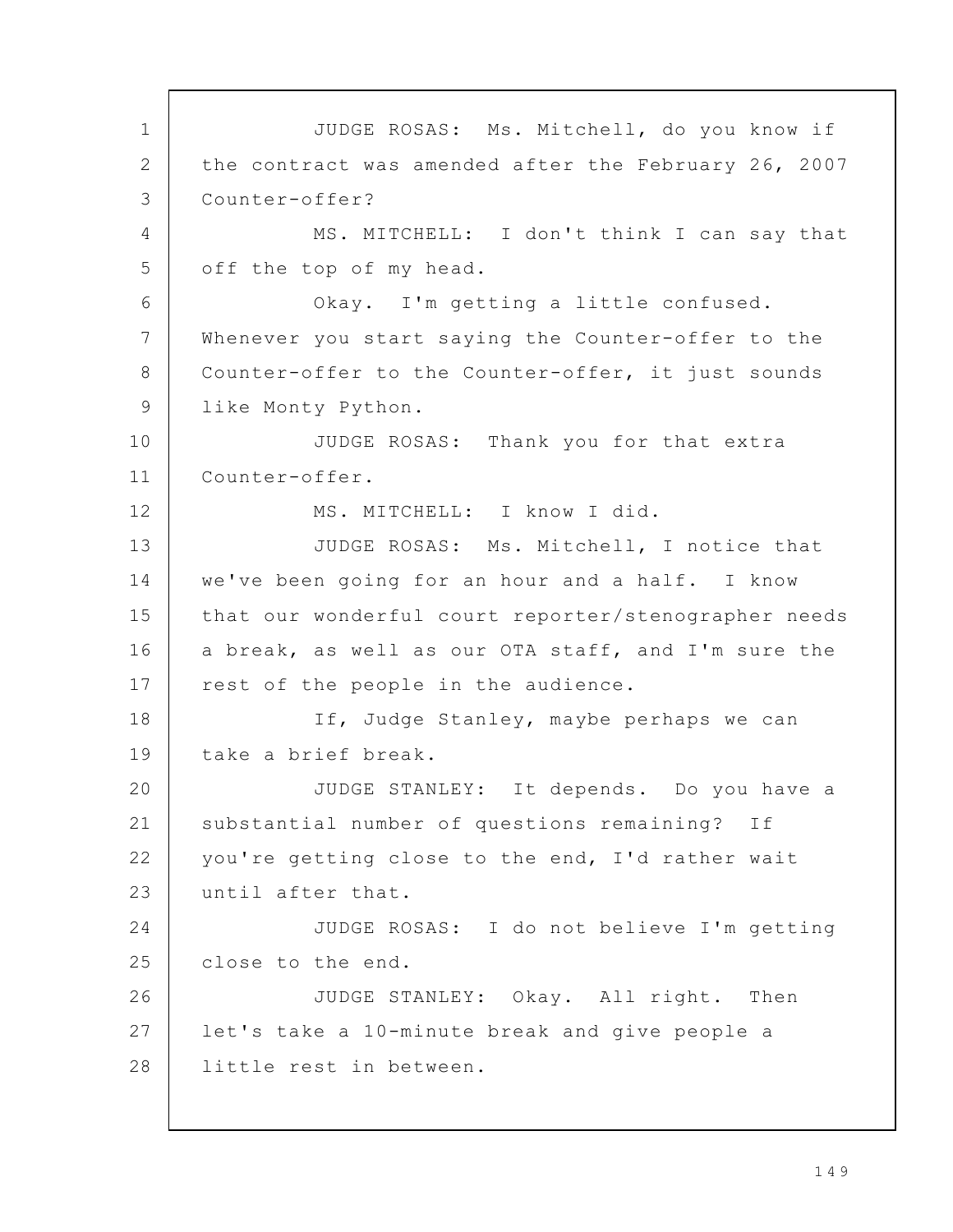(Whereupon a break was taken from 2:30 p.m. until 2:40 p.m.) JUDGE STANLEY: We're going to go back on the record in the hearing of the matter of Sharon Mitchell. And Judge Rosas would like to ask a few more questions. JUDGE ROSAS: Thank you, Judge Stanley. Ms. Mitchell, during the examination by Mr. Cornez, he discussed Exhibits A, B and C, which are the Purchase and Sale Agreement and two Counter-offers. And he discussed how your name does not appear as a seller on any of those three documents. Now, my -- before I ask my question, I just want to give a little bit of background, which may assist you in answering the question. So we have this contract, which lists one seller, Con Med, and one buyer, PTLA Corp. The last Counter-offer is dated at the end of February, I believe February 26, 2007. Then nine or ten months later when you signed the Grant Deed over, obviously you're listed on that Grant Deed as the seller, and now we have two new buyers, not PTLA, two different entities. So I'm hoping that you can walk us through, because we don't have any amended agreements or contracts, I'm hoping that you can walk us through 1 2 3 4 5 6 7 8 9 10 11 12 13 14 15 16 17 18 19 20 21 22 23 24 25 26 27 28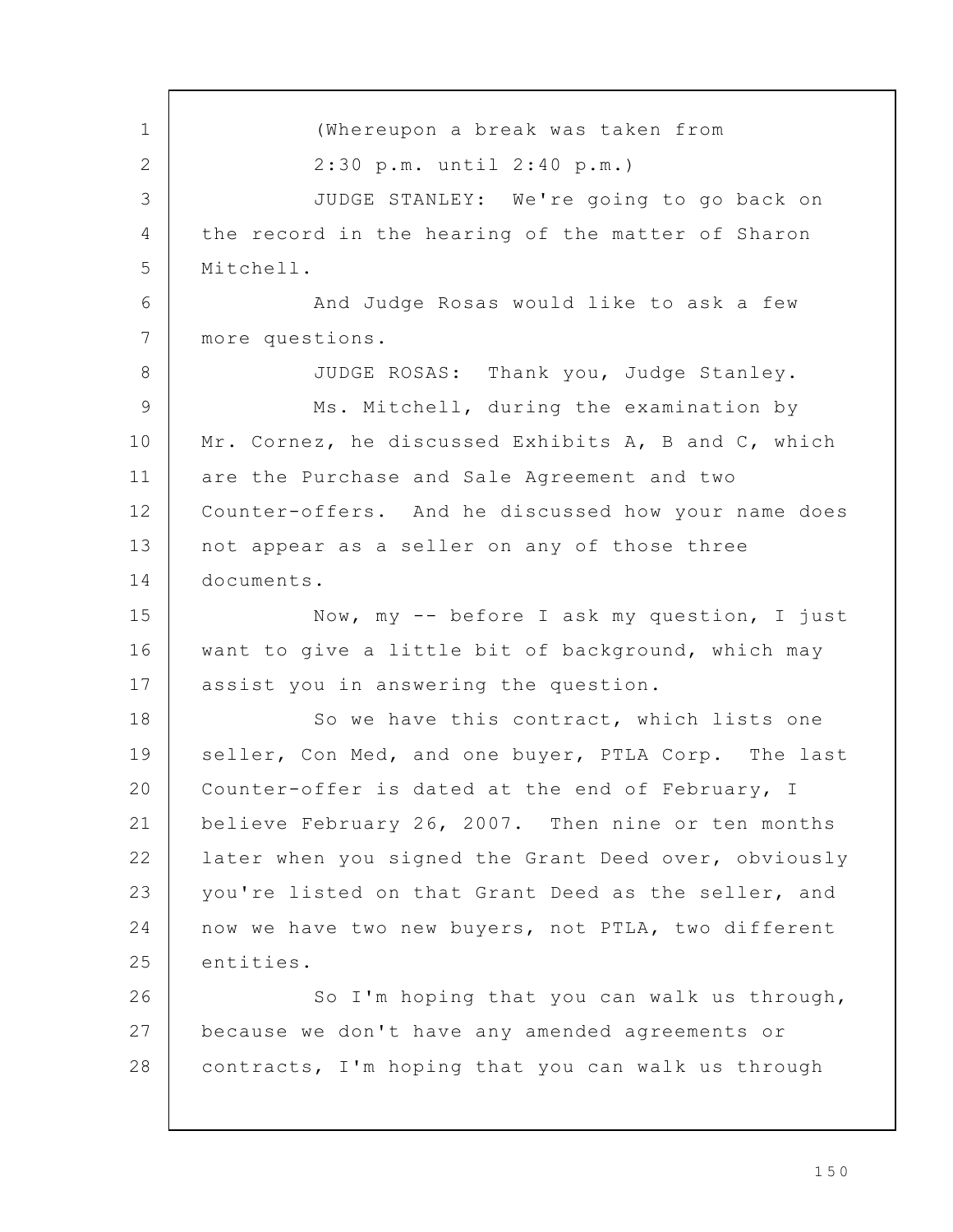what happened at the end of February 2007 when the agreements were just between Con Med and PTLA Corp., to what happened nine, ten months later when eventually now we have three sellers, you, the partnership, your mother and two new entities. I'm hoping that you can provide a timeline and details in terms of how that change came about. MS. MITCHELL: Are you talking -- I guess, are you asking if I knew about the kind of interworkings of the PTLA and the other entities? JUDGE ROSAS: Not necessarily. I'm just hoping that you can explain the change within those nine and ten months, because, as I mentioned, we don't have any documentation, we don't have any amended agreements. So if you could, with your testimony, walk us through how the agreement morphed from back into one seller and one buyer to having three sellers and two buyers nine months later? MS. MITCHELL: I kind of can't actually. I don't remember the manifestation of their change to being something other than what they originally were. I don't remember that. JUDGE ROSAS: Can you at least speak to the change in regards to the sellers? Do you know how during that nine- or ten-month timeframe how it changed from just having Con Med listed as a seller to having you, Con Med, and your mother listed on that Grant Deed? 1 2 3 4 5 6 7 8 9 10 11 12 13 14 15 16 17 18 19 20 21 22 23 24 25 26 27 28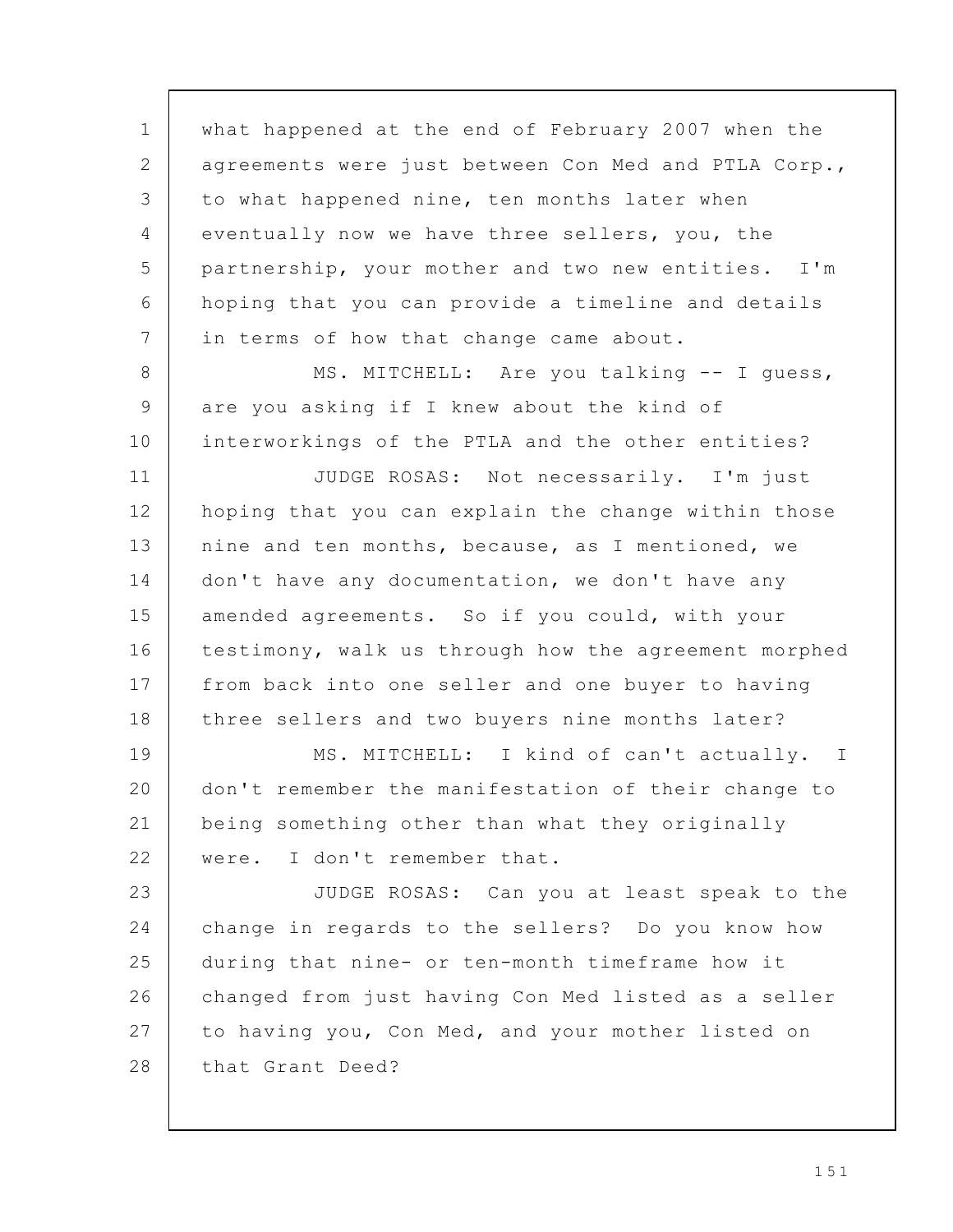MS. MITCHELL: Well, because we redeemed, you know -- we redeemed our interests. JUDGE ROSAS: And do you know at what time period within those nine months was the buyer made aware that there would be a change in the identities of the sellers? MS. MITCHELL: I don't remember that. JUDGE ROSAS: Ms. Mitchell, with all the back-and-forth negotiations was there a moment when you knew with certainty that this transaction would close? MS. MITCHELL: I don't remember like some sort of epiphany happening, no. JUDGE ROSAS: Thank you, Ms. Mitchell. I don't believe I have any more questions at this time. JUDGE STANLEY: Judge Geary, do you have any? JUDGE GEARY: Yes, I do. Just a few. Ms. Mitchell, the Redemption Agreement through which you received the undivided interest in the real property, who prepared that? If you know. MS. MITCHELL: It was Richard Goodman. Richard Goodman. JUDGE GEARY: Okay. And was Mr. Goodman the attorney that you made reference to earlier who you indicated was telling you how to go about this process? 1 2 3 4 5 6 7 8 9 10 11 12 13 14 15 16 17 18 19 20 21 22 23 24 25 26 27 28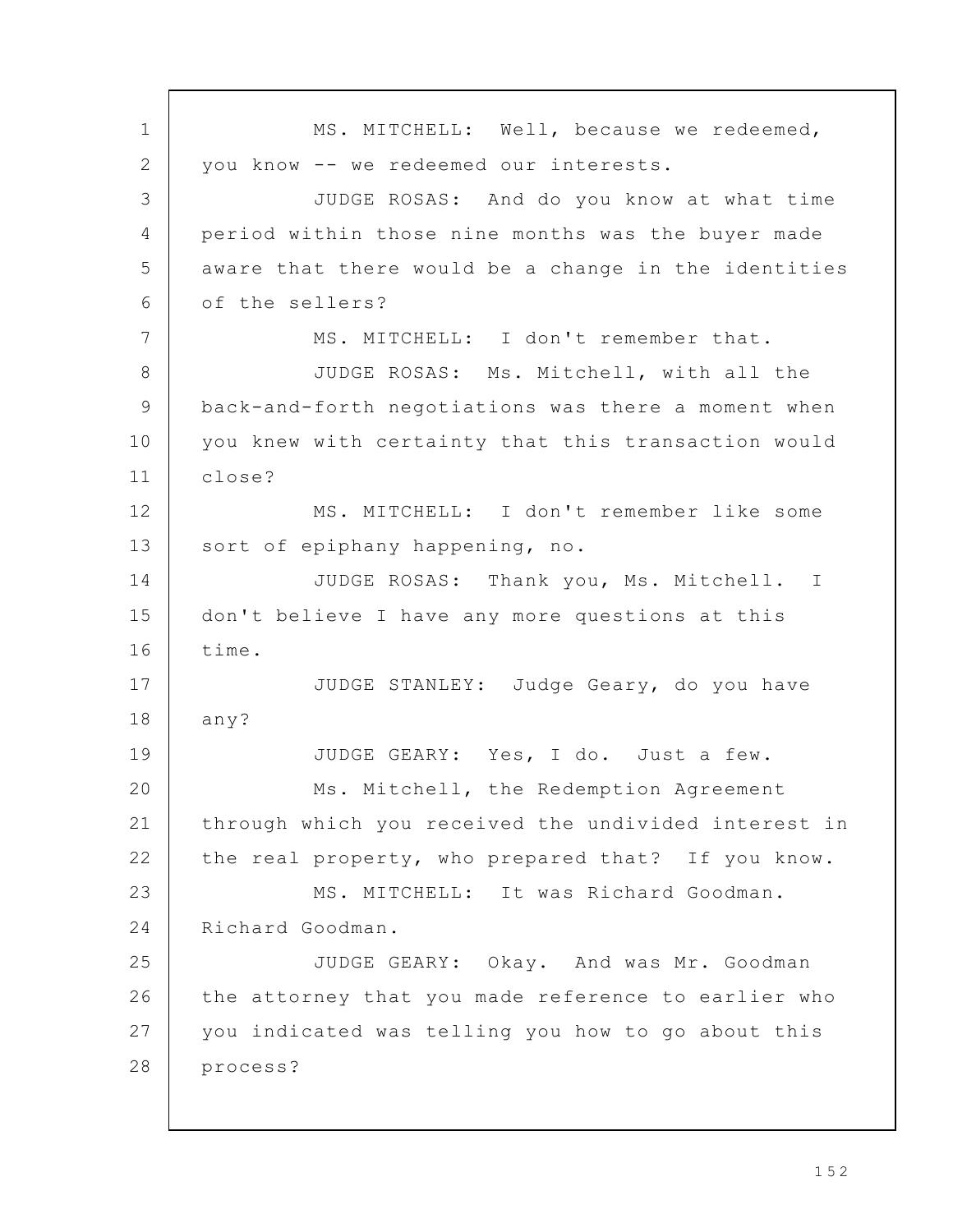MS. MITCHELL: He was the attorney for all of us. He was the attorney for Con Med, for the whole partnership, and he was our attorney who handled all of our 1031 exchanges, going back to the '80s. JUDGE GEARY: And when you say "our," you mean yourself and your mother? MS. MITCHELL: My mom's and mine. Our personal. Attorney to the partnership, personal attorney for our 1031 exchanges, and we had a very longstanding client, you know, relationship with him. JUDGE GEARY: Okay. And did Mr. Goodman keep you apprised of any developments that occurred with respect to the sale between the date of the February 26, 2007 offer and the day on which the Redemption Agreement was first presented to you? MS. MITCHELL: Personally, I'm -- it's more likely that he -- Again, speculation. I'm just going to run aground on this kind of question. It's been a very, very long time. JUDGE GEARY: Okay. Well, the response "I don't know" is entirely appropriate if you do not know or do not remember. MS. MITCHELL: I don't know. JUDGE GEARY: I gather that it's possible that he might have talked to your mom and your mom 1 2 3 4 5 6 7 8 9 10 11 12 13 14 15 16 17 18 19 20 21 22 23 24 25 26 27 28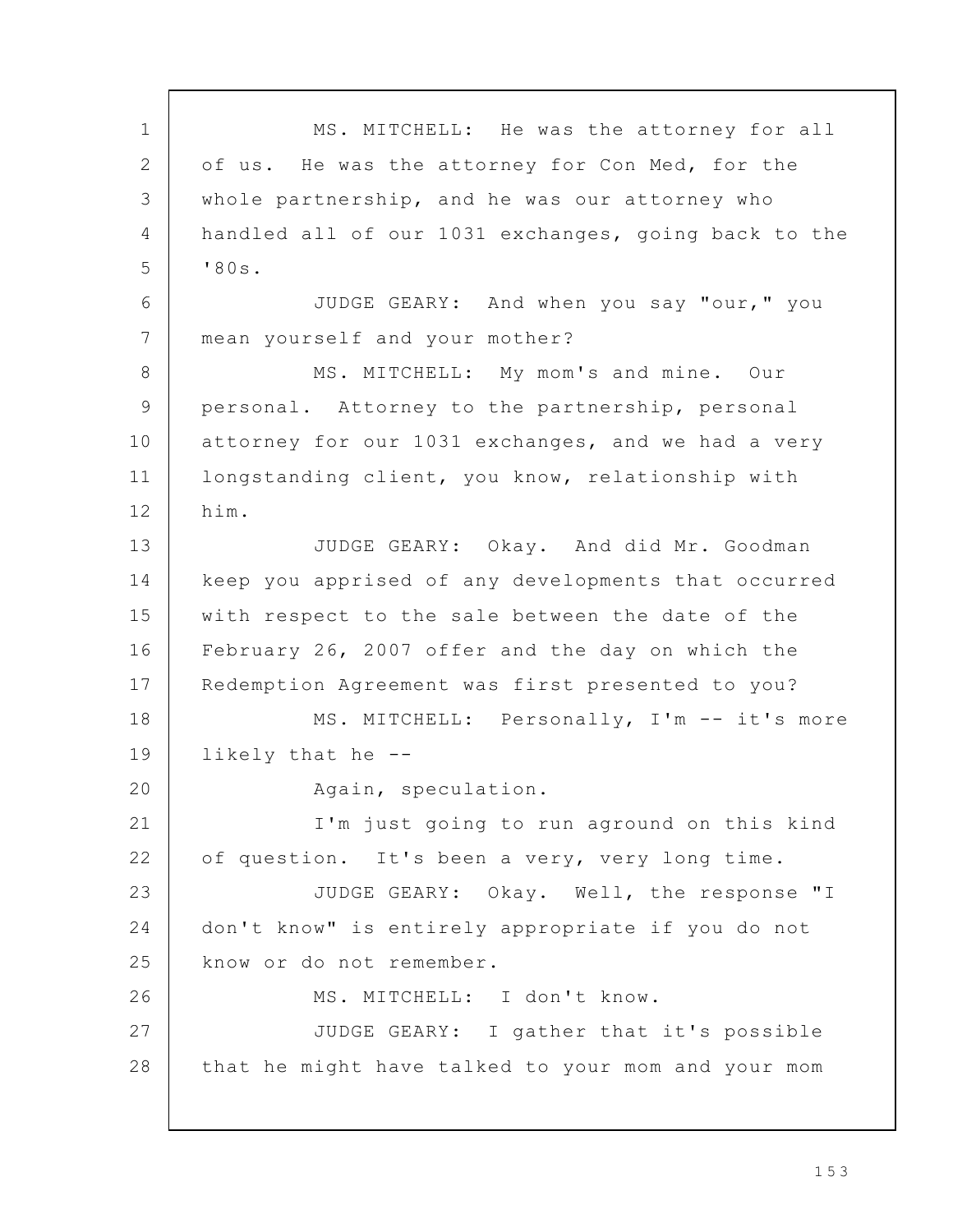talked to you? MS. MITCHELL: That is the more likely scenario. JUDGE GEARY: Was that typically how you gained information about how these real estate investments were developing? MS. MITCHELL: Yeah. I would have to answer "yes" to that. JUDGE GEARY: Okay. So you're reasonably confident that Mr. Goodman prepared that Redemption Agreement, correct? MS. MITCHELL: Yes, I know he did. JUDGE GEARY: Do you have any recollection of how or where or when it was first presented to you for signature? MS. MITCHELL: No, I don't. JUDGE GEARY: It's -- did you ever -- do you recall ever being concerned about timing, about when the sale was going to take place or --Let me ask you this question first: Before the Redemption Agreement was presented to you, did you already know that there was going to be a redemption whereby your partnership interests would be redeemed for an undivided interest in the real property? MS. MITCHELL: I think that was the plan all along. JUDGE GEARY: Okay. So you did expect that 1 2 3 4 5 6 7 8 9 10 11 12 13 14 15 16 17 18 19 20 21 22 23 24 25 26 27 28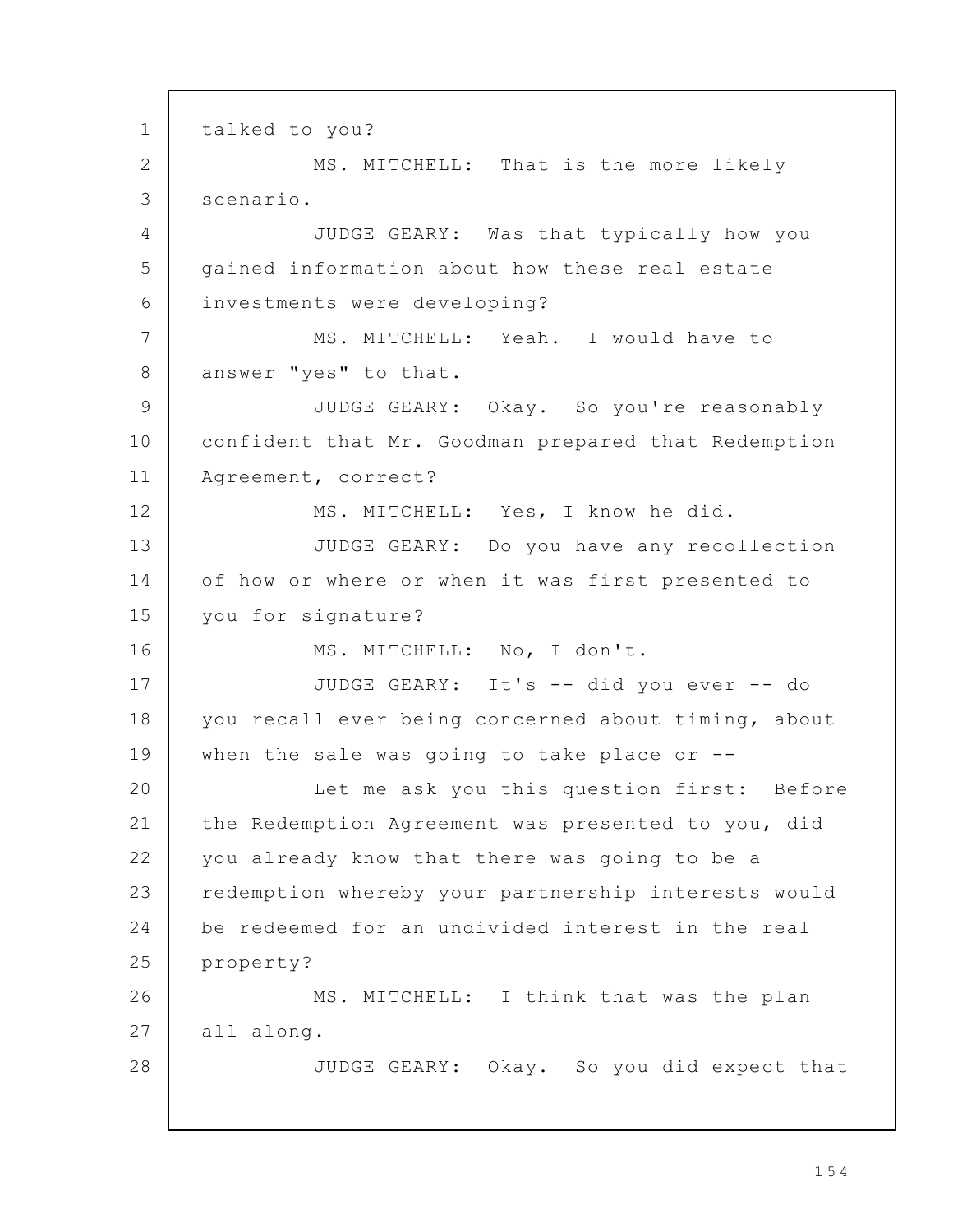to happen? MS. MITCHELL: Yeah. JUDGE GEARY: And you expected that to happen before the conclusion of the sale to the buyer? MS. MITCHELL: Yes. JUDGE GEARY: And were you aware -- let's see. Were you ever concerned about why it was taking so long for the sale to conclude? MS. MITCHELL: I don't remember being worried about it at all, to be honest. JUDGE GEARY: Were you continuing to receive the benefits of your partnership share? MS. MITCHELL: Yeah, I believe I was still getting my checks. JUDGE GEARY: So the income stream was continuing -- MS. MITCHELL: Yeah. JUDGE GEARY: -- and you weren't worried about it? MS. MITCHELL: I was not. JUDGE GEARY: Okay. Do you recall if when the Redemption Agreement was first presented to you, you knew that the sale was about to close? MS. MITCHELL: Yes. JUDGE GEARY: Were you ever concerned about the timing, the relatively short period of time between the Redemption Agreement and the sale 1 2 3 4 5 6 7 8 9 10 11 12 13 14 15 16 17 18 19 20 21 22 23 24 25 26 27 28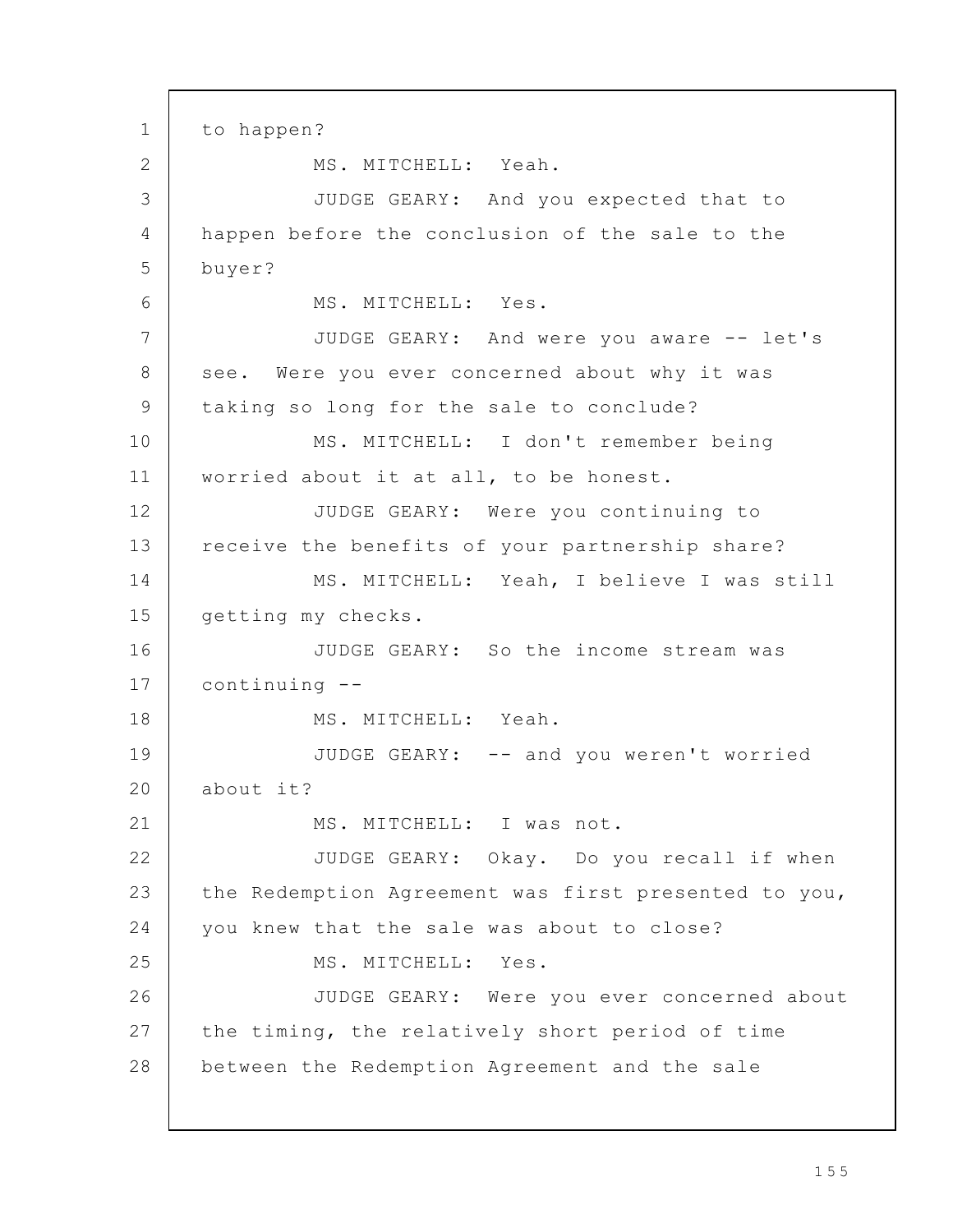closing? MS. MITCHELL: No, I felt reassured that my attorney was flying the airplane. JUDGE GEARY: Did he ever specifically - did you ever ask him about that particular issue, the timing? MS. MITCHELL: I did not. JUDGE GEARY: You were simply confident that he was handling it? MS. MITCHELL: Oh, yeah. We worked with him for years. JUDGE GEARY: You mentioned that your mother had a Power of Attorney for you and you had a Power of Attorney for her. MS. MITCHELL: I did. JUDGE GEARY: Do you know whether the other partners were aware that your mother had a Power of Attorney -- had your Power of Attorney? MS. MITCHELL: I don't know that. JUDGE GEARY: Those are all the questions I have. Thank you. MS. MITCHELL: Mm-hmm. JUDGE STANLEY: And I want to thank you for your patience with all of us. When we've got panels of three, it may seem like we're grilling you and we're just -- I think what we're trying to accomplish here is just to fill in the gaps so we can make a reasoned decision in your case. 1 2 3 4 5 6 7 8 9 10 11 12 13 14 15 16 17 18 19 20 21 22 23 24 25 26 27 28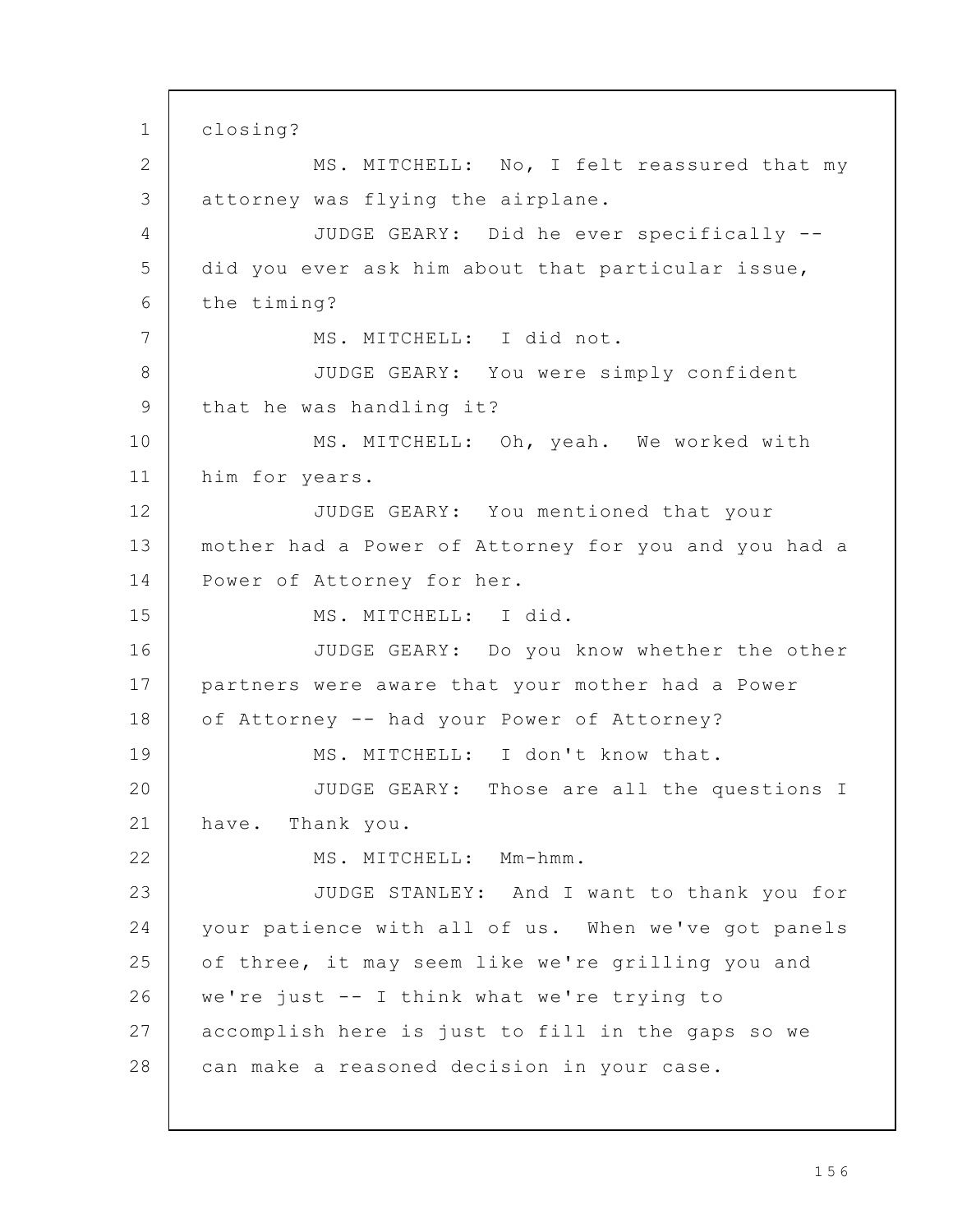And just as a follow-up to the ones that you've already answered, I just had just a couple more. You talked about an appraisal back when the -- when you transferred your share, an earlier appraisal of the property. Do you actually see that appraisal? MS. MITCHELL: I saw a stack of appraisals. JUDGE STANLEY: Okay. So you know that - you believe it to have been in there? MS. MITCHELL: The appraisals were done of all the properties for the estate tax. JUDGE STANLEY: Okay. And you also talked about -- you also talked about the fact that there was some concern about -- by the older partners about some people maybe doing things that they didn't agree with. I don't want to put words in your mouth. MS. MITCHELL: It would be the -- I'm sorry, if you would like some clarification - younger partners. JUDGE STANLEY: Okay. MS. MITCHELL: The older people were altogether. In 1969 when they made their original investment, they were -- I don't want to use the word "buddies," but they were, you know, they were good with each other. And as people passed away, 1 2 3 4 5 6 7 8 9 10 11 12 13 14 15 16 17 18 19 20 21 22 23 24 25 26 27 28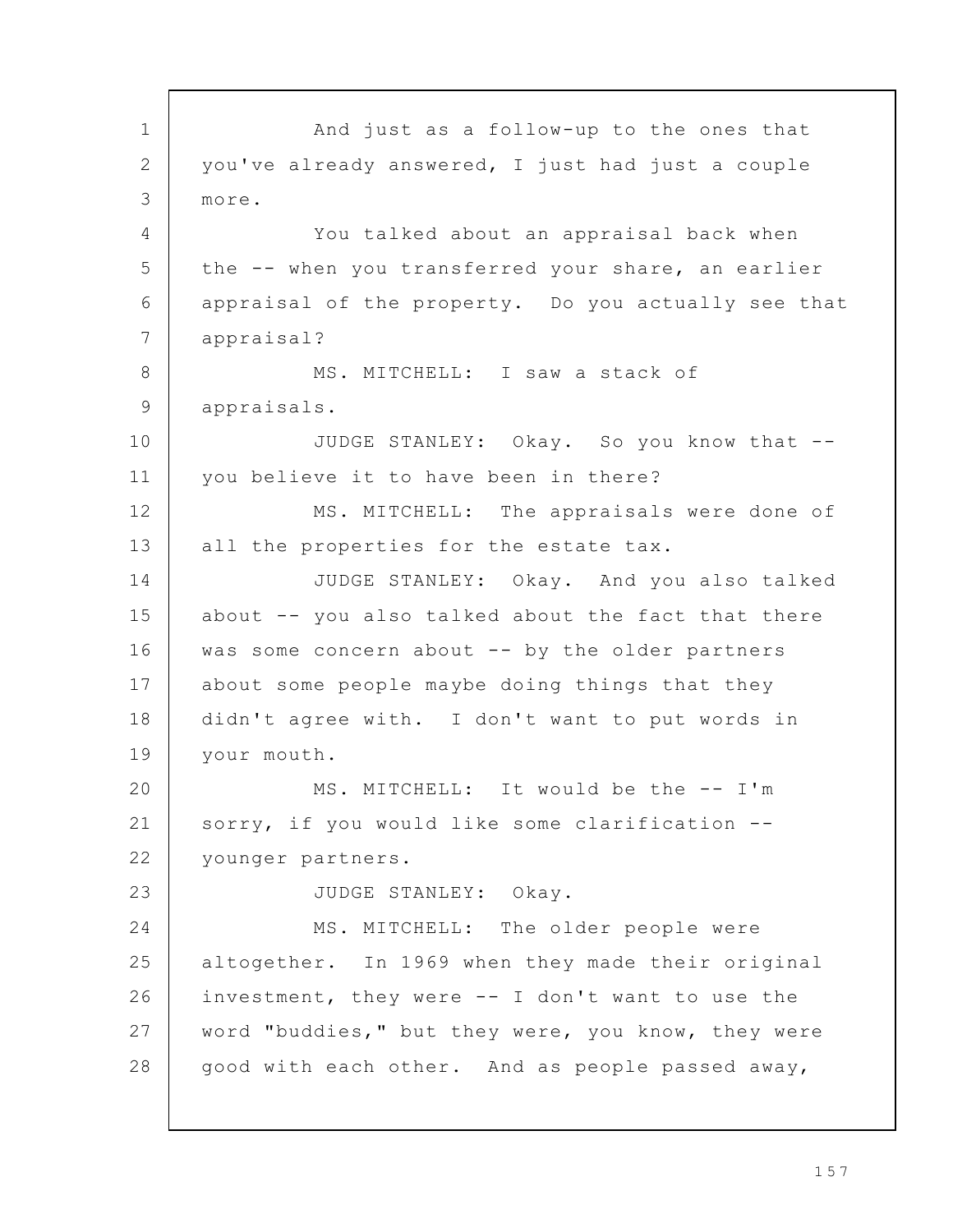then you had people inherit their share and then they didn't know -- we haven't met them and they haven't met us. And I think they were the ones who might have been concerned. That's all I can think of, because I know the rest of the people were good with it. JUDGE STANLEY: Did you get that information from discussions amongst the partners, or did you get that relayed to you? MS. MITCHELL: Just from my mom because she knew everyone. She's, you know, since 1969, you know, they've been doing this and I think they were good with each other. JUDGE STANLEY: Okay. And then just one - well, two little quick ones. You mentioned the Power of Attorney that your mother had, and you said you don't recall the date that it was signed. Do you recall the time reference, a year? MS. MITCHELL: If I had my phone on, I could actually probably find it. JUDGE STANLEY: You have a copy of the actual Power of Attorney on your phone? MS. MITCHELL: I have it on a cloud. If I can get it to work. My reception isn't so great. I know for a fact that I have that document. JUDGE STANLEY: Okay. But you don't remember whether it was last year or years ago? MS. MITCHELL: No, it would have been 1 2 3 4 5 6 7 8 9 10 11 12 13 14 15 16 17 18 19 20 21 22 23 24 25 26 27 28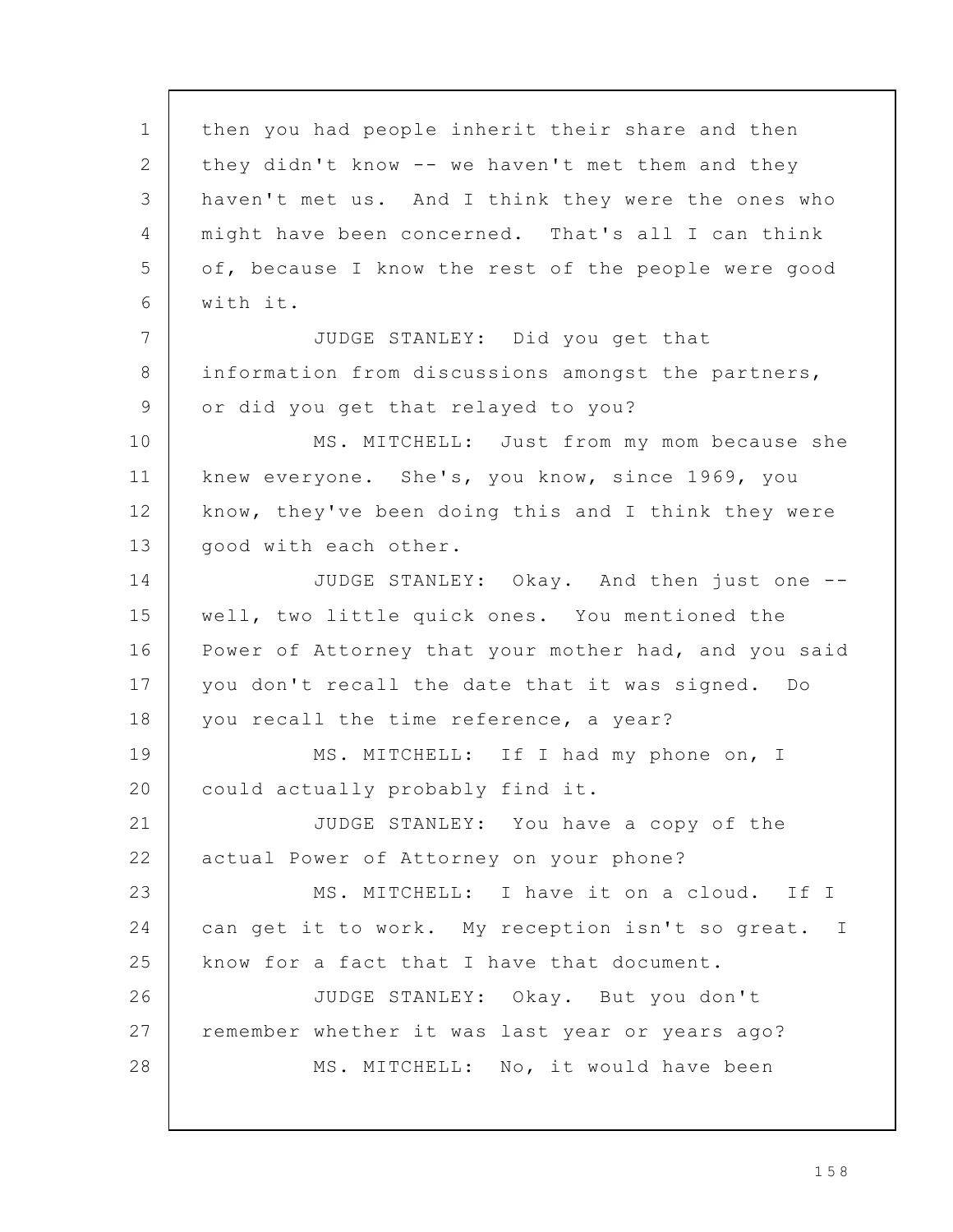current with the transactions. JUDGE STANLEY: Okay. So you specifically did the Power of Attorney in anticipation of what we're talking about here? MS. MITCHELL: No, not at all. The Power of Attorney had been in effect for a while. We gave each other our Powers of Attorney for all kinds of things. JUDGE STANLEY: Okay. So when you say "for a while," for a while prior to this transaction? MS. MITCHELL: Yes. It existed prior to the transaction. And in both of our instances it was something that we considered a necessary thing to have in case of anything. JUDGE STANLEY: Okay. One last question. Do you still own the Arizona property? MS. MITCHELL: I do. JUDGE STANLEY: Okay, thank you. MS. MITCHELL: Thank you. JUDGE STANLEY: Ms. Weed, do you have follow-up rebuttal questions now? MS. WEED: Yes, I do. REDIRECT EXAMINATION (cont'd) BY MS. WEED: Q. Just to quickly clarify, Sharon, do you recall if the DPOA was in effect prior to 2007? A. It was. Q. So with respect to -- you know, there's 1 2 3 4 5 6 7 8 9 10 11 12 13 14 15 16 17 18 19 20 21 22 23 24 25 26 27 28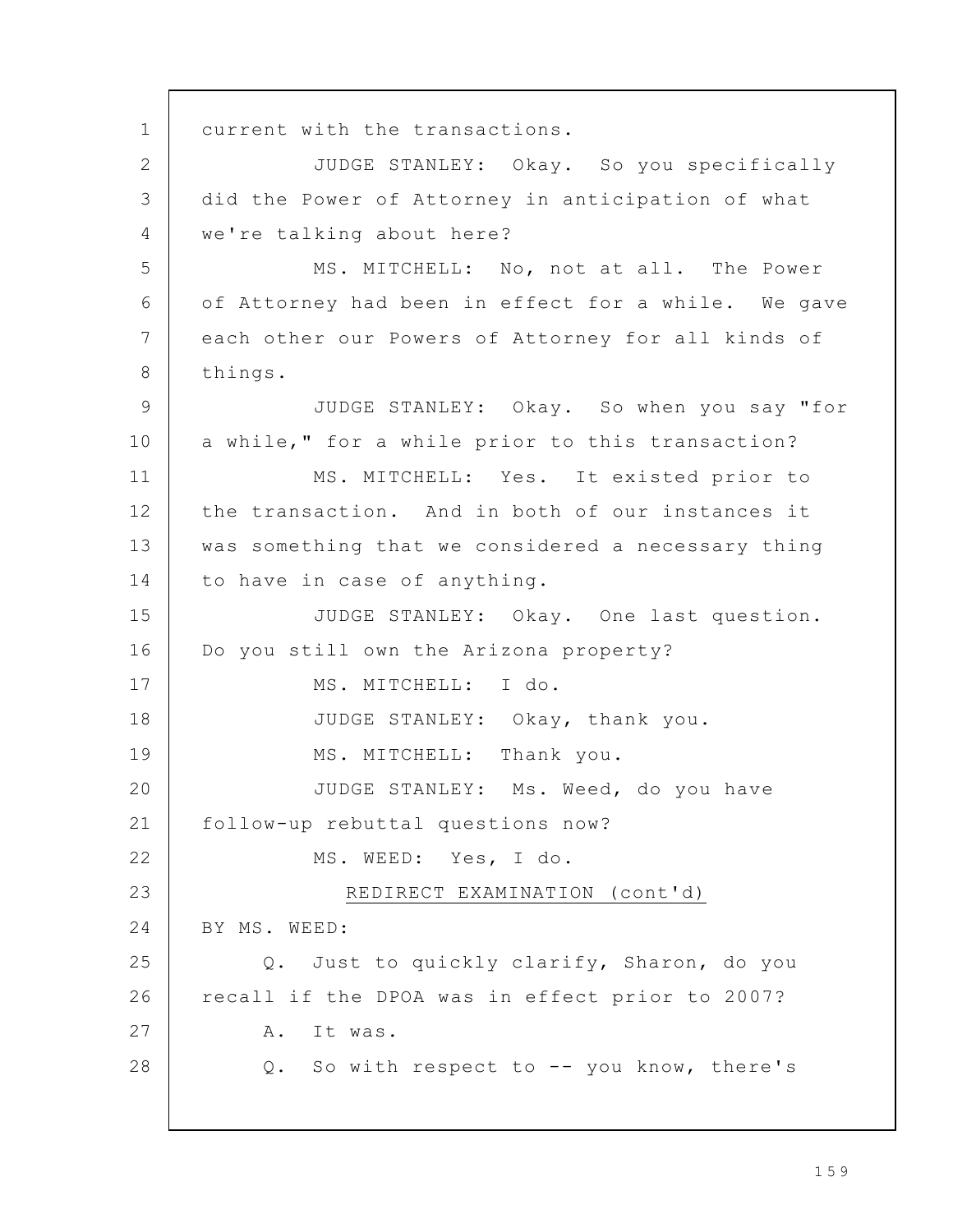been a lot of talk about your partnership interest and when that was redeemed and when the Deeds were recorded. And, you know, we've also talked about the fact that there were ongoing negotiations as much as you can recall. So if you wanted to do this 1031 exchange -- which we have corroborating evidence indicating that you do or you did -- why did you wait to drop your partnership interest? A. We waited because the idea of having two of us -- and like I mentioned, there were some new partners who didn't know us and, sadly, worried that we were crazy people or something. So if we had redeemed our partnership interests early on and pursued negotiations over here on the side, the people that were worried about that, they weren't cool with it. And to -- I mean, as I have mentioned, the attorney that was handling the partnership and the sale and everything, Richard Goodman, he was also our exchange attorney and it was suggested that we not drop out. The redemption of our Partnership Agreement, our partnership interest is contingent on the close of escrow, so that we couldn't, you know, go fool around over here or do something that would spoil it for the rest of the people. That's pretty much why we waited. That's the only reason why we 1 2 3 4 5 6 7 8 9 10 11 12 13 14 15 16 17 18 19 20 21 22 23 24 25 26 27 28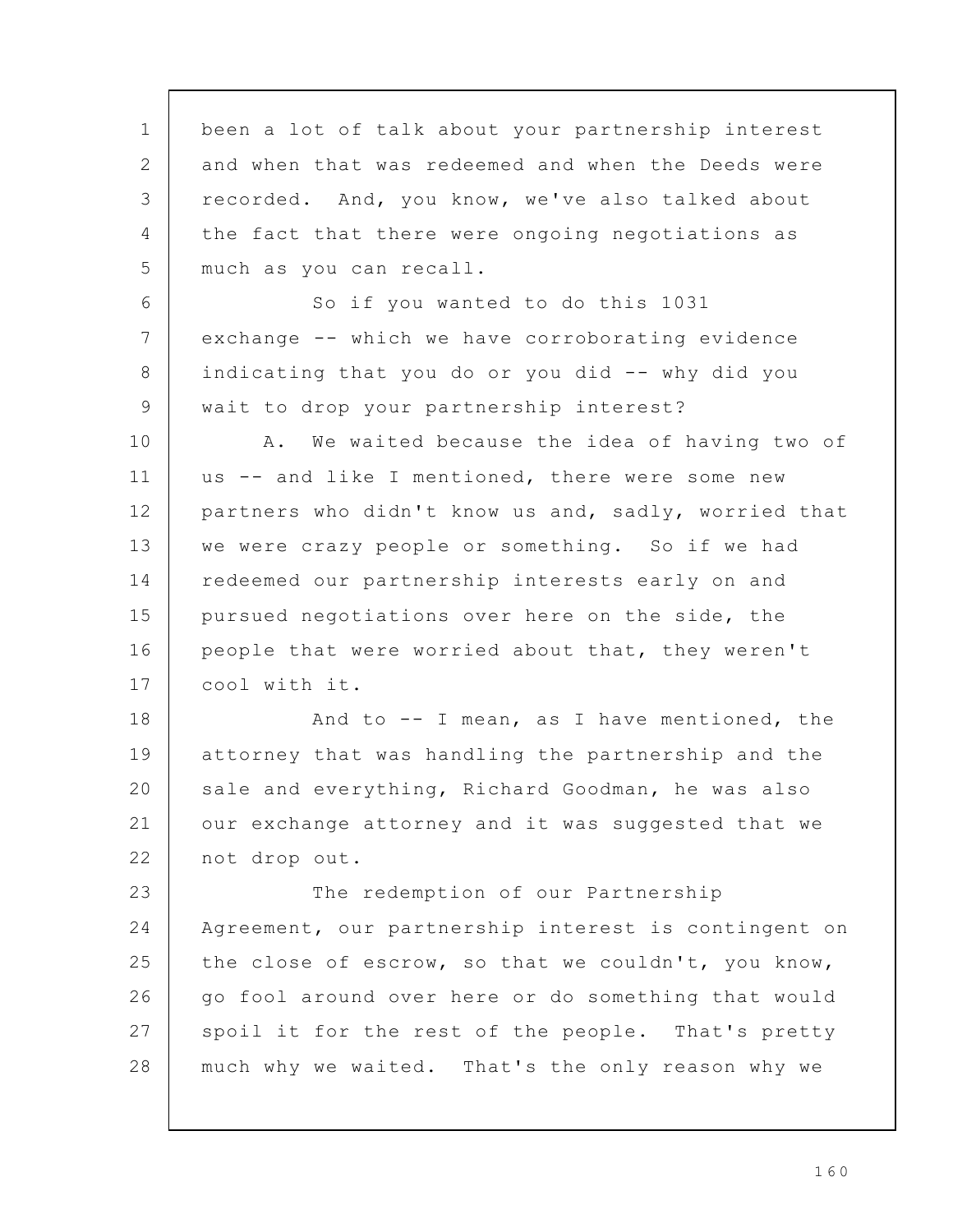waited. There was no other reason to not drop out sooner except for that. Q. Well, didn't you testify that in 2007 there were approximately 17 partners? A. I believe that there were. Q. Do you believe that all of these partners were involved in the negotiations actively? A. No, I know they weren't. Q. Was there any concern about having so many different parties negotiating; you know, did the partnership have that concern? A. Well, I think it probably -- my take on it is yes. I hate to say this, it's going to sound really insulting, but some of those people that were on board at that point just weren't good or savvy about how to conduct something like this. My mom was. Tom was decent; he knew what he was doing. You know, the input that they were getting, the concerns were addressed on a first-come first-serve basis. But I don't remember anyone being encouraged to go down and meet with PTLA and say, hey, by the way, let's do something on our own. No way. Q. So you have also indicated you intended to do a 1031 exchange during this whole process. Did you believe during -- in 2007 or during these negotiations that your interests were aligned with 1 2 3 4 5 6 7 8 9 10 11 12 13 14 15 16 17 18 19 20 21 22 23 24 25 26 27 28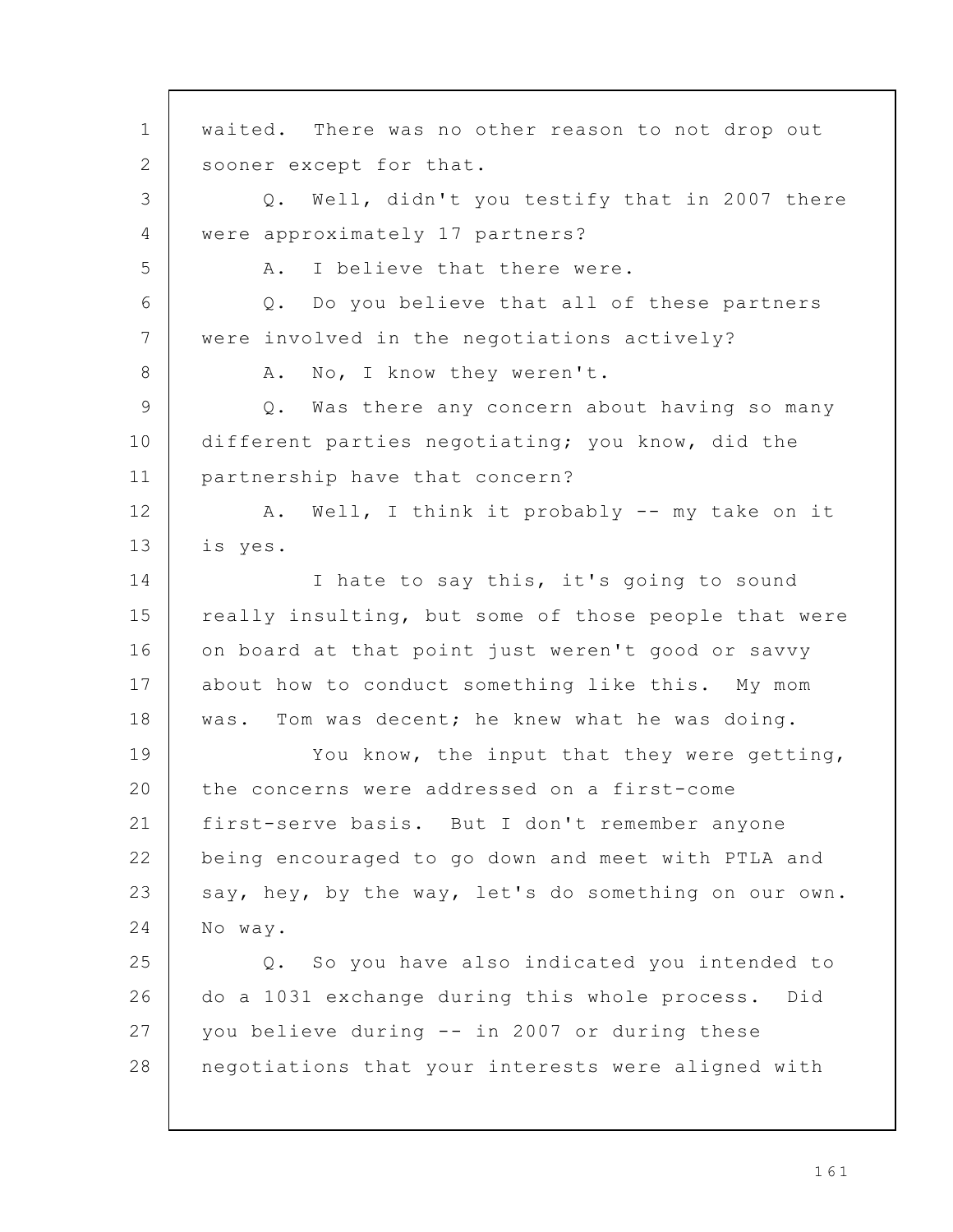those of the partnership? A. Yes. Q. Okay. Did your mother actually get involved in the negotiations? A. Very much so. Q. And was your mother a wallflower, Sharon? A. No. You know, she was very polite. Very well, you know, raised. But she didn't take any nonsense. Q. Okay. Do you know if it was your mom's negotiating abilities that led to some of the Counter-offers in connection with the Purchase Agreement? A. Yes, they were. Q. And was that because you intended or she intended to complete a 1031 exchange? A. Yes. None of the other partners would have cared about that, including Mr. Milner. He was getting up in years and he just wanted to cash out. Q. So there has also been some questions about when the buyer became aware of your 1031 exchange. Can you quickly refer to Respondent's Exhibit B and C again? A. Okay. Here's the B. Q. And C? A. Mm-hmm. Q. And are both these documents dated in 1 2 3 4 5 6 7 8 9 10 11 12 13 14 15 16 17 18 19 20 21 22 23 24 25 26 27 28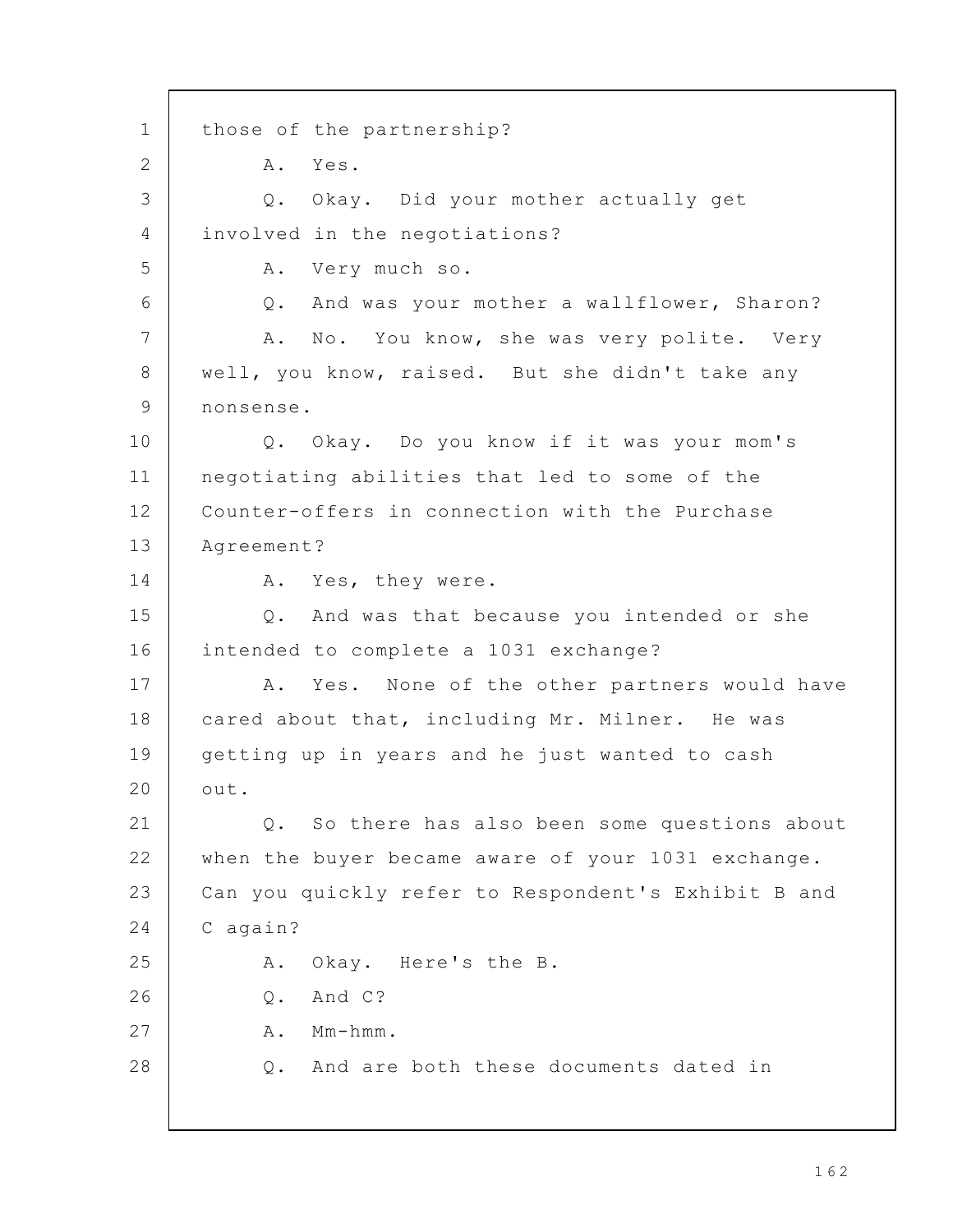February 2007? A. They are. Q. Do you believe that the buyer was aware of the intent to complete a 1031 exchange at this time? A. Yes. Q. Do you have any indication that the buyer was aware before that? A. I do actually. Can I put an exhibit forth? No. Okay. Never mind. I'm sorry. I know they were. Q. Okay. How do you know? A. I don't have any written correspondence at all except for the letter. There was that letter where they were suggesting it, and that takes way back. But I know my mom had phone conversations. My mom was a big telephone person. She didn't type -- first of all, she never learned to type. And then secondly, her arthritis was just awful. My mom has never ever, ever, was never ever, ever, going to type you an e-mail or type you a letter, but she'll phone you. Q. Okay. And also, you talked about your attorney Mr. Goodman, who was your -- or your mother's attorney going on to the '80s. Did he ever indicate to you that timing could be an issue? A. He did, but he said he'd done -- the way he'd written the contract, and I can't remember 1 2 3 4 5 6 7 8 9 10 11 12 13 14 15 16 17 18 19 20 21 22 23 24 25 26 27 28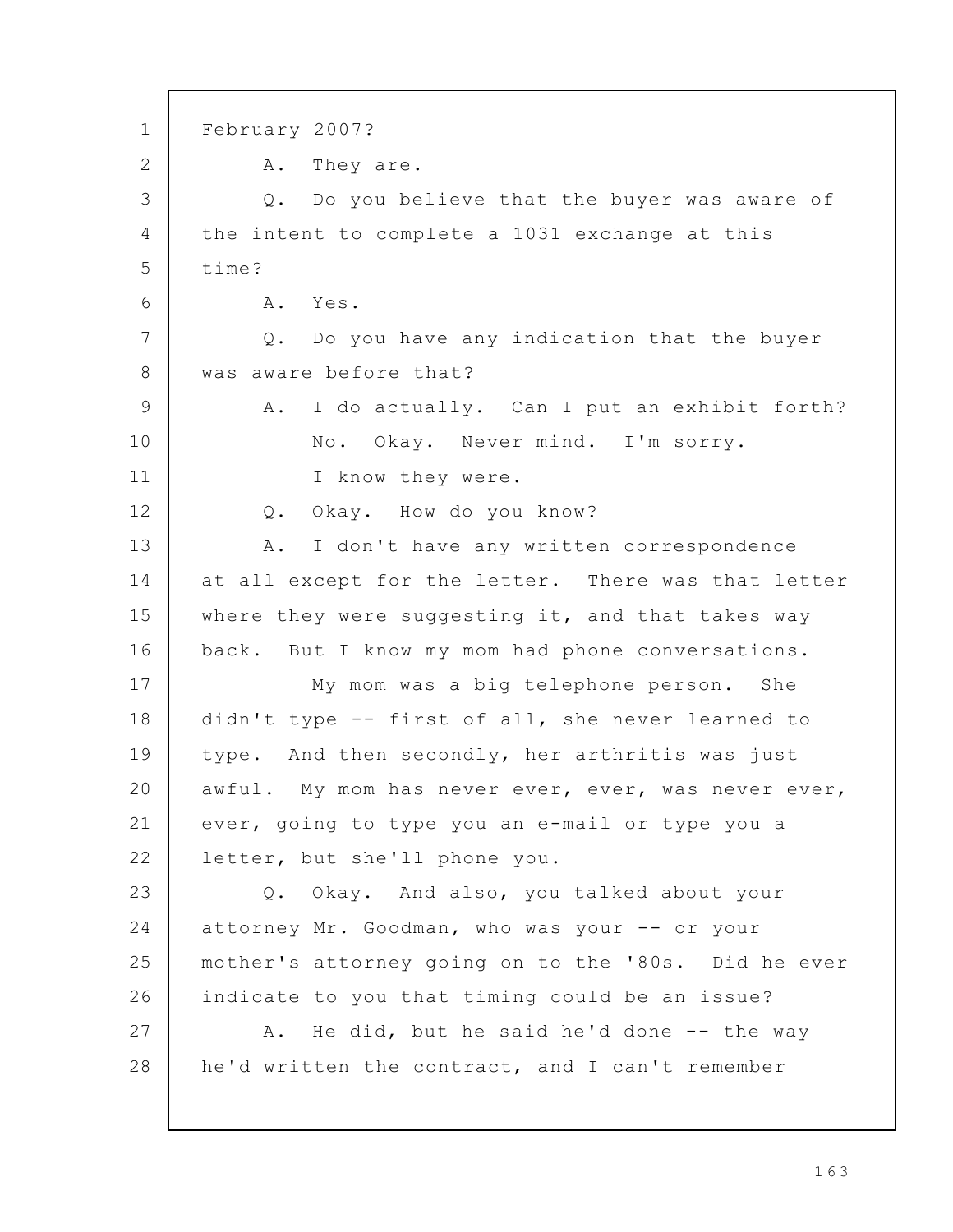which contract it was, something that he did that made it okay. I don't even remember what that was. But I believed that what he -- how he was doing this was the way that he would do something like this. Q. So you trusted his expertise? A. Absolutely. Q. And why was that? A. We had worked with him for so many years. He really knew what he was doing. Not only that, he was kind of famous for being a 1031 lawyer. He's retired now. But prior to that, he wrote a lot of articles, I think, for -- I want to use the word trade journalism, but I'm not sure if that's the right word for lawyer magazines. But he was truly an expert. MS. WEED: No further questions at this time. JUDGE STANLEY: Mr. Cornez. RECROSS-EXAMINATION BY MR. CORNEZ: Q. Can you turn to Exhibit 31, please, Ms. Mitchell? A. Exhibit what? Oh, yeah. Q. And look at paragraph number one. What is Exhibit 31? A. This, I do remember. This is a e-mail to me about the -- I guess this is exactly about the 1 2 3 4 5 6 7 8 9 10 11 12 13 14 15 16 17 18 19 20 21 22 23 24 25 26 27 28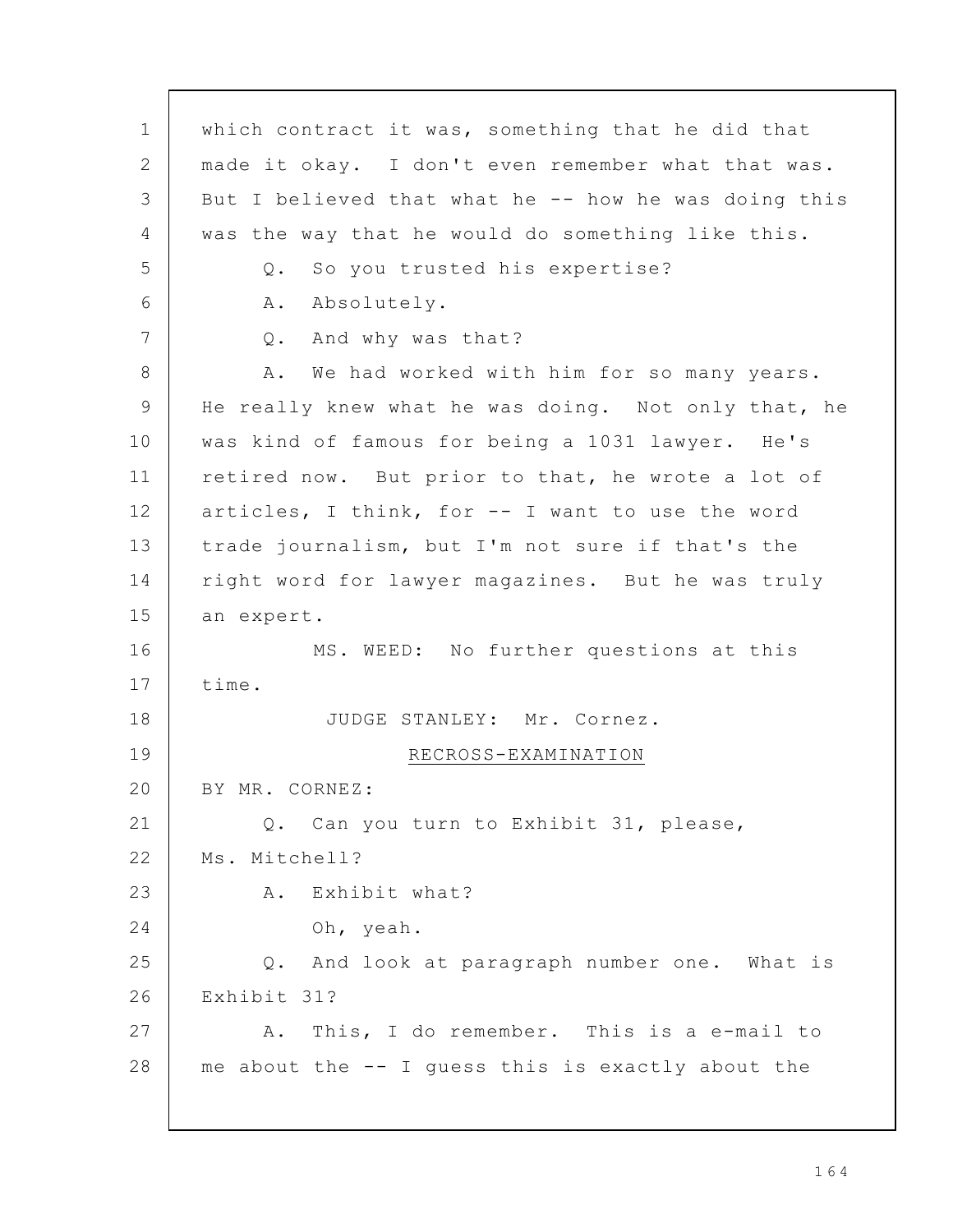exchange and how it has to be structured. I do remember this is the first time I had ever heard the word drop-and-swap. I thought that was a little bit cheesy, but whatever. And this is where he basically tells how this is -- you know, how we would be doing this exchange. That when we do what we're going to do, we're not going to get the same amount of money as the other partners. But he's warning us that we could -- that, you know, whatever cash was going to get disbursed afterwards, that we'd sort of be forfeiting that, I think. Q. In paragraph one he references an article that he wrote? A. Mm-hmm. Q. Did you read that? A. You know, I kind of didn't. MR. CORNEZ: Okay. No further questions. JUDGE STANLEY: Okay. Any follow-up, Ms. Weed? MS. WEED: No, Your Honor. JUDGE STANLEY: Judge Rosas? JUDGE ROSAS: Just one follow-up question if I may. Ms. Mitchell, you were testifying about your mother's active involvement in the negotiations and how she was instrumental in some of the provisions in those Counter-offers that you 1 2 3 4 5 6 7 8 9 10 11 12 13 14 15 16 17 18 19 20 21 22 23 24 25 26 27 28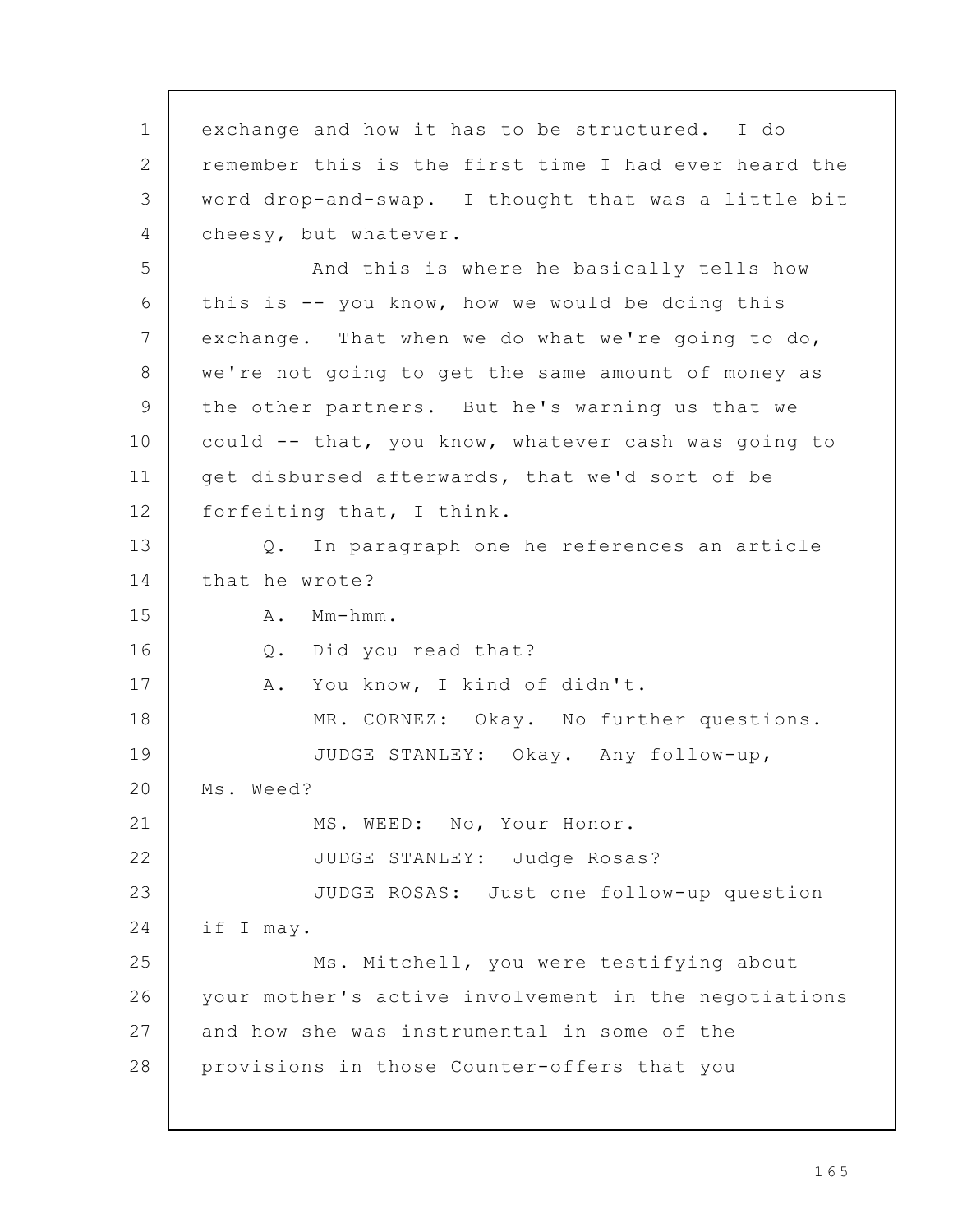discussed earlier. 1

| $\overline{2}$ | Do you know if -- excuse me. So that                 |
|----------------|------------------------------------------------------|
| $\mathfrak{Z}$ | Counter-offer, the final one that we have is dated   |
| 4              | at the end of February 2007. Do you know if the      |
| 5              | eventual sale that was consummated with the Grant    |
| 6              | Deed that you signed in November 2007, if that was a |
| $7\phantom{.}$ | continuation of that transaction that your mother    |
| 8              | helped negotiate, or whether that transaction fell   |
| $\mathsf 9$    | apart and there was a new deal that was struck?      |
| 10             | MS. MITCHELL: No, that would have simply             |
| 11             | have been one sort of step of the thing, of the same |
| 12             | kind.                                                |
| 13             | JUDGE ROSAS: You said it was just an                 |
| 14             | additional step in the same transaction?             |
| 15             | MS. MITCHELL: It's like just putting one             |
| 16             | foot in front of the other. You know, you just plod  |
| 17             | your way through the purchase of a property. And     |
| 18             | that's what I would say is you do this, then you do  |
| 19             | that, then you sign that, then you file that.        |
| 20             | JUDGE ROSAS: So your mother's involvement,           |
| 21             | which resulted in some of those provisions in those  |
| 22             | Counter-offers, those stayed all the way through,    |
| 23             | correct? That deal did not fall through? That was    |
| 24             | consummated with the eventual Grant Deed, correct?   |
| 25             | MS. MITCHELL: It was consummated, yes.               |
| 26             | JUDGE ROSAS: And it was the same price in            |
| 27             | that Counter-offer, 6.4, eventually that was the     |
| 28             | same price throughout?                               |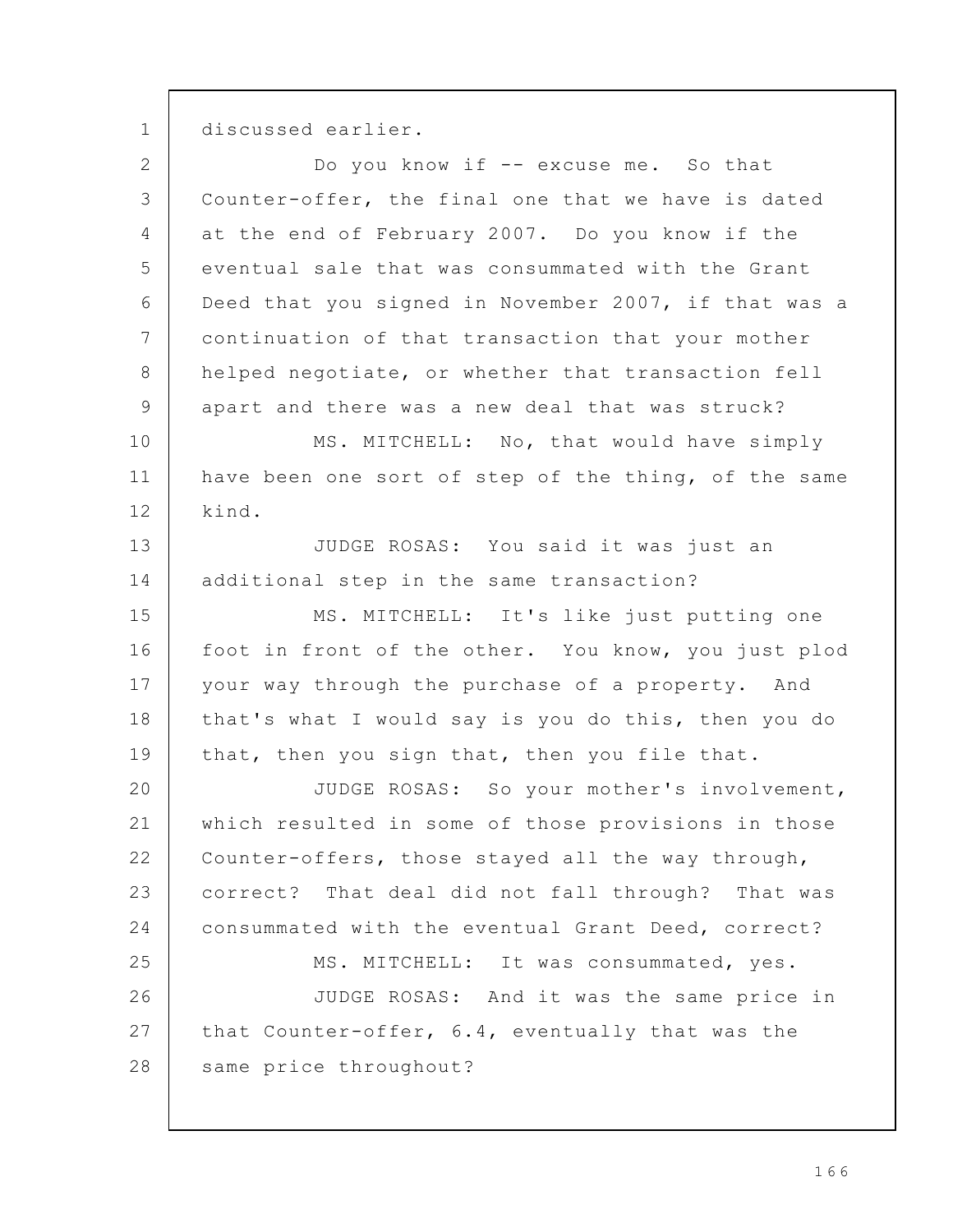MS. MITCHELL: It was. JUDGE ROSAS: And just, last question, in regards to something that you mentioned during Mrs. Weed's inquiries. In Exhibit C you mentioned that -- you referred to Exhibit C, which is that Counter-offer, and you mentioned that that's an indication that the buyers were made aware of your intent to do a -- to perform a 1031 exchange. Can you explain how you believe that Exhibit C, which does not list you as a seller, would provide the buyers with the awareness and the knowledge that you, Sharon Mitchell, was going to perform a 1031 exchange? MS. MITCHELL: Yes. Because my mom, there's no way that any of the other partners would have cared about this. She was pushing for this for so long and absolutely would have put herself front and center in that to make sure that they came to the table and agreed to it. JUDGE ROSAS: Thank you, Mrs. Mitchell. I have no more questions. JUDGE STANLEY: Any follow-up questions, Judge Geary? JUDGE GEARY: No. JUDGE STANLEY: Nor do I. Do you have any rebuttal questions following Judge Rosas' questions? 1 2 3  $\Delta$ 5 6 7 8 9 10 11 12 13 14 15 16 17 18 19 20 21 22 23 24 25 26 27 28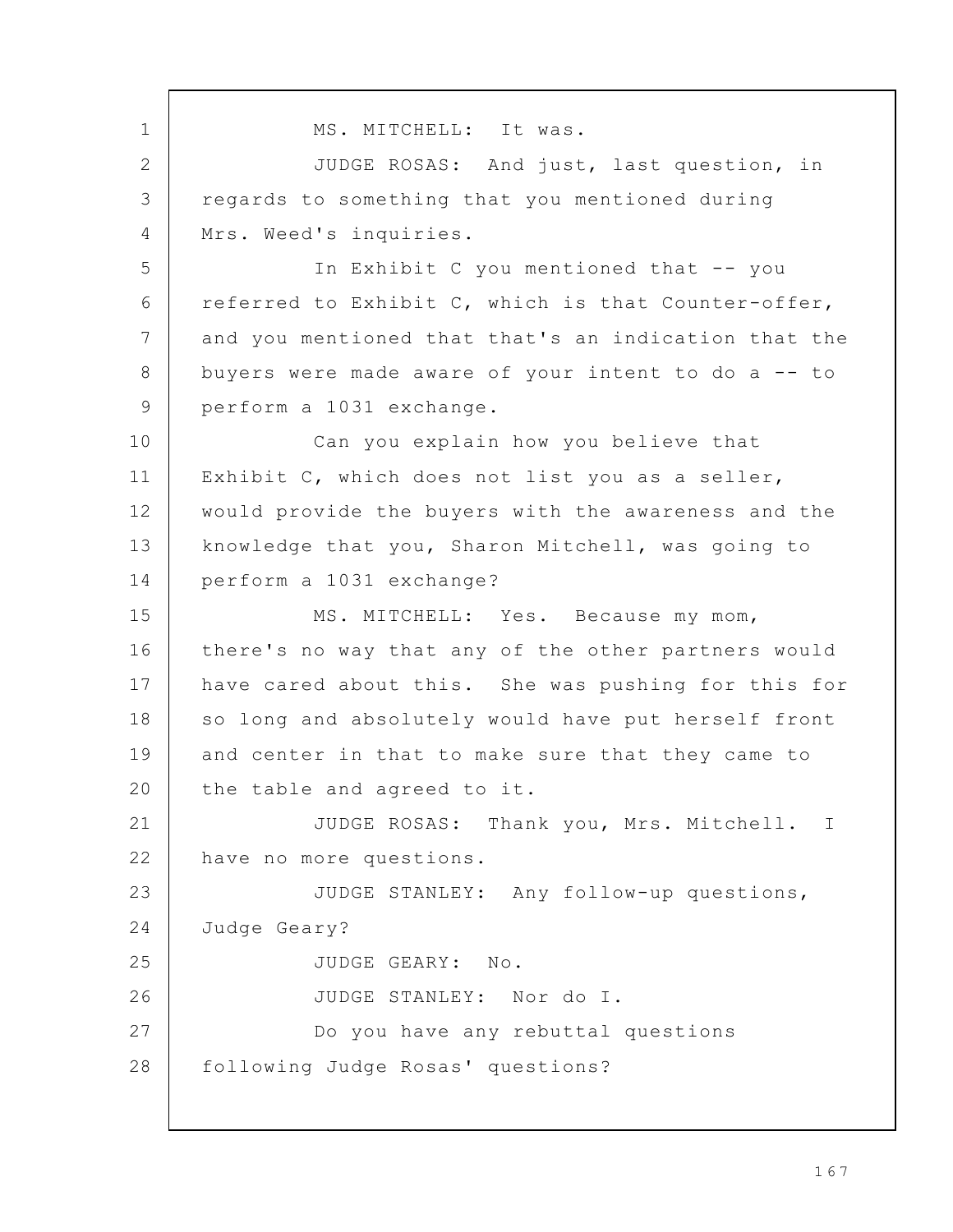MS. WEED: One moment, please. Just one or two quick questions. FURTHER REDIRECT EXAMINATION BY MS. WEED: Q. Sharon, you mentioned that your mom was involved in the negotiations in this transaction and we have also talked about a couple of Counter-offers. To the best of your recollection, were there ongoing negotiations after that point? A. Yeah, well, there might have been, but I just can't recall. I'm sorry, I can't remember. MS. WEED: No further questions. JUDGE STANLEY: Cross-examination? MR. CORNEZ: No, thanks. JUDGE STANLEY: Okay. So, Ms. Mitchell, you can be excused as a witness. You're welcome to stay there as the appellant. Do you have any further witnesses or evidence to present, Ms. Weed? MS. WEED: No, Your Honor. JUDGE STANLEY: Okay. I'll turn it over to the Franchise Tax Board. And you haven't listed any witnesses. Do you have any witnesses or evidence to present? MR. CORNEZ: No, we do not. MR. IMMORDINO: We'll be referring to some exhibits. 1 2 3 4 5 6 7 8 9 10 11 12 13 14 15 16 17 18 19 20 21 22 23 24 25 26 27 28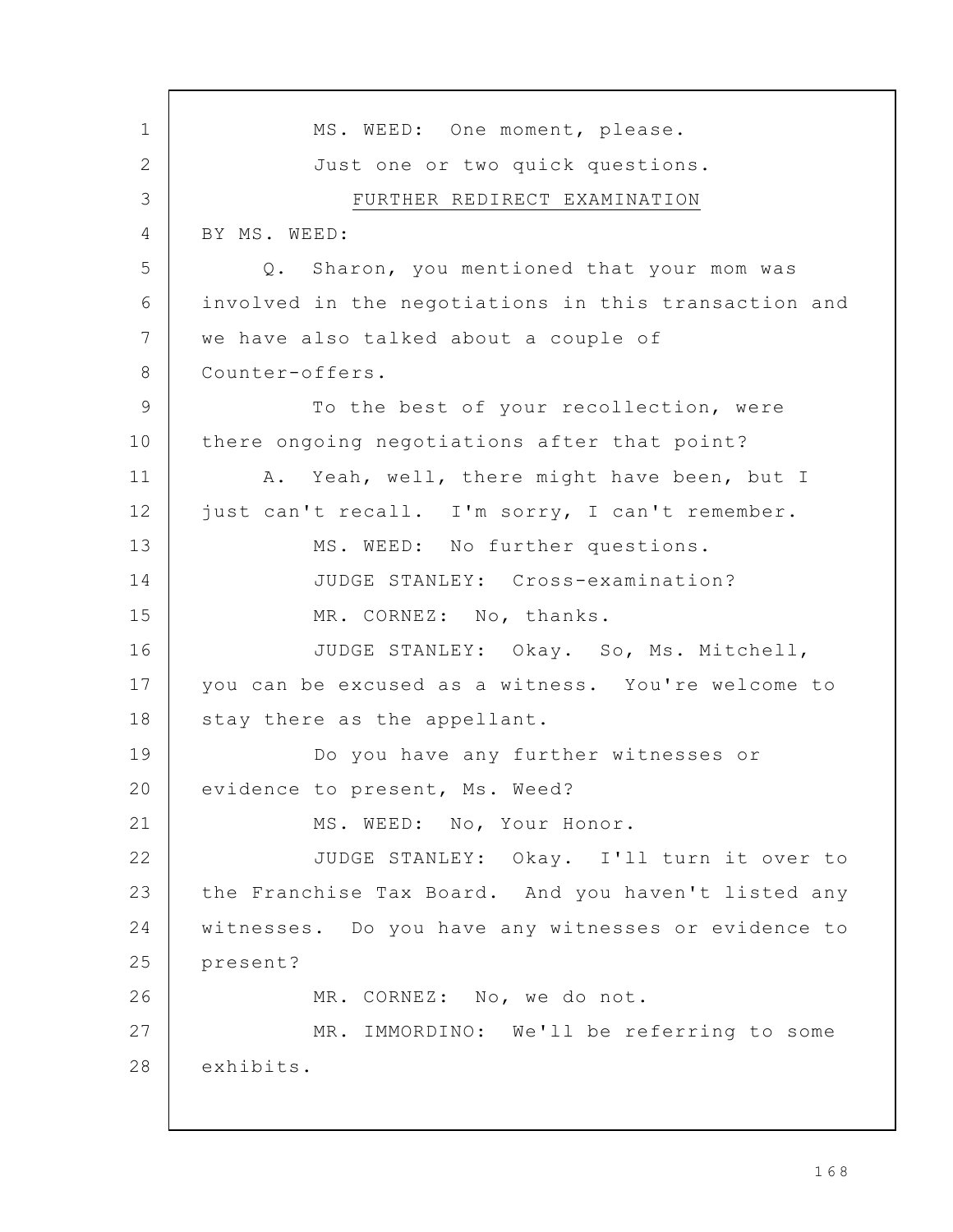MR. CORNEZ: We have no additional exhibits. JUDGE STANLEY: Some of the exhibits that have already been marked and summarily admitted? MR. GEMMINGEN: Yes. JUDGE STANLEY: The only remaining exhibit, though, is Exhibit 47, and we have not admitted that into evidence. Do you propose that we do admit that, Ms. Weed? MS. WEED: No, Your Honor. JUDGE STANLEY: Okay. So that one will not be admitted. But I did, as a cleanup to cleanup to exhibits, I didn't include the exhibit lists as admitted documents. So the exhibit lists that you have both provided with your binder copies will be admitted into evidence as well so that we all know we're referring to the same thing. Now, we would like to move to closing arguments. But in anticipation of that, since the Franchise Tax Board in particular hasn't produced any witnesses, I think that it might be helpful in this situation to have the judges, if they've got any issues or areas that they would like the parties to address in their closing and tied to the evidence, that might be helpful to both of you to be able to present missing pieces that are in our minds. 1 2 3 4 5 6 7 8 9 10 11 12 13 14 15 16 17 18 19 20 21 22 23 24 25 26 27 28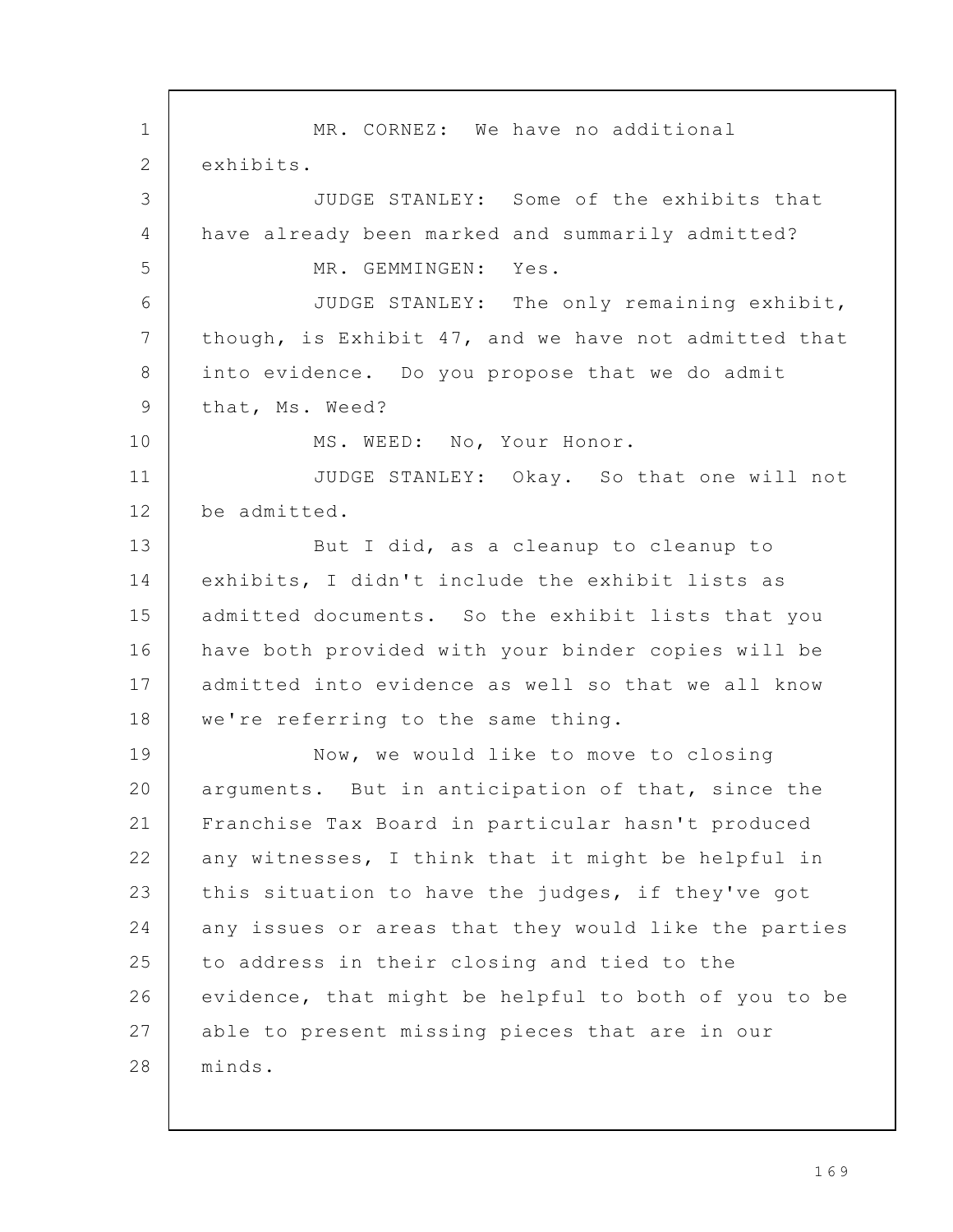And, again, I think Judge Rosas probably has a few of those. Start with you. JUDGE ROSAS: Actually I'll defer to Judge Geary on that. JUDGE GEARY: No, not at this time. JUDGE STANLEY: I can ask mine if you want a minute. So there are a couple of general areas that I just wanted the parties to address, if you wouldn't mind, when you're tying everything together; that is, the proposition that the Doctrine of Anticipatory Assignment of Income was raised early on here, and that was in the opening arguments. And I would like the parties to address how there isn't any assignment of income when you have a pass-through entity and you're talking about the individual versus the pass-through entity. And I'd like the -- it sounds like, from the evidence presented, that this will be addressed by both. But is there a certain holding period that is backed up by any legal principle or law that says that she has to hold it more than three days or more than a year or any number of days or amount of time? And does it matter who conducted the negotiations, particularly if there was an agent working for another person? And my final area, I don't think it's been addressed in the questions as much, but the -- 1 2 3 4 5 6 7 8 9 10 11 12 13 14 15 16 17 18 19 20 21 22 23 24 25 26 27 28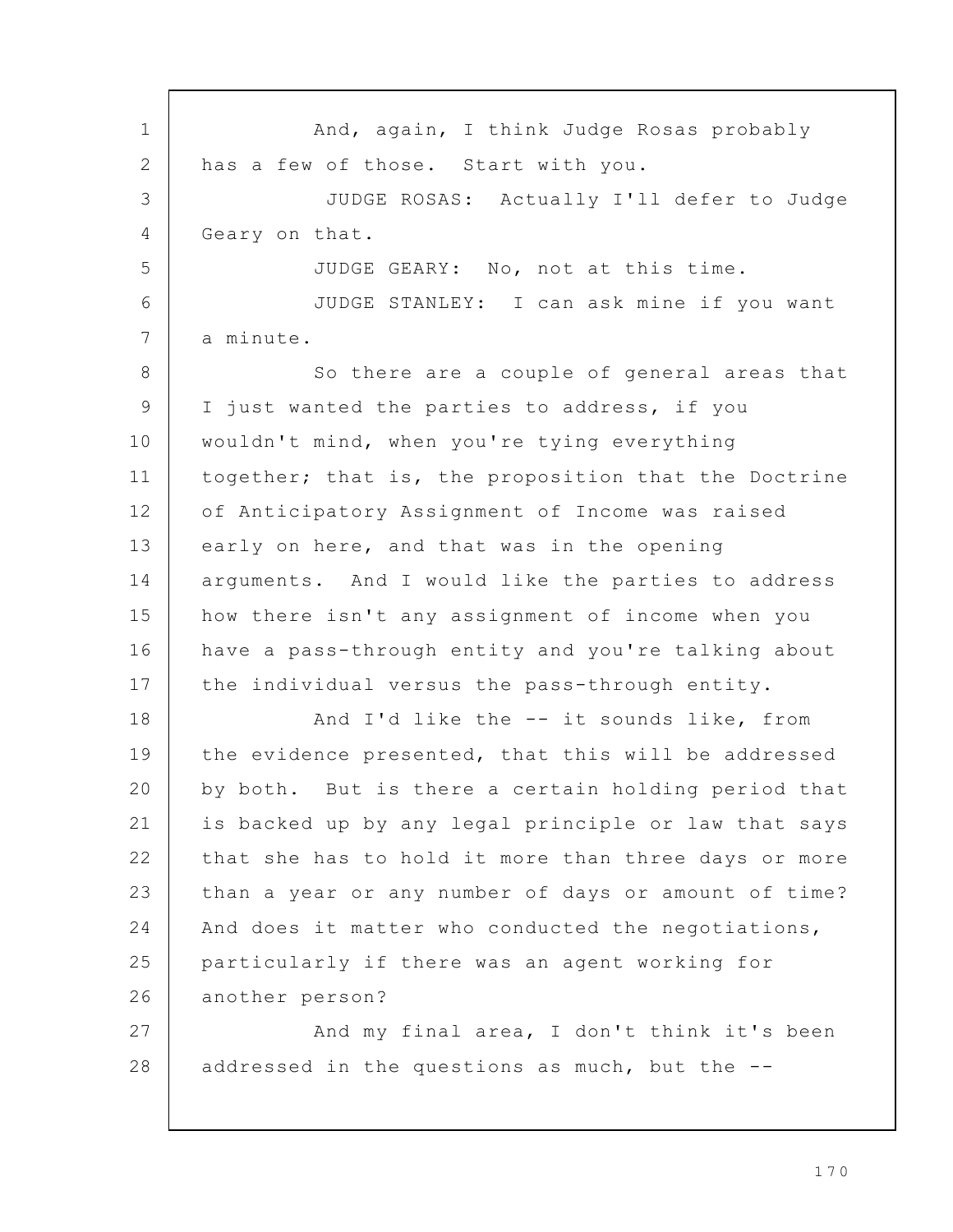I just lost my train of thought. It'll come back to me in a second if Judge Rosas wants to give any -- Do you have any principles or things that you particularly would like them to discuss? JUDGE ROSAS: Actually I do, Judge Stanley, thank you. And this comment's mostly directed towards respondent. Respondent, in the pleadings there are some indication -- indications, plural, which may best be described as a contradiction, for lack of a better word. On the one hand you described Appellant Sharon Mitchell as not being involved with the transaction as, I believe, the quote that you use was "riding the coattails of the partnership." But then on the other hand you talk about her exercising some sort of influence or control over the other partners and the partnership in terms of planning and orchestrating the Assignment of Income or the transfer of her tenancy-in-common interest. So I'm just hoping that you can address and perhaps elaborate and explain those two opposing viewpoints. Additionally, in regards to following up on what Judge Stanley mentioned in terms of your argument of the Assignment of Income, at least for my benefit, it would be helpful if I could understand your argument in terms of whether it is a 1 2 3 4 5 6 7 8 9 10 11 12 13 14 15 16 17 18 19 20 21 22 23 24 25 26 27 28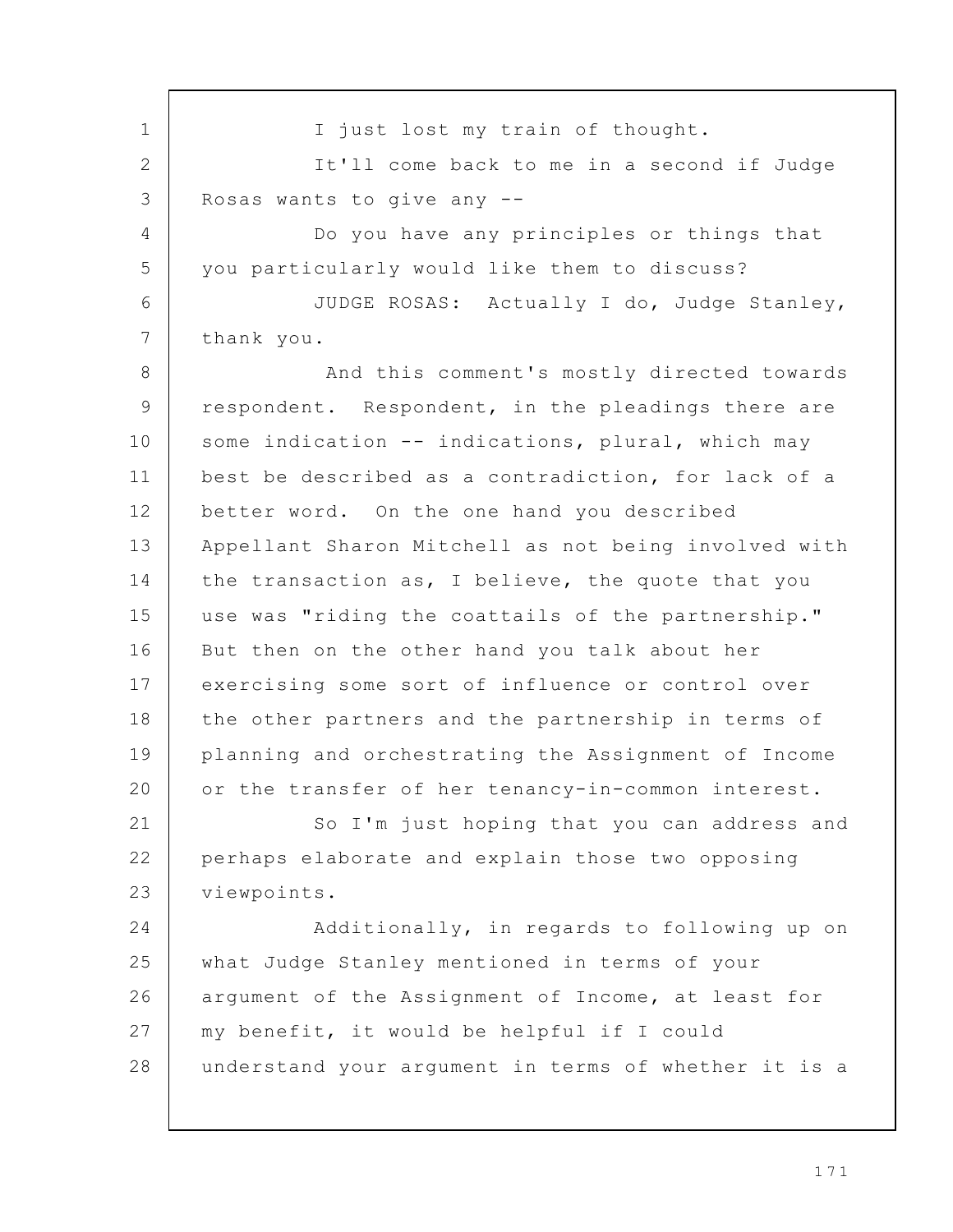standard assignment of income argument that the partnership would pay additional taxes or whether you're using that argument as another way to supplement your guarded, broader argument of the concept of who is the true seller for tax purposes? I'm trying to get a better sense from respondent in terms of that argument. And likewise for appellant's counsel, Ms. Weed, if she can also address the issue of the Assignment of Income like Judge Stanley had mentioned. Additionally, in regards to Caroline Mitchell's role as an agent, I know that during the opening statements Mr. Gemmingen mentioned a partner's duty of loyalty and care to the partnership. In light of the testimony that there was a Durable Power of Attorney, I'm hoping that respondent would address that issue and discuss the possibility of whether it's possible for a partner to both have that duty of loyalty and care to the partnership, but also wear multiple hats, as might have been the case here. Is it possible for a partner to both have the best interests of the partnership in mind, as well as the interests of what we see before us today, a daughter slash fellow partner? And, Mrs. Weed, perhaps you can also address that issue of agency; that would be helpful. 1 2 3 4 5 6 7 8 9 10 11 12 13 14 15 16 17 18 19 20 21 22 23 24 25 26 27 28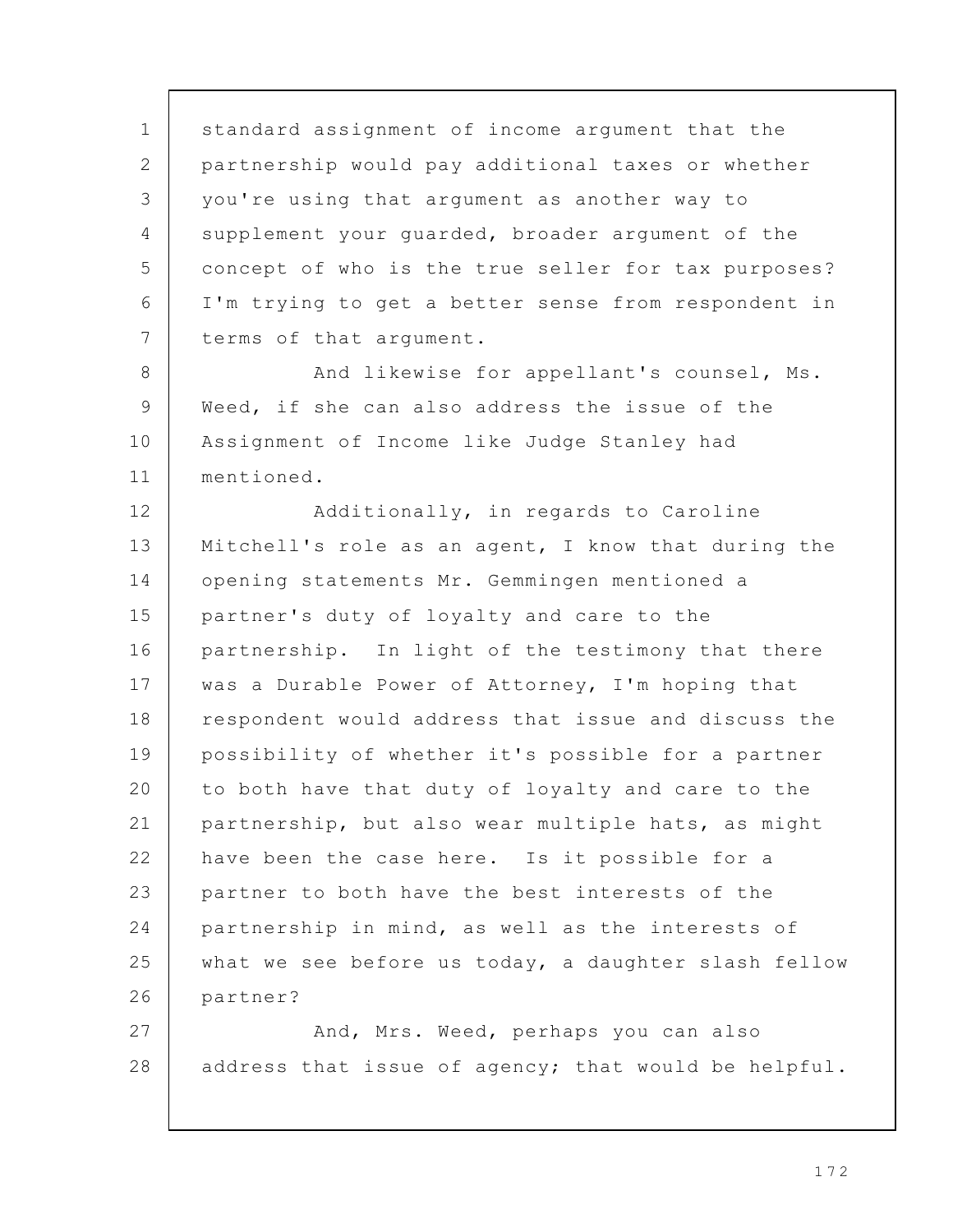One other point would be in regards to the benefits and burdens of ownership during that holding period. I know that today during a statement made by Mrs. Weed she mentioned the liability as being one of the burdens. But if both parties can elaborate on what other benefits and burdens of ownership took place within this short time period between the recording of the two Grant Deeds. And lastly, if both parties can just address one of the controlling drop-and-swap cases, both the Tax Court decision in Bolker as well as the Ninth Court -- I'm sorry, the Ninth Circuit Court of Appeals decision in Bolker, that would be very helpful. And in that discussion of Bolker it would also be helpful, just as in Bolker they discuss whether the decision in Court Holding was applicable or Cumberland, and both taxing houses discussed those cases, it would be very beneficial. Thank you. I have nothing further. JUDGE STANLEY: And the one question that I had that I wanted to be addressed in closing arguments that I temporarily forgot was, had the partners dropped earlier and had the 17 people negotiating a sale of one property, particularly on the Bureau's side, would that have been considered a deemed partnership anyway and disqualified it? Or 1 2 3 4 5 6 7 8 9 10 11 12 13 14 15 16 17 18 19 20 21 22 23 24 25 26 27 28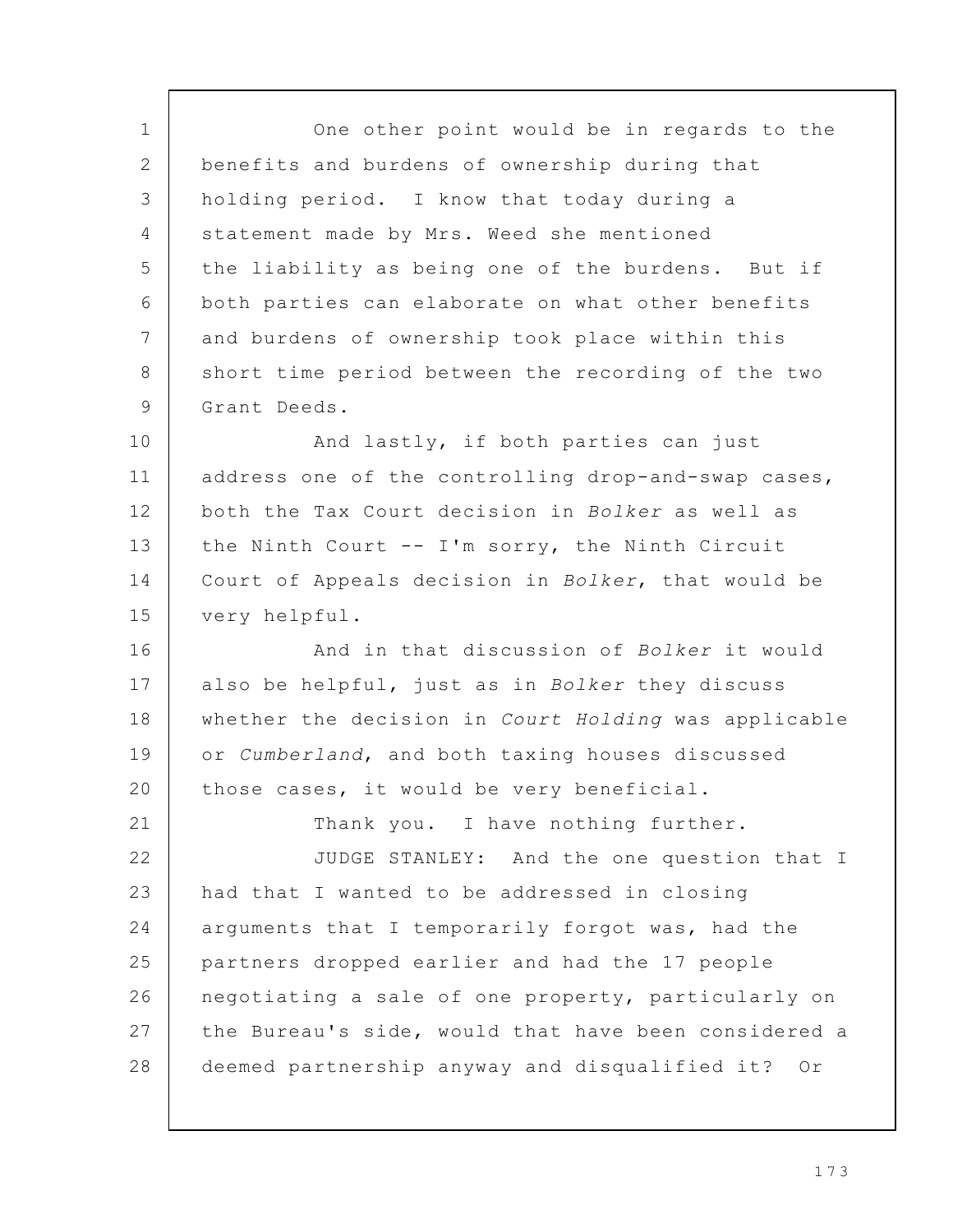would that have sufficed to have satisfied what you considered to be the requirements of 1031? Any additional questions? JUDGE GEARY: No. JUDGE STANLEY: Okay. Then let's move to closing arguments and ask Ms. Weed to start. MS. WEED: I just wanted to clarify with respect to Judge Rosas' point number two; I'm not quite sure what that question was asking in terms of Caroline's role as an agent, the duty of loyalty, and also -- I just need some clarification on that. I'm sorry. JUDGE ROSAS: I'm not going to ask our stenographer to repeat my question, so no worries. During the opening statement, counsel for respondent, Mr. Gemmingen, mentioned the duty of loyalty and care that a partner has towards the partnership. Then during the examination of Sharon Mitchell we realized that there was a valid Durable Power of Attorney. So my question was in regards to whether Caroline Mitchell was able to both serve the best interests of the partnership on the one hand, because she was on the executive board, and, also on the other hand simultaneously wearing two hats, also look out for her daughter's best interests because she did have that Durable Power of Attorney. JUDGE STANLEY: We really need to move on 1 2 3 4 5 6 7 8 9 10 11 12 13 14 15 16 17 18 19 20 21 22 23 24 25 26 27 28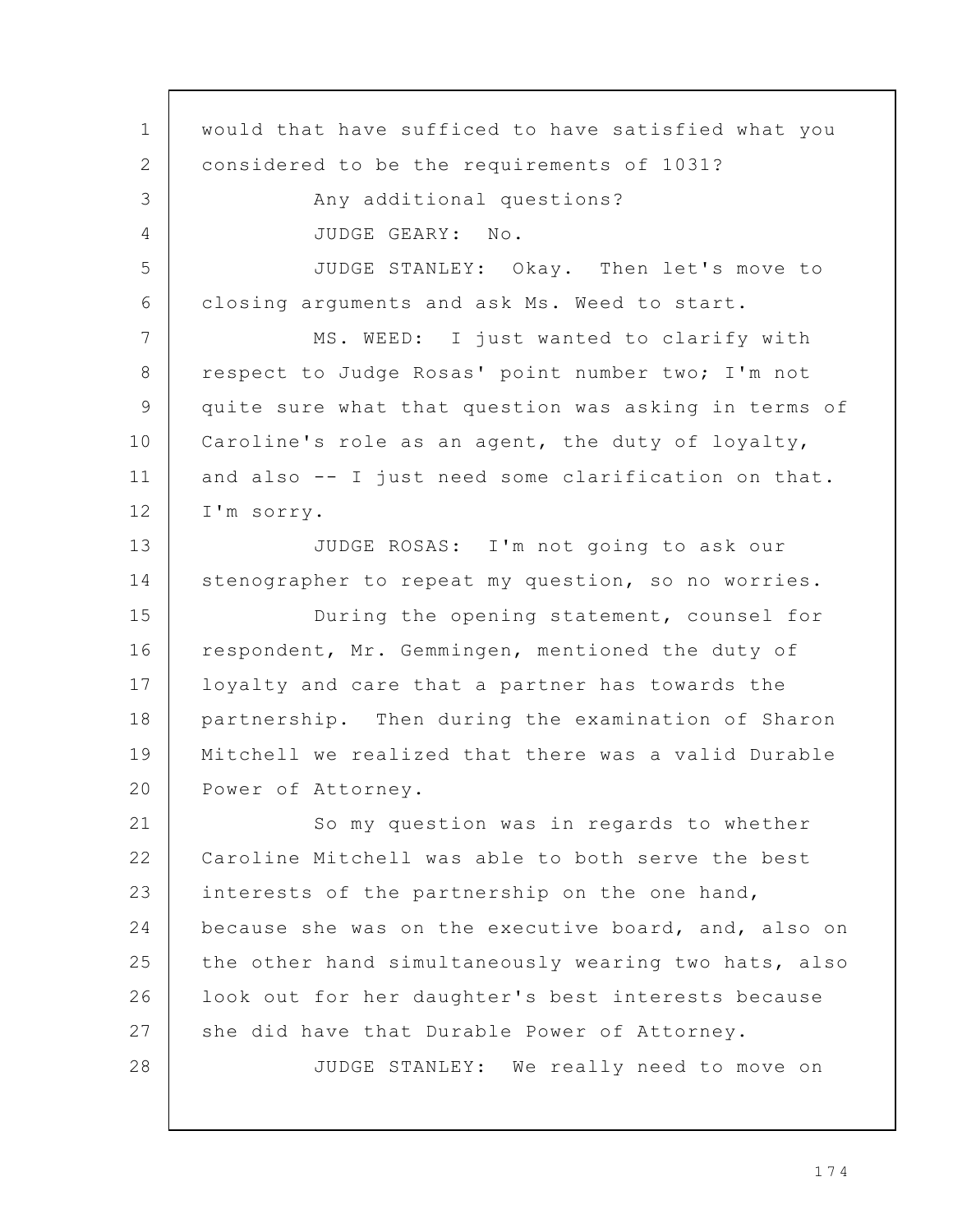and get to closing statements so that we can get done by the end of the day here. So, you want to just proceed and address the questions that were asked as you can. MS. WEED: Okay. I understand we want to move this along. Can I have just one minute to organize my notes? JUDGE STANLEY: Yes. MS. WEED: Okay. So with respect to the issue of Assignment of Income -- I mean, I guess with respect to your question how a pass-through entity would assign income, that was also one of my questions. I don't believe that that argument makes sense in the connection with a 1031 exchange because, as I've stated numerous times, we're only deferring the recognition of gain, not trying to avoid tax. I think an assertion that this is an assignment of income by the partnership wholly misunderstands the purpose of 1031. There are many other provisions in the Tax Code that allow for a deferral of recognition of gain; for example, employees and independent contractors desiring to stretch out or defer their compensation to reduce their tax burden may negotiate deferred compensation agreements. The idea is that if a taxpayer is willing to accept delayed payment of his income, he will be taxed accordingly. 1 2 3 4 5 6 7 8 9 10 11 12 13 14 15 16 17 18 19 20 21 22 23 24 25 26 27 28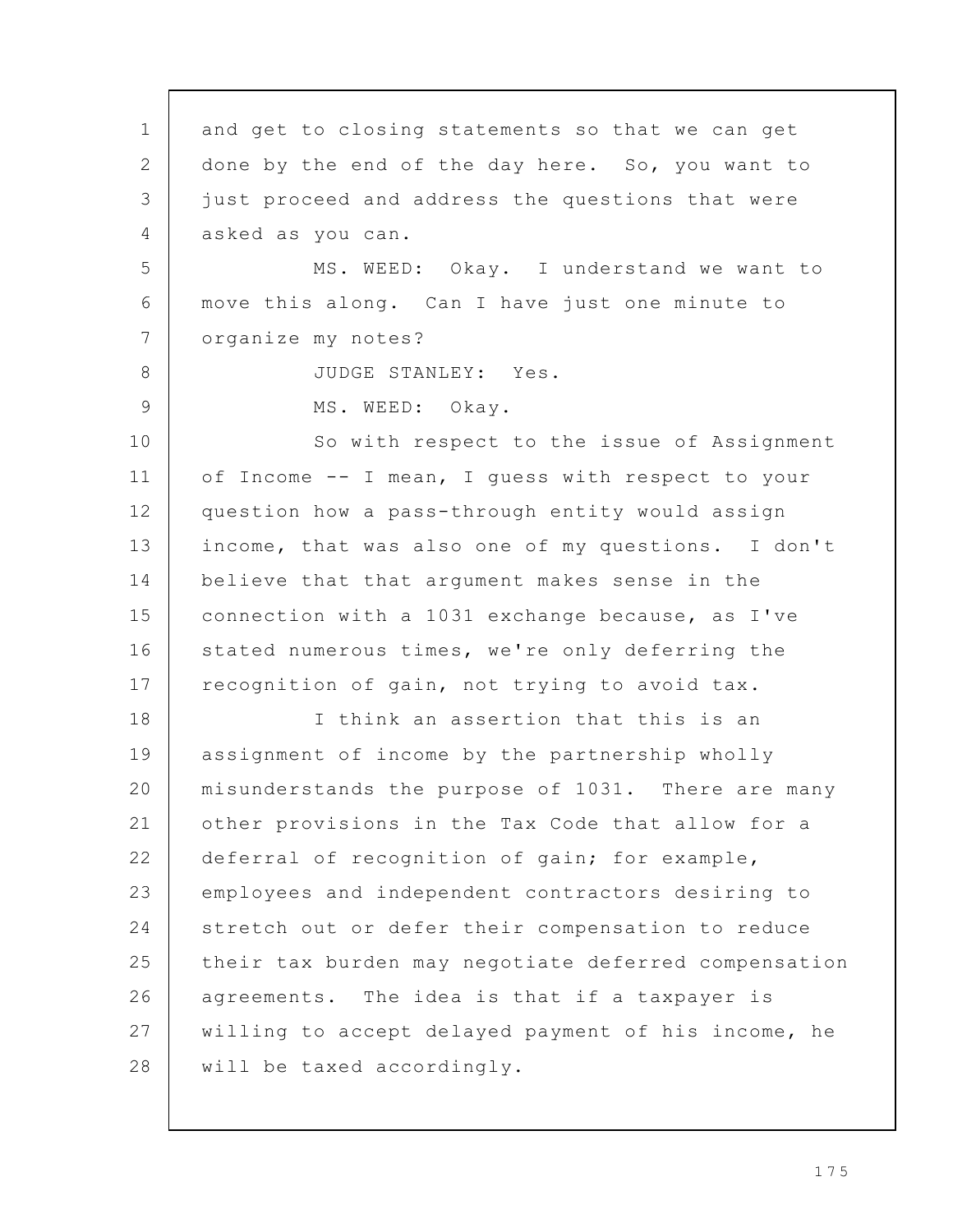Also, with 1031 exchanges if the taxpayer does not yet cash out their investment, they should be taxed accordingly and be able to defer the recognition of gain. Tax policy provides no warrant for using the Assignment of Income Doctrine to prevent tax savings through deferral. 1 2 3  $\Delta$ 5 6

Not surprisingly, courts have declined to invoke the Assignment of Income Doctrine to prevent deferral of income. One such case is Keller v. Commissioner, that's 77 Tax Court 1014 which was affirmed by the Tenth Circuit in 1983, 723 F.2d 58. 7 8 9 10 11

In this case there was a taxpayer who carried out his pathology practice as an employee of his wholly unprofessional service corporation. The commissioner asserted -- the commissioner of Internal Revenue asserted that taxpayer was taxable on all earnings arising from his practice under Assignment of Income Doctrine. 12 13 14 15 16 17 18

The Tax Court agreed this might be the case if there was -- the total compensation he received was less than what he had received absent the incorporation; because at that time the amount of income that could be deferred through a qualified plan was much greater in the case of an employee than in the case of a self-employed individual. The court's refusal to apply the Assignment of Income Doctrine under these circumstances suggests that it did not view mere deferral of 19 20 21 22 23 24 25 26 27 28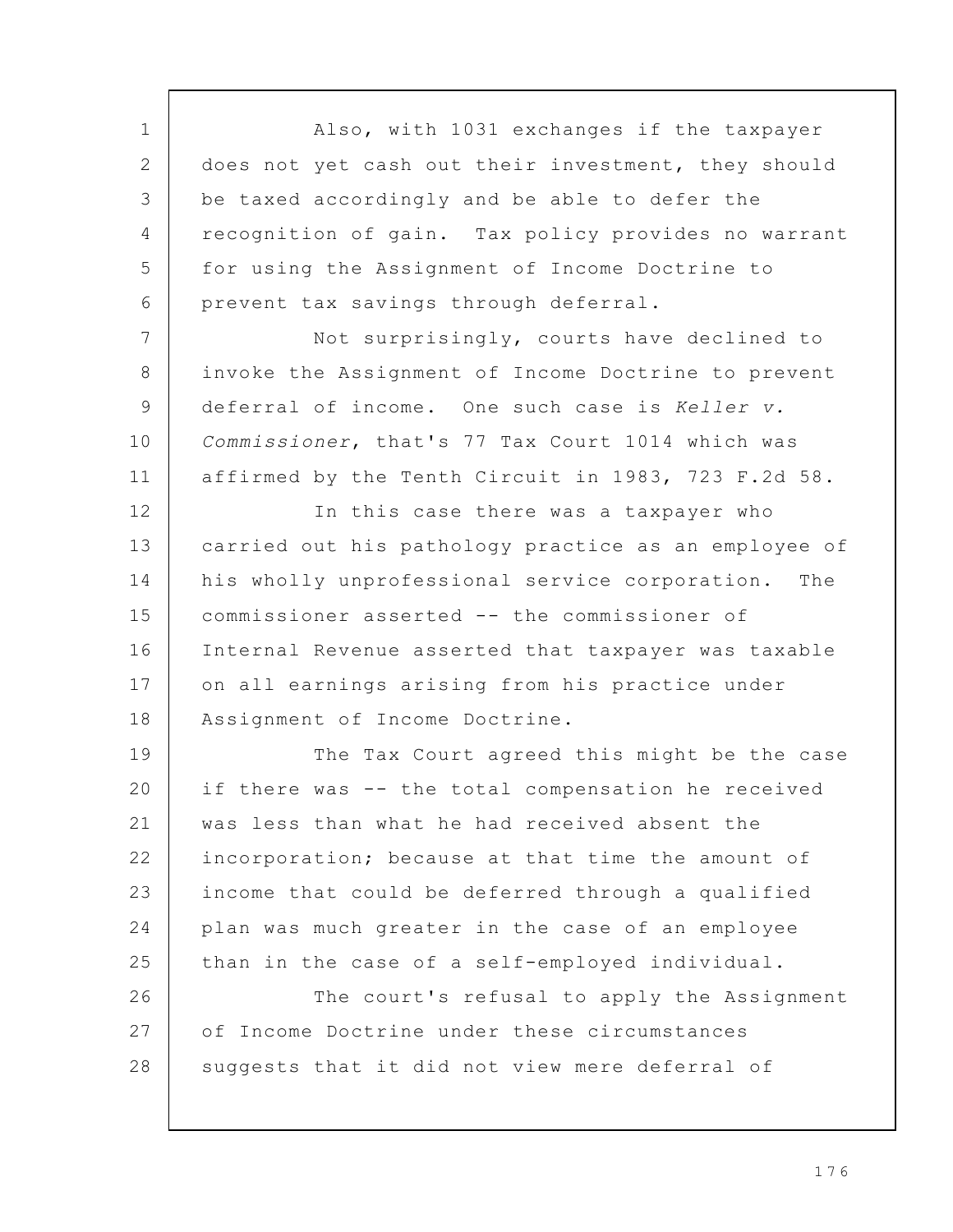income as justifying application of the Assignment of Income Doctrine. Likewise here, the taxpayer Sharon Mitchell is simply deferring gain, not avoiding tax as the FTB contends. The FTB has the burden of proof with respect to evasion of tax, and the FTB has not met its burden. With respect to the holding period, we've had testimony today from Mr. Krajewski that there is no tax law or case law that he is aware of that provides any specific holding period. A taxpayer's intent to hold property for investment must be determined at the time of the exchange. I'm pulling that directly from Bolker. In this case any period prior to the time of the exchange is wholly irrelevant. To qualify for nonrecognition treatment under 1031, both the property transferred and the property received must be held by the taxpayer, either for productive use in a trade or business or for investment. And that's from Treasury Regulation 1.1031(a)-1(a). Here, like in the Bolker case, Sharon Mitchell did not hold property for sale, personal use, or transfer as a gift. It was held for investment. She held property before the transaction for investment and after. She has not yet cashed in on her investment. Even prior to redeeming her interest she held a partnership 1 2 3 4 5 6 7 8 9 10 11 12 13 14 15 16 17 18 19 20 21 22 23 24 25 26 27 28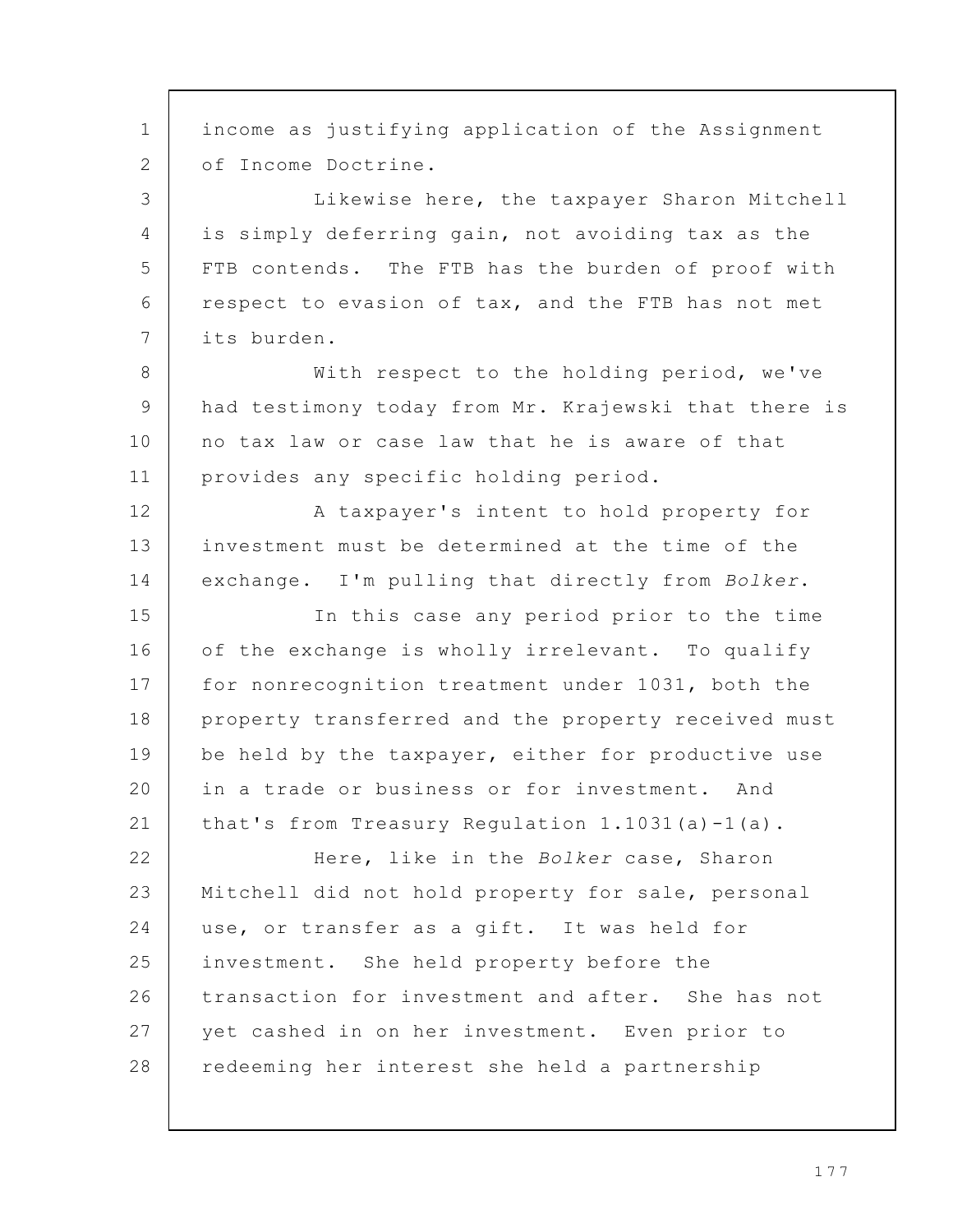interest for investment purposes. This partnership's sole asset was 130 Tampico Way. And the Magneson court confirmed that holding an interest in a partnership can be a form of an investment. Magneson goes on to say that the central purpose of 1031, as stated by the Treasury Regulation, is to provide for nonrecognition of gain on a transfer of property in which the differences between the property parted with and the property acquired are more formal than substantial. According to the Ninth Circuit in Magneson, the case law, the regulations, and the legislative history, they're all in agreement that the basic reason for nonrecognition of data lock on transfers is that the economic situation of the taxpayer is fundamentally the same before and after the transfer. And there's no case law and no tax law, that I'm aware of or that has been cited, that indicates there's a specific holding period. Section 1031 does have specific timing provisions for completing the transaction. If they wanted to include a specific timing provision that the property needed to be held, they would have included that as well. To your question of does it matter who conducted the negotiations, I believe that I indicated in my opening statement that, you know, 1 2 3 4 5 6 7 8 9 10 11 12 13 14 15 16 17 18 19 20 21 22 23 24 25 26 27 28

1 7 8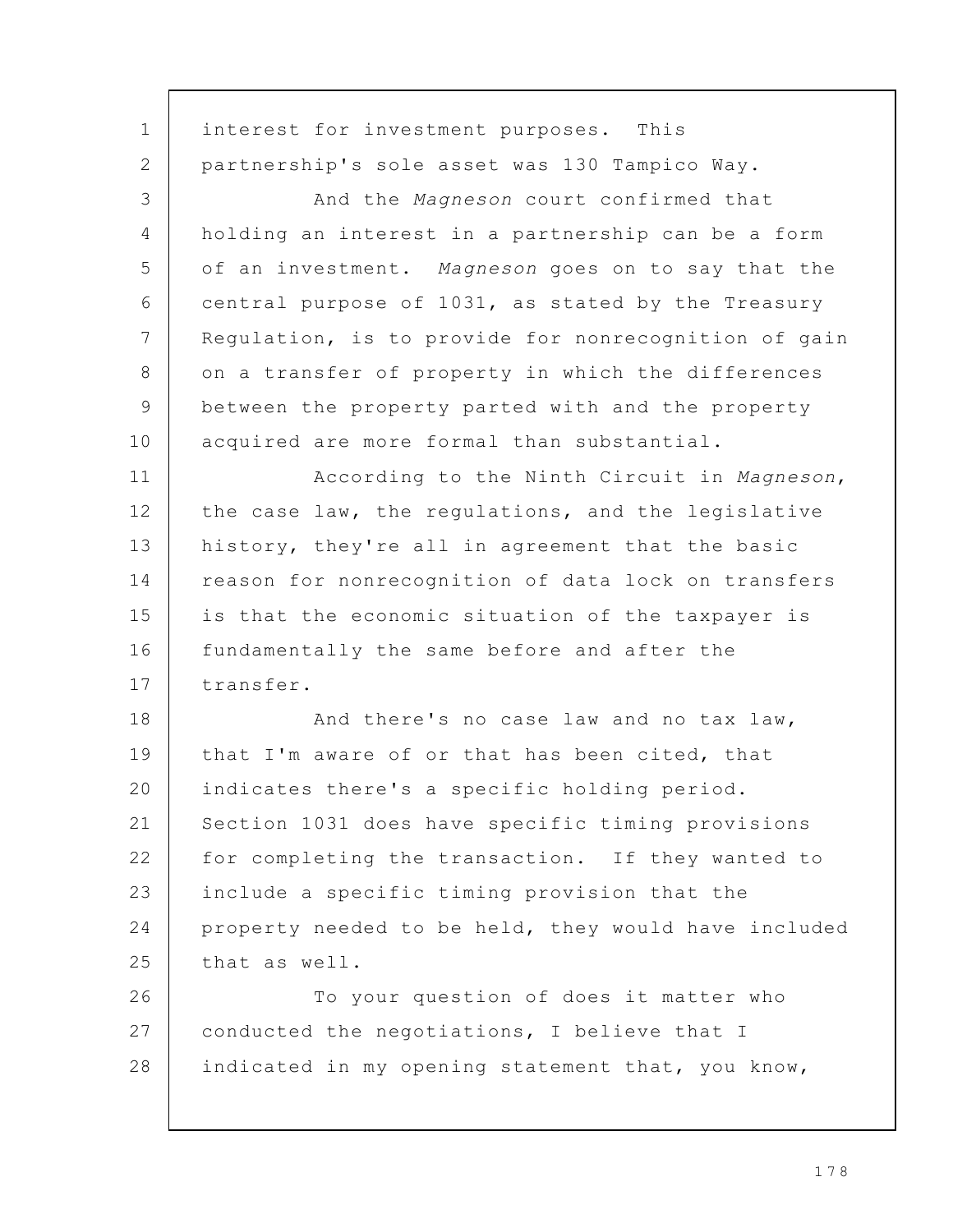sales transactions are negotiated on behalf of other individuals or entities all the time. My partner and I are currently in the process of just obtaining a lease even. We're not involved in that; our broker is involved in those negotiations. So, I don't believe it matters that Sharon Mitchell wasn't involved in every aspect. Her mother definitely was. Her mother was her mentor. Sharon's primary source of income is to invest in properties. That's what her mother mentored her in. Her mother helped negotiate them. But their interests were aligned. Likewise, Sharon Mitchell's interests with the partnership were aligned. I don't believe that if there was any indication that Sharon and her mother couldn't complete a 1031 exchange without their method in every other situation, that they would have gone along with the partnership if their interests were not aligned. With respect to the question had the partners dropped earlier and 17 people negotiated would this be deemed a partnership anyway, my understanding of a partnership is that it's two or more people carrying on a business for profit. So, to that extent, if there's two or more people, they're carrying on this joint effort for profit, I think it is arguable that there would have been a partnership in any event. 1 2 3 4 5 6 7 8 9 10 11 12 13 14 15 16 17 18 19 20 21 22 23 24 25 26 27 28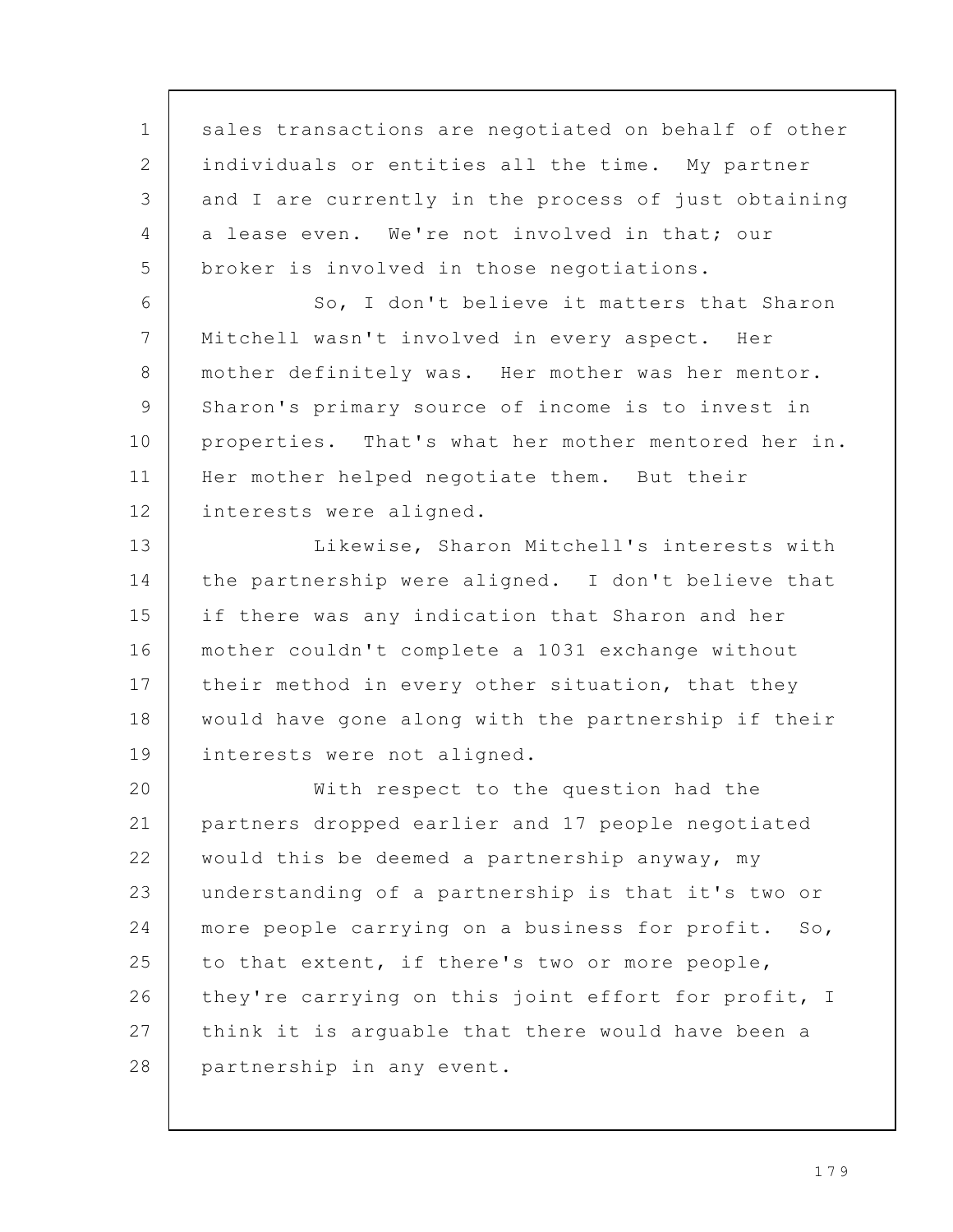With respect to the question whether Caroline's role as an agent, if she can have -- if she can serve the best interests of the partnership while also serving the best interests of her daughter, I think in a situation where the interests of the partnership and her daughter were adverse, maybe that would not be able to happen. But in this case the partnership and Sharon and her mother, their interests were all aligned. The goal was to get this transaction negotiated, to have Sharon and her mom drop out of the partnership and complete the like-kind exchange. That intent had been evidenced for years prior to the like-kind exchange. And I think that remains evident because Sharon still holds the property that she ended up acquiring. With respect to the benefits and burdens of ownership, as I've indicated, Sharon Mitchell was listed on the closing statement. If anything would have gone wrong with the transaction, the buyer wouldn't have just turned to Con Med; they would have turned directly to Con Med, Sharon Mitchell and Caroline Mitchell. And I think with respect to Bolker, I think the main point in Bolker is that a taxpayer's intent to hold property for investment really is controlling. Bolker is the case that talks about the fact that the intent to hold property for 1 2 3 4 5 6 7 8 9 10 11 12 13 14 15 16 17 18 19 20 21 22 23 24 25 26 27 28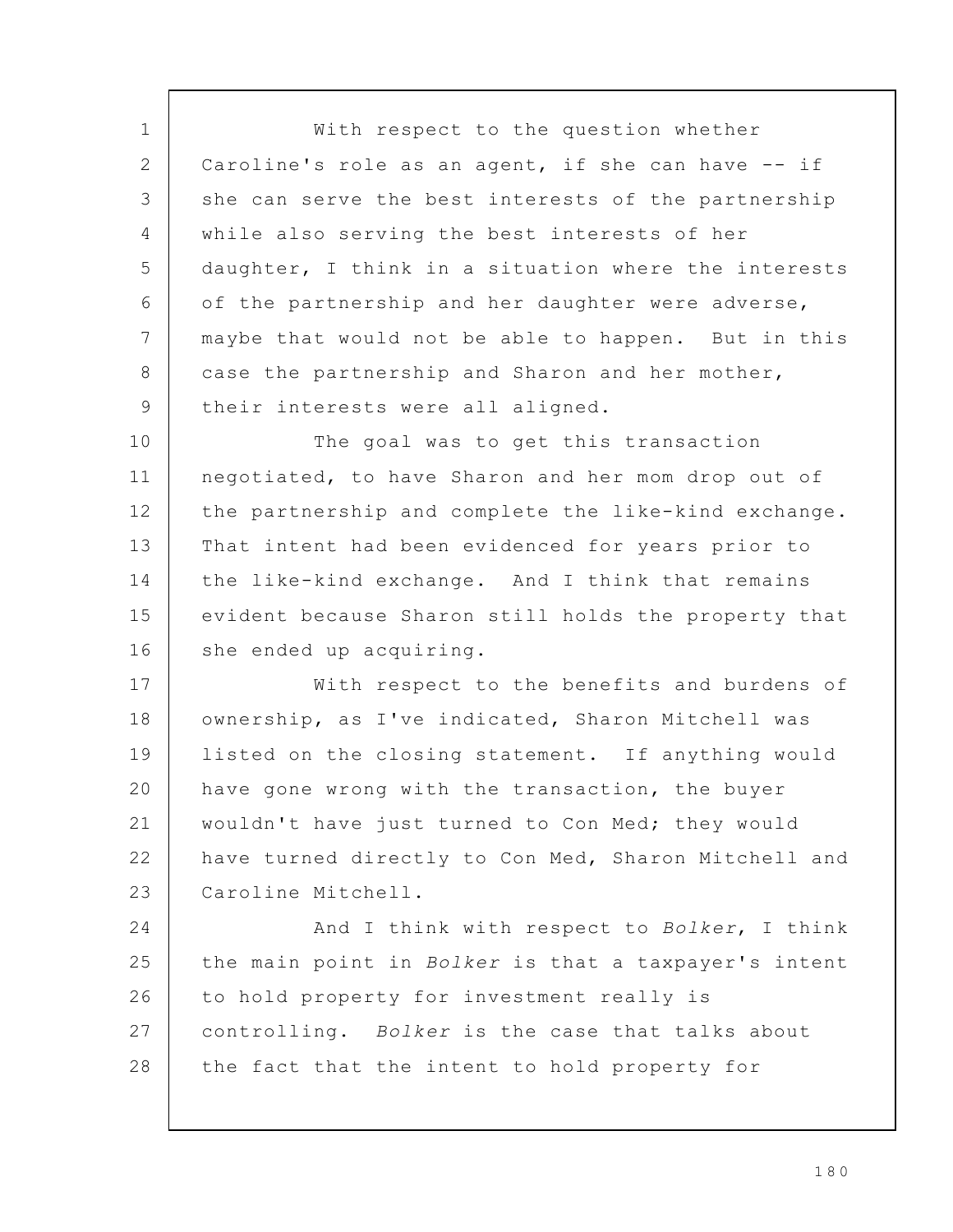investment has to be looked at with respect to the relinquished property and with respect to the property that's later acquired. Is there anything else that you would like me to address with respect to those items? JUDGE STANLEY: I think right now if you've completed your statement, I'm going to let the Franchise Tax Board go and we'll give you a brief opportunity to make a final statement. MS. WEED: Okay. JUDGE STANLEY: Who's speaking on the Franchise Tax Board's side? MR. GEMMINGEN: Given the variety of topics, we were actually going to split some of the topics. And so I was wondering if it would be okay for Ciro Immordino to start and then I would like to also address some of your questions and then address our prepared remarks. JUDGE STANLEY: Let me just ask one question. Ms. Skidgel, if they do that, will you be able to follow through to the end? HEARING REPORTER: That's fine. JUDGE STANLEY: Okay. Go ahead. MR. IMMORDINO: Can you hear me all right? How's this; is this okay? HEARING REPORTER: That's fine. MR. IMMORDINO: Okay. Now, beginning with 1 2 3  $\Delta$ 5 6 7 8 9 10 11 12 13 14 15 16 17 18 19 20 21 22 23 24 25 26 27 28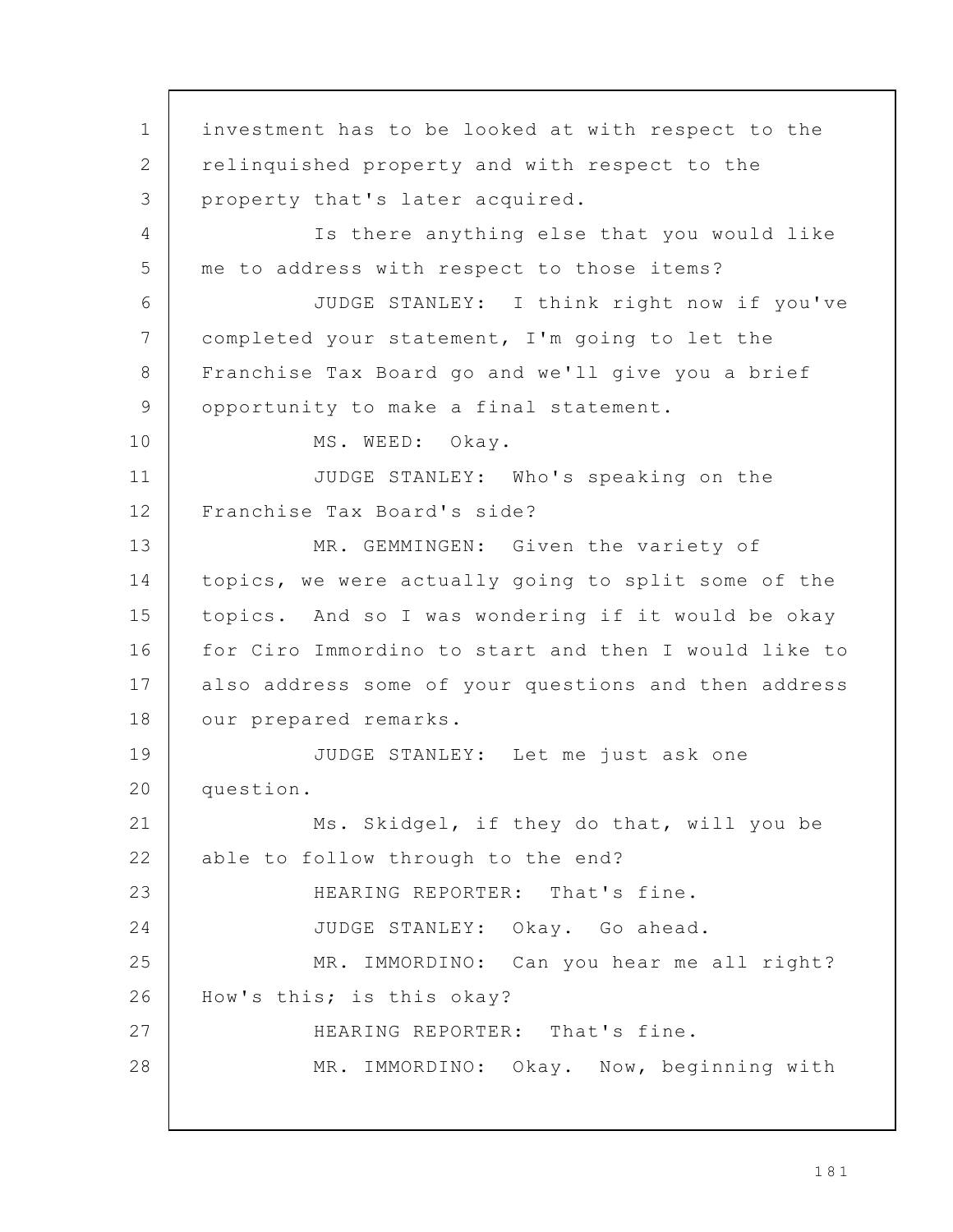the discussion of the case law and the testimony of Mr. Krajewski. You know, there was a discussion of these cases -- Magneson, Maloney, the Bolker case -and they were referring to the Ninth Circuit Court of Appeals case. There was a discussion of this held for investment requirement, the period of time, whether taxpayer intends to liquidate their investment, the continuity of investment. At our first prehearing conference, you know, we informed the Appellants and this Court that we're not contesting "held for investment." That's not an issue before you. These discussions of did they intend to liquidate; did they continue their investment; what was their intent; those are completely irrelevant to the decision that your Board has to make today. Instead, place it against the Tax Court case of Bolker. At the Tax Court case the IRS argued two things: They argued held for investment, and they argued what's known as the Court Holding Doctrine. And the Court Holding Doctrine is also the idea of who's the true seller for tax purposes, despite who the civil seller is. And so the Court Holding Doctrine generally comes up when an entity holds property during negotiations but the entity's owners are listed on the sales contract. And so there's a question, who's the seller for tax purposes, the entity who 1 2 3 4 5 6 7 8 9 10 11 12 13 14 15 16 17 18 19 20 21 22 23 24 25 26 27 28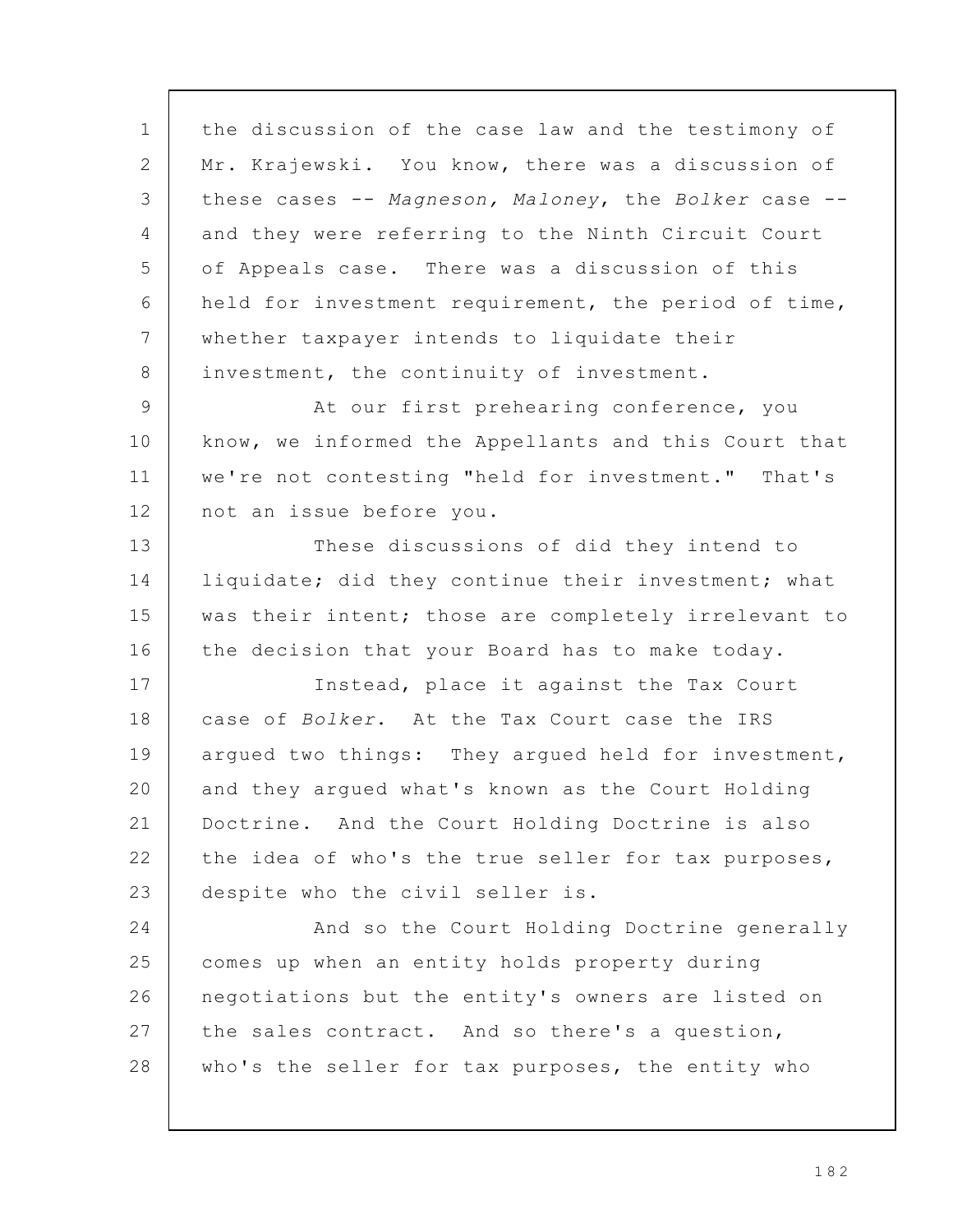held the property during negotiations or the entity's owners who signed the sales contract? And what the U.S. Supreme Court tells us in Court Holding -- which I know has been cited, last time I checked, 1,963 times -- what the U.S. Supreme Court tells us is that if an entity holds and negotiates the sale of property, then the U.S. Supreme Court requires that the entity is the seller for tax purposes. And this goes to another longstanding U.S. Supreme Court doctrine, which is discussed in Mulden Properties, another U.S. Supreme Court case. And Mulden Properties, the U.S. Supreme Court says, a taxpayer is free to choose any entity they want and they get the benefit of using that entity, but they're also required to abide by the limitations. And so with the partnership, the partnership gets substantial flexibility and its other benefits for a taxpayer, but a partnership format does not allow individual partners to get different tax treatment when they sell property. And so why does a drop-and-swap come up? Well, it comes up because you have partners in a partnership; some partners want to get cash when a partnership sells property, and some partners want to defer gain through a like-kind exchange. This treatment is not allowed if the partnership holds the property. 1 2 3 4 5 6 7 8 9 10 11 12 13 14 15 16 17 18 19 20 21 22 23 24 25 26 27 28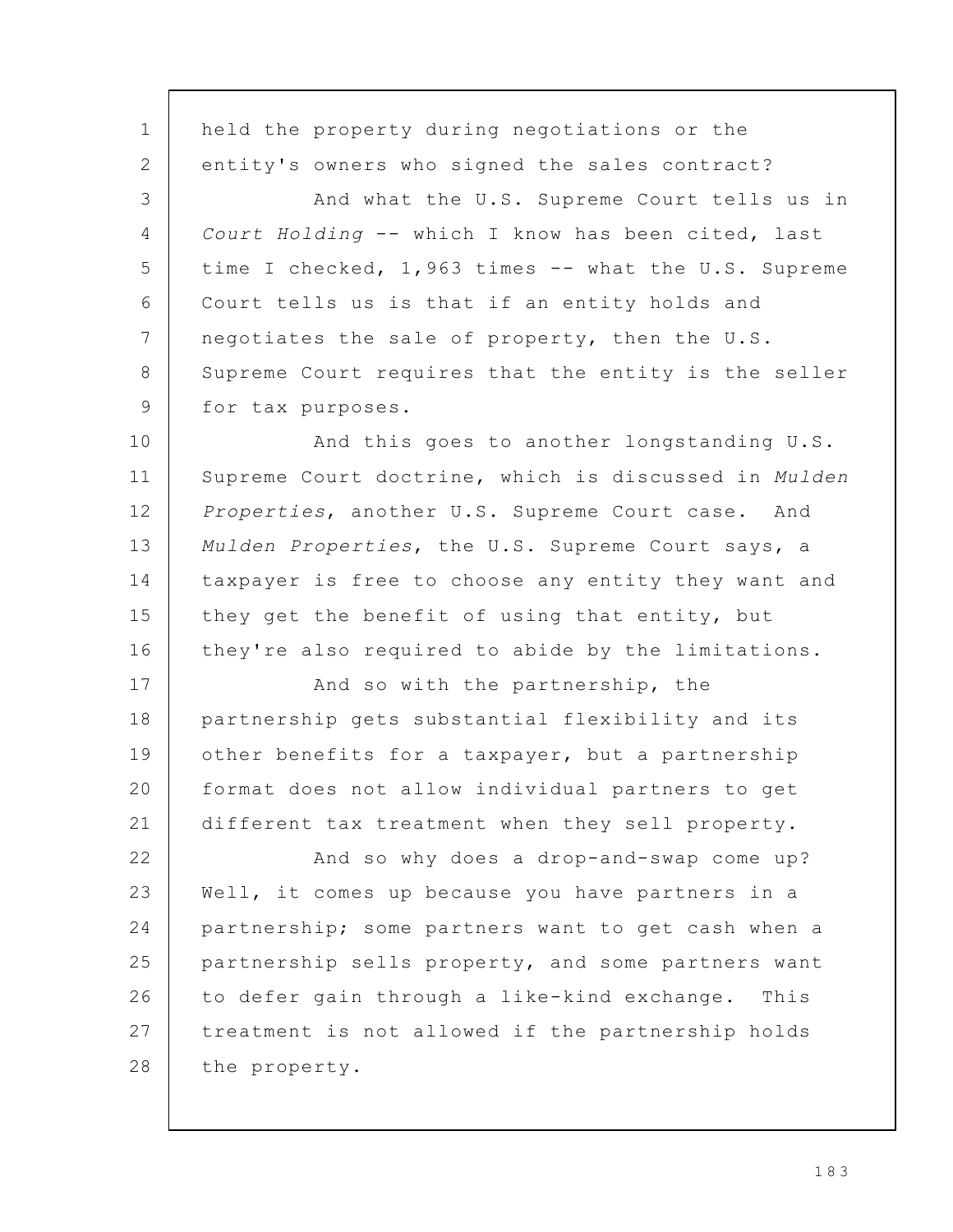As Mr. Krajewski stated, the partnership can either exchange all or nothing. You can't give different partners different treatment. The taxpayers or the partnership took advantage of the partnership structure for almost 40 years. At the last minute they're attempting to get the benefits of having a partnership but not abide by the limitations. And so in this case intent is not in dispute, it is not relevant. No one is arguing whether or not the appellant desired to do a 1031. The issue is the appellant never held the property in a format which allowed her to do a 1031. Throughout the time she received the property in 1991 she could have distributed and held it as a tenancy-in-common interest if the partnership allowed. But from Mrs. Mitchell's testimony, from Mr. Krajewski's testimony, and from the document, it's very clear the partnership wanted to maintain a partnership; it wanted to maintain the benefits of having the partners being able to control the transaction, as well as the other flexibility, the benefits. I note that, two points, especially in Exhibit Number 44, the partners made it clear that any partner could foul the deal by changing their minds. So they didn't want to have to take ownership. They wanted to have the partnership own 1 2 3 4 5 6 7 8 9 10 11 12 13 14 15 16 17 18 19 20 21 22 23 24 25 26 27 28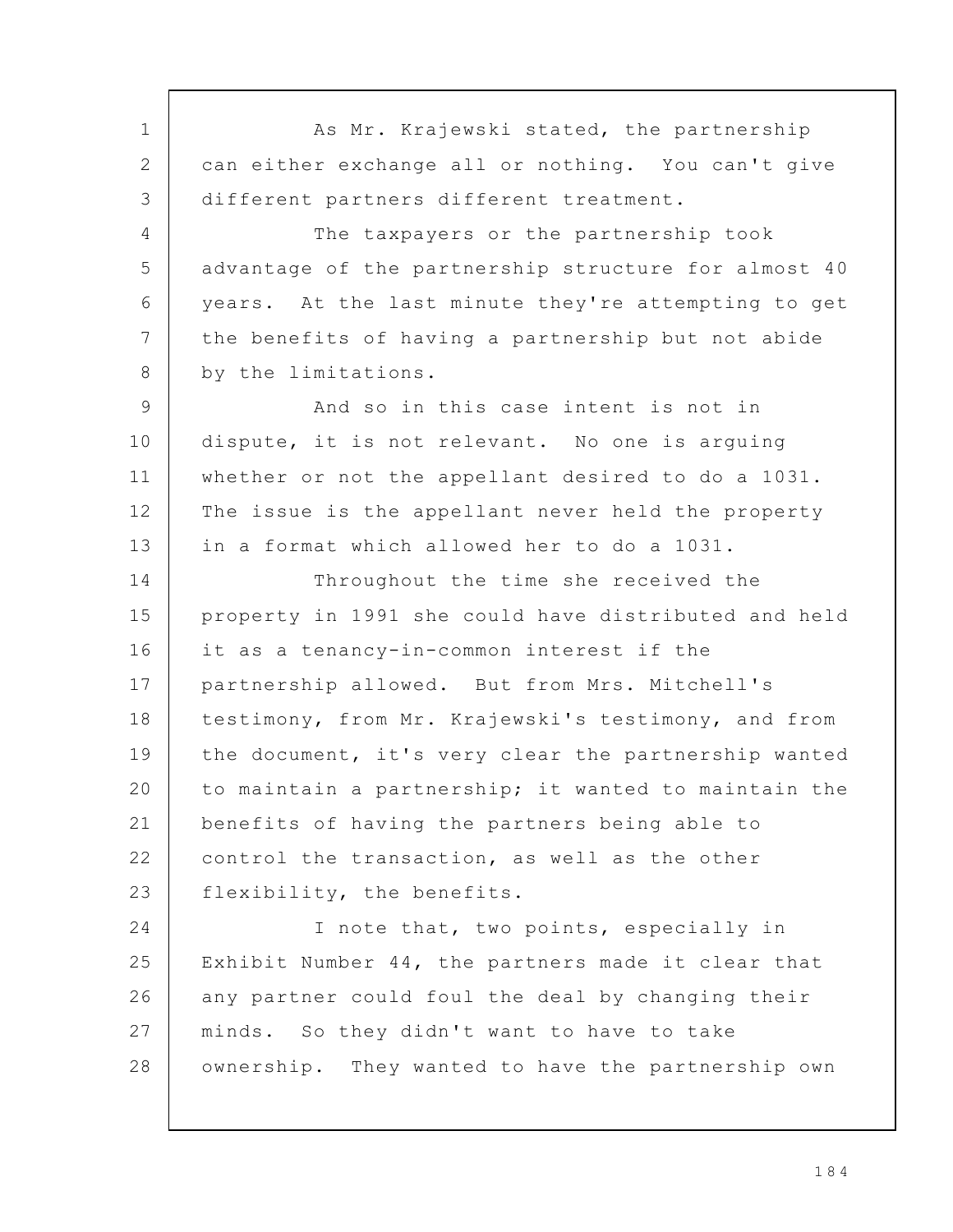the property right through the end. In fact, in a letter dated October 23, 2007, which is, I think, attached to the Declaration of Mr. Milner, which came in, I think, as Exhibit 45 and 46 today -- and it's a letter from Goodman to Tom Milner to Caroline and to Sharon. And they say, they want to do a liquidation and distribution concurrent with the close of escrow. They want to get the benefits of a partnership structure right through the time escrow closes, but at the exact same time they wanted to ignore the partnership as the seller and let the taxpayer get the benefit of having individual treatment. These are contradictory ways of owning the property and they're not allowed. This goes back to Bolker. Just one more thing on intent. You know, as I said, intent applies in general for this "held for investment" requirement. Do you intend to hold your property for investment or for use in a trade or business? That's where intent is relevant. Intent has no relevance to who's the seller for tax purposes. So, in the Chase case, there's no doubt whatsoever the taxpayer intended to sell the property individually. But the issue is that the partnership held the property. The same thing with McManus versus 1 2 3 4 5 6 7 8 9 10 11 12 13 14 15 16 17 18 19 20 21 22 23 24 25 26 27 28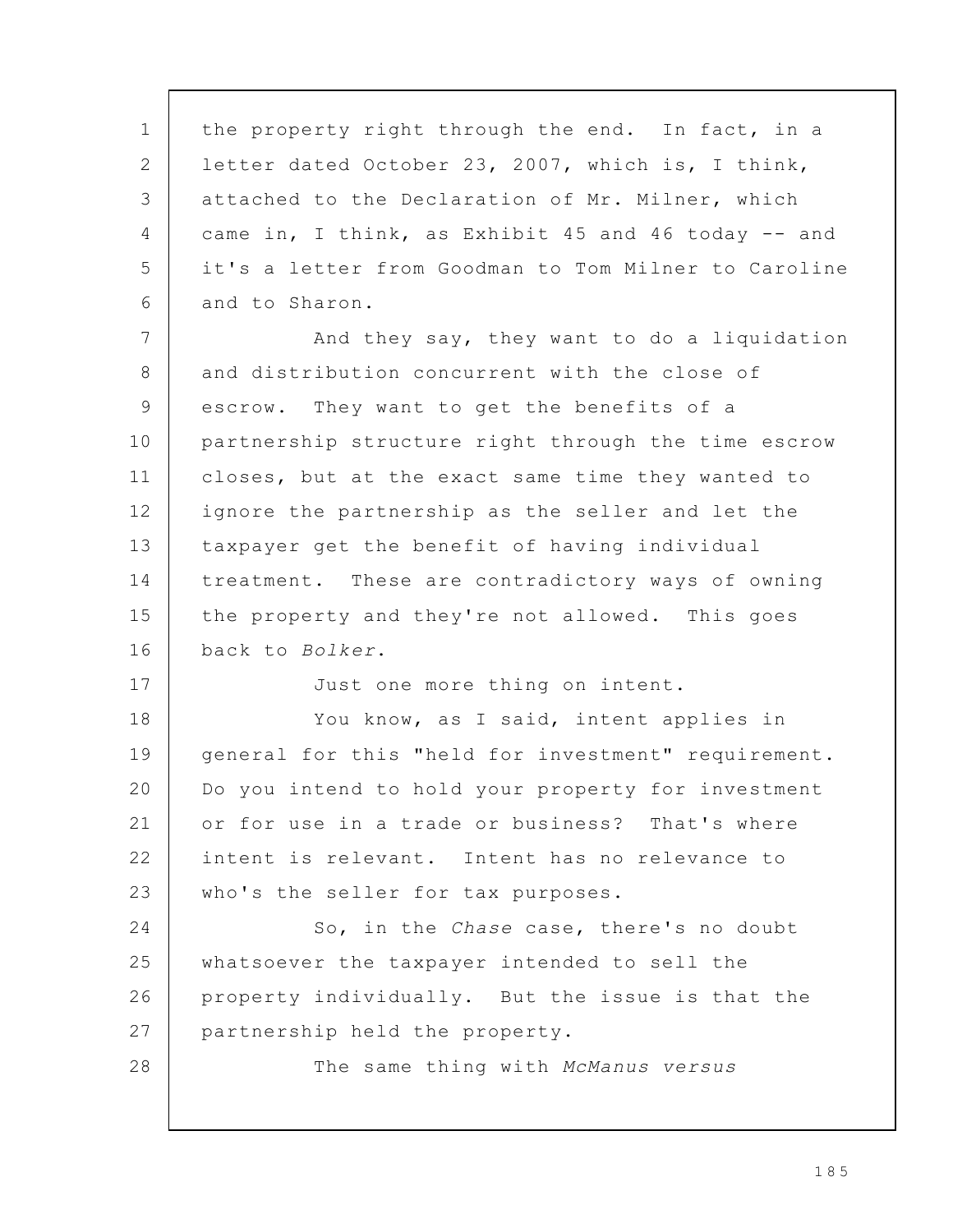Commissioner, the taxpayer asserted they were a tenancy-in-common owner and they exchanged property for property, but the Court held they were a partnership. So you have invalid 1031 because the partnership relinquished property and you received property as an individual, and that's McManus versus Commissioner, 583 F.2d 443. In Sandoval versus Commissioner, 2000 case, Tax Court Memo 2000-189, an individual exchanged real property for other purported tenancy-in-common property. The Court found that the property was held by a partnership, so you have invalid 1031. In all these cases they intended to get the treatment of individual, but what's intended doesn't matter. It's how did they hold the property? And, again, in this case they held it for almost 40 years as a partnership. At the very last minute they wanted to ignore the partnership as the seller. And that's exactly what the U.S. Supreme Court says you cannot do. In appeal Court Holdings what it comes down to is the U.S. Supreme Court says: "To permit the true nature of a transaction to be disguised by mere formalisms which exist solely to alter tax liabilities would seriously impair the effective administration of the tax policies of Congress." 1 2 3 4 5 6 7 8 9 10 11 12 13 14 15 16 17 18 19 20 21 22 23 24 25 26 27 28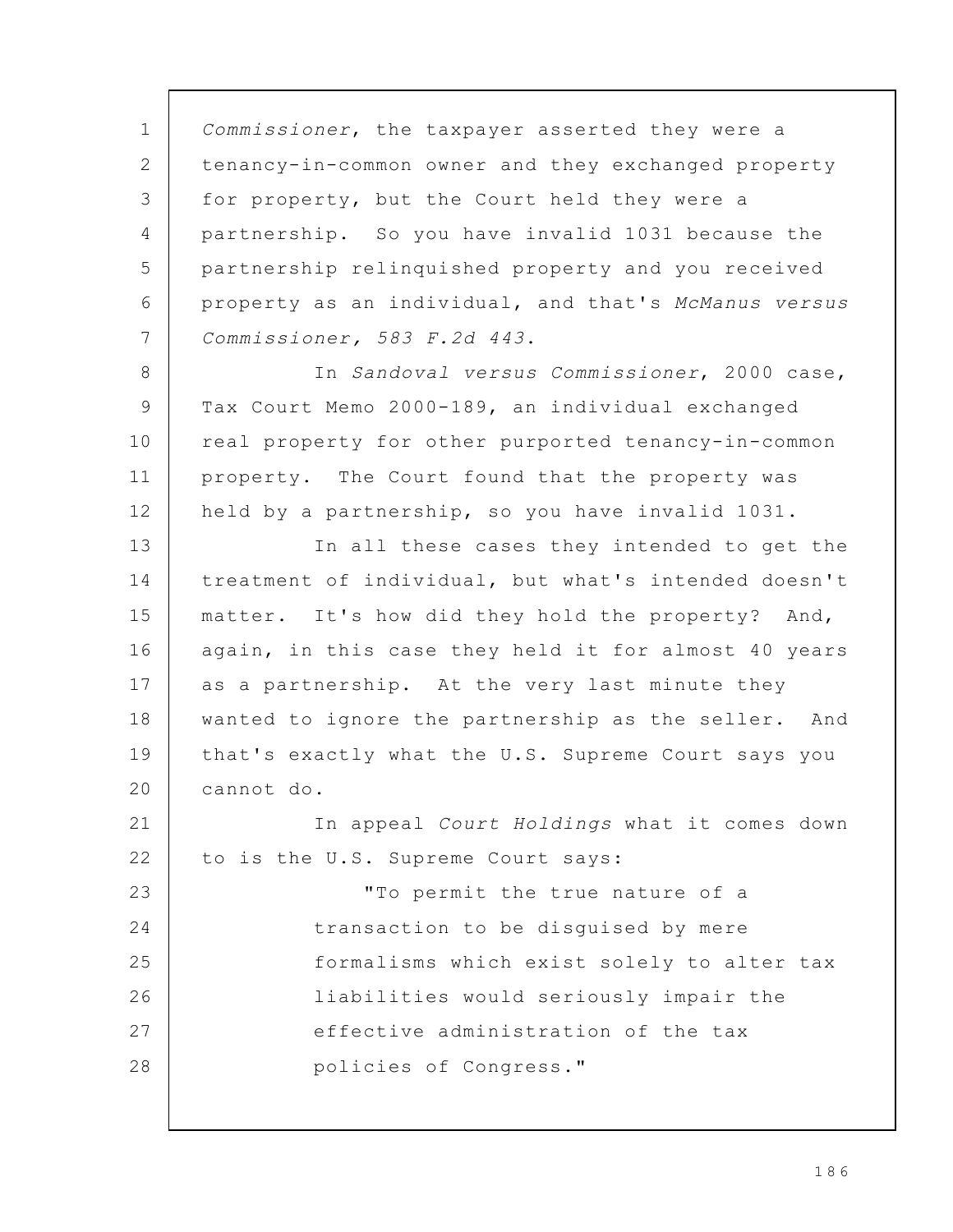Say you want to have a partnership interest and you want to -- your plan is always to exchange out of it at the end, then you have to hold it as a tenancy-in-common, not as a partnership. A couple of other cases. In Demirjian versus Commissioner, again, the taxpayer attempted to do a like-kind exchange for property for property. The Court says you're a partnership. Doesn't matter what you intend to be, it's how do you hold it. Okay. And you have the precedential opinion the Appeal of Brookfield Manor, which is a Board of Equalization case. It has the same result. So it doesn't matter if you intend to hold it a certain way, it's what you actually did. So going back to Court Holding -- or going back to Bolker. The U.S. Supreme Court says look at who negotiated the deal. And what it looks at is, like I said, the rule is the entity which holds and negotiates the property is the seller. And so when you have a Court Holding situation, the entity which is holding the property is generally going to be the seller, unless some kind of exception applies, if there's some kind of fact that shows the entity holding the property should not be considered the seller. So, in the Bolker case, Mr. Bolker, as part of a divorce, received real property held by the 1 2 3 4 5 6 7 8 9 10 11 12 13 14 15 16 17 18 19 20 21 22 23 24 25 26 27 28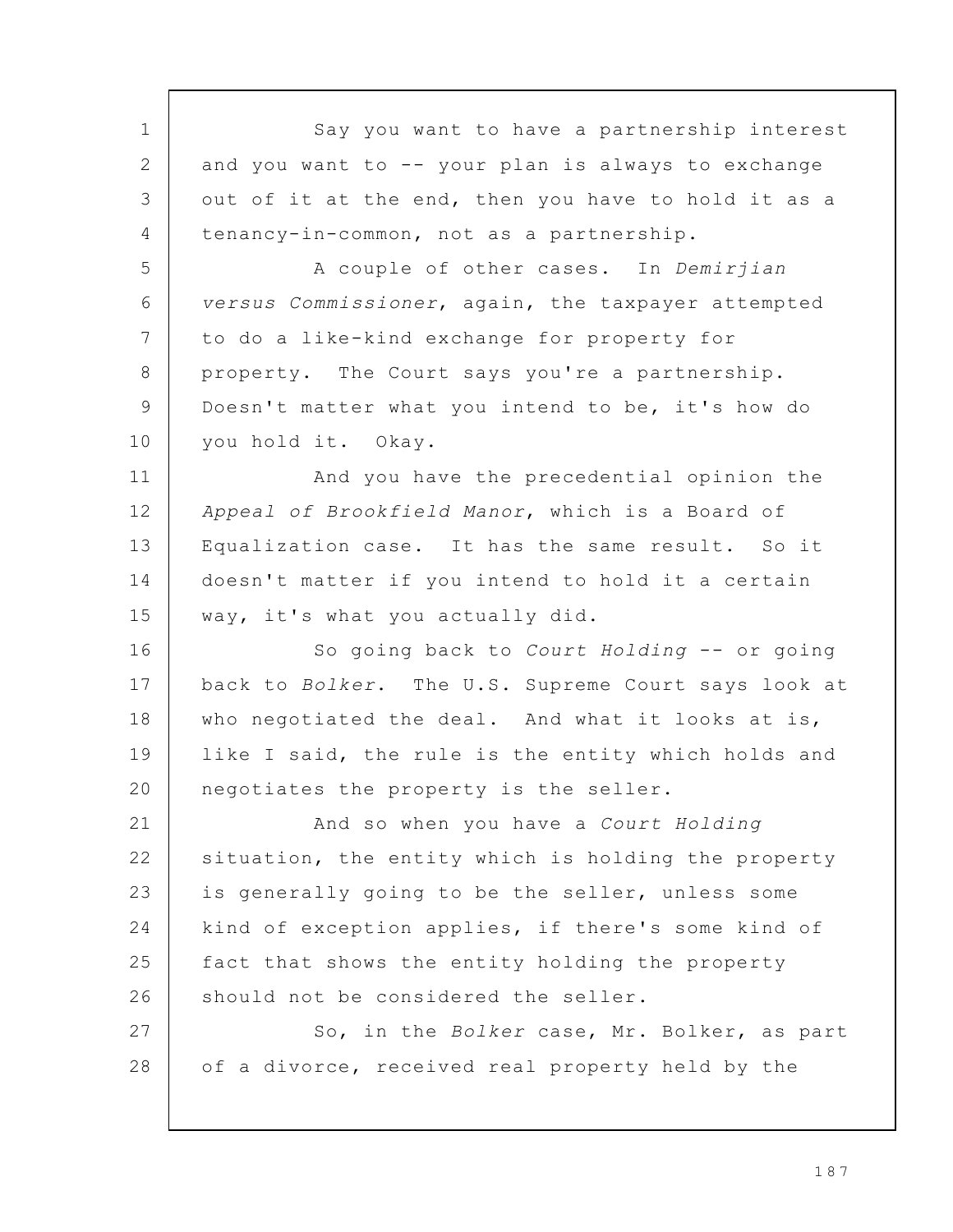corporation. And in light of the divorce, he decided to have that property distributed to him. He talked to his attorney, he began the distribution process. He began to have that property rezoned, and he was going to hold that property for a -- to construct apartment buildings, which would be used as personal income property. 1 2 3 4 5 6 7

So the use of the property changed. It was independent of any sale. The use of the property changed because Mr. Bolker wanted to hold the property for his own personal investment property and the distribution already put in motion. 8 9 10 11 12

So he started talking to potential lenders and said I'd like to get financing for my property, for me personally. All the lenders felt like maybe Mr. Bolker was getting this personal loan for his own personal investment property. And then he gets an offer that says, "We don't want to give you a loan, but we want to purchase your property." 13 14 15 16 17 18 19

So what the Bolker Tax Court case said is that, here, the use of the property has changed, has gone from this property held by a corporation to now property held by Mr. Bolker. And so then when this negotiations for a sale later happens, it was clear Mr. Bolker was negotiating on behalf of him personally. 20 21 22 23 24 25 26

So it's not looking at who's doing the talking. It doesn't matter. If you're in a 27 28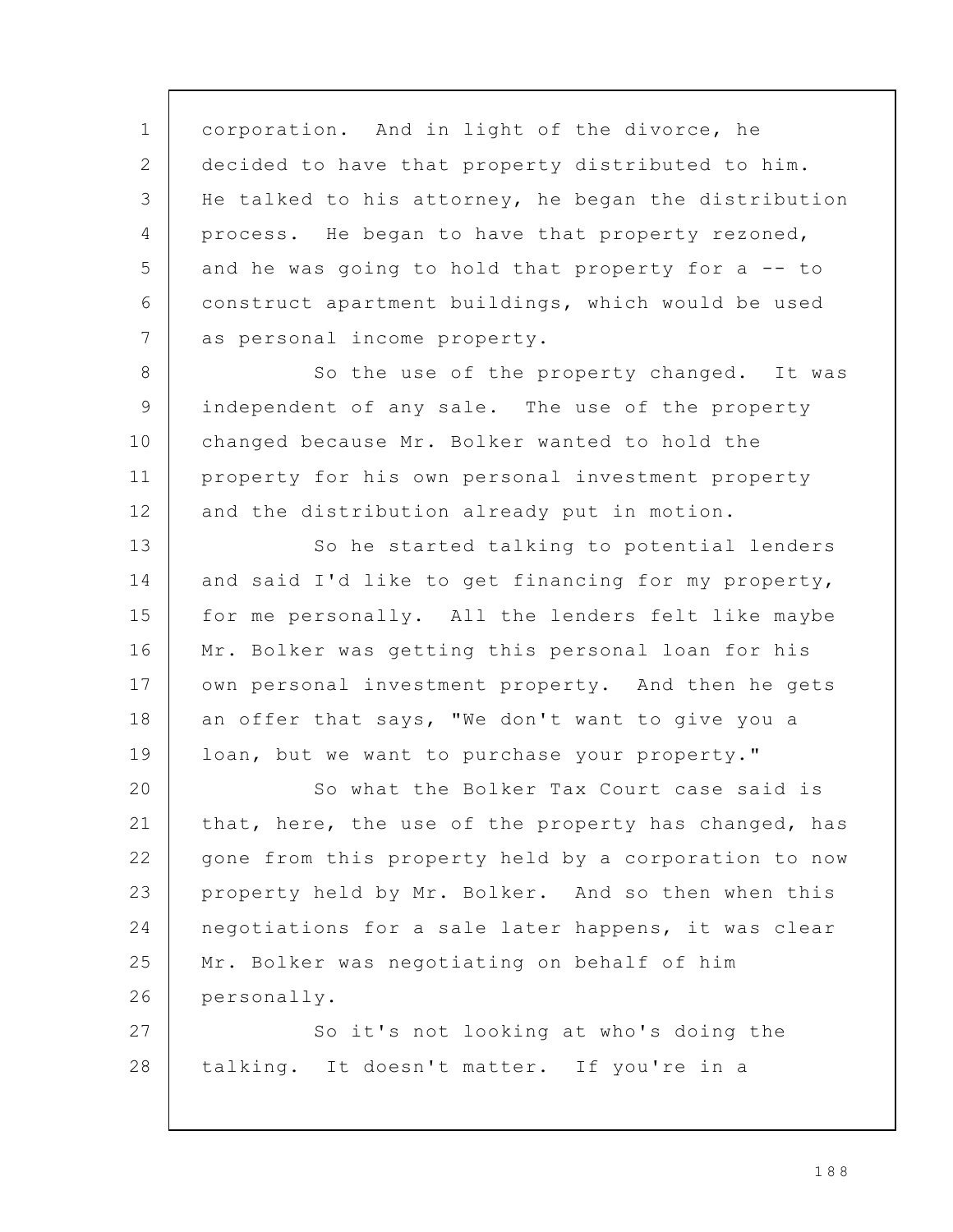partnership, you know, some partners, not all of them, might be talking. If you're in a tenancy-in-common -- you know, I know Mrs. Weed opined that if you have multiple partners negotiating when you have a TIC, and it isn't considered a partnership. Well, the IRC Rev. Proc. 2002-22, in that, you know, it's very clear you can have all the partners or all the tenancy-in-common owners negotiate and not maintaining the partnership, but it goes down to who's holding the property. And the Court Holding Doctrine said, was there a change in the use? So the other case cited by Judge Rosas was Cumberland. So in Cumberland you had a local utility; and a foreign utility moved into the area, and the local utility very quickly knew that they couldn't survive. And so the local utility's shareholders attempted to sell their stock in the utilities to the rival utility. And so the U.S. Supreme Court said here the negotiations have been established between the shareholders, not the utility corporation, but between the shareholders and the rival utility. And that's why when at some point in the process there's a Counter-offer and the rival utility said, "We don't want your stock, we want your assets from the corporation," it was proper for the corporation to distribute those assets and then to have the sale 1 2 3 4 5 6 7 8 9 10 11 12 13 14 15 16 17 18 19 20 21 22 23 24 25 26 27 28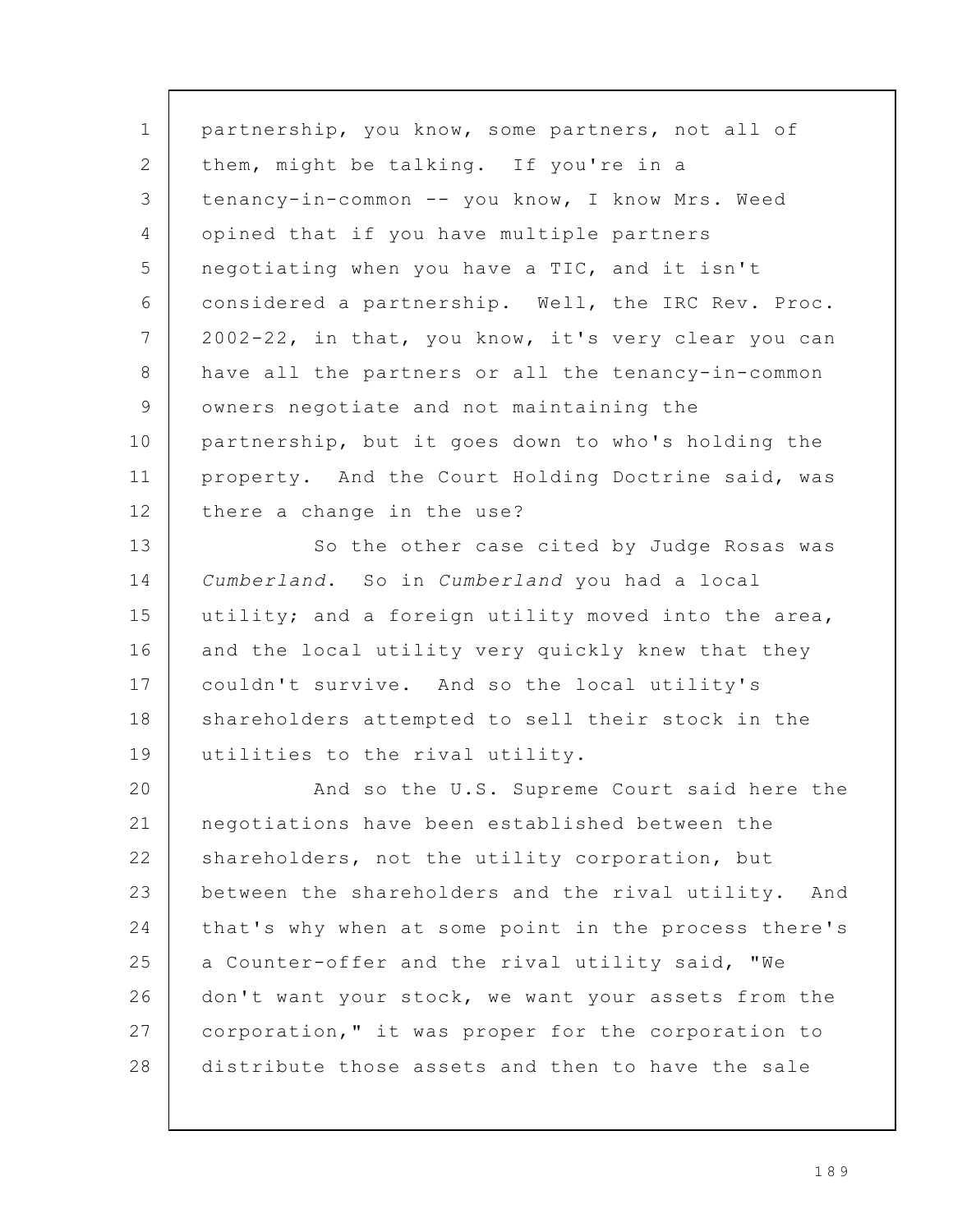take place between the two groups which had always been negotiated. But that's not the case here. The case here is the type of case which is exactly the reason why the Court Holding doctrine is around, which is someone holds the property through one entity, there's no change in use, there's nothing changes through the entire process. It's 1991, they intended to do a 1031, to sell property as if they're TIC owners. Nothing changed. The whole time they held it as a partnership. At the very end they wanted to change the ownership to do a 1031. There's no business reason for doing that. It's only tax deferral to get a tax benefit. Now, I know Mrs. Weed spoke in detail about -- and over and over about the fact that this is a deferral, it's not taxable. Most taxpayers would like to pay the taxes 20 years later, you know. Everyone would love it. But you can only do a deferral if it's statutorily allowed, and that's what the issue is here. A deferral is a big tax benefit; it's only allowed by statute. And if you hold property of the partnership, the partnership has to do your 1031. And so kind of to wrap this up here, at the time negotiations happened, the sale was established between the partnership and the buyer. But then 1 2 3 4 5 6 7 8 9 10 11 12 13 14 15 16 17 18 19 20 21 22 23 24 25 26 27 28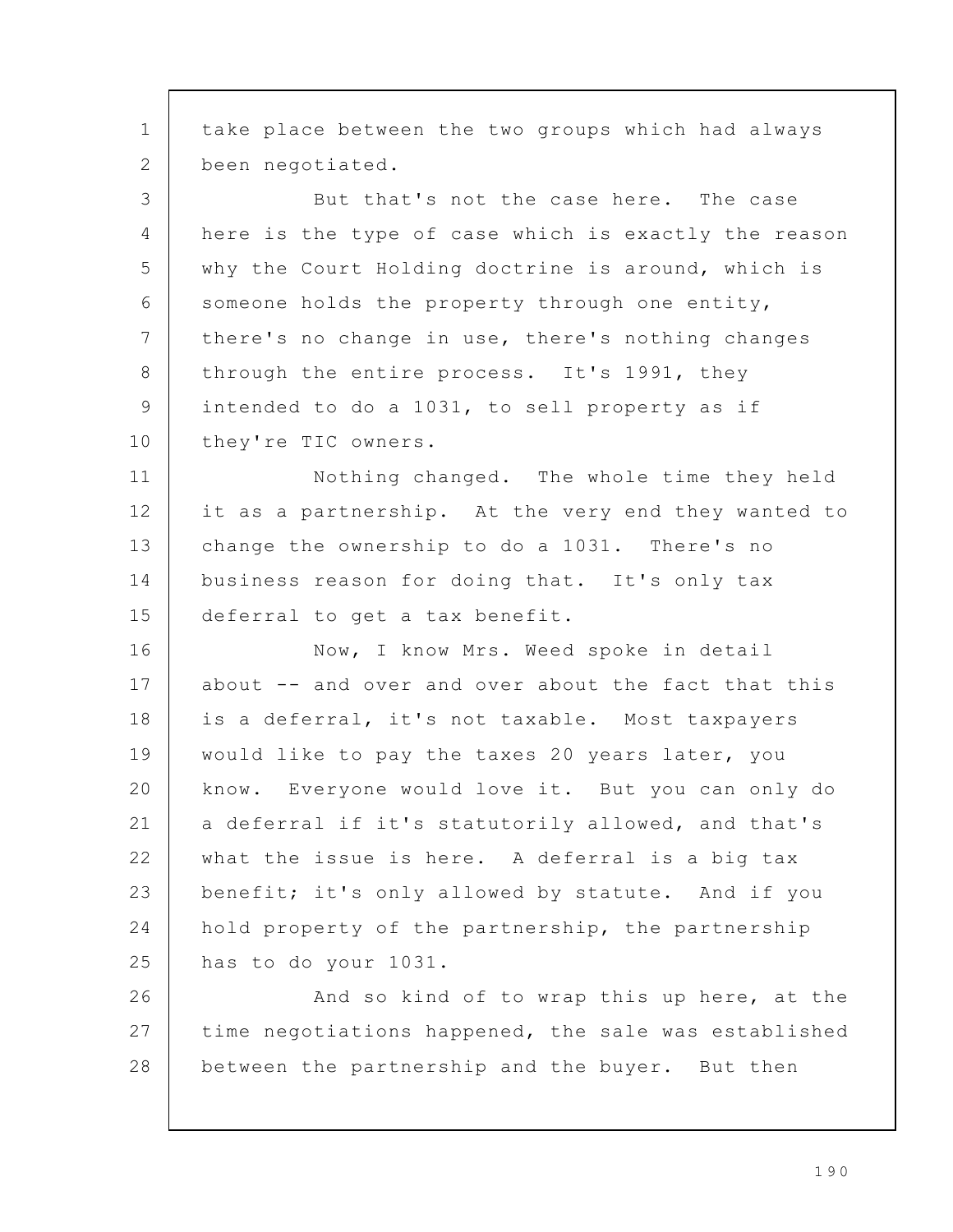something happened which kind of went far and beyond. They signed an agreement. They signed a Purchase Sale Agreement. They signed Counter-offers. Every single agreement was between the entity, the partnership and the buyer. At this point once you have the sale agreement, now we have  $--$ Well, one more point. This point about when the sale happens, you know, in her opening statement Mrs. Weed stated that negotiations don't matter. But what the U.S. Supreme Court says is that negotiations are exactly what matters. The deal is allocated to who the seller is at the time of negotiations, who negotiates the material terms. At that point the seller is locked in, for tax purposes. And so in this case between December and February the seller was locked in, locked in as the partnership. Stuff that happened within that eight months, it doesn't change the Court Holding analysis. But what did happen is they entered into a Purchase Sale Agreement between the partnership and the buyer. At this point -- this goes to assignment of income -- the sale had ripened in the name of the partnership, and that's why you have assignment of income. And this goes back to U.S. Supreme Court case Helvering versus Horst where the father had a 1 2 3 4 5 6 7 8 9 10 11 12 13 14 15 16 17 18 19 20 21 22 23 24 25 26 27 28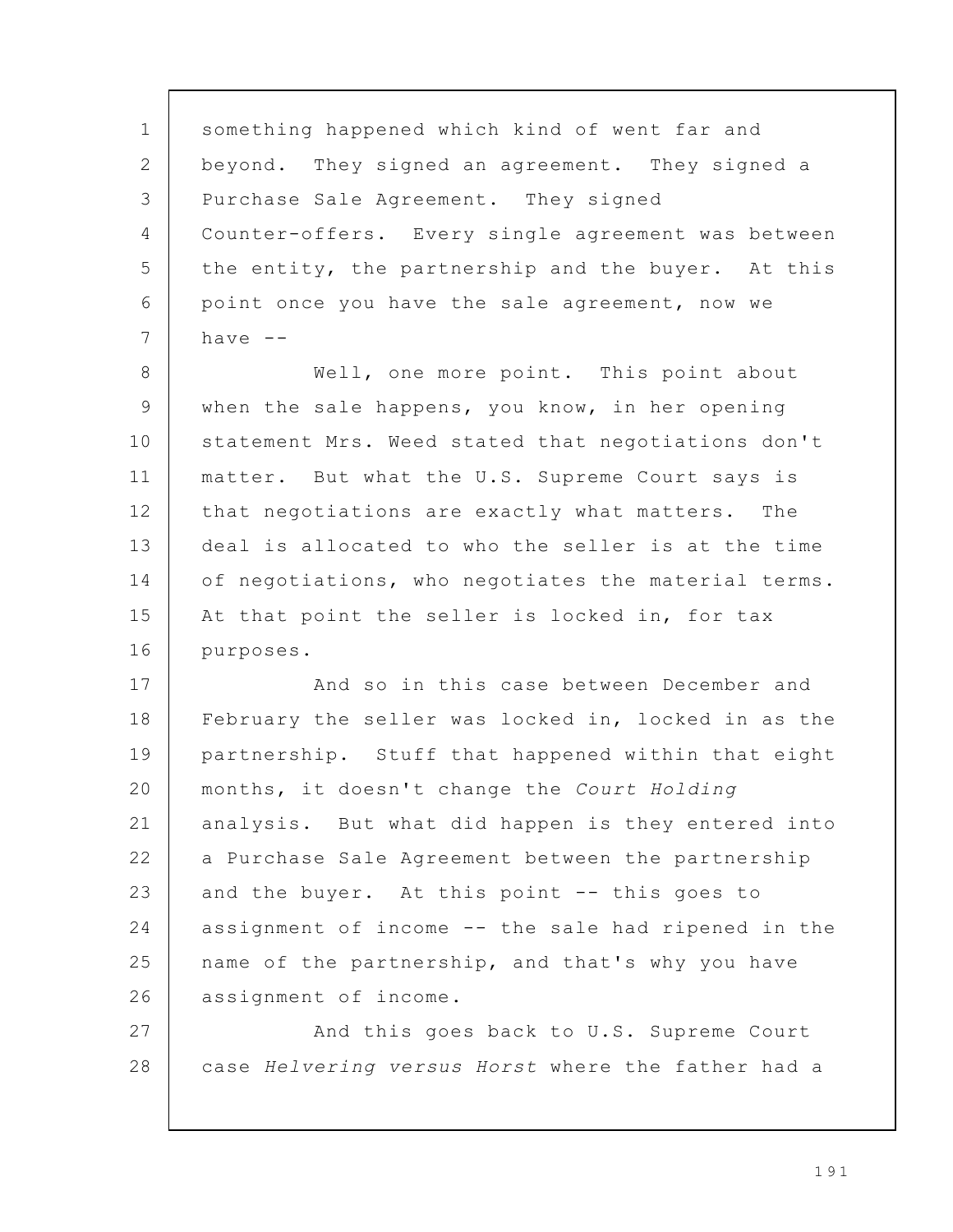coupon bond, he took the little coupon off and gave it to his son. They say the right to this income ripened in the name of the father. You can't then assign that income, give it -- or try and transfer it, whether it's a civil transfer, simply transfer that coupon bond to your son. You can't change who earned it. 1 2 3 4 5 6 7

At the time the Purchase Sale Agreement was signed and entered into, that's what Salvatore tells us, that now the sale has ripened to the partnership and any transient -- this has gone so far beyond Court Holding, there's an additional reason why it is now -- why the gain must be allocated to the partnership. 8 9 10 11 12 13 14

And then finally, I'll note at the very end of the transaction here, kind of a third reason, based on Court Holding, too, is that there's no bona fide distribution. The distribution was only going to happen if the sale went through. And so if the sale had gone through on November 30th, then the taxpayer would be a TIC owner. But what happened if on November 20th something happens and the sale's not going to go through? Then on November 30th, the partnership would have continued to hold property. 15 16 17 18 19 20 21 22 23 24

So this goes back to the Chase case, and other cases, to have a true tenancy-in-common owner, you've got to do a true distribution. There's no true business distribution here. And one of the 25 26 27 28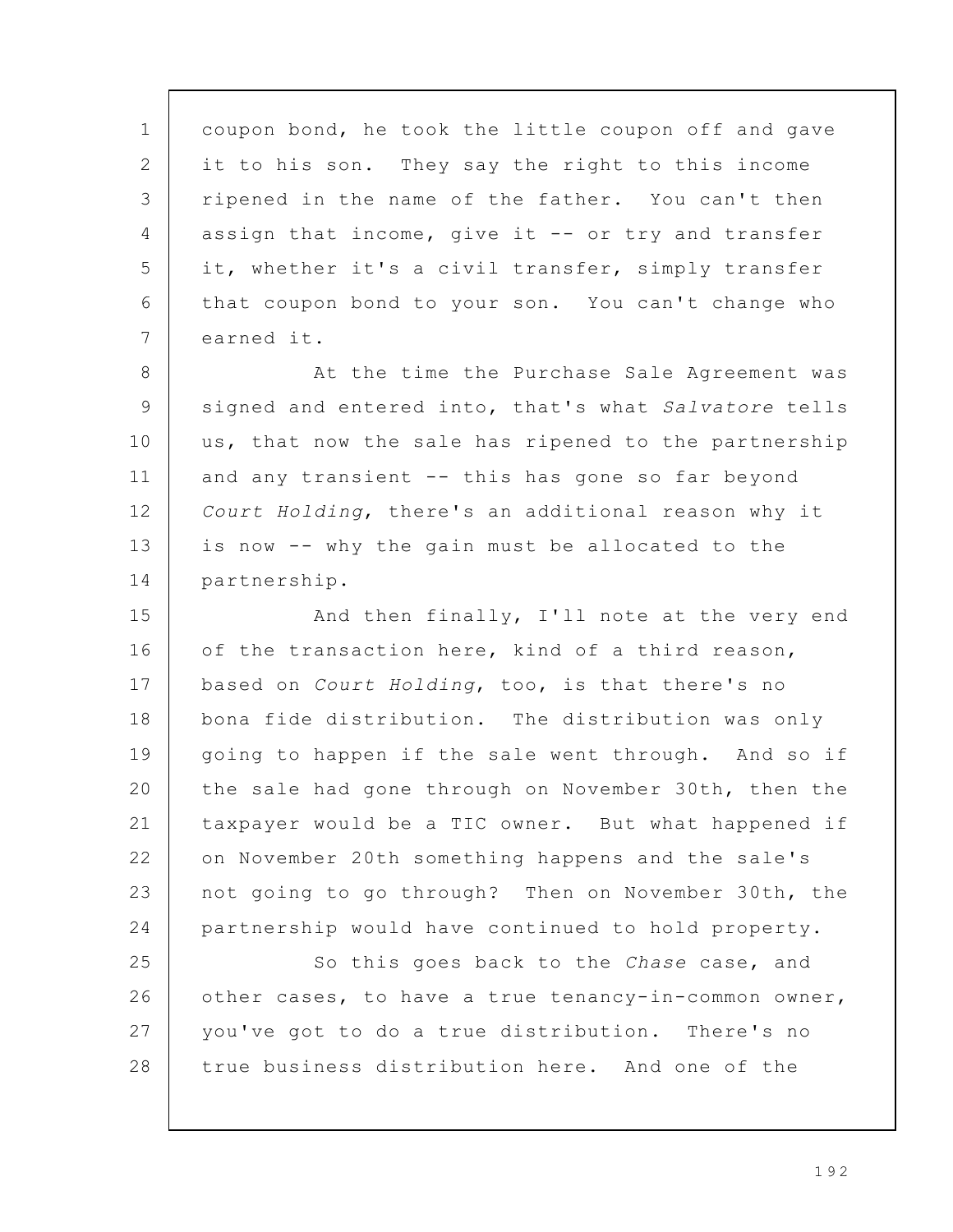questions we asked the taxpayer was, where is the notice to the lessees, to the tenants, that there's a change in ownership? And their response was that it would be a useless gesture to inform them. And that's at -- What was that? MR. GEMMINGEN: Taxpayer's protest. MR. IMMORDINO: Taxpayer's protest. That would be Exhibit -- MR. GEMMINGEN: J and K. MR. IMMORDINO: So It would be a useless gesture because there's no change -- no true change of ownership of the property of this partnership of that TIC. It was done just for the -- just for the moment the sale happens they change who the owner is. Taxpayer talks about she's personally liable. Well, where is the change in the insurance documents? Did they change the insurance? Did they change the bank account? Did they do a co-tenancy agreement? These are all things that Mr. Krajewski talked about that you would do in a 1031. Mr. Krajewski didn't understand the Court Holding partnership issues. He just read the Ninth Circuit court in Bolker. He didn't really understand the environment of 1031 law. But everything he said were things you have to do. Drop it down sooner to 1 2 3 4 5 6 7 8 9 10 11 12 13 14 15 16 17 18 19 20 21 22 23 24 25 26 27 28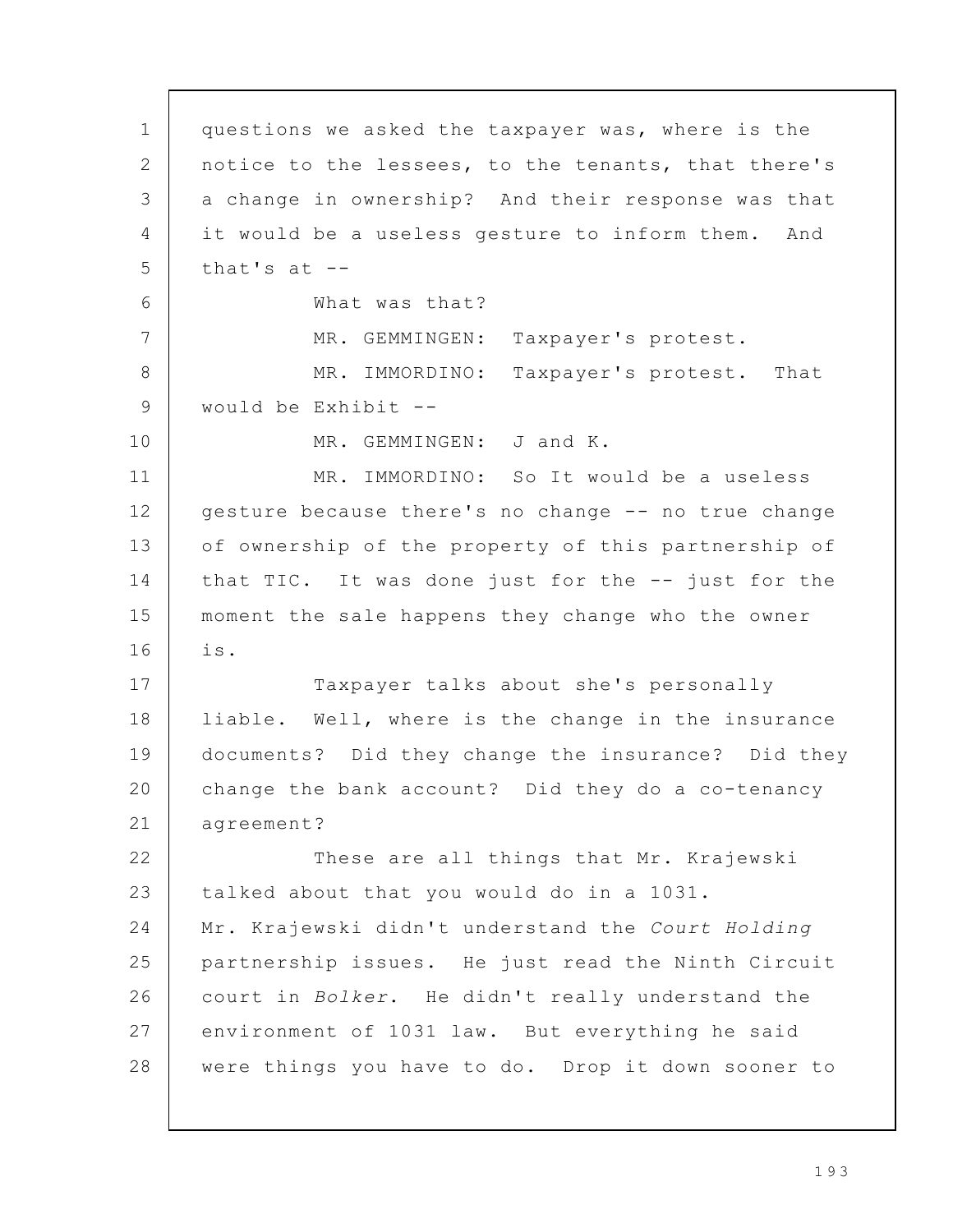show that -- change the ownership before you negotiate the sale, before negotiations you drop it down, you have to take it legitimate. But, you know, he was talking about the separate account. He talks about the Co-tenancy Agreement. You know, if you own property, if you distribute property from a partnership to a tenant, you have a co-tenancy agreement, rules of how to - how you're going to own the property together. None of that happened. None of the business formalities have happened. None of the legitimate transfers from the partnership ownership to TIC ownership happened. That's because the taxpayers only intended to have this distribution to happen if the sale went through. And that's why that says concurrent, working the distribution concurrently, concurrently with the sale. Only if the sale goes through, you change it. That's the third reason why there's the kind of variation core point test in Chase where substantive with their partnership. That's it. MR. GEMMINGEN: David Gemmingen here for Franchise Tax Board. I'd like to address some of the questions you posed before I get to my prepared remarks. And, Judge Rosas, thank you for the opportunity to clarify our briefing positions. And 1 2 3 4 5 6 7 8 9 10 11 12 13 14 15 16 17 18 19 20 21 22 23 24 25 26 27 28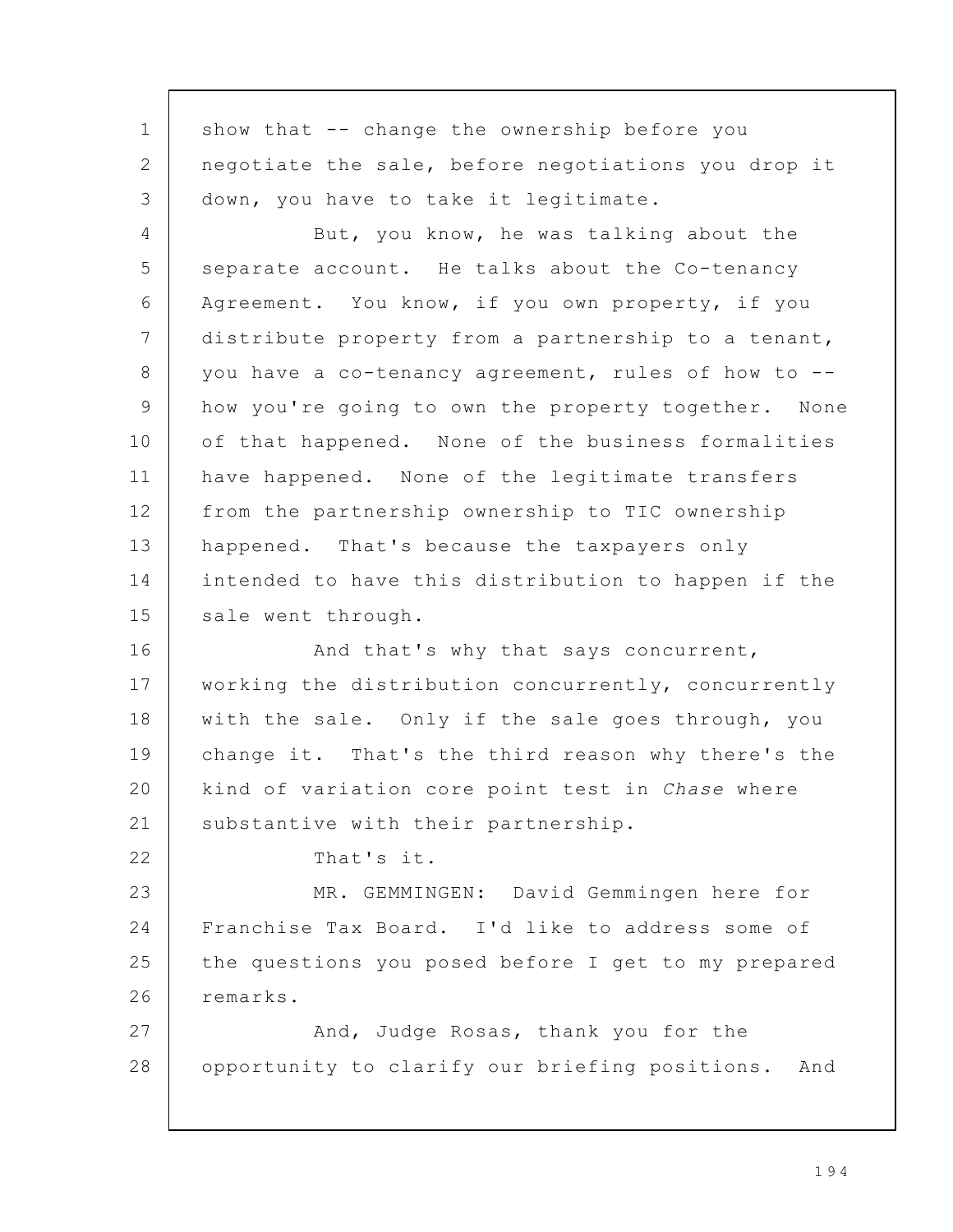in the two statements that you addressed that you thought might be opposing one another, actually address two completely different situations, two different transactions. 1 2 3 4

And so they -- do not believe they conflict at all. But rather, the first one that the taxpayer was not involved and, as in the words of the taxpayer's own representative, the taxpayer rode the coattails of the partnership -- those are from the taxpayer's representative -- that concerns the negotiation of the sale of the property. That's a separate transaction than the later redemption by the partnership with accommodating parties at the end of the transaction where the partnership ensured that the appellant here would be responsible for her own costs that were incurred. So that's a separate transaction than actually the sales transaction. 5 6 7 8 9 10 11 12 13 14 15 16 17

And as Ciro mentioned a moment ago, Exhibits J and K, when asked about whether the partners participated in the partnership's sale, as well as whether Mitchell had done any of the subsequent negotiations, the response was, in the Protest Letter and Points and Authorities, Exhibit K, that, "The taxpayer's an artist with no business background. It is expected that the taxpayer would defer to the partnership expertise." At her own handwritten declaration in 18 19 20 21 22 23 24 25 26 27

Exhibit  $Q$ , she states -- or, excuse me, her own

28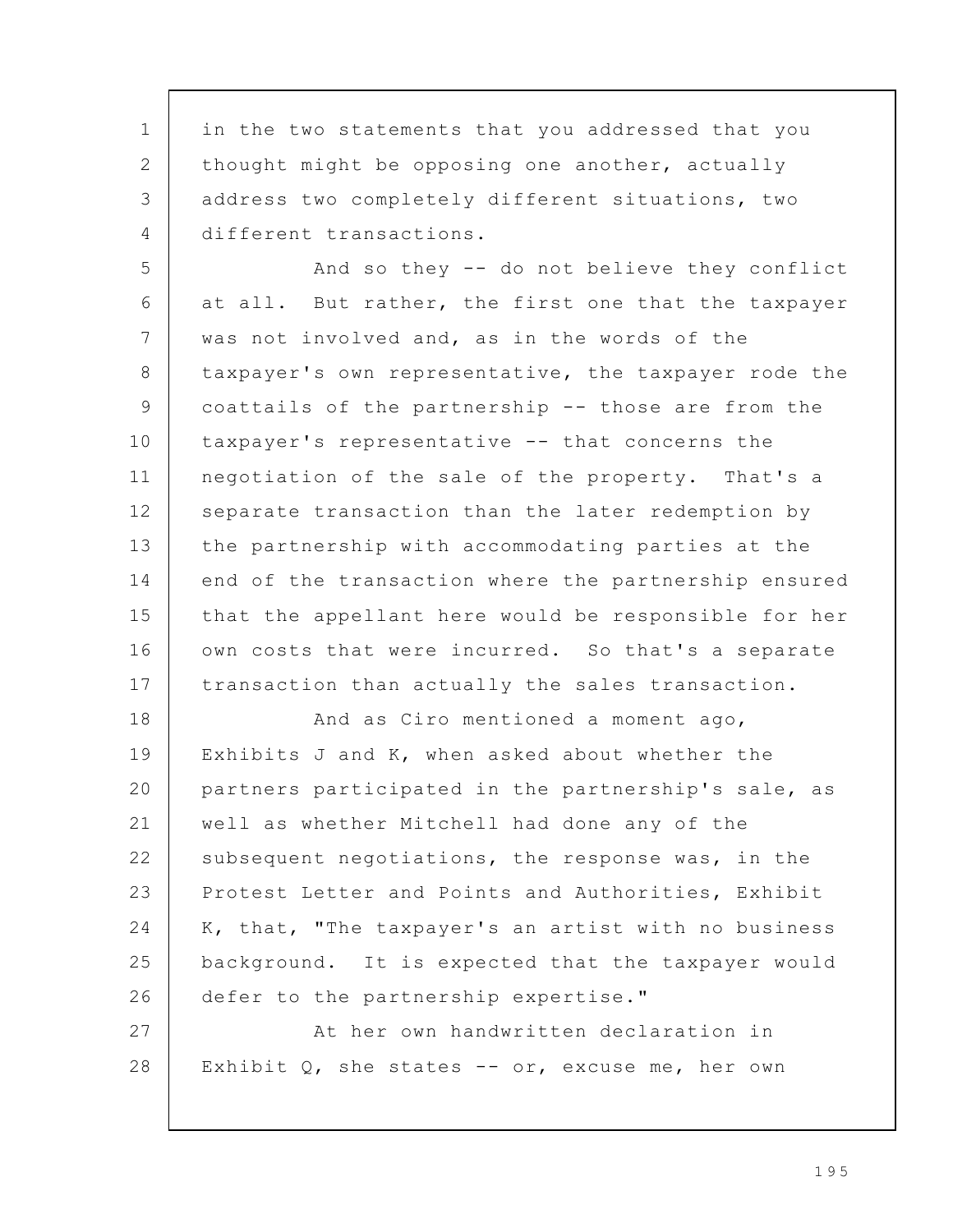signed declaration, I beg your pardon, she states that, "I am a painter by trade and know little of real estate investing. In carrying out the exchange, I relied upon professionals." And so those statements that she's relying on others as far as the negotiation goes to the question of who's the seller, the primary question today before you. And with respect to accounting and parties within the partnership to allow this disbursement, that was done in a separate transaction by a party that doesn't reflect the real issue of the case, is who's the seller? That's really what we need to determine. And you asked about the Bolker tax court decision. And in Bolker tax court decision, it starts off after recitation of facts where the first paragraph entitled "opinion" is, the very first sentence there is, the first question you must consider is, Who made the exchange? In other words, Who is the seller? The Bolker tax court went on to talk about the Hines case, H-i-n-e-s, and stated that the touchstone for determining whether the proceeds of the sale to be imputed to the corporation is whether the corporation actively participated in the sale. That's the test. That's the active participation. That's what we're looking for here today. Appellant has repeatedly explained any 1 2 3 4 5 6 7 8 9 10 11 12 13 14 15 16 17 18 19 20 21 22 23 24 25 26 27 28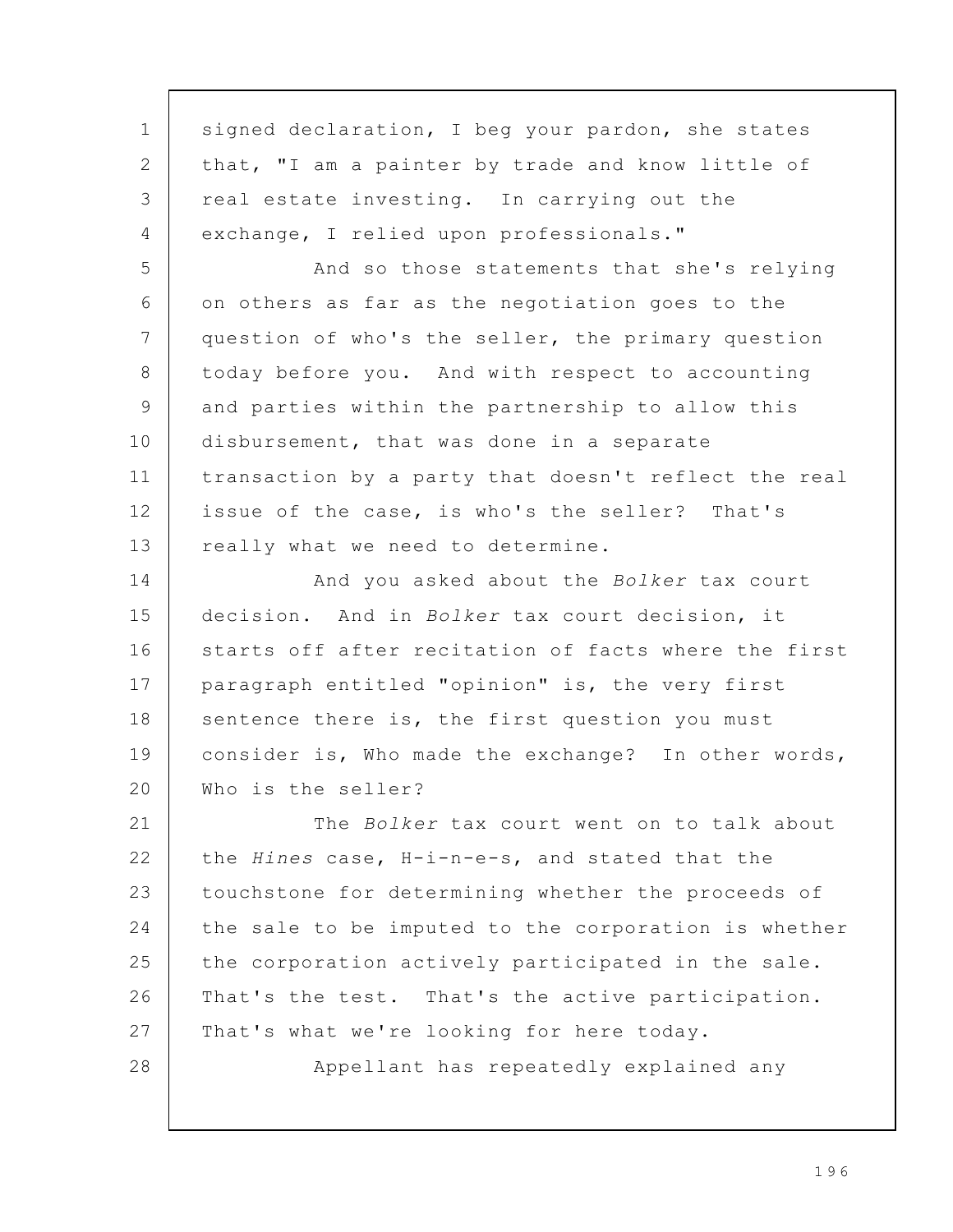active participation in the sale of the partnership here, partnership sale of the property. Accordingly, she failed the test set out in Tax Court in Bolker, as emphasized in Hines, as well as Court Holding. And because of her failure to restate the sale of the property and the sale was conducted under the terms negotiated by the partnership, that allows the tax agency here to properly impute the income to the partnership. 1 2 3 4 5 6 7 8 9

And the question about whether this is a pass-through entity or not, that is a very distinct and a very material item that does not allow the two sales to be treated the same. The question in Delwin Chase is, Who also is the seller? It was a partner. It was a general partner who withheld his partnership interest. He never held himself out to the third party as the seller of the property. 10 11 12 13 14 15 16 17

And part of the Delwin Chase case, it affirmed that the same taxpayer that does the sale has to be the same taxpayer that received the replacement property. It's the same taxpayer in both places of the transaction. 18 19 20 21 22

You clearly had the partnership being the seller. The partnership did not receive and identify any replacement property; thus, the partnership did not conduct an exchange. Since the taxpayer here was not the seller for tax purposes, the taxpayer did not complete the first leg of the 23 24 25 26 27 28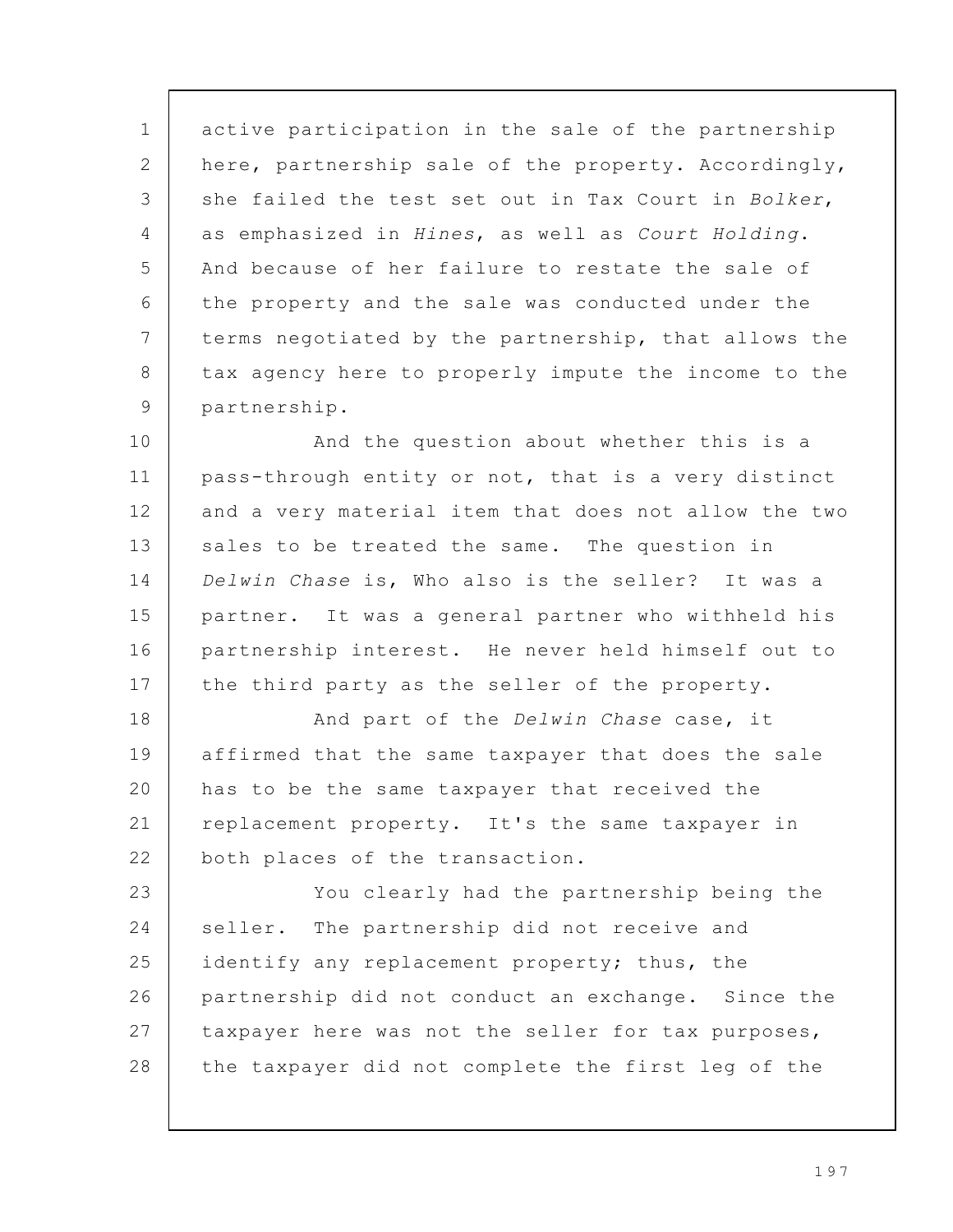| 1  | exchange, and her subsequent purchase of the         |
|----|------------------------------------------------------|
| 2  | property doesn't satisfy a 1031 because she never    |
| 3  | completed the first step to begin with, she was      |
| 4  | never the seller under Delwin Chase.                 |
| 5  | So the question, though, that goes onward            |
| 6  | within the Bolker Tax Court opinion which dealt with |
| 7  | the question "who was the seller," which is not      |
| 8  | addressed in the Ninth Circuit, talks about:         |
| 9  | "The sine qua non imputed income rule                |
| 10 | is a finding for the corporation actively            |
| 11 | participated in the transaction that                 |
| 12 | produced the income to be imputed. Only if           |
| 13 | the corporation in fact participated in the          |
| 14 | sale transaction, by negotiation, or                 |
| 15 | participated in any other significant                |
| 16 | manner, could the corporation be charged             |
| 17 | with earning the income sought to be                 |
| 18 | taxed."                                              |
| 19 | Since the taxpayer here has disclaimed any           |
| 20 | participation in the sale, she cannot be imputed to  |
| 21 | the income of the sale; rather, it's the             |
| 22 | partnership's income. And being the partnership's    |
| 23 | income, it is a function of -- that the Hine's case  |
| 24 | here recognized that a corporation could still be    |
| 25 | involved solely in the analysis of the Bolker case   |
| 26 | that if you have an entity there could still be      |
| 27 | imputed income, assignment of income application in  |
| 28 | the facts.                                           |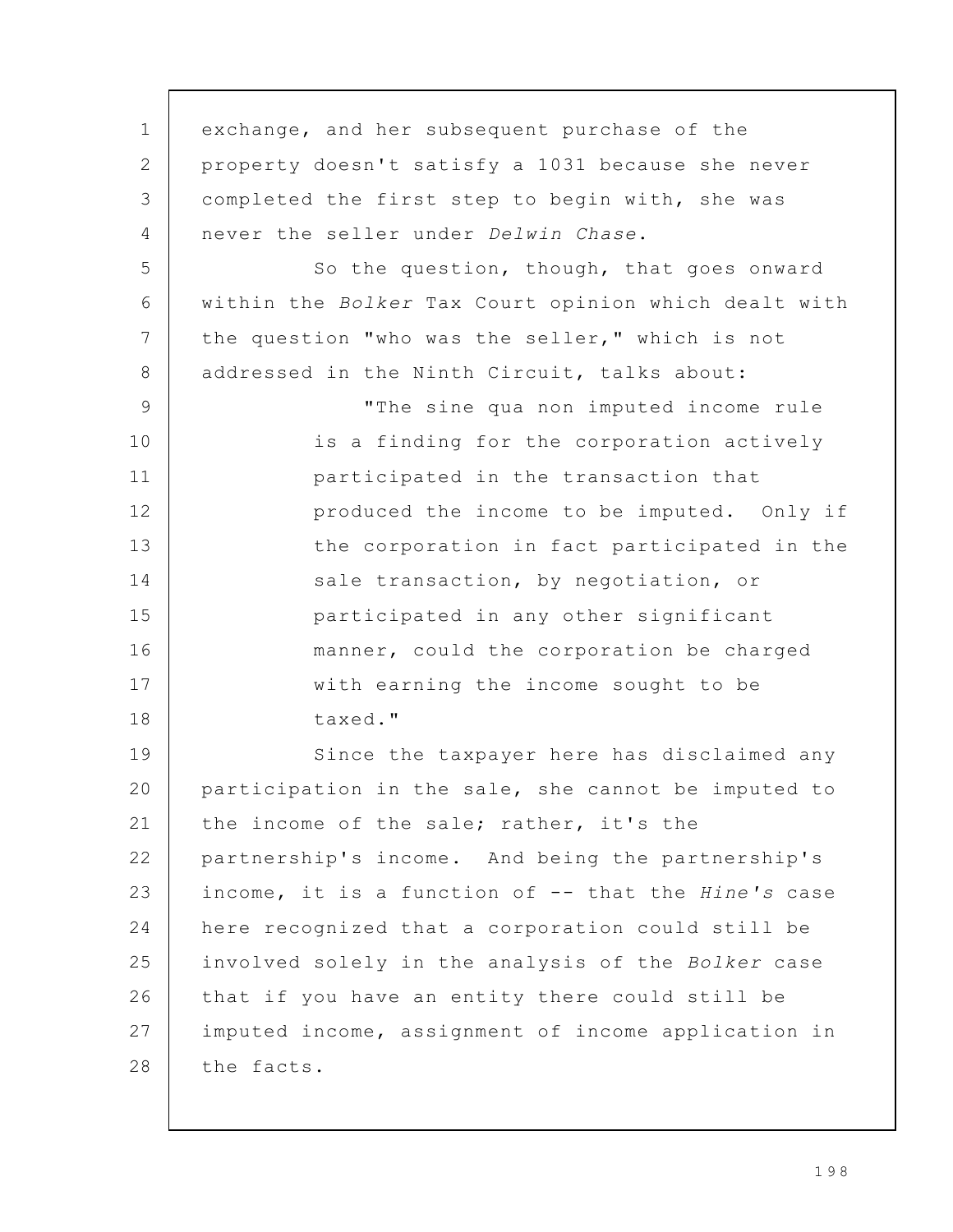However, in Bolker the taxpayer was unable to establish that the corporation's negotiations were old and cold. In fact, the court opinion says "The prior deal was dead." And so in looking at who really invested the ultimate sale negotiations for the property in the Bolker case, the Court found that the corporation was not involved. Here, it's quite clear that the corporation was involved and we'll get to that in a moment. Now you also asked about the duty of loyalty. The duty of loyalty in California Corporations Code for Partners, section 16404, provides that the fiduciary duties a partner owes to the partnership and the other partners are a duty of loyalty, the duty of care set forth in subdivisions (b) and (c). And a partner -- (b) goes on. A partner's duty of loyalty to the partnership and the other partners includes all of the following: The first is, to account to the partnership and hold as a trustee for it any property, profit, or benefit derived by the partner in the conduct and winding up with a partnership business or derived from a use by a partner of partnership property. The Partnership Agreement clearly sets forth that this partnership will be dissolved upon the sale of the property. This transaction where this purported redemption occurs is all part of the 1 2 3 4 5 6 7 8 9 10 11 12 13 14 15 16 17 18 19 20 21 22 23 24 25 26 27 28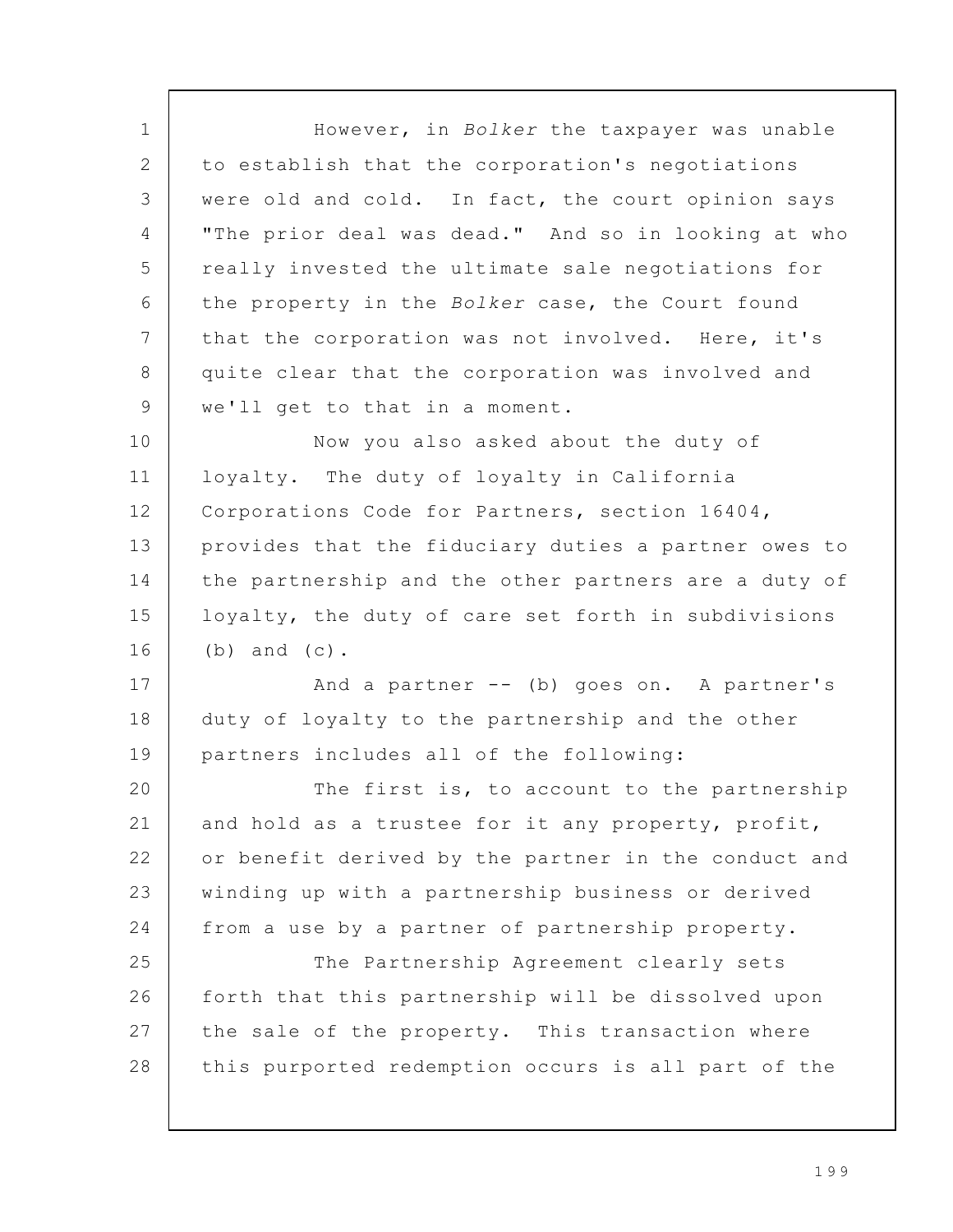final sale of the property and the lining up of the property. The fiduciary duty of a partner in 16404(b)(1) are very clear that the partner has a duty, a property duty, to account to the partnership and hold as a trustee any property received in the conduct of winding up of the partnership. So while she may have a Deed for that property, she still has a primary obligation as a partner and a general partner in a partnership to ensure that the partners' ability to sell the property that it contracted for -- not "her" but "it" -- takes place and is not obstructed. So there's not a allowance for partners to compete against the partnership because, also, (b)(2) says, as far as fiduciary duties, the partner has to refrain from dealing with the partnership in conduct or winding up the business of the partnership business. And so the partner, if she were to have that Deed, she could not withhold that Deed and kind of renegotiate the purchase price. Rather, she has the duty to honor the price that's already negotiated by her partnership. And so she cannot really exercise the ownership attributes of a property owner because she can't withhold the property; she can't renegotiate a new price; she's going to be forced to sell it at a certain date; 1 2 3 4 5 6 7 8 9 10 11 12 13 14 15 16 17 18 19 20 21 22 23 24 25 26 27 28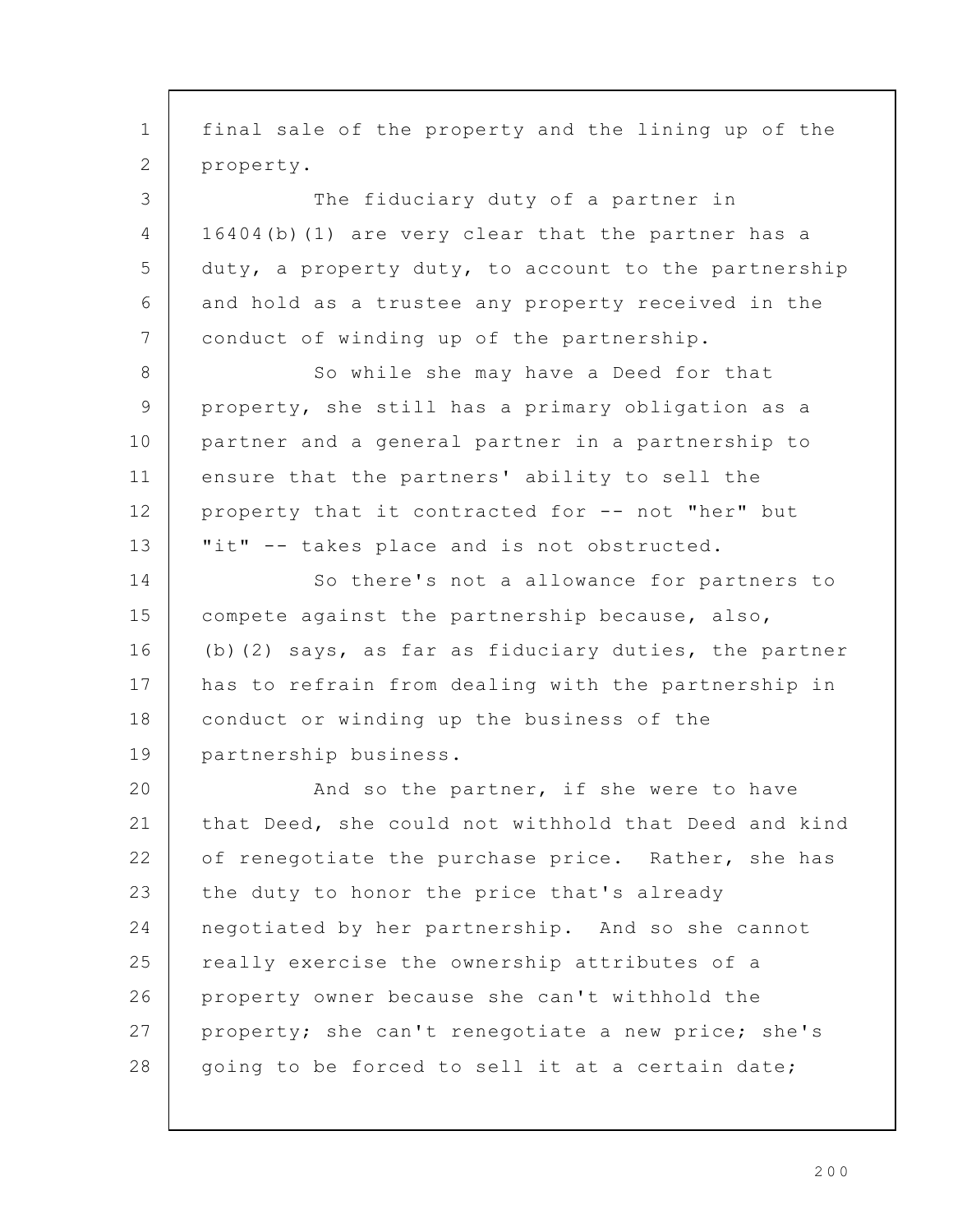this is all being done at the close of escrow. Her Deed wasn't dated and wasn't even signed by the partnership until November 27th. And so the fiduciary duty's there to ensure that she still has to act as the partner in accommodating the sale of the partnership's property. As to the question about Magneson opposing counsel mentioned, Magneson court relied upon a Corporation's Code section that has been repealed. And the current and now standing Corporations Code section, as referred to previously, which is 16501, clearly provides that a partner does not own partnership property. And so you don't look through the partnership and treat the partner as owning the partnership property; rather, she owns the partnership interest. You asked does it matter who conducted the sale agreement and sale negotiations? The answer to that is clearly yes. As we mentioned before in the Bolker case, as well as in the United States Supreme Court case Court Holding, the question is who actively participated in the sale negotiations? So the material facts and appellant's failure to do so means that she was not the seller for tax purposes and cannot claim to have engaged in a 1031. As far as the distributions of 17 different partners, it all depends on how that happens; what are the facts during that? Did they distribute 17 1 2 3 4 5 6 7 8 9 10 11 12 13 14 15 16 17 18 19 20 21 22 23 24 25 26 27 28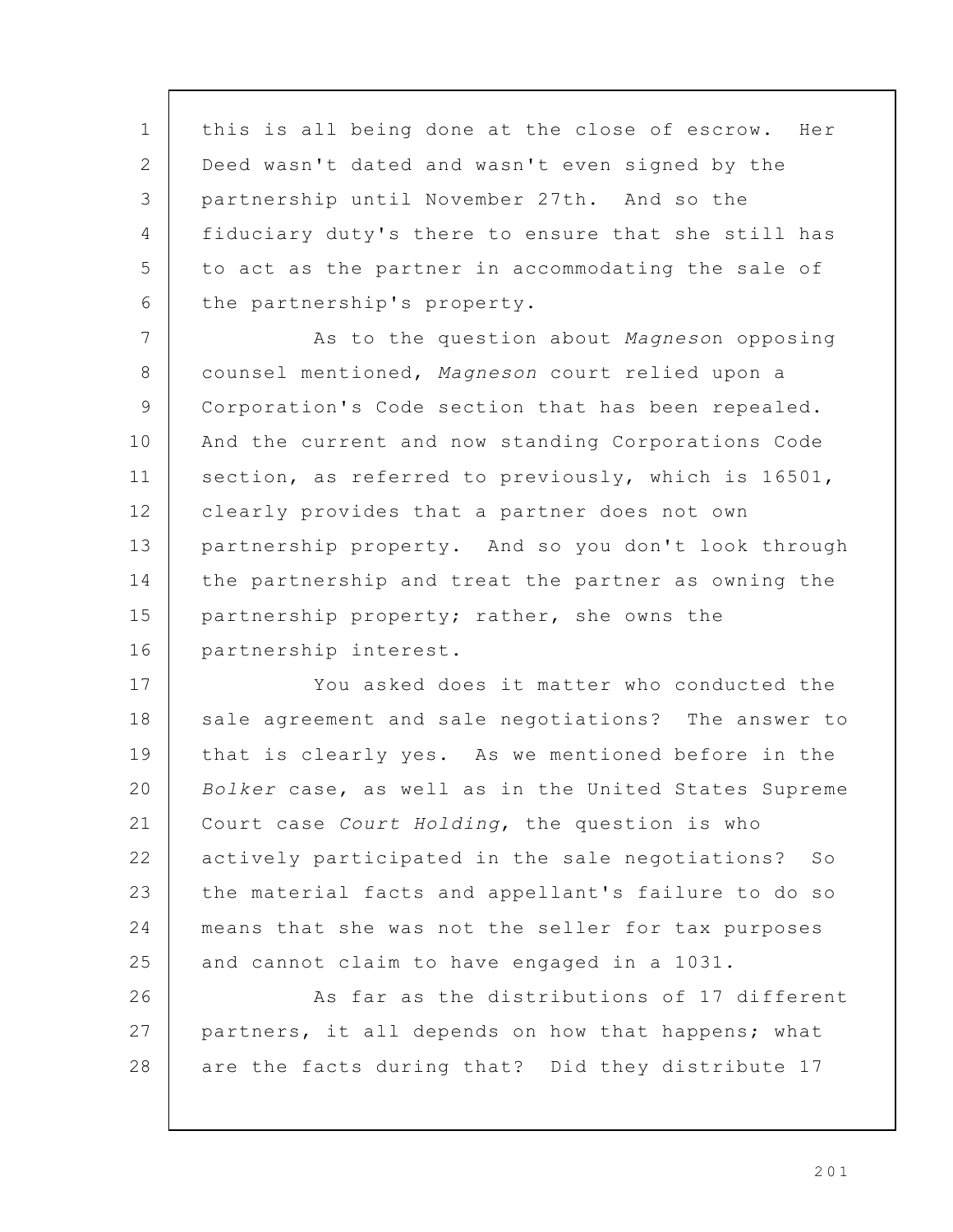| $\mathbf 1$ | tenant-in-common interests to the partners and now   |
|-------------|------------------------------------------------------|
| 2           | they become tenant-in-common owners, they are --     |
| 3           | people do own tenancy-in-common interests in         |
| 4           | property. That is what a tenant-in-common interest   |
| 5           | by nature is; it's a partial, fractional interest in |
| 6           | property. So clearly that can occur.                 |
| 7           | But they can only engage in a 1031                   |
| 8           | transaction if they own and operate the property,    |
| 9           | either for investment or for trade or business. And  |
| 10          | then if they decide to sell and do a 1031, conduct   |
| 11          | their own separate negotiations for that property.   |
| 12          | In this case, the taxpayer did not                   |
| 13          | negotiate the sale, did not own the property during  |
| 14          | the time of the sale negotiations, and so that's a   |
| 15          | completely different situation than we have here     |
| 16          | today.                                               |
| 17          | And you asked about the holding period.              |
| 18          | While there is no definite set-out time period for a |
| 19          | holding period, a person still first has to be the   |
| 20          | actual seller of the property for tax purposes in    |
| 21          | order to actually have a holding period to look at.  |
| 22          | In this case, since the taxpayer is not the          |
| 23          | seller, you don't reach the question of a holding    |
| 24          | period because she, for tax purposes, is not the     |
| 25          | seller and so we never reach the question of how     |
| 26          | long she held the property because the real issue    |
| 27          | here is "Who's the seller?"                          |
| 28          | So I'd like to get back to my statement              |
|             |                                                      |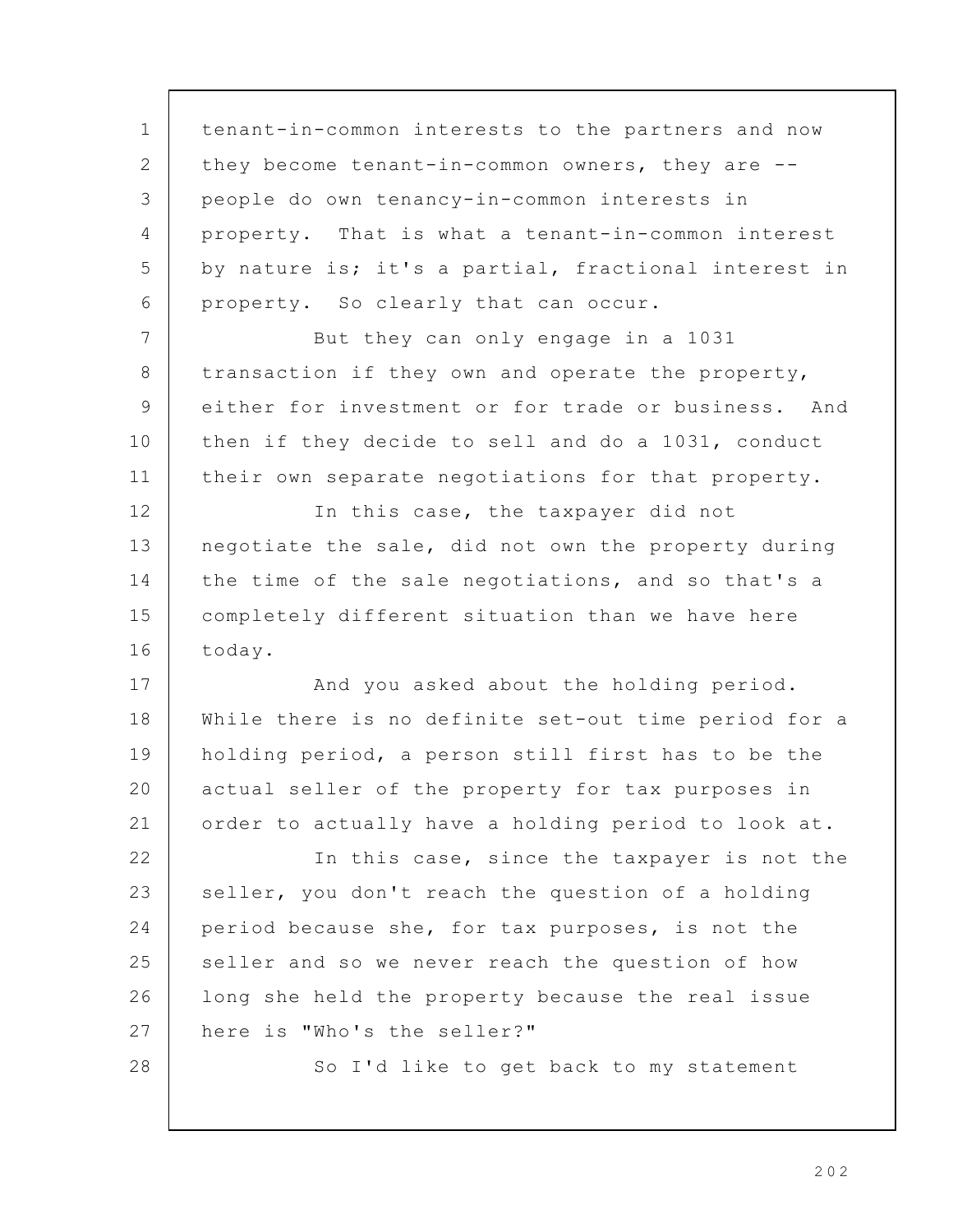here. Have I addressed all your questions that you had separately? JUDGE STANLEY: I just think you need to do the best you can at this point. And if you think you've answered them all, then we can just move on. MR. GEMMINGEN: So in 1991 appellant inherited a 10-percent general-partner interest in the partnership from her aunt. I'd like to note that appellant's expert stated that appellant held her interest in the Tampico property for more than 16 years. Please note that a general partner's interest in a partnership is an intangible personal property interest, which is not like-kind tangible real property. Appellant actually owned an intangible interest in a partnership for more than 16 years, not the real property located at Tampico Way stated by her -- appellant's witness. If you would, if you would please turn to Exhibit E of respondent's exhibits, which provides appellant's aunt's will, which states, other than \$3,000, that the remainder of her estate is being divided to her niece, the appellant here. And the second page there is the page from the estate tax return from her aunt, which clearly provides that there's a 10-percent general-partnership interest in Con Med properties, 1 2 3 4 5 6 7 8 9 10 11 12 13 14 15 16 17 18 19 20 21 22 23 24 25 26 27 28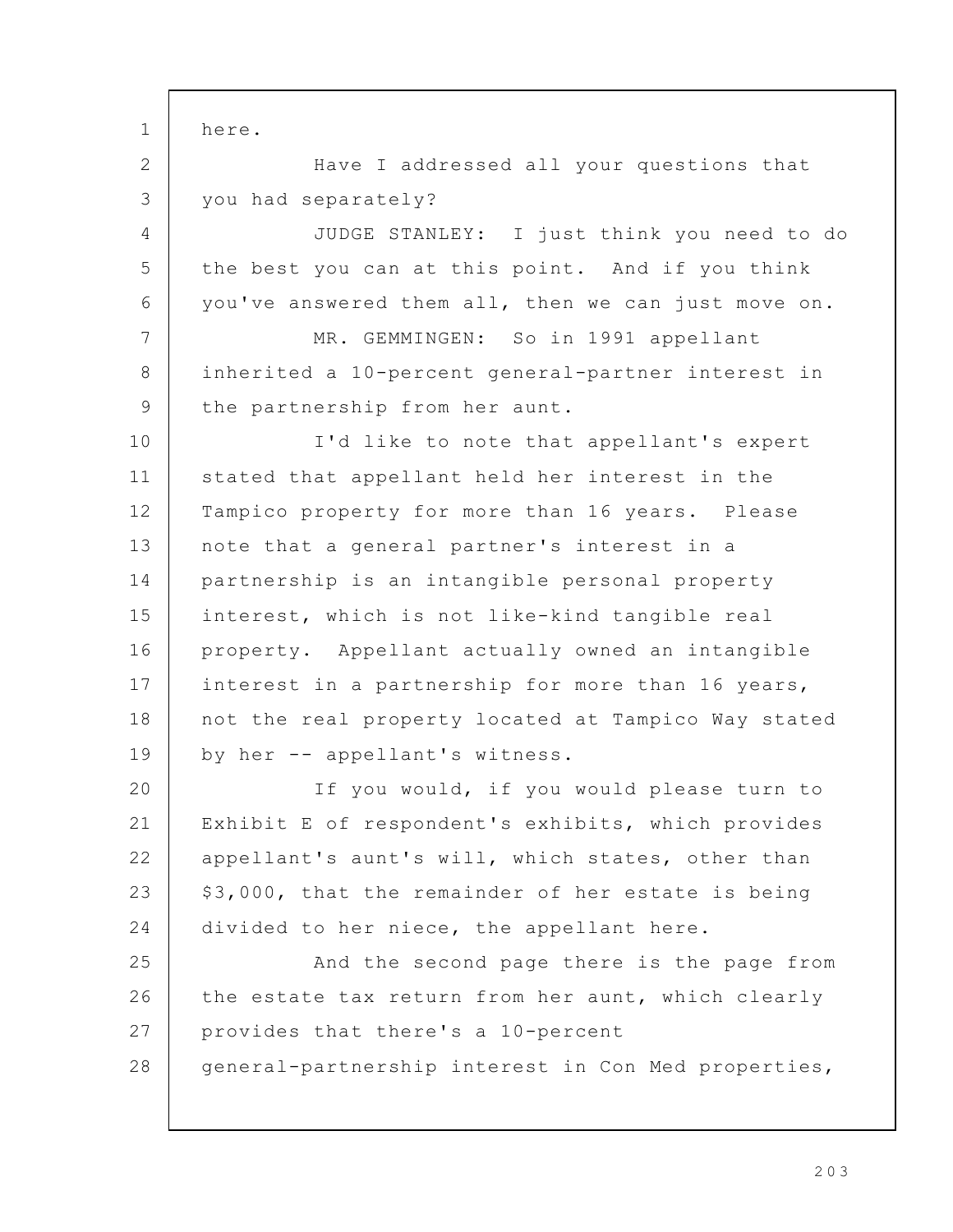which is one of her properties which is left to appellant here and has a fair market value of \$41,277. The 754 election, even if made in this case would be limited to \$41,277. The fair market value on the date of her aunt's death of that partnership interest is \$41,000; that would be the price that a person would pay for that interest. And that's what a fair market value goes to, a person who's either under compulsion to buy or sell but what someone would pay for that. This is what someone would have bought for a 10-percent partnership interest at this time. That would be the purchase price for the partnership interest, and that would be the purchase price that would be used for a step up in basis if one were to have actually have occurred. It would be limited to \$41,000, not the half a quarter million dollars now proposed by appellant. But, again, appellant has not satisfied the burdens of substantiating that actually the partnership made an election, a 754 election made by the partnership, not partners, as previously mentioned by the taxpayers here. And so Internal Revenue Code section 1014, as incorporated in California tax law, provides that a beneficiary's new adjusted basis in inherited assets is the fair market value of the seized 1 2 3 4 5 6 7 8 9 10 11 12 13 14 15 16 17 18 19 20 21 22 23 24 25 26 27 28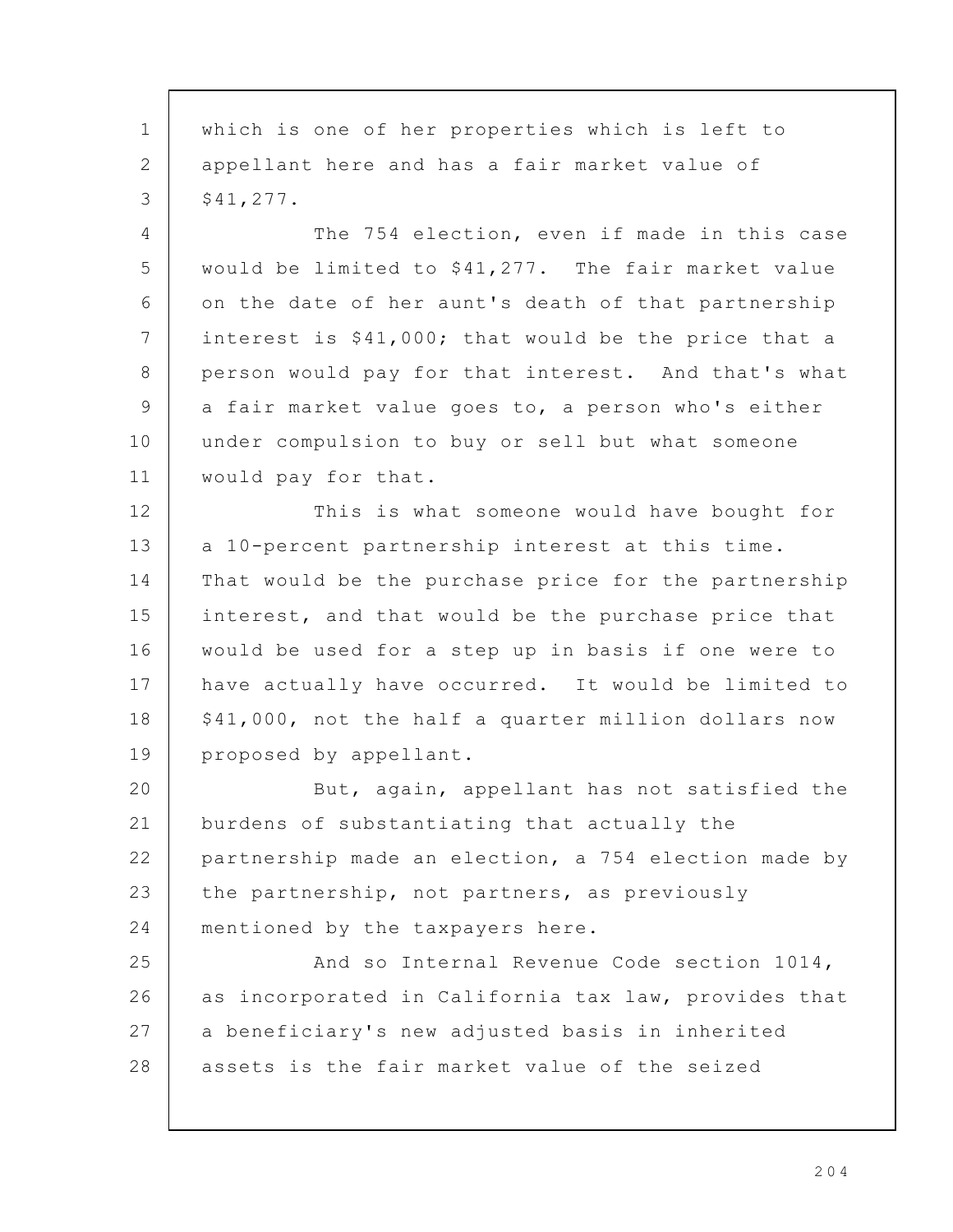property at the date of death. That is, her outside basis in the partnership is \$41,000 and the inside basis would be adjusted to a maximum of \$41,000 if that in fact occurred. Also briefly return to our Exhibit A, please, the Agreement of Purchase and Sale. That agreement only listed the partnership of the property as the seller. And, at page 5, Exhibit A, at paragraph 16 of this Agreement of Sale there's a provision there that says this is a Superseding Agreement: "This agreement expresses a complete agreement of the parties and supersedes all prior written or oral agreements between the seller and purchaser regarding the purchase and sale of the property." So there's a lot of illusions of the taxpayer's intent to do a 1031, an intent to maybe be a seller. But this provision here, which was never modified by the Counter-offers and -- the Counter-offers, which were ultimately signed, which would be the one at C, according to the partnership's letter to Con Med partners, which is found at Exhibit D, dated March 2nd, 2007, where the partners state: "I am pleased to inform you that on behalf of 'Con Med Properties'" -- in quotes -- "'Partnership,' I have signed a 1 2 3 4 5 6 7 8 9 10 11 12 13 14 15 16 17 18 19 20 21 22 23 24 25 26 27 28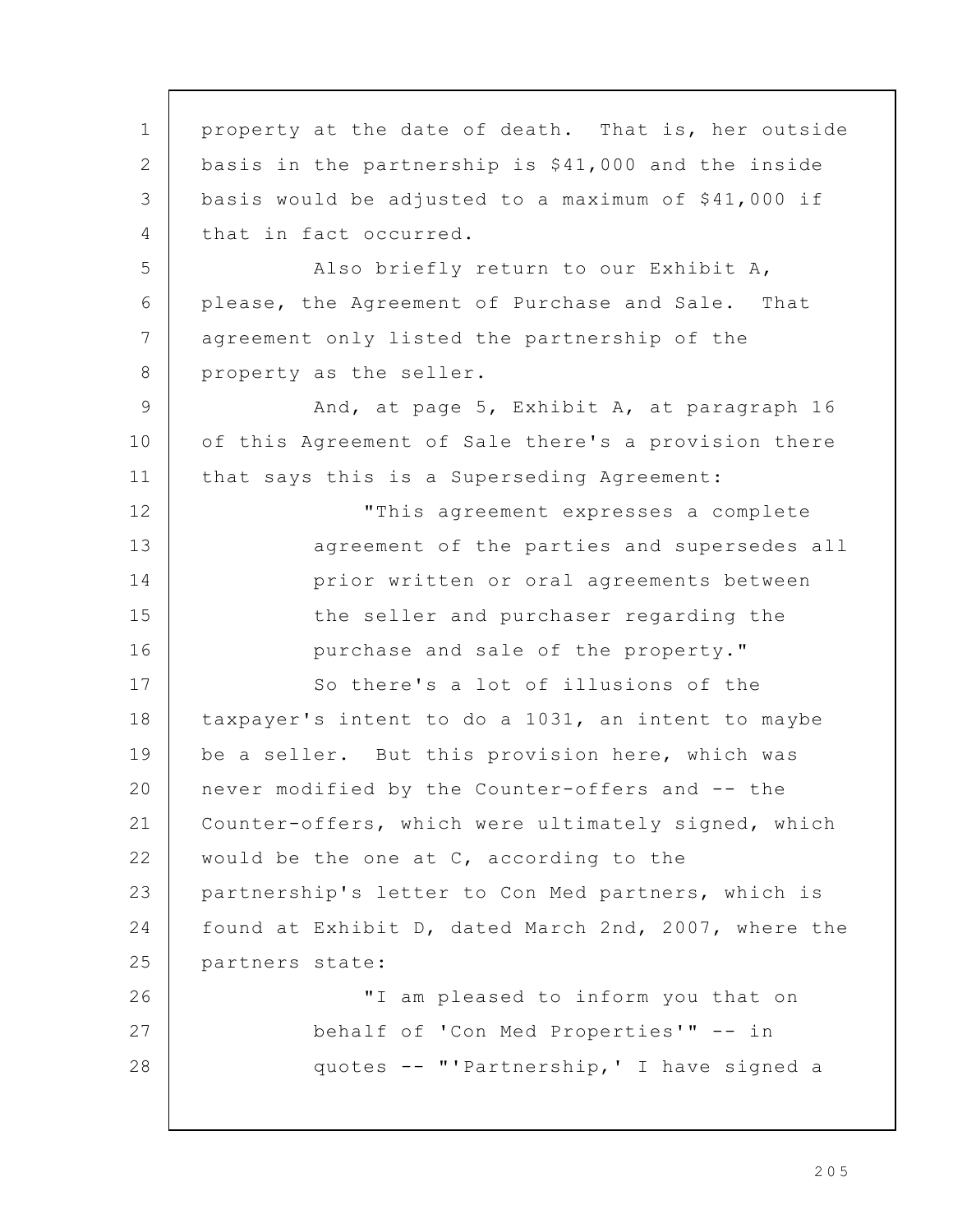contract for the sale of the partnership's property located at 130 Tampico Way." And so it's very clear throughout the sale negotiations that only the partnership was the contemplated seller of the property, is the only party ever designated as the seller. And at this point in time, as of March -- February 27th, as confirmed here by the March 2nd letter, that the parties had discounted in any other prior negotiations that these written documents represent the true nature of the sale of property, which was that only the partnership was selling the property. Then I'll also ask you to please turn to Exhibit I of respondent's, which is the Agreement of Redemption of Partnership Interests. This is dated November 17th, 2007. And Con Med Properties, the partnership complete, 100 percent ownership of the Tampico property, preceding and during the time of the sales negotiations, it's confirmed in this document. Because if you review at recital C, provides that the partnership owns the real property located at 130 Tampico Way. Appellant is not mentioned here at all as far as being the owner of the property. Recital E goes on to state, the partnership is in the contract to sell the property. And recital H states, Sharon Mitchell owns a 10-percent interest in the partnership. 1 2 3 4 5 6 7 8 9 10 11 12 13 14 15 16 17 18 19 20 21 22 23 24 25 26 27 28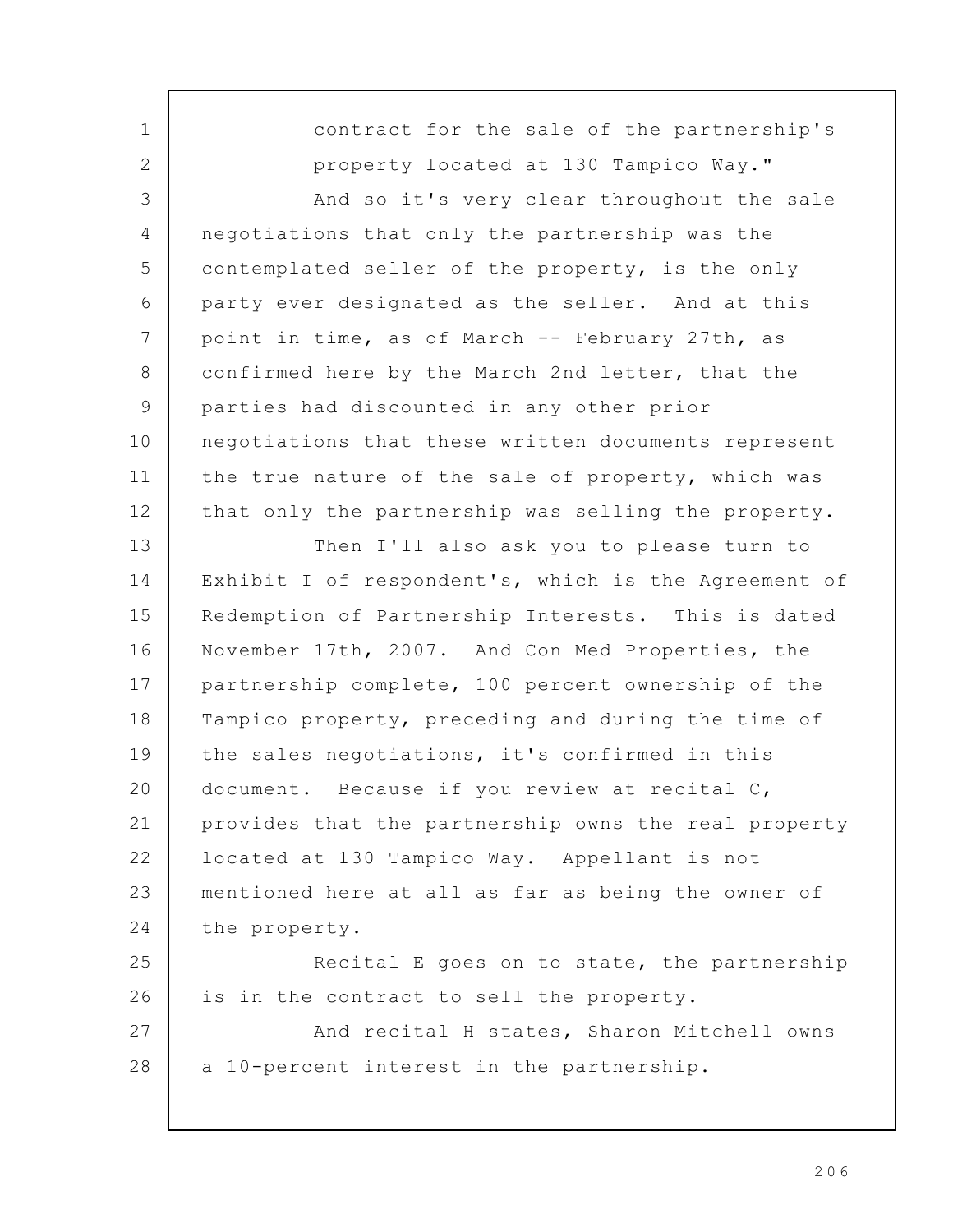The Board of Equalization's reliance on the U.S. Supreme Court decision in Commissioner versus Lake, noted in appeal with Cal-American, "This course well-settled in anticipatory assignments of income or loss cannot shift the incidence of taxation." The Board of Equalization went on to declare, "Further, one who earns income cannot avoid taxation by diverting it to another entity, and anticipatory assignment of income is ineffective as a means of avoiding tax liability." And the deferral that the taxpayers talk about, actually there is no guarantee that this tax will ever be paid because at some point we're all going to die. And so the point is a real estate investment is deferred, deferred, deferred, and she could probably do so. But the question here is, was this deferral proper? Was it allowed by the code, and also by the U.S. Supreme Court and Court Holding? The court decision in Salvatore versus Commissioner is also to uphold this appeal, to uphold the principle that a taxpayer cannot avoid paying taxes on the sale of a property, executing a Deed to another, days before the property is sold. In Salvatore, one of the challenged Deeds used to attempt to shift taxation to another was only two days old, not unlike the two- and 1 2 3 4 5 6 7 8 9 10 11 12 13 14 15 16 17 18 19 20 21 22 23 24 25 26 27 28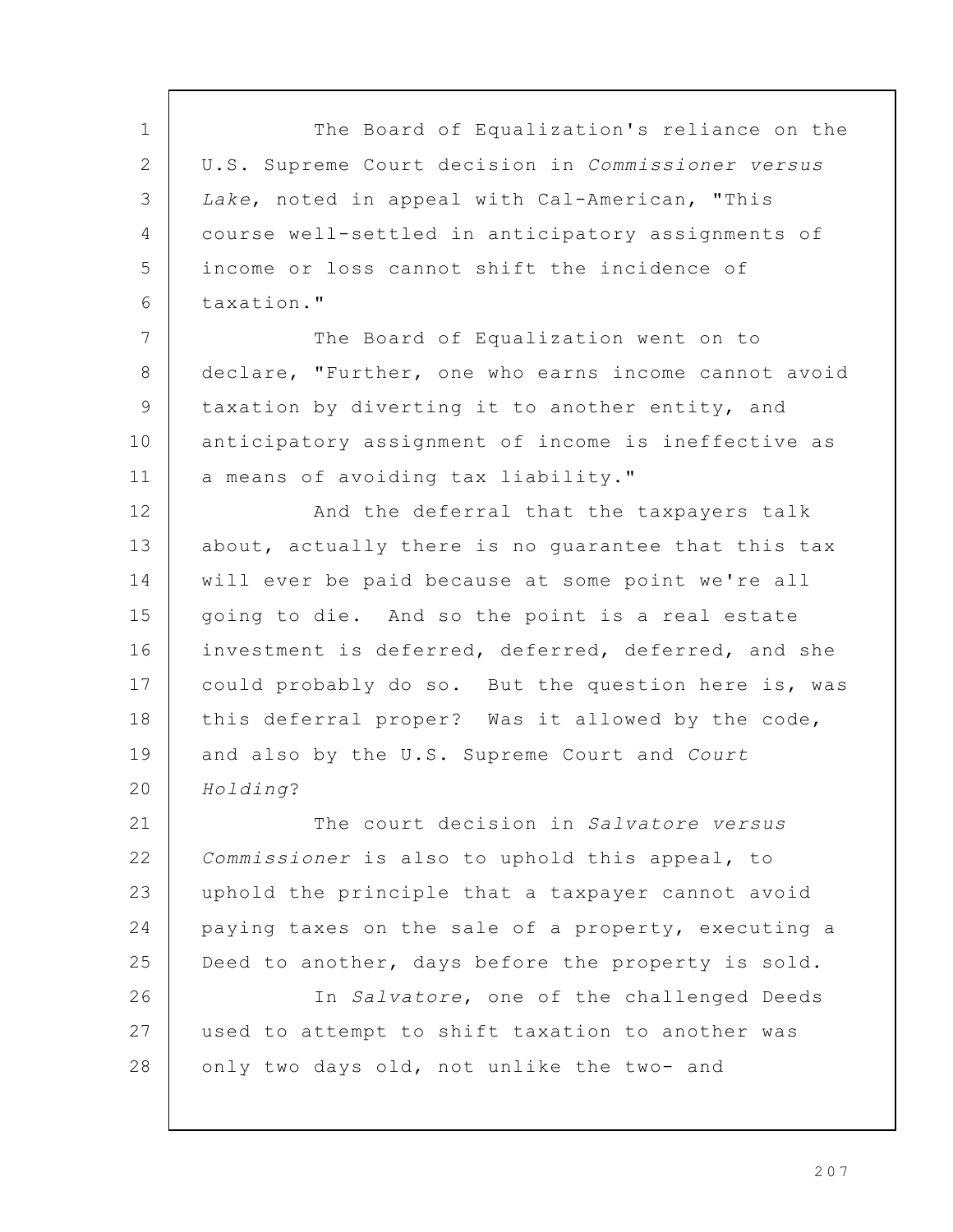three-day-old Deeds present in this appeal. The fact that Salvatore concerned a taxpayer's attempt to avoid paying a high capital gains tax on the sale of her property by first executing Deeds of that property to her children, the taxpayer then attempted to only pay gift tax, which is significantly less than the property -- than the capital gains tax she would have paid if she had reported the entire sale by herself. Thus, tax motivations should not alter the overall sales transaction, whether involving the avoidance of taxation in Salvatore or the deferral of taxation in this appeal, and that supersedes the obligations to correctly attribute income to the party conducting the sale. The Salvatore court affirmed Mrs. Salvatore's children were only conduits through which to pass title, citing Commissioner versus Court Holding, and Mrs. Salvatore alone, rather than she and her children, was the seller of the gas station. Appellants later changed the transaction at issue. The partnership's sale of the property likewise did not alter its sales price of the property or in any way materially affect conveyance of the property through its intended buyers. And appellant cannot gain a warranted tax deferral gain otherwise allocated to her by virtue of the 1 2 3 4 5 6 7 8 9 10 11 12 13 14 15 16 17 18 19 20 21 22 23 24 25 26 27 28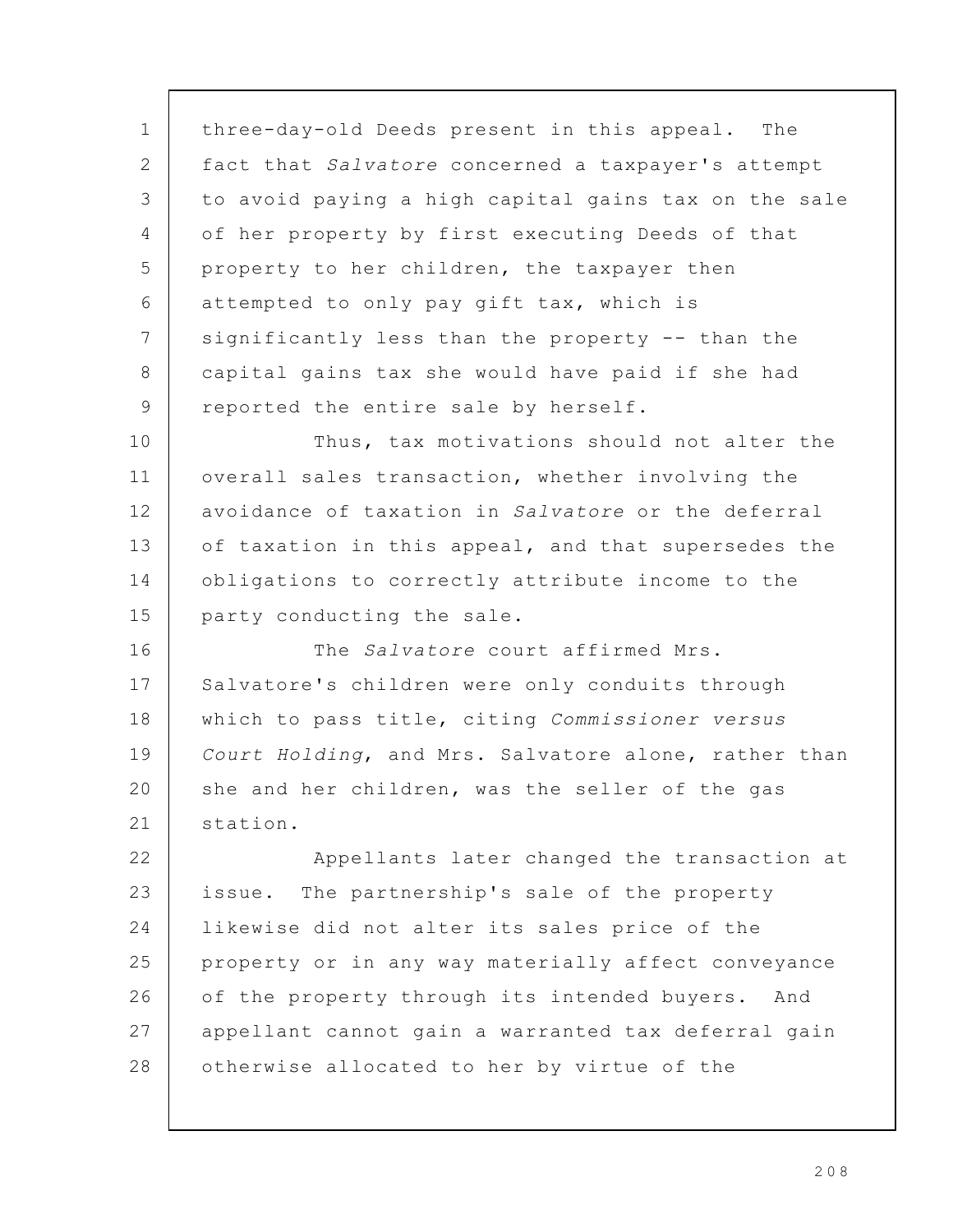partnership's sale of the property. The conduit nature of appellant's actions on behalf of the partnership in this appeal also result from appellant's fiduciary duties as general partner for fellow partners to the partnership Con Med. Appellant's duty to get paid prohibited her from acting in a manner that interfered with the partnership's sale of the property. The fiduciary duties prevent appellant from attempting to obstruct the sale of property, from withholding her signature, she could not renegotiate a sales price, withhold possession of the land from the intended purchaser, all demonstrating a lack of ownership criteria for tax purposes. Appellant's attempts to assert a 1031 deferred exchange are not supported by law. They're obvious and an opportunistic attempt to claim unwarranted tax benefit by attempting to deflect and usurp income that is properly allocated to her pursuant to the partnership provisions in Internal Revenue Code section 702. Quite simply, for tax purposes, appellant had no real property to sell and, thus, failed the fundamental first steps in exchange, that is operating and selling trade or business property. Accordingly, there's no need for your panel to even reach appellant's claimed issue of exchange 1 2 3 4 5 6 7 8 9 10 11 12 13 14 15 16 17 18 19 20 21 22 23 24 25 26 27 28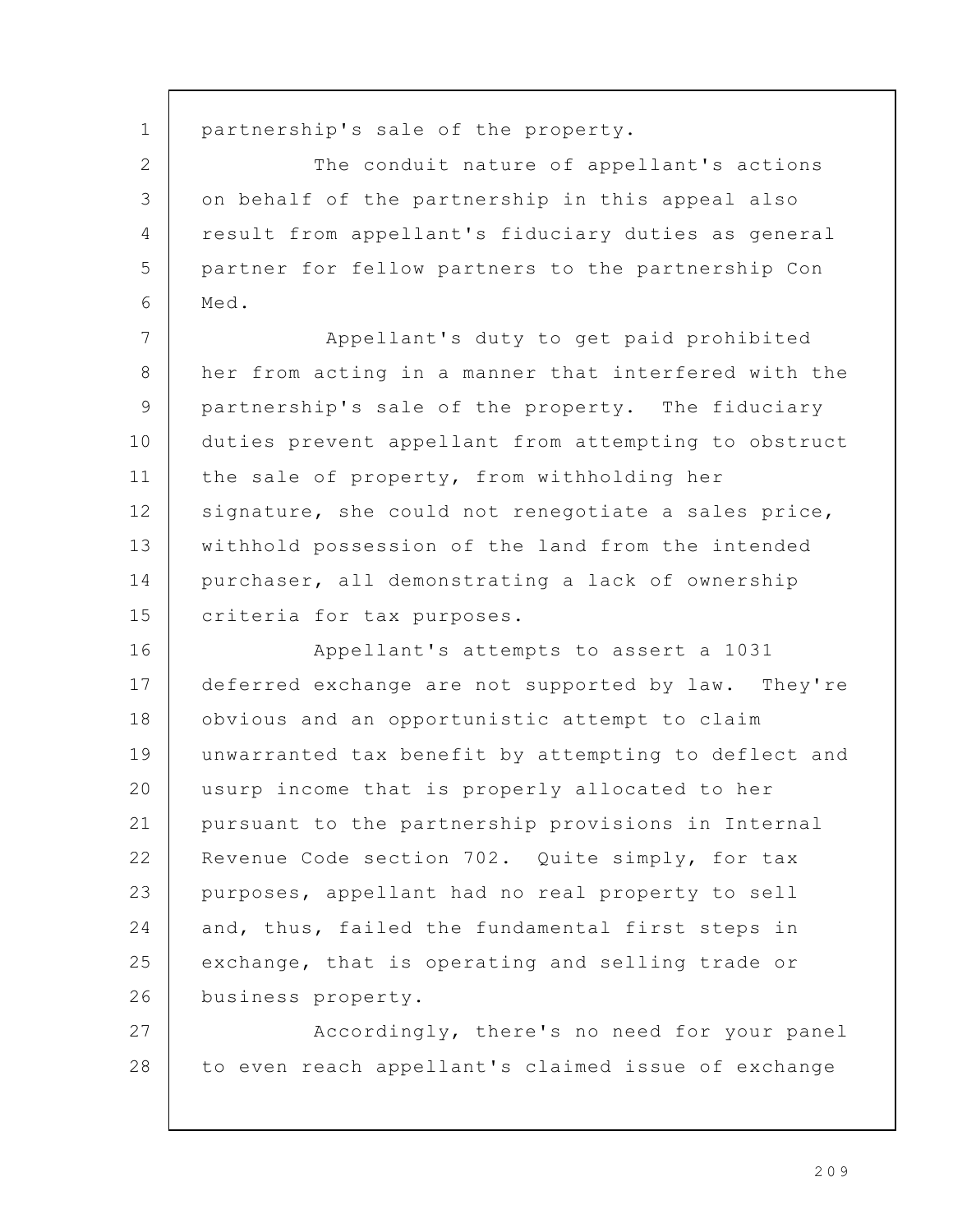even at issue of arising from an independent transaction occurring prior in time. The partnership's sale of the property is a closed transaction unrelated to the exchange of appellant's -- that appellant now asserts. The panel will note that in Exhibits A, B and C the property's seller is consistently and only designated Con Med Properties partnership. These documents all demonstrate that the partnership alone sold the property and the appellant's attempt to recast that is unwarranted. Appellant's Protest Letter, Exhibits J and K, stated pertinent facts. At Exhibit J, page one, respondent's exhibits, in Appellant's Protest Letter Statement of Facts, appellant acknowledged that in late 2006, a year before the tax year at issue, the partnership entered into an agreement to sell the property. This is confirmed by the Sale Agreement found in Respondent's Exhibit A. Contrary to appellant's current claims, appellant freely admitted that at page 2 of Exhibit J, her Protest Letter, and also noted in her tax return's occupation line, "Appellant is an artist with no business background. It is expected that the taxpayer deferred to the partnership expertise negotiating the sale and ride the coattails of the experts." Those are the words of appellant's representatives. 1 2 3 4 5 6 7 8 9 10 11 12 13 14 15 16 17 18 19 20 21 22 23 24 25 26 27 28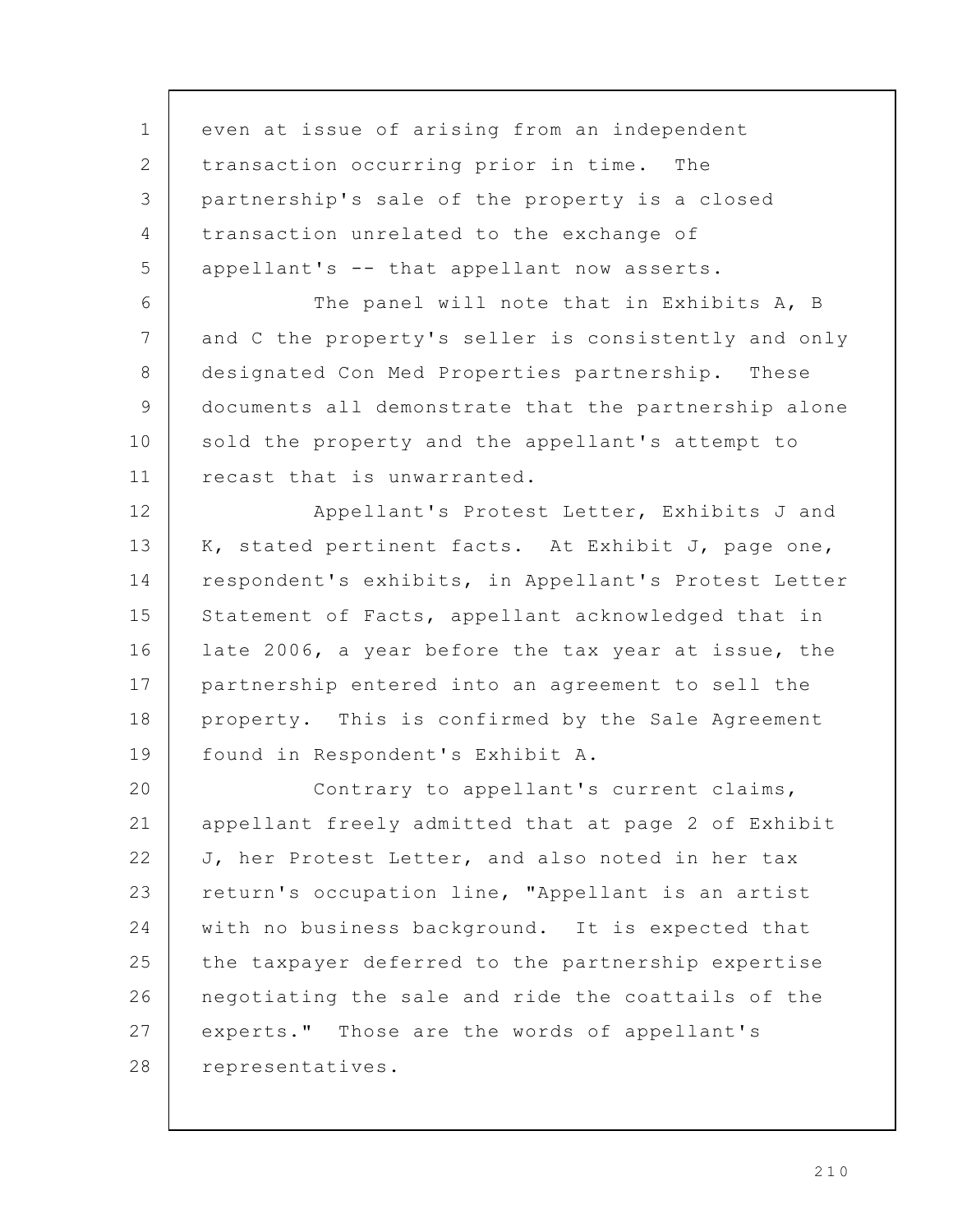Appellant's mandatory interest in the property is also acknowledged in the Protest Supplement in Respondent's Exhibit K, where at line 6, other rental properties that appellant owned and reported as rental income on her tax return Schedule E, appellant failed to even list the Tampico property on that schedule. 1 2 3 4 5 6 7

Appellant's representatives attempted to discount appellant's failure to keep Tampico Way like her other properties by claiming that no rents were received during the sub period of November 20th, 2007 and November 30th, the closing. Appellant's protest representatives failed to correctly note the Deed that purportedly gave appellant her ownership, claimed signed by the partnership on November 27th, further shrinking appellant's alleged ownership period. 8 9 10 11 12 13 14 15 16 17

Clearly appellant was allowed to enter transactions by the partnership only at the last moment, when the sale was certain to close, and only before it closed. 18 19 20 21

The partnership's own attorney, Richard Goodman, in a letter dated October 23rd, 2007 to the partnership ensured that the purported distribution to Appellant Sharon Mitchell would only occur concurrent with the close of escrow; that's to say, appellant had no true desire in separately owning and operating any portion of the property, took no 22 23 24 25 26 27 28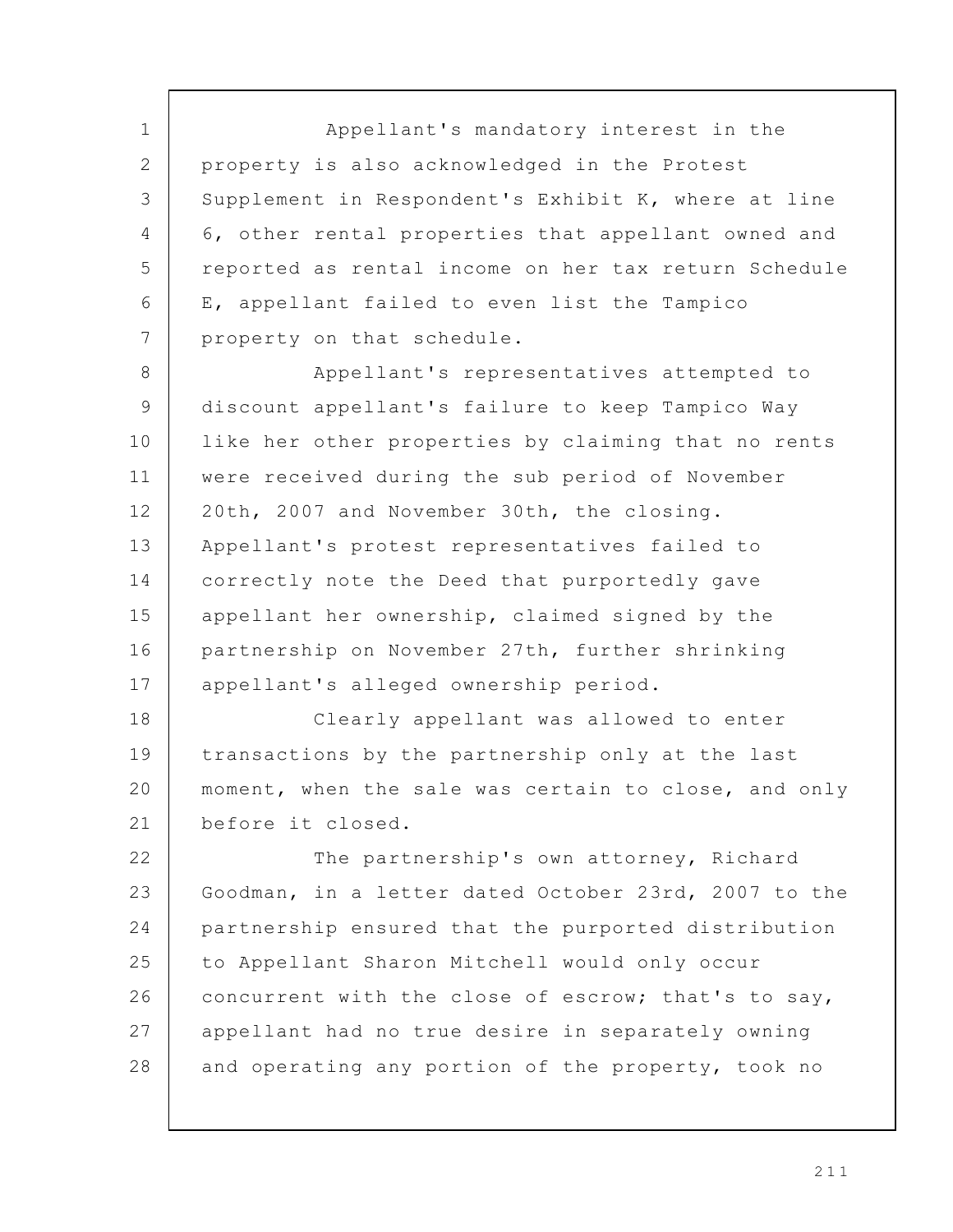action to do so, but only wanted to claim participation with respect to the property when the sale went down. Appellant's own disregard for the economic realities of the transaction are further demonstrated with Respondent's Exhibit K, page 1, when after being asked if appellant entered into a separate lease with the tenant operating the property, appellant's representative answered, "The law does not require a taxpayer to undertake useless gestures." The appellant's failure to assert any ownership attributes with third parties, such as the property's tenants, during the trade of a purported ownership otherwise required by the Delwin Chase case previously briefed, is, as the representative clearly acknowledged, predicated on the common sense notion that any such activity would have been a useless gesture, that the property's immediate sale to new buyers was a foregone conclusion. The actions of accommodating parties cannot overturn applicable Supreme Court and Board of Equalization precedence. And as far as the items concerning the appellant's statement and testimony today that she received no rent, I'll ask you to look at Appellant's Exhibit 30, at pages 7 and 6. This is, I believe like 36 pages. So these 1 2 3 4 5 6 7 8 9 10 11 12 13 14 15 16 17 18 19 20 21 22 23 24 25 26 27 28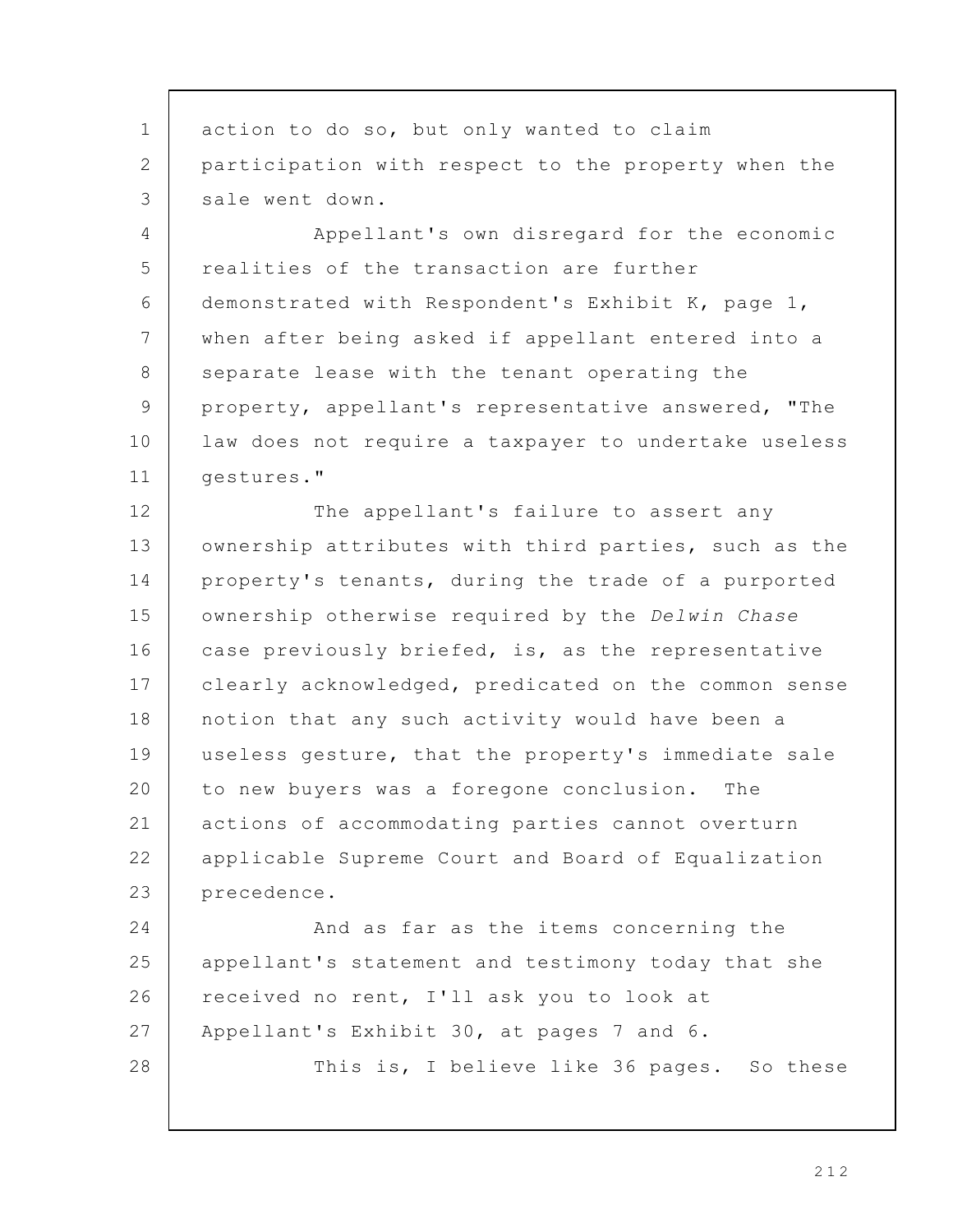are the two First American escrow statements. Page 7 of 36 of Exhibit 30, which is the overall sales transaction, which is the sale price for the whole property, a hundred percent of the whole property, was \$6,400,000. You'll see that the first line on the left, under "seller charge" there's an amount of \$583. The rent for the property to the tenant was, as you can see over on the left column, \$17,516 per month. And that divided by the 30 days of November provides a \$583 rental amount per day. Appellant's position is that she was redeemed out of the partnership on or about November 20th, and notwithstanding that the Deed was signed later on November 27th. And given her repeated testimony that she did not renegotiate the property's lease, resulted the tenant was solely in contract with the partnership. One has to -- the documents here demonstrate that appellant still was being treated as a partner by all the parties of the transaction. If you go to page 6, please, of Exhibit 30, which is the separate segregation of the proceeds related to appellant, which is the \$640,000 sale amount, you'll note that she, too, has proration of rent relating to the November 30th date of \$58. That's one-tenth of the total proration of the rent. And so if she had been truly redeemed out 1 2 3 4 5 6 7 8 9 10 11 12 13 14 15 16 17 18 19 20 21 22 23 24 25 26 27 28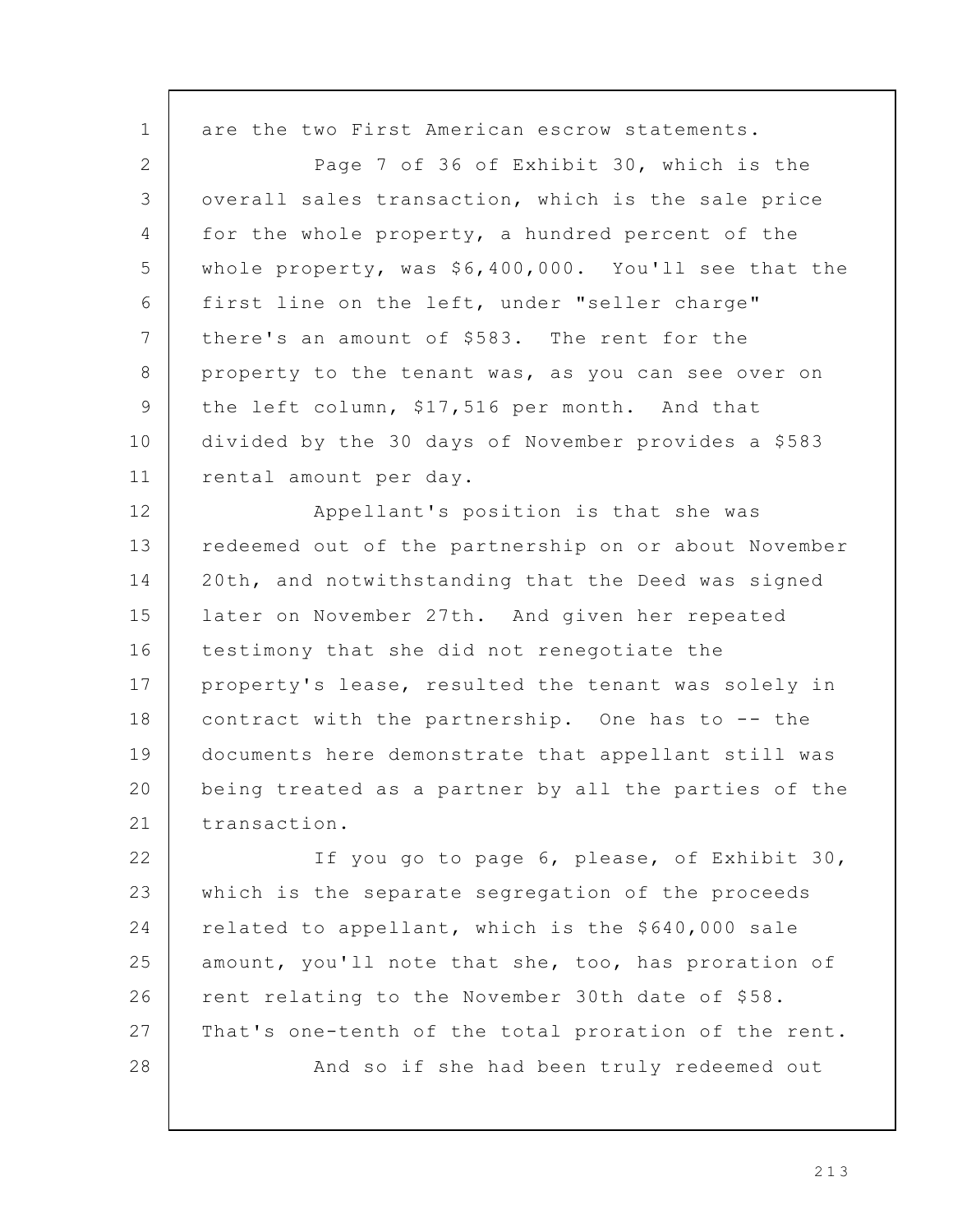of the partnership, she wouldn't be entitled to any of the rent. She's claimed that she didn't receive any rent. But why is she having to pay back a prorated amount of rent into the overall pot here? Because she's still being treated as a 10-percent partner in the partnership. And that's why she's having to repay rent here, which demonstrates that she actually was allocated rent. Because you have to have rent to repay -- you first have to have rent allocated to you, which would have been done through the partnership. And that goes all the way up through the closing here of November 30th. So she's only having to repay rent only on the 30th here, not going back to the date of the recorded redemption. So clearly she's being treated just as everyone else, as a partner here, which is also confirmed on her Schedule K-1 where she's still listed as a 10-percent partner up on line D, as provided to you earlier. So the United States Supreme Court stated in its Coltec Industries decision, a taxpayer is not permitted to reap tax benefits from a transaction that lacks economic reality. Real property in question that's under a contract of sale would insult the intended and contracted buyers regardless of purported recordation of appellant's partnership interests. The transaction in question is a sale of 1 2 3 4 5 6 7 8 9 10 11 12 13 14 15 16 17 18 19 20 21 22 23 24 25 26 27 28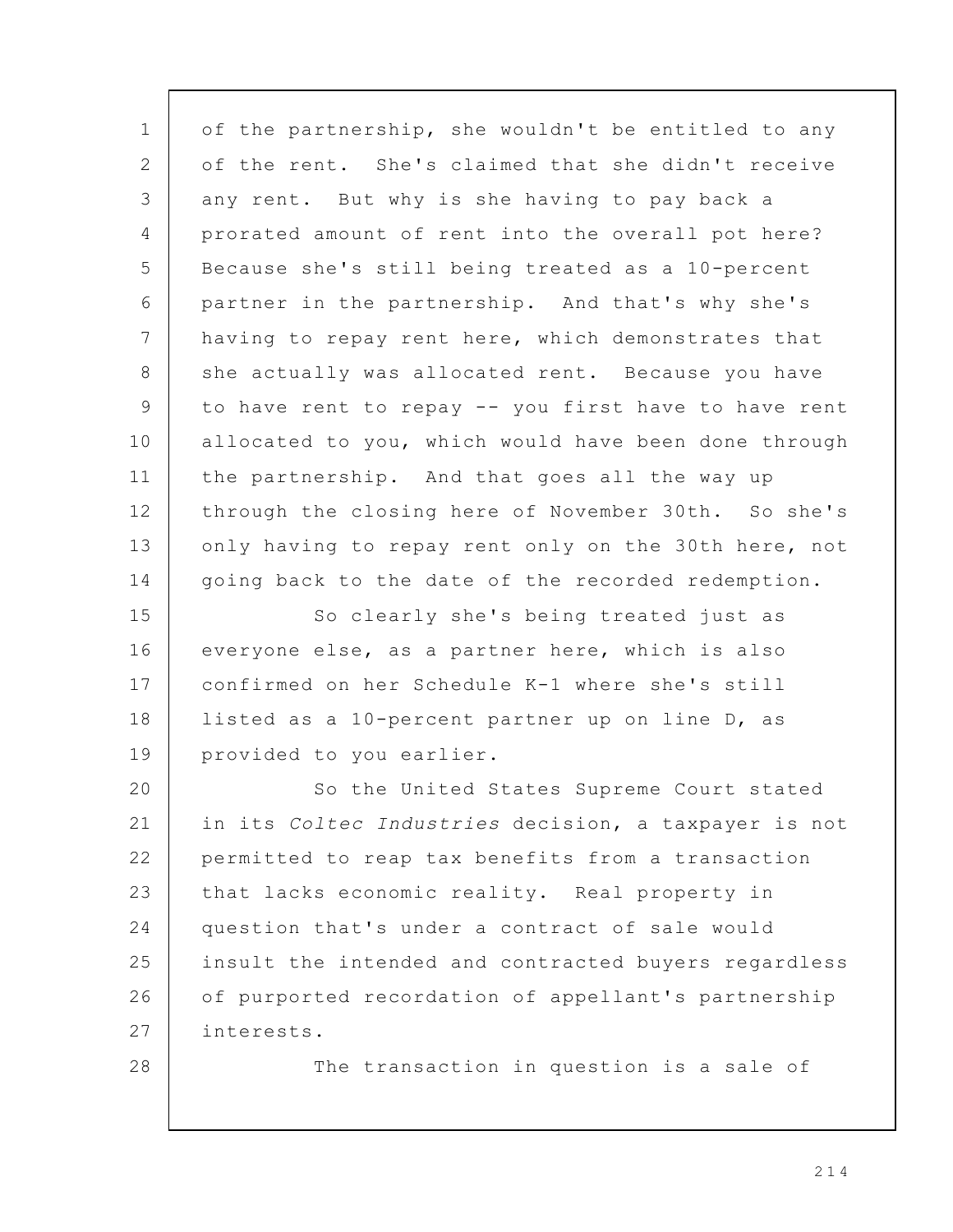Con-Med's partnership's Walnut Creek property, and as is stated by the United States Supreme Court in Knetsch versus U.S., a transaction such as appellant's purported Partnership Redemption lacks objective economic substance where it does not appreciably affect taxpayer's beneficial interests except to reduce her taxes. Appellant and her fellow 10-percent partners all walked away from the partnership with approximately \$662,000 at the end of 2007. As shown here in Schedule K-1's and Schedule D provided by the appellant for this hearing, this is -- I believe this is marked our Exhibit T, the group of K-1's here. Irwin's the first one of this group. He's also a 10-percent partner in the partnership. At line 10 of that first page of the K-1, over to column D, it states that his total gain from the property is \$611,000. And over to the second page of that, at line 19 A, under column B, it states that a distribution of the money is just over \$662,000. The next person's K-1, Teresa's, states that she's a 5-percent partner. At line 10, column B, she was entitled to this allocated gain in the amount of \$305,550, so half the amount her 10-percent partner was allocated. The second page of the K-1 provides that she received distribution 1 2 3 4 5 6 7 8 9 10 11 12 13 14 15 16 17 18 19 20 21 22 23 24 25 26 27 28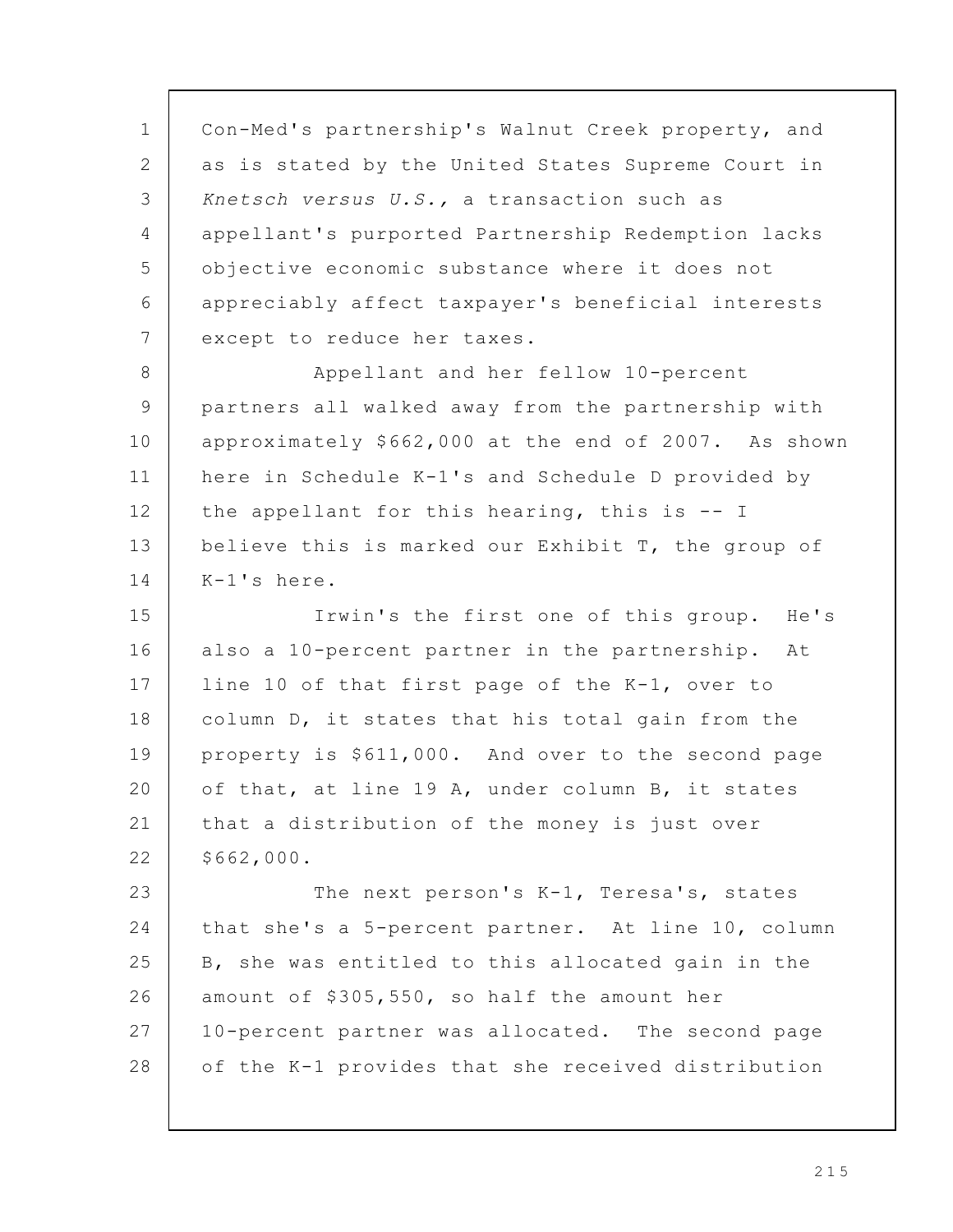of cash of just over 331,000 or half of the 10-percent partners. Again, this is followed by Mr. Milner's K-1, which he received the same amount allocation of \$305,000. And cash distributed to him as a 5-percent partner was also \$331,000. So if it goes up to 10-percent that's \$662,000. The final K-1 is Appellant Sharon Mitchell's K-1. At the second page of her K-1, under "distributions," she has a distribution of cash just over \$22,000. When you couple this \$22,000 distribution, plus the \$640,000 allocation of her from the escrow, that equates to \$662,000, the same amount that the other 10-percent partners are getting and twice the amount of the 5-percent partners. So her economic position didn't change, so she comes out the same as the other partners were. JUDGE STANLEY: Can I just point out that you guys have been closing for almost an hour? And so I'd appreciate if you could make final points and try to wrap this up. MR. GEMMINGEN: The mere intent to effectuate an exchange is not enough. For example, in Nixon versus Commissioner, Tax Court case, taxpayer informed the buyer relinquishing the property that they did not want to sell the relinquished property, instead desired to trade it 1 2 3 4 5 6 7 8 9 10 11 12 13 14 15 16 17 18 19 20 21 22 23 24 25 26 27 28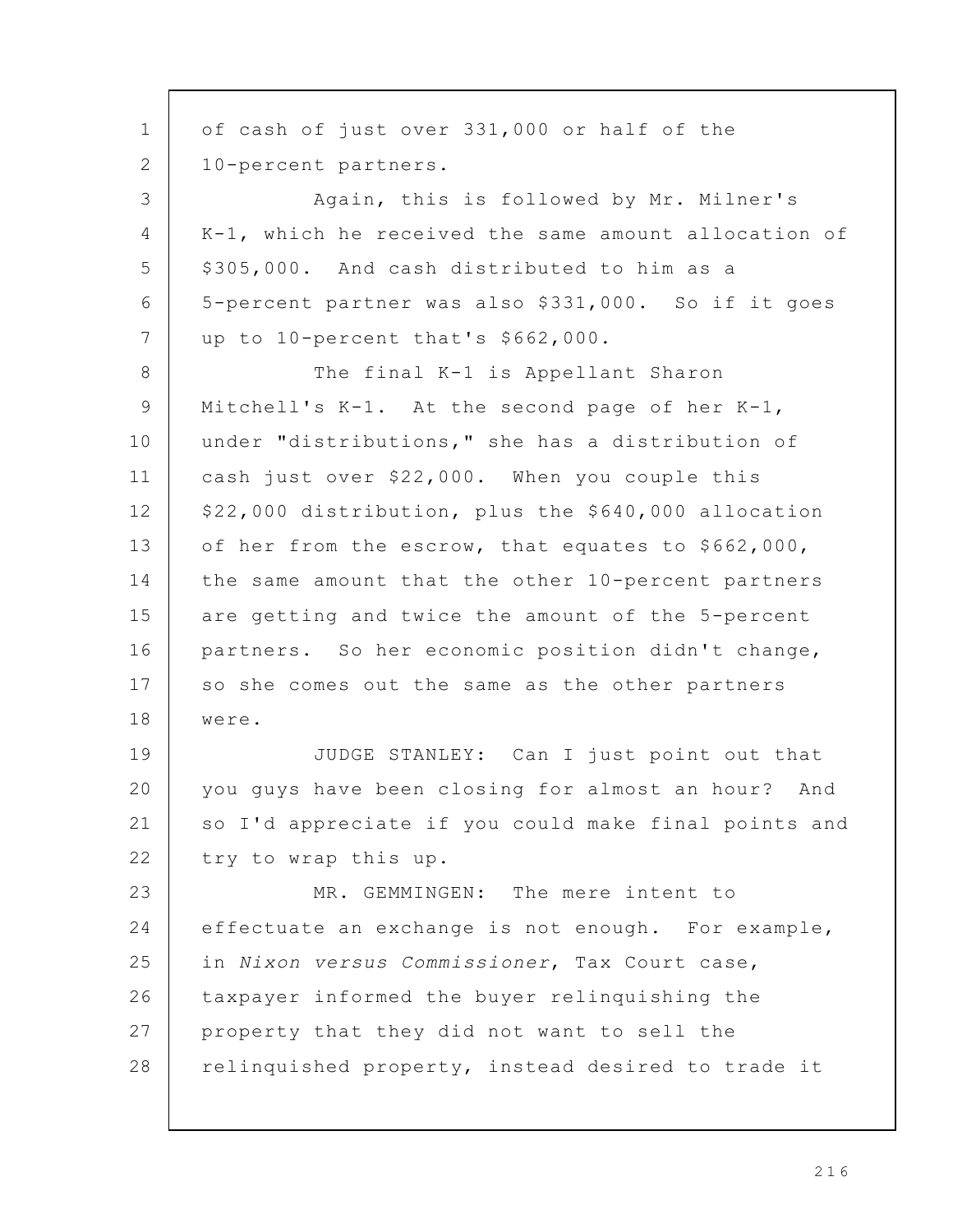for other real estate. However, in transferring the relinquished property, the taxpayers received a check. The taxpayers did not deposit the check, rather they endorsed the check to the seller of their investment property. 1 2 3 4 5

The Tax Court determined that, despite the taxpayer's original intention to exchange properties, the transaction constituted a sale of the relinquished property. And denying nonrecognition treatment under section 1031 of the code, the Court stressed use of sales proceeds to pay for the replacement property did not alter the fact that taxpayer used the sales proceeds undistributed and not allowed by section 1031. 6 7 8 9 10 11 12 13 14

The Court opinion in Delwin Chase, as we previously briefed, mentions that the criteria for 1031 must be strictly complied with. And so taxpayer's intent to do something is not enough to satisfy all requirements, especially the first leg of it being so. 15 16 17 18 19 20

JUDGE STANLEY: I'll give you a little context while you're thinking about how to wrap up, is I wanted to assure you that we have read all the briefing by both parties. We have reviewed all the cases that you guys have referred us to, at least up until the ones that popped up today. So if there are any other final points that were not included in those briefs that you can tie together -- 21 22 23 24 25 26 27 28

2 1 7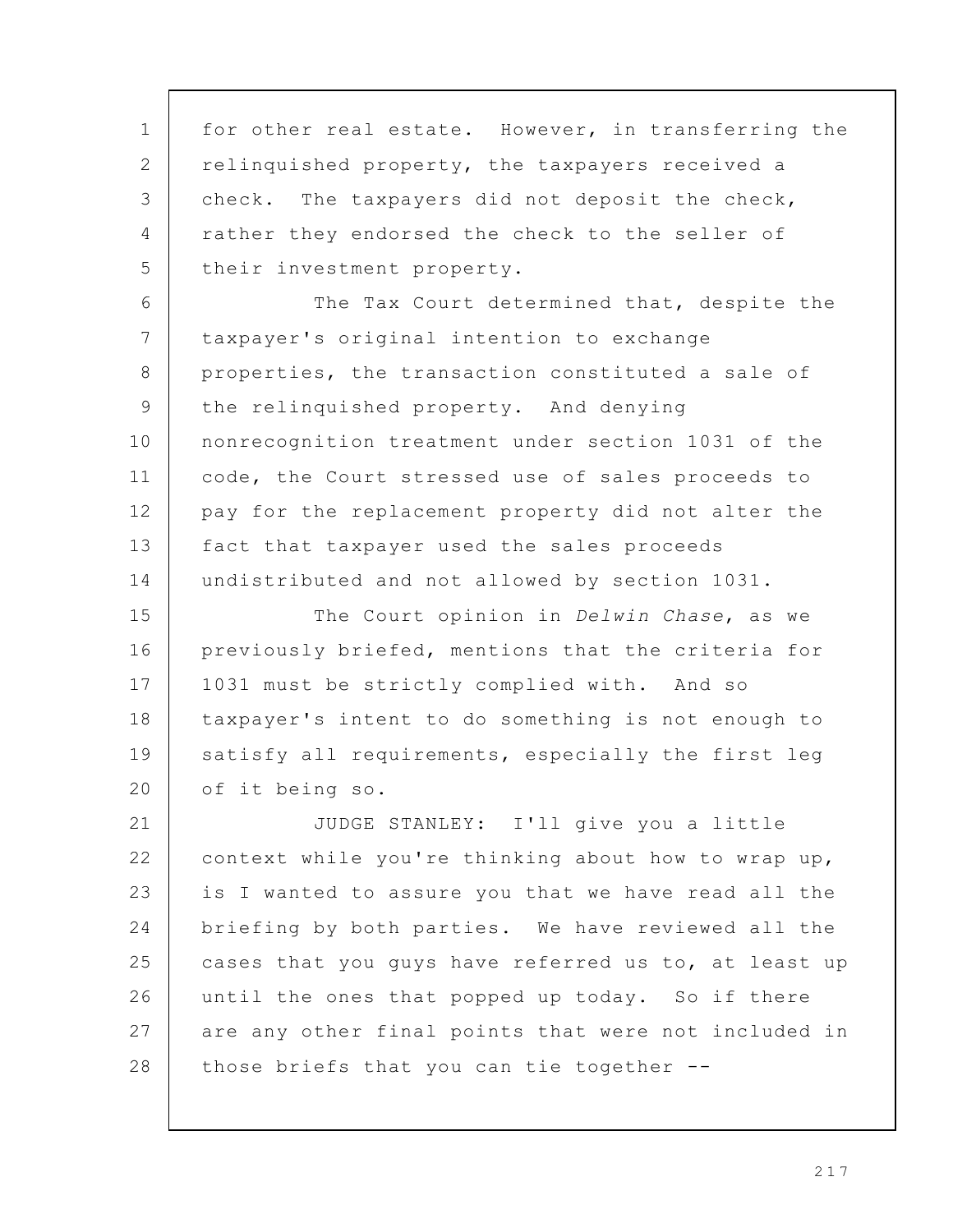MR. GEMMINGEN: I will wrap it up here. JUDGE STANLEY: That would be awesome. MR. GEMMINGEN: So essentially, if appellant here was no more than a conduit in affecting Con Med, her partnership's, sale of Tampico Way property, under longstanding principles in Commissioner versus Court Holding, shows her own fiduciary duties to the partnership. This is echoed by the Tax Court in Kimbell-Diamond Milling Company, which stated, "The essential nature of the transaction of the acquisition of property is to be viewed as a whole, and closely related steps will not be separated at the insistence of the taxpayer." In conclusion, all contemporaneous evidence confirms the partnership was the sole seller of the property for tax purposes. The Supreme Court of the United States has consistently stated that substance rather than form of the transaction is controlling for tax purposes. Assignment of Income Doctrine is simply another allocation of this concept. The Assignment of Income Doctrine prohibits the splitting of income among taxable parties. The Assignment of Income Doctrine provides that income is ordinarily taxed to the person who earns it, which in this case is the partnership, and the incidence of income taxation may not be shifted by anticipatory assignments. Your panel is encouraged to endorse legal 1 2 3 4 5 6 7 8 9 10 11 12 13 14 15 16 17 18 19 20 21 22 23 24 25 26 27 28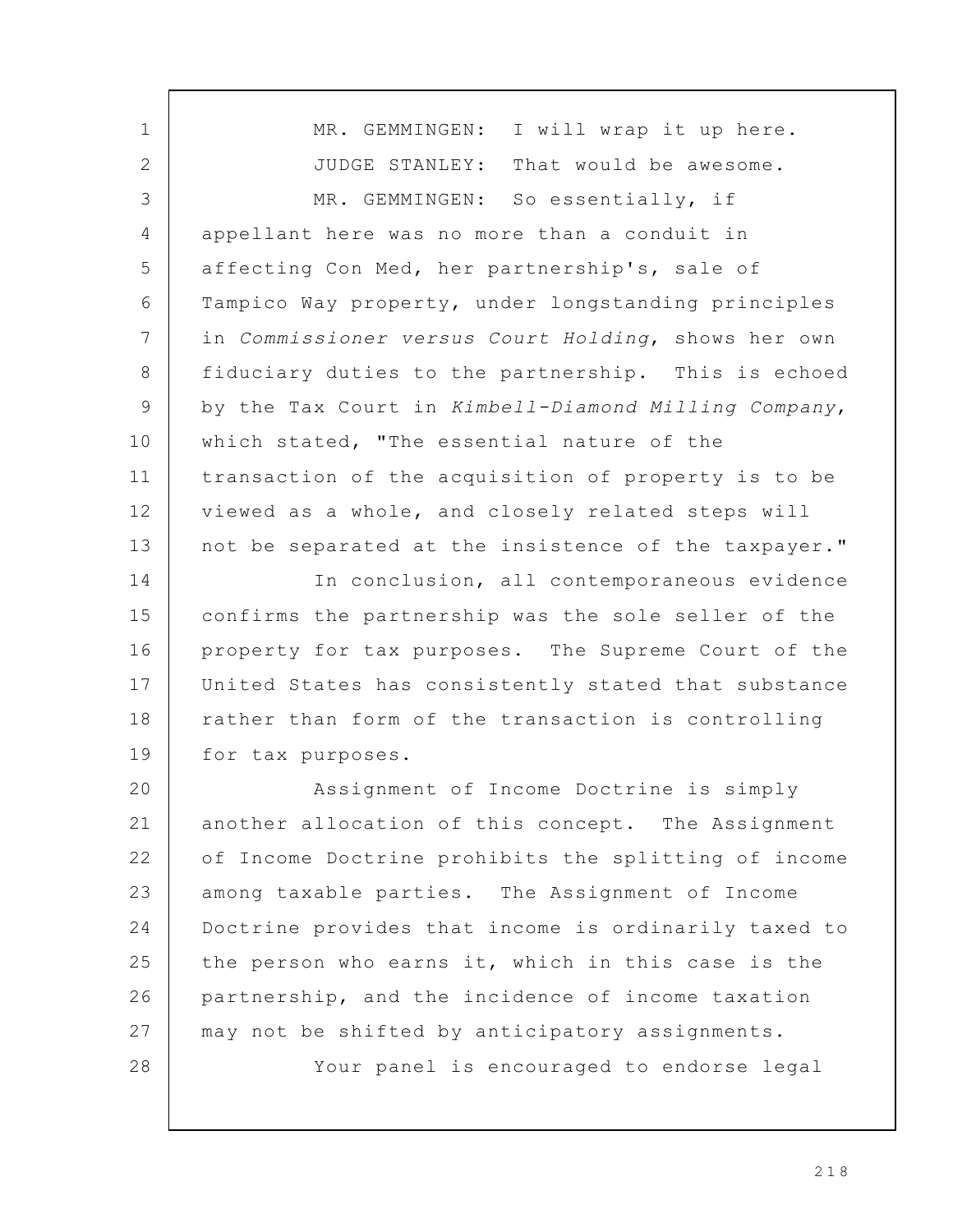principles raised by respondent and uphold respondent's action in this appeal. Thank you. JUDGE STANLEY: Okay. Does that conclude your closing? MR. CORNEZ: I am not saying anything. JUDGE STANLEY: Thank you. I think that we all get the points that you're attempting to make. Let me -- and with that same context, Ms. Weed, that we have read all the briefing, we have read all the cases, and we don't need you to reiterate any of your previous arguments. If you have something to add based on what the Franchise Tax Board has just mentioned in their conclusion, you're welcome to do that at this time. MS. WEED: Thank you. Okay. So the Treasury Regulations promulgated under 1031 require that a 1031 exchange must be a transaction, it must be an exchange, it must be an exchange of like-kind properties, and the properties must transfer and receipt must be held for productive use in a trade, business or investment. FTB has focused on the issue of who the seller is, but that's not an issue. That's a fact. We have a closing statement. We have deeds recorded. We have the intent. Respondent's counsel said they're not questioning the intent. They're not questioning the 1 2 3 4 5 6 7 8 9 10 11 12 13 14 15 16 17 18 19 20 21 22 23 24 25 26 27 28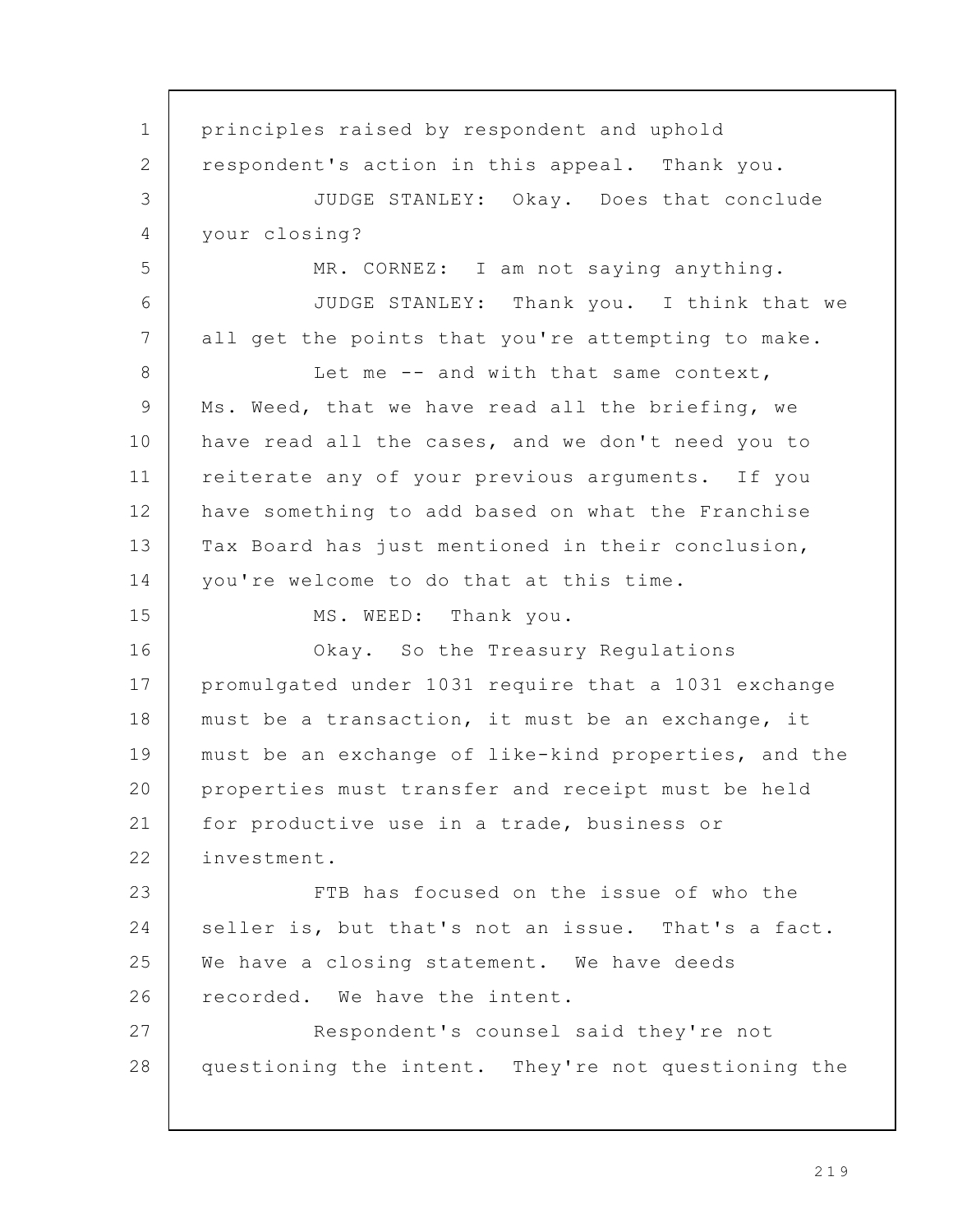holding period. They're saying that's not an issue. They're saying that the fact that Sharon Mitchell was one of the sellers is an issue. And in fact in the Bolker case that's not even the right question. In the Tax Court case of Bolker it states, "The first question we must consider is, 'Who made the exchange?'" Whether the partnership sold their interest in the property or not, that's not relevant to whether or not Sharon Mitchell completed a like-kind exchange. Con Med should not even be part of the analysis. But if they are, why isn't the partnership being audited? We have testimony from Sharon Mitchell, we have exhibits and evidence that show that the partnership did not record the full amount of the sales proceeds. So why is this an issue of only Sharon Mitchell? Respondent's counsel has stated that most taxpayers would like to be able to defer the recognition of gain, but that's not the right issue either. Because under 1031, which California law complies with and which Congress has not made any changes to as they're relevant to the case in issue, Sharon Mitchell is entitled to complete a 1031 exchange. If that is not what the State of California wants to allow Sharon to do, they should change 1 2 3 4 5 6 7 8 9 10 11 12 13 14 15 16 17 18 19 20 21 22 23 24 25 26 27 28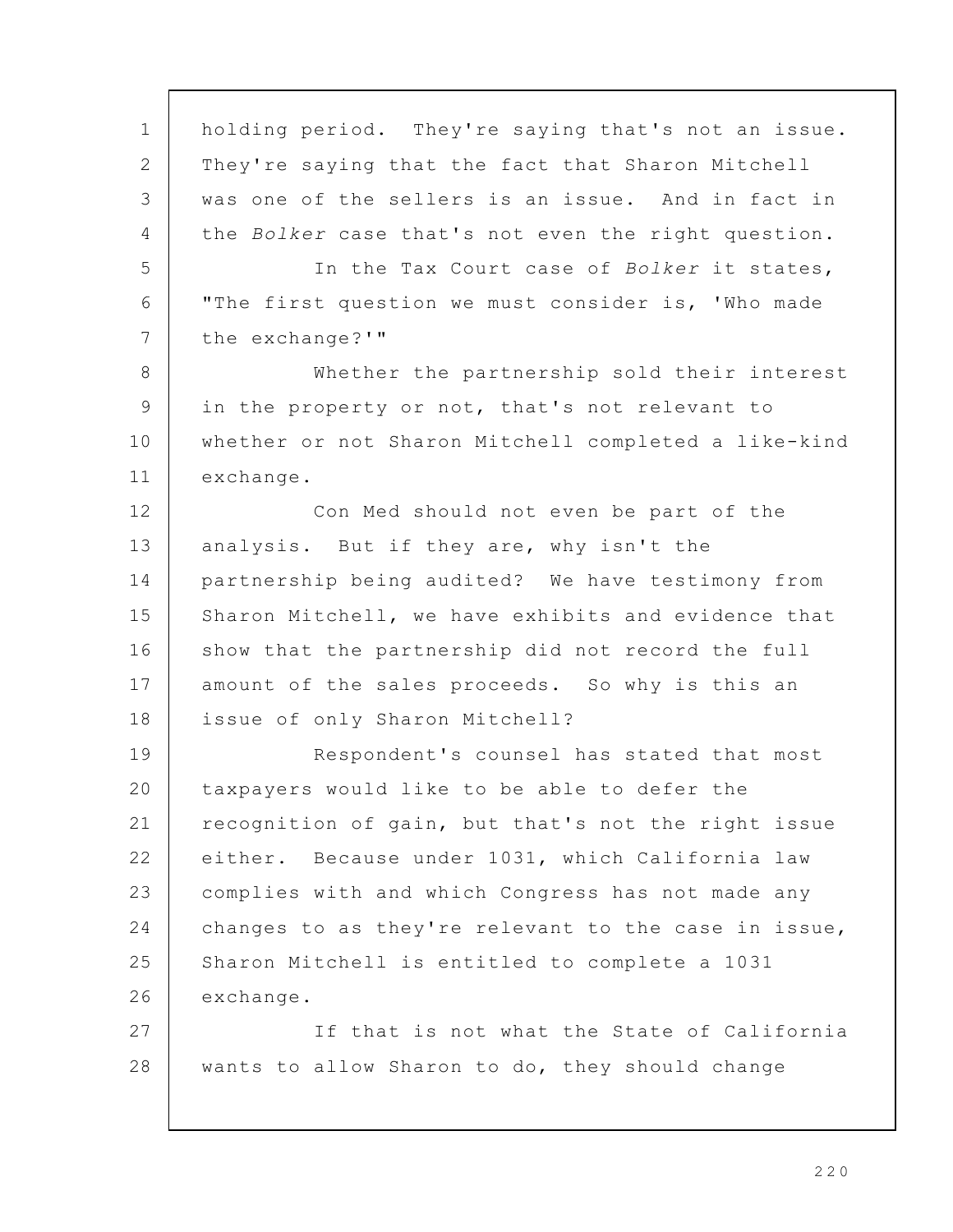that. But the FTB should not be allowed to prevent her from exercising her right just because they don't like the fact she exchanged this property out of California. And, in fact, respondent's counsel said there's no guarantee the taxpayer will ever stop deferring gain. Well, I'm not aware of any requirement that the taxpayer do that. I am aware of 1031 and what that entitles appellant to do. 1 2 3 4 5 6 7 8

The *Starker* case, which is one of the seminal cases in this -- with respect to this 1031 issue, says that 1031 is designed to avoid the imposition of a tax on those who do not cash in their investments in trade or business property. The concern is not that a taxpayer will continue their investment. The concern is that the taxpayer will have the burden of paying tax on their investment before they cash it out. 9 10 11 12 13 14 15 16 17

In the Magneson case, the Magneson case indicates that the purpose -- I'm sorry -- the crucial analysis is whether there's a continuity of interest in like-kind property. As we've heard in testimony, as we've seen in the exhibits, there is that continuity of interest. Sharon Mitchell has continued her investment. 18 19 20 21 22 23 24

To respondent's arguments regarding the changes to the Corporation Code, both at the federal level and California level, that issue, even though the law did not change in Magneson at that time, 25 26 27 28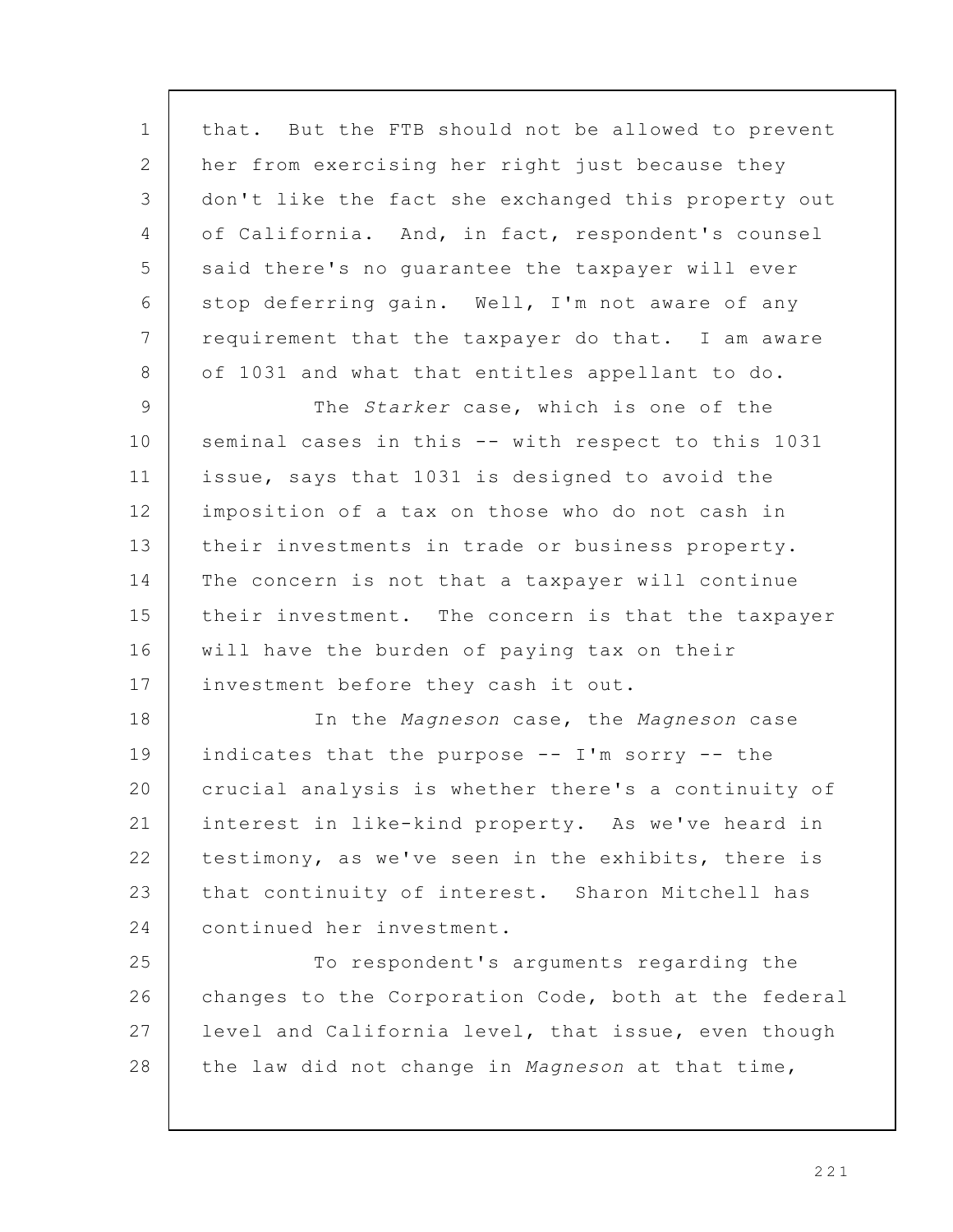that issue was brought before the court by the descent. And the majority in Magneson said that the crucial question is continuity of interest and they also said that in the argument the taxpayer does not have full alienable rights if the partnership property fails. The whole premise behind a 1031 exchange is that the taxpayer does not intend to alienate or transfer their property. They intend to hold it for investment. The intent of the taxpayer controls. It's important. It goes to the legislative intent. We want taxpayers who invest in real property or other like-kind property not to have to pay tax before they cash out their investment. Next, FTB has argued the step transaction could apply or should apply, which is really the holding in the Court Holding case. But even the Court in Magneson said it's not always appropriate to collapse the steps of the transaction when it's not readily apparent that the transaction could have been achieved directly. Here, Sharon Mitchell could have exchanged her partnership interest with that of another partnership and there would have been further analysis of what was the primary asset of the partnership in order for it to be like-kind. In this case the sole asset of the 1 2 3 4 5 6 7 8 9 10 11 12 13 14 15 16 17 18 19 20 21 22 23 24 25 26 27 28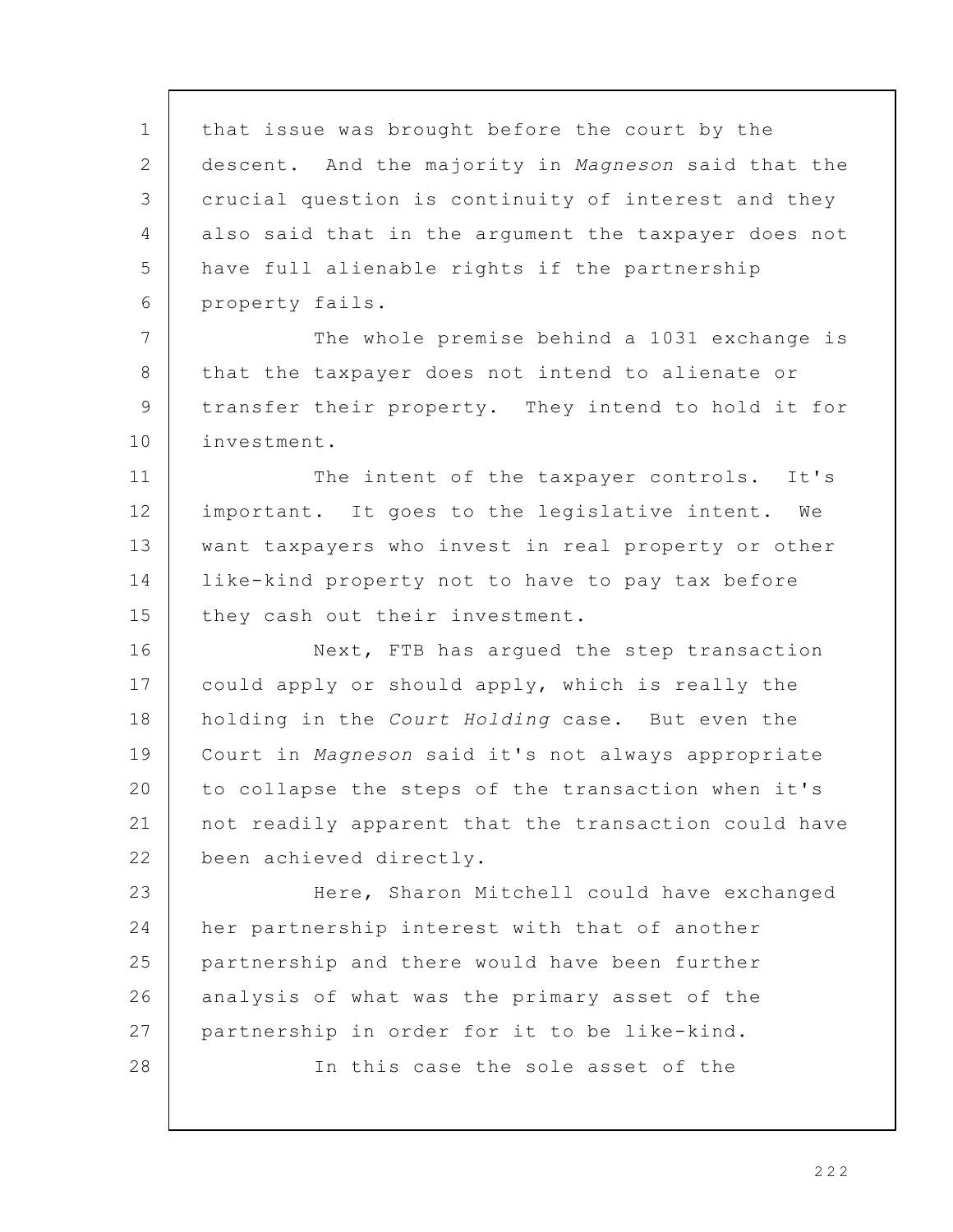partnership was 130 Tampico Way. Sharon could have redeemed her partnership sooner. She was advised not to. She was never advised that there was any law that would require her to do this. You know, that's not only bad tax policy to apply some sort of rule that you have to drop your interest out of the partnership at a certain time, it's certainly not in the law. And what are taxpayers supposed to do if there's no law that says there's a specific time you have to hold that property? There's no case law that specifically says, "This is the amount of time." What are taxpayers supposed to do, just guess and hope that the FTB or the IRS doesn't come audit them and say, "No, you're not entitled to do a 1031 exchange"? With respect to the Assignment of Income Doctrine, like I said, it's not applicable. We're just deferring gain. And, if anything, the partnership is the one who would be assigning the income. They're not being audited. Sharon Mitchell on her form 8824 has reported approximately \$1 million in deferred gain. If anything, she is putting herself out there. She is saying, "I know that if I cash in on this investment, I'm going to have to pay tax at that time. I am putting it on my return. I'm letting everyone know that I'm tax-compliant. I'm reporting it like I'm supposed to. And, yes, I'm entitled to do a 1031 exchange." 1 2 3 4 5 6 7 8 9 10 11 12 13 14 15 16 17 18 19 20 21 22 23 24 25 26 27 28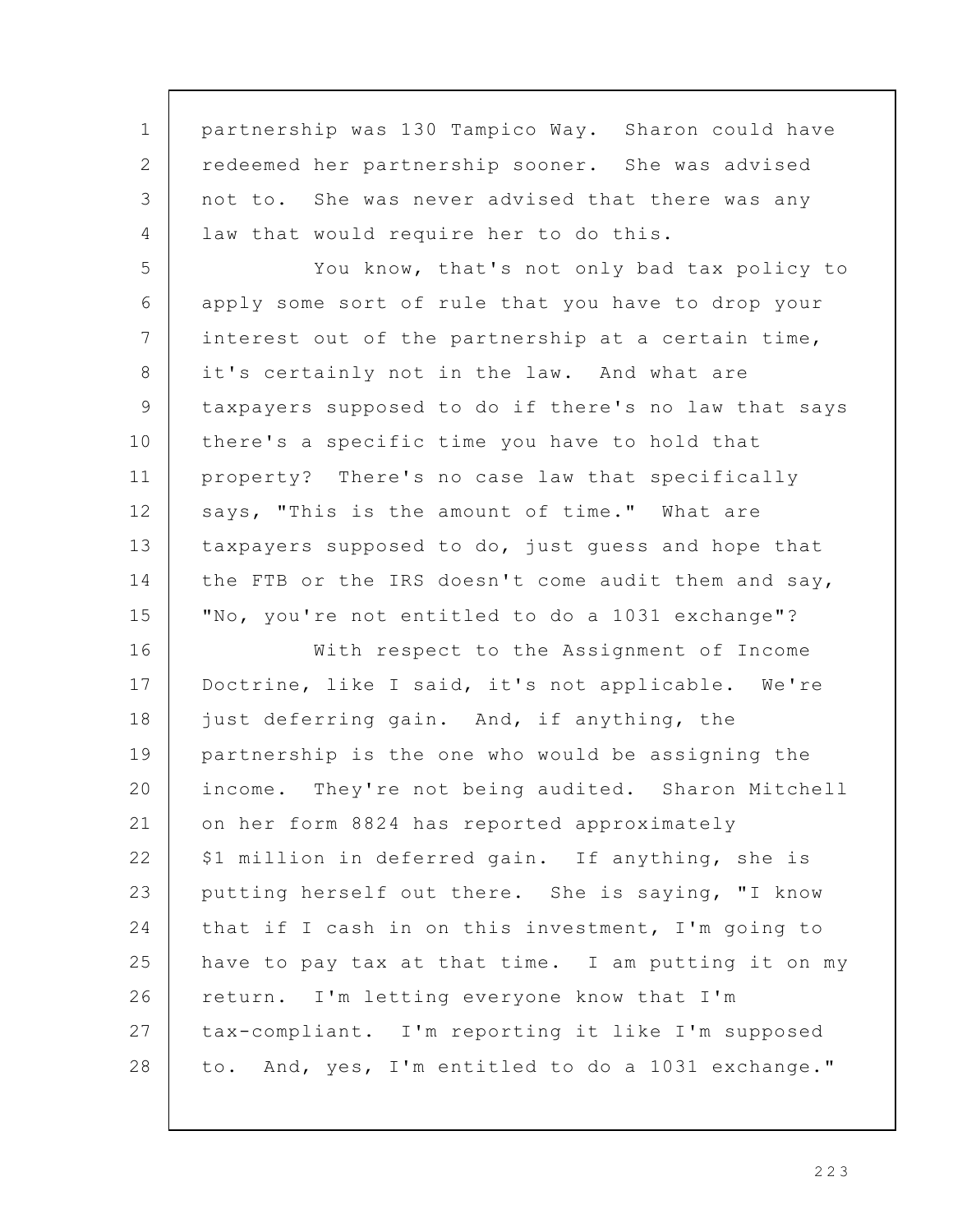And lastly, we would just -- I just wanted to close with the fact that, you know, we do think there should be a step up in basis. We don't necessarily have every document from 27 years ago. But all of the circumstantial evidence of the other partners doing appraisals, making 754 elections, of the requirement in the Second Amended Partnership Agreement that an appraisal needs to be done whenever there's an inherited interest points to the fact that this was likely done. And the FTB's duty is not to see how much tax they can get out of the taxpayer, it's to see what the correct amount of tax is. And Sharon Mitchell is entitled to a step up in basis and she's entitled to do a like-kind exchange. So I would respectfully urge your Board to, please, rule that this like-kind exchange did occur based on the facts and that Sharon should be entitled to a step up in basis. Thank you. JUDGE STANLEY: Thank you very much. And thank you for the presentations on both sides. I wanted to ask if there's any reason that either party thinks that the record should not be closed at this point? Ms. Weed? MS. WEED: No reason it shouldn't be closed. JUDGE STANLEY: Franchise Tax Board? 1 2 3  $\Delta$ 5 6 7 8 9 10 11 12 13 14 15 16 17 18 19 20 21 22 23 24 25 26 27 28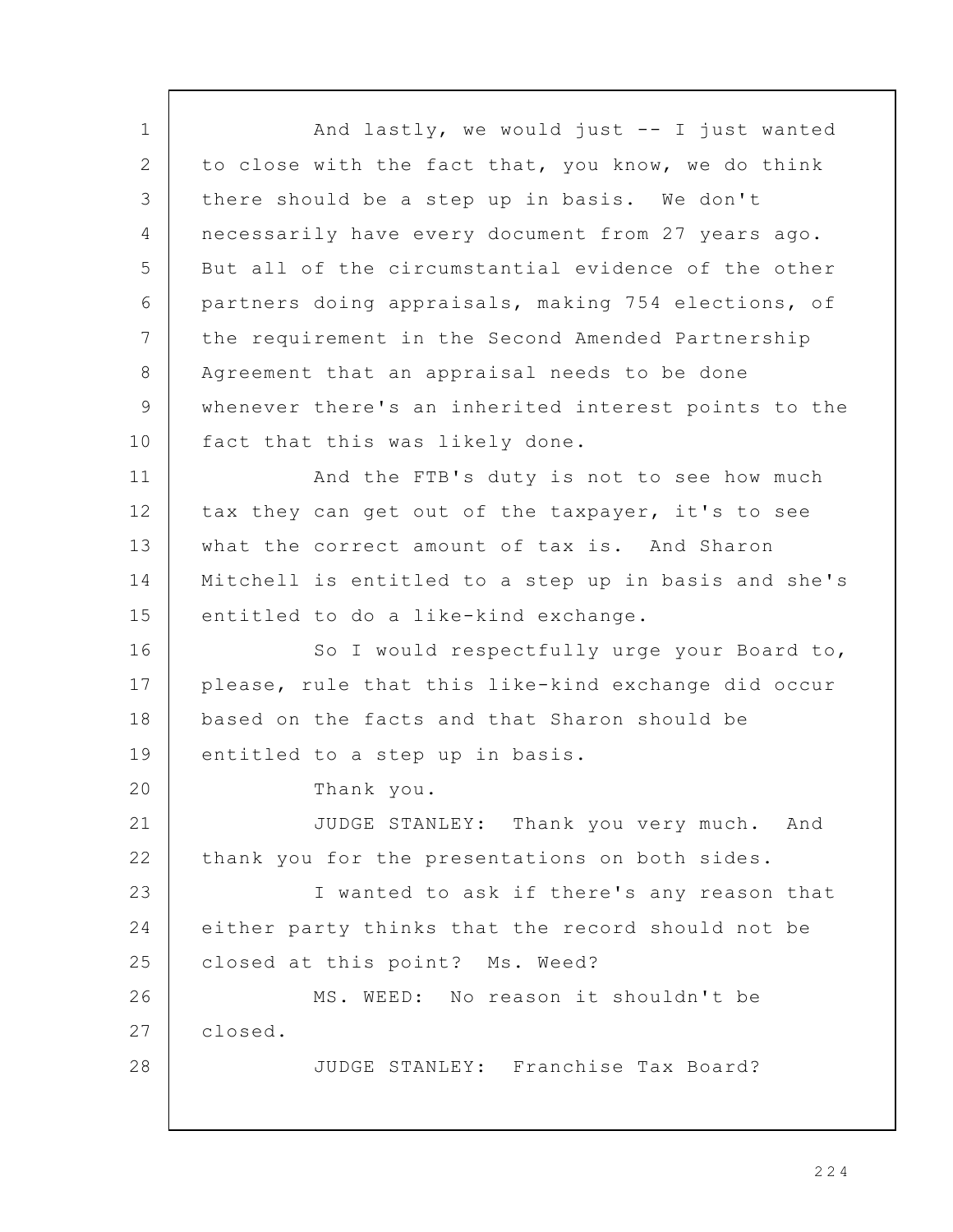MR. GEMMINGEN: We agree it can be closed. Thank you. JUDGE STANLEY: Okay. The record in this matter will be closed. No further documentation or evidence will be taken under consideration. And we will deliberate and reach a decision on this that we hope to be mailed within a hundred days or less. Thank you. And we're going to adjourn today's hearing. (Whereupon the proceedings concluded at 4:35 p.m.) ---oOo---